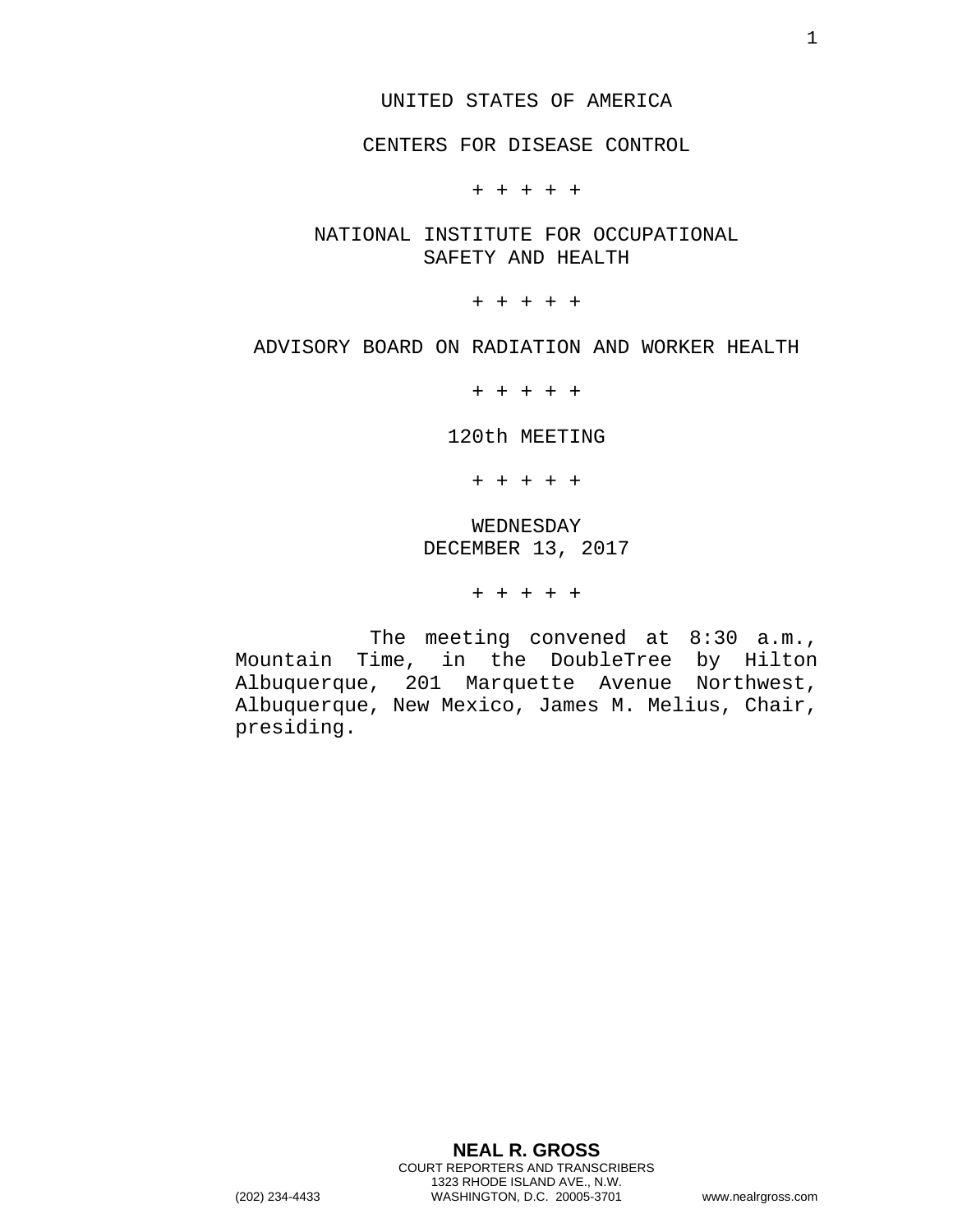JAMES M. MELIUS, Chair HENRY ANDERSON, Member JOSIE BEACH, Member BRADLEY P. CLAWSON, Member\* R. WILLIAM FIELD, Member DAVID KOTELCHUCK, Member RICHARD LEMEN, Member\* JAMES E. LOCKEY, Member\* WANDA I. MUNN, Member JOHN W. POSTON, SR., Member\* DAVID B. RICHARDSON, Member GENEVIEVE S. ROESSLER, Member\* PHILLIP SCHOFIELD, Member LORETTA R. VALERIO, Member PAUL L. ZIEMER, Member\* TED KATZ, Designated Federal Official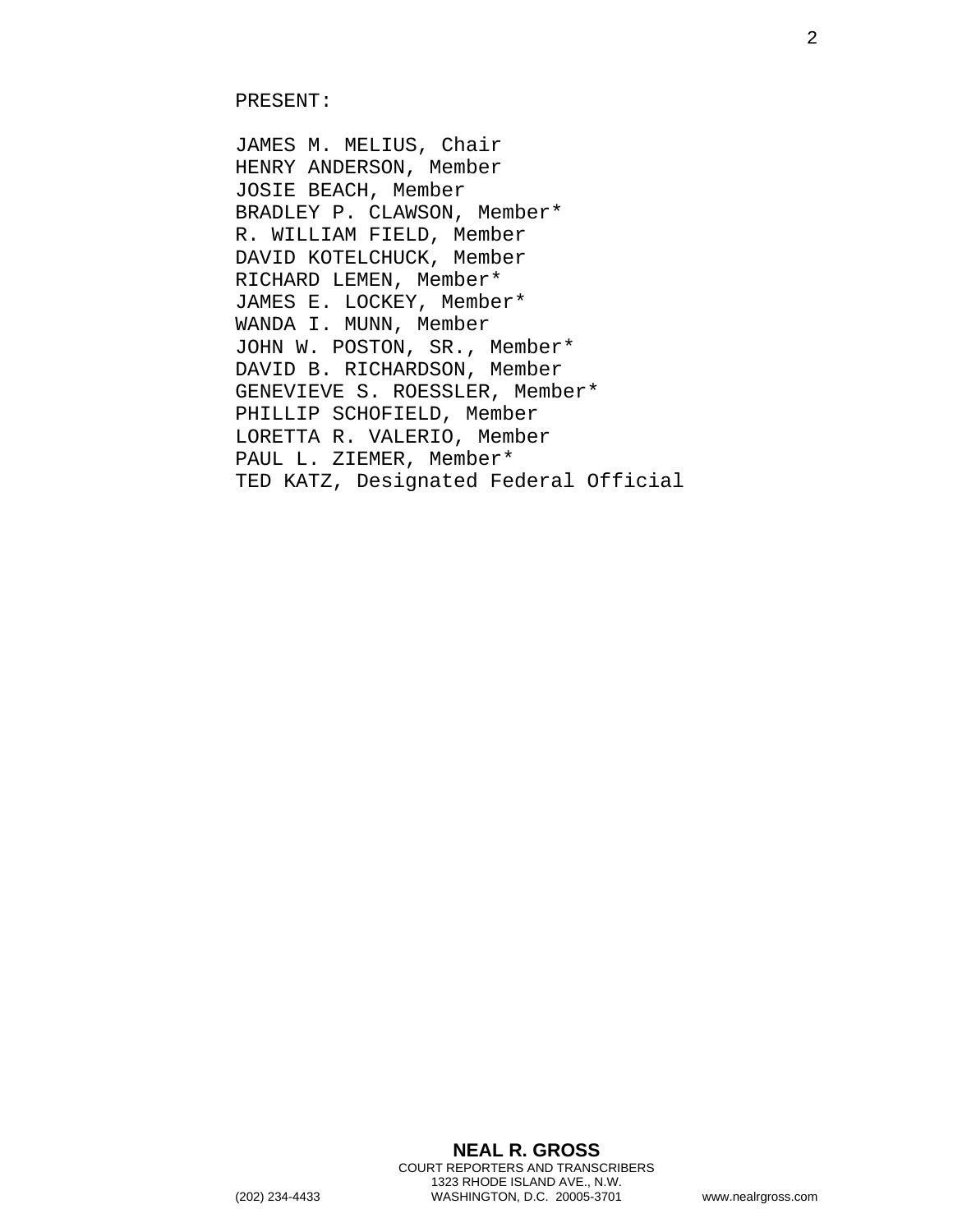#### REGISTERED AND/OR PUBLIC COMMENT PARTICIPANTS:

ADAMS, NANCY, NIOSH Contractor ALLEN, KELLEY BARTON, BOB, SC&A BEHLING, KATHY, SC&A\* BLAZE, D'LANIE BURGOS, ZAIDA, NIOSH CALHOUN, GRADY, DCAS CARROLL, STEPHANIE\* CRAWFORD, CHRIS, DOL\* DOMINA, KIRK EVASKOVICH, ANDREW FITZGERALD, JOE, SC&A GIRON, ELOI GRIFFON, MARK HAND, DONNA\* HINNEFELD, STU, DCAS IRWIN, PETER KINMAN, JOSH, DCAS JACQUEZ-ORTIZ, MICHELLE LEWIS, GREG, DOE\* LIN, JENNY, HHS NETON, JIM, DCAS RUTHERFORD, LAVON, DCAS STIVER, JOHN, SC&A TAULBEE, TIM, DCAS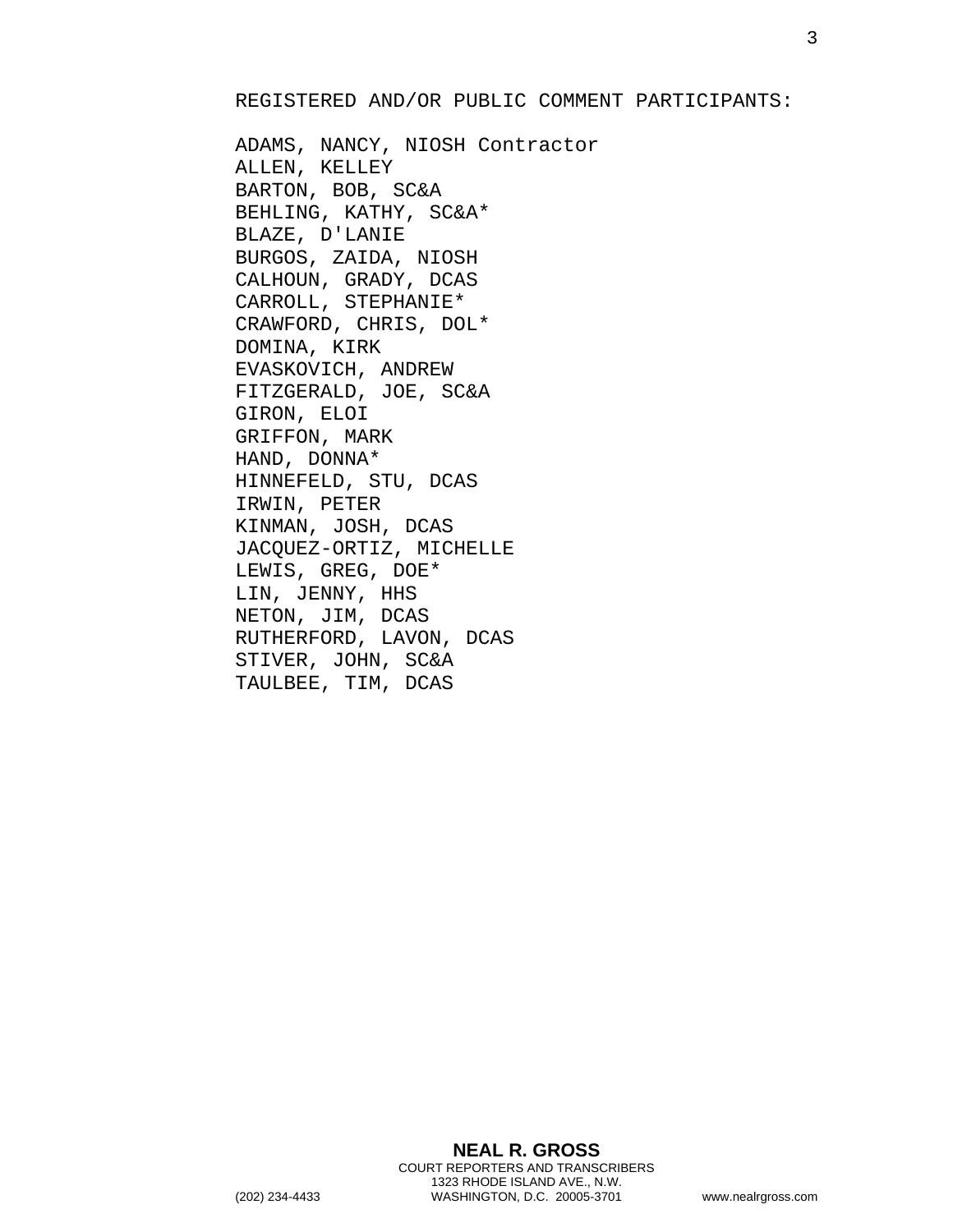## **Contents**

| Welcome and Introduction 5                        |     |
|---------------------------------------------------|-----|
| NIOSH Program Update 8                            |     |
| DOL Program Update 16                             |     |
| DOE Program Update                                | 23  |
| Dose Reconstruction Reviews Update                | 35  |
| Dose Reconstruction Review Methods 58             |     |
| Ames Laboratory SEC Petition 98                   |     |
|                                                   |     |
| Procedures Reviews: Use of Coworker Dosimetry 150 |     |
| Data for External Dose Assignment (OTIB $20$ );   | 150 |
| Parameters for Processing Claims for Construction |     |
|                                                   | 150 |
| Workers (OTIB 52)                                 | 150 |
| Savannah River Site SEC Petition                  | 200 |
| Update (1972-2007; Aiken, SC)                     | 200 |
| SEC Petitions Status Update                       | 272 |
| Board Work Session                                | 309 |
| Sandia SEC Petition (1995-2011;                   | 310 |
| Albuquerque, NM) Update                           | 310 |
| Public Comment                                    | 317 |
|                                                   | 361 |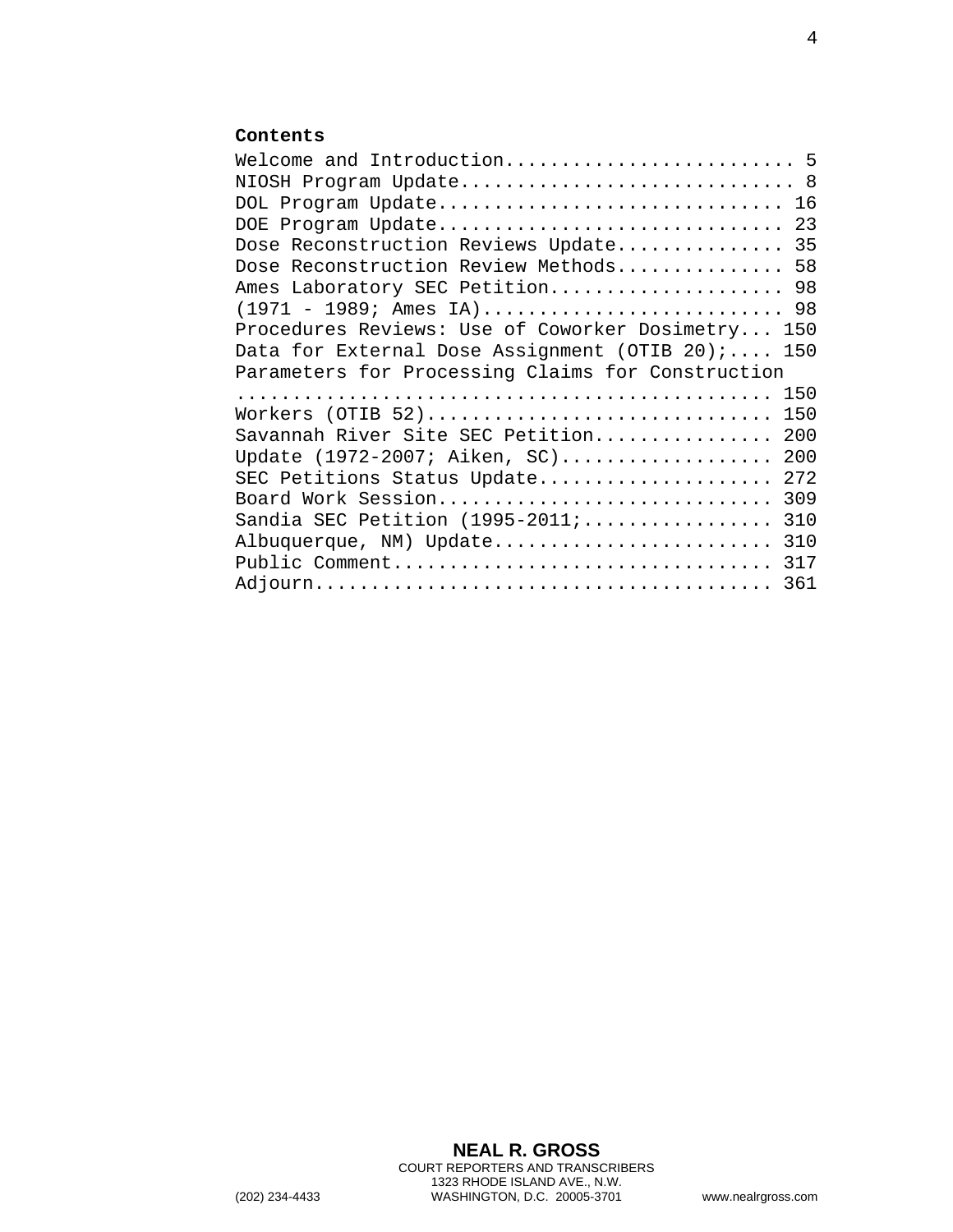<span id="page-4-0"></span>1 P-R-O-C-E-E-D-I-N-G-S 2 8:33 a.m. 3 **Welcome and Introduction**  4 CHAIR MELIUS: We are going to get 5 started. And Ted, do you want to do the opening? 6 MR. KATZ: Yes. Welcome, everyone. 7 This is the Advisory Board on Radiation and 8 Worker Health. Welcome to our 120th meeting, in 9 Albuquerque. 10 Some preliminaries: The agenda for 11 today and the materials for today, and for 12 tomorrow morning's meeting, are posted on the 13 NIOSH website under the Board's schedule of 14 meetings section. Click on that, today's date, 15 and you should have there the agenda and all the 16 presentations for today and tomorrow morning, as 17 well as all the background documentation that 18 relates to those presentations. So you're 19 welcome to follow along with us there. 20 There is also a Skype link on the 21 agenda. And if you want to, you can use that 22 Skype link with your computer to follow the 23 presentations as they are given. Either way, you

> **NEAL R. GROSS** COURT REPORTERS AND TRANSCRIBERS 1323 RHODE ISLAND AVE., N.W.

(202) 234-4433 WASHINGTON, D.C. 20005-3701 www.nealrgross.com

5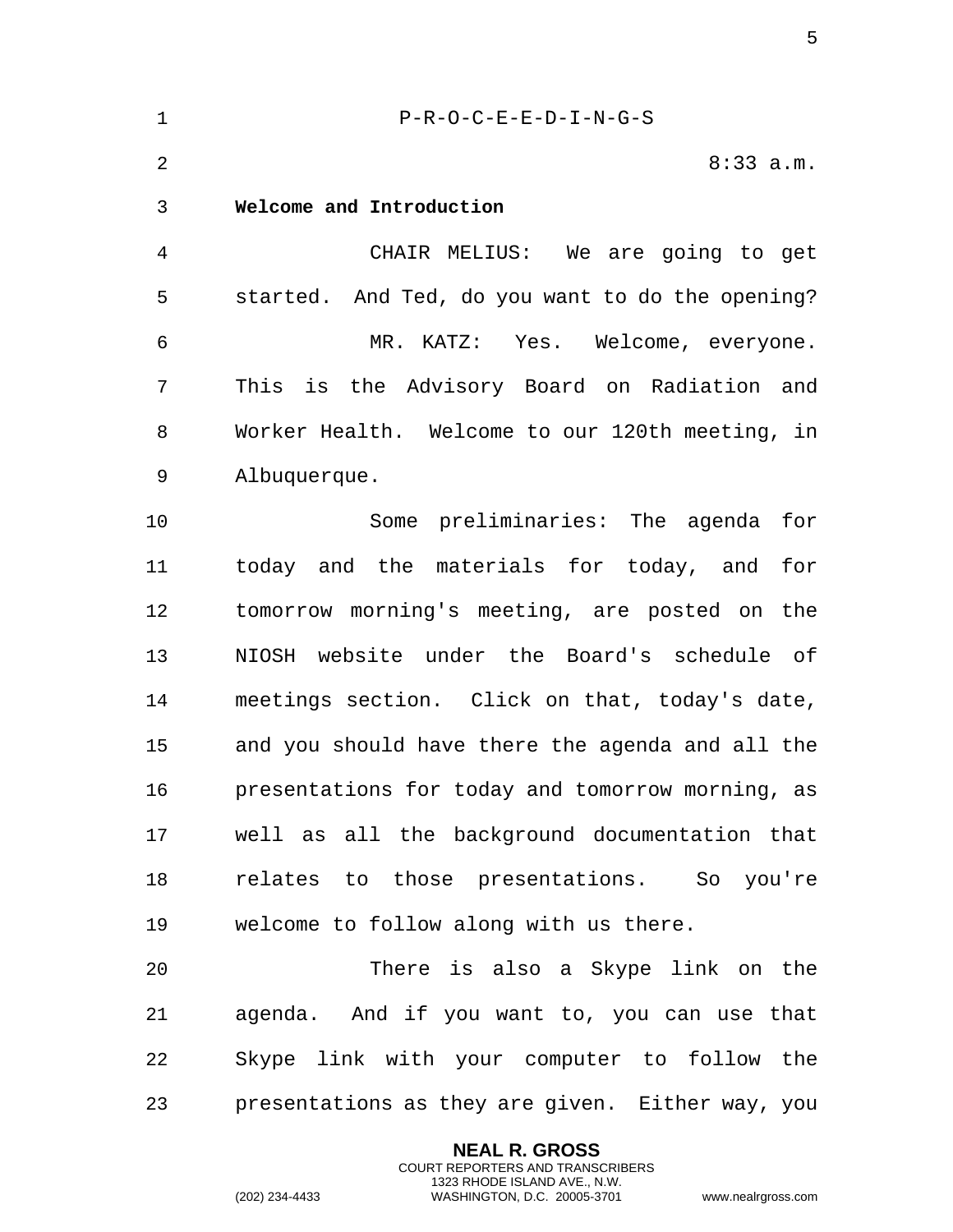1 have the presentations on the web or you can 2 follow it by Skype, if you want to see the pages, 3 so to speak, turn as they are being presented. 4 The audio, in any case, is this phone line. So 5 you'll hear it either way.

6 Also, there's a public comment session 7 at the end of the day today. It's at 6:00 p.m. 8 So, anybody who is listening right now for that 9 comment session, please be available at the 10 beginning, because it starts at 6:00 and it says 11 6:00 to 7:00, but it will end whenever we are 12 through with comments. So please be there at the 13 beginning.

14 And people that are here in the room, 15 if you want to make public comment, there's a 16 sign-up sheet outside. For people on the phone, 17 no need to sign up. We'll get to the phone 18 comments after we go through the in-person 19 comments.

20 Okay, and last preliminary is, for 21 everyone on the phone, please mute your phone 22 while listening to this conference. The Board 23 Members, of course, will be speaking at times,

> **NEAL R. GROSS** COURT REPORTERS AND TRANSCRIBERS 1323 RHODE ISLAND AVE., N.W.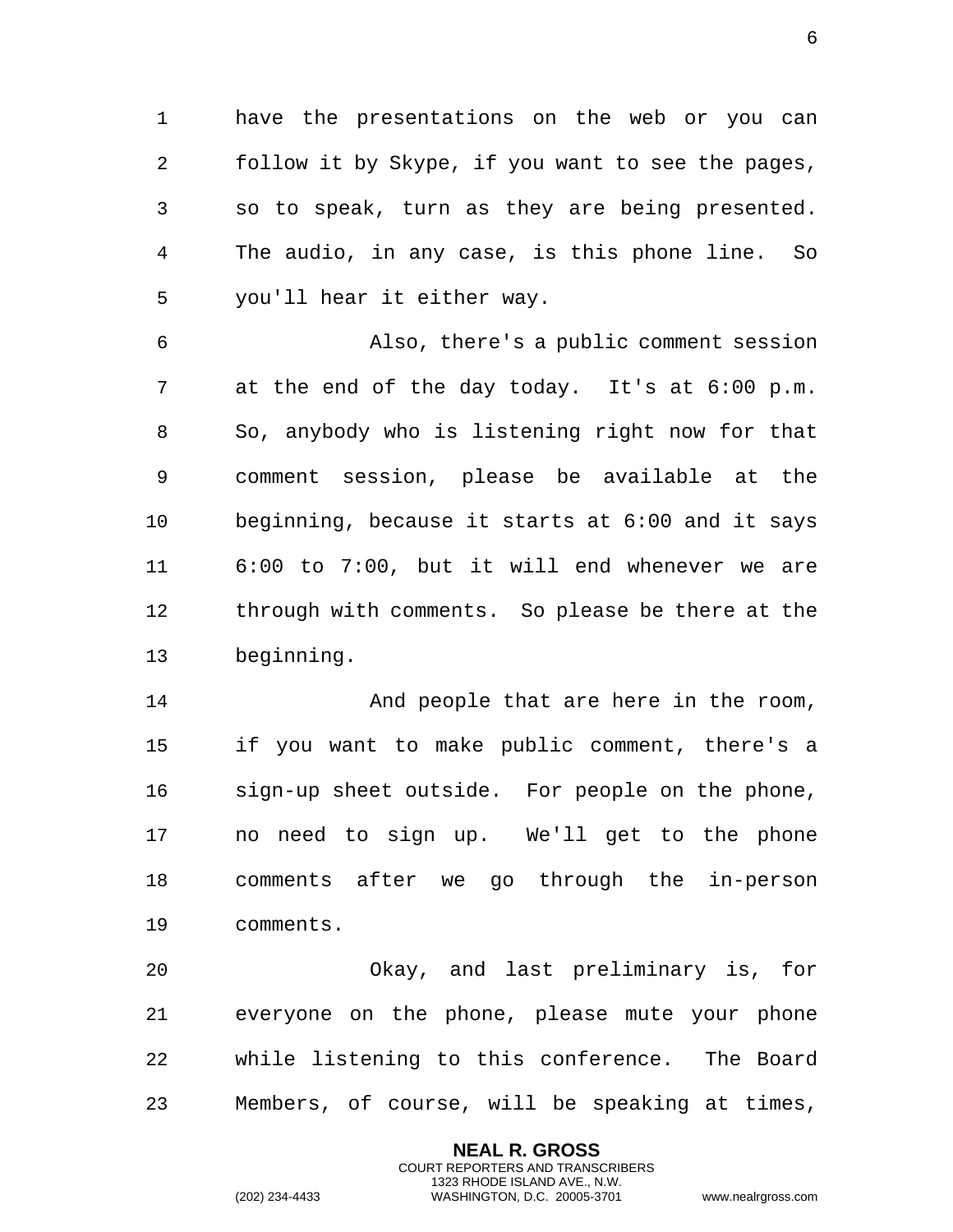1 but everybody should keep their phone on mute, 2 except for when they're addressing the Board. 3 And if you don't have a mute button for your 4 phone, press \*6. \*6 will mute you phone, and \*6 5 will take your phone back off mute.

6 And also, please, nobody put this call 7 on hold at any point because that causes 8 disruptions for everyone listening on the phone. 9 If you have to leave the meeting for a while, 10 just hang up and dial back in, but don't use hold. 11 Okay, then, let's get, then, to roll 12 call. We have no conflicts of interest for 13 today's sessions, except for there is an update 14 at the end of the day for Sandia. We have several 15 Board Members that have conflicts there. But 16 it's just an update. There's no interaction. So 17 there's really no issue with conflicts for today 18 or tomorrow morning. So we won't address that 19 with roll call.

20 (Roll call.)

21 MR. KATZ: With that, no more ado, 22 it's your meeting, Dr. Melius.

23 CHAIR MELIUS: Okay, thank you, Ted.

**NEAL R. GROSS** COURT REPORTERS AND TRANSCRIBERS 1323 RHODE ISLAND AVE., N.W.

(202) 234-4433 WASHINGTON, D.C. 20005-3701 www.nealrgross.com

7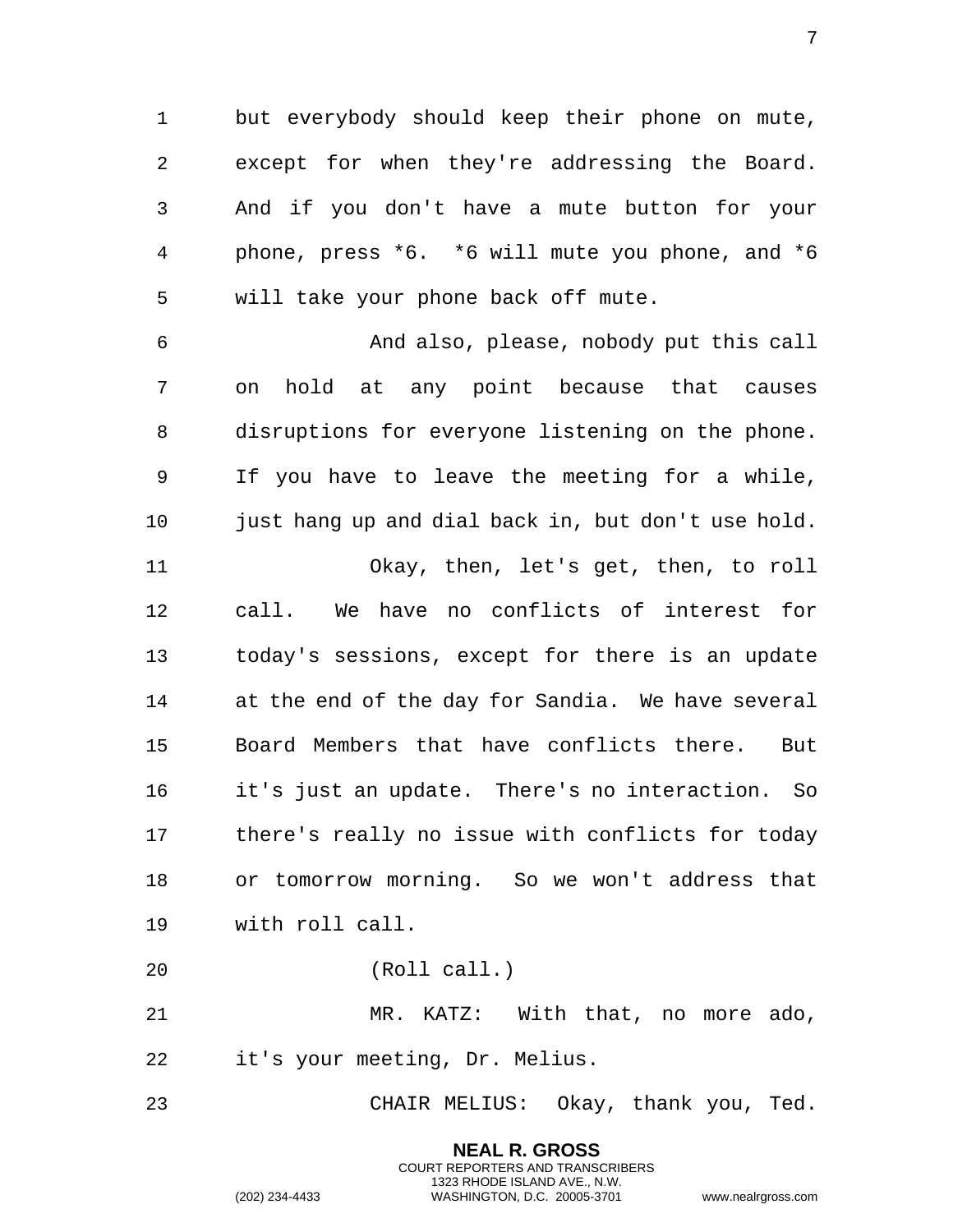1 We'll get started, as usual, with an update from 2 NIOSH and Stu.

<span id="page-7-0"></span>3 **NIOSH Program Update** 

4 MR. HINNEFELD: Thank you, Dr. Melius, 5 and good morning, everyone. I'm here to provide 6 my traditional update of what's new for the 7 program for the past period of time.

8 Our news updates, the first one 9 relates to Super S solubility class plutonium, 10 which you all recall we developed a method for 11 dealing with Super S solubility before the ICRP. 12 The ICRP did not have a model for Super S. They 13 stopped at S.

14 So we had had data available from the 15 TRU Registry that kind of indicated what the 16 longer retention for Super S plutonium was. We 17 developed a mathematical workaround, while we did 18 not develop new model parameters to fit to the 19 ICRP model. We just worked a mathematical 20 workaround.

21 Well, recently, the ICRP has caught up 22 with us and addressed Super S solubility in their 23 model, their lung model, and by changing those

> **NEAL R. GROSS** COURT REPORTERS AND TRANSCRIBERS 1323 RHODE ISLAND AVE., N.W.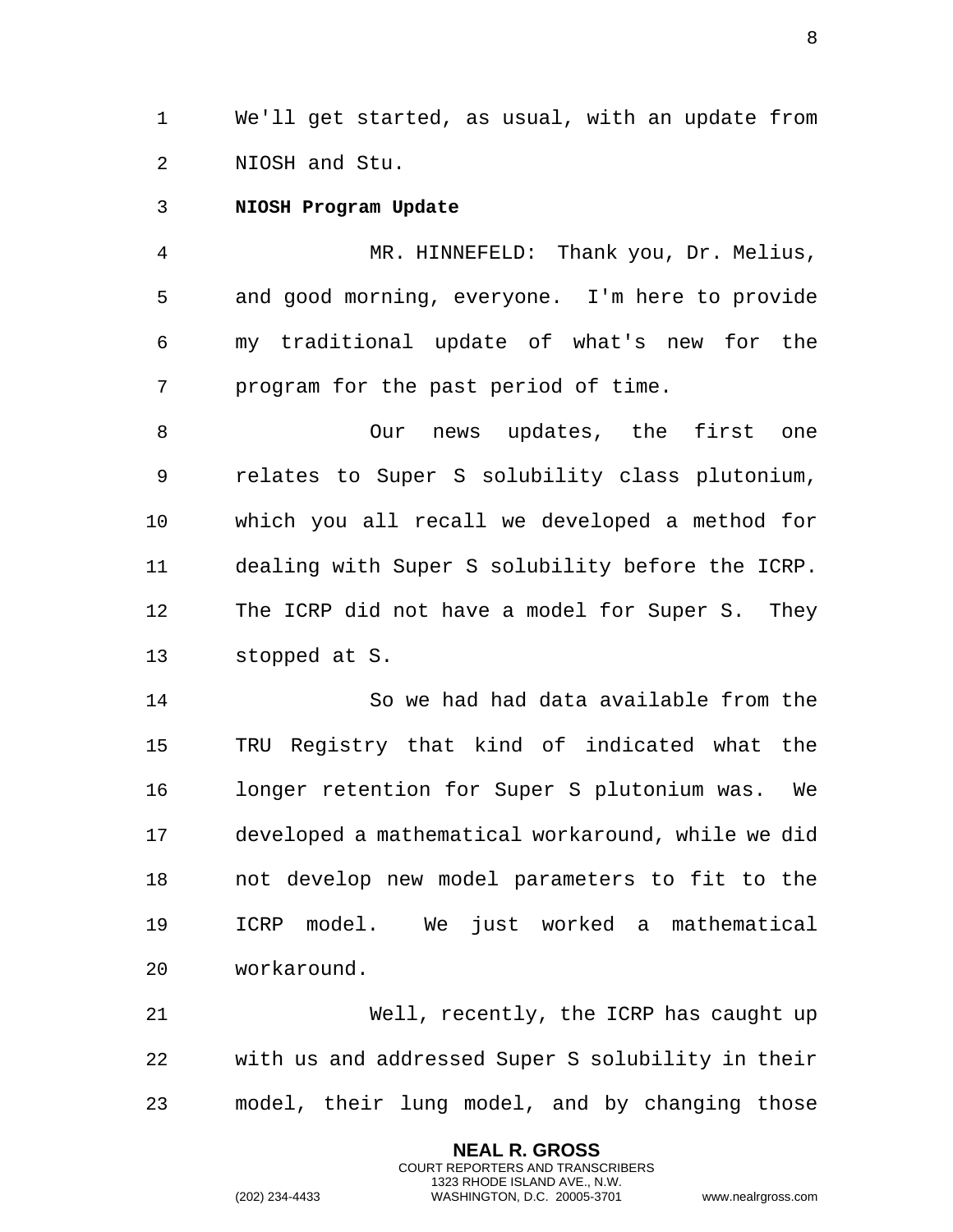they've actually changed the model parameters for using their lung model. They've adapted it to address Super S solubility.

 And so we will be going back to our OTIB-49, which is our Super S Technical Information Bulletin, and conforming it to the ICRP's model, since we now have an ICRP model for Super S.

 So, that will be an activity that will be coming up. It's not in place yet. It's not real clear how that will affect the outcome. I don't suppose it will be very -- you know, the outcome of cases I don't think will be affected to any great degree. But, anyhow, that is a piece of work that is coming up and a piece of news that came up just fairly recently.

 Our other activities that I've got on 18 the news report here are outreach activities. We did have our annual Joint Outreach Task Group meeting in October. That's typically an in- person meeting in Washington, but since we don't work in Washington, we attended by phone. And we largely discussed lessons learned from things

> **NEAL R. GROSS** COURT REPORTERS AND TRANSCRIBERS 1323 RHODE ISLAND AVE., N.W.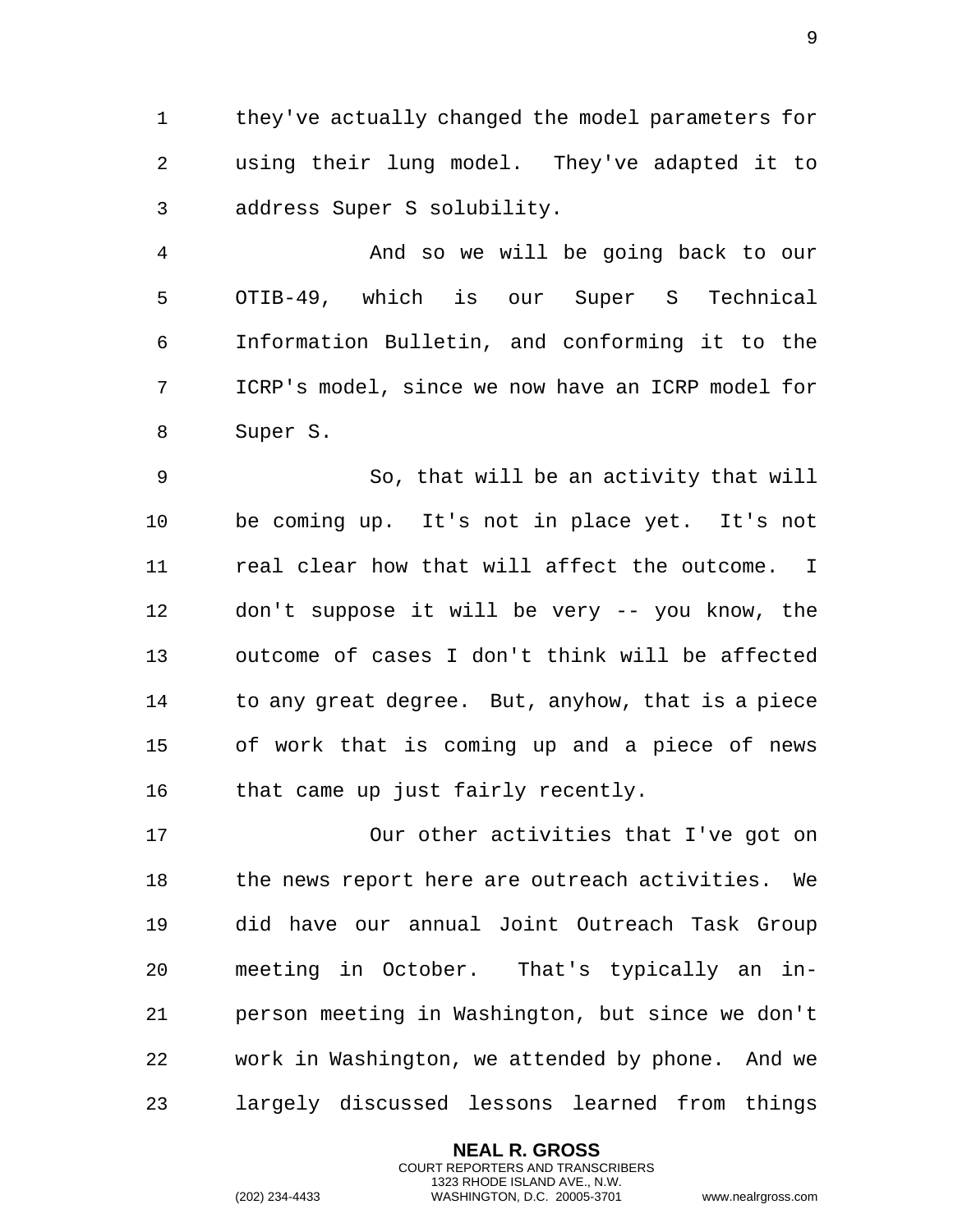we've done and some plans for the upcoming year. Our outreach contractor, ATL, sponsored our Dose Reconstruction and SEC Workshop in Cincinnati. We do that once a year, usually in September, and invite people who are interested in the program from around the country to attend and give them a quick workshop on the dose reconstruction and SEC process.

 I did attend a Public Joint Outreach Task Group meeting in conjunction with the Advisory Board on Toxic Substances and Worker Health meeting in Santa Fe. That was last month.

 Since so many of the principals associated with Joint Outreach Task Group were going to be at the Part E meeting, they decided they would have a public meeting in association with that meeting. And so we went and attended. I did take the opportunity to attend one day of the Part E Board meeting while I was there.

 And then just last week the Department of Labor sponsored an Authorized Representative Workshop in Jacksonville, Florida. This is an attempt to continue outreach to people who have

> **NEAL R. GROSS** COURT REPORTERS AND TRANSCRIBERS 1323 RHODE ISLAND AVE., N.W.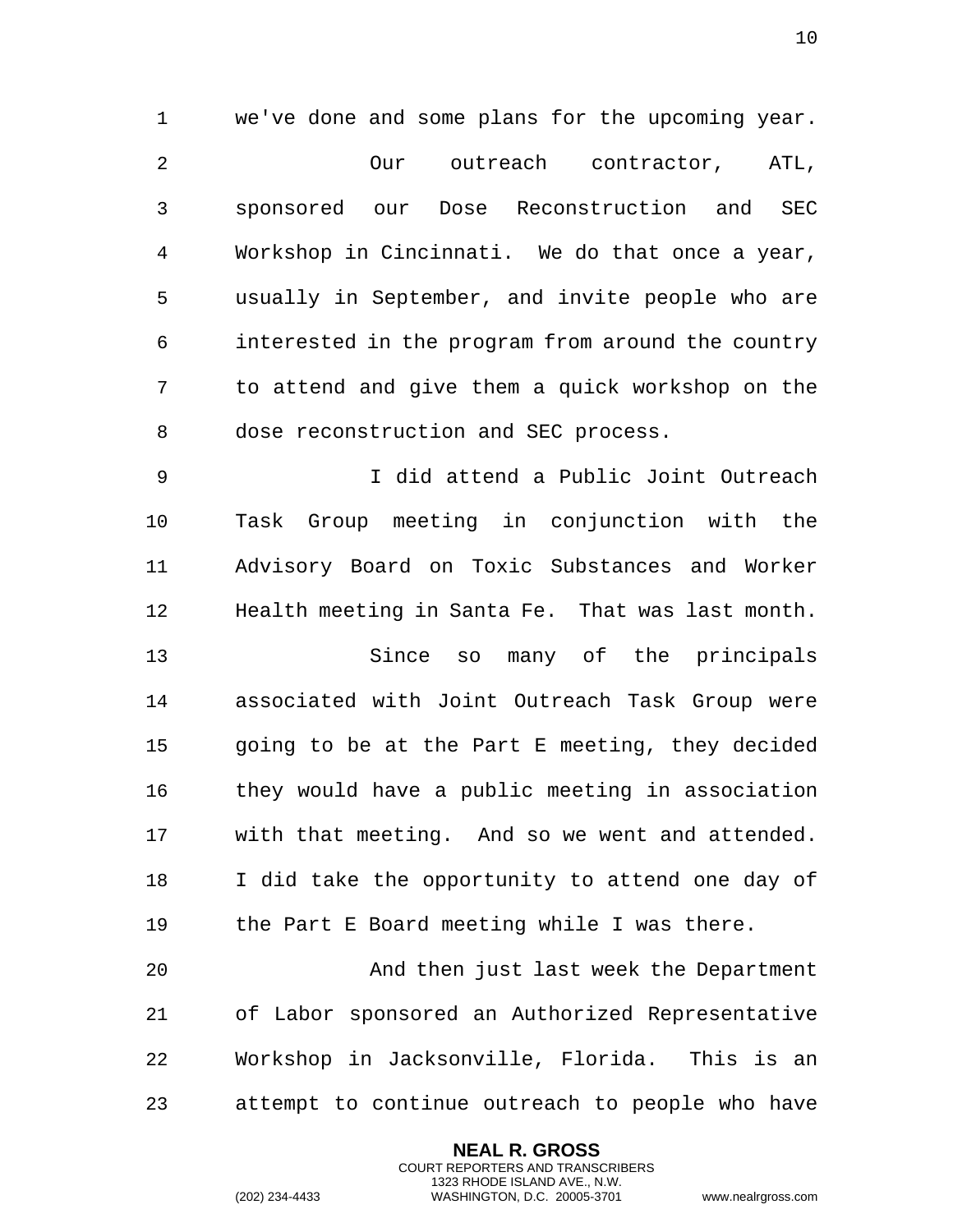more than a personal -- more than their personal claim interest in the program and to provide them some tools and assistance in performing their job as an authorized rep.

 At the moment, my computer is not doing anything.

(Pause.)

 MEMBER RICHARDSON: Stu, could I ask you a question while you're waiting for the computer?

11 MR. HINNEFELD: Sure.

 MEMBER RICHARDSON: This relates to the ICRP model for Super S. You mentioned the lung. Does the ICRP model have target organs other than the lung? Does it model transport to other compartments? And is that going to have any --

 MR. HINNEFELD: Well, Jim, correct if I'm wrong here, but, yeah, the ICRP model has a lung model that includes the transport of materials into the bloodstream for distribution to other organs.

So, as far as I know, that portion of

**NEAL R. GROSS** COURT REPORTERS AND TRANSCRIBERS 1323 RHODE ISLAND AVE., N.W.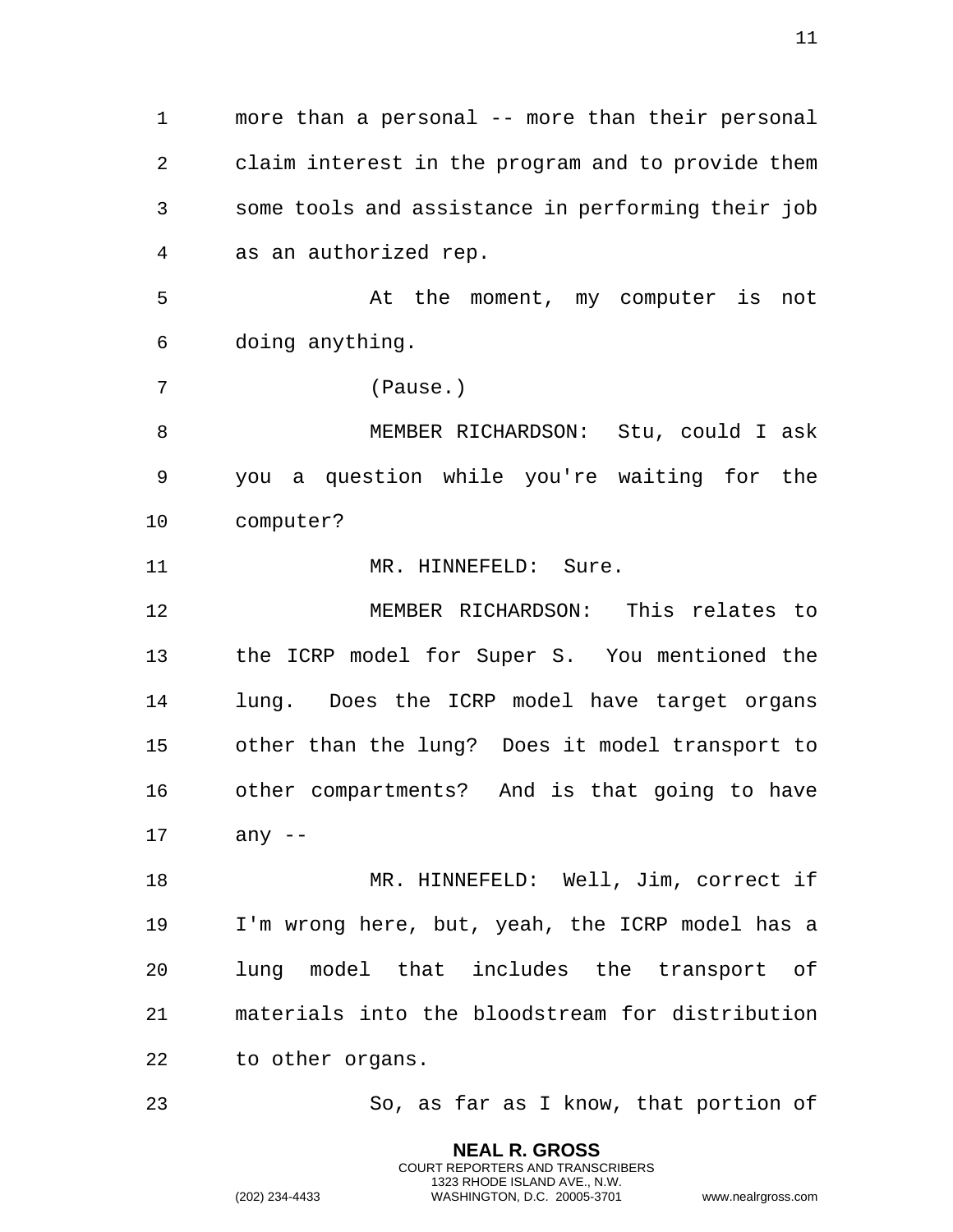1 the ICRP is not changed by this addition of Super S to the lung Class. But, you know, the lung Class describes parameters for -- there are several compartments of the lung and different clearance parameters to either physical removal, transferred to lymph nodes, or transferred to the blood stream.

 And this describes -- the change in the model changed the coefficients of transfer for those compartments. Once it's in the bloodstream, then there is also an ICRP model for the distribution to organs and recirculation from the organs from the bloodstream.

 MEMBER RICHARDSON: Okay, and those are assumed to be uniform for the different -- for Super S?

 MR. HINNEFELD: Yeah, the solubility Class in the lung is not assumed to affect the transport once it's in the bloodstream.

(Pause.)

 MR. HINNEFELD: The remainder of the report is our status report on cases. As you can see, we have over 48,000 cases we've received

> **NEAL R. GROSS** COURT REPORTERS AND TRANSCRIBERS 1323 RHODE ISLAND AVE., N.W.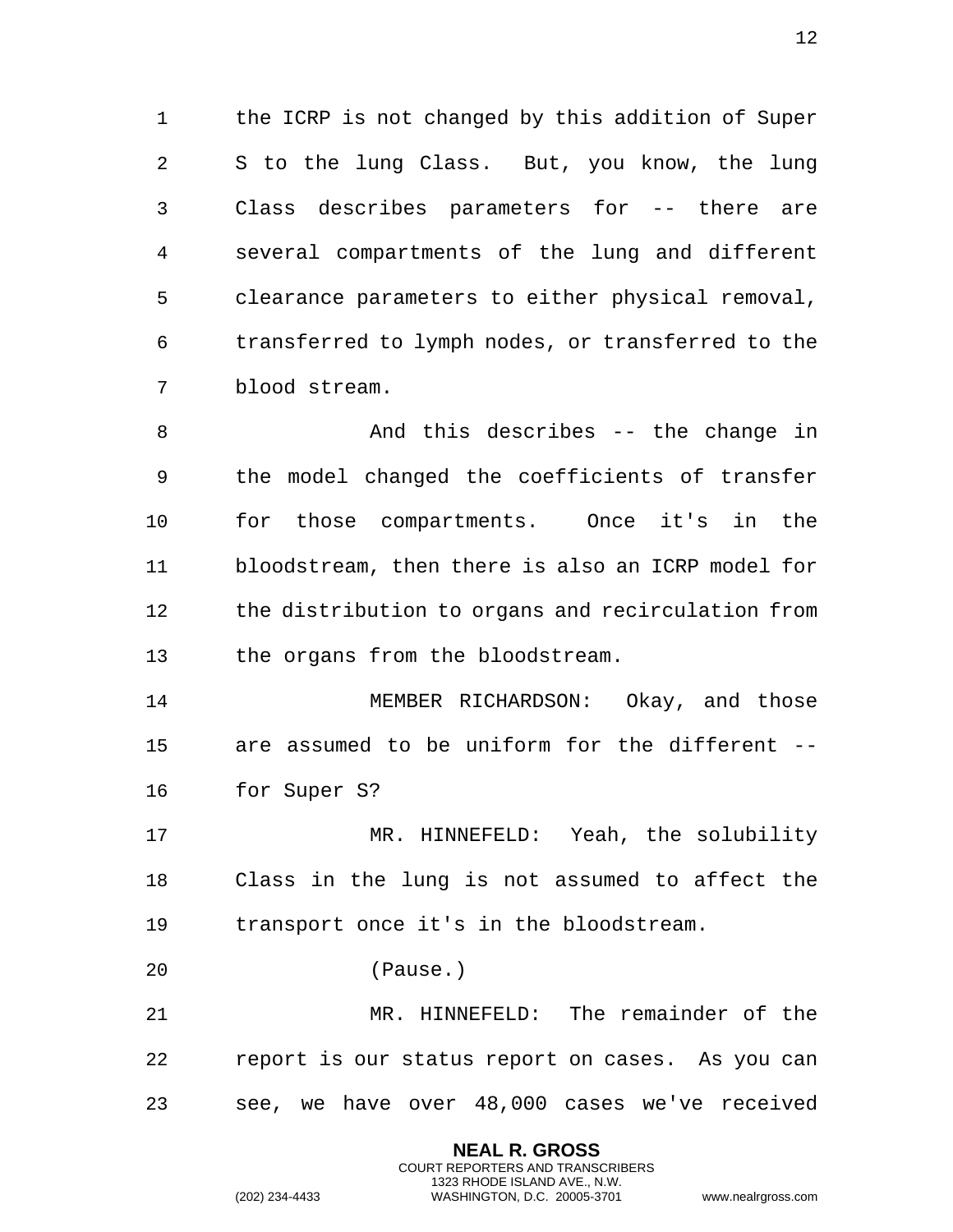from NIOSH. The majority of those have been returned. Some 800 are administratively closed and 1,200 are with us in some stage of the dose reconstruction process.

 Of the cases we've submitted to DOL, 41,000 have gone with dose reconstructions and then roughly 5,000 have been pulled for one reason or another, many of those for SEC determination because an SEC was added.

 This is a breakdown of the cases that are at NIOSH. You can see that, of those 1,248 cases that are at NIOSH, 274 of those are actually with the claimants, the draft dose reconstructions are with the claimants. So that leaves, really, close to 1,000 in our inbox, which has been a pretty steady number for a while now.

 Probability of Causation summary, this percentage hasn't really changed much. That's around roughly 27 or 28 percent of the cases that have been through dose reconstruction are above 50 percent Probability of Causation.

The DOE has zero requests from us that

**NEAL R. GROSS** COURT REPORTERS AND TRANSCRIBERS 1323 RHODE ISLAND AVE., N.W.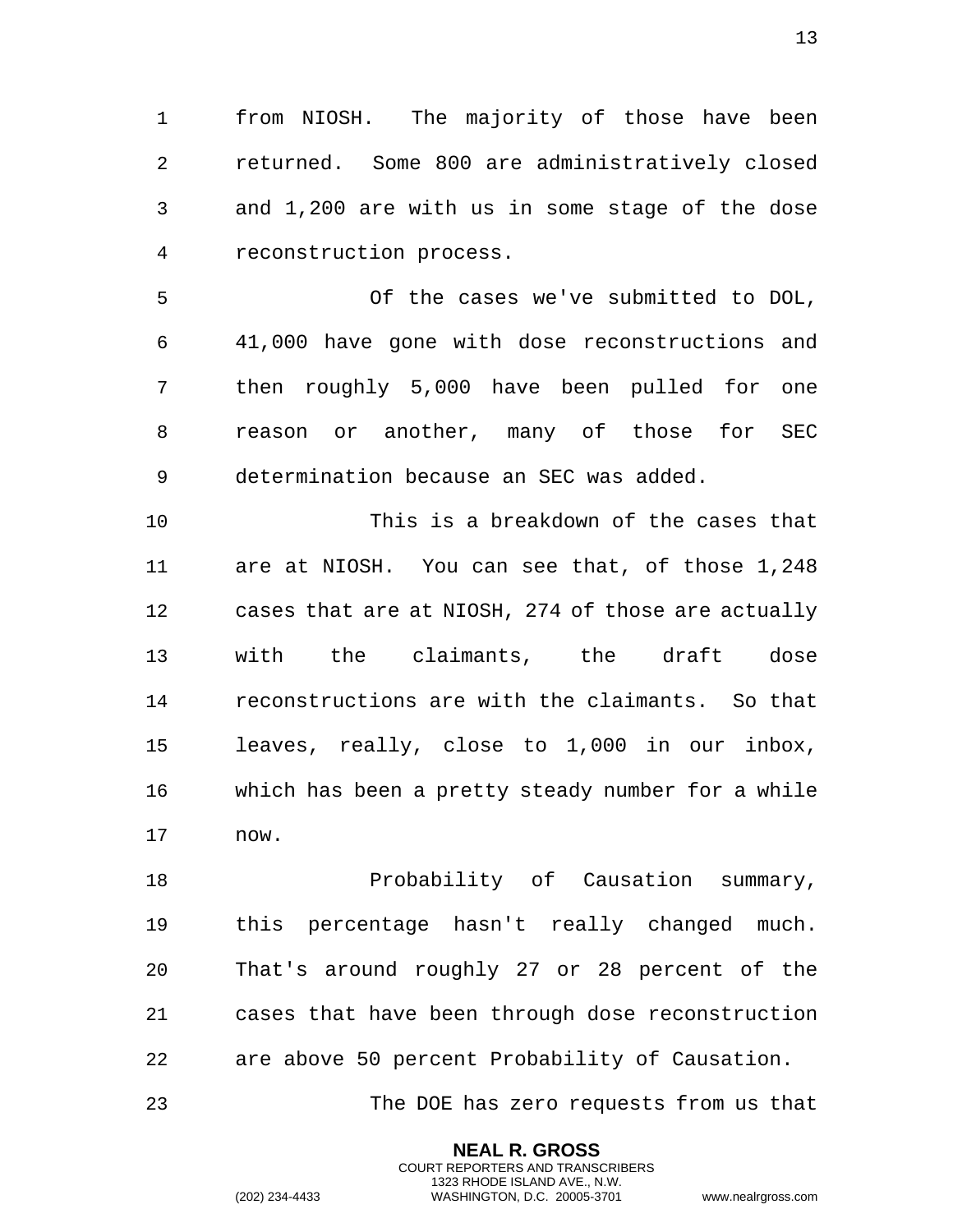are above 60 days. So this is kind of an improvement since the last couple of months. And the 155 outstanding just means we're waiting for responses, but they're not very old.

 And then our summary of the first 20,000 cases, this is how they break down: 16,732 have been submitted for dose reconstruction; 2,000 have been pulled because SECs were added once we had the claim in our hands; and 770 were pulled for some other reason.

 Of the claims we have now, you can see from the breakdown here, there are three that are identified as initials. Of course, I'm always interested in those because there shouldn't be any initials in the first 20,000. So, those three cases, in two of those three cases, the claimant was paid through the SEC process. In other words, we got the case for dose reconstruction. While we had the case, an SEC Class was added, and so the case was paid through dose reconstruction. So it never showed up as a final. The dose reconstruction just showed up as incomplete. Those two people then got non-SEC cancers,

> **NEAL R. GROSS** COURT REPORTERS AND TRANSCRIBERS 1323 RHODE ISLAND AVE., N.W.

(202) 234-4433 WASHINGTON, D.C. 20005-3701 www.nealrgross.com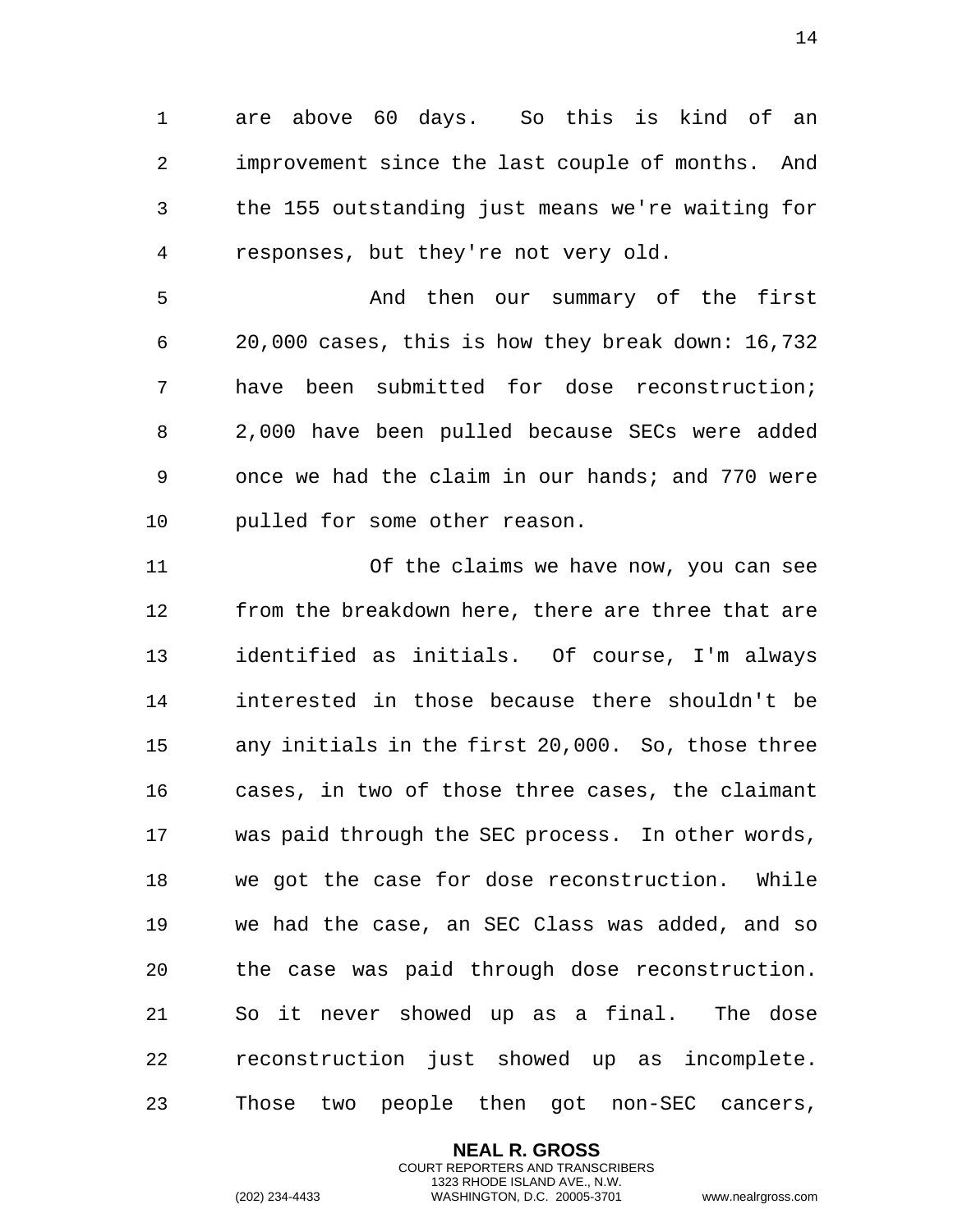submitted another claim for medical benefits for those non-SEC cancers, and so the Department of Labor sent the case back to us.

 Since we had never sent back a dose reconstruction to the Department of Labor, our system shows them as initial cases. So, they actually sat for many years between the time they were pulled for SEC and the time we got it back for the additional cancer.

 The third case was a case where we did a draft dose reconstruction, the Energy Employee claimant did not return the OCAS-1, and so the case was administratively closed. Again, we did not return a dose reconstruction to DOL. Many years later, a survivor claimant picked up the claim, reactivated it, and so it shows up as an initial because we've never sent one back, even 18 though it was inactive for many years.

 Okay, that concludes my statistics. I've taken more than my time but I'm blaming my computer for that. Are there any other questions?

CHAIR MELIUS: Any questions for Stu

**NEAL R. GROSS** COURT REPORTERS AND TRANSCRIBERS 1323 RHODE ISLAND AVE., N.W.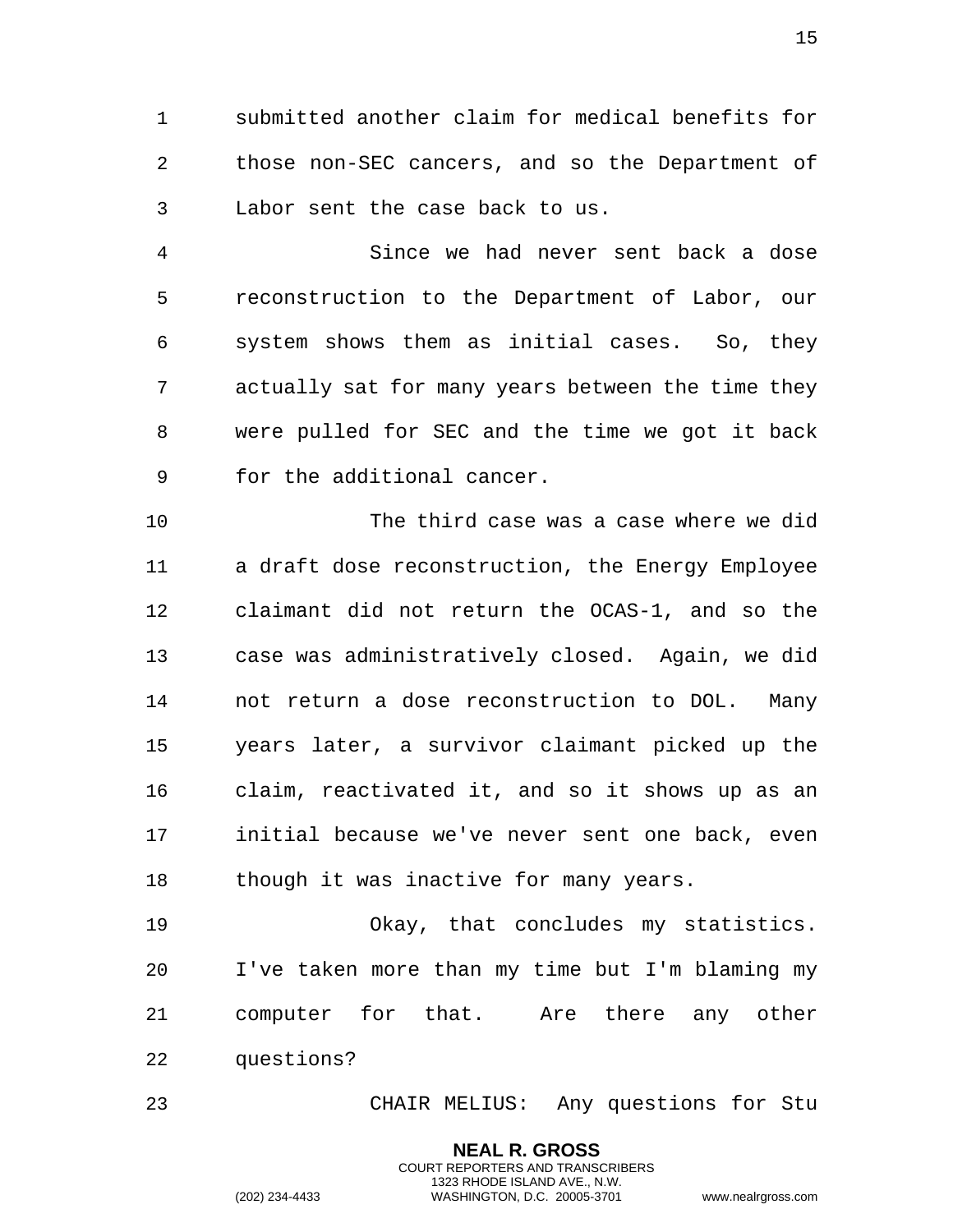or for his computer, since they've shared the last 20 minutes or so?

 Okay. Now, we have another challenge. MR. HINNEFELD: Trying to get it going again.

 CHAIR MELIUS: Getting it going again. MR. KATZ: While he's getting that going, Board Members note, if you didn't hear before, the internet connection here, after you leave your computer idle for ten minutes, the internet connection will drop you and you'll have to rejoin. So you might want to just tap your computer every now and then to keep that live.

 MR. HINNEFELD: Yes, the Department of Labor's presentation is now on the screen. I believe the Department of Labor representative will be presenting from the phone.

 CHAIR MELIUS: Yeah, Frank Crawford, are you --

MR. CRAWFORD: Yes, I'm here.

CHAIR MELIUS: Okay, go ahead.

<span id="page-15-0"></span>**DOL Program Update**

MR. CRAWFORD: And thanks to Stu for

**NEAL R. GROSS** COURT REPORTERS AND TRANSCRIBERS 1323 RHODE ISLAND AVE., N.W. (202) 234-4433 WASHINGTON, D.C. 20005-3701 www.nealrgross.com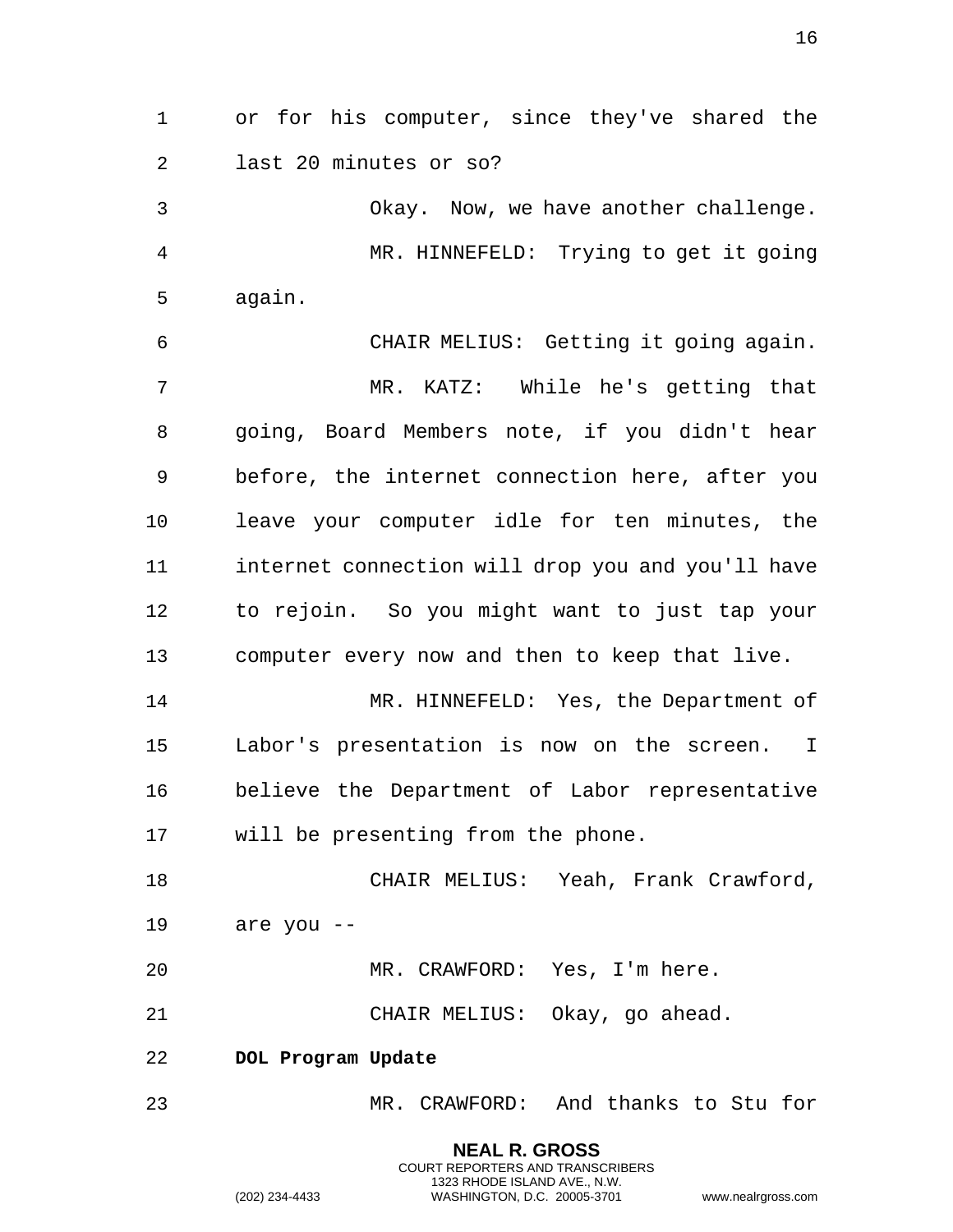helping me with his presentation, as usual.

 I'll just provide -- go to slide 2, Stu. This slide shows the compensation paid for Part B and Part E. We see that we have paid out \$6.4 billion in total compensation for Part B, and \$4.2 billion for Part E. We've also paid \$3.7 billion for medical bills, for a total of \$14.3 billion for compensation and medical bills paid. There were 197,000 cases filed, as of mid-November. Next slide, Stu.

 On this slide we see that we're talking about Part B cancer cases with a final decision to accept, of which we have 10,366 cases with dose reconstructions and final decisions, representing \$1.53 billion in compensation. We have a further 25,726 accepted SEC cases, representing \$3.8 billion in compensation.

18 And then for cases that are accepted both on SEC status and with a PoC of greater than 50 percent, we have 990 such cases, representing \$148.5 million in compensation.

22 For the total, all the accepted SEC dose reconstruction cases and combined cases,

> **NEAL R. GROSS** COURT REPORTERS AND TRANSCRIBERS 1323 RHODE ISLAND AVE., N.W.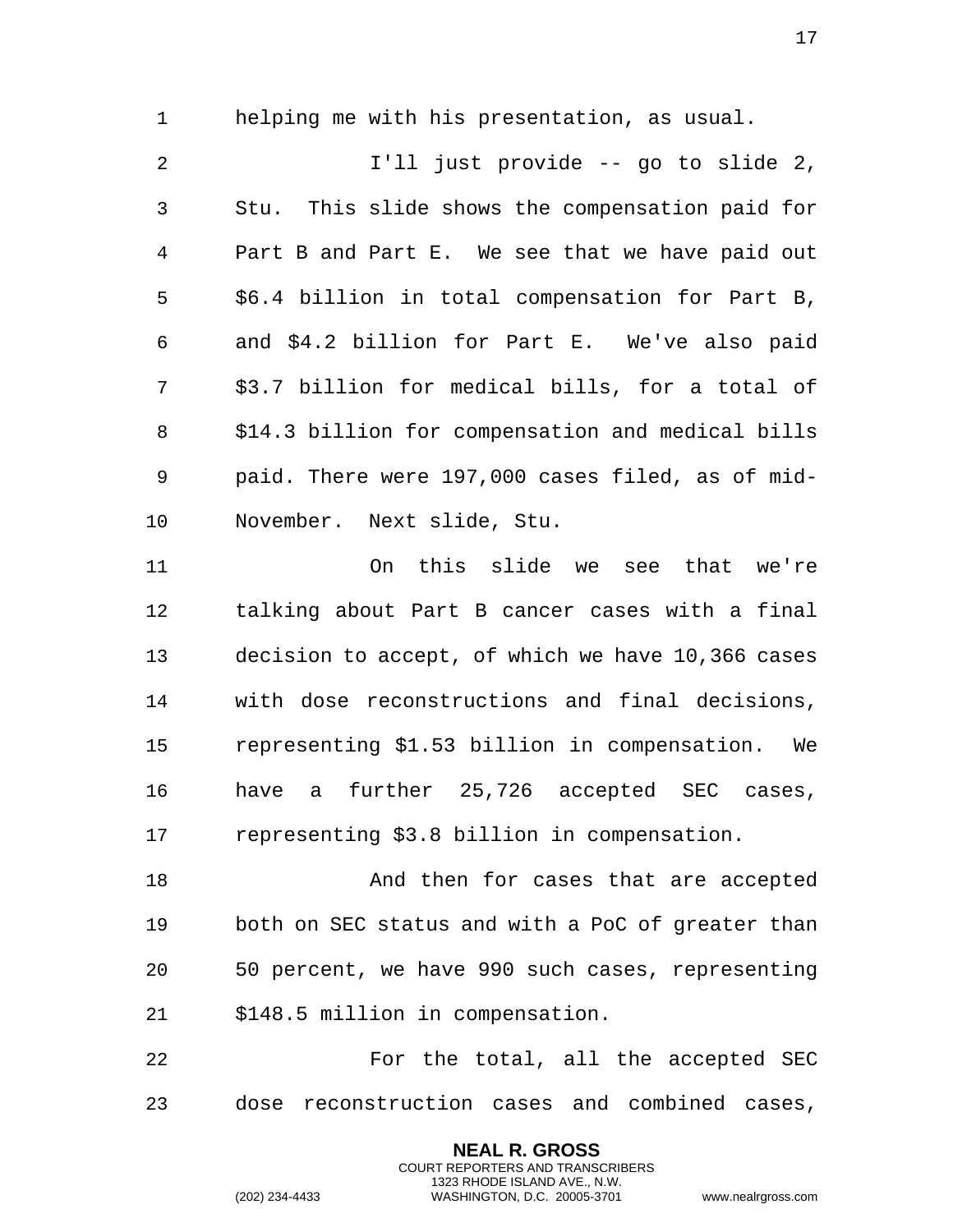37,082 cases, we have paid out \$5.52 billion in compensation. Next slide, Stu.

 This shows the location of NIOSH- referred cases. Our numbers always differ a little bit from NIOSH's, but we show 48,850 cases referred to NIOSH for dose reconstruction.

 We also show that 47,001 cases have been returned from NIOSH to DOL: 40,712 of those with dose reconstructions and a further 6,289 were withdrawn from NIOSH with no dose reconstruction. There are all sorts of reasons for that, including a lack of survivors, SEC-involved cases, that sort of thing.

14 And we show 1,849 cases currently at NIOSH. Next slide.

 Now, this shows graphically the acceptances for Part B cases with dose reconstructions and final decisions. We see that we have 35 percent approved, which is 11,394 cases, with 65 percent final denials, representing 21,170 cases. Total cases, again, 32,564.

Next slide. This represents a

**NEAL R. GROSS** COURT REPORTERS AND TRANSCRIBERS 1323 RHODE ISLAND AVE., N.W.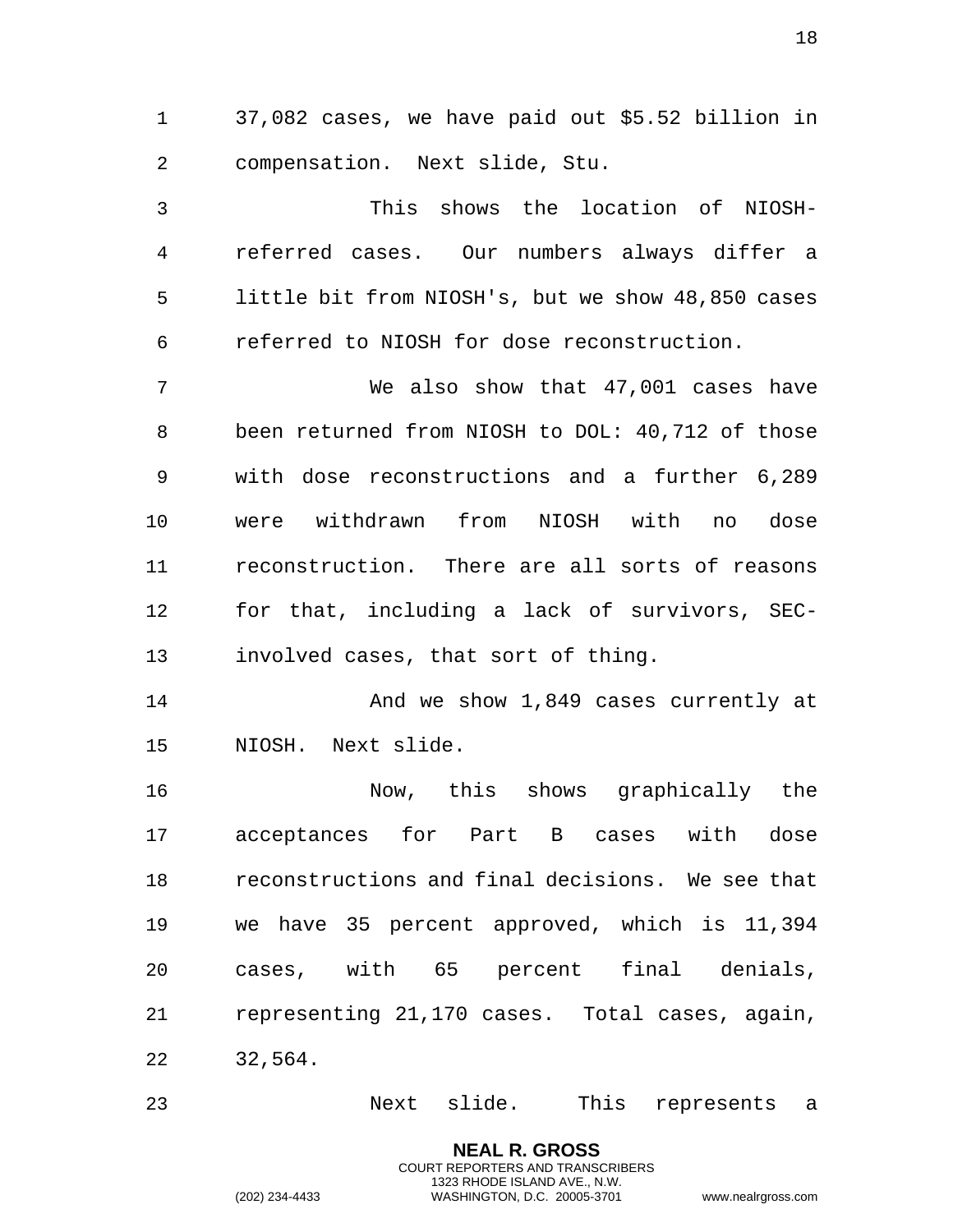breakdown of all Part B cases. And that shows that 34 percent have gone to NIOSH. Then a further 12 percent represent SEC cases referred to NIOSH for medical benefits, primarily. And then we have another 15 percent of SEC cases never sent to NIOSH, probably, again, because the cancer was one of the listed cancers which qualified for the SEC and they have no other reason to file.

 Nine percent were RECA cases. And the Other category is large but it includes beryllium sensitivity, chronic beryllium disease, chronic silicosis, and other lung problems.

 Next slide. Now we have Part B final decisions. These include, I believe, SEC cases, because they are much larger than the last slide we showed with that. We have 97,560 cases with final decisions under Part B; 51,184 Part B approvals, or 52 percent approved, and 46,376 Part B denials, or 48 percent, the remainder.

 So we see the addition of Part B makes a large difference -- I mean, the SEC part to the Part Bs.

> **NEAL R. GROSS** COURT REPORTERS AND TRANSCRIBERS 1323 RHODE ISLAND AVE., N.W.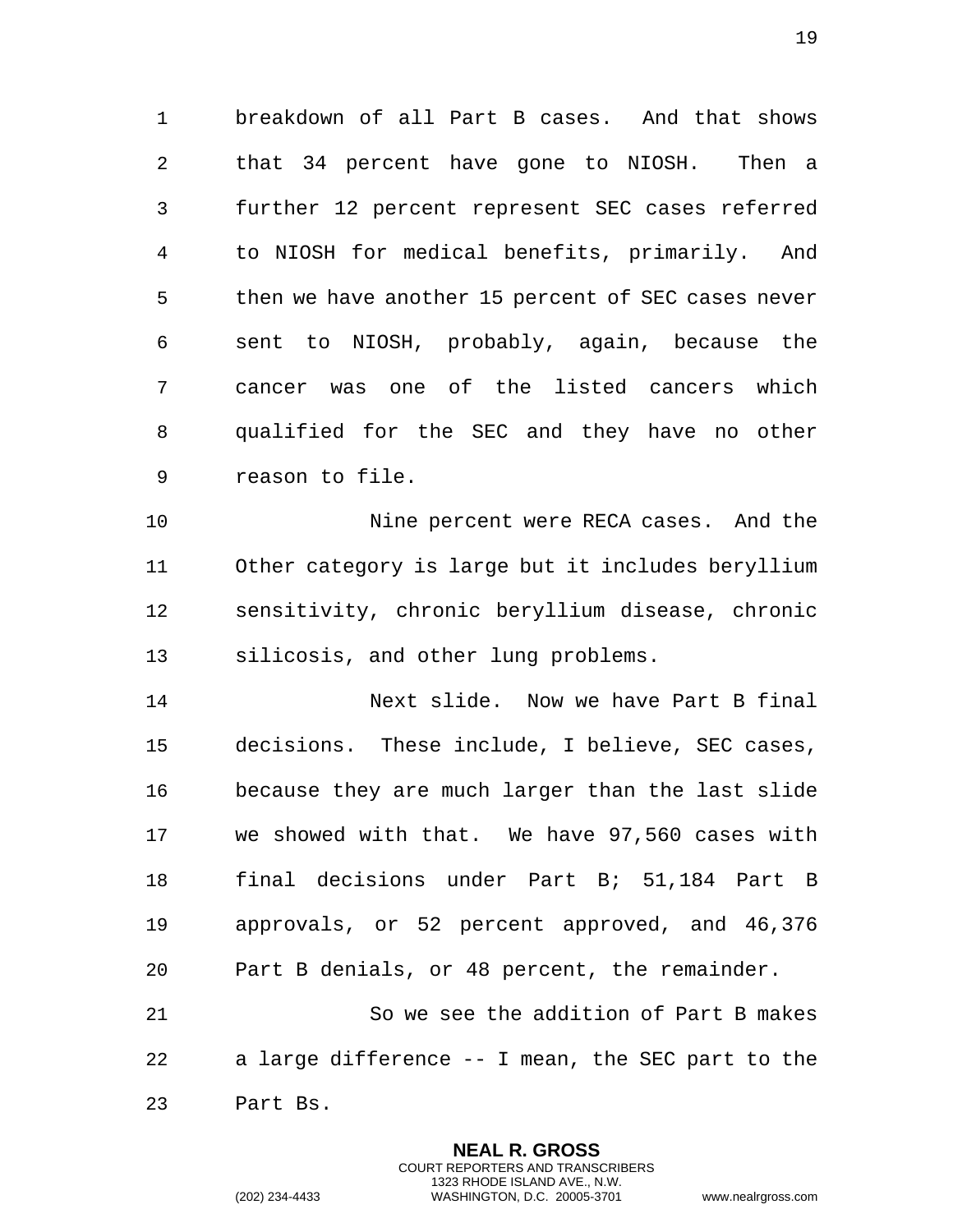Next slide, please. This should be showing us our top four worksites. Those don't change too much: Hanford, Savannah River Site, the Y-12 Plant, and Nevada Test Site are our top sites for cases. These are the most recent three months that we have -- or four months.

 Next slide, please. This slide also is fairly static. We're showing the monthly percentage of new cases, DOE cases versus AWE. The AWE cases are fairly steady. They should decline somewhat because those are our older sites, for the most part, and we're just getting fewer claims over time for those.

 Next slide, please. This shows the petition sites that will be discussed in the meeting -- that are planned to be discussed, in any case. These included Ames Laboratory, Area IV of Santa Susana, the Savannah River Site, and Sandia National Laboratory, Albuquerque.

 This slide's a little too complex to read every number here but there is quite a disparity in claims. Ames Laboratory has 950 cases compared to, say, Savannah River Site,

> **NEAL R. GROSS** COURT REPORTERS AND TRANSCRIBERS 1323 RHODE ISLAND AVE., N.W.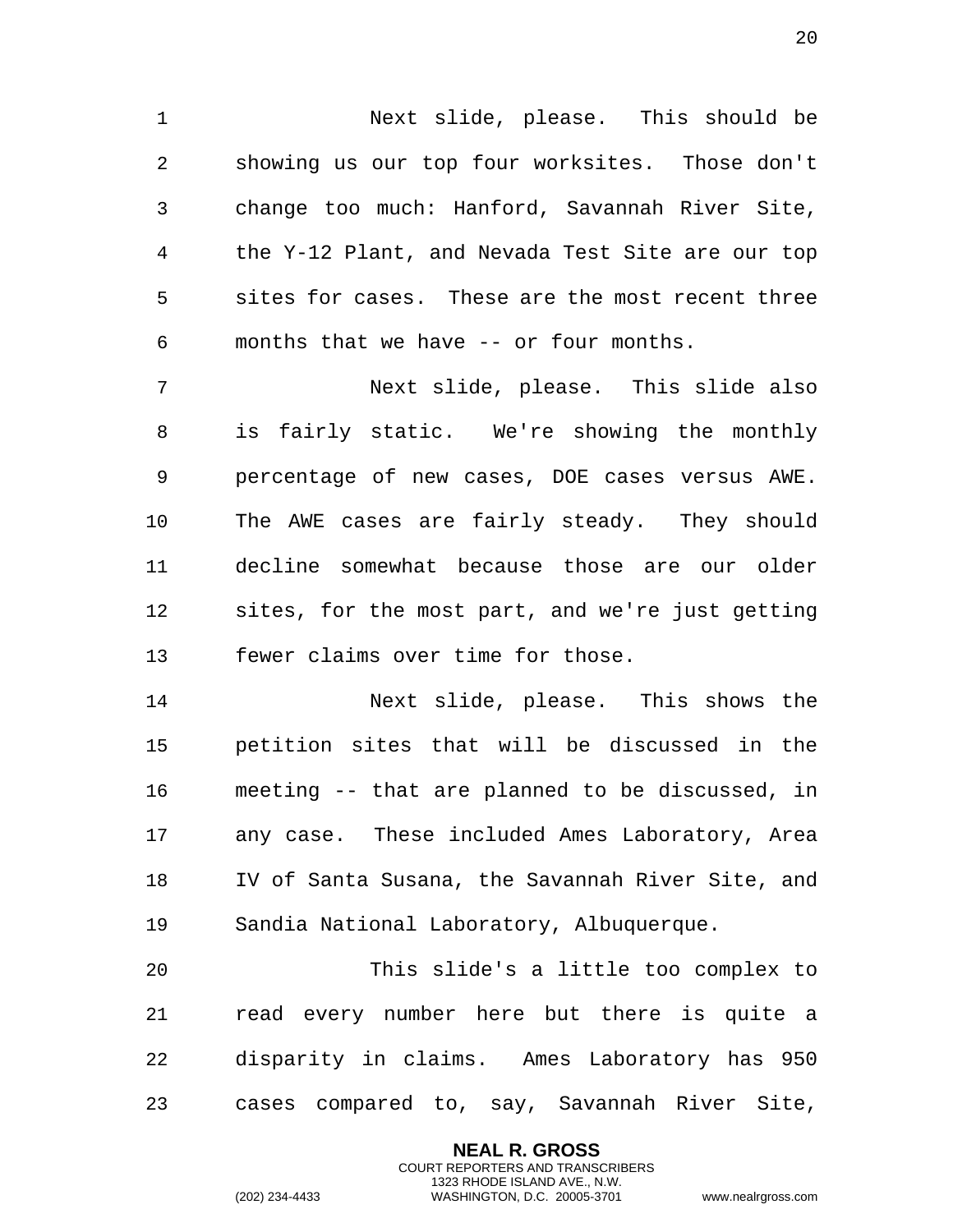which is 18,356 cases.

 We also see statistics on how many cases have received final decisions, how many cases have had DRs done, how many Part B approvals, how many Part E approvals, and how much compensation and medical bills have been paid out.

 Savannah River alone accounts for \$1.1 billion of compensation and medical bills, with, interestingly, Sandia at \$310 million; Area IV, 11 \$64 million; and Ames, \$67 million.

12 Next slide, please. For outreach events, this first slide is repeated from meeting to meeting. So, the program conducts outreach events in response to new SEC Class findings. We have town hall meetings and traveling resource centers to inform people of the new events. In small SECs, there are press releases but no meetings. And then we do host informational meetings regarding medical benefits provided under the Act.

 Next slide, please. The Joint Outreach Task Group is composed of members from

> **NEAL R. GROSS** COURT REPORTERS AND TRANSCRIBERS 1323 RHODE ISLAND AVE., N.W.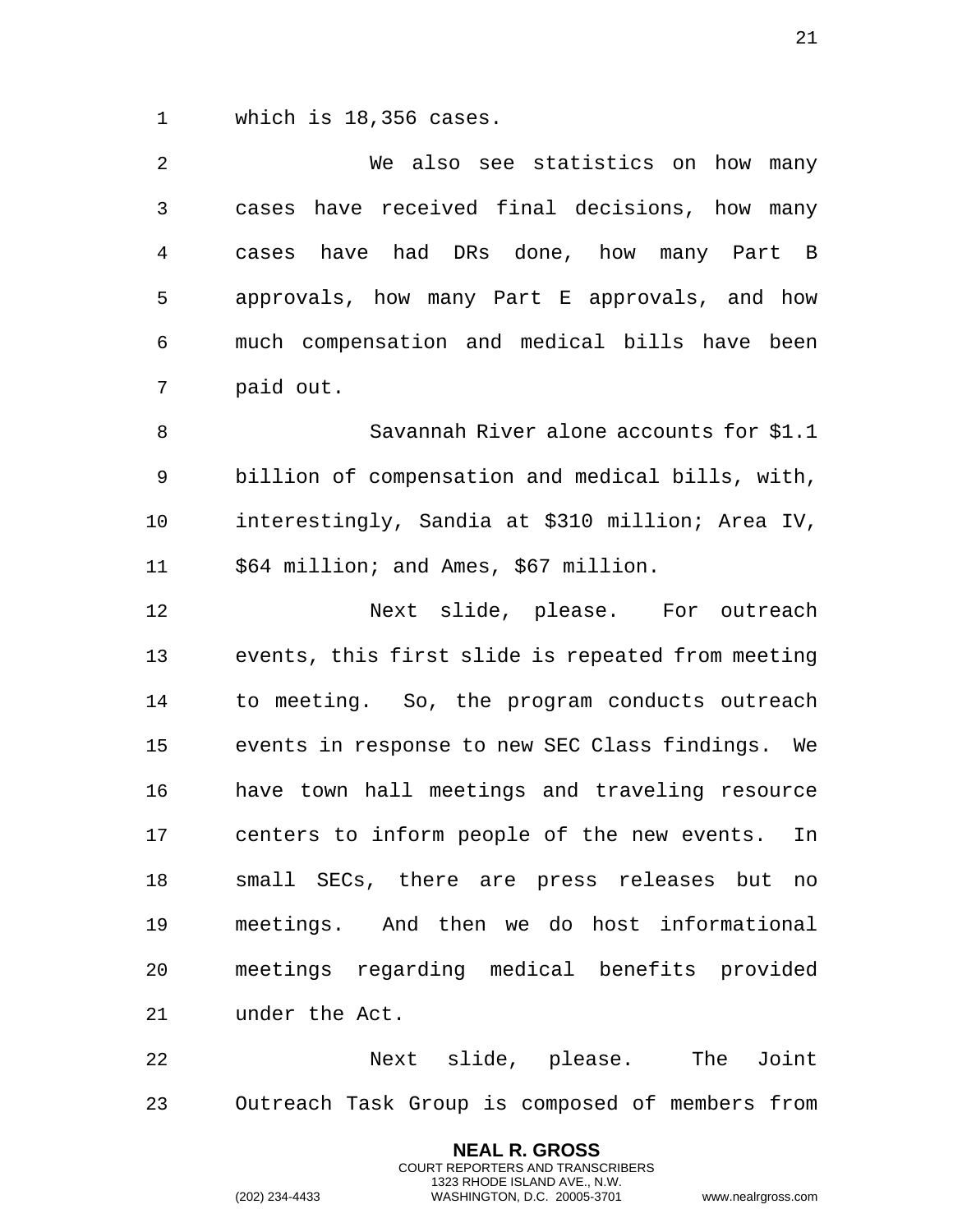1 DEEOIC itself; the Department of Energy; the 2 Department of Energy Former Workers Medical 3 Screening Program; the National Institute for 4 Occupational Safety and Health, NIOSH; and then 5 the Ombudsman to NIOSH for EEOICPA, Denise Brock; 6 and finally, DOL's Office of the Ombudsman for 7 EEOICPA, Malcolm Nelson. There are monthly 8 conference calls and then town hall meetings, of 9 course, are conducted. Next slide, please.

10 These are just our recent meetings. 11 We see that there was a joint outreach meeting in 12 Santa Fe in November; a quarterly medical 13 conference call in September; a quarterly medical 14 conference call also in September, two weeks 15 earlier -- oh, no, a day earlier, sorry. There 16 was a medical benefits session in Monticello, 17 Utah, August 23rd; another in Shiprock, New 18 Mexico, August 22nd; finally, a traveling 19 resource center and medical benefits session in 20 Metropolis, Illinois, in June.

21 The rest of the slides are standard 22 handout slides, which I will not present here, 23 having to do with features of the Act and who

> **NEAL R. GROSS** COURT REPORTERS AND TRANSCRIBERS 1323 RHODE ISLAND AVE., N.W.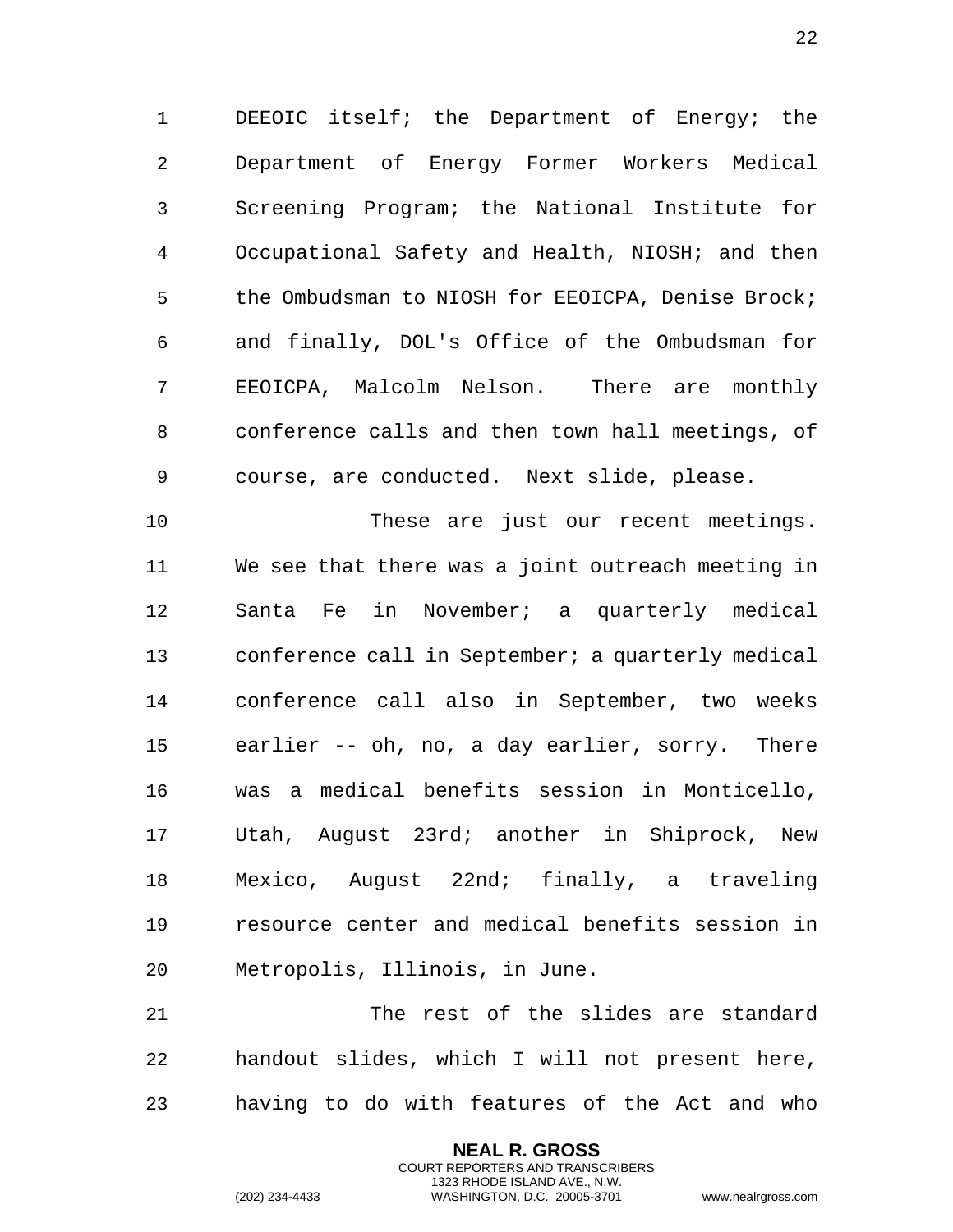1 qualifies as survivor, that sort of thing. 2 They're available on the Board's site.

3 Does the Board have any questions? 4 CHAIR MELIUS: Questions for Frank? 5 No questions.

6 MR. CRAWFORD: Thank you.

7 CHAIR MELIUS: Thank you very much. 8 The next presentation is Department of Energy, 9 which is also from a distance, I believe.

#### <span id="page-22-0"></span>10 **DOE Program Update**

11 MR. LEWIS: Yes, Dr. Melius, this is 12 Greg Lewis from DOE. And I'm logged in online 13 but, for whatever reason, I don't know if it's 14 the network interface, but I cannot actually see 15 the presentation. So I believe Stu's going to go 16 quick through mine. And it's short so I think I 17 should be able to follow along via paper, but I 18 will do my best.

19 MR. HINNEFELD: Hold on a second, 20 Greg. I think I got thrown off the wireless 21 again.

22 MR. LEWIS: Well, while you're doing 23 that, I just had a few things to mention, much

> **NEAL R. GROSS** COURT REPORTERS AND TRANSCRIBERS 1323 RHODE ISLAND AVE., N.W.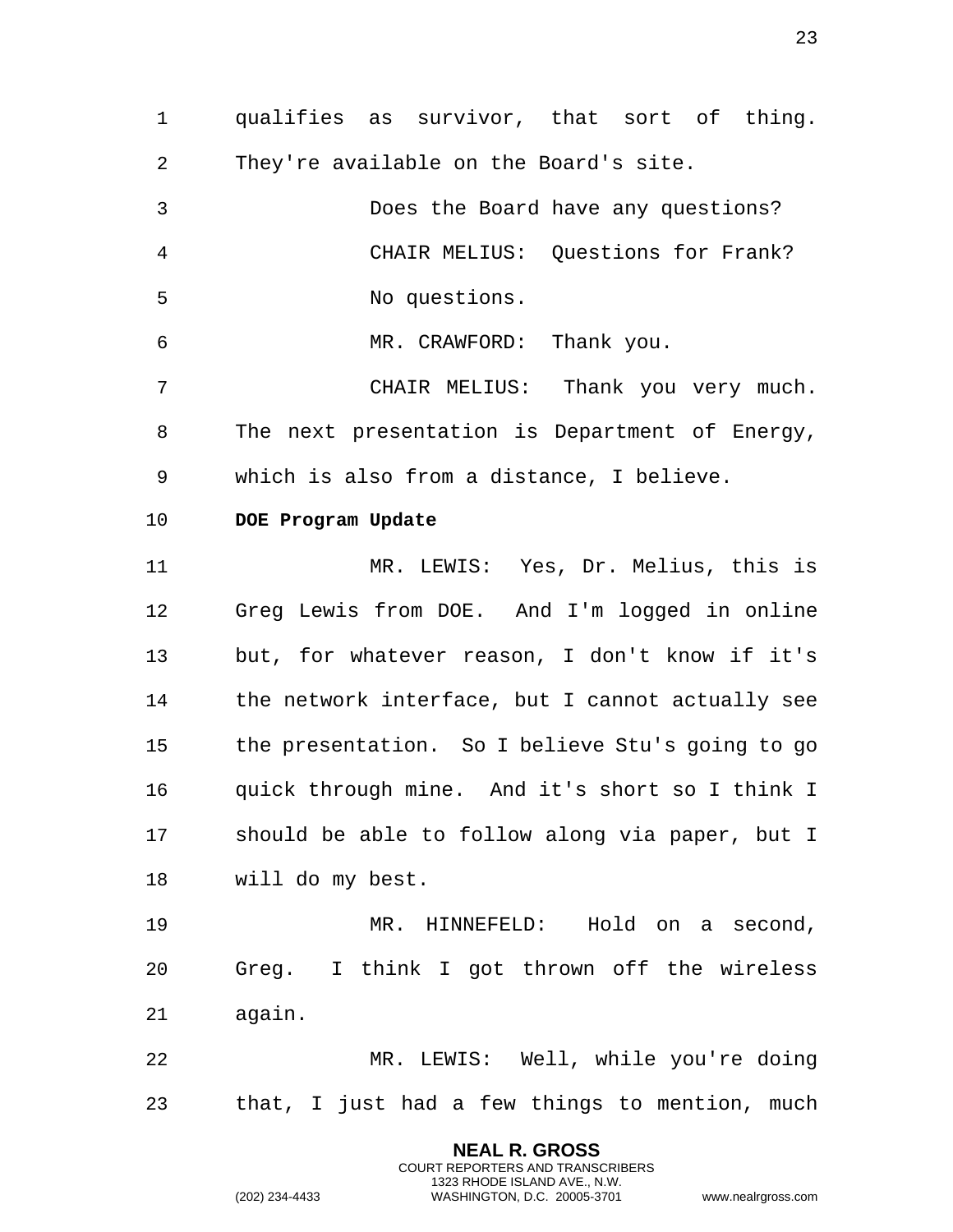like Stu had mentioned. We also participated in the joint outreach event in Santa Fe a few weeks ago. I think there was an excellent turnout, close to a hundred folks. And then DOE gave three separate presentations to the authorized representative meeting that Stu mentioned that was down in the DOL office in Jacksonville. We think that was well-received and hope it was helpful to those advocates that are helping folks navigate through the claims process.

 And then Stu had mentioned that we're currently at zero claims, or zero records requests over 60 days, and we're very proud of that. And as he mentioned, that hasn't been the case recently, particularly surrounding the changeover from FY '17 to fiscal year '18 there at the end of September and early October. Because of some funding challenges we had last year, there were a few sites that had exhausted their funds in mid- to late-September and then they had to wait until we got new funding in October for the new fiscal year. Even though we're under a continuing resolution, we obviously

> **NEAL R. GROSS** COURT REPORTERS AND TRANSCRIBERS 1323 RHODE ISLAND AVE., N.W.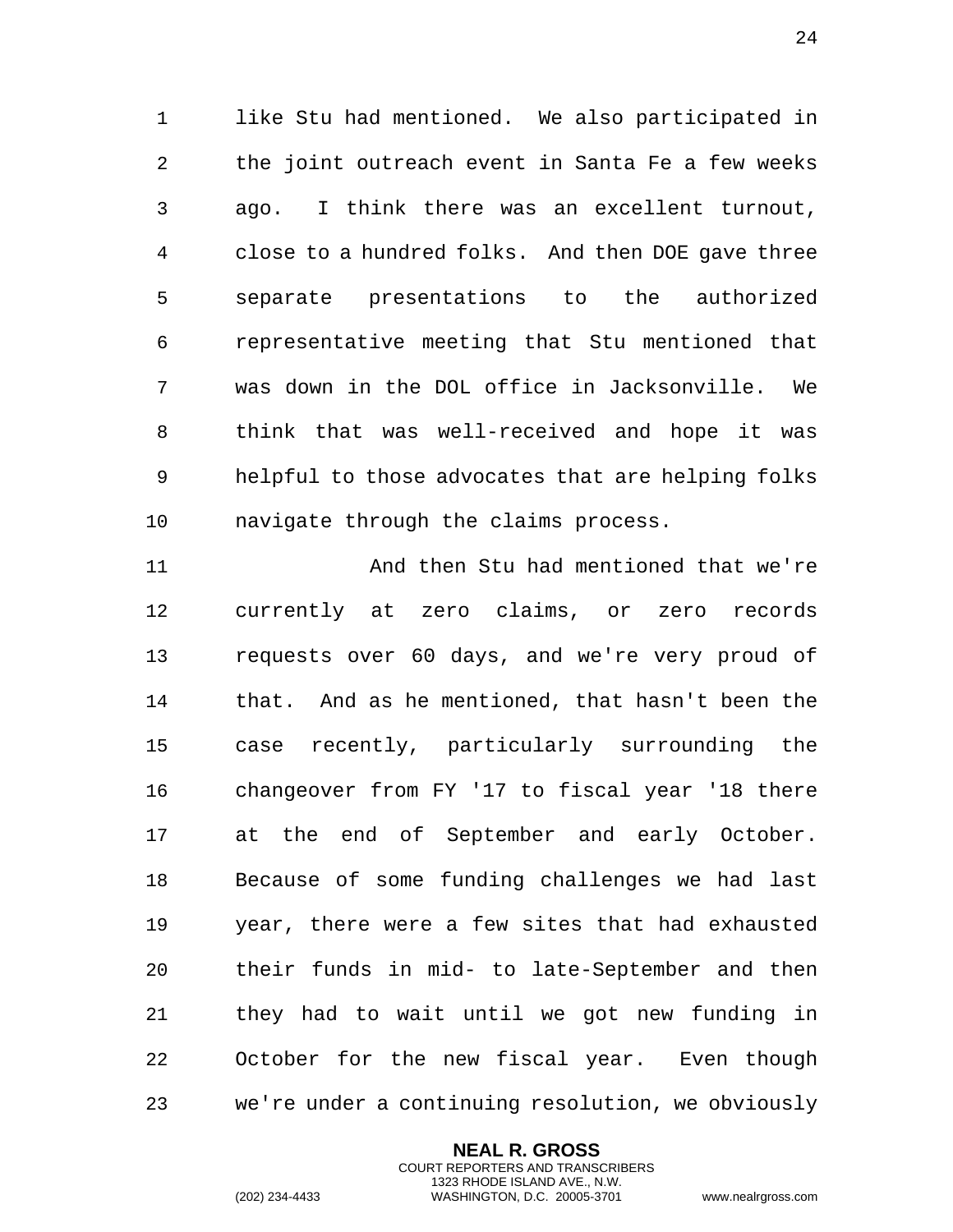get some allotment of funding and we were able to resupply those sites that were out.

 So, there were a few sites that had some late claims, late requests at the end of September but we're obviously all caught up now and we worked very hard to do so. So, we will try to stay as current as possible.

 MR. HINNEFELD: Okay, Greg, your slides are on the screen now.

 MR. LEWIS: Alright. So, again, I am Greg Lewis, the Director of the Office of Worker Screening and Compensation Support at DOE and I'm just going to give you a brief update about our activities here at DOE.

 If you can go to the next slide, Stu, our core mandate is to work on behalf of the claimants to provide records to NIOSH and to the Department of Labor.

 The next slide, Stu. And I'll go through some of these fairly quickly. Most of these are routine slides. And then I'll take questions at the end.

Our overall responsibilities: we

**NEAL R. GROSS** COURT REPORTERS AND TRANSCRIBERS 1323 RHODE ISLAND AVE., N.W.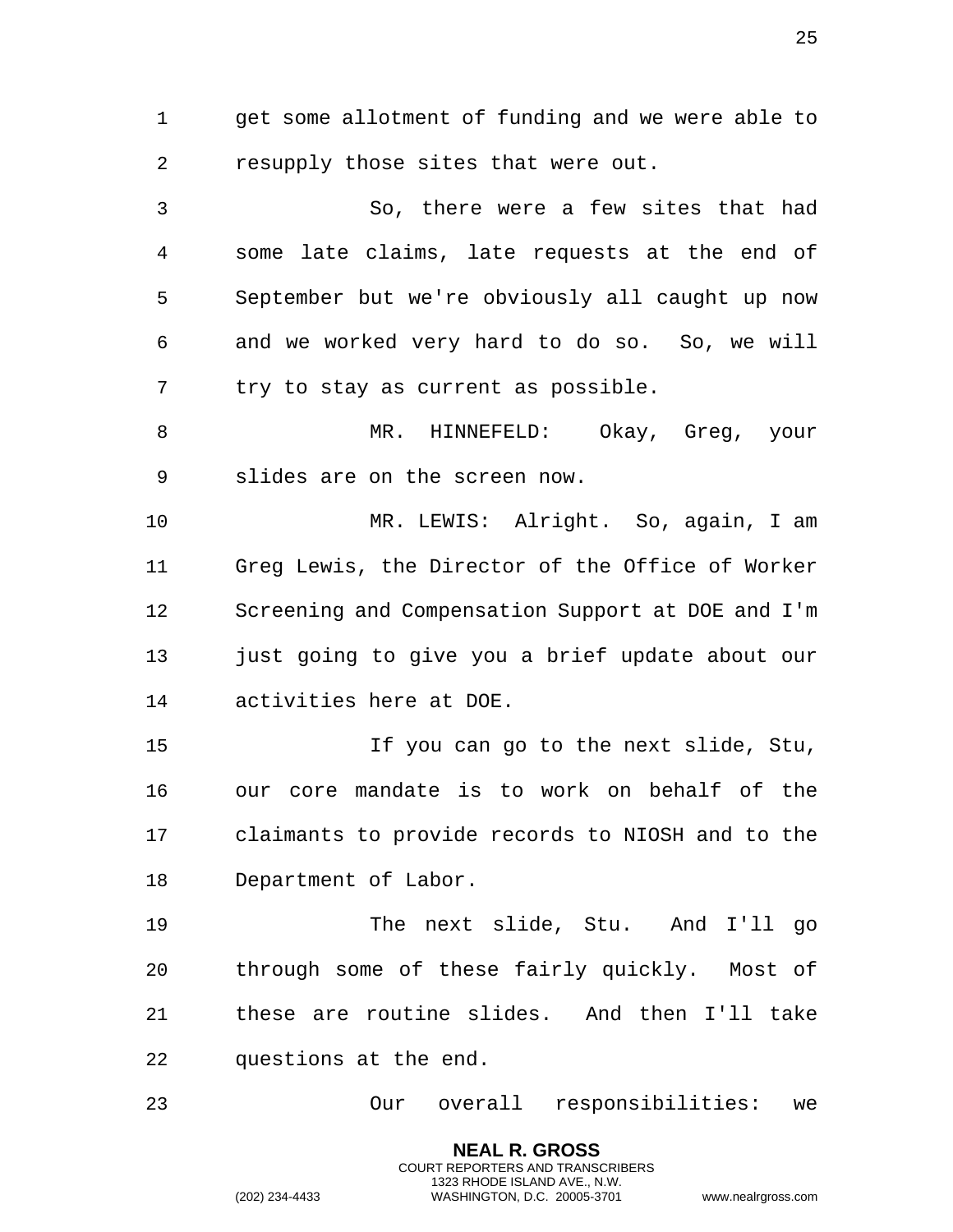respond to individual claims, individual records requests for folks that have applied to the program. We also provide assistance to Department of Labor and NIOSH and the Advisory Board for large-scale site characterization projects, like the Special Exposure Cohorts that we're going to be talking about over the next couple of days: Ames, Savannah River, Sandia, and Santa Susana Field Lab.

 And then also we work with both agencies to do research into covered facility designations, when necessary.

 Next slide, Stu. We should be on slide 4. It's just giving you a general idea of the volume of requests we handle out at our DOE field sites. We get about 7,000 employment verifications a year, approximately 4,000 requests for dosimetry and radiological monitoring information from NIOSH, and then about 7,000 what we call DARs, document acquisition requests, but those are basically DOL is requesting all exposure information specifically related to an individual.

> **NEAL R. GROSS** COURT REPORTERS AND TRANSCRIBERS 1323 RHODE ISLAND AVE., N.W.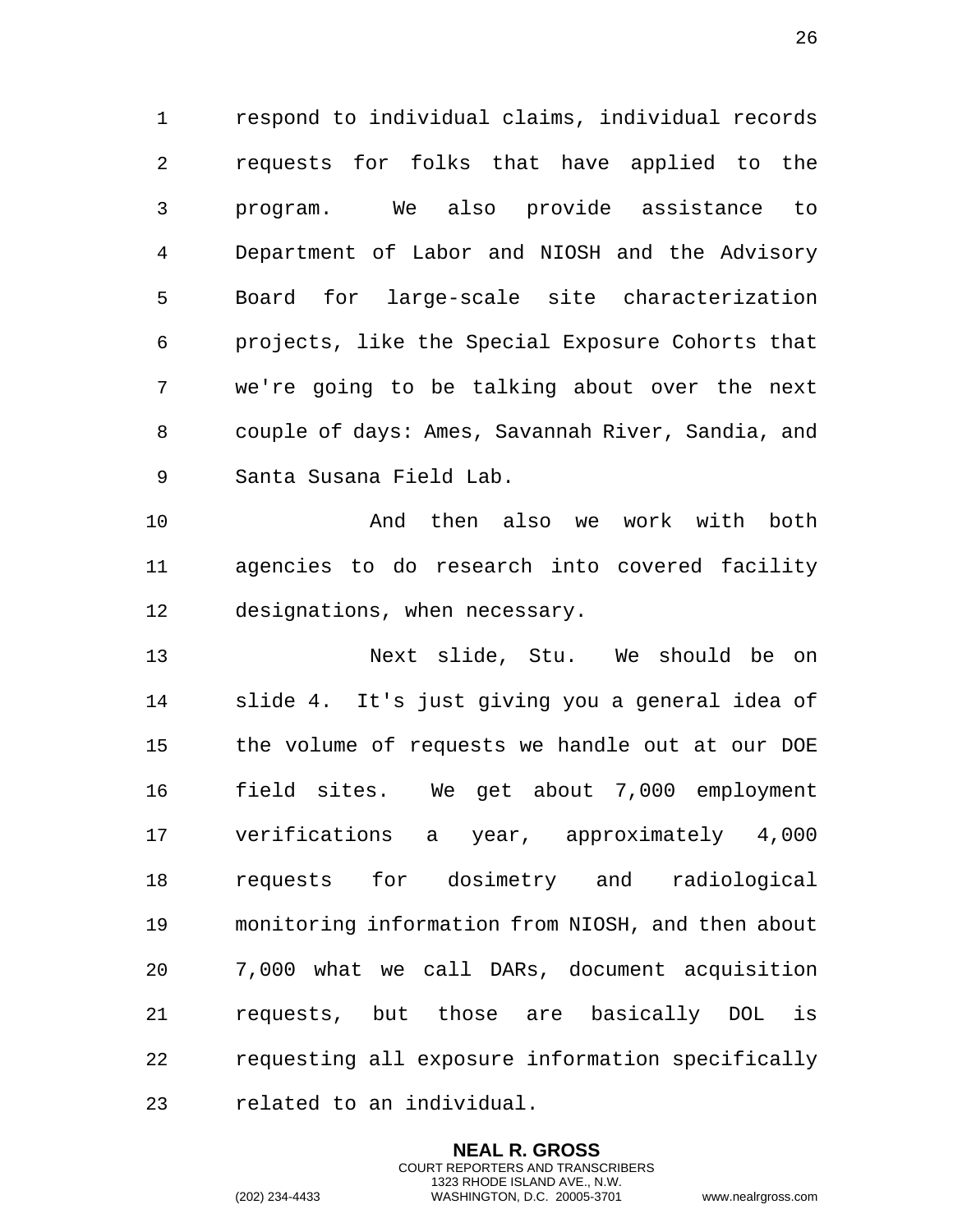And these records requests from DOL and NIOSH can be very complicated. Folks can have worked at multiple sites or as a federal contractor and subcontractor over the course of their career. So we can have to go to multiple different locations to answer one records request.

 You can go to the next slide. Now we're on slide 6 with the volume of records at the top. This is just some statistics. We recently closed our books on FY '17 and it looks like we responded to 18,522 records requests for over 25 different DOE sites.

14 And if you can go to the next slide, slide 7, we're still updating these to reflect 2017. So these numbers are about a year old. We had some issues with our statistical package that we're trying to correct, so we had to use some old numbers here. This is just giving you an idea of some characteristics of the records that we provide. The average number of pages for an EV, employment verification, is about 14; average number of pages we sent to NIOSH is about 50; and

> **NEAL R. GROSS** COURT REPORTERS AND TRANSCRIBERS 1323 RHODE ISLAND AVE., N.W.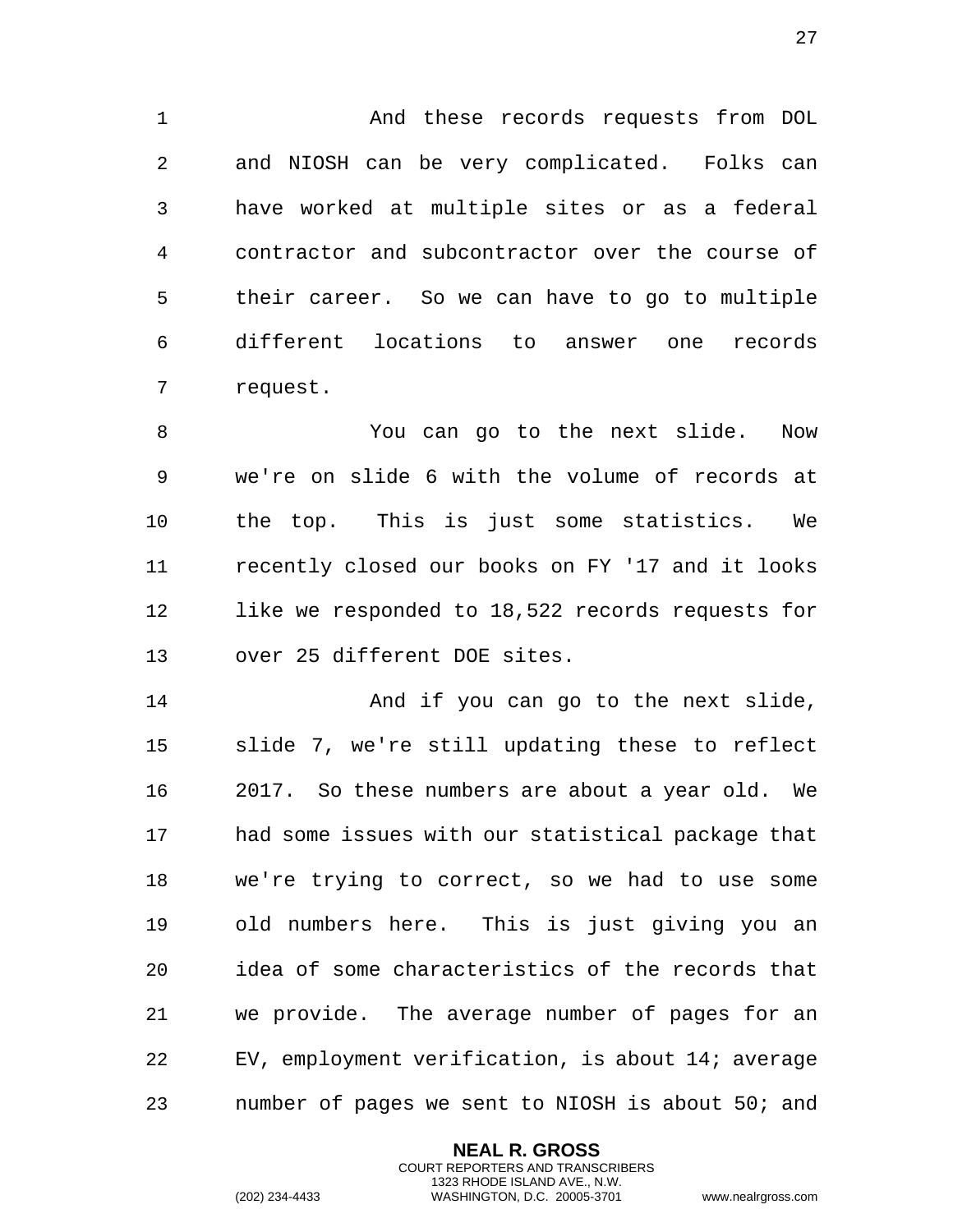the average for DAR is 150.

 So, while the overall average is, it looks like, about 214 pages, that's somewhat misleading because most of what's provided in a NIOSH request and an employment verification is also then included in the DAR. So I would say that it's probably more accurate to say our average number of pages is somewhere around 160, somewhere along those lines.

 And I always want to caution folks when they're looking at an average, you know, many of our responses are much larger and, of course, many are much smaller. Particularly, we struggle with the subcontractor records. We try very hard to find those but we certainly don't find as many records for the subcontractor employees or short-time employees versus the career employees with the prime contractor.

 If you can go to the next slide. We have, of course, our goal is to get all claims in in under 60 days. And as Stu said earlier, as of this moment, we're doing very well.

In FY 2017, we responded to about 87

**NEAL R. GROSS** COURT REPORTERS AND TRANSCRIBERS 1323 RHODE ISLAND AVE., N.W.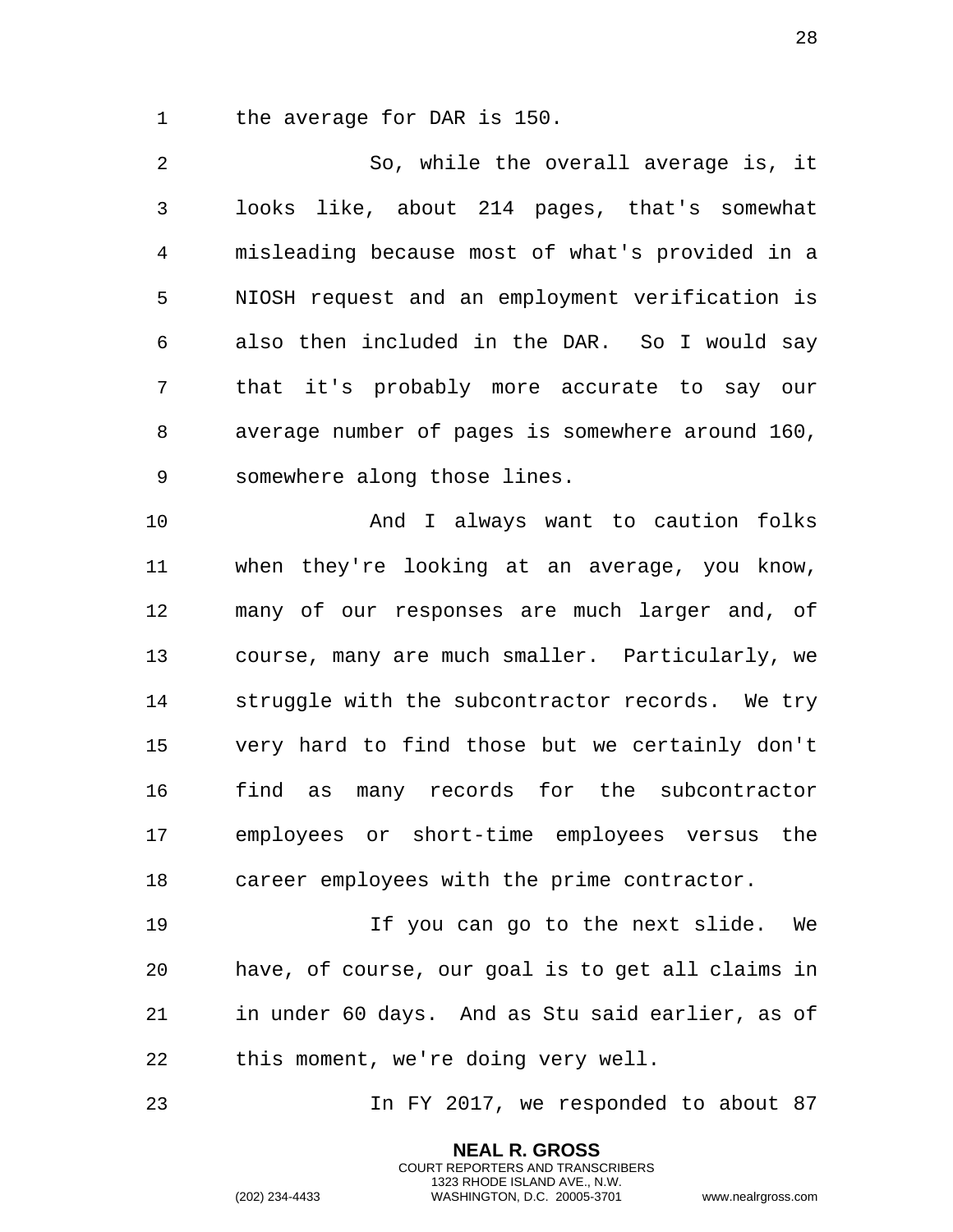percent of all requests in under 60 days. That's down from the previous year. In FY 2016, we were up around 95 percent and we'd like to get back there in '18.

 In FY 2017 we had some difficulties, primarily with funding. There were some other issues. One of our larger sites, Y-12, went through a -- they closed their current records center and they moved everything to a separate facility. So they were moving thousands and thousands of boxes. And while they were pulling those, putting them on pallets, and shipping them in trucks over to the new center, they were inaccessible for our purposes for a month or so, at least a couple of weeks.

 So that caused a number of our requests at that site to go over 60 days. And then also because of funding interruptions at various sites due to the continuing resolution last year, the end of the CR, and then the end of the fiscal year, our on times for response rate did go down in 2017. But as I said, hopefully, we if our funding is a little bit

> **NEAL R. GROSS** COURT REPORTERS AND TRANSCRIBERS 1323 RHODE ISLAND AVE., N.W.

(202) 234-4433 WASHINGTON, D.C. 20005-3701 www.nealrgross.com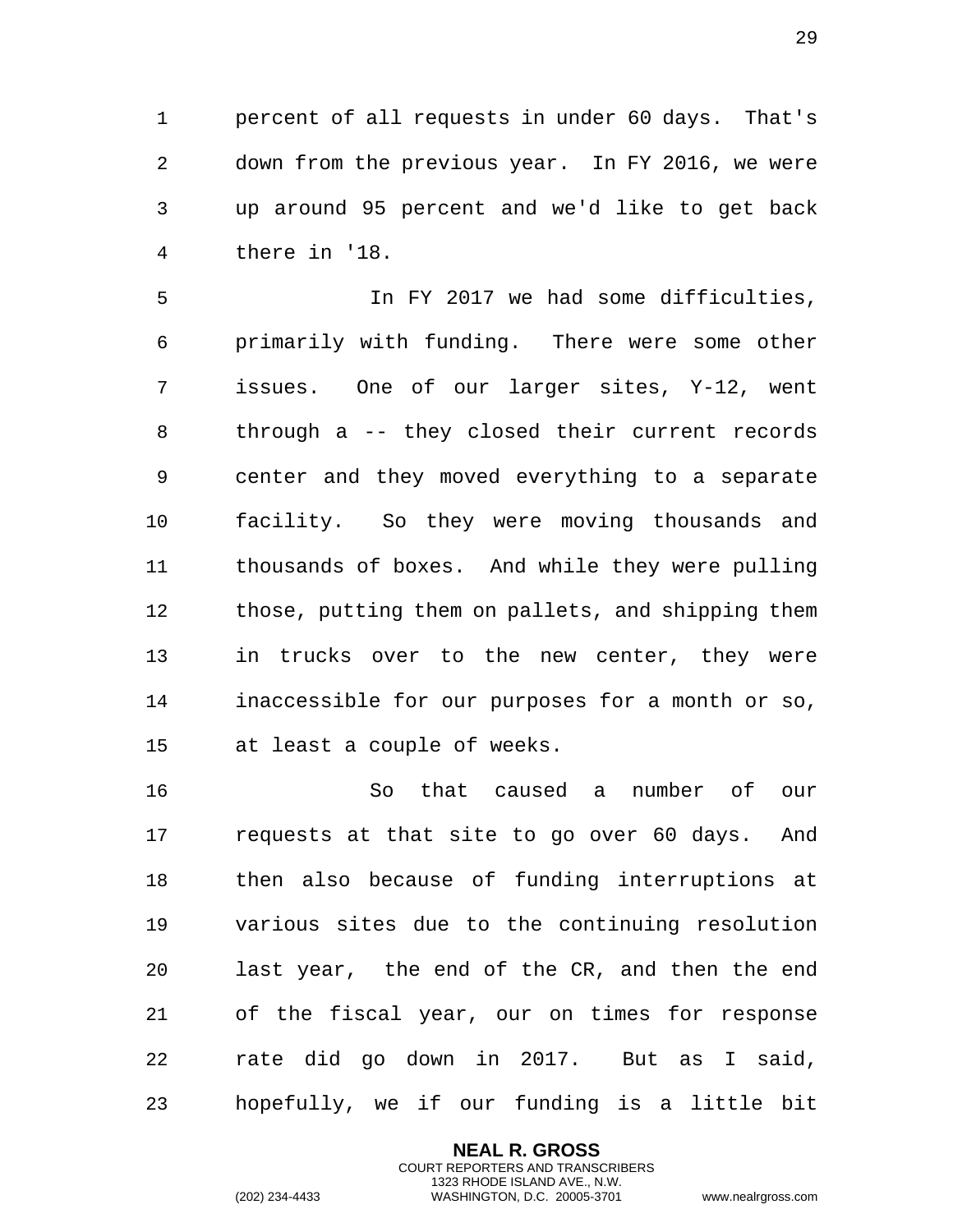steadier this year, we're hoping to get that back up to 95 percent.

 But I will point out that, even with the challenges, there were a few sites that had a near perfect record last year, including, out in the New Mexico area, Los Alamos had only two late out of 831. And then Savannah River and our Oak Ridge office also performed extremely well last year.

 If you can go to the next slide, slide 9, it's talking about the large-scale records research projects, such as the Special Exposure Cohorts. We worked very hard to get NIOSH and the Advisory Board and their contractor the information they need to do their job.

 Next slide, I just listed a few that we had been working on. Obviously, you know, we're working on many at any given time. Some are large requests, some are small, but we try to get them to NIOSH in the requested timeframe.

 Next slide, slide 11. Document reviews, again, I talk about this every presentation, but I do want to note, for this

> **NEAL R. GROSS** COURT REPORTERS AND TRANSCRIBERS 1323 RHODE ISLAND AVE., N.W.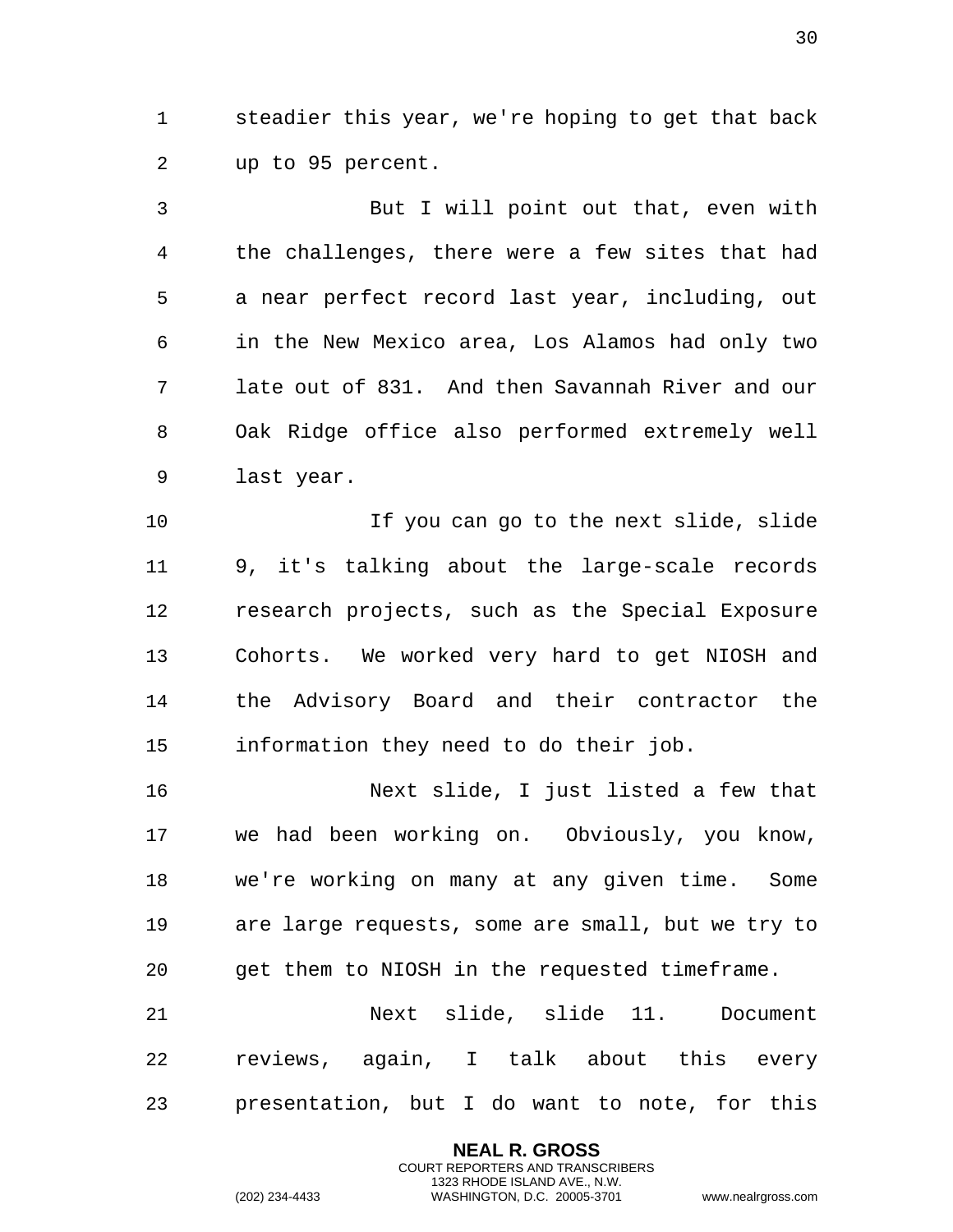particular meeting I know we received a rush request for a document review, I want to say, I think it was Wednesday afternoon of last week, for a document that was needed for this Board meeting.

 Typically, we request documents with about two weeks' advanced lead time just so we make sure that our classification staff has the time to review them. But, you know, we got this rush request. It was needed for the Board meeting today and so we were able to expedite that. We talked to our classification folks and they made it a top priority and they were able to get it back to NIOSH, I believe, Friday morning. So we were able to turn that around in just about a day.

17 And we can't always do that, depending on the staff, the level of difficulty or technical content of the document and such, but we always try to meet NIOSH's needs and get things back as soon as possible.

22 And then next slide, facility research. I'll skip over this. Again, where

> **NEAL R. GROSS** COURT REPORTERS AND TRANSCRIBERS 1323 RHODE ISLAND AVE., N.W.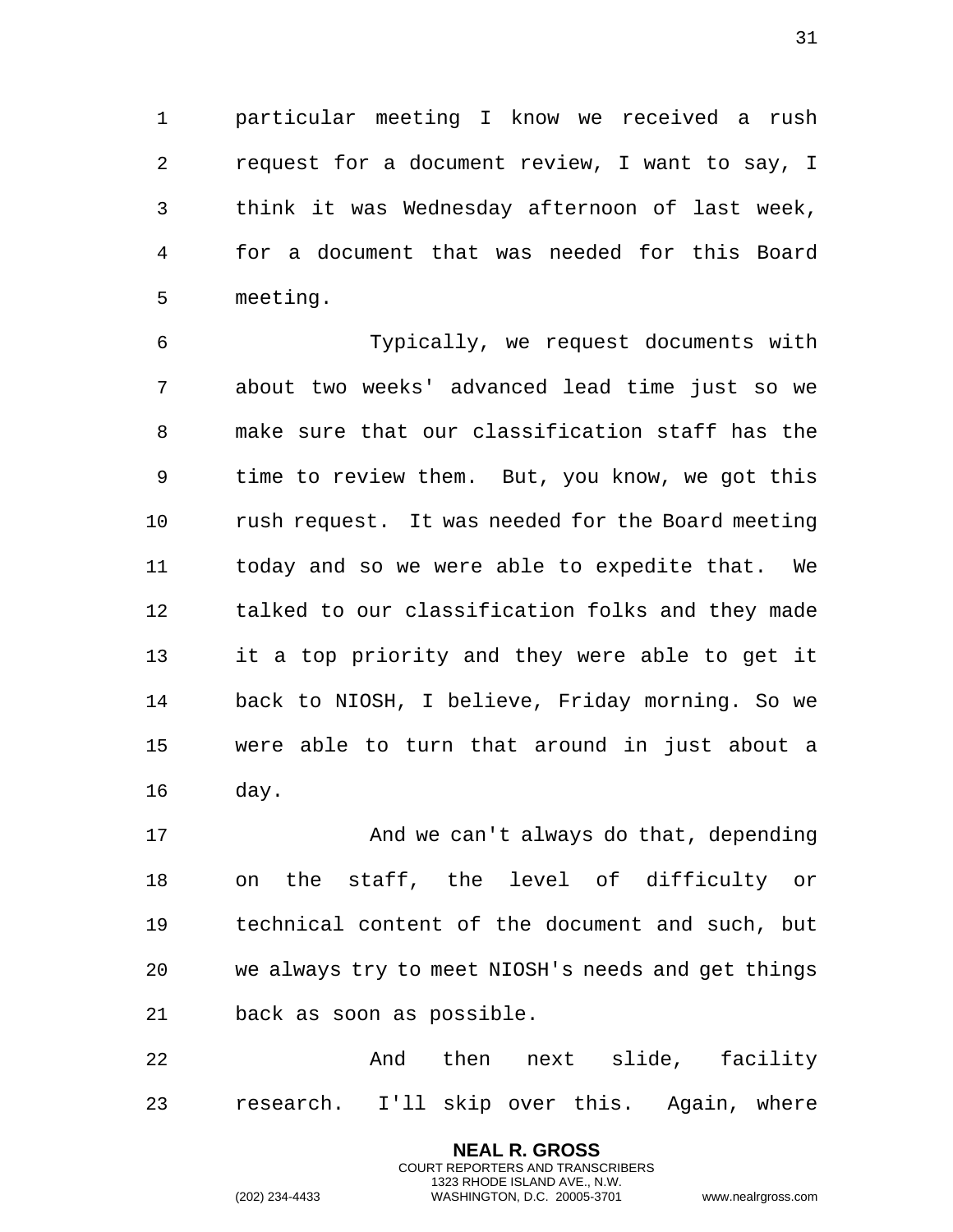needed, we do research into covered facility designations. And you can skip past the next slide. I think I've talked about outreach.

 And you can go to slide 14, which is the Former Worker Medical Screening Program. And just to make a few notes about that program, for those in attendance, our Former Worker Program is a completely separate program from the compensation program, but it serves many of the same workers. All former federal contractor and subcontractor workers at DOE sites are eligible for our Former Worker Screening Program. We offer screening at no cost to the workers. We can find a facility close to your home. We have programs that serve all of our major DOE facilities, but if you worked at one of the smaller programs or you worked at one of the bigger programs but have moved out of the area or retired to a different location, we can find a clinic in your area to give you a screening.

 We screen particularly for occupational diseases and we'll give you an interview and talk to you about what you did at

> **NEAL R. GROSS** COURT REPORTERS AND TRANSCRIBERS 1323 RHODE ISLAND AVE., N.W.

(202) 234-4433 WASHINGTON, D.C. 20005-3701 www.nealrgross.com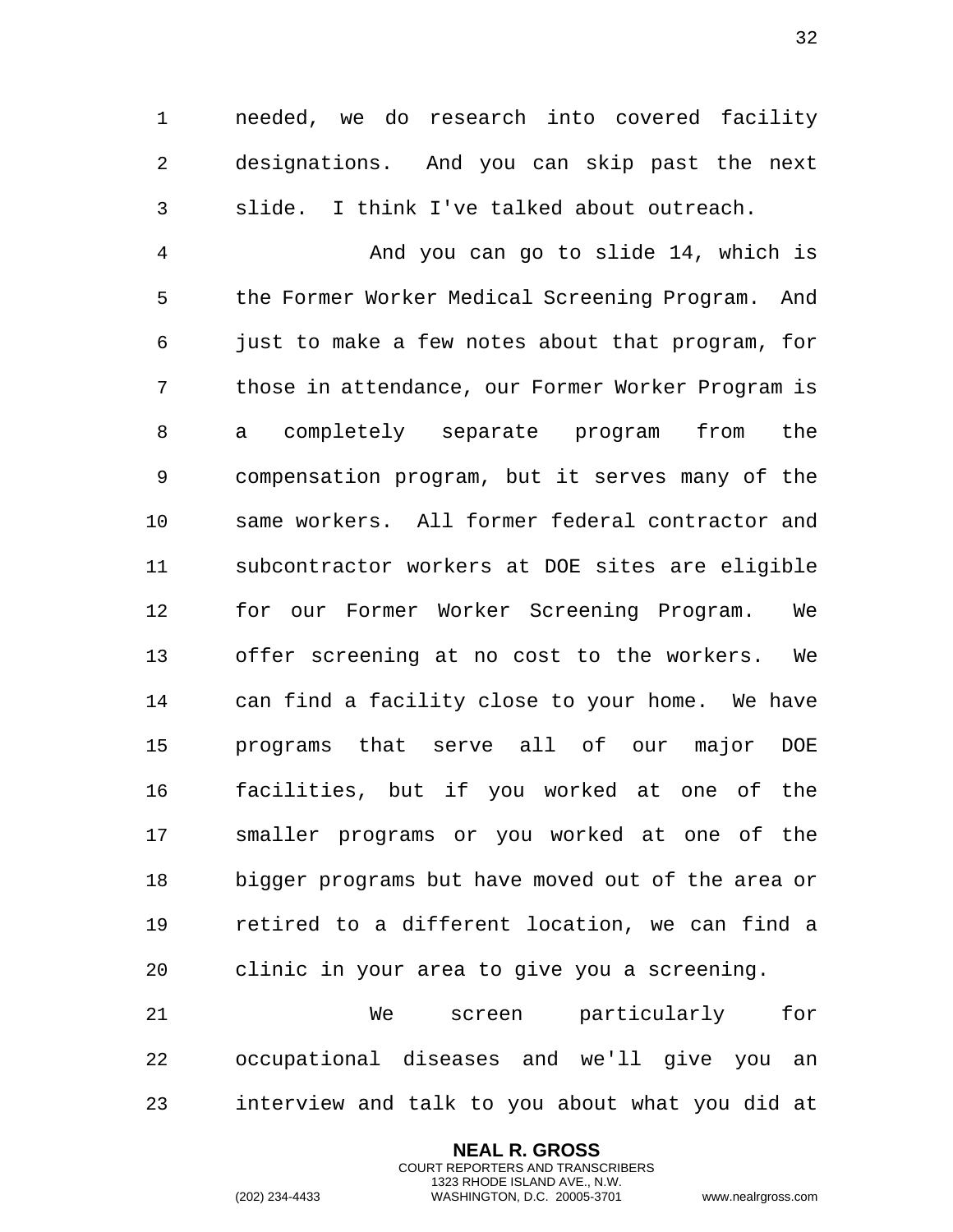your site and tailor this screening to meet those things that you're likely at risk for.

 So, if you can go to the next slide, slide 15, I've got a web link for our website and for a brochure on our program. So, if you or someone you know might be eligible or might be interested, I'd encourage you to give them a call and sign up for a screening. We aim to catch things early before they become a problem. So you certainly don't need to feel sick to go in for the screening. The whole point is you go when you're feeling healthy and we may catch things that you're unaware of. And the earlier they're caught, the more successful treatment can be most times.

 And I think, if you go to the next slide, that is it. And I'll take any questions. CHAIR MELIUS: Questions for Greg?

 You guys are on a roll. Nobody has questions.

 MEMBER RICHARDSON: I have a quick question.

CHAIR MELIUS: Oh, Dave. Well, at

**NEAL R. GROSS** COURT REPORTERS AND TRANSCRIBERS 1323 RHODE ISLAND AVE., N.W.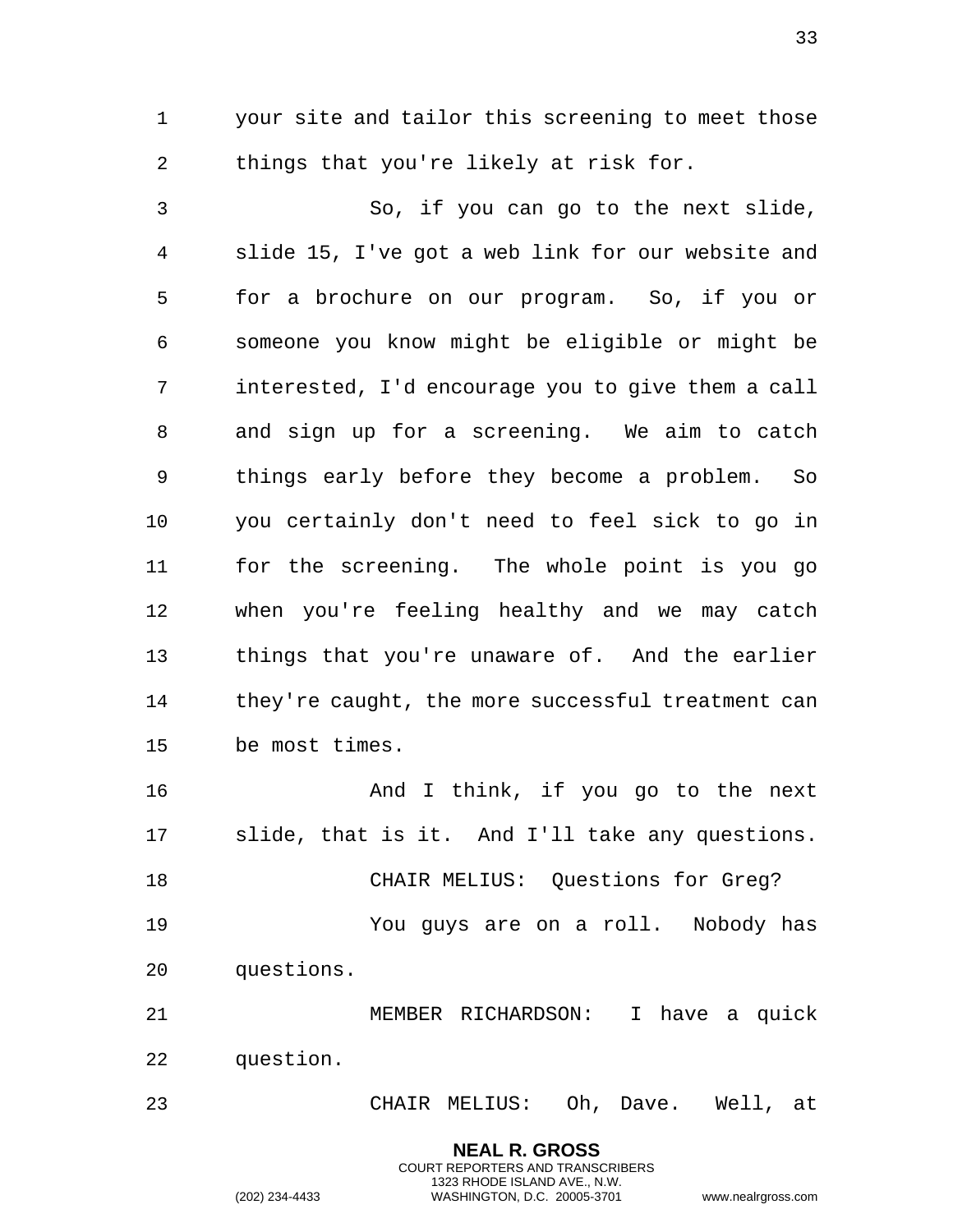least you waited until the end of the slides. MR. LEWIS: I couldn't get off scot-free.

 MEMBER RICHARDSON: It's just about clarification. The movement of the Y-12 records, what motivated that and are they moving to a place where you expect that the time to respond to records requests will be shorter or longer?

 MR. LEWIS: So, the reason for the move, and I'm not an expert on this, it had nothing to do with the compensation program. Basically, it was a price issue. The site had worked through a contractor for the records center. The records center was built for Y-12 but it was owned and managed by a private company. And for whatever reason, there was some differences in opinion about the rates or something to that effect. Again, I'm not very well versed in it, but the site and DOE decided to move the records to a federal records center. In terms of the timeframe, as far as we can tell, there's been no difference. I guess

physically it is a bit further. I'm not sure

**NEAL R. GROSS** COURT REPORTERS AND TRANSCRIBERS 1323 RHODE ISLAND AVE., N.W.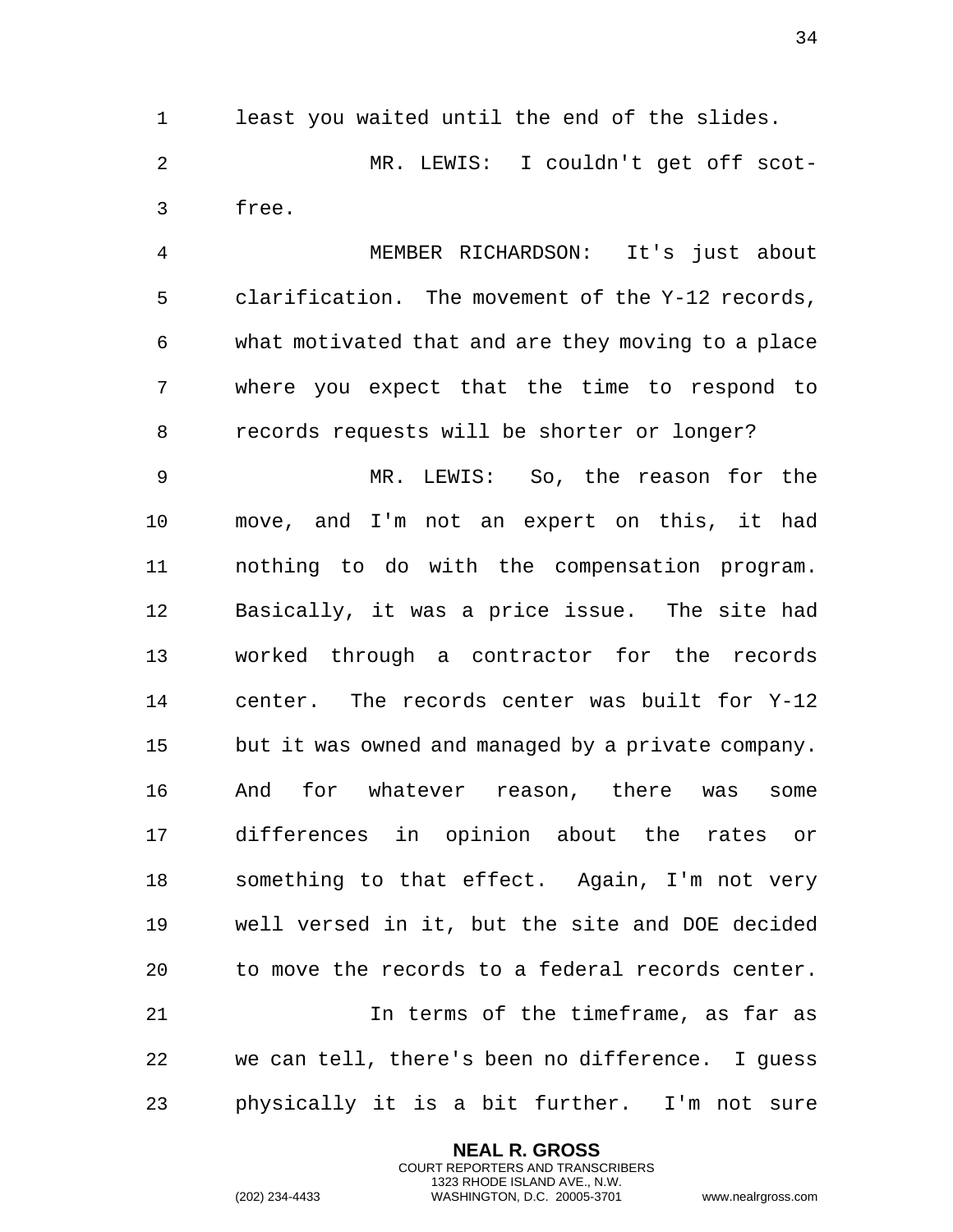exactly which federal records center they're located in, but things, I think, that they can scan and send, when necessary, they can physically send them back. We haven't noticed any difference. It may end up taking one to two days longer, on average, but we actually don't know that for sure yet.

 We certainly don't anticipate any significant difference in time. It should be roughly the same. The product should be the same. The time should be the same. And we anticipate no negative impact to claimants.

 CHAIR MELIUS: We'll remember that you said that.

MR. LEWIS: I know you will.

 CHAIR MELIUS: Thank you, though, Greg. Any other questions?

 Okay, thank you. Okay, our next presentation is Dave Kotelchuck, who will give us an update on the Dose Reconstruction Reviews.

<span id="page-34-0"></span>**Dose Reconstruction Reviews Update**

 MEMBER KOTELCHUCK: Alright. I've got a report on our Subcommittee on Dose

> **NEAL R. GROSS** COURT REPORTERS AND TRANSCRIBERS 1323 RHODE ISLAND AVE., N.W. (202) 234-4433 WASHINGTON, D.C. 20005-3701 www.nealrgross.com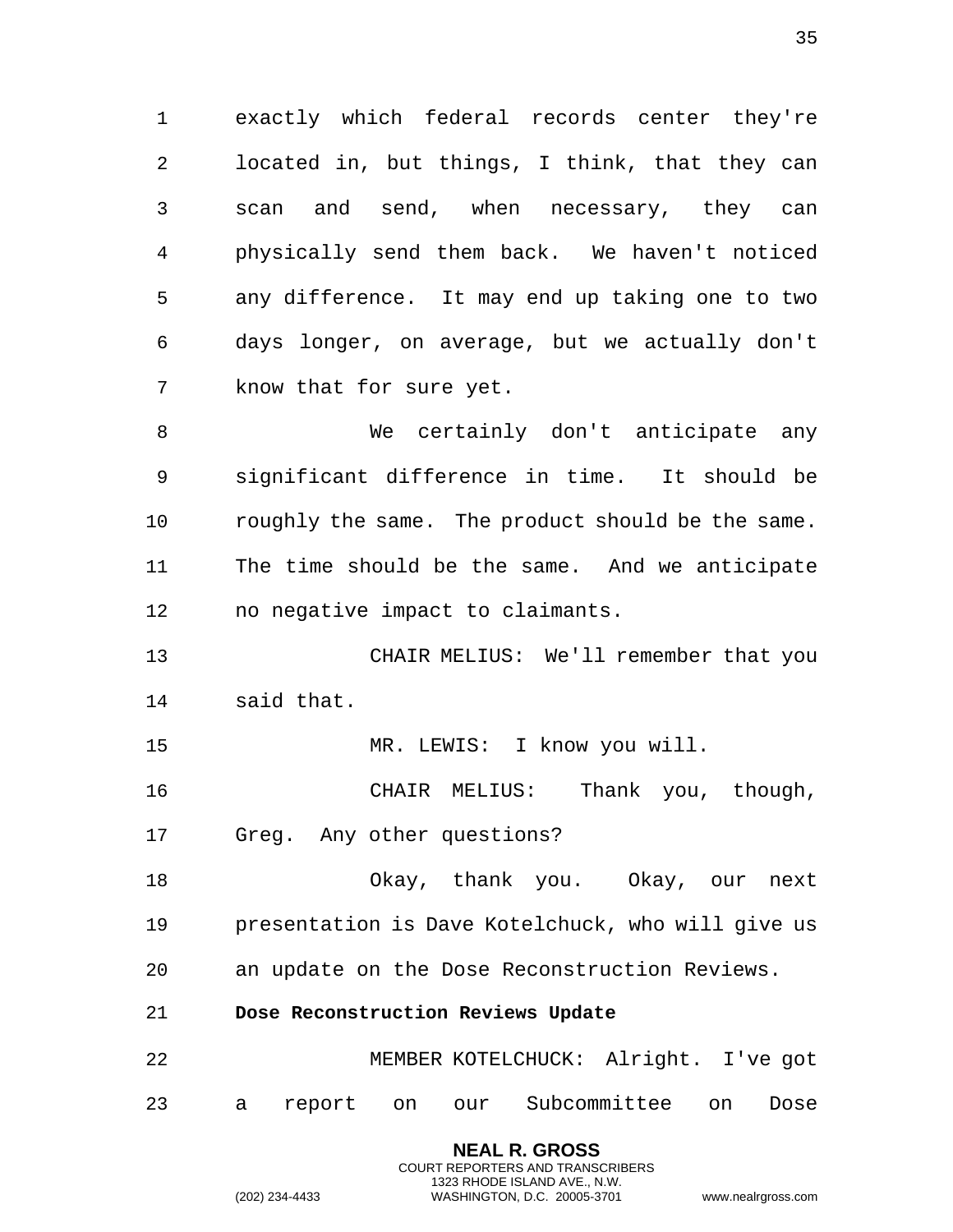Reconstruction Reviews. The hardworking members of our Subcommittee are Josie Beach, Brad Clawson, Wanda Munn, John Poston, and Dave Richardson.

 The next slides are slides about our mandate. So let's now look at the resolved and open findings by set.

 If you will take a look, we have completed up through the 13th, and they were in our report to the Secretary. But I'd like for you to take a look at the ones for 14 through 18, which we've been working on recently. And you'll notice, if you'll go over to the next to the last column, there are ten open or unresolved findings, two of which are still with the Subcommittee, others are awaiting action by different groups, whether SC&A or NIOSH/ORAU.

18 And as you see down at the bottom, we are 97 percent complete on reviewing the findings, the 1379 findings. And the number of cases we have is 498. We are in the middle of doing sets 19 and 21. If you'll just take the column number of cases in set, subtract 60, you

> **NEAL R. GROSS** COURT REPORTERS AND TRANSCRIBERS 1323 RHODE ISLAND AVE., N.W.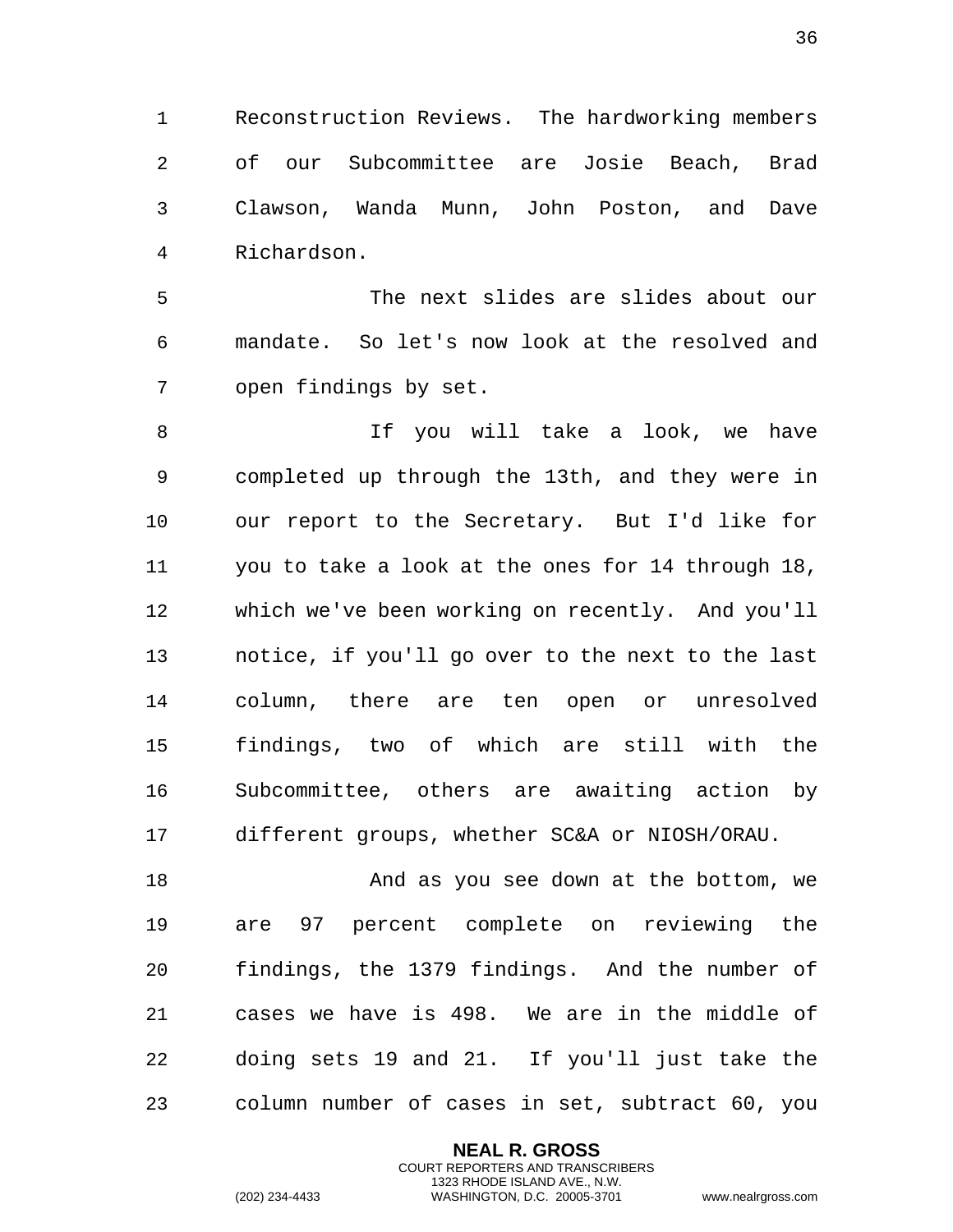have about 438, which is about a little over a hundred more cases reviewed than we had for the Secretary's report at the beginning of this year. So we're moving along well.

 Let's take a look also at the observations. So, we'll go to the next slide. And these are set. Of course, the open/unresolved findings, we have the ten. And there is just one open or really unresolved -- unopen finding. So we just have 11 total issues to deal with. And not much more to say about that for the moment.

 Findings and observations per case by case group. You'll notice from the first Secretary's report, the findings per case 3.98; the Secretary's report at the end of last year, 17 the beginning of this year is 2.7; and the current report we're down to 1.90. I think this reflects the fact that, as time goes on, we develop more and more prescriptions about what should be done in a certain case, and that narrows the issues about which there may be a finding.

So the findings per case are going

**NEAL R. GROSS** COURT REPORTERS AND TRANSCRIBERS 1323 RHODE ISLAND AVE., N.W.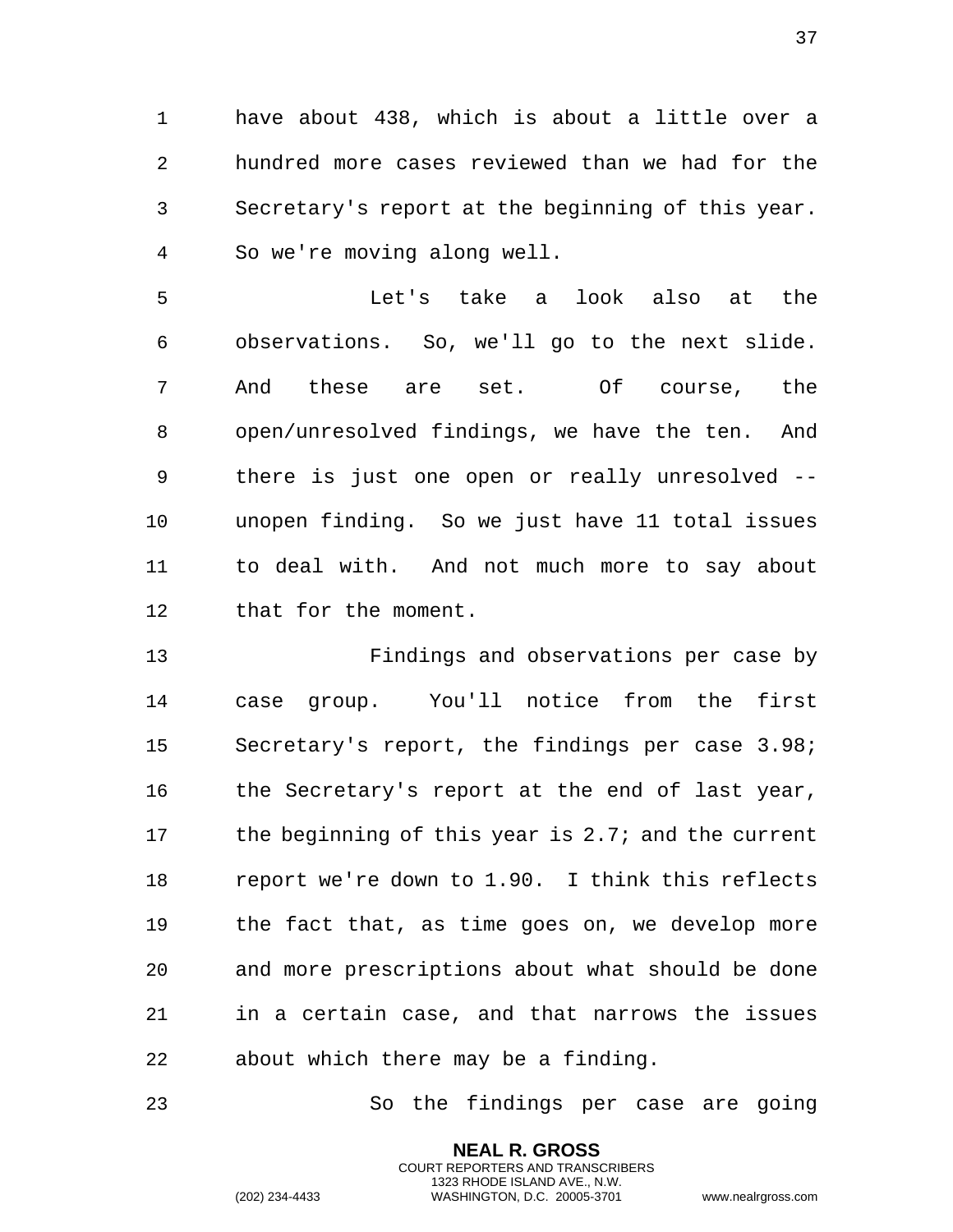down, the observations per case are about the same. And we have been speeded up dramatically by the suggestion by SC&A that we take a look at Type 1 and Type 2 issues. Type 1 issues are issues in which neither NIOSH/ORAU or SC&A differ by very much. Either there are no findings or the differences of the findings are essentially resolved in discussions by the two groups. And as you see, 80 percent of the findings are Type 1 issues and we can move these along fairly quickly.

 And the Type 2 issues are ones where there are substantive differences between the two. They represent only 20 percent, or a fifth of the cases that we're reviewing now in 19 and 21. So that has really, I think, dramatically speeded up the process.

 Now, let's take a look at the blinds. On the left-hand column, I have removed the facility, so maybe an extra degree of caution to protect privacy of the individuals. I will come back to the issue of what facilities we've looked at.

> **NEAL R. GROSS** COURT REPORTERS AND TRANSCRIBERS 1323 RHODE ISLAND AVE., N.W.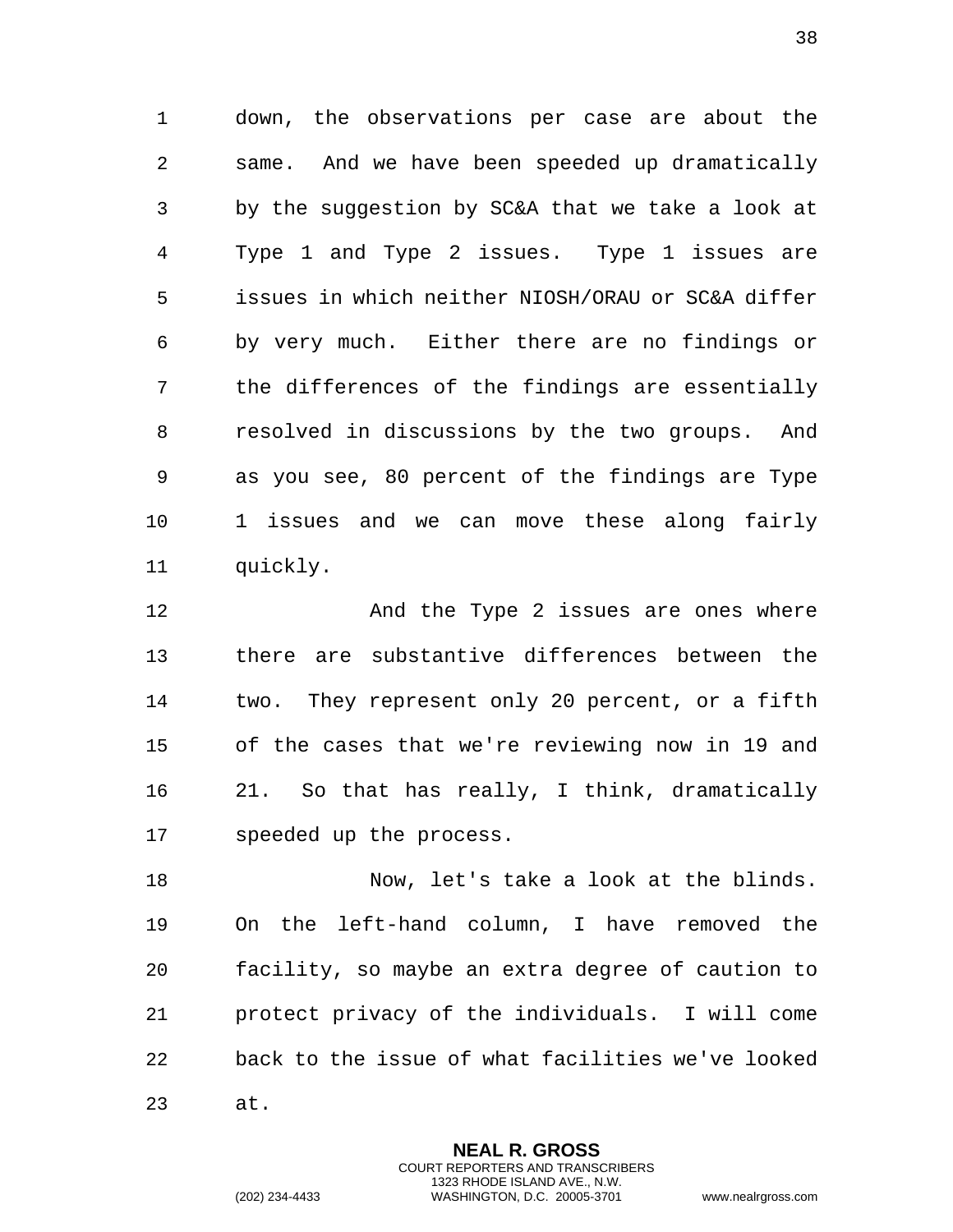But, take a look. We have reviewed 25 blinds so far. So, I think we can't put them all in one slide and have it visible. I hope these are reasonably visible to you, particularly those in the audience.

 The first slide on the blinds, that's essentially been shown to you before and was part of the Secretary's report. And if you'll take a look at the PoCs by SC&A and NIOSH. Start with the NIOSH, the middle column, the NIOSH/ORAU POCs.

 You'll notice in the beginning we took quite a large range of PoCs for the cases that we reviewed. Many of the cases were in the middle and low 40s. Look at the 9 through 14. There are quite a few that are in the 40 percent area. The likelihood of a difference between SC&A and NIOSH/ORAU that will change the compensation decision would be small. And so, not surprisingly, but importantly, the compensation decision for all of those first cases of the 13 cases that we reviewed, there is agreement.

More significantly, let's take a look

**NEAL R. GROSS** COURT REPORTERS AND TRANSCRIBERS 1323 RHODE ISLAND AVE., N.W.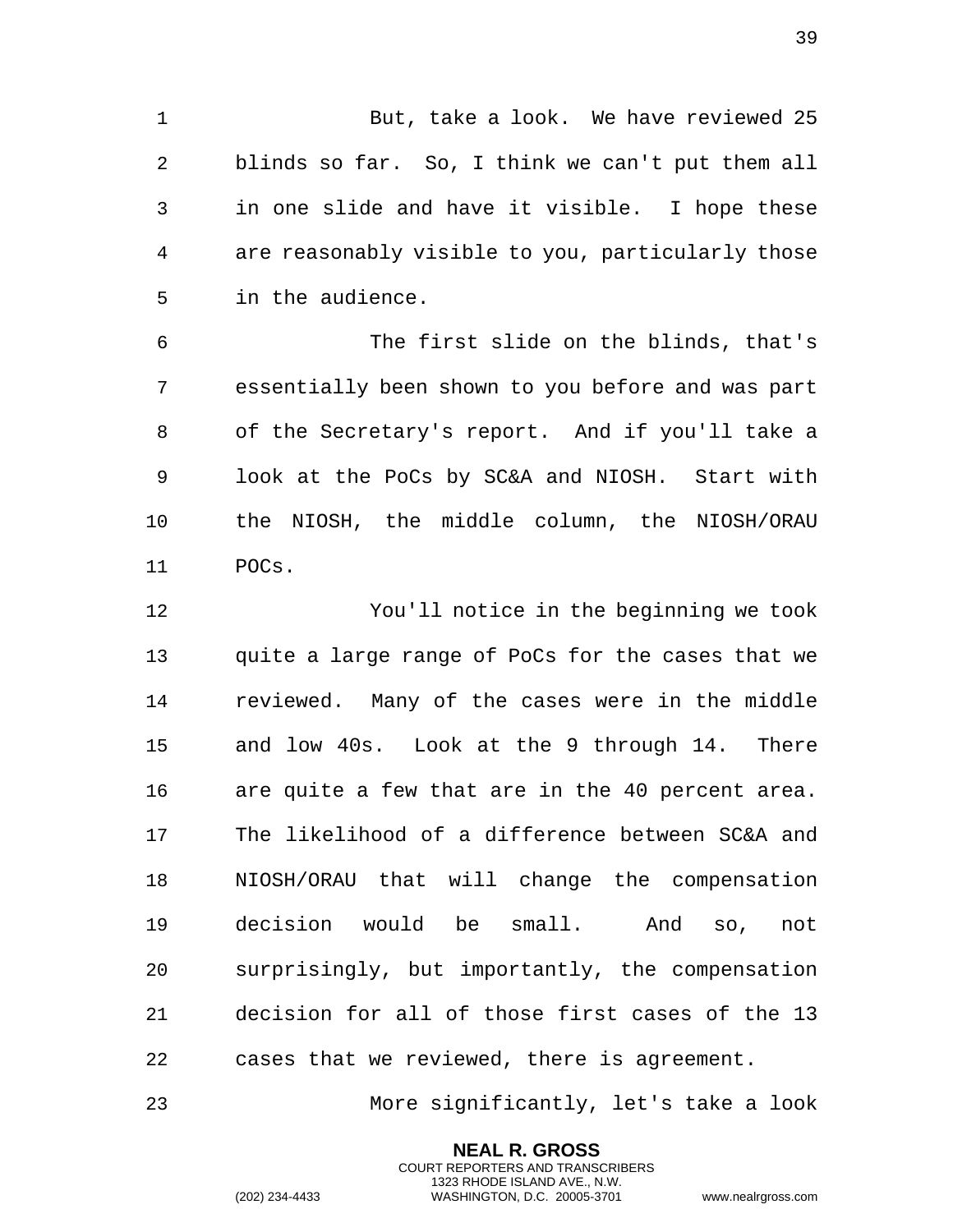at some of the more recent ones, the set 22 and set 23 blinds. If you'll, again, take a look at the NIOSH/ORAU PoCs, you'll notice that those cases that we've selected for blind reviews, that the Subcommittee has selected, the numbers are quite near 50 percent: high 40s, 46, 48, 46. And then a few over 50: 50.08, 50.57, so that if there some difference -- and there is, of course, differences because of professional judgment -- between what NIOSH found and what SC&A, we're right near the edge of changing compensation decision, depending on how the variation between the two. Quite strikingly, the compensation decisions have agreed for these blind reviews.

 And then, in the last set of reviews in set 23, as you see, we are going up, if you will, quite near the edge of where the compensation decision would change. And dramatically and impressively, the compensation decisions agreed.

 So in all the 25 cases that we've reviewed so far, the compensation decisions have been the same based on the blind reviews. And

> **NEAL R. GROSS** COURT REPORTERS AND TRANSCRIBERS 1323 RHODE ISLAND AVE., N.W.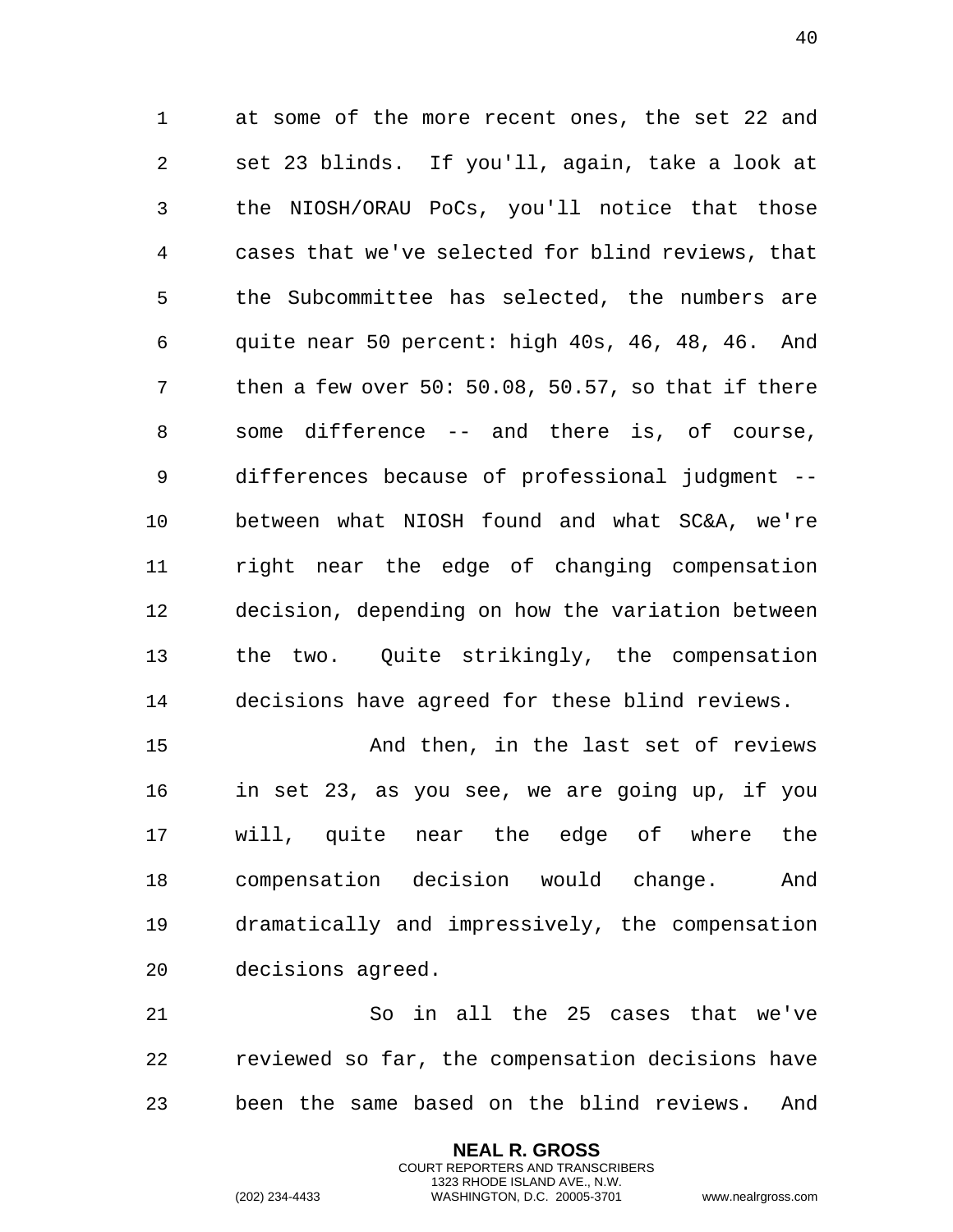I'm quite gratified, and I think we on the Subcommittee are quite gratified to see that degree of agreement.

 And also let's look right now at the facilities that we've look at. Now, I haven't listed them on the left-hand column, but I'm summarizing the facilities from which blind cases were reviewed.

 There were four blind cases each from Oak Ridge, Hanford, and Rocky Flats, which are very large facilities, obviously; three from the Nevada Test Sites; two each from Fernald, Sandia, Pacific Northwest Lab; and then there was a single one from ten other sites. And as you see, that counts up to 31 sites, because, of course, some people worked at more than one site.

 In fact, out of the 25 blind cases for blind review, five, as you will see just doing the arithmetic, there were five cases -- oh, you won't see it, but I will report there are five cases in which people worked at two facilities and one case in which a person worked at three facilities.

> **NEAL R. GROSS** COURT REPORTERS AND TRANSCRIBERS 1323 RHODE ISLAND AVE., N.W.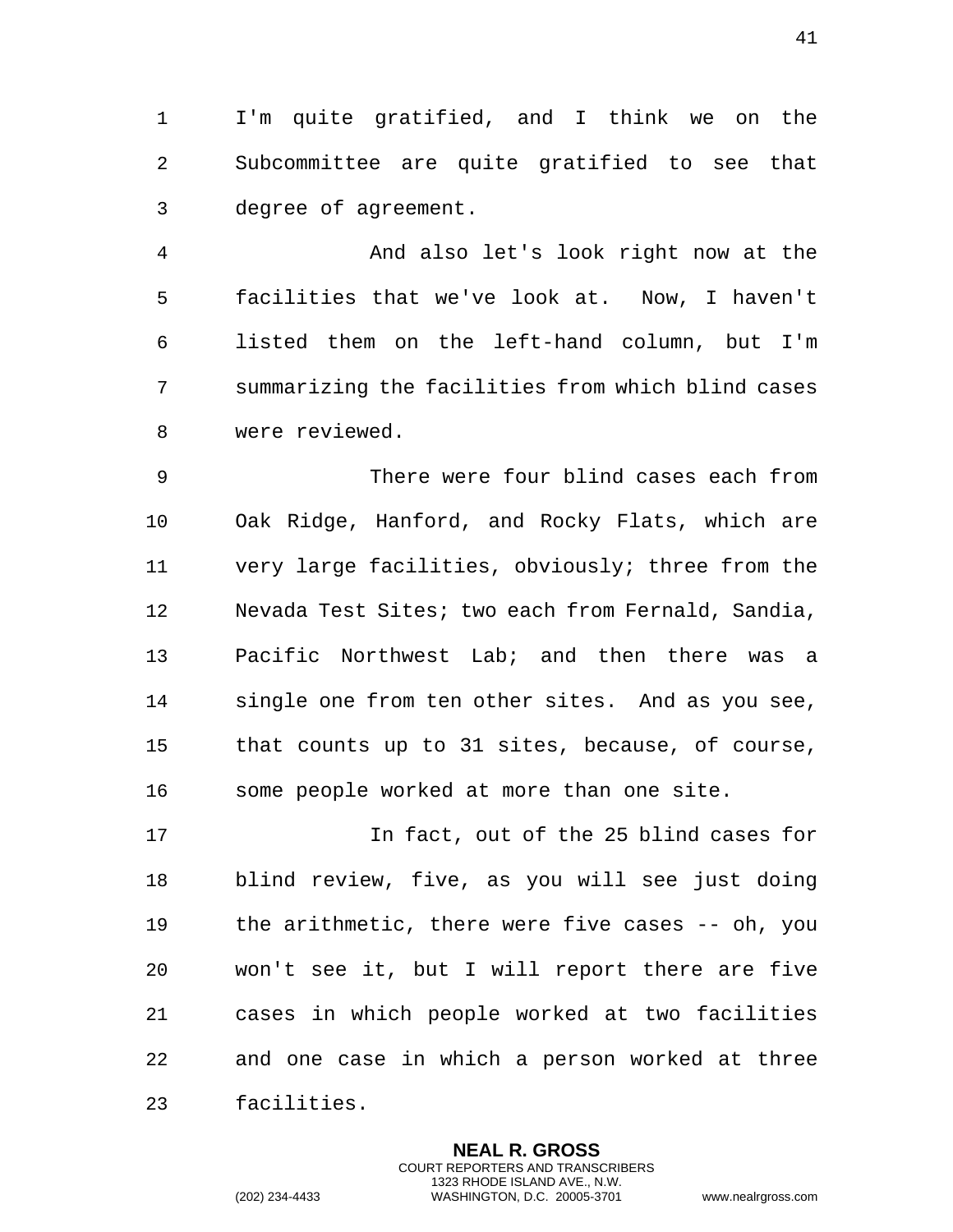So this is particularly an area where you would think that there might be problems in kind of combining the data and getting a dose reconstruction from two or three different facilities. It challenges how precise our determinations are.

 And the fact is that, for those 25 facilities, simply there are no differences in compensation decision. Which means, roughly speaking, that since we've had no difference in decision in 25 cases, then the number of times, in this very select group -- this is not a representative group of cases, right? This is select group right on the edge between 45 and 52 percent PoCs. In that very select group, as I 16 said, there is an error rate of somewhere between zero and four percent, one out of 20. But we don't have one out of 25, which would be four percent. So, somewhere between zero and four. We don't know what it is.

 And obviously, in time, given the differences of professional judgment between the two most competent groups, there will be a time,

> **NEAL R. GROSS** COURT REPORTERS AND TRANSCRIBERS 1323 RHODE ISLAND AVE., N.W.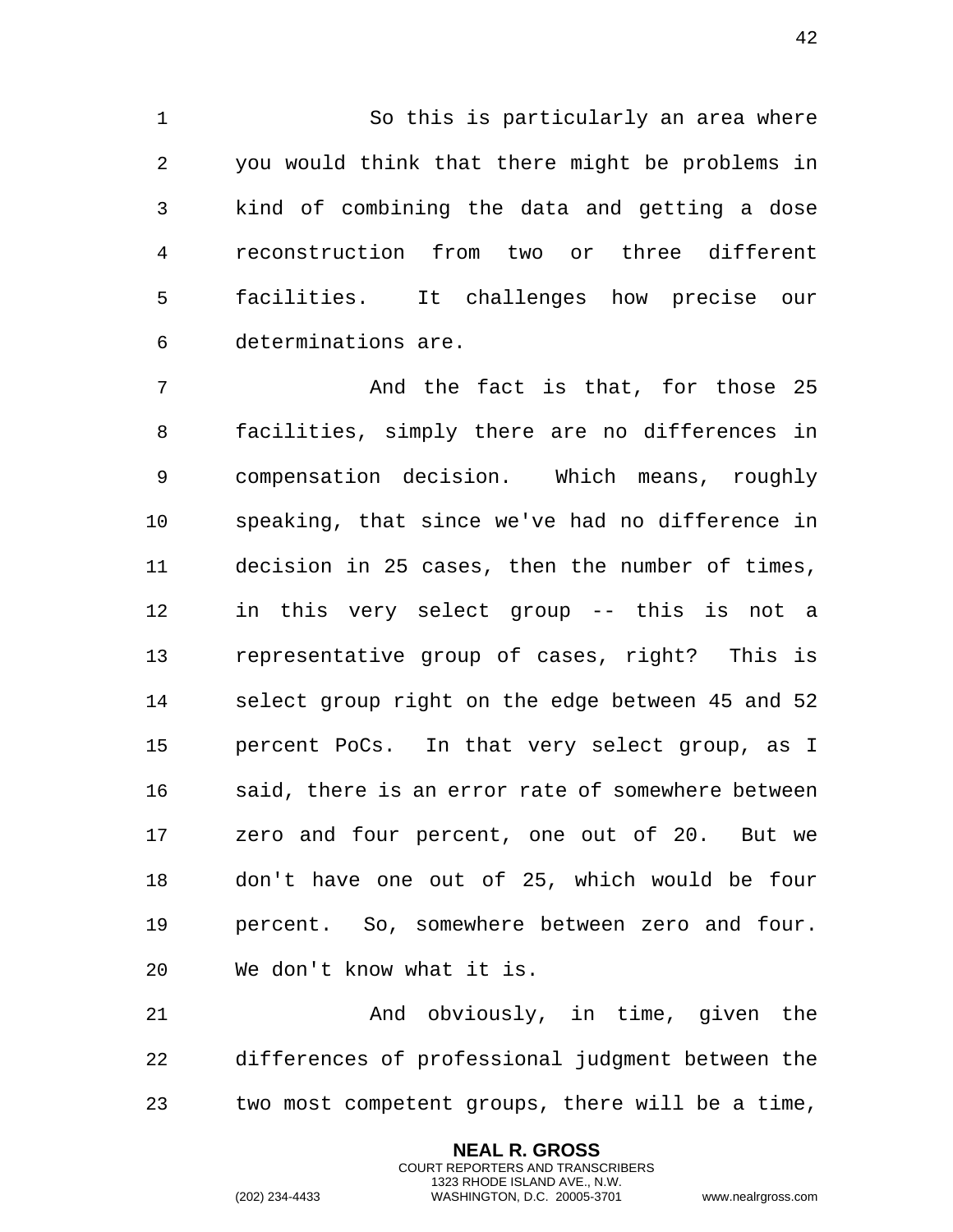and there must be times, when the decision will be different, as it is near the 50 percent PoC, that the two groups will disagree. But so far, in the first 25, they have not.

 Now, of the blinds reviewed, just looking at the statistics that we have for the 25 cases, 25 blinds were reviewed. In 16, NIOSH/ORAU PoC is larger, and for nine, the SC&A PoC is larger. And that is satisfying, if you will. I mean, NIOSH is the group making the decisions in all of the cases, beyond simply the one percent that we reviewed. And they are, if you will, slightly more claimant-favorable.

 But for each blind case, we looked at the difference in PoCs between NIOSH PoC and SC&A PoC. And since they're both professional groups, we can't say which is correct and which is not. They are just their variation in professional judgments.

 So we looked at the absolute value of the differences between the PoC. And the average of the PoC differences is 2.43, with a standard deviation of 2.63. A median, you'll notice, is

> **NEAL R. GROSS** COURT REPORTERS AND TRANSCRIBERS 1323 RHODE ISLAND AVE., N.W.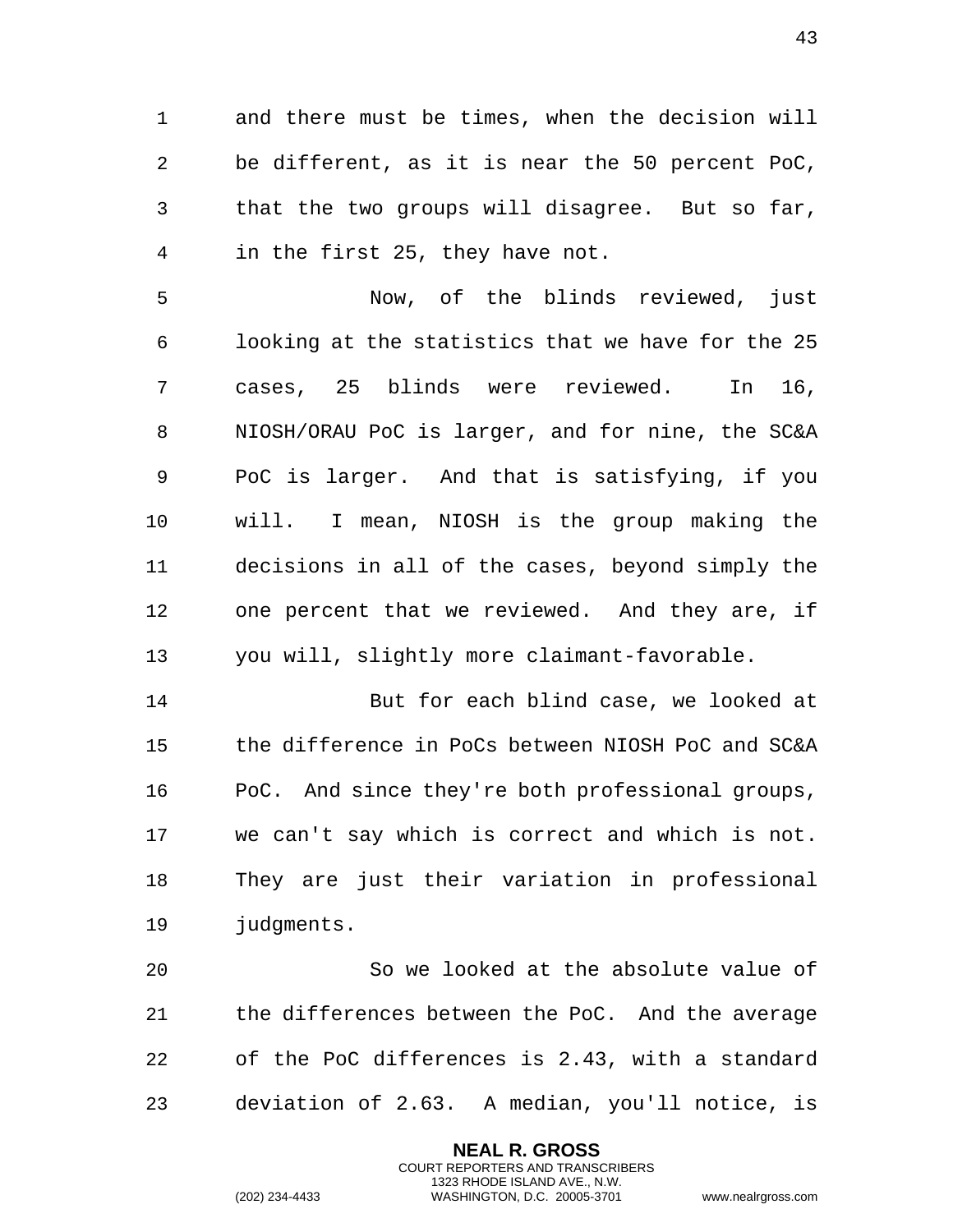a bit lower, 1.53. That is to say there are a few of those that are outliers. So, if the average of the absolute differences is 2.43 plus or minus 2.63, then we conclude that the average of the absolute difference of PoC values for blind cases calculated by the two groups are compatible with zero. That is, they are consistent. And that is impressive and gratifying.

 And that, I think, is the last slide there. First, are there any comments by Members of Subcommittee? If anyone cares to have a comment, please do.

CHAIR MELIUS: Wanda?

 MEMBER MUNN: I have to say that the statistics that we looked at appear to be fairly dry. Those of us on the Committee know that the actual reality involved a fascinating number of difference in cases and a fascinating number of technical issues had to be addressed by each of the groups that were doing the reconstructions.

 But, as Dr. Kotelchuck said, I think the most striking aspect of what we have done on

> **NEAL R. GROSS** COURT REPORTERS AND TRANSCRIBERS 1323 RHODE ISLAND AVE., N.W.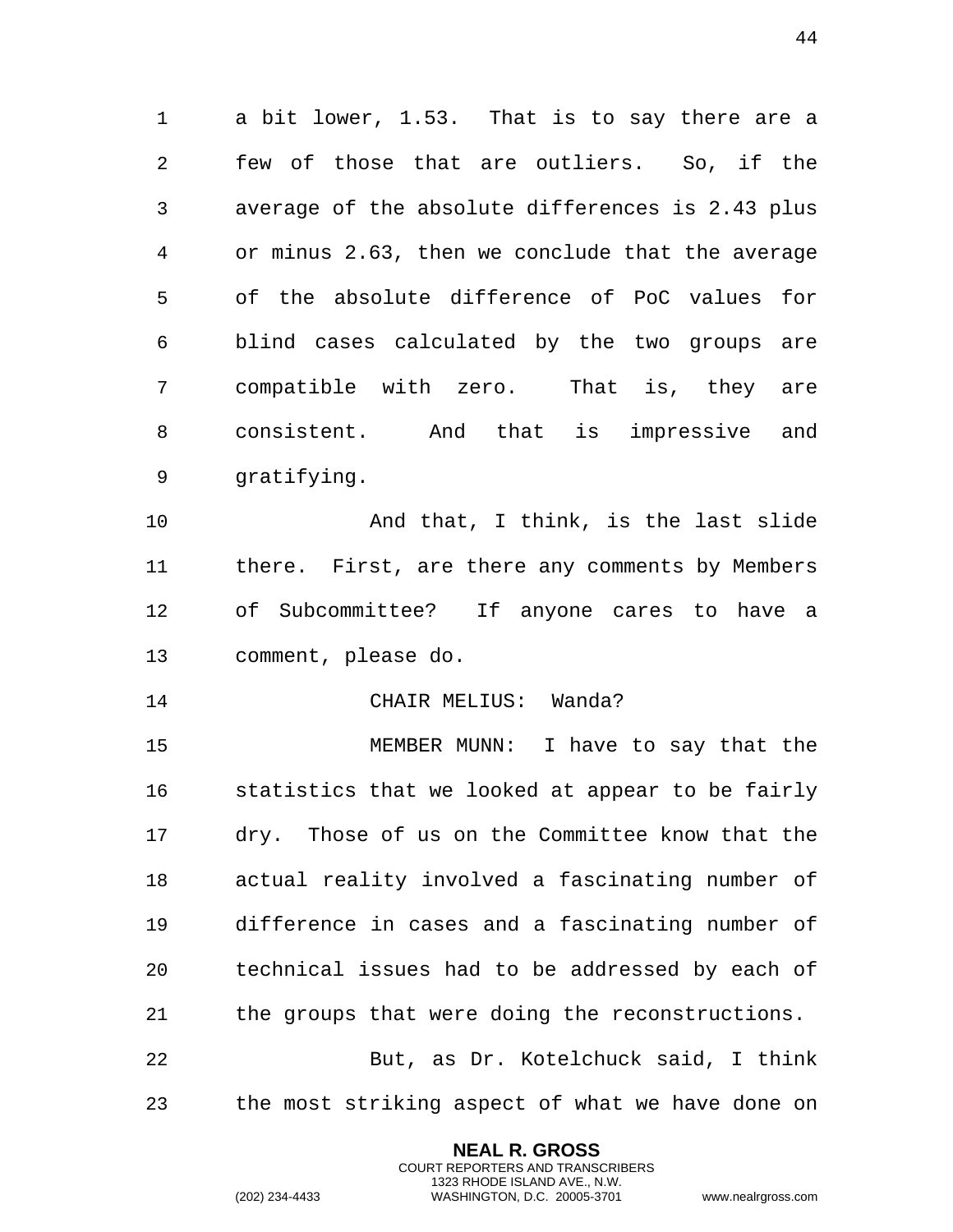this Subcommittee in the last ten years has been the result that we saw in comparing the differences between the two and seeing that the final results do, in fact, agree so well when they're given that close scrutiny.

 So, my thanks to the people who put in extra effort to try to make sure that these comparisons were as complete, as thorough, and as accurate as possibly could be done.

 I think we all can be very pleased to review those results from time to time and reassure ourselves that a good job's being done. CHAIR MELIUS: Any other Board Members, questions or comments? Andy.

 MEMBER ANDERSON: My question is, while it all works out quite nicely there, have you taken a look at are there certain components of developing the score that are most consistently different between the two groups? I mean, if you're using the same data,

 unless it's a subjective call as to where you choose something from, they actually should come out identical. Now, they're quite close but

> **NEAL R. GROSS** COURT REPORTERS AND TRANSCRIBERS 1323 RHODE ISLAND AVE., N.W.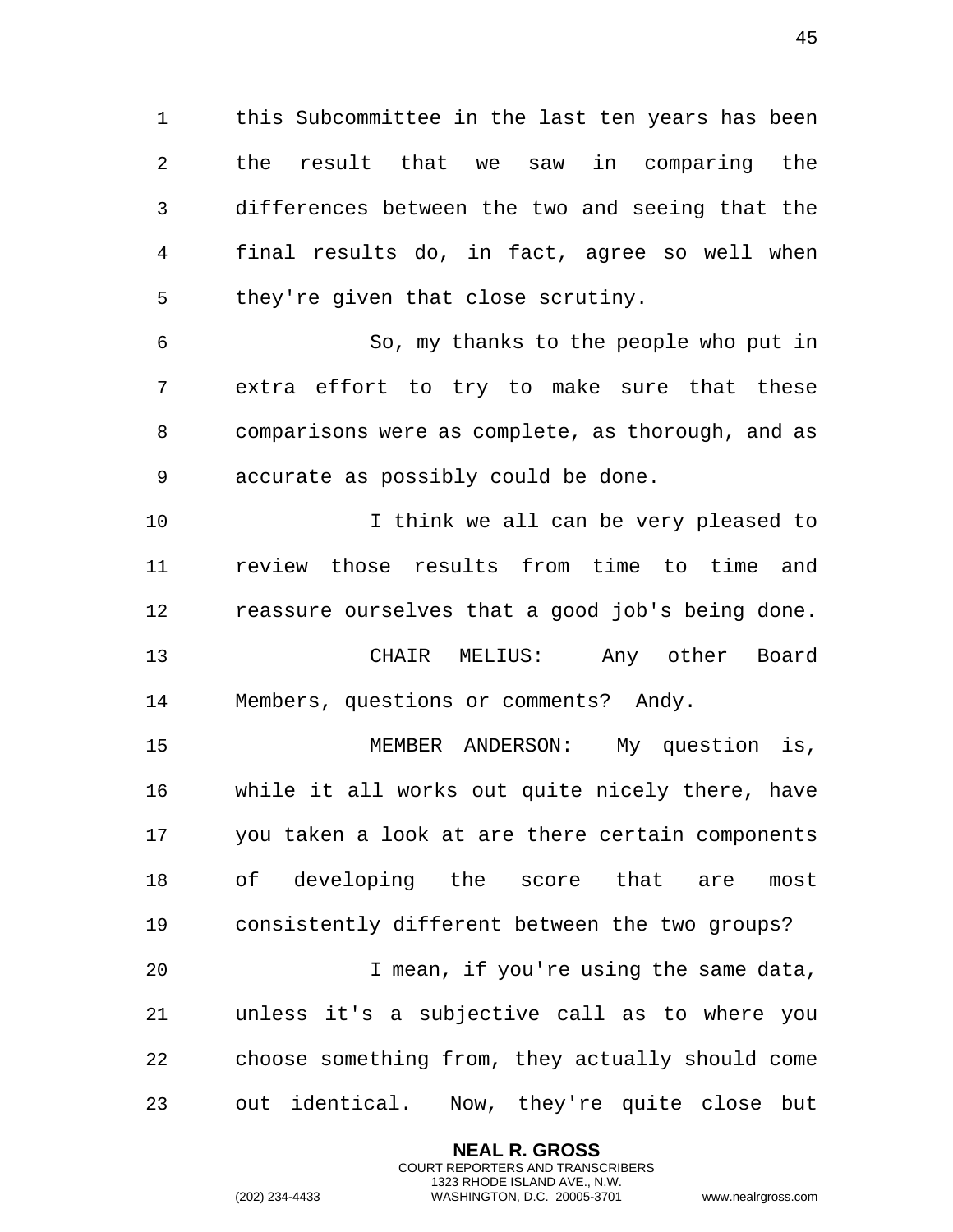there must be -- I mean, if it's a random issue versus are there some specific things that NIOSH is looking at and they're rounding up and SC&A are rounding down on some of these, that could account for this. Or is there a component here that might be worth looking at that's contributing to these differences?

 MEMBER KOTELCHUCK: Well, I think what you raise is a good point. And we have not done this -- I have not done this in analyzing it. We certainly can.

 I think until now, until this very report, we hadn't actually sat down and figured what the average of the differences was and that it was really consistent with zero. But we can and we should do that, I think. I'd like to consider that. That's something the Subcommittee should do, now that we can go a step further with the 25 that we have.

 And, of course, we have another set of blinds coming up already that SC&A and NIOSH have reviewed, which we will add to the group.

> **NEAL R. GROSS** COURT REPORTERS AND TRANSCRIBERS 1323 RHODE ISLAND AVE., N.W.

Other questions?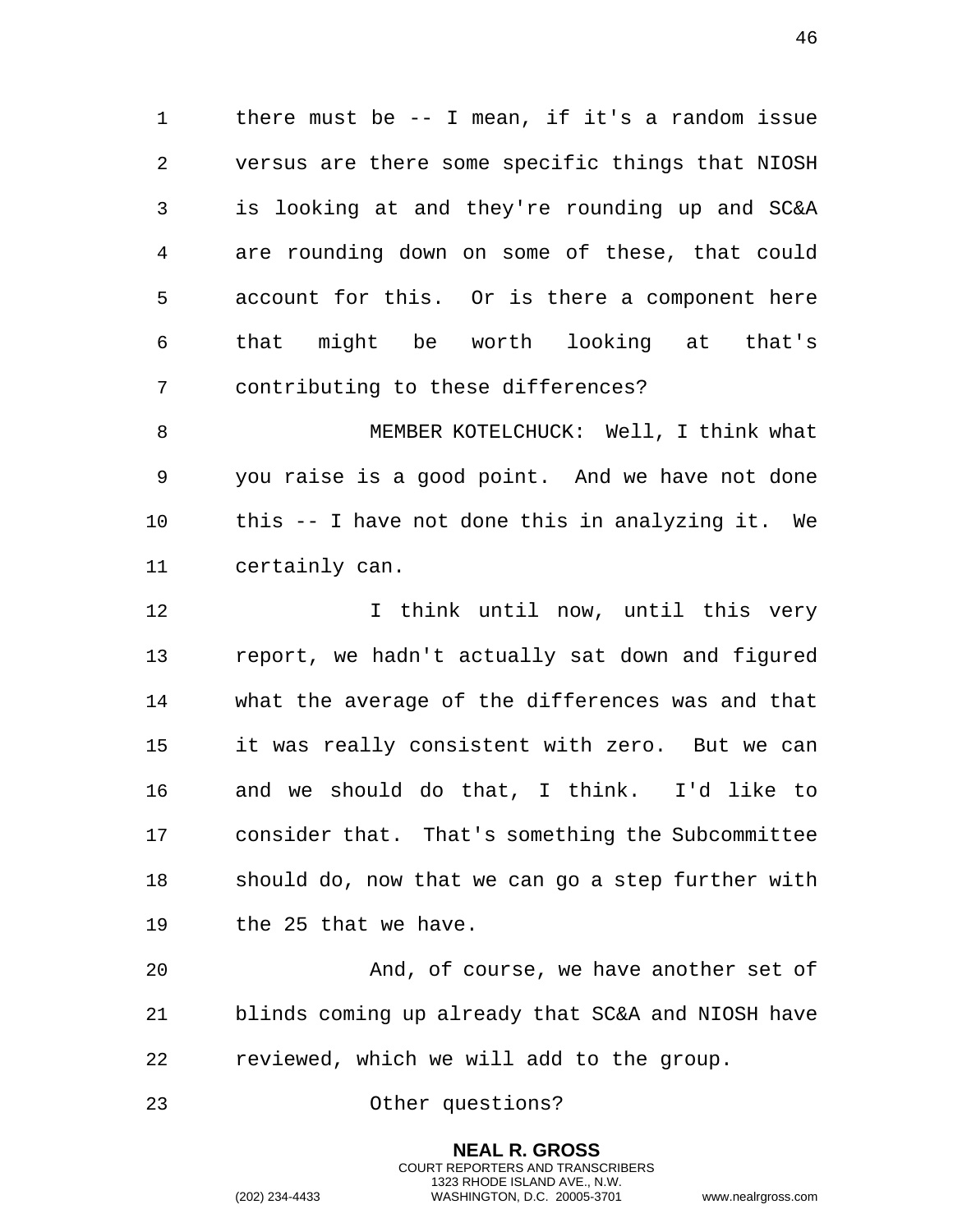CHAIR MELIUS: Questions or comments? I'm really concerned about the

 statistical emphasis here. While you say it's compatible with a difference of zero, it's also compatible with a difference of five, which is worrisome.

 So I could take your same data here and say, "My God, what's wrong here? This is terrible." And I don't think that the blind procedure is set up for a statistical comparison.

 It ought to be what Andy mentioned already. What are we finding where there are differences as parts of the individual dose reconstructions? Now, you're looking at a variety of sites and you have small numbers so far to look at, but I think that is a better target for what we want these blind reviews to do, because I don't think we'll ever get the numbers up that we can really reach statistical conclusions on every site and so forth.

 We really don't even, in our other reviews, really get to have a really large sample for any site, and particularly the smaller sites

> **NEAL R. GROSS** COURT REPORTERS AND TRANSCRIBERS 1323 RHODE ISLAND AVE., N.W.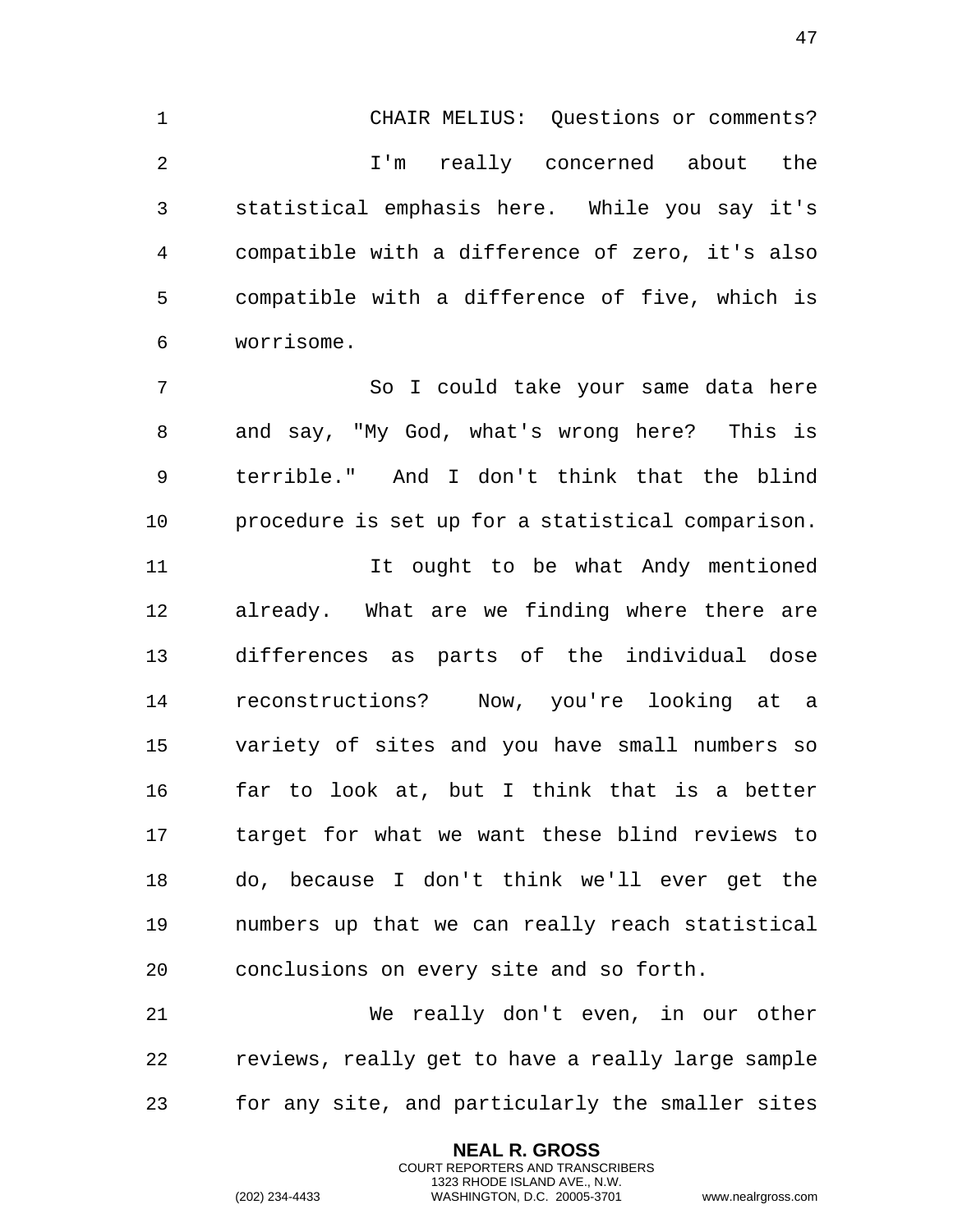it's very few.

| 2  | So I would caution there. And I mean,            |
|----|--------------------------------------------------|
| 3  | to me, if I can find the slide here, the set 17, |
| 4  | the second number four on your list there, where |
| 5  | there's a difference of about ten percent.       |
| 6  | MEMBER KOTELCHUCK: Yes.                          |
| 7  | CHAIR MELIUS: Now, to me, it's not               |
| 8  | that that difference is ten percent, but what is |
| 9  | the difference between SC&A and ORAU? What is    |
| 10 | the rationale? What part of the dose             |
| 11 | reconstruction did they have such a disagreement |
| 12 | on? Or was it interpretation?                    |
| 13 | Was it something -- a lot of times               |
| 14 | it's not -- I won't say it's professional        |
| 15 | judgment as much as maybe the background         |
| 16 | documents are so vaque or uncertain that two     |
| 17 | people can interpret them very differently. Or   |
| 18 | is that just a statistical fluke where it's just |
| 19 | a bunch of small differences just added up going |
| 20 | in one direction or the other side?              |
| 21 | So I think we're more concerned -- and           |
| 22 | maybe when we report on these in the future as   |
| 23 | you go through the next 25 or whatever is what   |

**NEAL R. GROSS** COURT REPORTERS AND TRANSCRIBERS 1323 RHODE ISLAND AVE., N.W.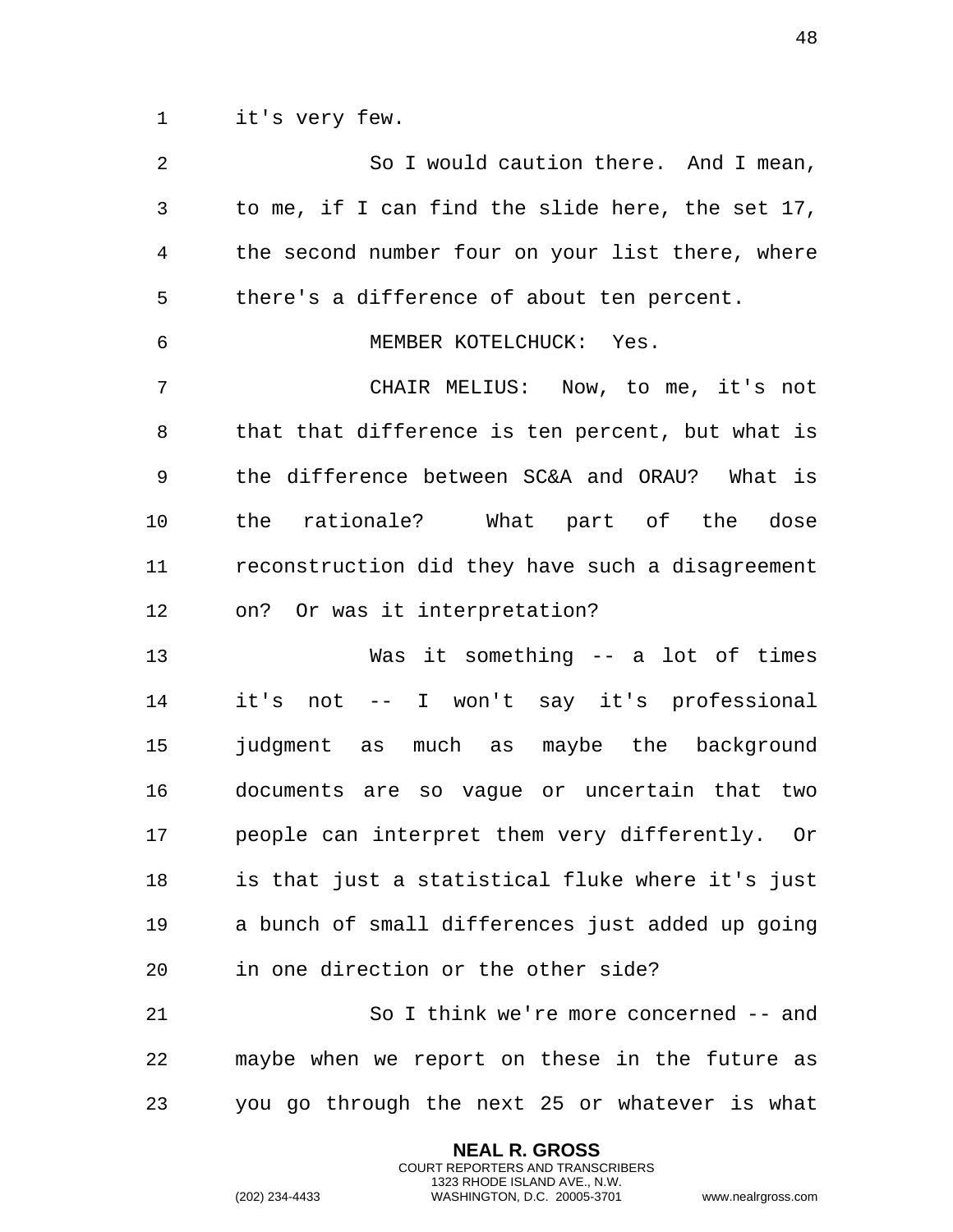are we finding about the process that should be improved or could be improved, rather than just what is the absolute number and do we find compensation/non-compensation difference.

 MEMBER KOTELCHUCK: Well, I would just say that I believe that the most significant thing is that the compensation decisions agree, given that there is variation in the PoCs from the review.

 The fact that, if there is a difference of average of two percent between the PoCs, you would think that already we might find some that disagreed. The fact that they didn't, I think, is the most impressive thing.

15 15 I agree with you, though, that we can 16 go further in checking what components contribute to the differences and is there one that's consistent. And I will certainly, I think -- I agree with you. We should do that, and we will. CHAIR MELIUS: Yeah, but if there's - 21 - in the sample you have here, the 25, I mean, if you're applying 2.5 percent as your average difference, it's just a question of time until

> **NEAL R. GROSS** COURT REPORTERS AND TRANSCRIBERS 1323 RHODE ISLAND AVE., N.W.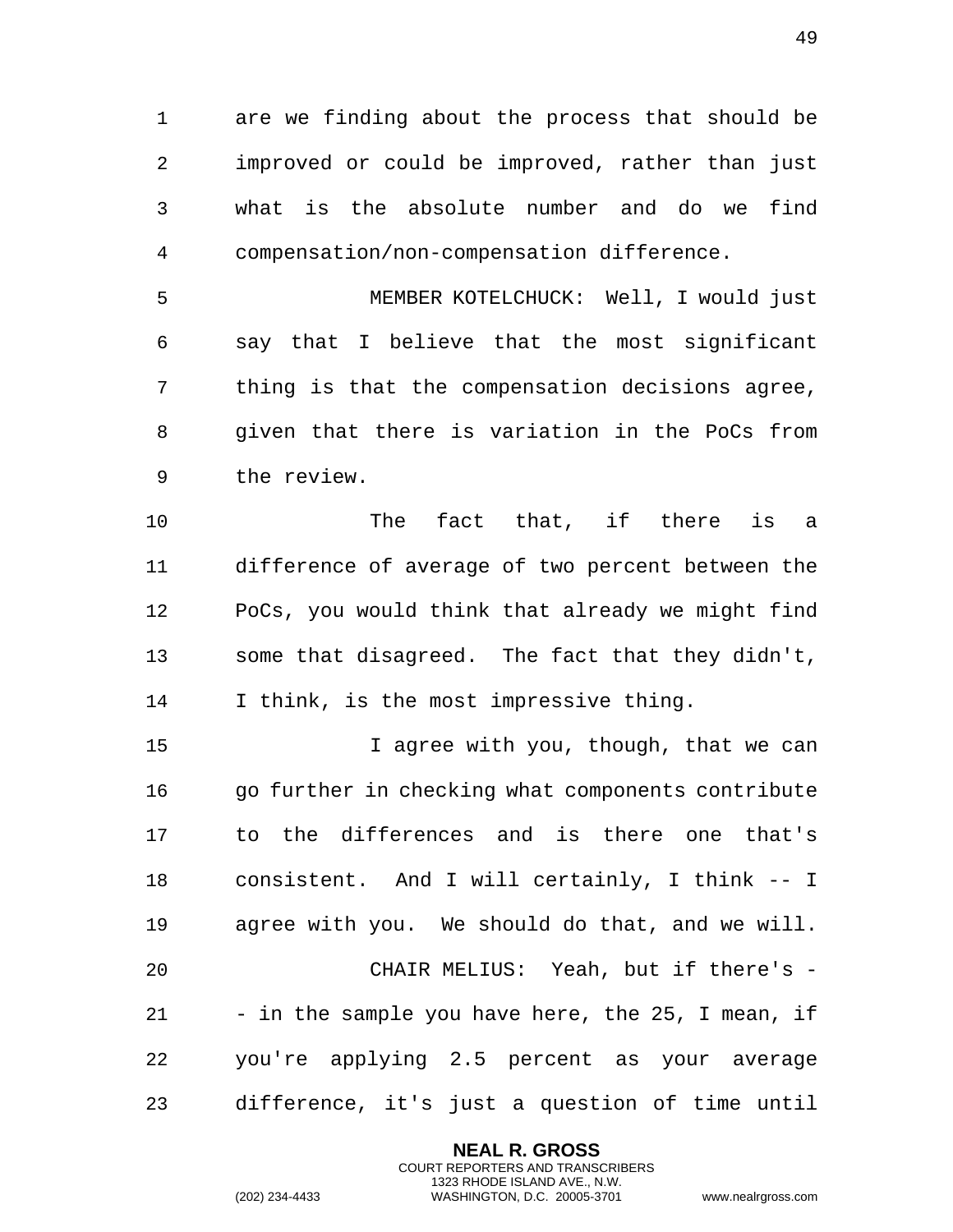there's a compensation difference.

 MEMBER KOTELCHUCK: Absolutely. CHAIR MELIUS: And I also think that when you're doing your blind reviews, there's a lot of pressure to bring it to -- to limit the difference between the two. MEMBER KOTELCHUCK: I don't see how. If it's blind, how is it that we're bringing them together? CHAIR MELIUS: Well, if you're doing your review and so forth. So I just think a statistical approach is sort of the wrong focus at this point in time. I don't even know if you'll ever get up to a number that will be -- and I don't think looking at compensation/non- compensation, it's the components of the dose reconstruction methods that I think need to be the focus. And blind reviews is one way of getting it. MEMBER KOTELCHUCK: Well, I guess I agree that certainly these should be looked at. It was not given that when we started that we

would have agreement, given the complexity, as

**NEAL R. GROSS** COURT REPORTERS AND TRANSCRIBERS 1323 RHODE ISLAND AVE., N.W.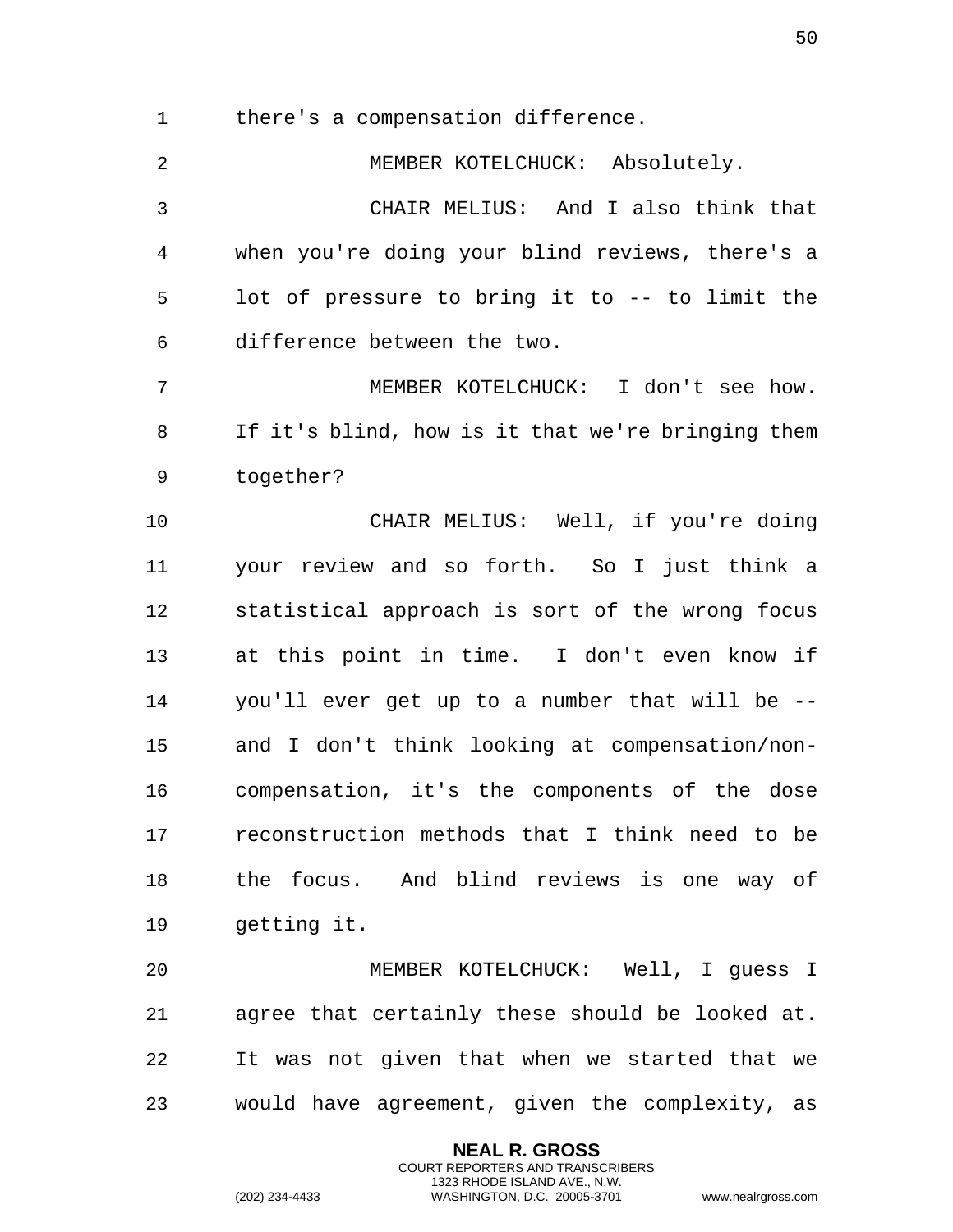Wanda Munn said. I mean, the complexity of the calculations, it was not given that they would agree. And they will not agree, at some point. That must be the case that we'll come across blinds that won't.

 But, perhaps, not knowing what the results will be from the different groups, I am most impressed at the agreement.

 However, you're absolutely right, and Dr. Anderson, if we can look at components, I'd take that as something that the Subcommittee should do.

 CHAIR MELIUS: Yes, Wanda, and then Josie.

 MEMBER MUNN: I'd like to point, however, that what we do when we are looking at these, when we are looking at the final results, is we discuss the reason for the differences. You can see that in our transcripts.

 Unless I was seriously mistaken at the time we undertook this particular portion of the program, it was the intent to not have people do exactly the same thing. It was the intent to

> **NEAL R. GROSS** COURT REPORTERS AND TRANSCRIBERS 1323 RHODE ISLAND AVE., N.W.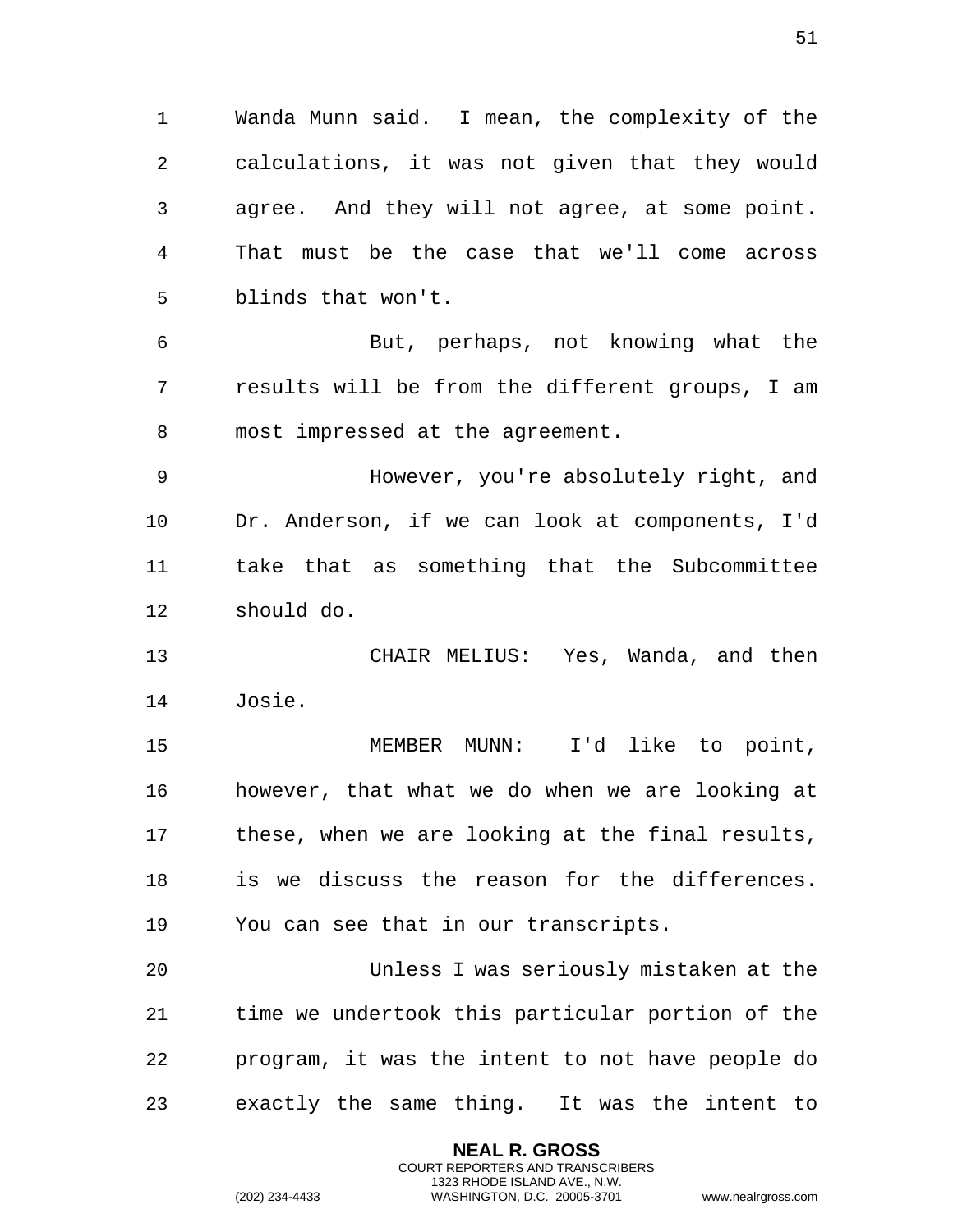have two different expert groups look at the same material, performing a review in the way that they would do so.

 And I don't remember any instance in the reporting of these comparisons where it was not acceptable and understandable to the Committee Members what those differences were at the time that they were discussed. I guess those differences could be compiled and codified in some way.

11 11 I guess my only point is to point out 12 that your concern about why they are different is what we discussed.

 CHAIR MELIUS: Well, that should be reported as part of your reporting to the Board. Secondly, remember these are not -- originally our blind reviews were that our contractor would start de novo with basically a person and a site and a work history, the available information, and sort of start from scratch. And we decided that was not publicly feasible because sites are complicated. They'd have to sort of recreate all the procedures that

> **NEAL R. GROSS** COURT REPORTERS AND TRANSCRIBERS 1323 RHODE ISLAND AVE., N.W.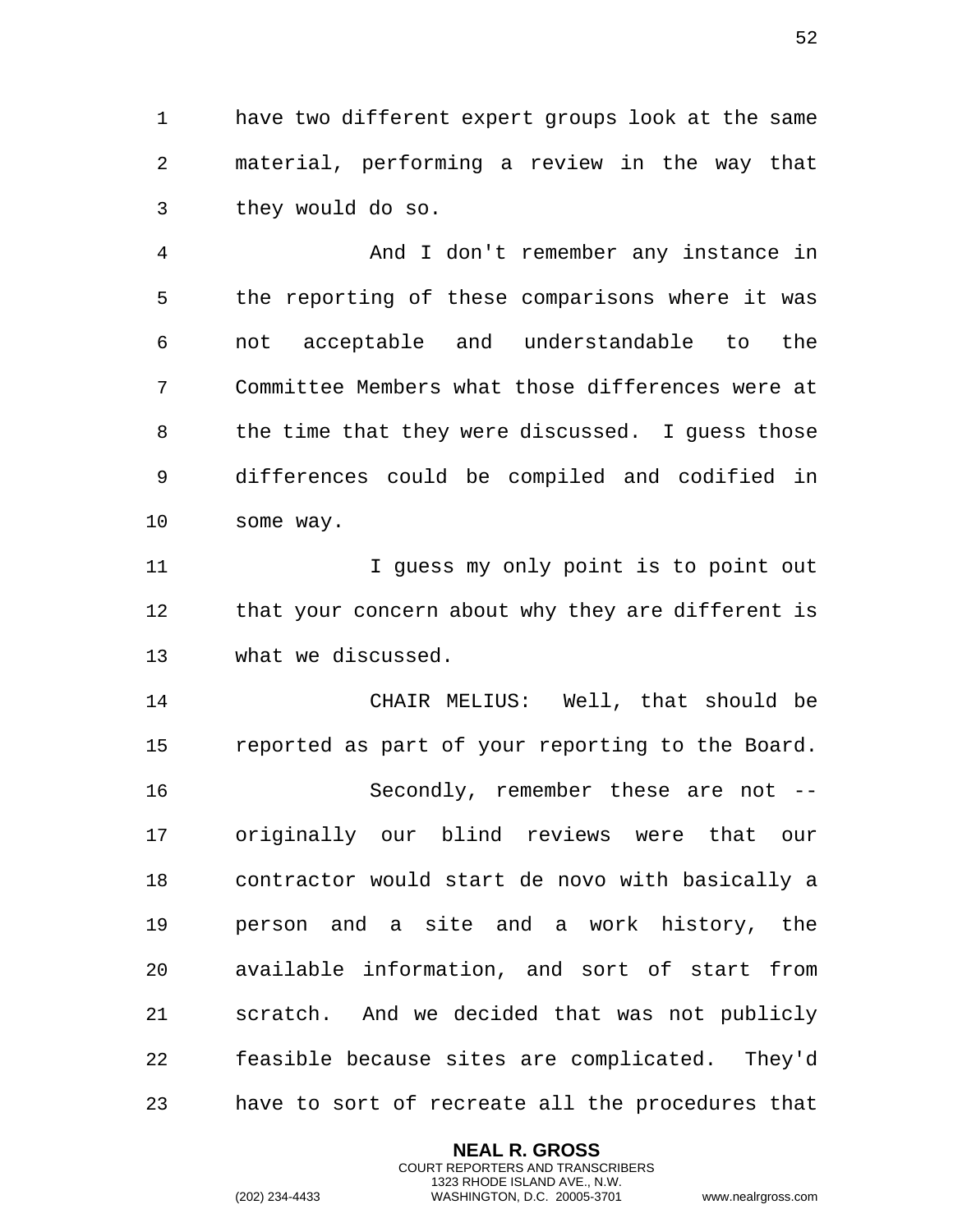are being used currently by ORAU and NIOSH for doing these dose reconstructions.

 So what they're doing is applying the same procedures, essentially. At least that's my understanding. And so it is a question somewhat of interpretation. It's also the way that ORAU has done, and I think done a good job, of sort of pulling it together and providing some consistency in how to interpret certain issues. And there's some issues that are not documented for Board purposes, or even for SC&A to have access to, that ORAU uses, which makes sense for them to do.

 And so we're essentially applying the same procedures, at least as they're published for us to use, to the same set of data, the same set of information.

 So I think what's important is, one, you have to some extent what the agreement is when SC&A does that, but also where are there differences and what could be done to assure that those differences are minimized in the future? That there's some uncertainty about the process

> **NEAL R. GROSS** COURT REPORTERS AND TRANSCRIBERS 1323 RHODE ISLAND AVE., N.W.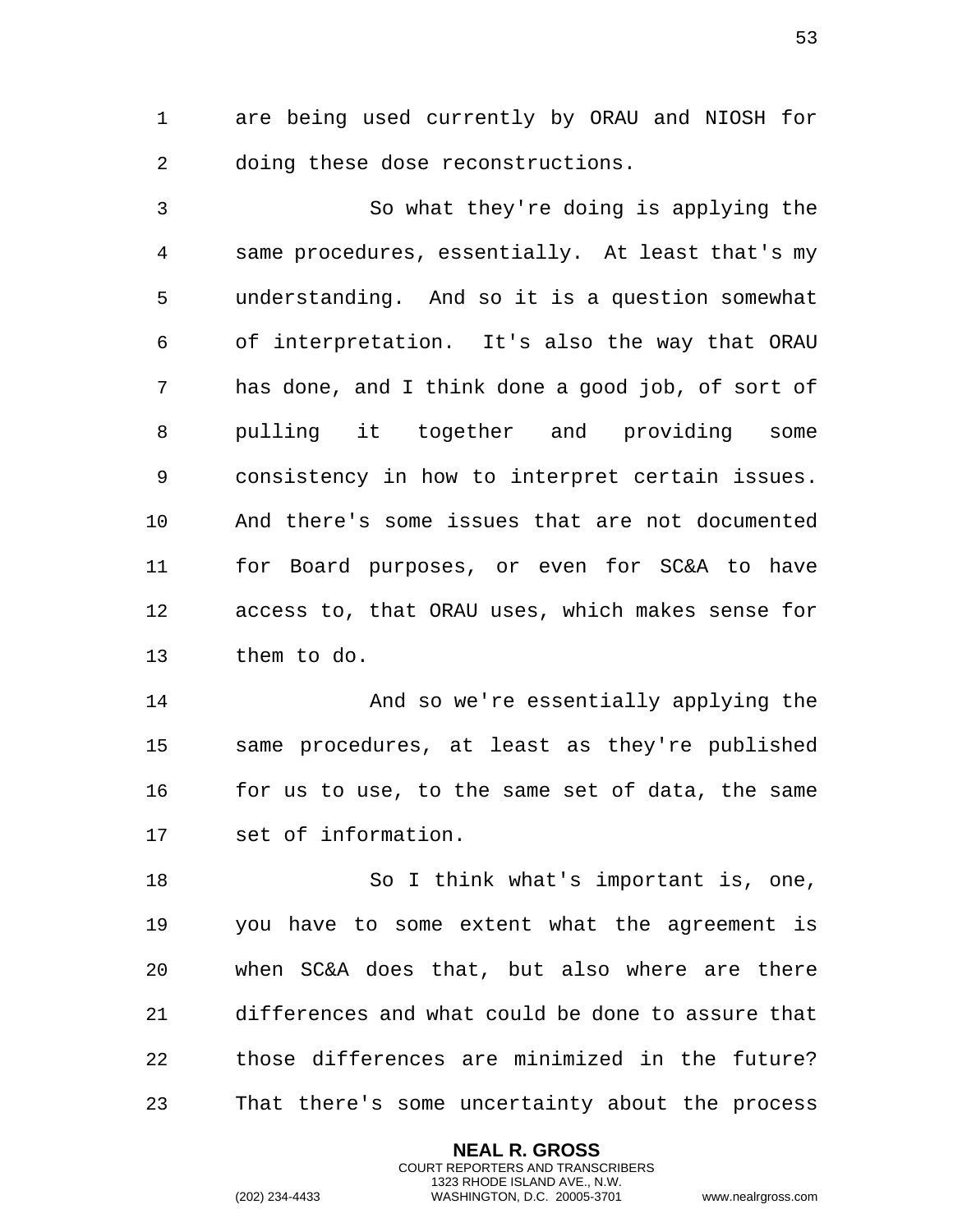or whatever that's being implied or the source of the data. A lot of times it's just that the data is so weak that it's hard to -- you're going to end up with differences no matter what happens because there's so little information about a site.

## Henry?

 MEMBER ANDERSON: Yeah, I think this shows that the methodology that's being used must be quite prescriptive and understood by the various groups evaluating, which is a good thing. On the other hand, I think part of the goal here ought to be, can this be improved? Now, the results are one thing. As I look at this, there were only six that were chosen that started with an award and a PoC over 50 percent. And so there was two-thirds of them that started below because we want to be claimant-favorable and see did they under estimate what it could be.

 On the other hand, another issue would be, did you go the other direction, that by looking at it, whoever was doing it, was looking that it's awful close, you want to be claimant-

> **NEAL R. GROSS** COURT REPORTERS AND TRANSCRIBERS 1323 RHODE ISLAND AVE., N.W.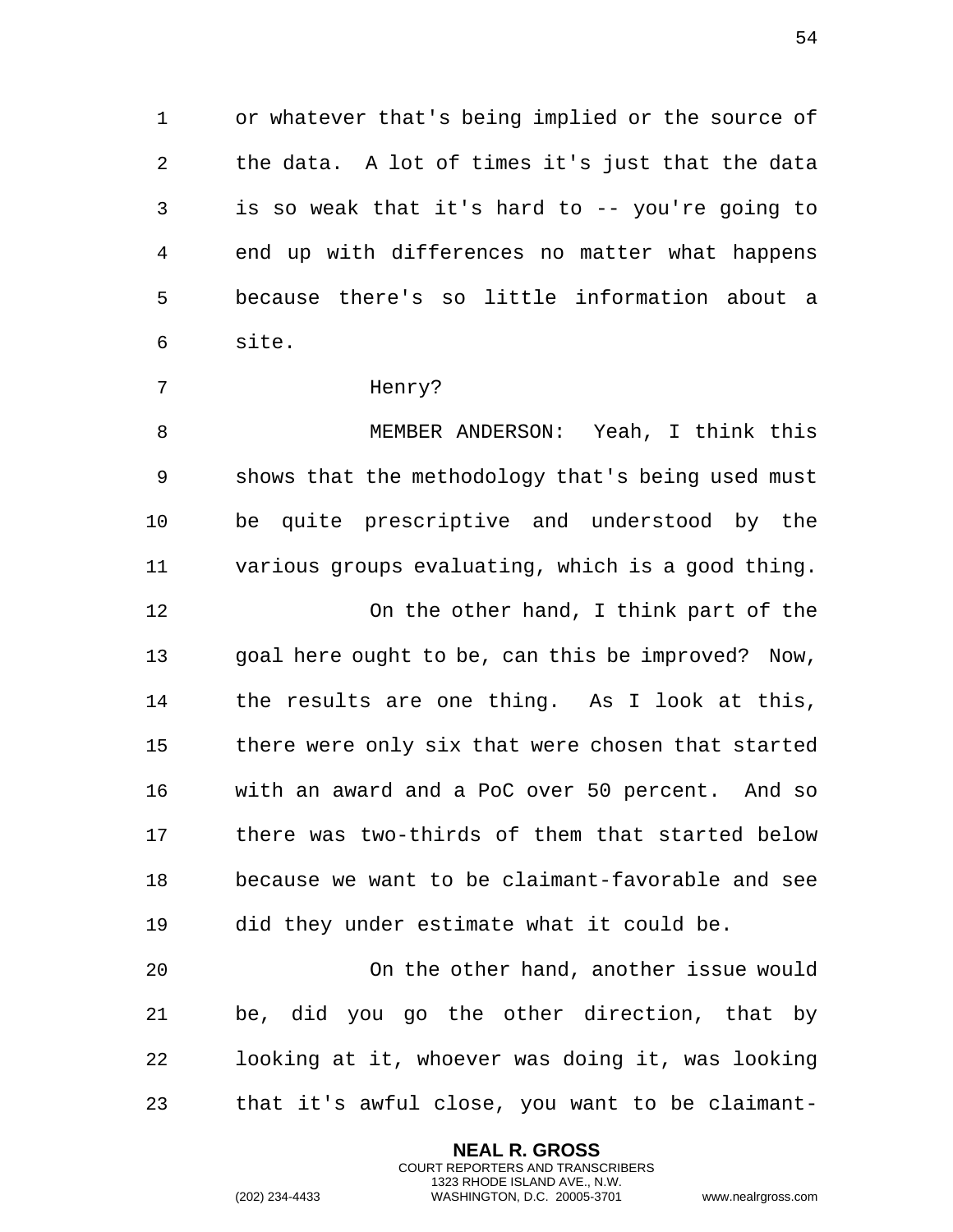favorable, and so subjectively perhaps moved it up a tenth of a point and the person gets awarded. So, I think it's useful to take a look at is there a part of this that could be tightened up with instructions in some way, for the methodology? So, the good news is the decisions appear to have been correct, regardless of the number chosen, but it would've been nice to know can it be improved. CHAIR MELIUS: Josie, who I forgot about. And then David, I think. MEMBER BEACH: No, I am in agreement with the discussion today. I think we do, like Wanda pointed out, discuss this during our Subcommittee meetings. We talk about the differences and why they're there, but we could go this step further and report it out. And it makes good sense to make sure people understand what, why, and what needs to be improved on, much of what Andy said. MEMBER KOTELCHUCK: Yeah, we certainly

could.

CHAIR MELIUS: David.

**NEAL R. GROSS** COURT REPORTERS AND TRANSCRIBERS 1323 RHODE ISLAND AVE., N.W. (202) 234-4433 WASHINGTON, D.C. 20005-3701 www.nealrgross.com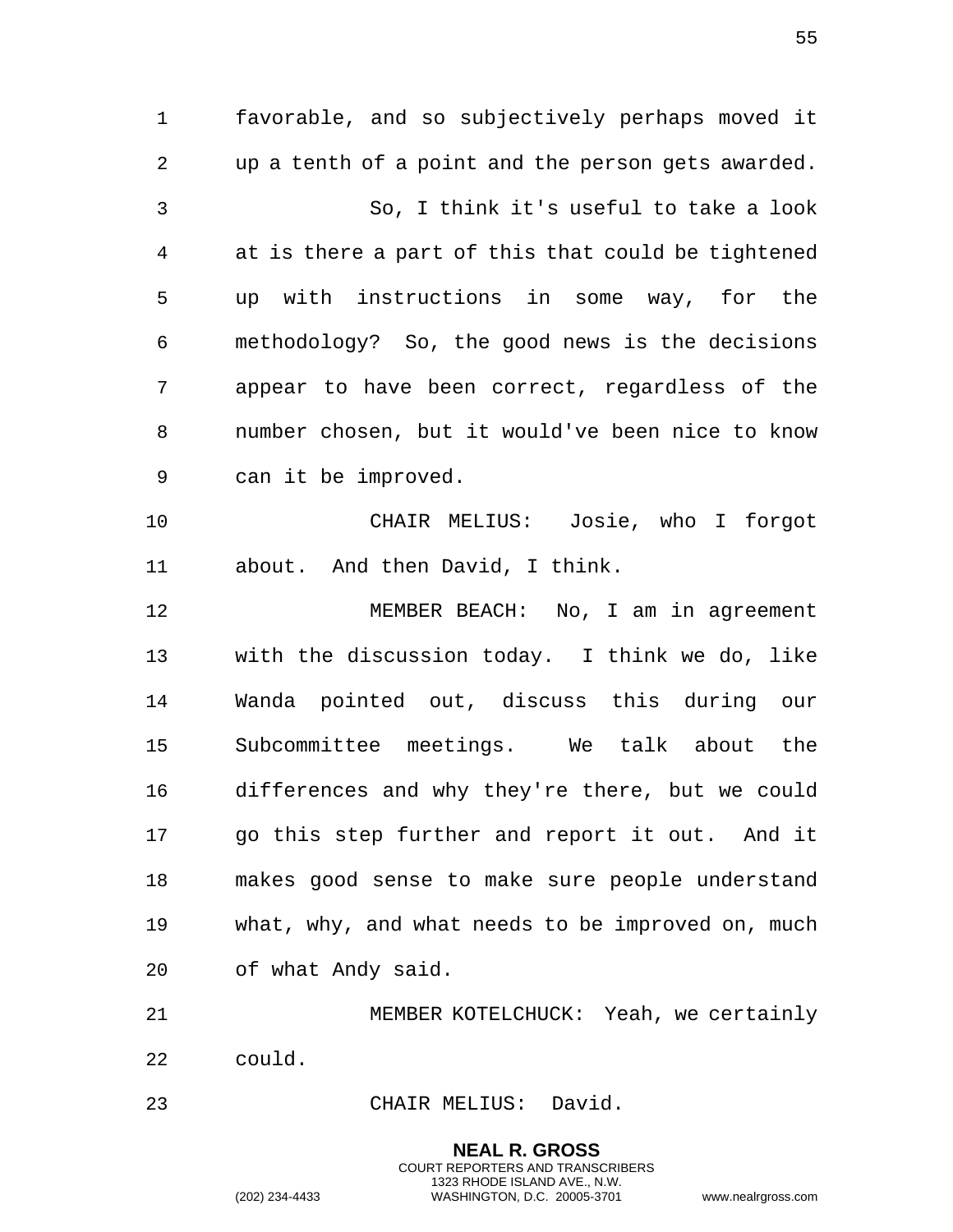MEMBER RICHARDSON: Yeah, I've been struggling with the question of, if the average error was two percent, and even if you had one standard deviation off that, you're already at around five percent. So if that was just a random error, and we've got cases that are chosen, I don't know what the average value is, around 48 percent or something like that, we should be seeing flipping back and forth across the average.

 But what Henry is pointing out is there is one small set of cases, which are those which came in above 50 percent. And if you look at the average error for those, it's very close to zero and there's not a tail going towards overestimation of those. So they're at the same value, but it's not as though when ORAU returned a value of 50 percent we see SC&A coming up with two percent greater than that or five percent greater than that. It's very close to zero, and, actually, tends to be a little bit negative when SC&A is doing it. So they're not being overly generous and overestimating those which are above

> **NEAL R. GROSS** COURT REPORTERS AND TRANSCRIBERS 1323 RHODE ISLAND AVE., N.W.

(202) 234-4433 WASHINGTON, D.C. 20005-3701 www.nealrgross.com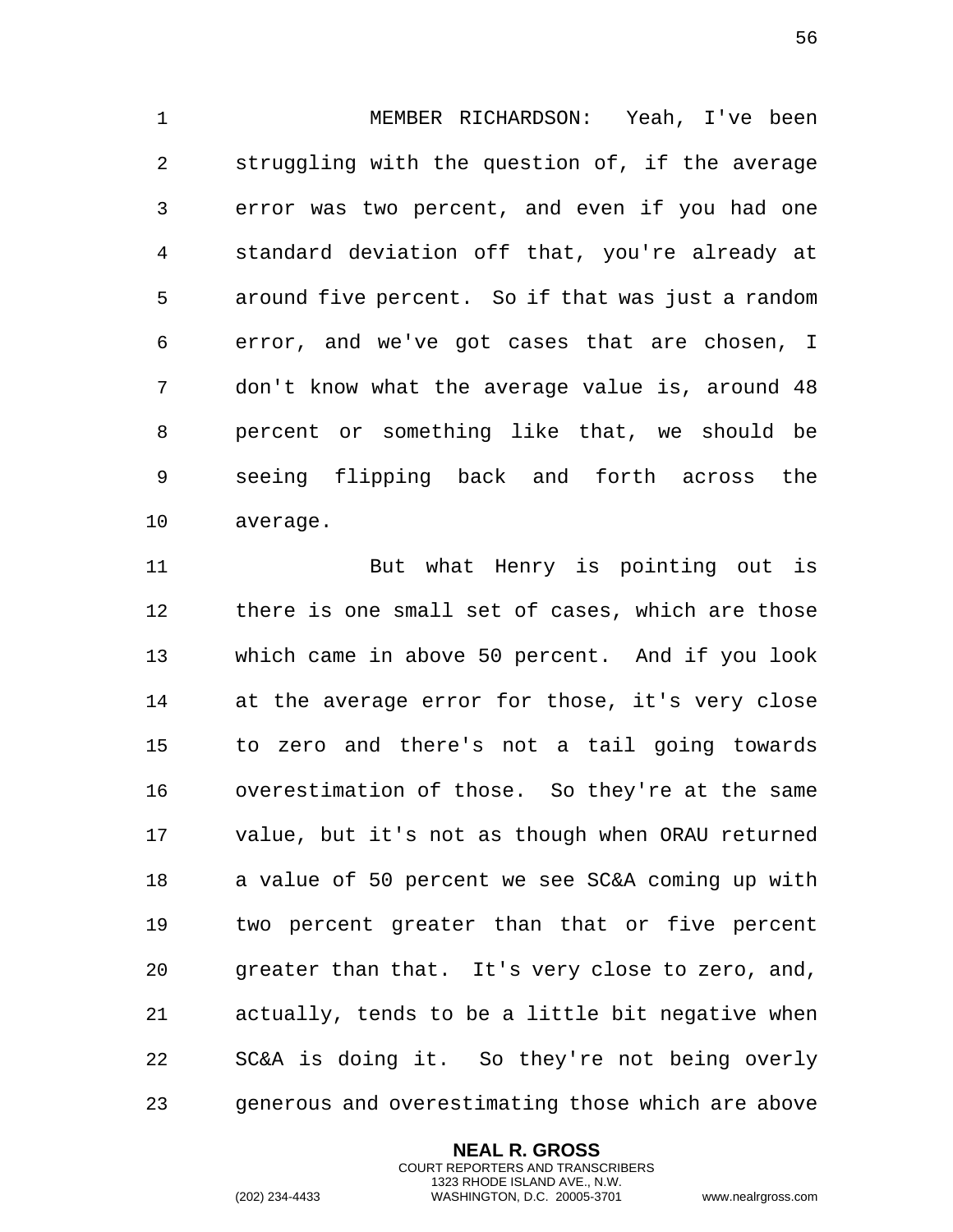50 percent.

 And then you've got the other group, which is below. And there's a tail there which goes down to ten percent. So there's something going on with these distributions of errors, which we could take more of a look at. It's not as though it's a normal distribution around each case, and it's partly dependent on these two classes of cases that we're looking at. CHAIR MELIUS: That's a good point, Dave. MEMBER KOTELCHUCK: Yeah, okay. Well- taken. Well-taken. CHAIR MELIUS: Any Board Member -- Bill, first. Then I'll go to the phone. MEMBER FIELD: Yeah, I think, looking at this like from 20,000 feet, if I was the claimant, I think what I'd be reassured about is, as Dave was saying, there doesn't seem to be a systematic bias on NIOSH's part to minimize dose reconstructions. I mean, at that level, I think that that's something that we can take from this

> **NEAL R. GROSS** COURT REPORTERS AND TRANSCRIBERS 1323 RHODE ISLAND AVE., N.W.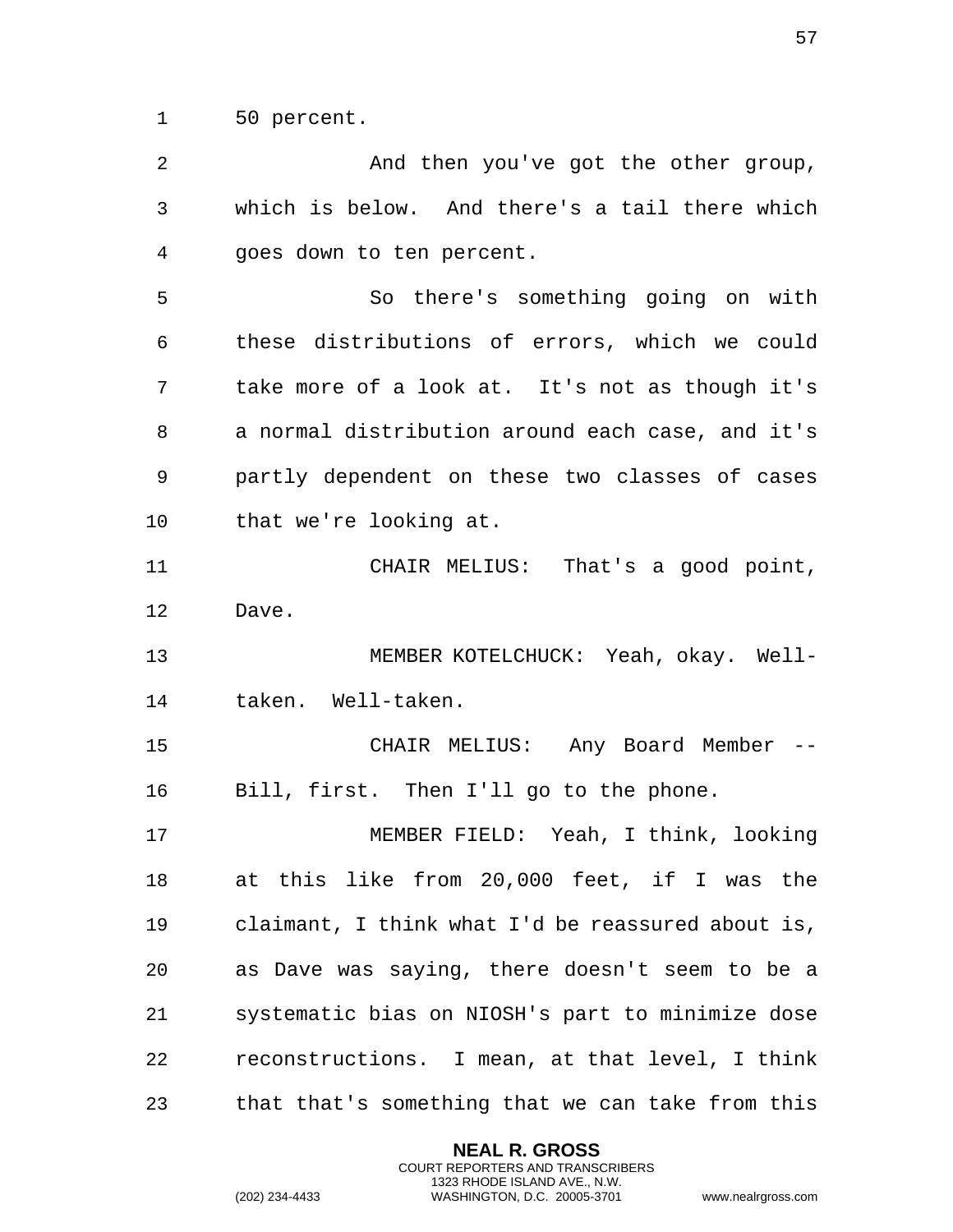and be reassured from.

| 2  | CHAIR MELIUS: Or if there is, it's                 |
|----|----------------------------------------------------|
| 3  | hidden away in all the procedures. I don't want    |
| 4  | to over-interpret that.                            |
| 5  | Board Members on the phone, did any of             |
| 6  | you have questions or comments?                    |
| 7  | Okay, hearing none, thank you, David.              |
| 8  | Now we'll continue this<br>dose                    |
| 9  | reconstruction review focus.                       |
| 10 | So we've been working on the Dose                  |
| 11 | Reconstruction Review Methods, the Work Group      |
| 12 | has, and Mark, as a subcontractor or contractor    |
| 13 | to NIOSH, has put together a report for them       |
| 14 | looking at a couple sites. And I'll let him        |
| 15 | present that.                                      |
| 16 | And then after he presents, I will do              |
| 17 | a short presentation just trying to get us         |
| 18 | focused on what do we do next in terms of changing |
| 19 | our approach to dose reconstruction reviews.       |
| 20 | Dose Reconstruction Review Methods                 |
| 21 | MR. GRIFFON: Thanks, Jim. I'm here                 |
| 22 | to give an overview of the report I did on         |
| 23 | professional judgments in dose reconstruction.     |
|    | <b>NEAL R. GROSS</b>                               |

COURT REPORTERS AND TRANSCRIBERS 1323 RHODE ISLAND AVE., N.W.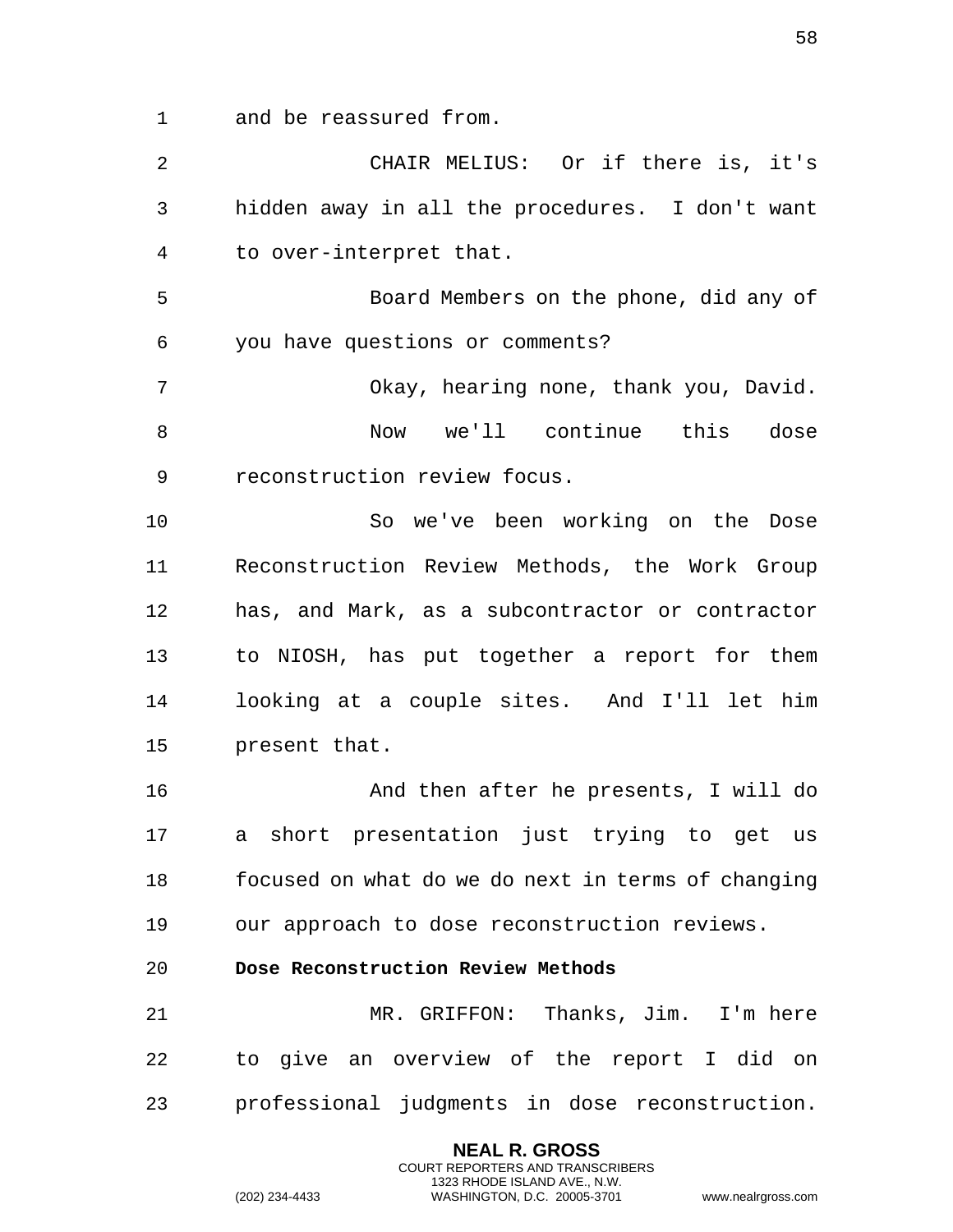And I think, after Dave's presentation, it's hopefully a timely topic that I'm on the agenda right after Dave. I think during his presentation he mentioned professional judgment several times. And I think when the Board mentions looking at the components that might have contributed to differences, I think some of those are where I started to dive into in my review here.

 So the scope of what I was trying to look at was, where are professional judgments necessary in dose reconstructions? And I looked at it through the lens of a DOE sample site and an AWE sample site, hoping to get a lot of the trends for the gamut of the program.

 Could the judgments result in potential inconsistencies? That's one major part of this. And the key, I guess -- for me, anyway -- is what approaches can be used to assess where these professional judgments can result in significant inconsistencies?

 And, you know, the assessments can come at several different levels, and I'll get

> **NEAL R. GROSS** COURT REPORTERS AND TRANSCRIBERS 1323 RHODE ISLAND AVE., N.W.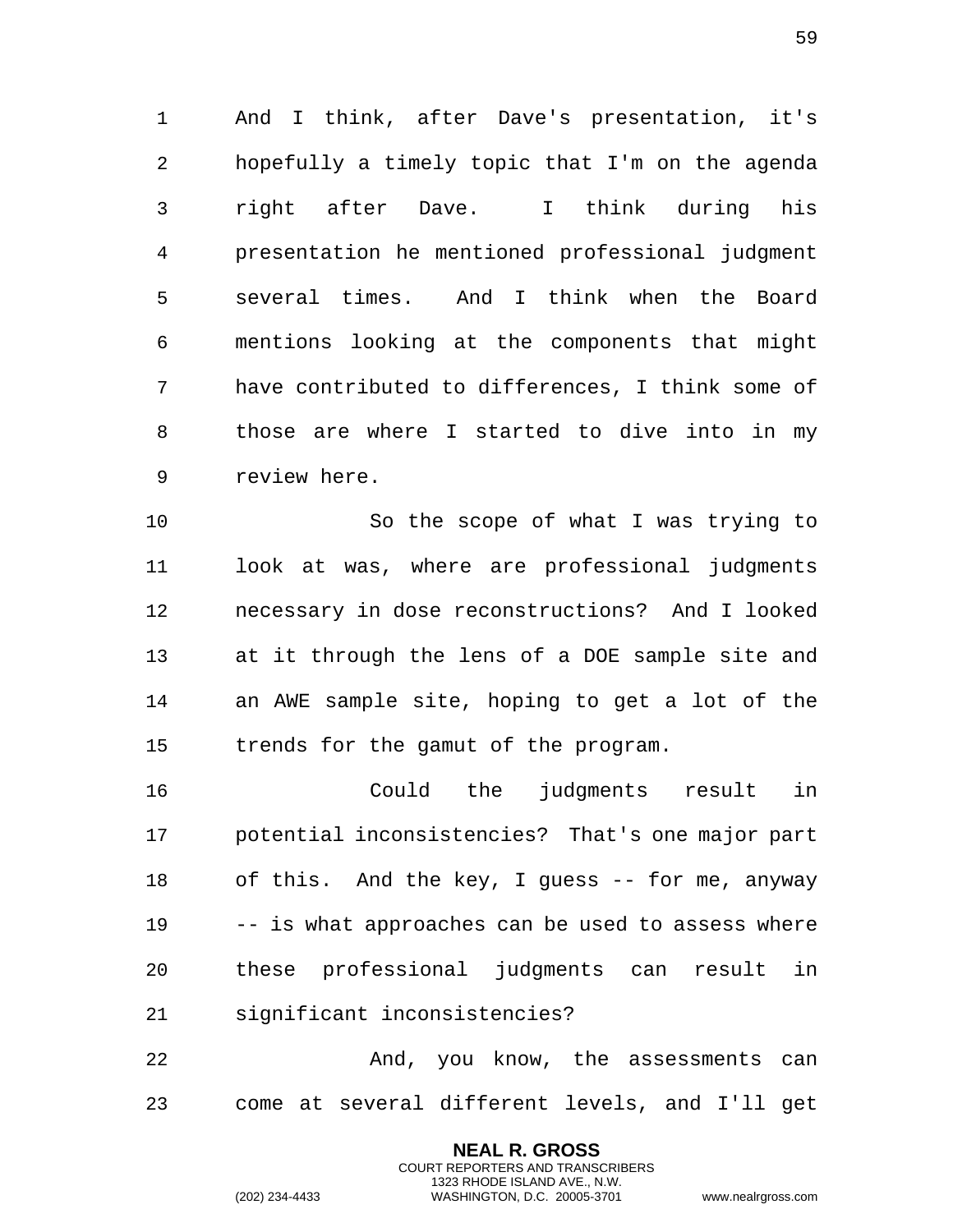into that when I present my recommendations. I think that the Board can look at this, NIOSH can look at this, and ORAU, internally, may have some things that they can do to look at these issues. So, to start my assessment of this, I looked at two site: Savannah River as one example, and Linde Ceramics was my AWE example site. I actually tried to do a real dive into the data. Some of you that remember me being on the Board, I do like to get down to the details. I got much further down into the details this time during this review. MEMBER MUNN: You certainly reminded me of that. MR. GRIFFON: I'll take that as a compliment, Wanda. Thank you. 18 But I also tried to, and I hope this came through in the report, I tried to look at the micro level, but also tried to step back and think of what programmatically can be done to look at these questions.

So I looked at Technical Basis

**NEAL R. GROSS** COURT REPORTERS AND TRANSCRIBERS 1323 RHODE ISLAND AVE., N.W.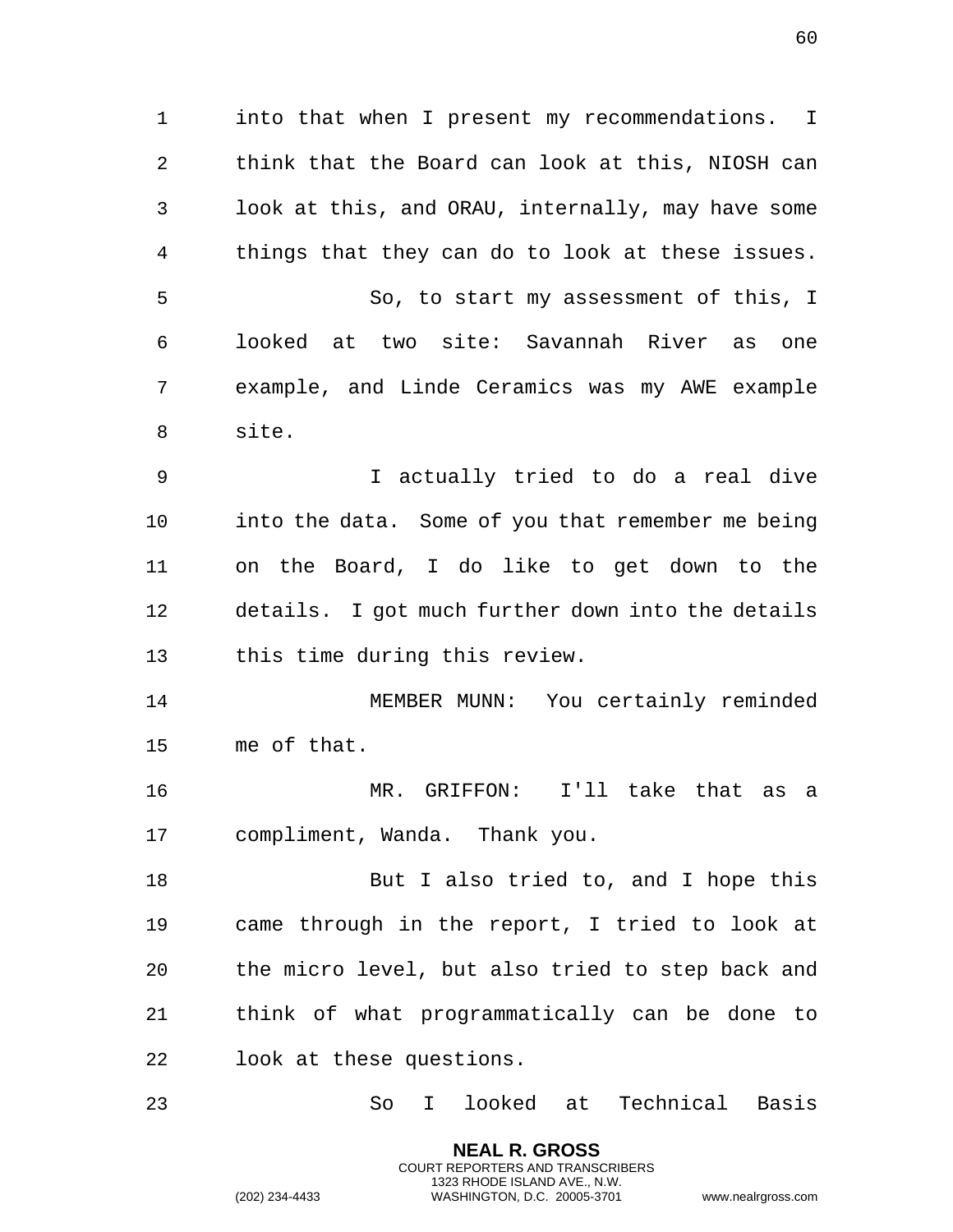Documents, the Technical Information Bulletins, procedures, SC&A reviews of these various documents. And, very importantly, the next to last bullet, looked at the internal guidance documents. And for Savannah River, I think if I have this number -- I know the number's in the report -- I think it was 12 different iterations of DR guidance through the program.

 And I would say that's a very good thing. That means that internally there is continuous improvement. So they're refining. As issues come up, they're refining this guidance to help the individual DR staff resolve problems. And it adds to consistency. So that's a good thing. But I'd just mention that's a different type of document. It's in the case files but it's not a control document.

 Lastly, I reviewed a bunch of individual cases. I didn't do a random selection from NOCTS, but I tried to look at best estimate cases. If you go in the NOCTS system, I tried to pick cases that were done with full internal or full external dose reconstruction or both.

> **NEAL R. GROSS** COURT REPORTERS AND TRANSCRIBERS 1323 RHODE ISLAND AVE., N.W.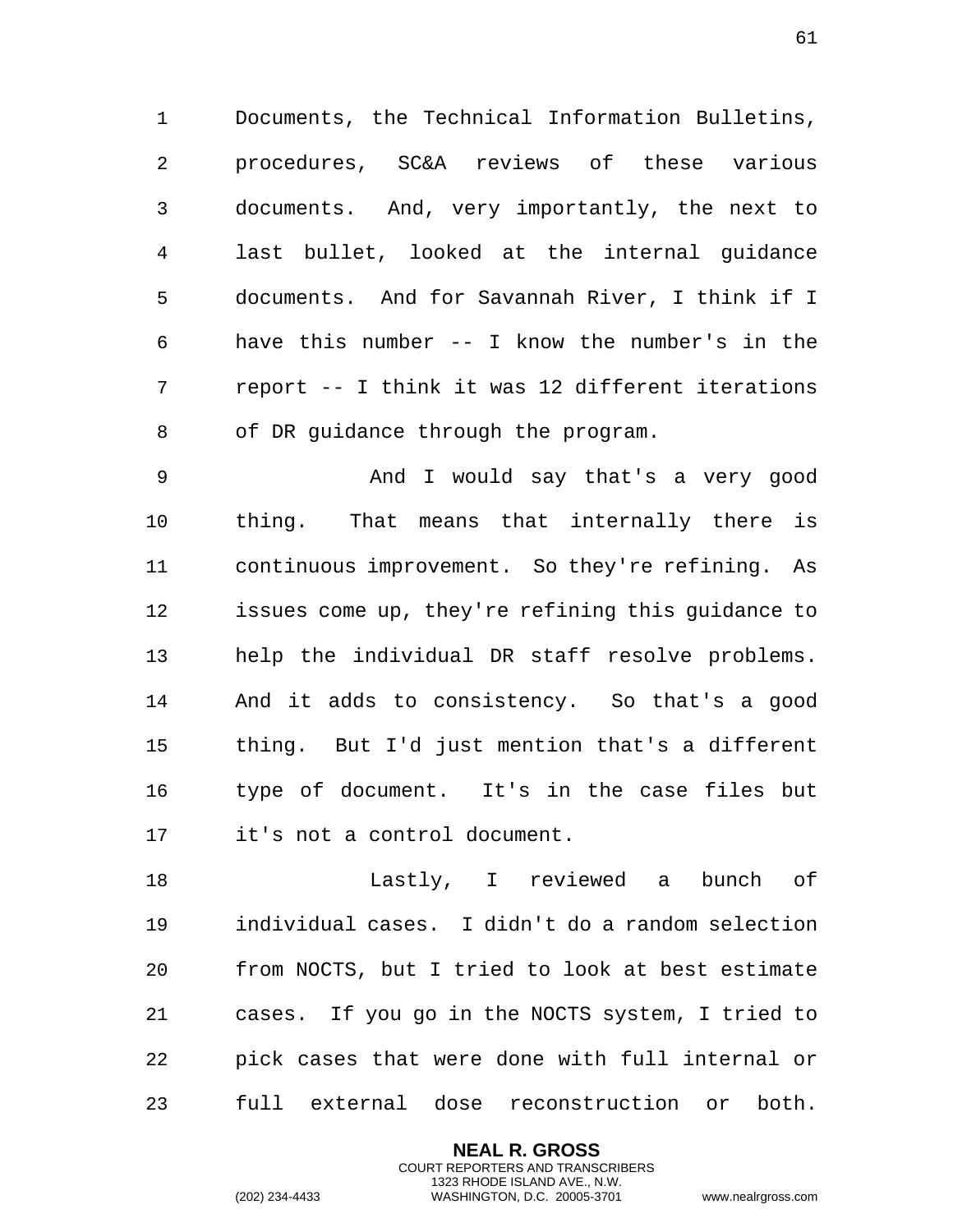Usually, that'll give you best estimate cases. That's not a perfect way to sort the cases, but that's what I used. I also took some cases out of the ORAU QA database, some cases that they had come across in their reviews, and out of the Board's Dose Reconstruction Subcommittee cases.

 And I mention these two things last. I looked at the process from sort of the beginning to the end. And there's a useful procedure that I just want to highlight here that gives a good overview of the whole process, and that's PROC- 106, Roadmap to Reconstructing Dose. And I've got a couple slides coming up on that in a second.

14 And then I also looked at the OA/OC program. And when I looked at this, I looked at it in the lens of the systems that exist in the dose reconstruction program that may be useful in improving, or in reducing the inconsistencies around professional judgments. So I think that's important. I was trying to look at the process, not if there is inconsistencies. Although we do want to identify those, or the Board may choose to try to hone in and identify where these

> **NEAL R. GROSS** COURT REPORTERS AND TRANSCRIBERS 1323 RHODE ISLAND AVE., N.W.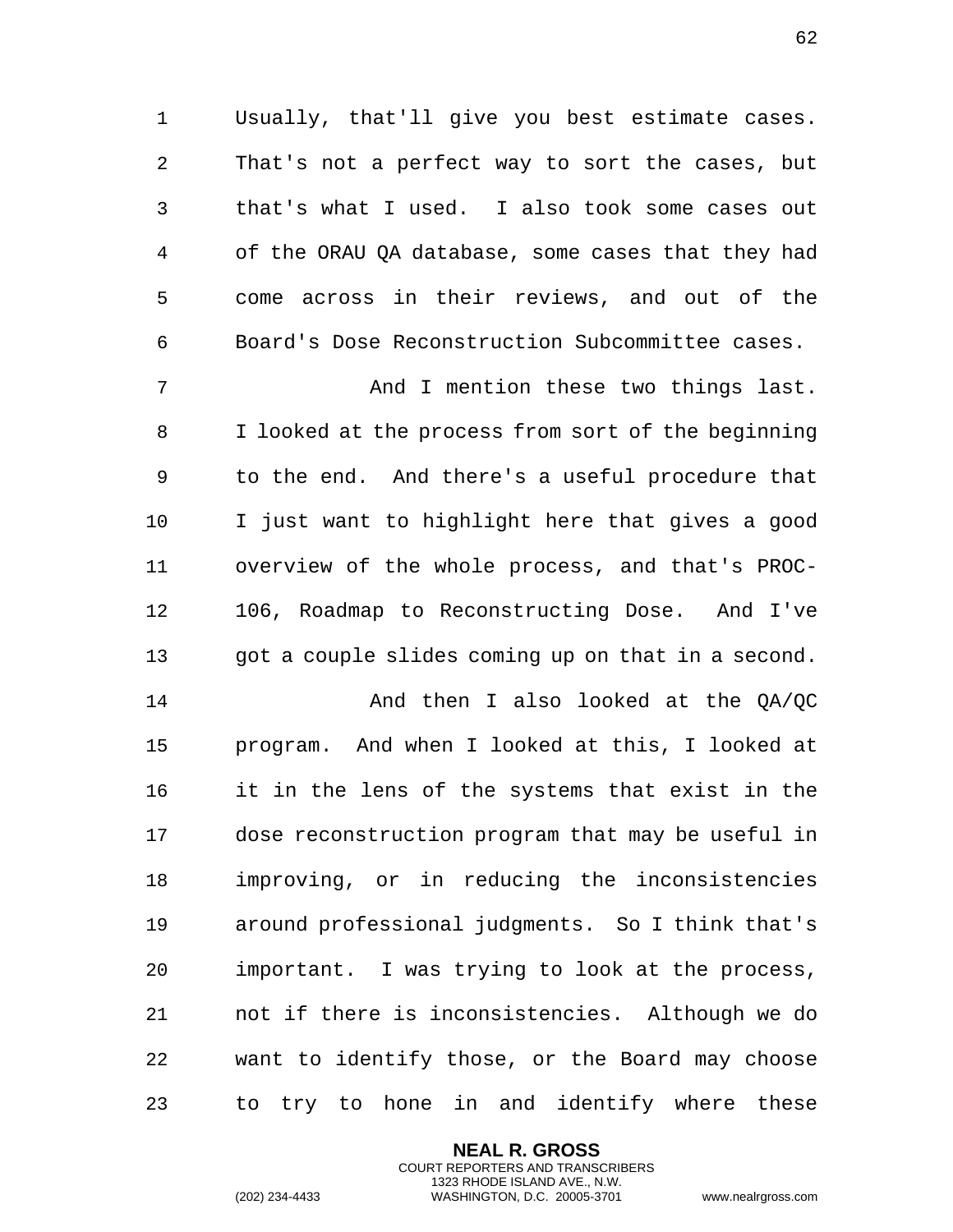inconsistencies occur.

| 2              | Also, I want to look up the line and               |
|----------------|----------------------------------------------------|
| 3              | say, what was the cause and can we be more         |
| $\overline{4}$ | prescriptive? It may be that that's impossible.    |
| 5              | But are there other systems that could be put in   |
| 6              | place to reduce those inconsistencies? And one     |
| 7              | possible system is a QA/QC system.                 |
| 8              | Okay, these next couple slides,                    |
| 9              | they're in the back in an attachment in my report. |
| 10             | I think they're readable in there.                 |
| 11             | But the main point I want to make on               |
| 12             | these is that I looked at this from the beginning, |
| 13             | the overall process. And the top box there sort    |
| 14             | of identifies where the case is coming in, the     |
| 15             | data that comes in, the case prep work.            |
| 16             | And then there's logic for all of the              |
| 17             | various components, including the interview        |
| 18             | component, calculating the environmental or        |
| 19             | ambient doses, the medical, external,<br>and       |
| 20             | internal doses.                                    |
| 21             | And if you look onto these, these two              |
| 22             | are blowups from the subsections in the last       |
| 23             | diagram. The external dose reconstruction.<br>And  |

**NEAL R. GROSS** COURT REPORTERS AND TRANSCRIBERS 1323 RHODE ISLAND AVE., N.W.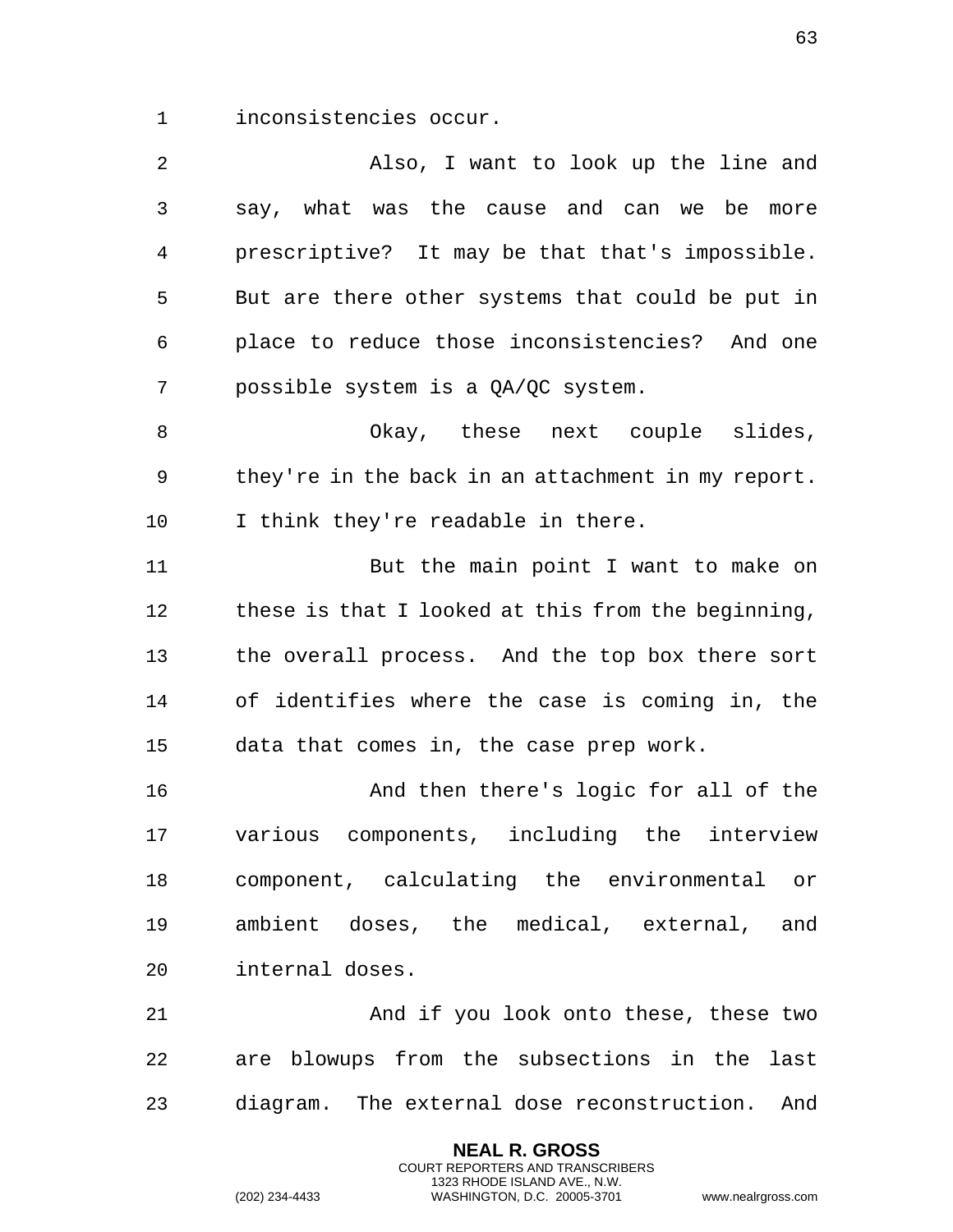I raise this because immediately there's an assumption. The assumption is, do we have adequate monitoring data to reconstruct dose? So that's the first assumption an individual dose reconstructor has to make.

 Some of this -- and as we go through these, you look at these logic trees, some of these are prescribed in guidance documents or in TIBs or in other things. Some of those end up being individual -- the individual dose reconstructor has to make that judgment.

12 12 In this case, if they don't have adequate monitoring data -- and I would argue that there is instances where this is a mix, too. Like over a portion of the period that you're doing dose reconstruction, there's adequate data, but there may be a portion later in the work history of the person that you don't. So it may not be just one answer here.

 But to simplify it, assume you don't have adequate monitoring data, and then you're left with a couple questions. And it's a hierarchy of decisions. And that hierarchy comes

> **NEAL R. GROSS** COURT REPORTERS AND TRANSCRIBERS 1323 RHODE ISLAND AVE., N.W.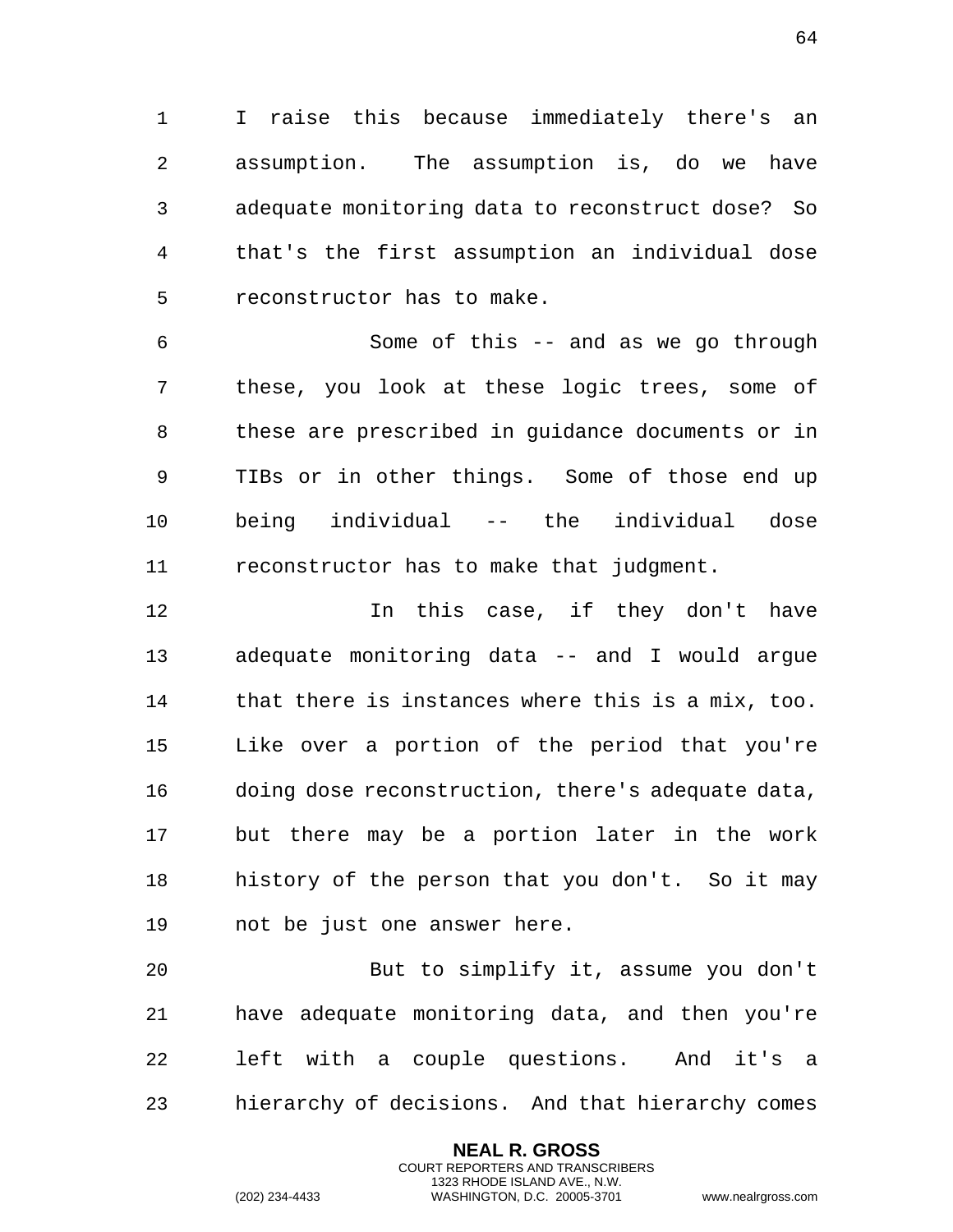up not only in the DOE sites but also in the AWE sites.

 So you may use coworker data or you may use source term data or area monitoring data. And I think the last one would be radiation limits, site administrative limits. So, here's some of the judgments that start the process for the individual dose reconstructor.

 Similarly, the same thing on the internal dose reconstruction side. And this time the branches for the hierarchal decisions are off on the right instead of the left, but it's the same kind of decision that you have to make. Is the monitoring data adequate? If not, we have some other options that we can use.

 Okay. So, the other thing in the report that I put together, I really, when I started this, was focused on the individual dose reconstructor sitting at his or her computer doing a case. But I realized quickly that there's a lot of these judgments that are going to come down to that person, but there's a lot of judgments that were made prior to this individual

> **NEAL R. GROSS** COURT REPORTERS AND TRANSCRIBERS 1323 RHODE ISLAND AVE., N.W.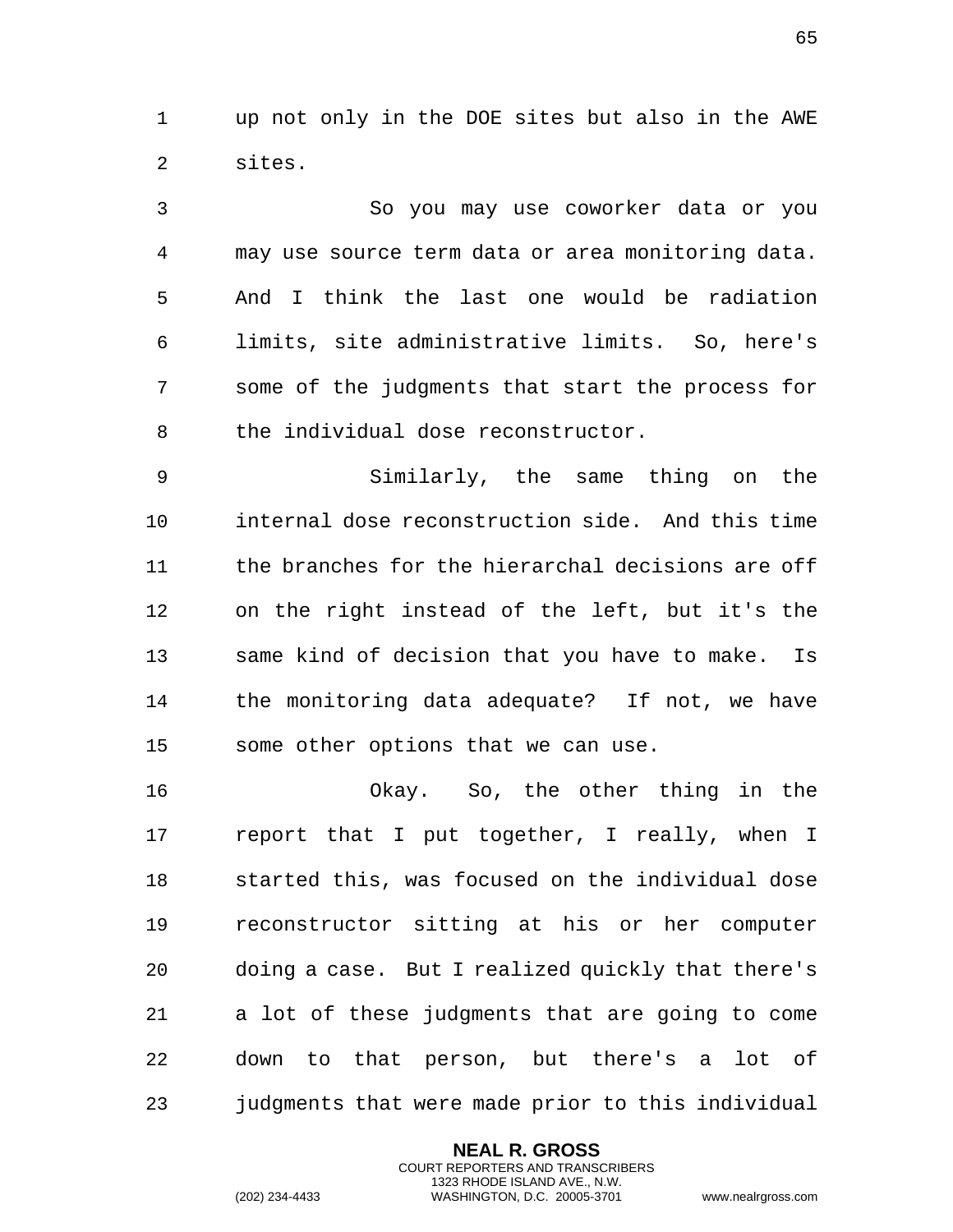working on the case.

 And I would argue that, over the years, that's helped the process. I mean, I know that ORAU has told us for quite some time that the workbooks have come a long way since the early years. And now that some decisions that the individual dose reconstructor can make, once you make that decision in a workbook, it almost auto- fills other fields with the data. So there's less individual decisions about, you know, dose for a certain year or time period. But these are 12 judgments, nonetheless.

 So I wanted to highlight that there are personal judgments that that individual has to make when doing a case. But there's also program judgments. And these program judgments are, I mean, part of what the Board has been reviewing for the last 12-14 years, going through the Procedures Subcommittee, reviewing the TIBs, going through the Site Profile reviews. The Board has looked a lot of these judgments that are included in these Technical Basis Documents. Some are maybe still pending

> **NEAL R. GROSS** COURT REPORTERS AND TRANSCRIBERS 1323 RHODE ISLAND AVE., N.W.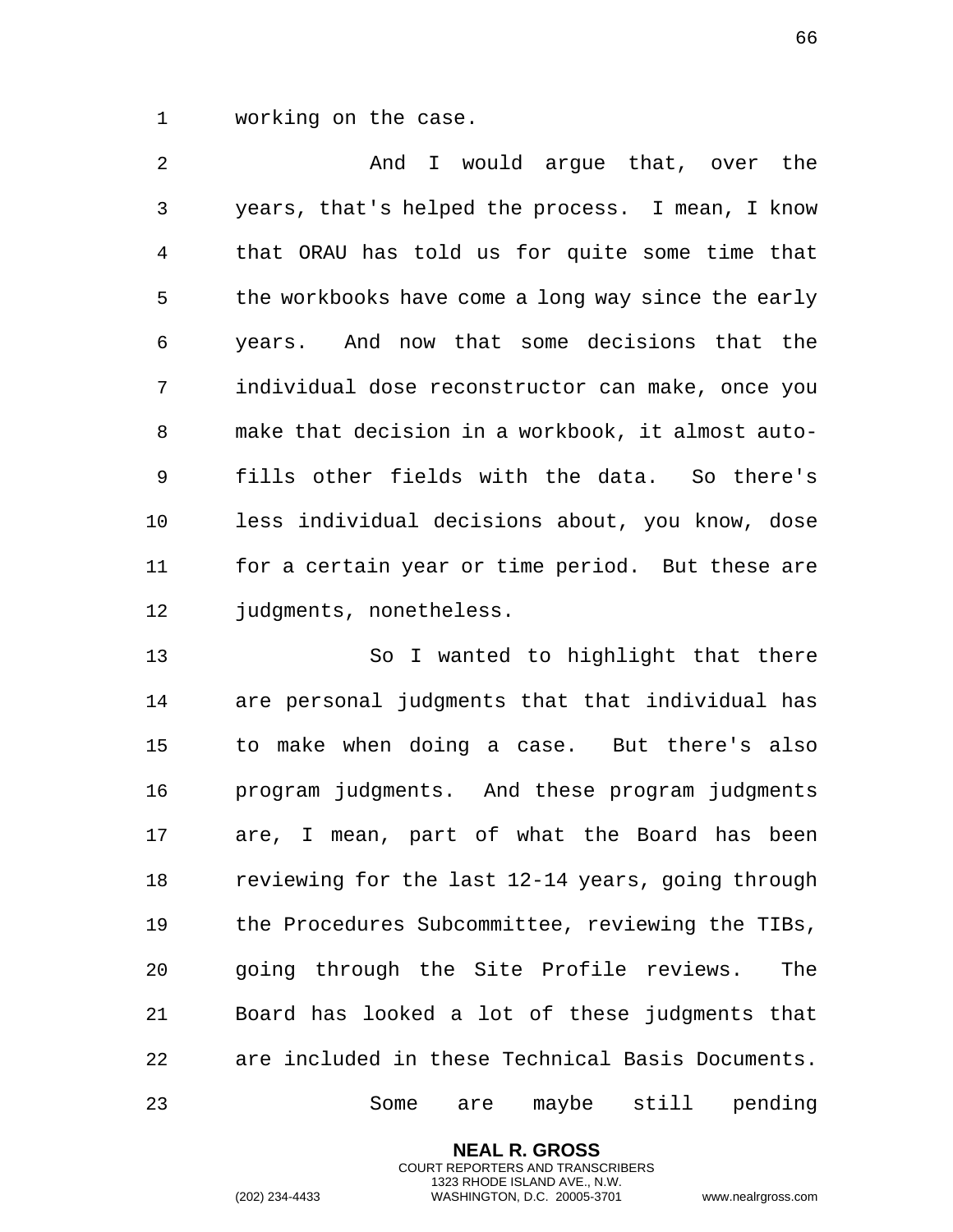evaluation by the Board. And other ones, I would argue, it may be useful to have a summary document to sort of outline where the Board came down on a particular judgment. And some of these we in the past labeled sort of "global issues," in some cases, and have been discussed and debated back and forth by SC&A, by the Board, by NIOSH. And if there's resolution, there was a history of discussions about it, it would probably be useful in assembling that and being clear where the final conclusion was.

 So, on the personal judgment side, I will mention, I mean, a lot of these, as you look down this list, I don't think it's going to shock people. In fact, SC&A put out a memo and has weighed in on this topic prior to my looking at this. And I think there's quite a bit of overlap with some of the areas where they saw issues and what I found. But it's useful to go through just for a second.

 You know, I will say the work location and job title issues at the top of this slide come into play quite a bit. And calculating

> **NEAL R. GROSS** COURT REPORTERS AND TRANSCRIBERS 1323 RHODE ISLAND AVE., N.W.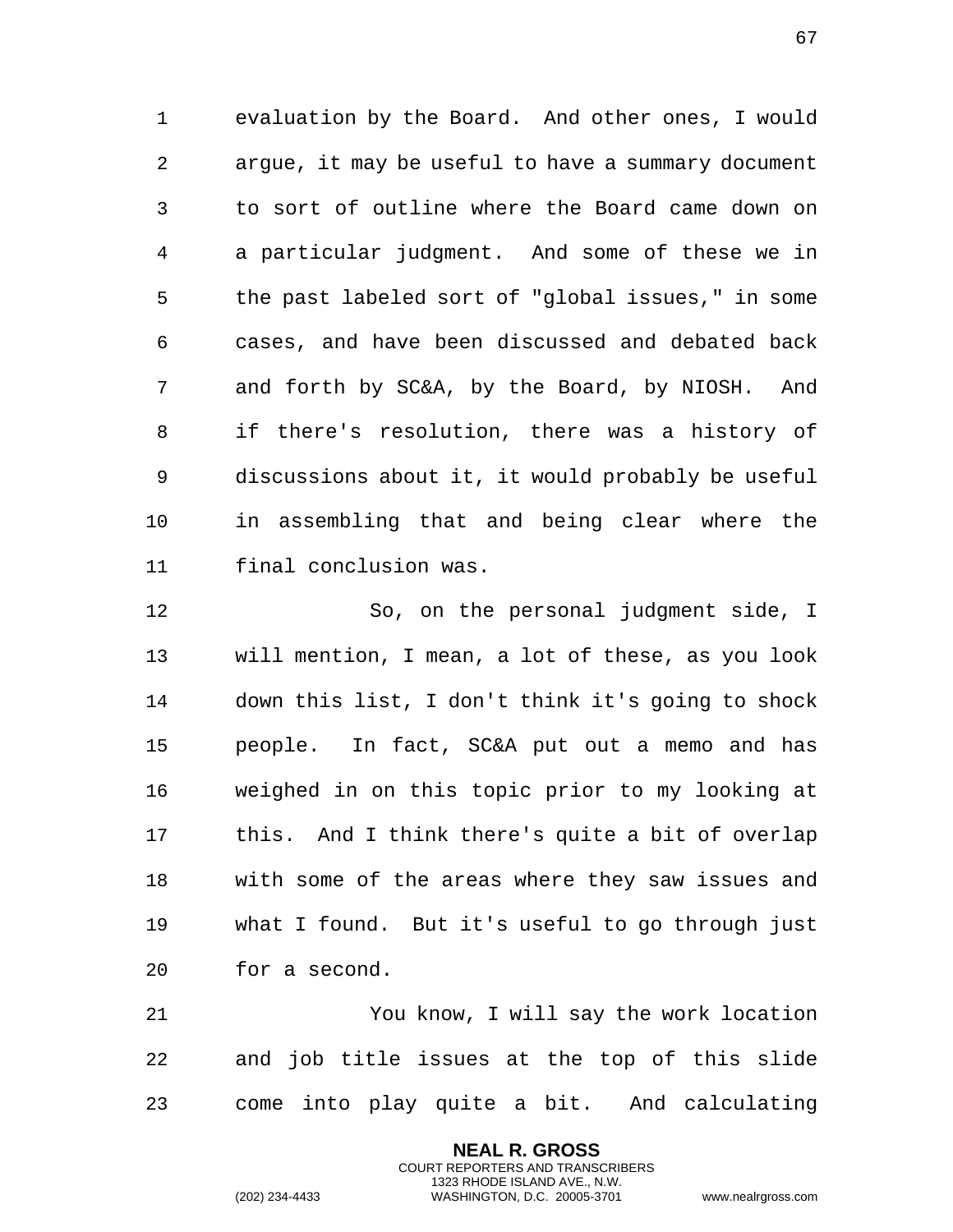missed internal dose, especially when there's in vivo and in vitro bioassay and lung or whole body counting data to deal with. And best estimate cases, and the judgments regarding calculating doses associated with incidents or events that might be mentioned in the interview records.

 And let me just step back for one second on this. I think -- and I think Dave, in his presentation on the Subcommittee, alluded to this, is that the impact of what I'm reporting out on here is for probably a little less than five percent of all the cases. These are likely to impact the best estimate cases almost exclusively, because in the other cases you're making underestimates or overestimates and they're less likely impacted by these professional judgments. So you're looking at a smaller slice here; nonetheless important because you're close to the PoC in some cases.

 Just to go a little further from the last slide, work location and/or job title, the impact that that may have in the individual -- or the effect they may have on the assigned doses.

> **NEAL R. GROSS** COURT REPORTERS AND TRANSCRIBERS 1323 RHODE ISLAND AVE., N.W.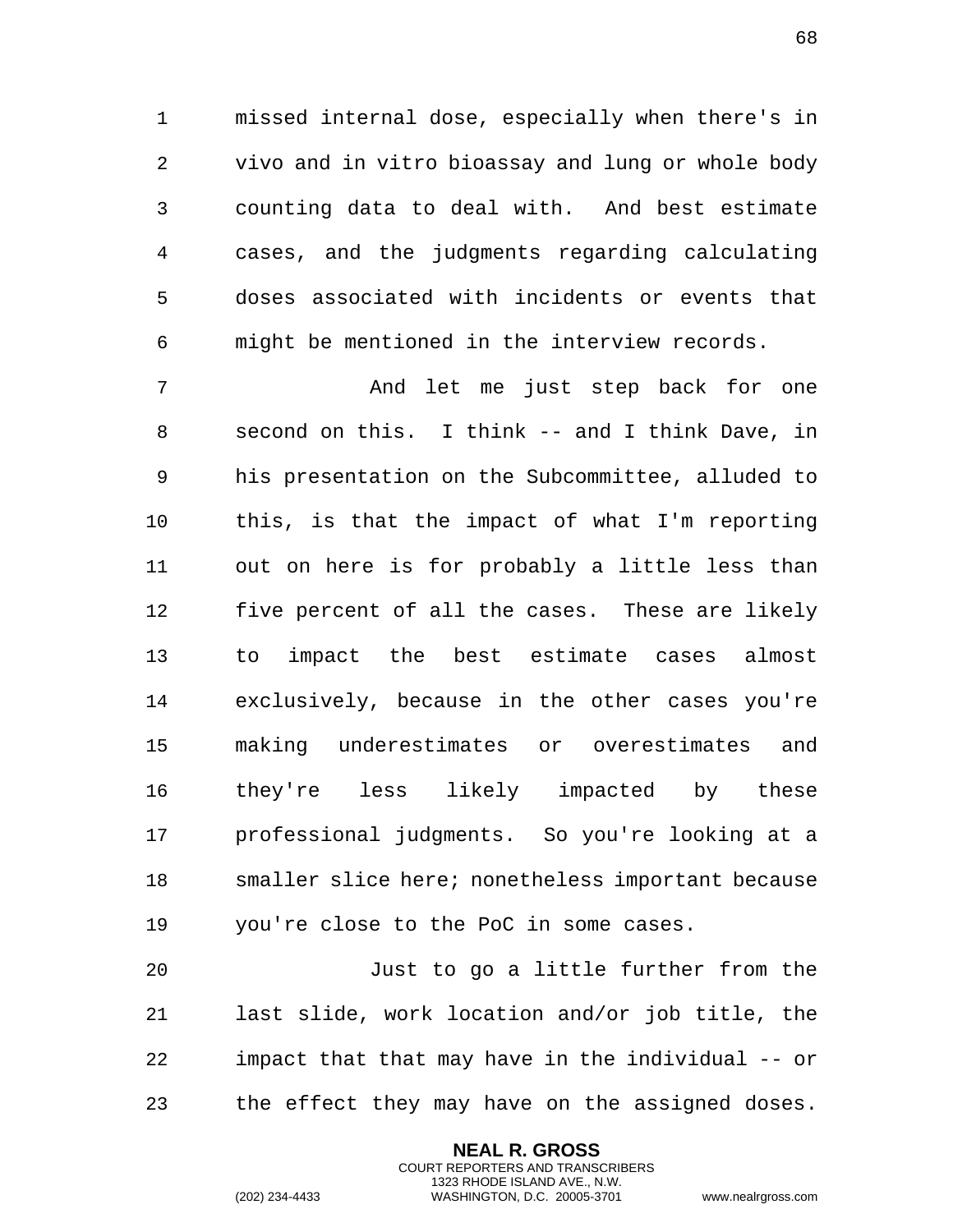And I tried to show that sometimes the decision on where to place a worker, or how you view that job, whether that job was likely to have a great deal of exposure, will impact or could impact several different things, including the photon dose, neutron doses, internal doses. And I sort of outlined some examples of each of those.

8 I mean, photon doses, even down to the energy percentages, can vary depending on what building you assign a worker to. So, they have some subtle little differences, but, at the end of the day, when you're dealing with cases that are very close to the 50 percent cut-off, they can be significant.

 Also, the last one, the assumption regarding the missed dose, there's a question of missed or unmonitored doses. And whether you use a coworker model or whether you can just say, if it's a reported zero, you can assume limit of detection divided by two to estimate the missed dose.

 There's also some cases where they can use a nearby. So if the worker worked in an area

> **NEAL R. GROSS** COURT REPORTERS AND TRANSCRIBERS 1323 RHODE ISLAND AVE., N.W.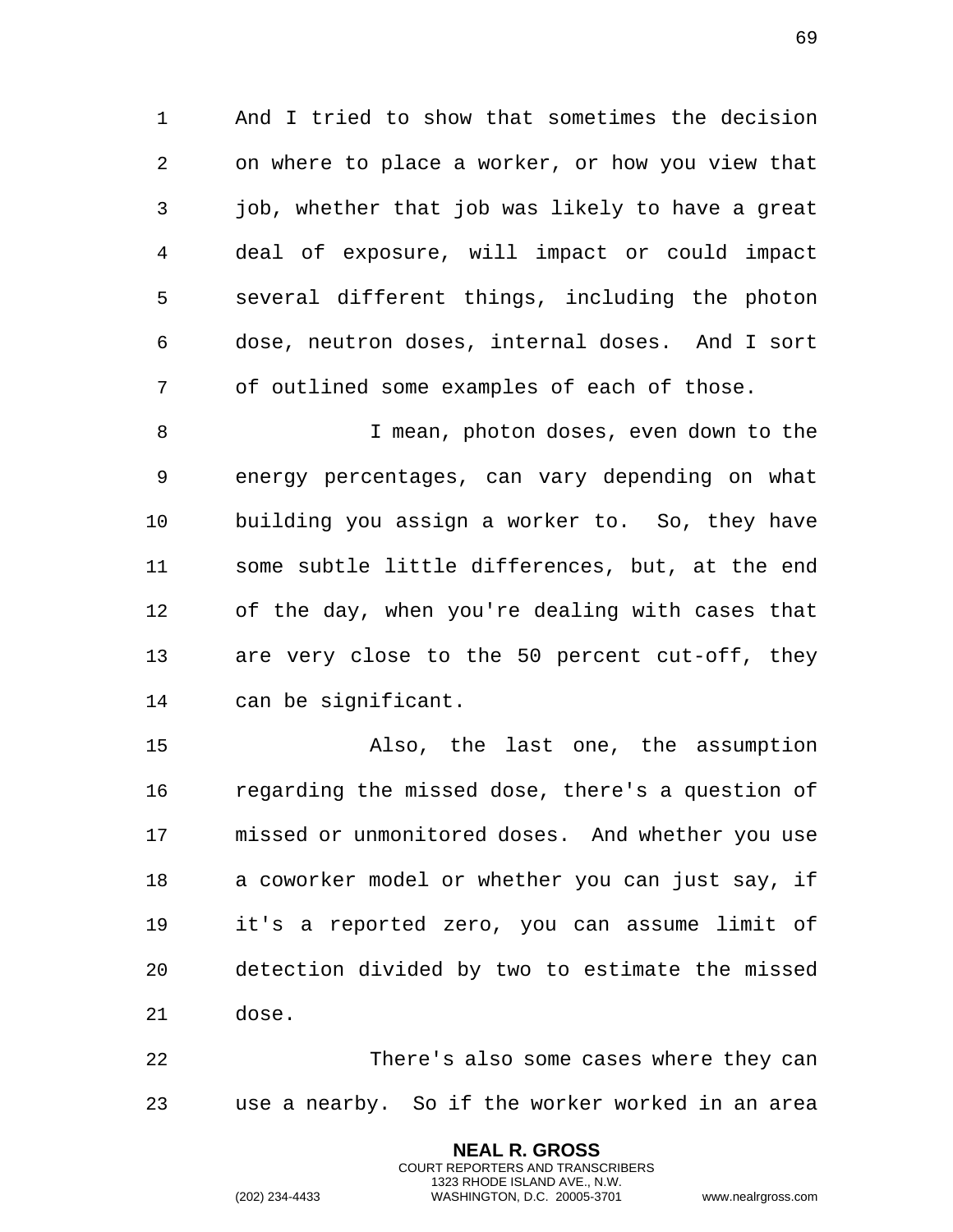before and after, and they assumed they worked in the same area during this unmonitored period, they can use a nearby approach.

 The coworker question has come up quite often, even on the Dose Reconstruction Subcommittee, because there's options on the percentile. You can use a 50th or a 95th percentile of the coworker model to assign dose. And that is dependent on, sometimes, the job or location assumptions. So this gets back to the assumptions made by the dose reconstructor.

12 Just, again, filling in the gaps. I think I sort of mentioned this missed and unmonitored periods and using coworker or other approaches.

 For internal dose, there's also a question, in some cases I saw where there the monitoring ended but there was an assumption extending the intake values to the end of the employment. So there might not have been monitoring for the last five years of a worker's employment. How do you fill in that gap from the last monitoring result to the end of employment?

> **NEAL R. GROSS** COURT REPORTERS AND TRANSCRIBERS 1323 RHODE ISLAND AVE., N.W.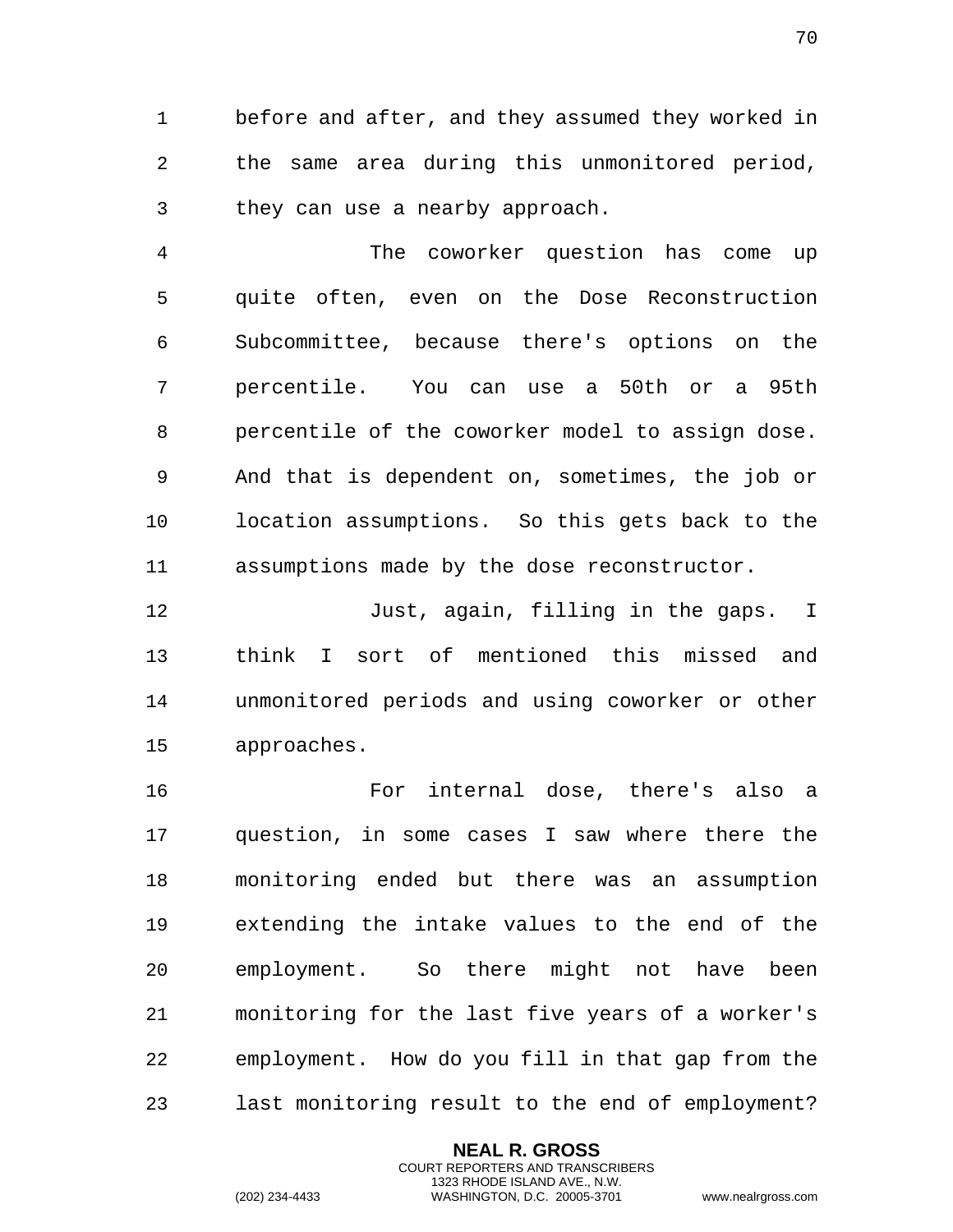And there are some assumptions and different ways to do that.

 Calculating internal doses. Again, judgments here. There's sometimes favorable approaches that can be used. Even in best estimate cases, there's more favorable approaches. You may use one chronic exposure for the entire period of employment, but there's other cases where they may break it up for obvious reasons and fit the data better. Or there's different intake periods, there's different times of intakes.

 There's also judgments if you don't have -- the last point I'm making there, you may have bioassay data, but, depending on the area the person worked, you may make different assumptions regarding the plutonium-americium mix, and that can impact the intake that's calculated from that.

 So, again, it goes back to several issues working together, but the work location and job can impact a lot of these things.

And the last one, estimating doses

**NEAL R. GROSS** COURT REPORTERS AND TRANSCRIBERS 1323 RHODE ISLAND AVE., N.W.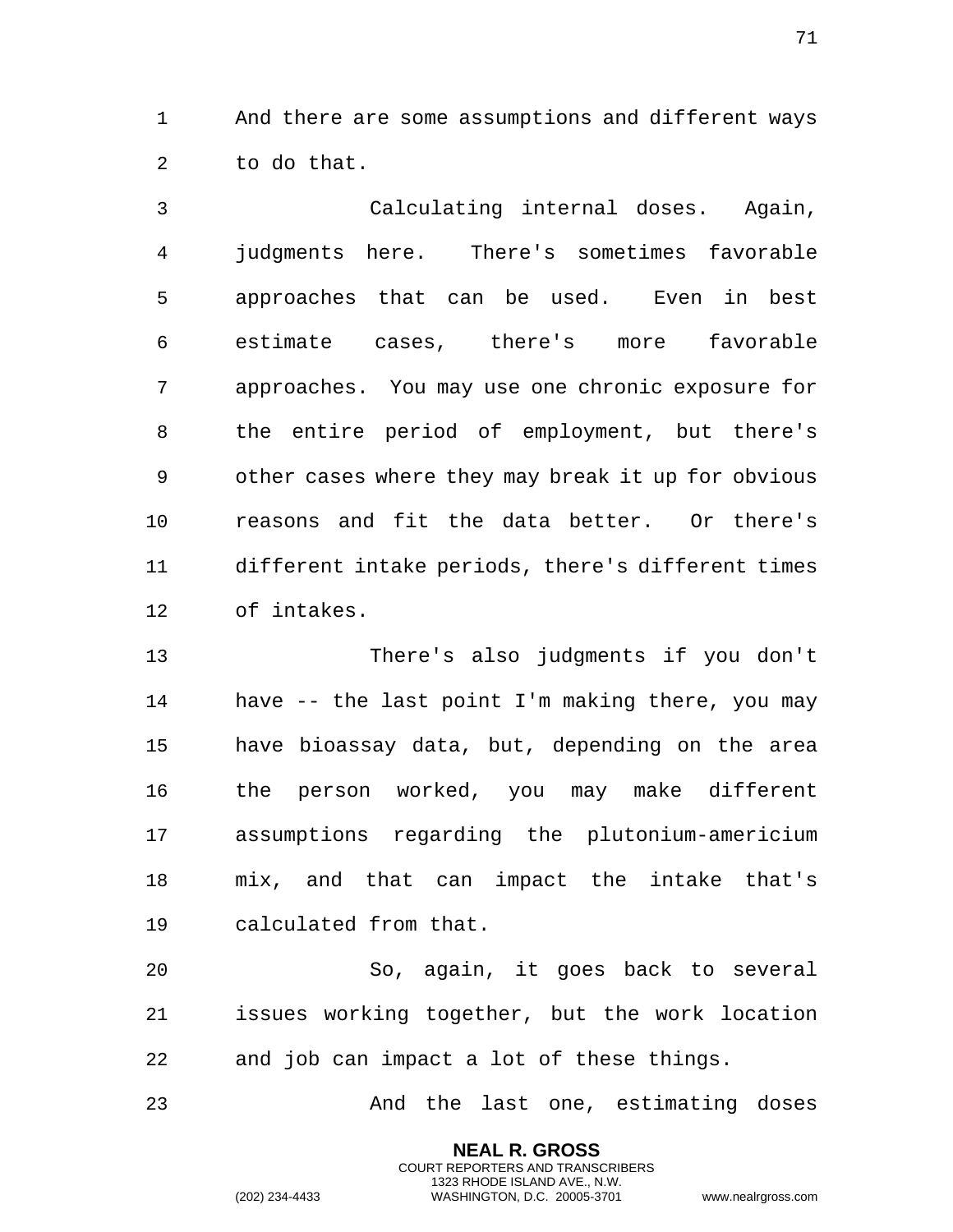from intakes. I know one that I will say I saw a lot on this is people that mentioned contamination events in their interviews, in the CATI interviews. And the reconstructor went back and found records that showed contamination events on or about the time that the person being interviewed mentioned. And they actually had specific contamination values, they had measurement values. So, in some cases, they were able to really fine-tune the skin dose calculations from those kind of values.

 But there is a judgment here, again. You know, is there enough information? Do we have to go back for more information? Can we assume that the bioassay records that we have available would encompass the incident described in the interview? That sort of thing has to go on. So, another set of judgments.

 Okay, then, to go back now to the program judgments. I just listed some as examples of what I'm thinking about when I'm thinking about program judgments.

One is dose from residual

**NEAL R. GROSS** COURT REPORTERS AND TRANSCRIBERS 1323 RHODE ISLAND AVE., N.W.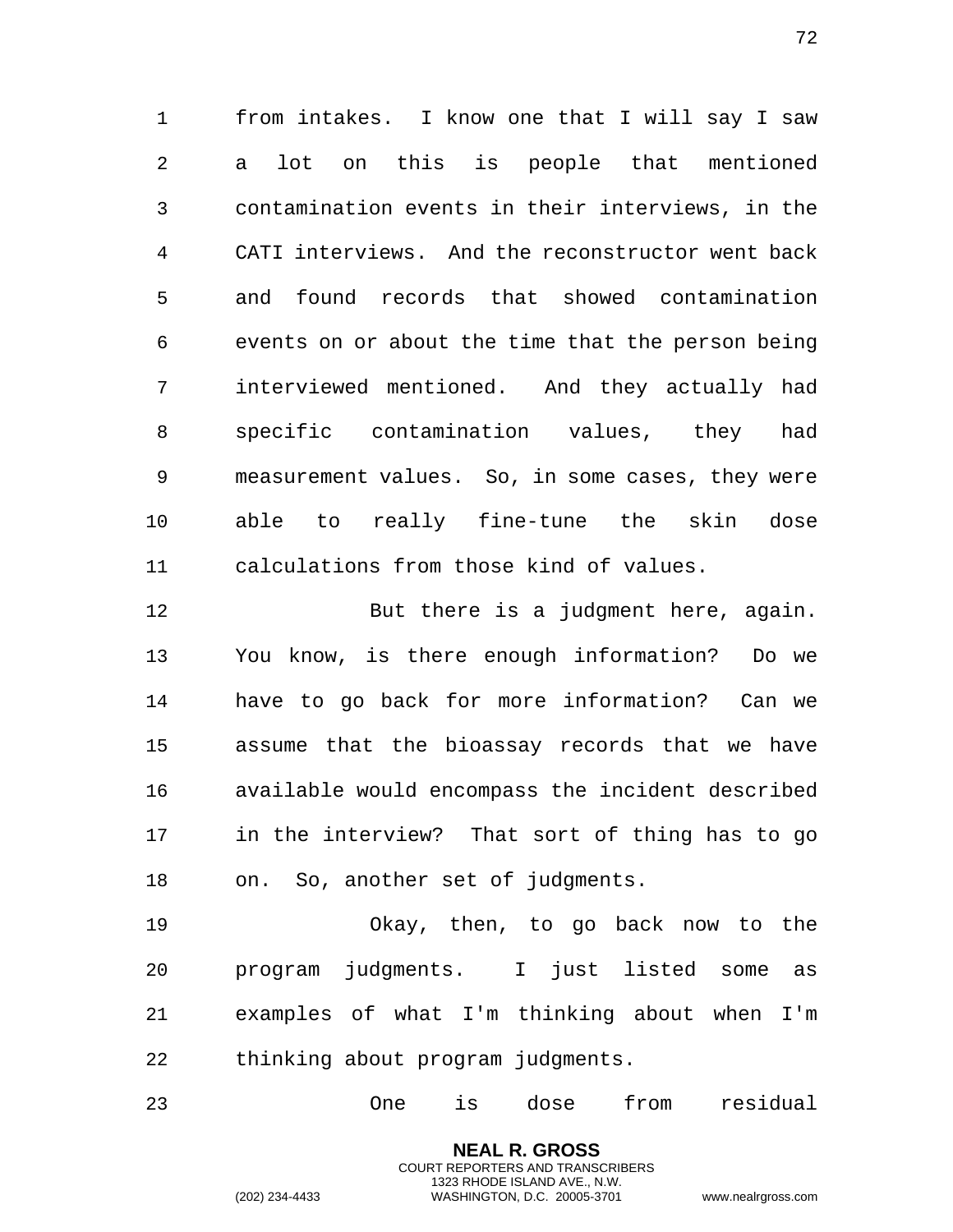contamination. So, you know, at the Atomic Weapons sites, oftentimes there's a residual period after the operational period ended. There's maybe some residual contamination there. Work continued. You know, people were still working there. And how that exposure is assessed is usually modeled in -- well, there's an approach in a Technical Information Bulletin, and I think there's site-specific guidance for some of the AWE sites on this, too. But that's a program judgment.

 Again, for these kind of cases, the reconstructor will get down to -- it doesn't have to make this decision. This is already put into the matrix for them for an AWE type of case.

 The highly insoluble plutonium issue just was mentioned again this morning, TIB-49.

 Here's one that may be less obvious, but uncertainty for internal and external doses. And there is some guidance. IG-001 talks about uncertainty for external doses. And I will get into that in the next slide, actually.

Just a blowup on this example, the

**NEAL R. GROSS** COURT REPORTERS AND TRANSCRIBERS 1323 RHODE ISLAND AVE., N.W.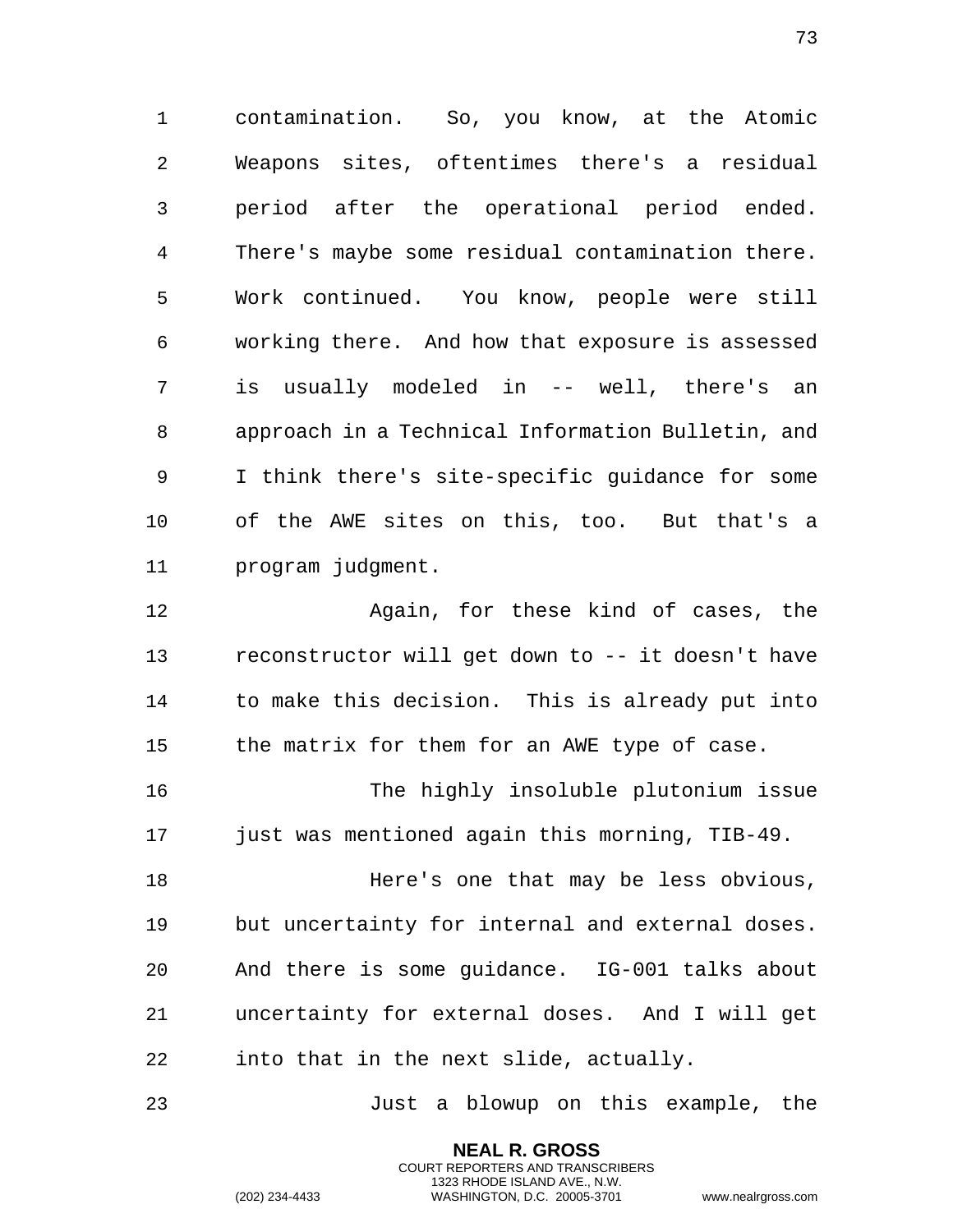external dose uncertainty. There are several guidance documents. IG-001 talks about how to calculate the dose uncertainty. There was PROC- 6, TIB-12, a Monte Carlo approach for dose uncertainty calculations. And, for the example I reviewed, Savannah River Technical Basis Document has some pertinent information as well.

 And the point I wanted to make here is that the Implementation Guide contains a formula that is used to do this calculation that feeds into the Monte Carlo analysis of this uncertainty calculation. But it is dependent on site- specific information, the critical level, the critical number for the dosimeter, and the sigma star, which is the estimate of percent standard error for that type of dosimeter.

17 The Mand those, I believe, for the most part, at least for Savannah River, they were included in the Technical Basis Document and had been discussed by the Board and the contractor. But it's one of these I think it's unclear to me whether some of those issues have been totally resolved or signed off sort of by the Board.

> **NEAL R. GROSS** COURT REPORTERS AND TRANSCRIBERS 1323 RHODE ISLAND AVE., N.W.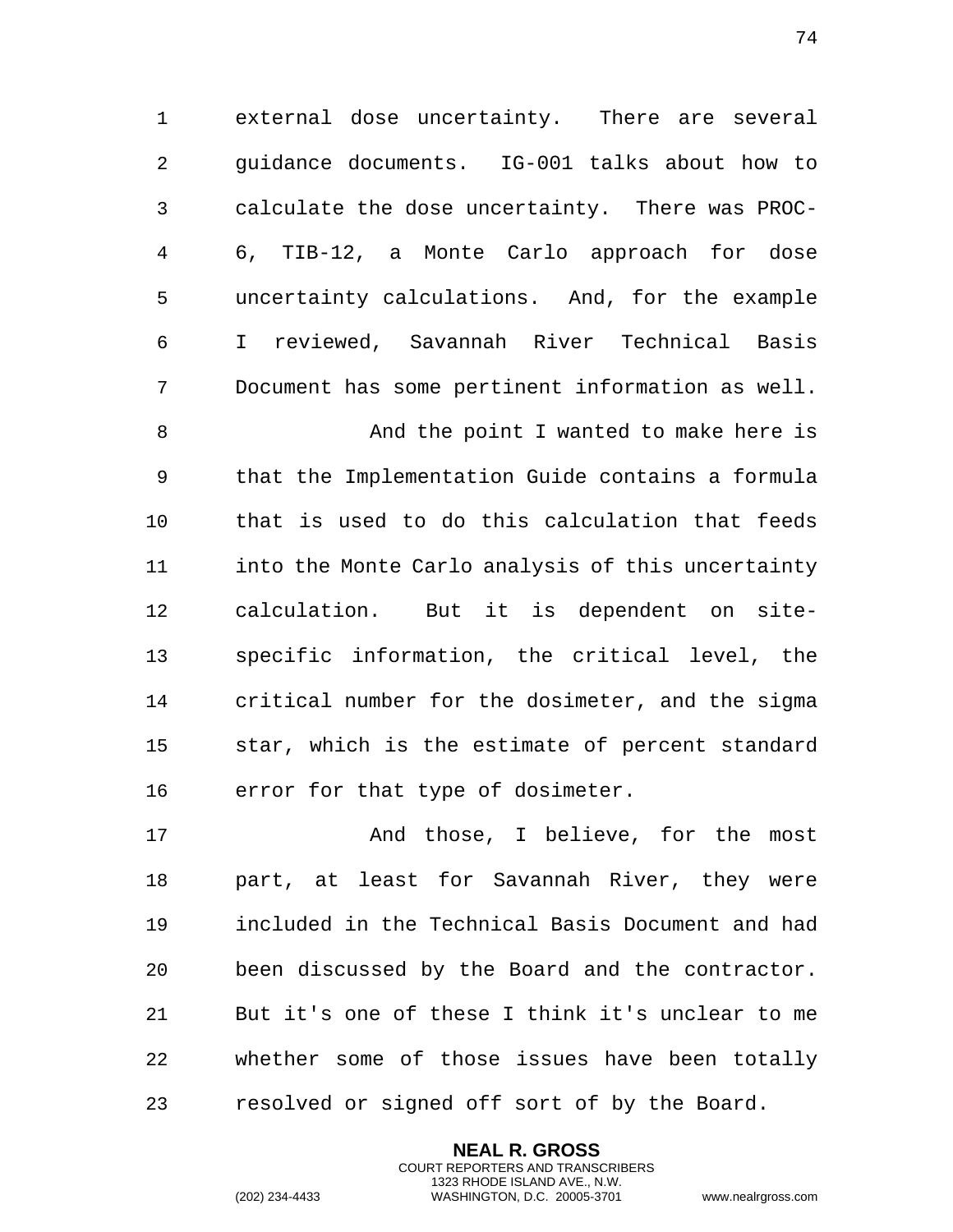Part of the reason for that is that they were considered, at the time, to be Site Profile issues. And there were so many bigger SEC-type issues that had to be handled by the Work Groups that they went down that path. But there may be some questions still to consider in this question of handling uncertainty.

 Okay, so, to move into my recommendations that I made in this report. Recommendation 1 is basically to do some sort of assessment on these individual personal professional judgments that are made. And I think, to sort of pick up on what Dave was talking about with the Dose Reconstruction Subcommittee, one option may involve blind reviews.

 And I talked about possible ORAU, NIOSH, or Board blind reviews. And when I say ORAU, the idea I had there was to have two dose reconstructors on the ORAU team each take the case and separately work the case. And if they found discrepancies, it may be likely that it would help them to fine-tune their guidance to resolve some of those inconsistencies before they

> **NEAL R. GROSS** COURT REPORTERS AND TRANSCRIBERS 1323 RHODE ISLAND AVE., N.W.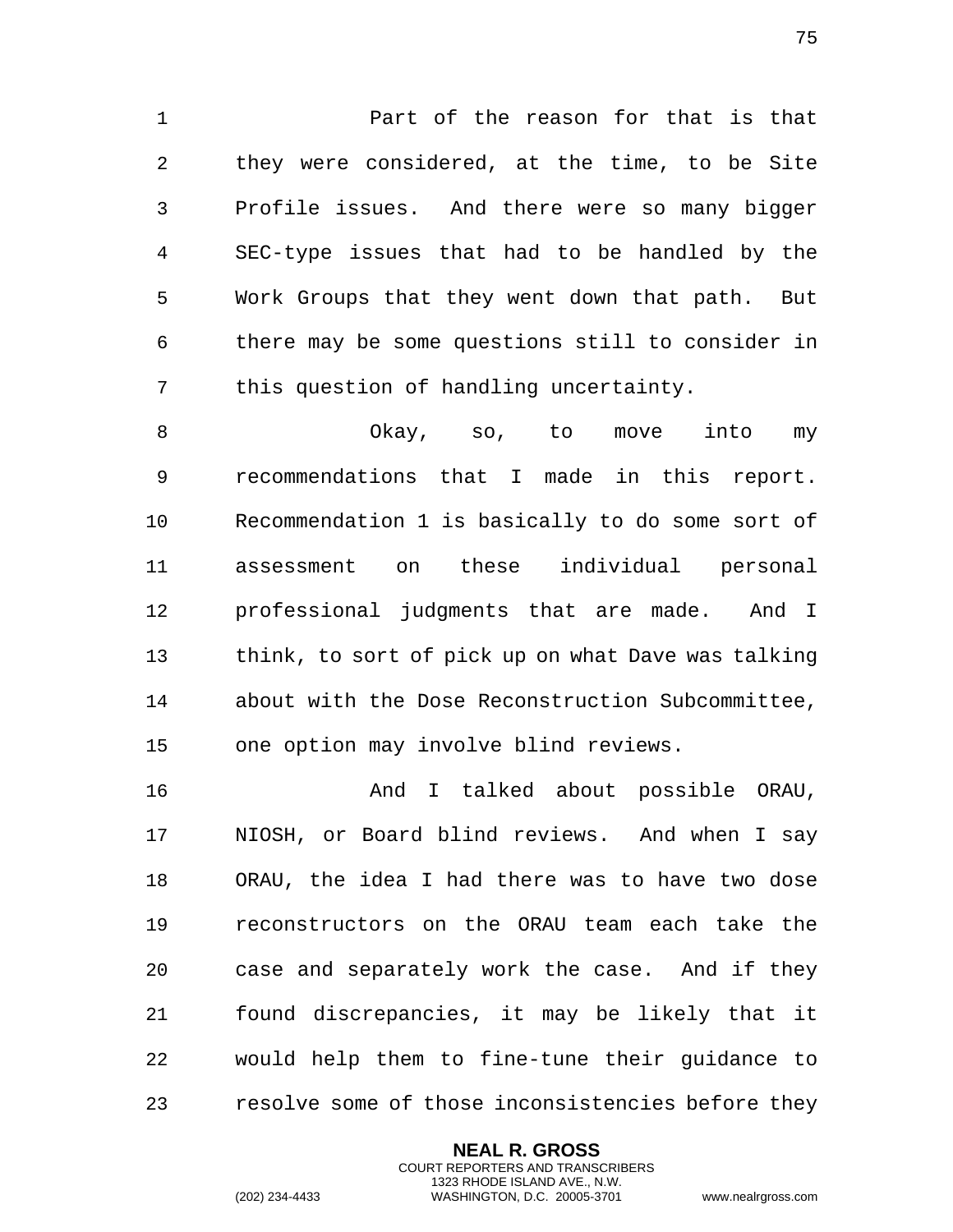got fully processed.

 And then the next level, NIOSH blind reviews, I know NIOSH had done some blind reviews for quite some time. I think the number had reduced a little bit in the last couple years because of resource issues, but that may also be an avenue.

8 And then, of course, the Board. The other way to consider this, I think, and I think SC&A in their memo sort of alluded to this as well, is focused reviews. So, whether you can debate which of these issues might be most significant and perhaps do a more targeted review, focusing in on perhaps the application of the coworker models, whether the number of cases that involve coworker models, 50th or 95th percentile, look at the guidance and the professional judgment that led up to those decisions. See if it's done consistently, et cetera. That may be one area that is fruitful. The one thing I would say on focused reviews is that I would think it might behoove

the Board to look not only at an individual site

**NEAL R. GROSS** COURT REPORTERS AND TRANSCRIBERS 1323 RHODE ISLAND AVE., N.W.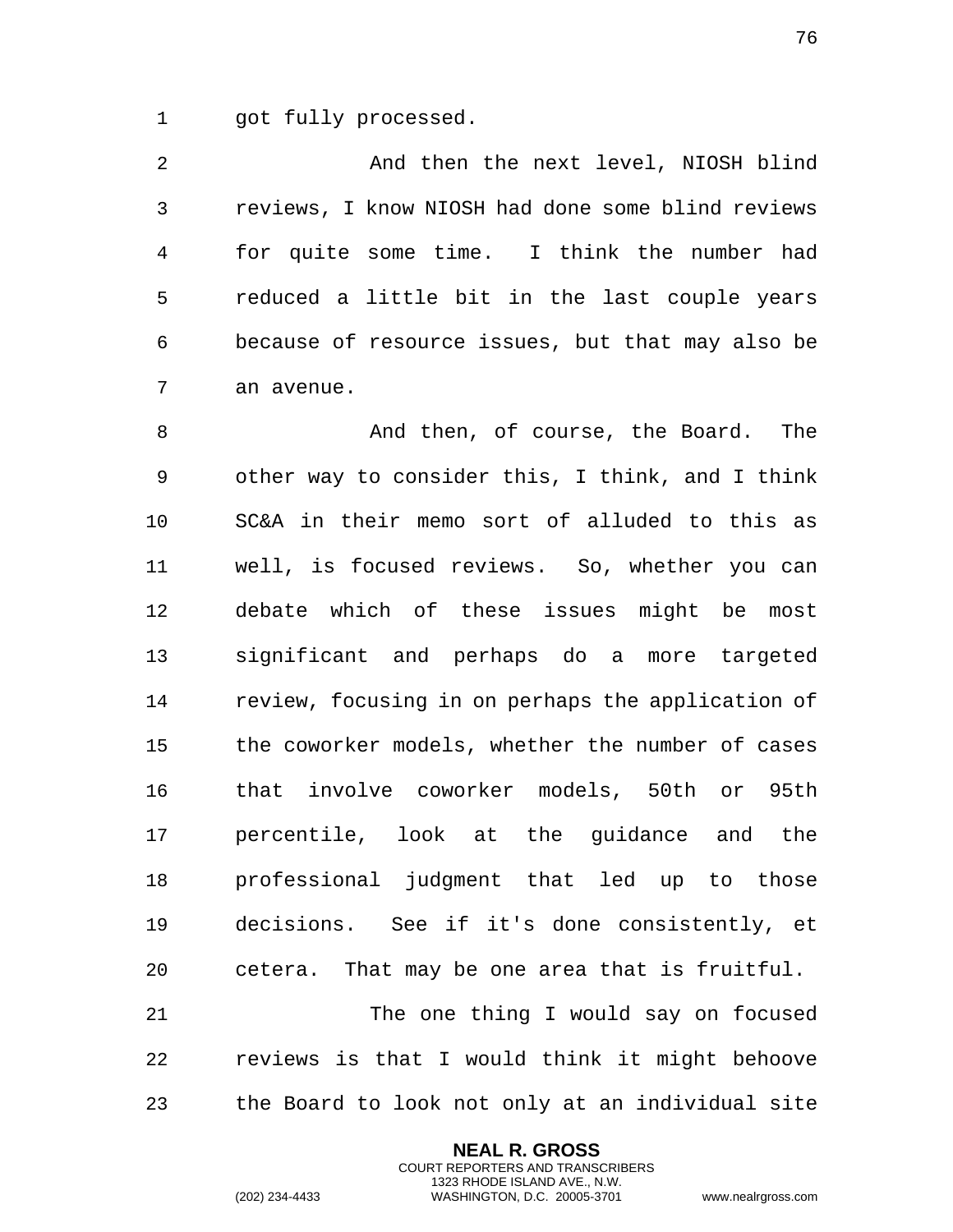but across sites to see that there is consistency in some of these judgments. For instance, compare Savannah River cases and their approaches to Hanford, to LANL, to make sure there is consistency with how they're being done across different sites.

 The last point should probably be Recommendation 1A, or it might even be included in a later recommendation that I have. But it's basically to look at refining the way NIOSH does their peer reviews. And currently, my understanding is that they, for their comprehensive or their extensive peer reviews, there's two different levels they do, there is a five percent sample that's selected from NOCTS. And it's a random sample. And I would say, perhaps for those comprehensive reviews, it's more important that it be biased toward these best estimate-type cases.

 Now, I know you know you can say the Board is reviewing a lot of those cases. There's a lot of different reviews on these cases, but it may be worthwhile having NIOSH spending more of

> **NEAL R. GROSS** COURT REPORTERS AND TRANSCRIBERS 1323 RHODE ISLAND AVE., N.W.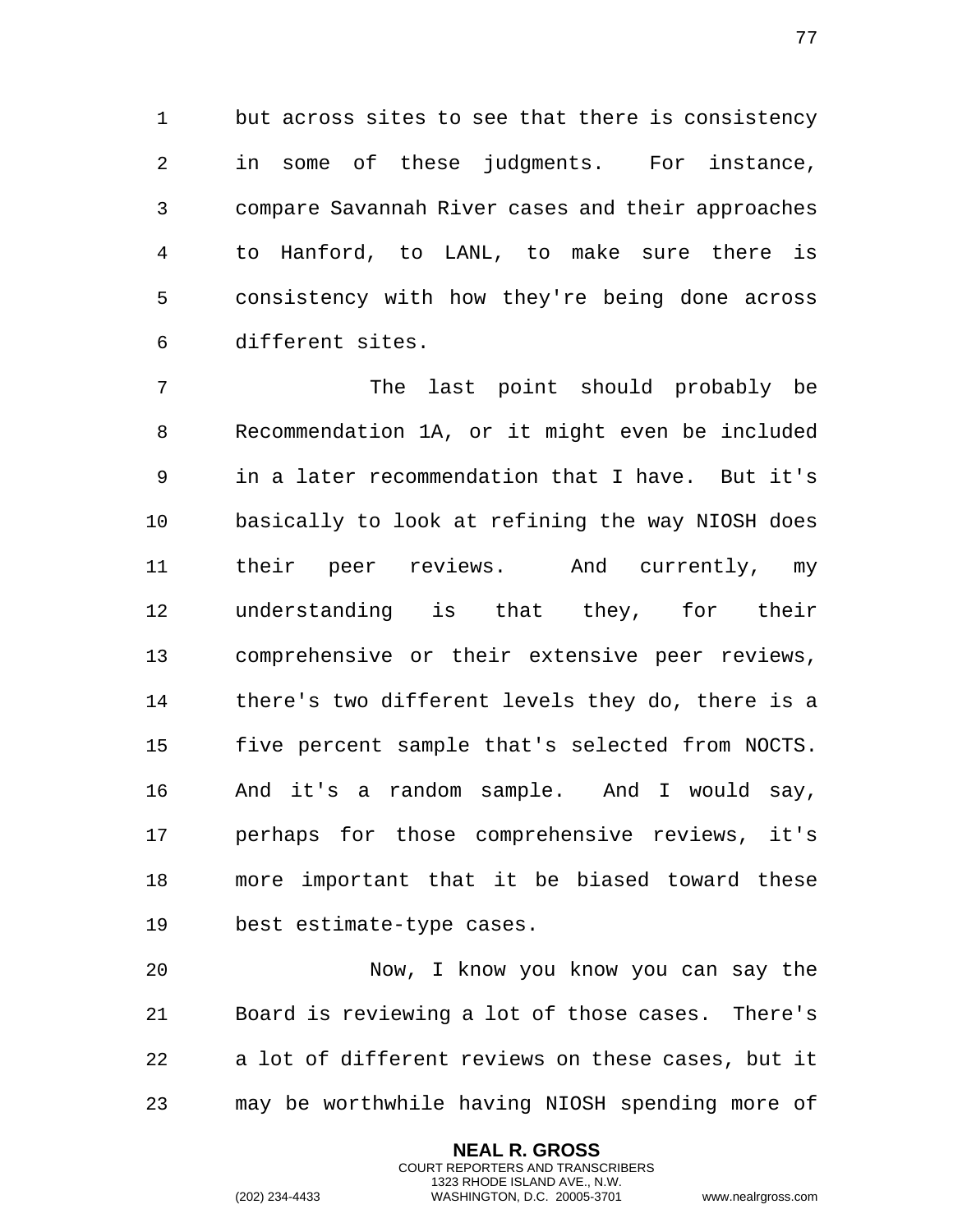their time on those comprehensive reviews on those best estimate cases.

 Recommendation 2 goes to these program judgments. And this is basically to say that it might be useful to have nice, succinct summary documents on some of these more global issues. And I referenced Jim Neton did a report on estimating exposures during the residual period. And I think it was maybe 10 or 12 pages long, but it was a nice, succinct effort to say here's where the TIB started, here was SC&A's review, here was our Revision 1 of the TIB, and here is the Board's review, and here's where it stands, the final approved version by the Board.

 And I think some of the other topics that I mentioned earlier might benefit from a similar document, especially, I mean, I've been around the program for a while, and to track some of these things through the Board Review System, the Board tracking system, and then back to transcripts and try to piece it together is time- consuming to say the least. So I think that, in terms of archiving this program for the future,

> **NEAL R. GROSS** COURT REPORTERS AND TRANSCRIBERS 1323 RHODE ISLAND AVE., N.W.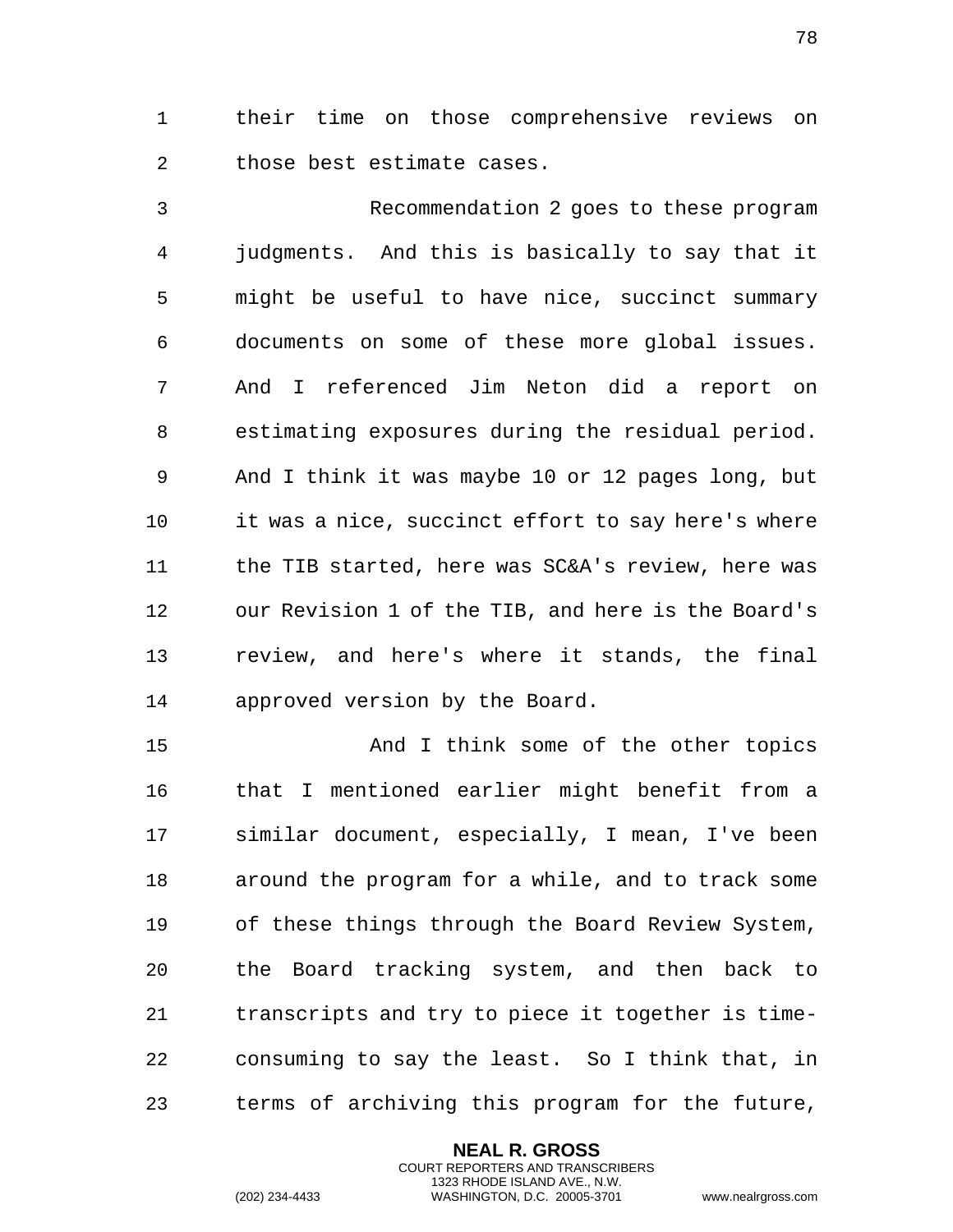I think that that might be time well spent, for some of these bigger issues, anyway.

 Recommendation 3 talks about comparing the approaches on the AWE sites. And this is that question of the hierarchy of data use. And you probably want to look and compare has NIOSH done that consistently in terms of which data should be used over which other data, when available. And I stress that, when available. But you want to see if that's being done in a consistent fashion for these similar types of AWE sites.

 So, Recommendation 4. And this I say consider because I hesitate to standardize. I know all these sites are very unique. But consider at least what should be in a DR guidance or DR notes for all these sites. And I think there's a fair amount of variability right now, but some of that is probably necessary because the sites are different. But there could be some major pieces that should be incorporated into all of them.

Recommendation 5 is recommending or

**NEAL R. GROSS** COURT REPORTERS AND TRANSCRIBERS 1323 RHODE ISLAND AVE., N.W.

(202) 234-4433 WASHINGTON, D.C. 20005-3701 www.nealrgross.com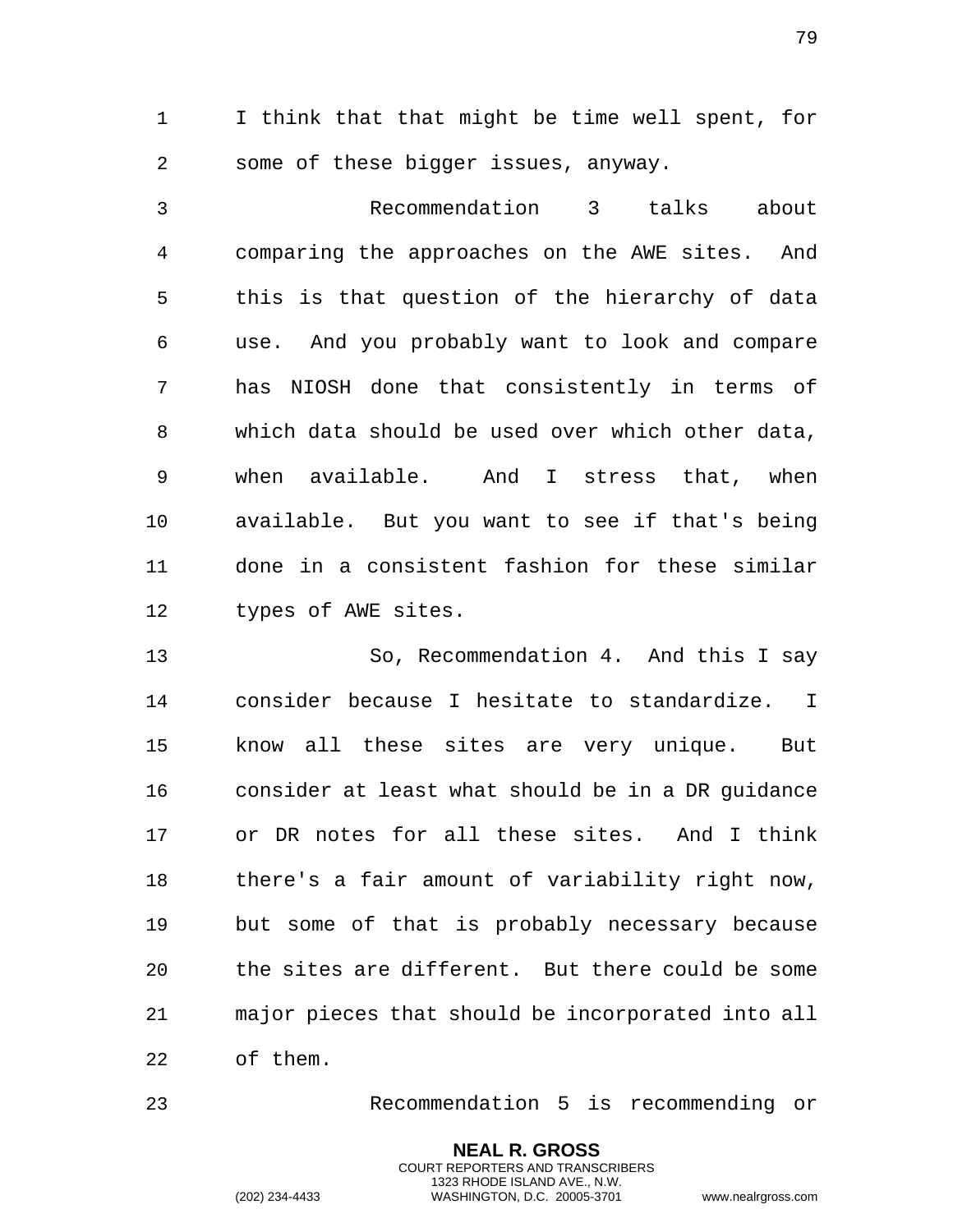considering, again, reevaluation of cases by changes in the DR guidelines. And the reason I bring this up is it's the timeliness of the reevaluation.

 When the Technical Basis Documents change, that will likely trigger some of these Program Evaluation Reviews. And it's no fault of ORAU's. There's delay in the Board reviewing the Technical Basis documents, so they don't want to update. I can understand that they don't want to constantly update the Technical Basis every time the Board comes out with recommending a change in a certain part of it. They're kind of waiting for all the recommendations to come up from the Board.

 In the meantime, though, DR guidance has changed quite a bit and is it significant enough to say, oh, it's been eight years since we've had a Technical Basis update and the guidance has changed quite a bit in that meantime, should we trigger a PER type of review off of these guidance changes? And not just wait until the Technical Basis changes. So, that's

> **NEAL R. GROSS** COURT REPORTERS AND TRANSCRIBERS 1323 RHODE ISLAND AVE., N.W.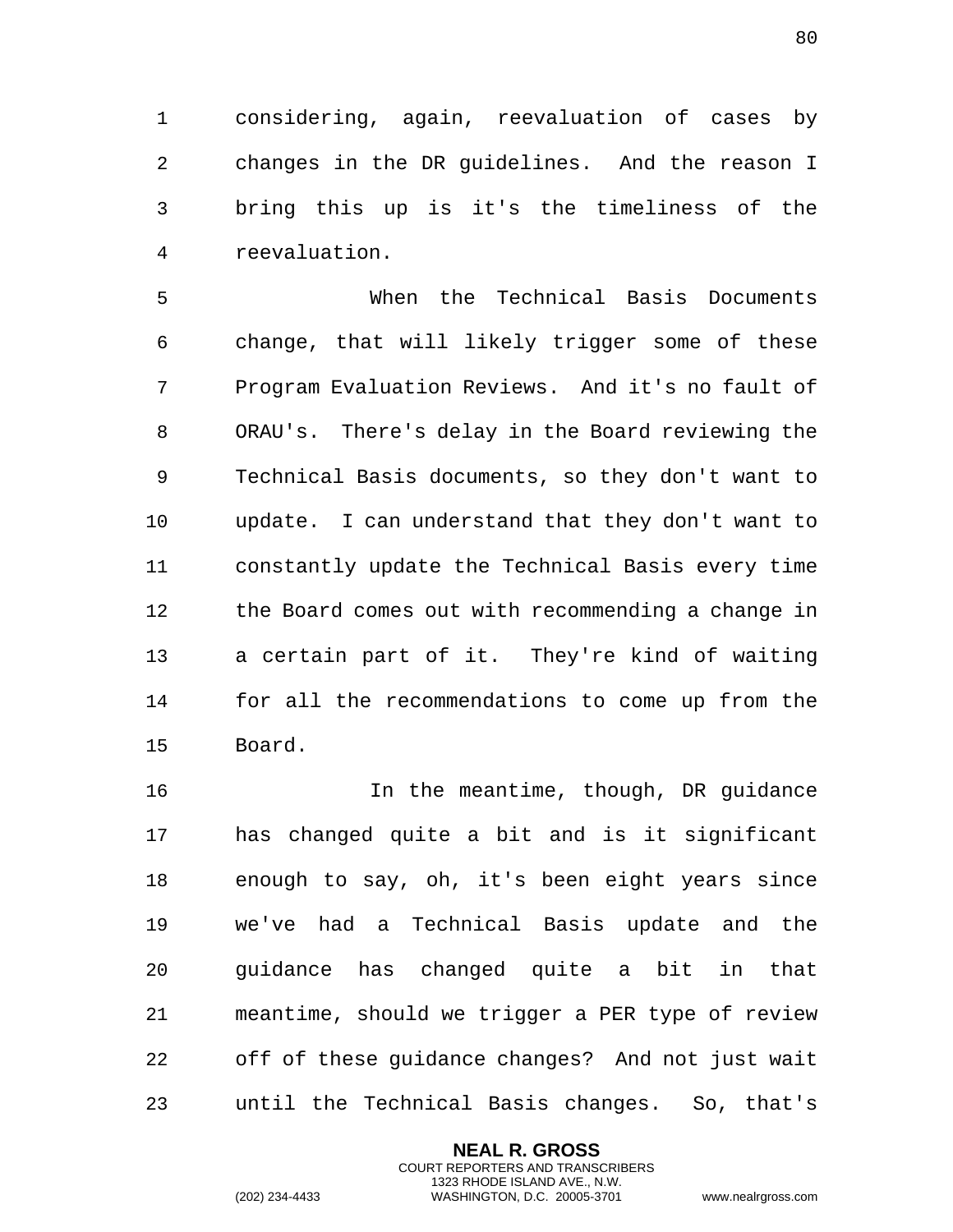something to consider.

2 And then this last one I feel pretty strongly about. And I think I should say that, as I reviewed this, it was clear how the growth of the program from 2000 up until now, that these DR guidelines are included in every case file that you have. There's a lot more specifics in terms of being able to get the numbers that the staff person got.

 I would say, for the best estimate cases, though, there are some maybe best practices in some of those sites that I saw that might be incorporated in other sites. There's some very good language in the Hanford workbook on the usefulness of the timelines and the usefulness of, as I called it, sort of the case narrative, to aid not only in the internal reviews but also the external reviews.

 So if you can point out, if the individual staff person says, "I made this judgment and this is my basis," it makes a heck of a lot easier on the Dose Reconstruction Subcommittee to say, "Okay, we agree or disagree

> **NEAL R. GROSS** COURT REPORTERS AND TRANSCRIBERS 1323 RHODE ISLAND AVE., N.W.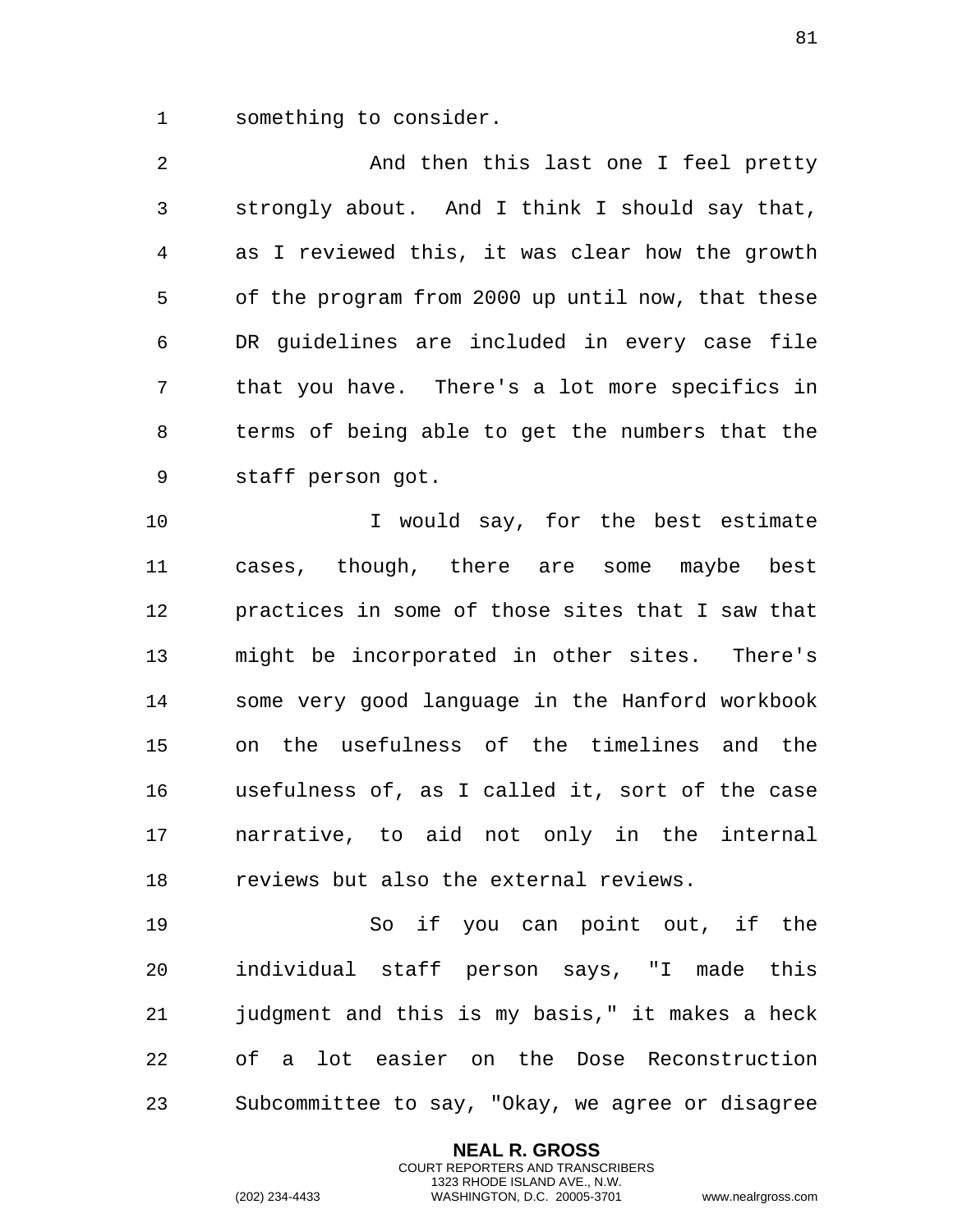with that judgment and here's why."

 So, better narratives and better timelines for the more complex or best estimate cases, at least.

5 And then just a couple more. And, again, I didn't really prioritize these. I think that's something that Stu has mentioned that's fair to -- you know, some of these may be -- all of these take resources. Some may be more of a bigger priority to the Board and to NIOSH than others.

 But one thing that I noticed when I was doing the review was the tracking system, in 2012, ORAU updated their QA/QC tracking database. And I think it may be useful to see if they can in some way be combined with a larger tracking system, including the Board findings. There may be some sort of field differences and things like that that have to be worked through, but it may give you a larger number of total entries to look at to see if there's any trends in maybe some professional judgments, other things, errors may jump out more quickly that we haven't thought

> **NEAL R. GROSS** COURT REPORTERS AND TRANSCRIBERS 1323 RHODE ISLAND AVE., N.W.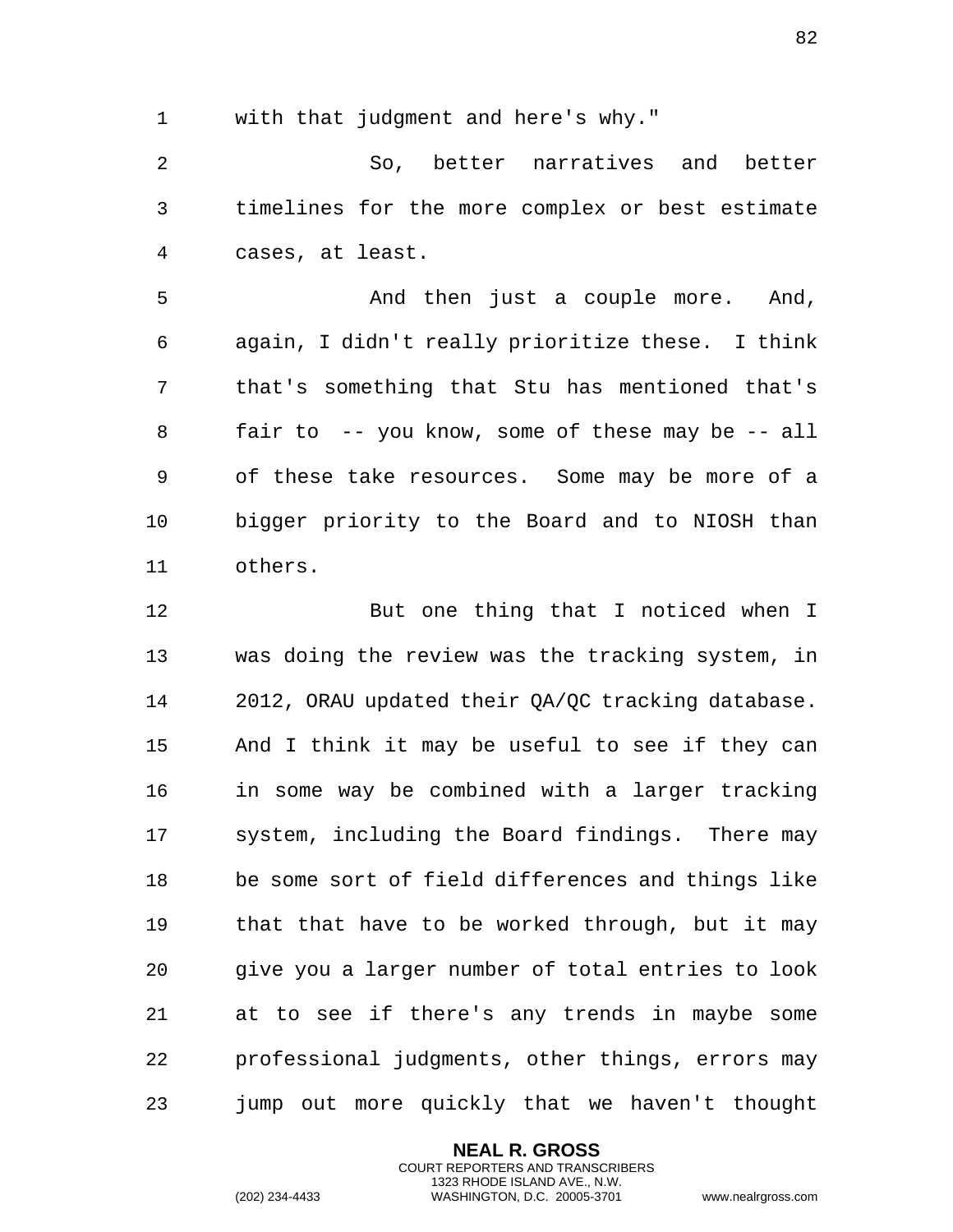about. So, making this sort of combined tracking system I thought might be something to consider. Then, I mentioned this one already, the increased level of peer review on NIOSH's side. I do want to note, during the review that ORAU pointed out to me that the best estimate cases, they do a double peer review now. I don't know when they instituted this, but they now do two peer reviews for all the best estimate cases. And I think that's a great -- you know, again, continuous improvement. That's a great improvement.

 Then this other one, the CATI information. And I say also other interview information, because there has been interviews that have been conducted through the SEC process and other processes.

18 And I found in review that there was some interesting information in the, I guess, "other" section or the incident section. And I thought at least a pilot project to see if extracting that information into a database and sort of looking at it in aggregate fashion,

> **NEAL R. GROSS** COURT REPORTERS AND TRANSCRIBERS 1323 RHODE ISLAND AVE., N.W.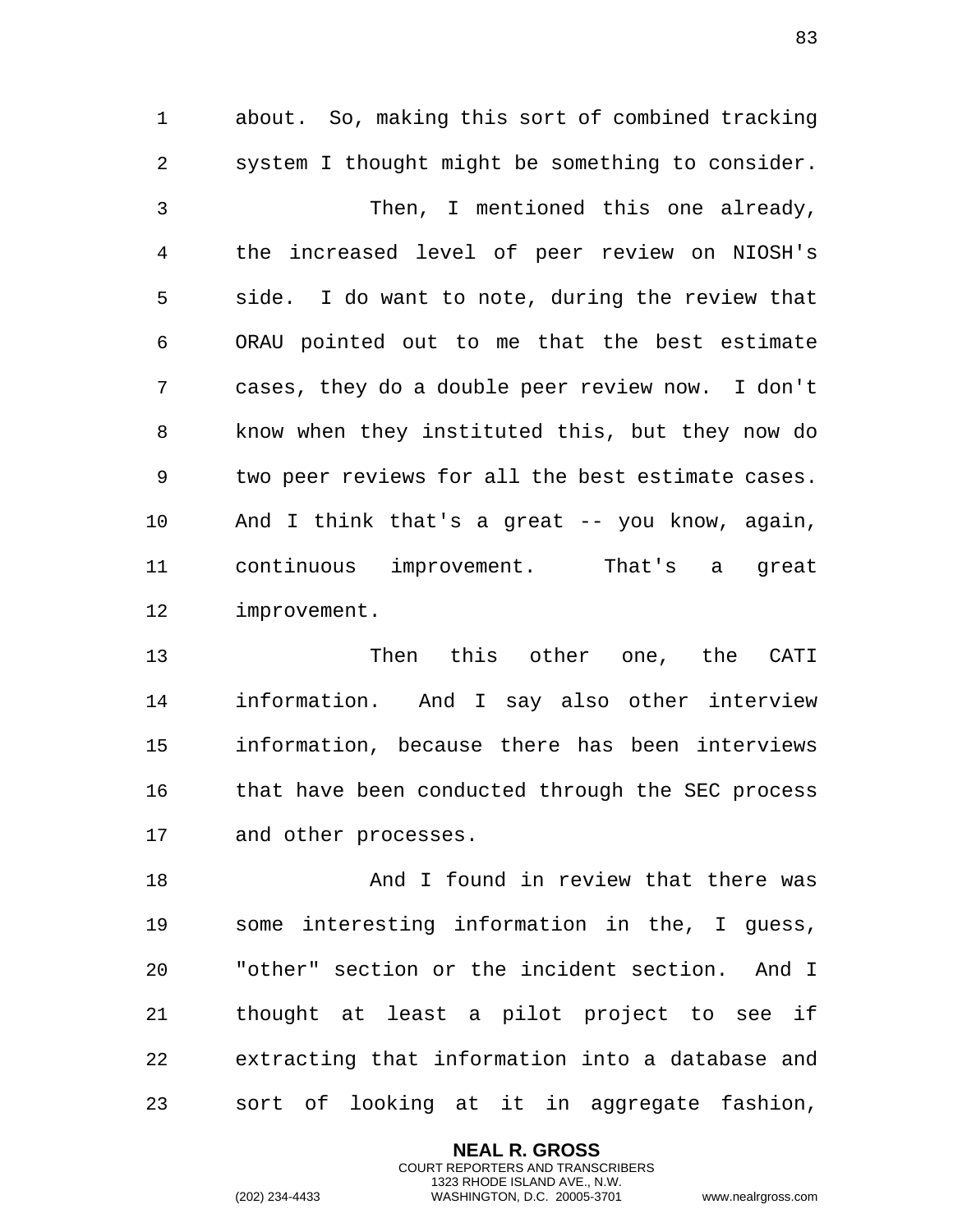whether that would have any utility.

 And I certainly wouldn't recommend jumping in and saying, you know, make a master database out of the whole -- it's a huge undertaking and probably may not be worthwhile. But there were some -- and, specifically, I looked at certain job titles that I looked at the interview data. And it was incredible the amount of information they had in those incident and other work sections. Not always, however, with great dates or times. You know, that is one of the problems. But I thought at least it might be useful to do a subsection of one of the sites in a pilot fashion, see what can come out of it, and see if that can in any way be used to improve or enhance the dose reconstruction, the overall Site Profile, perhaps.

18 And that's really it, I think. The last thing I wanted to say, you know, I think it's useful to look at these judgments, the personal judgments. And again, my focus, the lens that I was putting on this, is how to reduce potential inconsistencies. And assessing and

> **NEAL R. GROSS** COURT REPORTERS AND TRANSCRIBERS 1323 RHODE ISLAND AVE., N.W.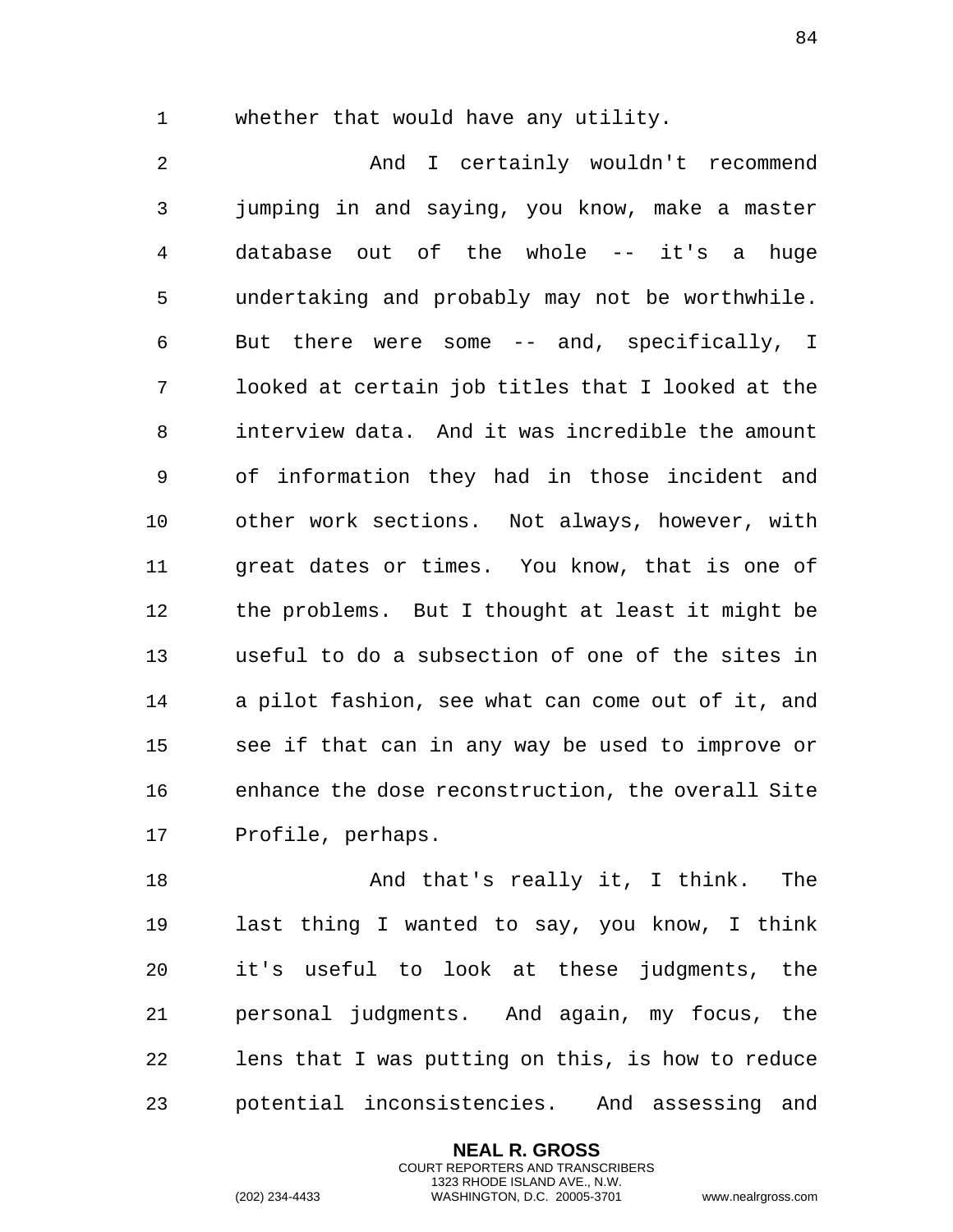finding the inconsistencies is one thing, but then going up the stream a little bit and looking at systems -- and when I say systems it may be the dose reconstruction guidelines. You know, can we be more prescriptive in this area? Can we have better, more clearer guidance for making these judgments to assure that it's done in a consistent fashion? But it may come down to, you know, can we change our QA process or QC process for these types of cases to assure that we catch inconsistencies that way?

 I know there's other things that can be improved in the in-house level. I know that ORAU has, for the Savannah River team, they have number of dose reconstructors that focus on Savannah River cases. They often have team meetings with the whole group. My understanding is there is also another level of meetings that occurs which sort of looks at cross-site issues. And I think so putting systems in place like that, or improving those systems, might be useful in, again, identifying these areas where there's inconsistencies and assuring

> **NEAL R. GROSS** COURT REPORTERS AND TRANSCRIBERS 1323 RHODE ISLAND AVE., N.W.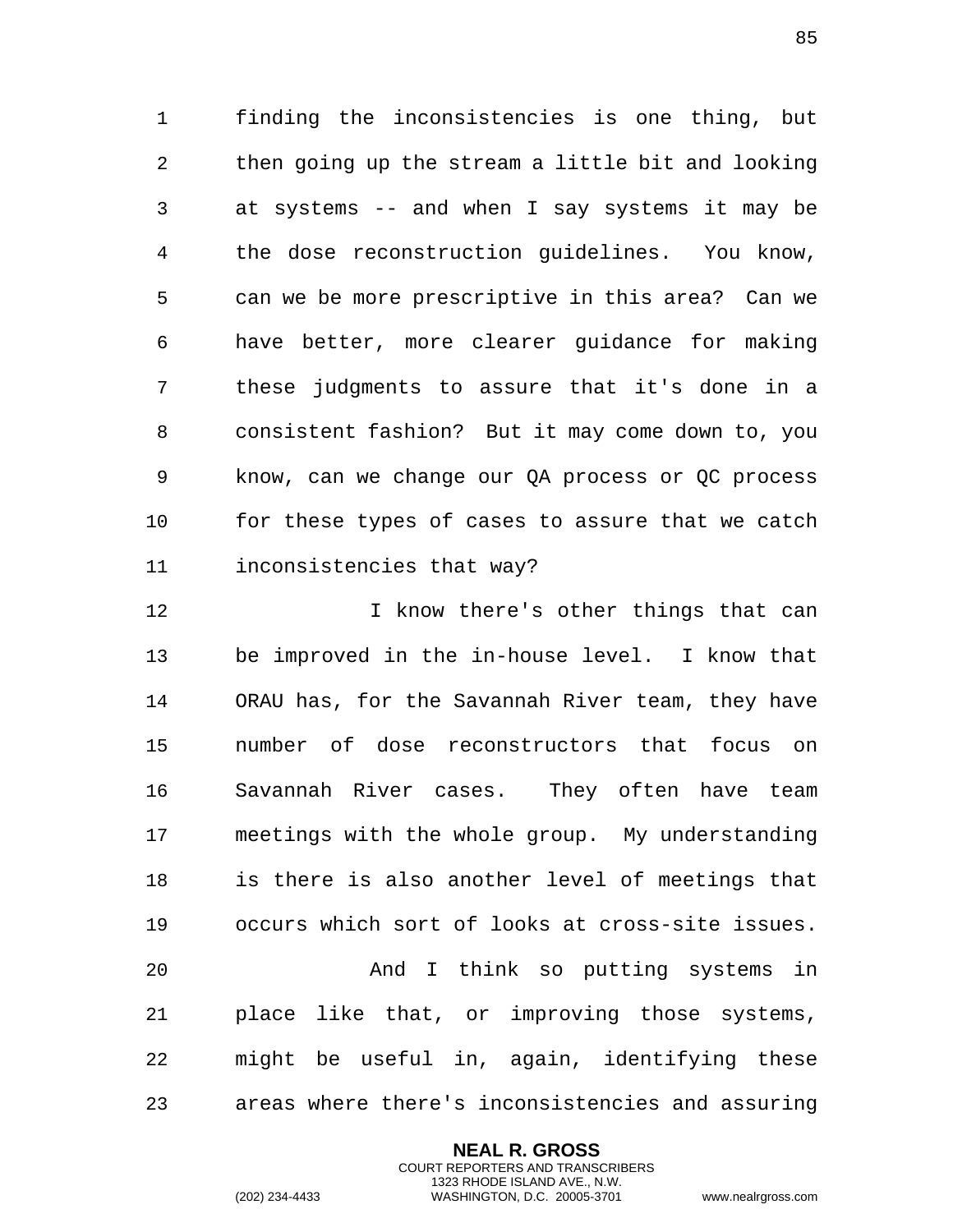that, across the complex, across all cases, that there's a level of consistency that occurs. And I'm not trying to suggest that there's a great degree of inconsistency right now but that would be a way for continuous improvement. 7 And that's all I have. CHAIR MELIUS: Okay, thank you, Mark. Questions for Mark? All of you 10 thoroughly read the report. Wanda, go to it. MEMBER MUNN: Not questions, just comments. Mark, you've reminded me what we mean when we say regularity. And I'll have to admit I was gobsmacked just trying to follow the pathways that you have followed yourself in coming to these conclusions and presenting this. It just simply outdid me. And actually forced me from the technical into the existential philosophy of where in the world we're going here. There's enough material here for me to contemplate and discuss the individual

> **NEAL R. GROSS** COURT REPORTERS AND TRANSCRIBERS 1323 RHODE ISLAND AVE., N.W.

(202) 234-4433 WASHINGTON, D.C. 20005-3701 www.nealrgross.com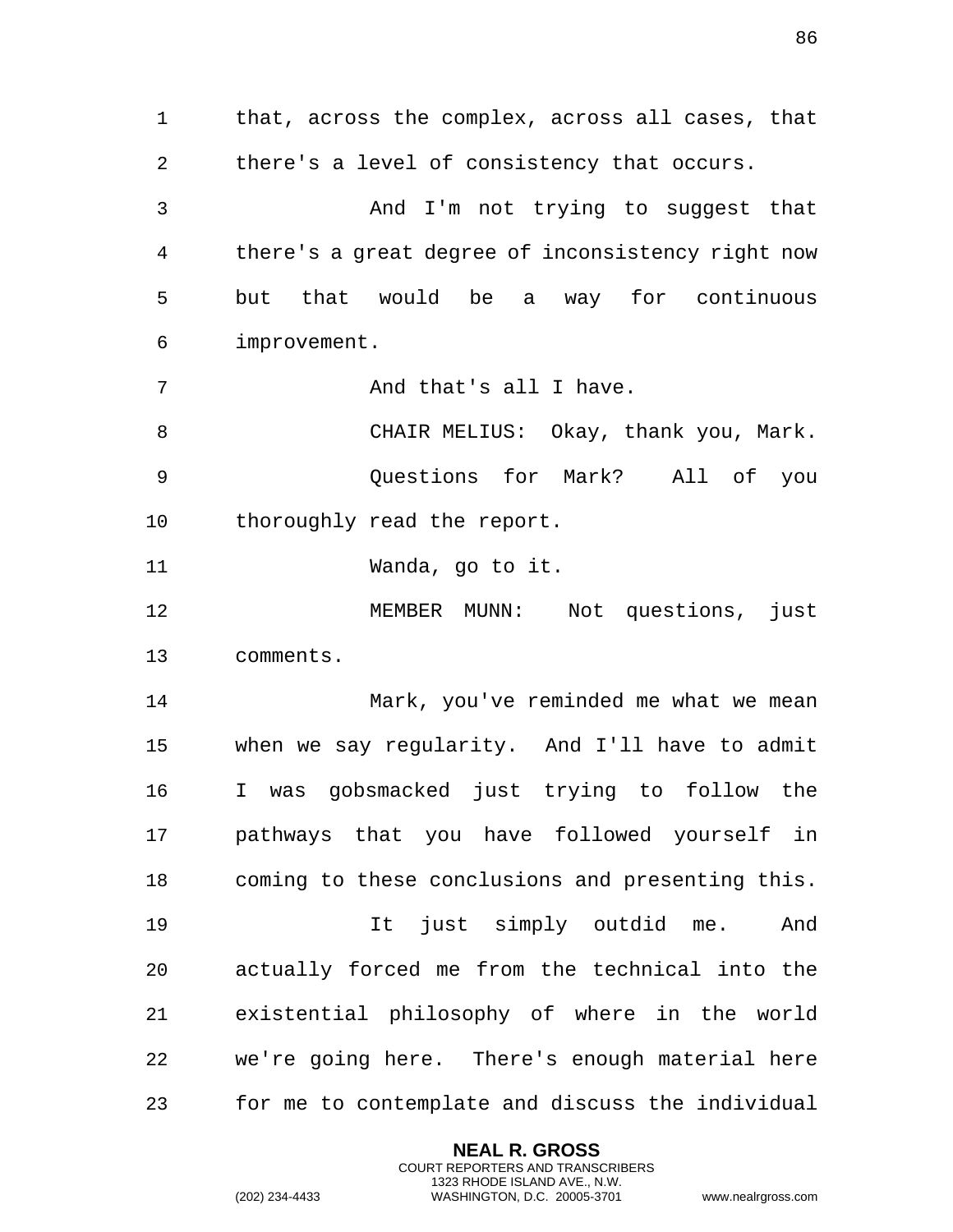recommendations for weeks. I couldn't possibly do it in one or two meetings.

 First of all, thank you for such a thorough review. I don't believe anybody could ask for more.

 My first thought, after I got as far through it as I could, was to read your conclusions and say, well, to what end? But I'm not going to ask that question here because, obviously, we all know the same platitudes, to do better, to do the best we can, to get the best fairness, to be consistent, although I would even argue that inconsistency is necessary when you have the scope of individual cases that you have here.

 But all I'm going to really comment on is the fact that I don't believe that one can remove judgment from what we do in our daily lives, and certainly not from what we do in programs of this magnitude. Even the choice of the word judgment is in itself judgmental.

 You called what we do here on the Board an evaluation. But the truth of the matter

> **NEAL R. GROSS** COURT REPORTERS AND TRANSCRIBERS 1323 RHODE ISLAND AVE., N.W.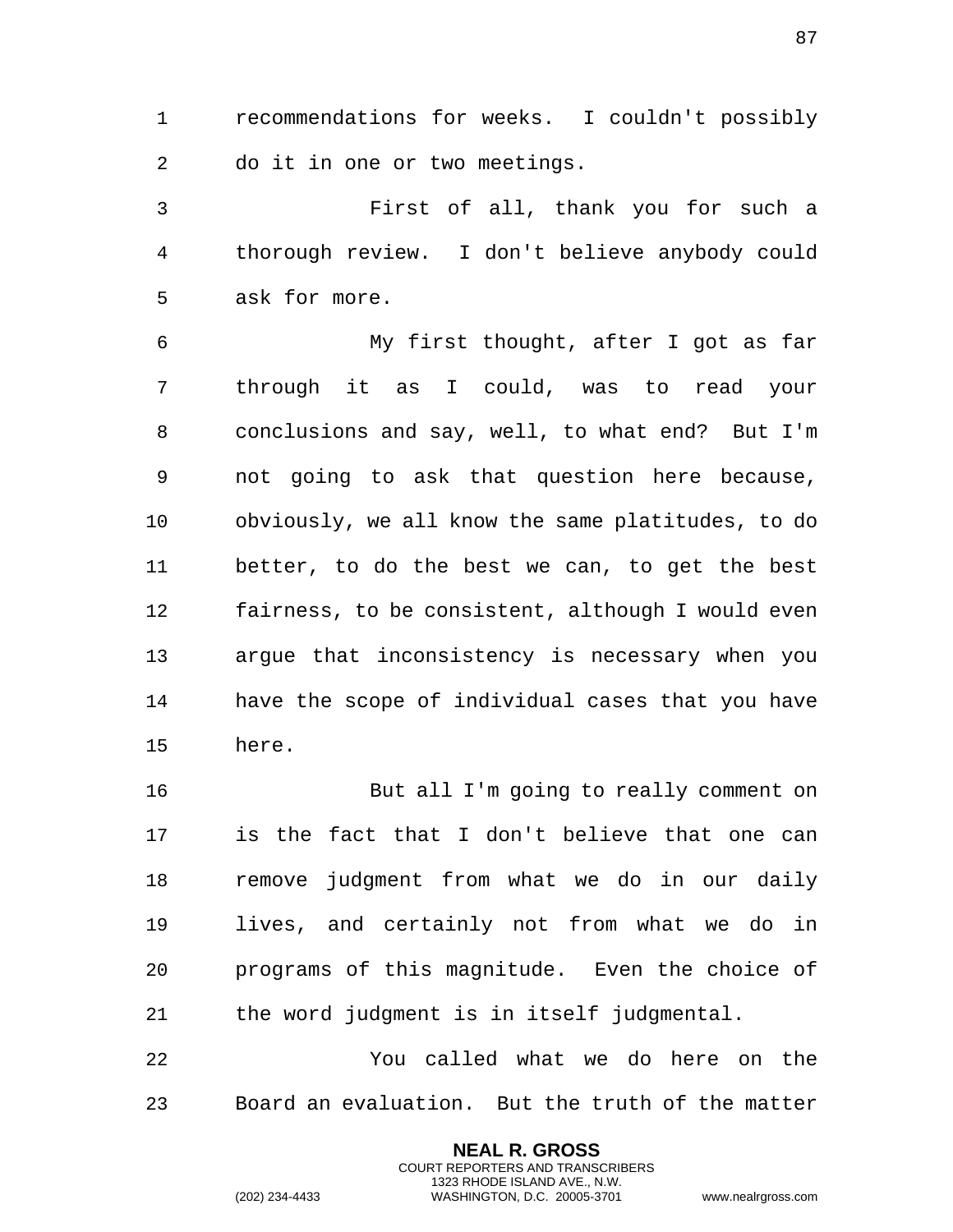is, what we do here is express our judgment. And in everything I see that you suggested here, ultimately what is happening is you're asking judgments to be placed on other people's judgments. That's what we all do. We are making choices in everything we do.

7 and although I'm not, in any way, dismissing any of the points that you've said here, I can't get past the fact that what I see here is an enormous extension of the problem. That's what I meant when I said, to what end? Whether it's going to make anybody any happier, whether it's going to provide what adds up to about a quarter of a million dollar assignment to more people, I don't know that. And I don't think any of us know that. But, certainly, it does not meet one of my preferred goals, which is to establish and adhere to a program which had all the best intentions in the world when we began.

 So, I just want us to be aware of the fact that everything that I've seen suggested here, although I have no objection to any of it, I see most of them as being an attempt at greater

> **NEAL R. GROSS** COURT REPORTERS AND TRANSCRIBERS 1323 RHODE ISLAND AVE., N.W.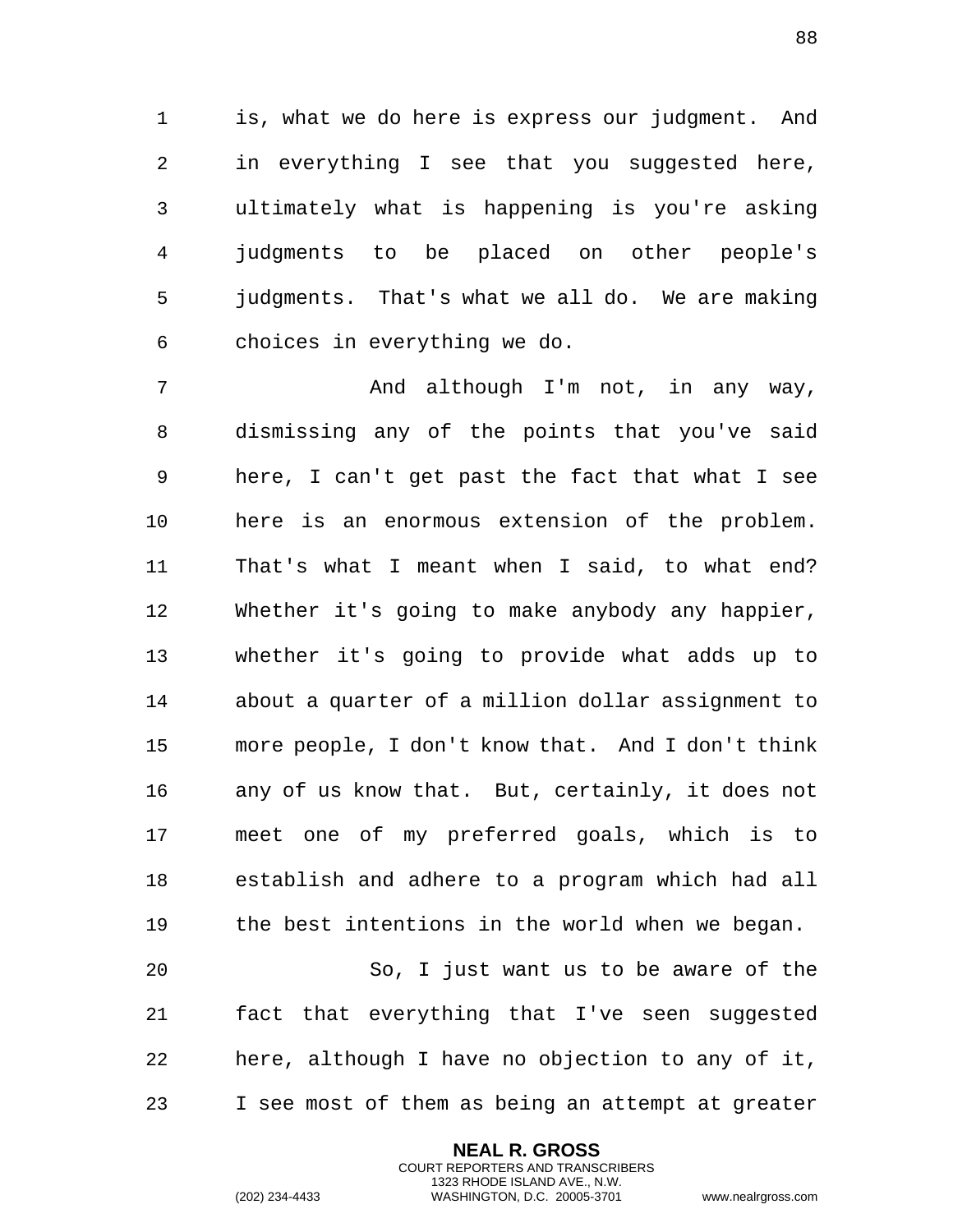precision that, ultimately, boils down to our making a judgment about judgments that have already been made, or judgments that will be made in the future, based on judgments that we've already made.

 But it's certainly been an interesting study and is beneficial from the point of view of identifying where the marks are. Thanks for doing it.

 MR. KATZ: Before we go on to others, there are people on the phone who are carrying on conversations, and I guess they are more audible for folks on the phone than they are in the room, but it's important that we put an end to that, please.

 So, people on the phone, everybody should have their phone muted. And if you don't have a mute button, press \*6. That will mute your phone and then you can carry on with your conversations without disturbing everyone else. So, again, \*6 will mute your phone for

 this conference line so that everyone else can hear well. Thank you.

> **NEAL R. GROSS** COURT REPORTERS AND TRANSCRIBERS 1323 RHODE ISLAND AVE., N.W.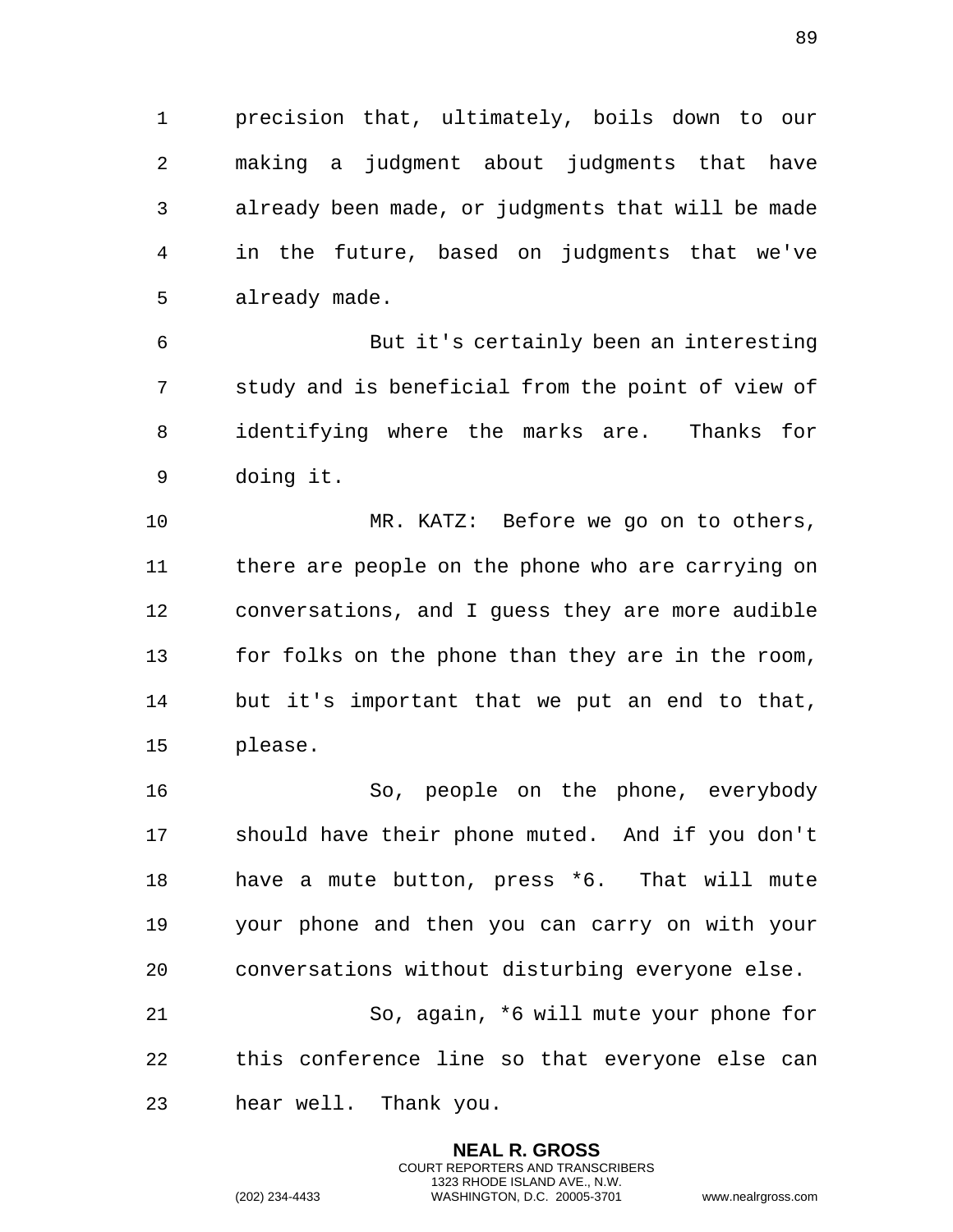OPERATOR: And excuse me, sir, this is the operator. If you'd like, as the leader, you can press \*4 and that will mute everybody but the person presenting. MR. KATZ: Yeah, the trouble with that is that we have people on the line that we do need to hear from and we don't want to mute them. But thank you. OPERATOR: Okay, you're welcome. Enjoy your conference. 11 MR. KATZ: Thanks. MR. GRIFFON: Wanda, I know there wasn't a question in there, but I do want to say that I think there was something you said that I think is very important, that in the professional judgment, in these judgments that are made, I think there's a line that people are going to find between can we prescribe a direction or guidance to handle a certain issue or there's just individual unique cases that you have to have some flexibility? So I think overprescribing can be a problem, too. So I don't want say -- that's why

> **NEAL R. GROSS** COURT REPORTERS AND TRANSCRIBERS 1323 RHODE ISLAND AVE., N.W.

(202) 234-4433 WASHINGTON, D.C. 20005-3701 www.nealrgross.com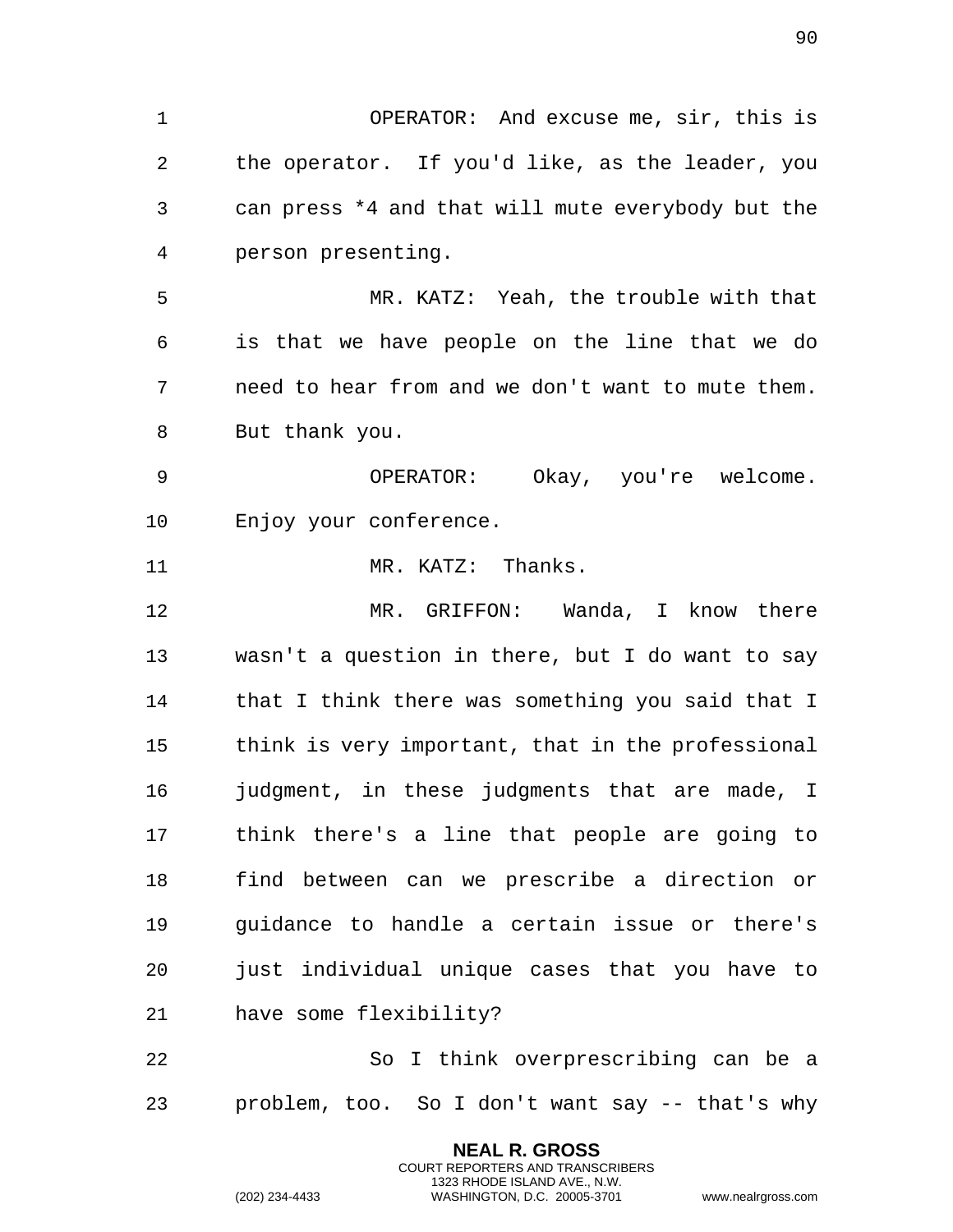I said there's multiple systems to consider and maybe trying to -- and I am looking at the continuous improvement. And also I need to highlight again that I'm talking, where these issues have an impact, I believe, is the five percent of the cases. And it's the five percent of the cases that the Board is focused on in the DR Subcommittee reviews. So, they've gotten a lot of attention.

 But we're not talking about the majority of the cases being processed. It's this smaller group that's close to the 50th percentile.

 But, anyway, thank you for your comments.

CHAIR MELIUS: Josie.

 MEMBER BEACH: Mark, your report is excellent, a lot of things to think about. I particularly like the transparency part of it with your Recommendation 6. I think that would bring in a little bit more transparency, not that anybody did anything wrong, but how it was done, why it was done, so that others can follow it

> **NEAL R. GROSS** COURT REPORTERS AND TRANSCRIBERS 1323 RHODE ISLAND AVE., N.W.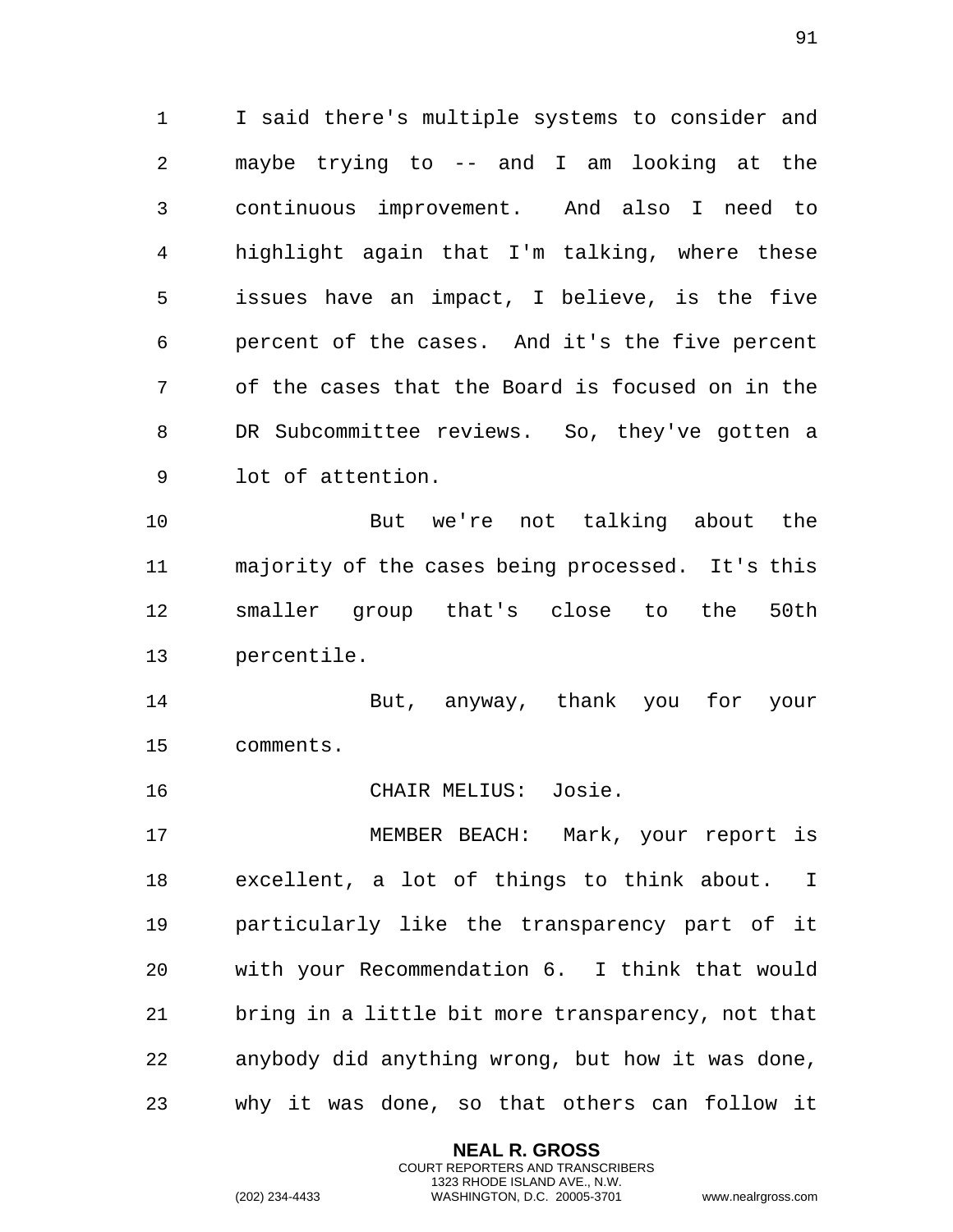later. Thank you.

 CHAIR MELIUS: Other questions or comments?

 MEMBER ROESSLER: Jim, this is Gen. CHAIR MELIUS: Okay.

 MEMBER ROESSLER: Yes, I would like to either agree or disagree with Wanda, just to liven things up a little bit, but I appreciate Ted's comments about muting. I think that helps. But I know Wanda will be talking again later. So I would recommend, Wanda, that you get closer to the mike and speak a little louder so we can hear you. That's one comment.

 The other one is by sitting here and listening to both of these reports, I think things have come a long ways on this subject. And I think the Subcommittee has a lot to work on. And I think, under Dave's leadership, that they'll go quite a long ways on it.

CHAIR MELIUS: Dave.

 MEMBER KOTELCHUCK: Just a comment. First, it was an excellent report; difficult because it is granular. But I did find your

> **NEAL R. GROSS** COURT REPORTERS AND TRANSCRIBERS 1323 RHODE ISLAND AVE., N.W.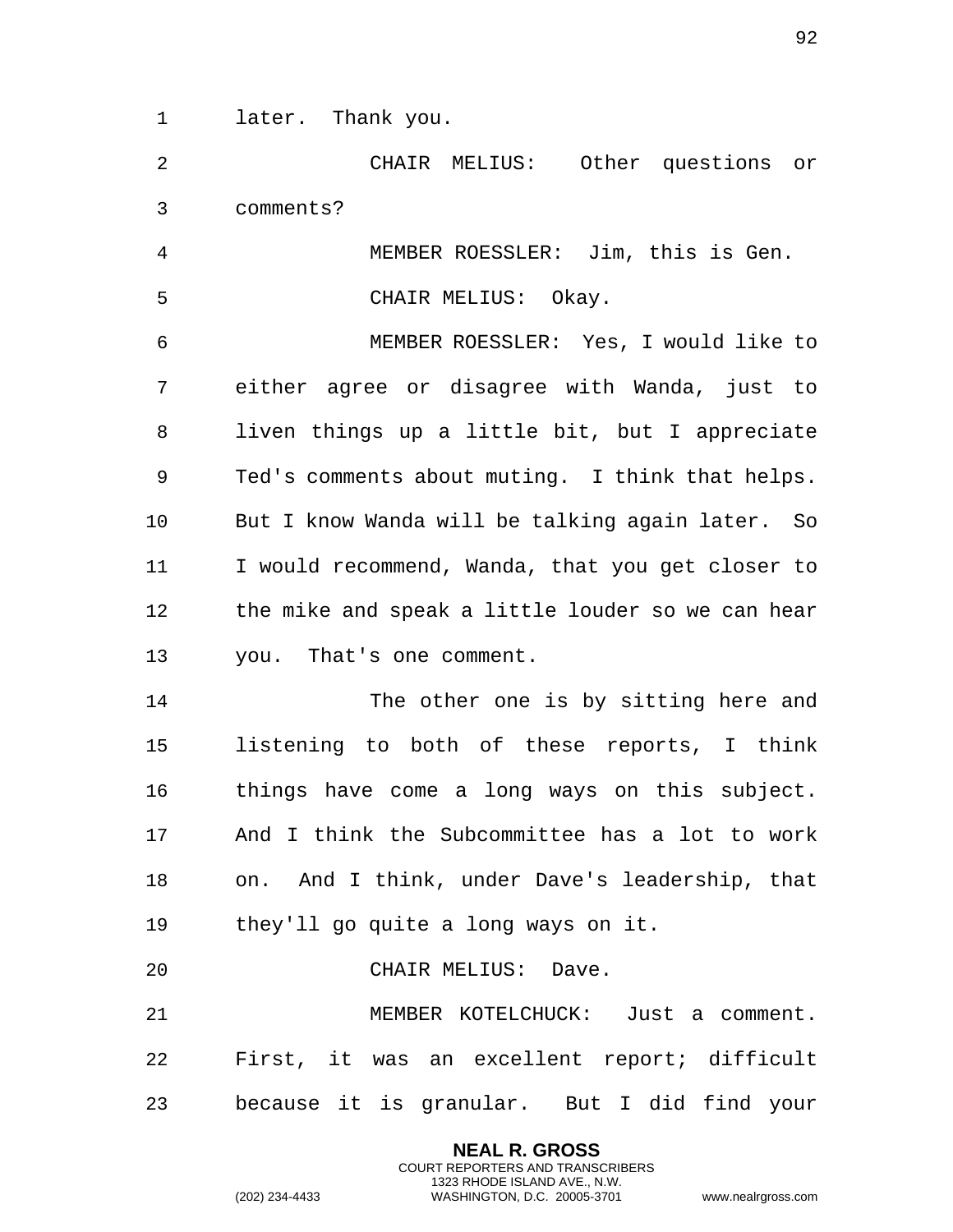distinction between personal and programmatic judgments useful. And it seemed to me that a focus on the programmatic judgments is probably what we can best consider, because those are judgments that we've built into the process and it may be that they should be considered, reconsidered, modified.

 So, those programmatic judgments, I think, are what I would certainly like most to focus on.

CHAIR MELIUS: David Richardson.

 MEMBER RICHARDSON: One of your recommendations was considering more systematic use of CATI and other interview information. One question was -- well, first an observation. I know that that's been a point that you've raised maybe for a decade. Do you still, in your reviews, do you still find cases where that information's not being drawn upon?

 MR. GRIFFON: I think it's certainly considered in all the dose reconstructions. All the ones I reviewed certainly considered it. I think that what I wanted to point out, I didn't

> **NEAL R. GROSS** COURT REPORTERS AND TRANSCRIBERS 1323 RHODE ISLAND AVE., N.W.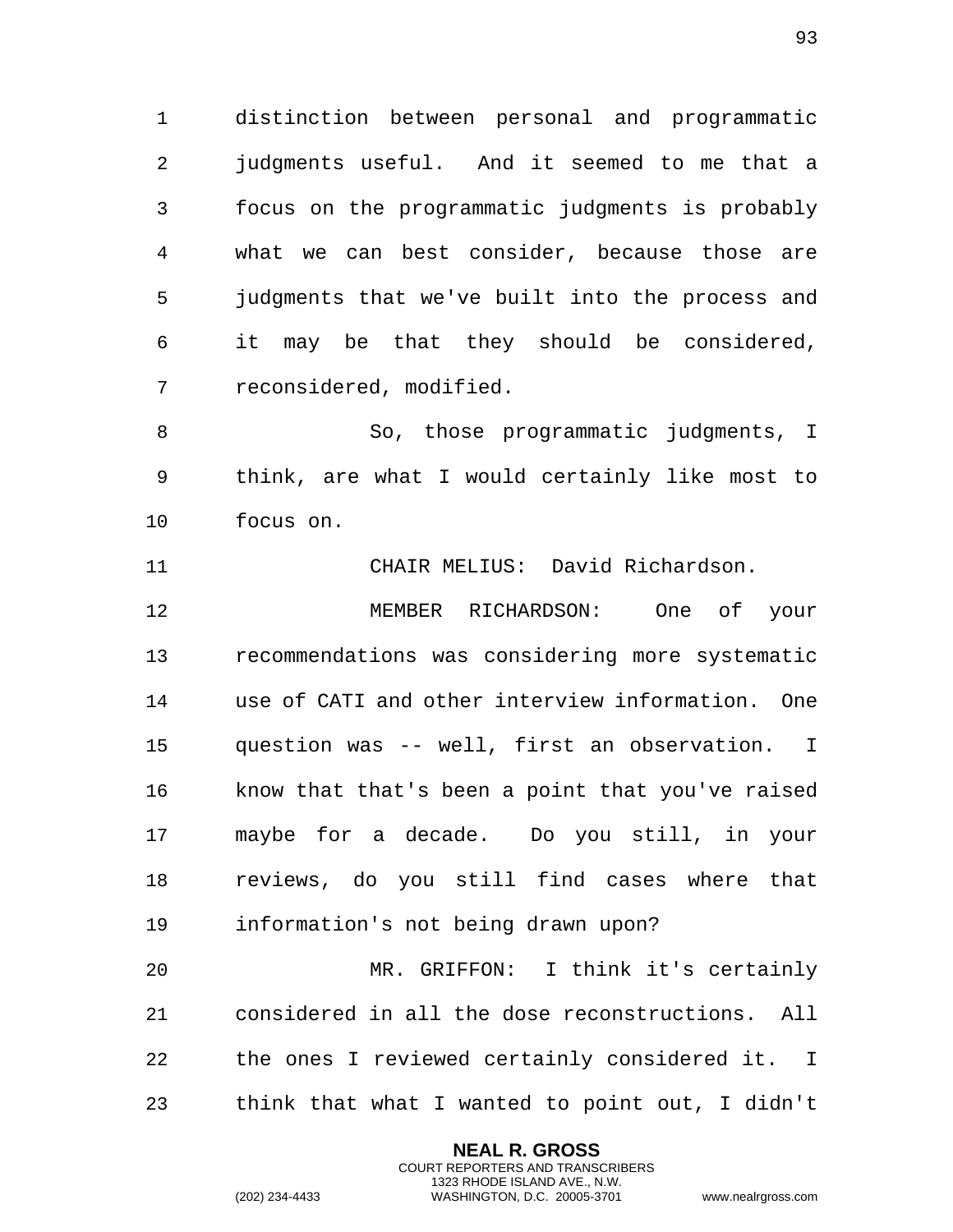get it down into whether they made the proper judgment, but, in most cases, and this has been pointed out before, there's limited information. Some of them mentioned an incident that they were exposed to plutonium, they got an intake of plutonium sometime in the '80s, you know, and it's very hard to connect that back to their individual dose records and things like that.

 But, when they have dose records over the course of their history, usually the way it's considered is, like, you know, do we find any reports of these, official reports of this incident? If not, does the person have bioassay records all around that time period that would give the opportunity to reconstruct the dose? And if so, then it's reasonable to assume that they can reconstruct dose from those personal records.

 There was one in particular that I found where there was an external exposure mentioned in the CATI to a californium-252 neutron source. And I believe there was a correction, based on the person's interview

> **NEAL R. GROSS** COURT REPORTERS AND TRANSCRIBERS 1323 RHODE ISLAND AVE., N.W.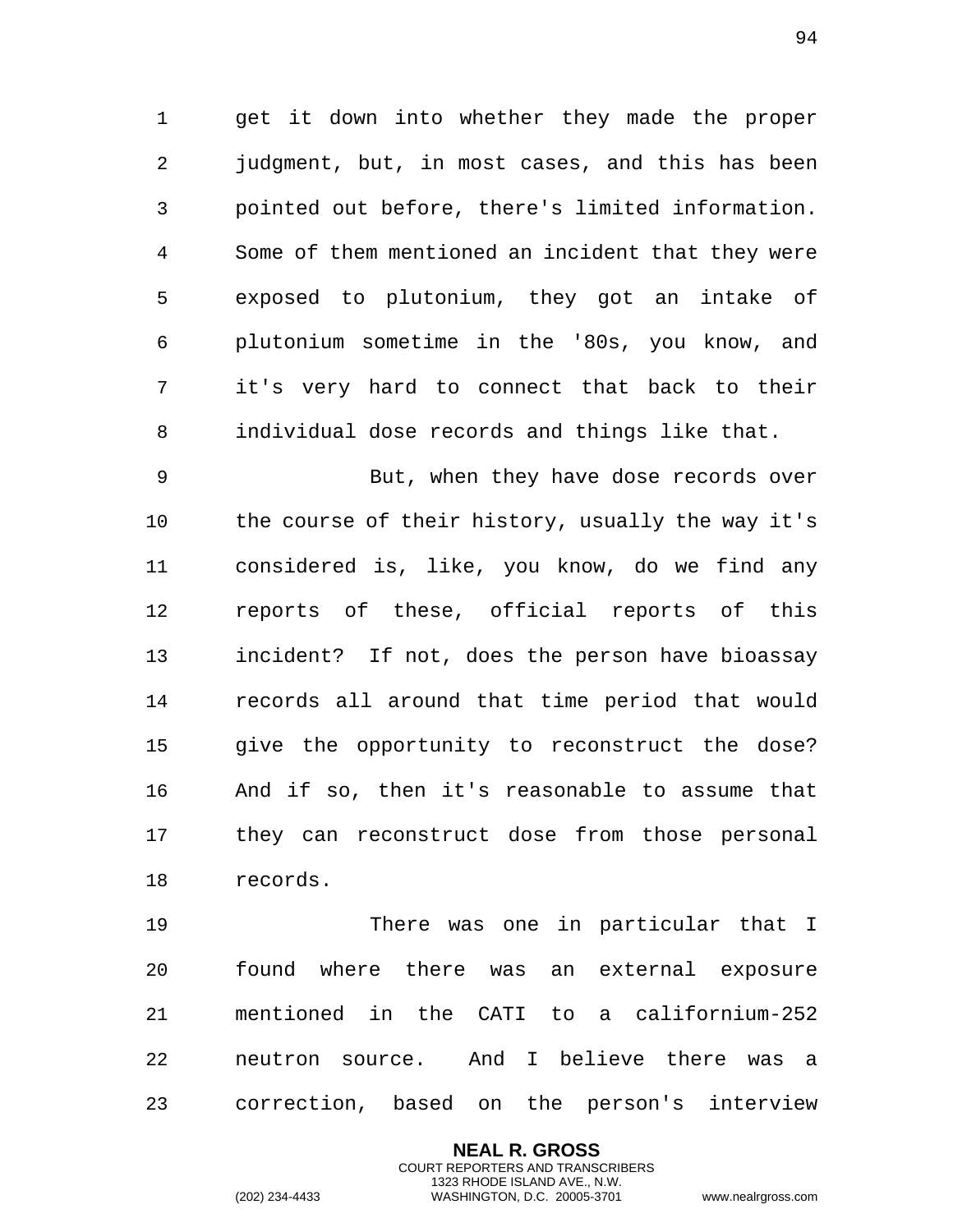record, that quite significantly increased the estimate of exposure for that time period for that person. And then that raises the question of, you know, if you collect this data in aggregate, maybe there's other people that worked in that area during that time period that you may assess their dose differently.

8 But for the most part, definitely, they considered all the incidents in the interview information.

 MEMBER RICHARDSON: So, in the sense of being systematic with that information, when something is noted, it's flagged and then the judgment about its relevance is documented?

MR. GRIFFON: Right. Right.

16 MEMBER RICHARDSON: Okay.

17 MR. GRIFFON: Yes.

 CHAIR MELIUS: Henry? And this will be the last comment. We need a break, especially since we need to take a taxi to find the restrooms in this building.

 MEMBER ANDERSON: I just wanted to say I found it a very useful review. And I think

> **NEAL R. GROSS** COURT REPORTERS AND TRANSCRIBERS 1323 RHODE ISLAND AVE., N.W.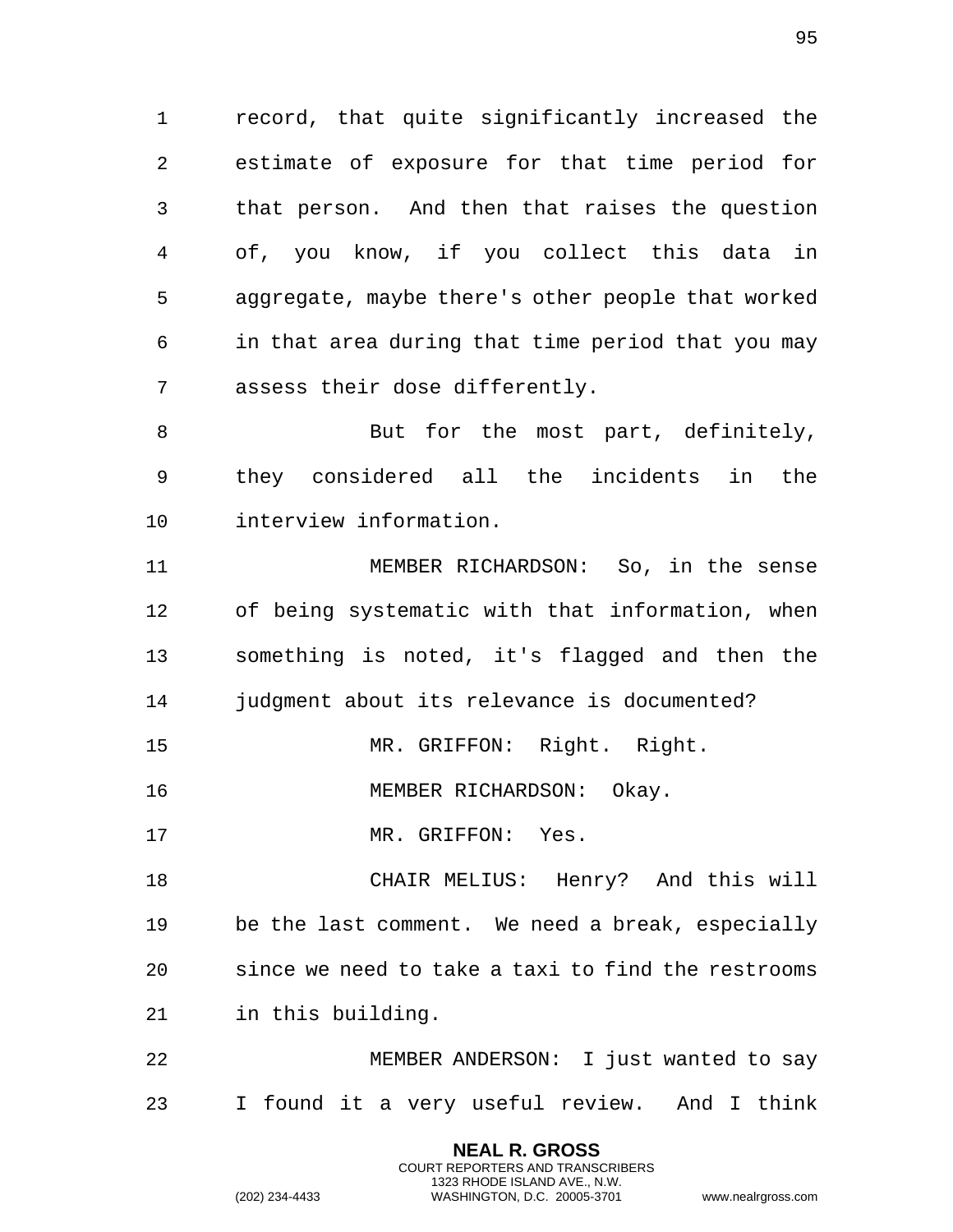having all that documentation there, although it seems overwhelming, it is very helpful for moving forward.

 And I would point out that the program is now settling in and is old enough so that there's staff turnover, both at ORAU and at NIOSH, and it will be important for new staff coming in. We'll have new approaches to judgments to be able to look at this, and, NIOSH, as part of your training, deal with that. So the new staff is where a lot of the risk or the differences could potentially occur.

 And also I like your recommendations, three of them being kind of firm and the others being considerations. So I think that's important.

 But I would say Recommendation 1 follows on our earlier discussion. And I think the Committee has done -- and is spending a great deal of time and effort and resources on reviewing these cases. And I think if we now use your focus to see whether, out of those, we can capture some of the data specific to these types

> **NEAL R. GROSS** COURT REPORTERS AND TRANSCRIBERS 1323 RHODE ISLAND AVE., N.W.

(202) 234-4433 WASHINGTON, D.C. 20005-3701 www.nealrgross.com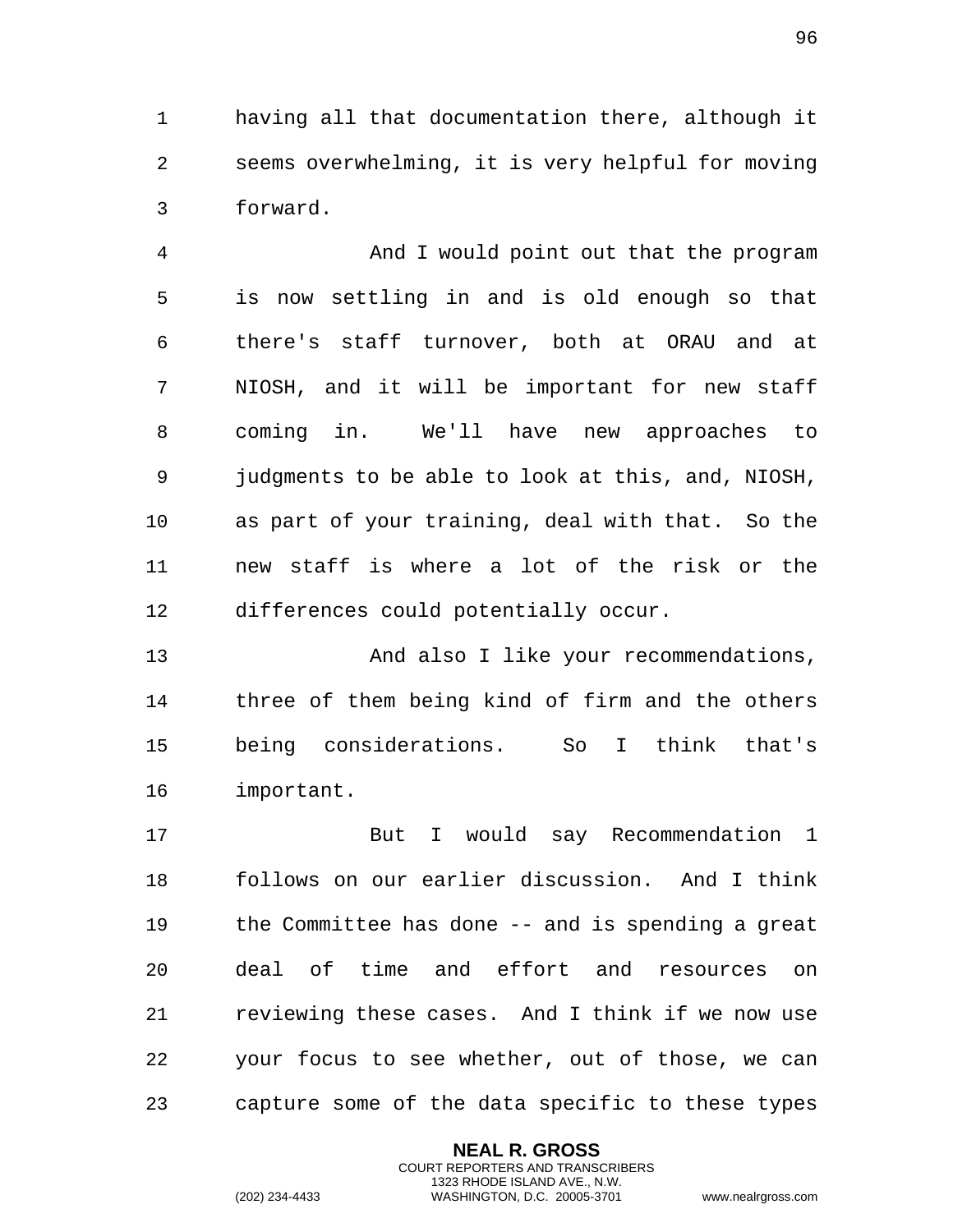of issues, that may be an easy way to not have to do something additional, but simply continue with what we're doing and capture a better set of data that everybody can use. It's there, but having to go back through and sort it out takes a lot of time and effort. But if we just do it going forward, put it into our system, I think that would be very helpful.

 CHAIR MELIUS: Okay. So let's break. We'll come back with further discussion on this issue later in the meeting. Since I have a short presentation, but Wanda's comments took up all my time, but I'm not going to intrude on her time. I know better. But we have some other Board work time that we'll handle it.

16 Thank you very much, Mark.

17 MR. GRIFFON: Thank you all.

 CHAIR MELIUS: Don't go away and try to get back as promptly as you can around 11 o'clock because we do have a petition and a petitioner on the line. So we need to move it along on that.

(Whereupon, the above-entitled matter

**NEAL R. GROSS** COURT REPORTERS AND TRANSCRIBERS 1323 RHODE ISLAND AVE., N.W.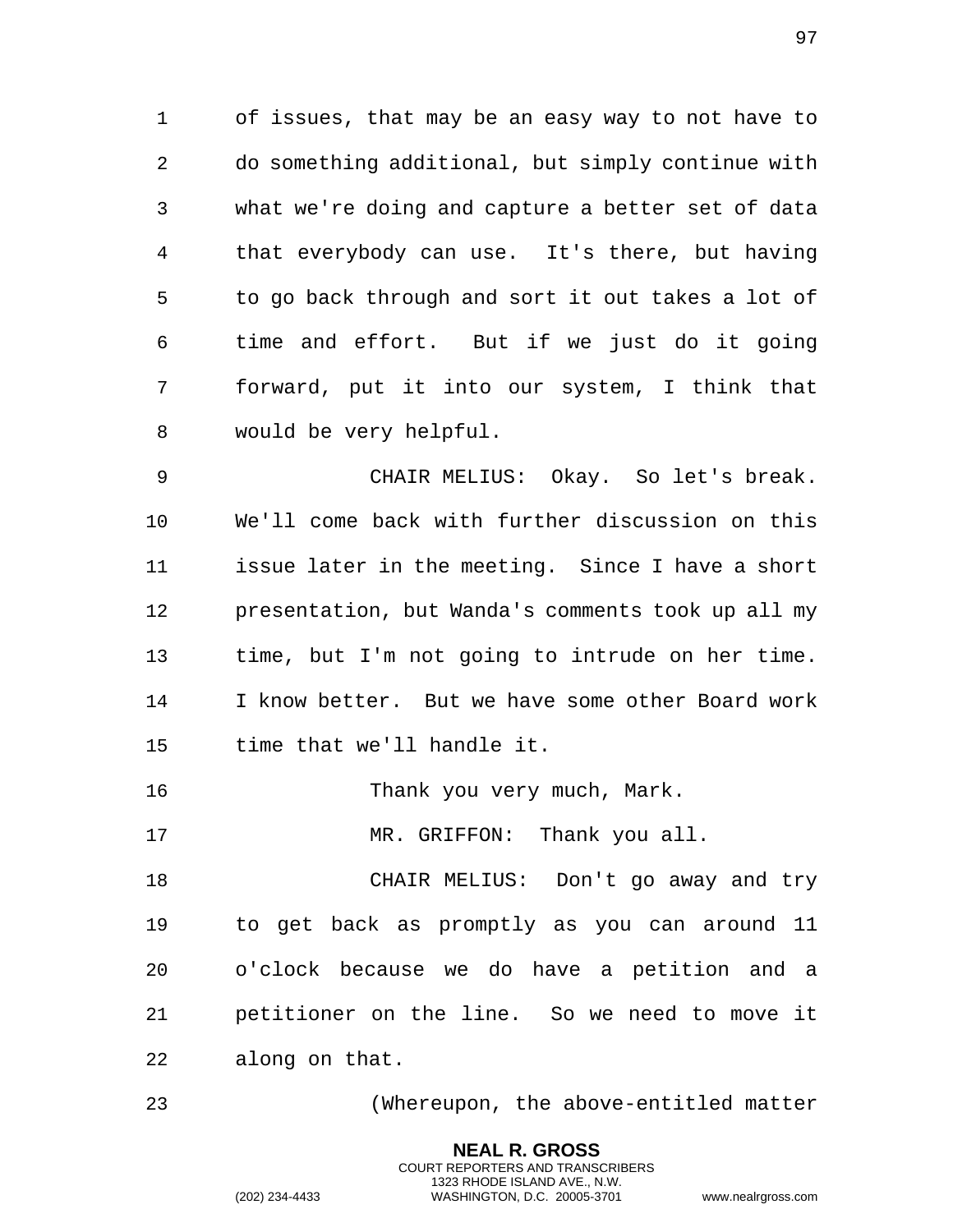went off the record at 10:45 a.m. and resumed at 11:04 a.m.)

 CHAIR MELIUS: Okay, if everyone can get seated? Yeah, get seated. At least stop talking. You can stand up and not talk, whatever you want to do, but just don't talk, and hopefully people are back on the phone. We know the people on the phone weren't talking, just people in the room we were pointing out. So we start now with Ames Laboratory, the SEC petition 83.14, and Tom Tomes, Tomes? 12 MR. TOMES: Tomes. CHAIR MELIUS: Tomes, Tom Tomes, okay. 14 MR. TOMES: Either way will work. CHAIR MELIUS: Okay, I have the same problem. I can't remember how to pronounce my name anymore, so from NIOSH. We'll start. Welcome. **Ames Laboratory SEC Petition (1971 - 1989; Ames IA)** MR. TOMES: I'm here to give a NIOSH Evaluation Report for SEC 245. SEC 245 is with Ames Laboratory for the period of 1971 through

> **NEAL R. GROSS** COURT REPORTERS AND TRANSCRIBERS 1323 RHODE ISLAND AVE., N.W.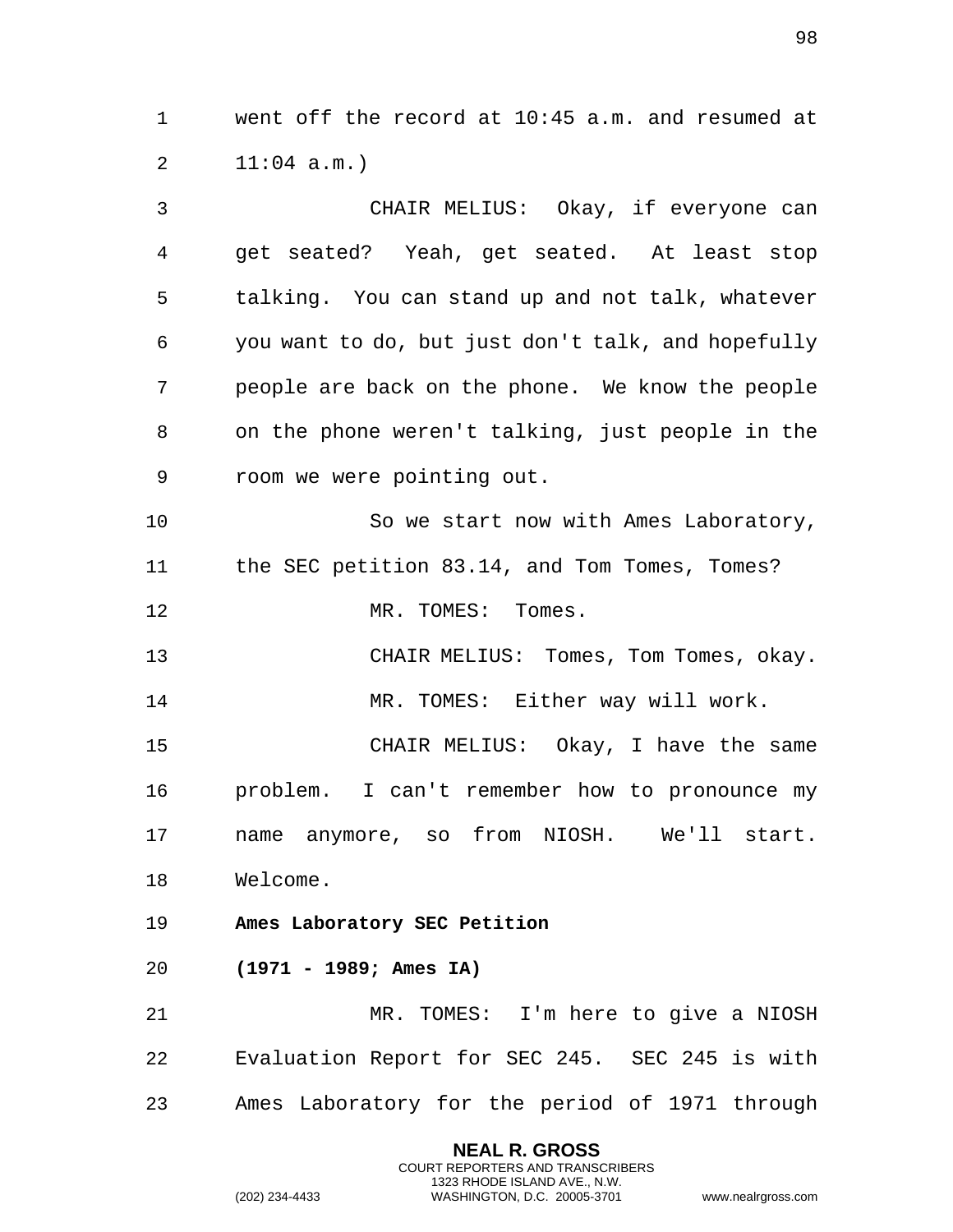1989.

 A little background on Ames Laboratory, it's located on the campus of Iowa State University in Ames, Iowa. There are two specific locations. One is on the main campus which consists of a few buildings, and there's a remote campus location about a mile away that's the location of the former Ames Lab Research Reactor and a couple other facilities.

 Ames Laboratory is a DOE covered facility from 1942 to present. They have engaged in various research in material science and theory. In their early years of operation, they developed methods and produced uranium and thorium.

 They produced approximately 1,000 tons of uranium metal during World War II, and they produced thorium metal, about 65 tons from the 1940s through 1953. Those operations resulted in contamination of a few buildings on the site.

 The background for this petition is a review of the Ames Site Profile. NIOSH has a

> **NEAL R. GROSS** COURT REPORTERS AND TRANSCRIBERS 1323 RHODE ISLAND AVE., N.W.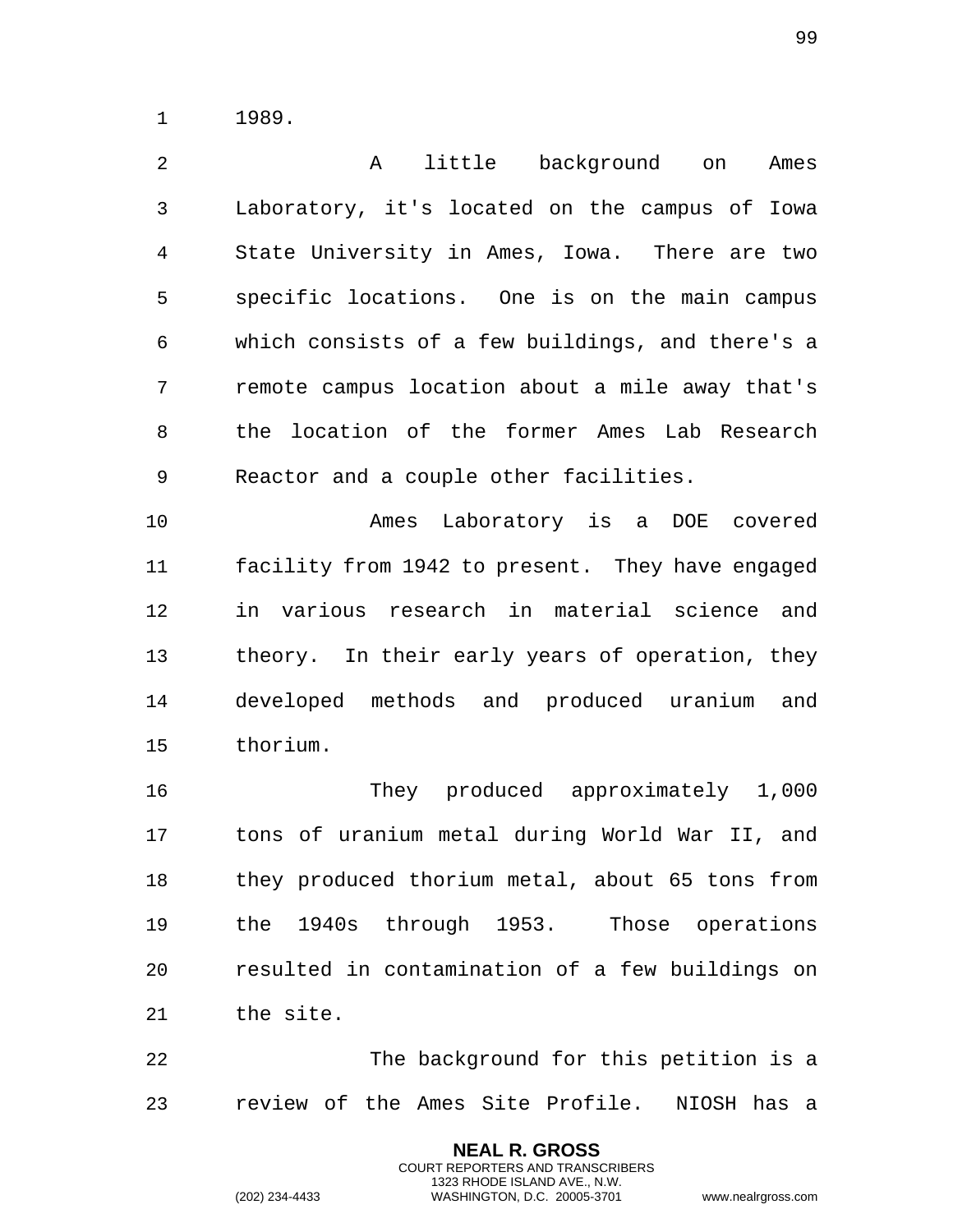Technical Basis Document, TBD, that is used as a guide for dose reconstructions. SC&A provided a review of that report to the Board in August of 2013.

 The review contained 22 findings on various aspects of the internal dose and external doses. NIOSH has provided a response to the Ames Laboratory Work Group, the two White Papers on a number of those findings, but among those findings were comments that certain intakes lacked the basis for dose reconstruction.

 In an attempt to resolve those findings, we have done - we contacted Ames Laboratory and requested additional documents. We've received those documents, reviewed them, requested more documents, and finally we made a trip out to Ames Laboratory and went through the records and got more documents. That was done in June of this past year.

 We have now gone through those records and we have determined that we do not have enough information to fully reconstruct internal doses prior to 1990 which prompted the 83.14 petition.

> **NEAL R. GROSS** COURT REPORTERS AND TRANSCRIBERS 1323 RHODE ISLAND AVE., N.W.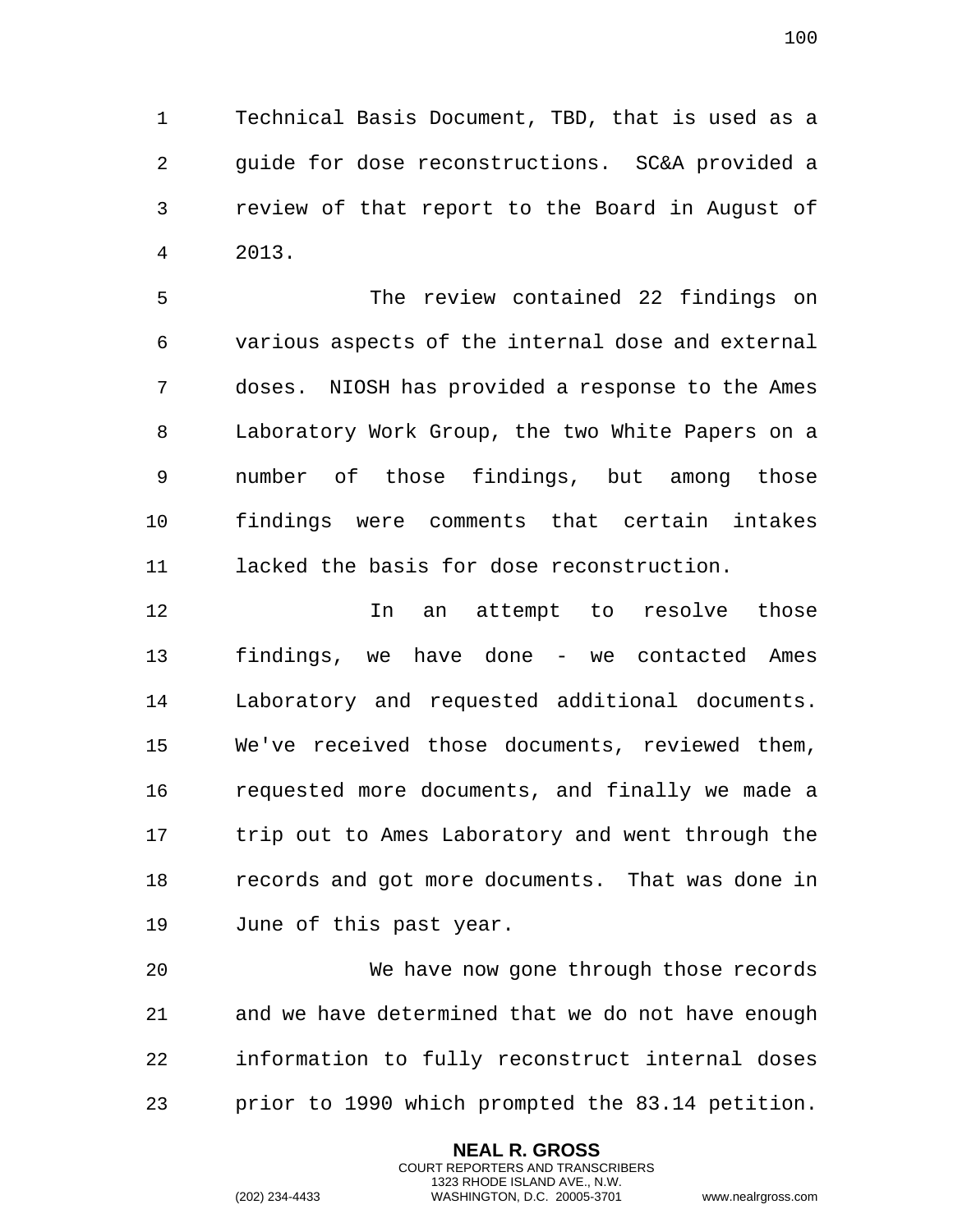NIOSH believes that the available monitoring data and the information in the Site Profile are sufficient to reconstruct external doses. Adverse external dose findings in the Site Profile review by SC&A, but we believe those are Site Profile issues that can be resolved.

 There are four previous SEC Classes established for Ames Laboratory. The first of those was SEC 38. That period covered the Class from 1942 through 1954. The basis for that determination was insufficient internal dose monitoring for thorium and plutonium. I believe this was on the slide that was also for that determination.

 The conclusion also - they also made a conclusion that there was insufficient external dose monitoring data prior to 1953. That particular petition covered five facilities that were identified as being involved in the process. SEC petition 75 resulted in a Class added from 1955 through 1970. The basis for that determination was insufficient monitoring data for thorium worked in Wilhelm Hall. Wilhelm Hall

> **NEAL R. GROSS** COURT REPORTERS AND TRANSCRIBERS 1323 RHODE ISLAND AVE., N.W.

(202) 234-4433 WASHINGTON, D.C. 20005-3701 www.nealrgross.com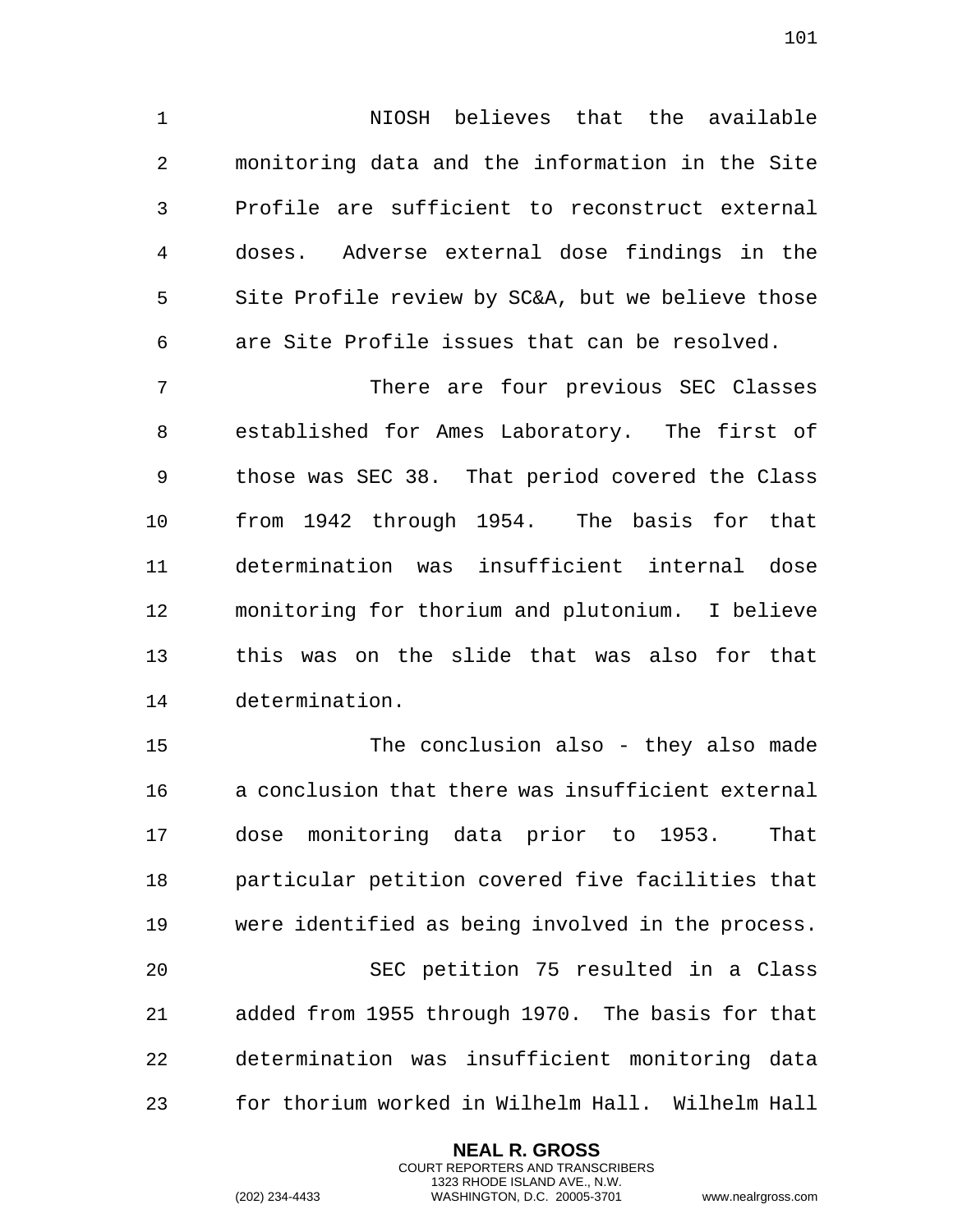was the location of the thorium production, most of the thorium production work from 1949 through 1953. The SEC Class 75 determined that there's insufficient data to reconstruct doses to maintenance workers who performed renovation work in that facility.

7 A third Class was added, SEC Class added at Ames Laboratory. That covered the period from 1955 through 1960 for work and research, studying research work in Spedding Hall. Spedding Hall had several laboratories for research in radioactive materials. It also had a hot cell in the facility.

 Those three Classes combined comprise a Class from 1942 through 1970 for various workers and facilities. A fourth Class was added, SEC 185, which redefined those Classes to include all employees in all areas from 1942 through 1970.

 In SEC 245, NIOSH proposed that all - to add a Class for all employees of the Department of Energy, predecessor agencies, and their contractors and subcontractors who worked in any

> **NEAL R. GROSS** COURT REPORTERS AND TRANSCRIBERS 1323 RHODE ISLAND AVE., N.W.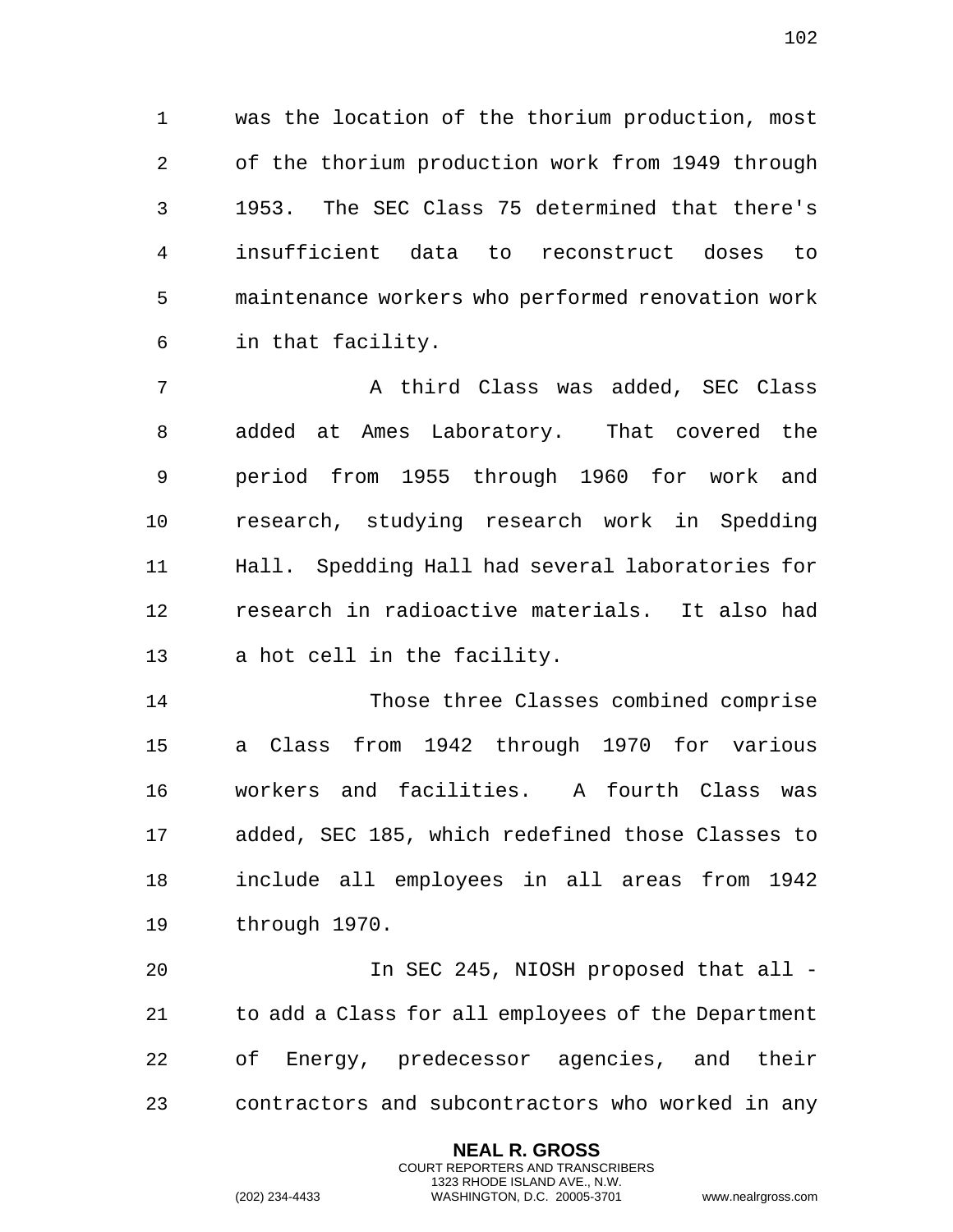areas of the facility from 1971 through 1989. The basis is insufficient monitoring data and process information to reconstruct internal dose. There are 123 claims that NIOSH has received with employment in the period evaluated by SEC 245. Of those 123 claims, 16 have tritium bioassay data. The tritium bioassay was a routine monitoring program for the Ames Lab Research Reactor during operation and decommissioning. A few of those 16 claims have a couple other incidental miscellaneous bioassay data. Twenty-one of the 123 claims employed in that period have external dosimetry data.

 Ames Laboratory operations, we've grouped those into three basic aspects of operations with potential radiation exposure. One of those is the research and development of various radionuclides.

 The other is the operation of the Ames Laboratory Research Reactor which was a five megawatt heavy water research reactor. And finally, a third category considered the remediation of past contamination primarily from

> **NEAL R. GROSS** COURT REPORTERS AND TRANSCRIBERS 1323 RHODE ISLAND AVE., N.W.

(202) 234-4433 WASHINGTON, D.C. 20005-3701 www.nealrgross.com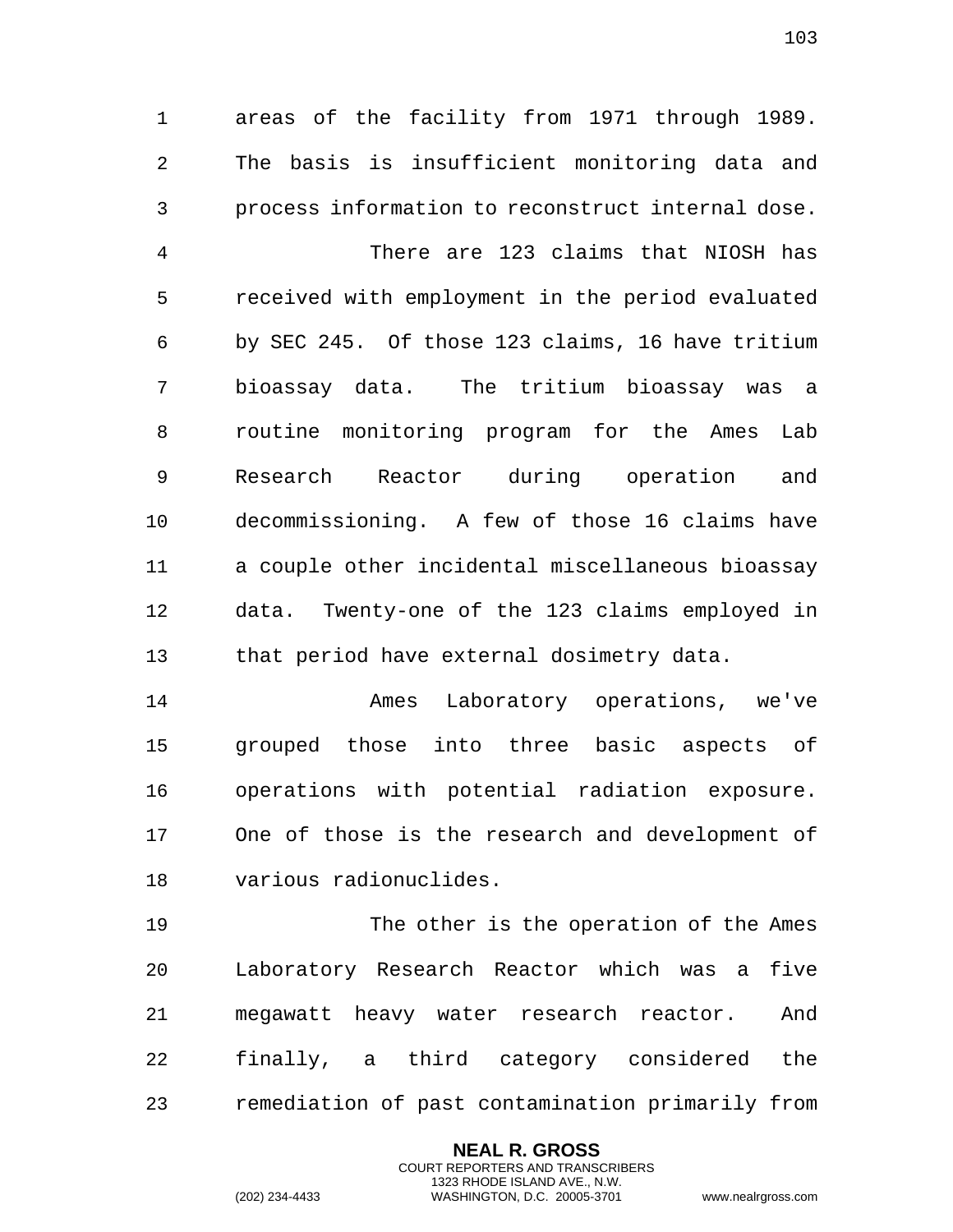the production era of 1942 through 1953.

 In the research and development, the research started in 1942 in the early days of the Manhattan Engineer District Project, the Manhattan Project. They did laboratory research work with uranium, thorium, and plutonium. They worked with rare earth metals, fission products, activation products, and other various radionuclides.

 Various equipment and devices were used and they had facilities, box facilities for work with plutonium and uranium.

 They also had additional work beyond the laboratory work. They had the Metals Development Building that was built specifically to process studies larger than laboratory scale work. They processed uranium and thorium metals up to 25 pound batches.

 This work was processed in various - in other facilities, the chemical processes. The Metals Development Building had a machine shop that produced materials for use in ground and at the machine shop for further studies at the

> **NEAL R. GROSS** COURT REPORTERS AND TRANSCRIBERS 1323 RHODE ISLAND AVE., N.W.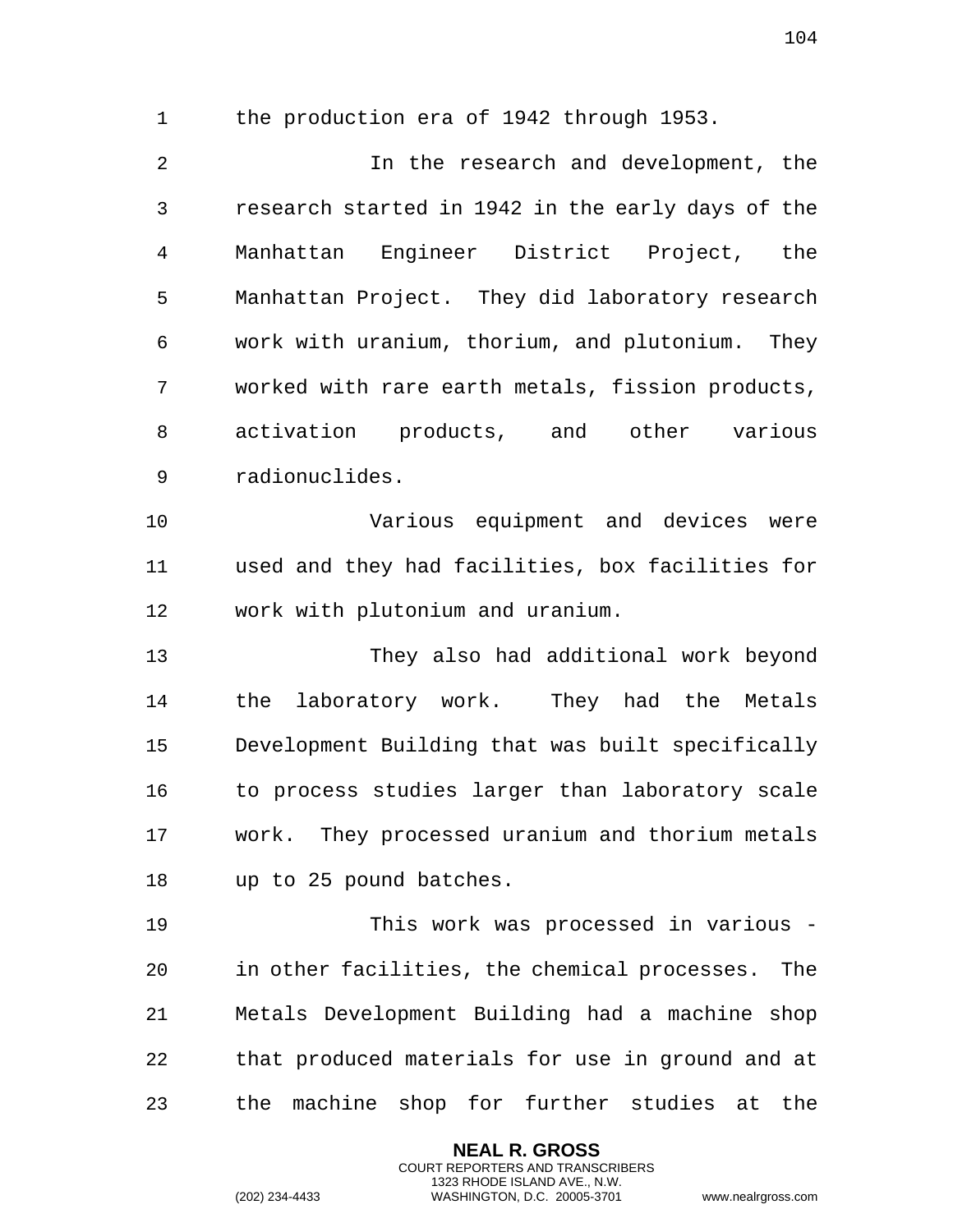laboratory.

 The Ames Laboratory Research Reactor was operated from 1965 through 1977. The decommissioning work was completed in 1981. Also located near the Research Reactor facility location were a couple other buildings, including some burial grounds where contaminated debris was buried in the early years of operation.

 The reactor facility was also the location of a waste disposal building, and that building still exists and it houses the Alpha Operations Facility which was built initially in the mid-1980s for low box work with uranium and plutonium to support their ICP work, research work.

 The other category, next category of work is the remediation work at the facility. Wilhelm Hall, as I mentioned earlier, was the location of most of the thorium production work. It was built in 1949. Previously, the thorium production work occurred in Annex 1, Chemistry Annex 1 and Chemistry Annex 2. All of those facilities were contaminated as a result of the

> **NEAL R. GROSS** COURT REPORTERS AND TRANSCRIBERS 1323 RHODE ISLAND AVE., N.W.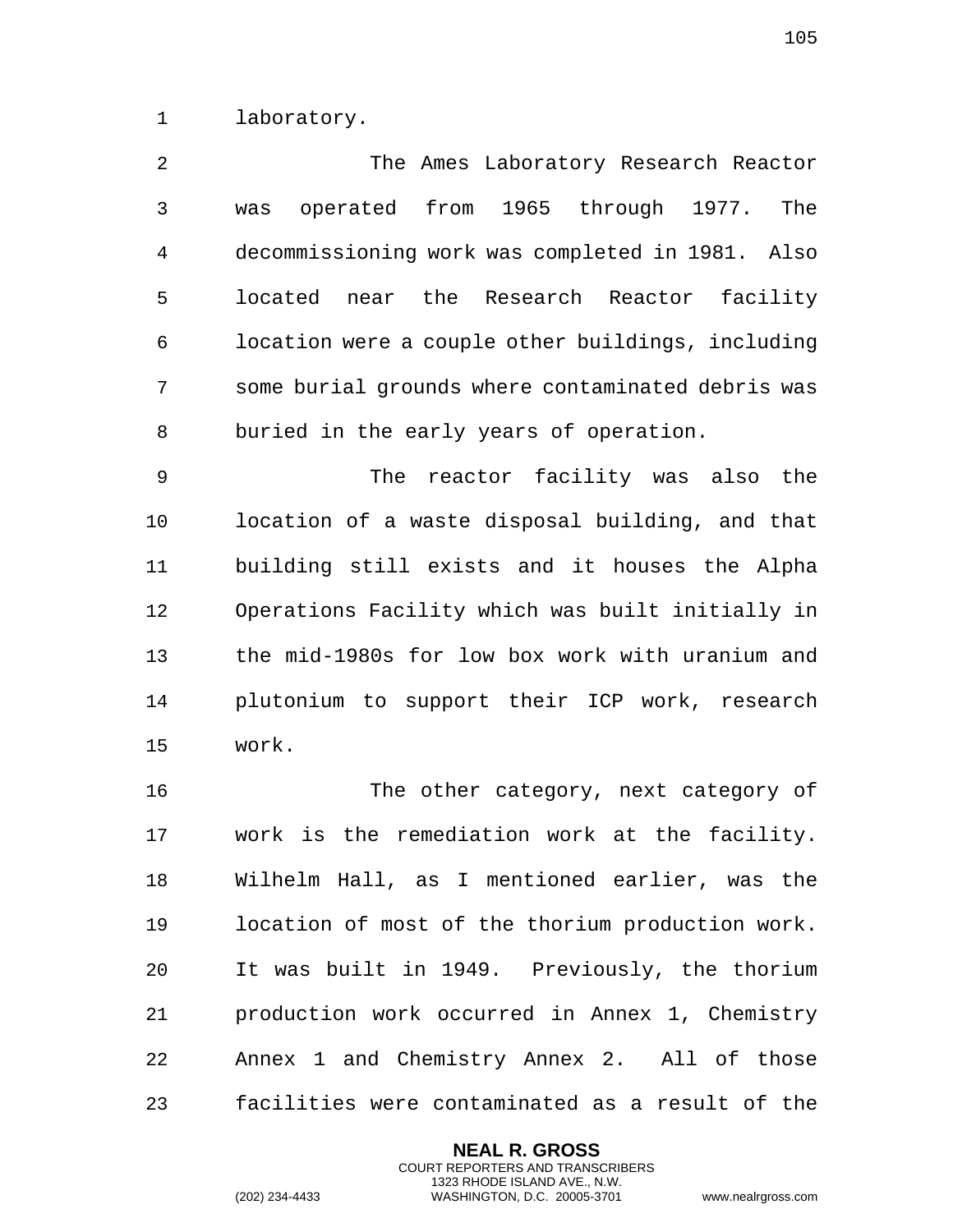production work.

 Annex 1 was demolished in 1954. Annex 2 was demolished in 1972. Wilhelm Hall is still an operating facility that has had various projects over the years for remediating areas that were contaminated and identifying contaminated areas.

8 Some of the areas that were contaminated included duct work, pipe tunnels, inaccessible areas that are under furniture fixtures and things like that that they have had 12 to track over the years.

 Other remediation work that was done during the evaluated period was the Gillman Hall stairwells. Gillman Hall was the chemistry building. It was known as the chemistry building back in 1942.

 That building was the site of the initial work with uranium production. About a third of the metal that was used in the CP-1 Pile was produced in Gillman Hall and parts of that facility were contaminated. In 1943, that work was transitioned from that facility into Annex 1

> **NEAL R. GROSS** COURT REPORTERS AND TRANSCRIBERS 1323 RHODE ISLAND AVE., N.W.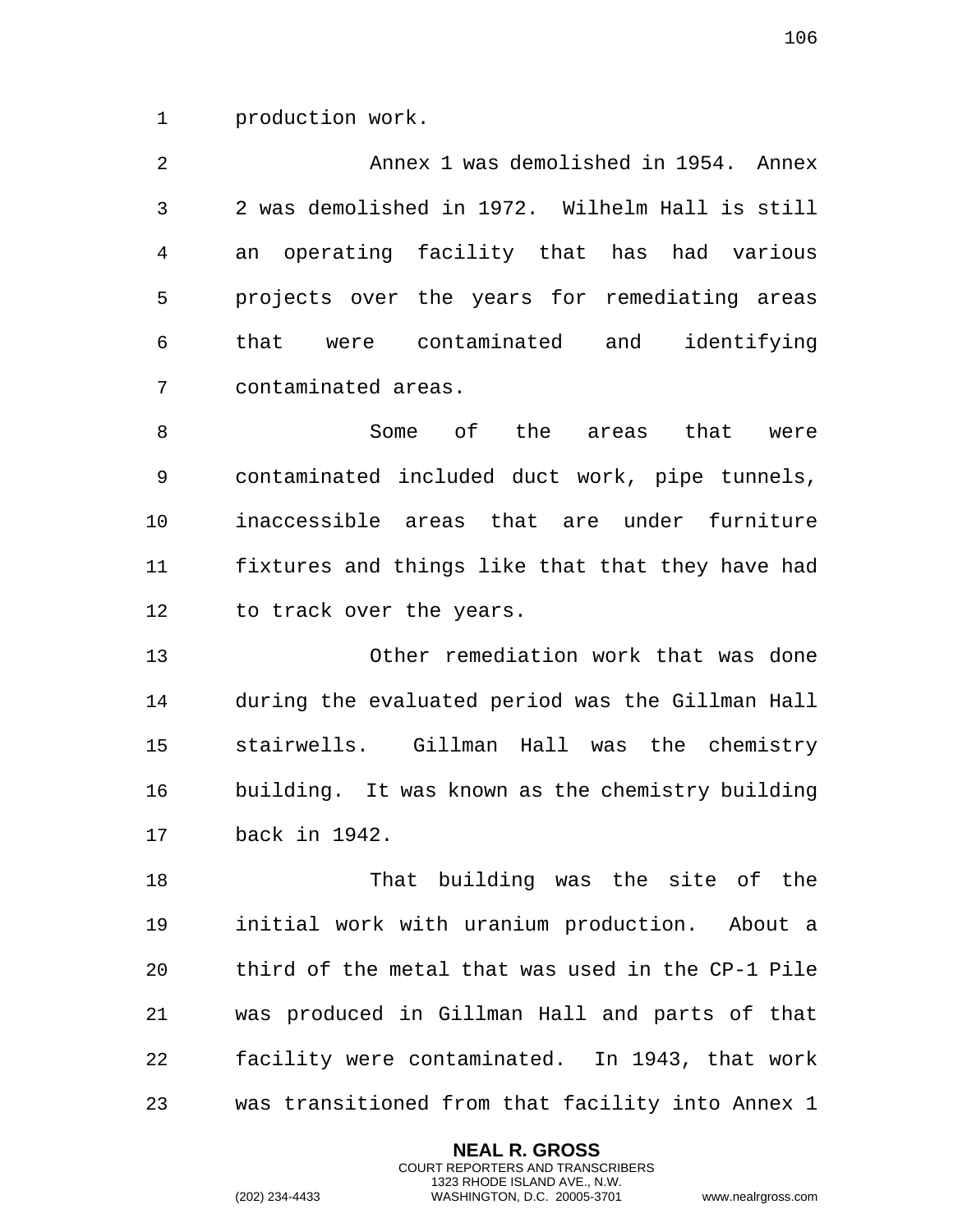and Annex 2.

| 2            | Other<br>remediation<br>work<br>in<br>the         |
|--------------|---------------------------------------------------|
| $\mathbf{3}$ | evaluated period was a block house as I mentioned |
| 4            | earlier was located out near the Ames Reactor.    |
| 5            | That was demolished, and there was also thorium   |
| 6            | contaminated debris in soils that were excavated. |
| 7            | Those were from previous work at the site.        |
| 8            | To support the remediation work, they             |
| 9            | operated a waste handling building. The waste     |
| 10           | handling building received all of the radioactive |
| 11           | materials on site and packaged them for shipment  |
| 12           | off site, and there are records from people who   |
| 13           | worked there that they had some potential         |
| 14           | exposures in that facility.<br>They<br>wore       |
| 15           | respirators.                                      |
| 16           | radiological monitoring data is<br>The            |
| 17           | fairly limited during this period. There are      |
| 18           | some environmental air samples from 1980 to 1982. |
| 19           | There are some air samples from Spedding Hall and |
| 20           | Wilhelm Hall.<br>They are insufficient<br>to      |
| 21           | characterize intakes for all workers, and there   |

 are a few air samples from the Alpha Operations Facilities in the mid to late 80s.

> **NEAL R. GROSS** COURT REPORTERS AND TRANSCRIBERS 1323 RHODE ISLAND AVE., N.W.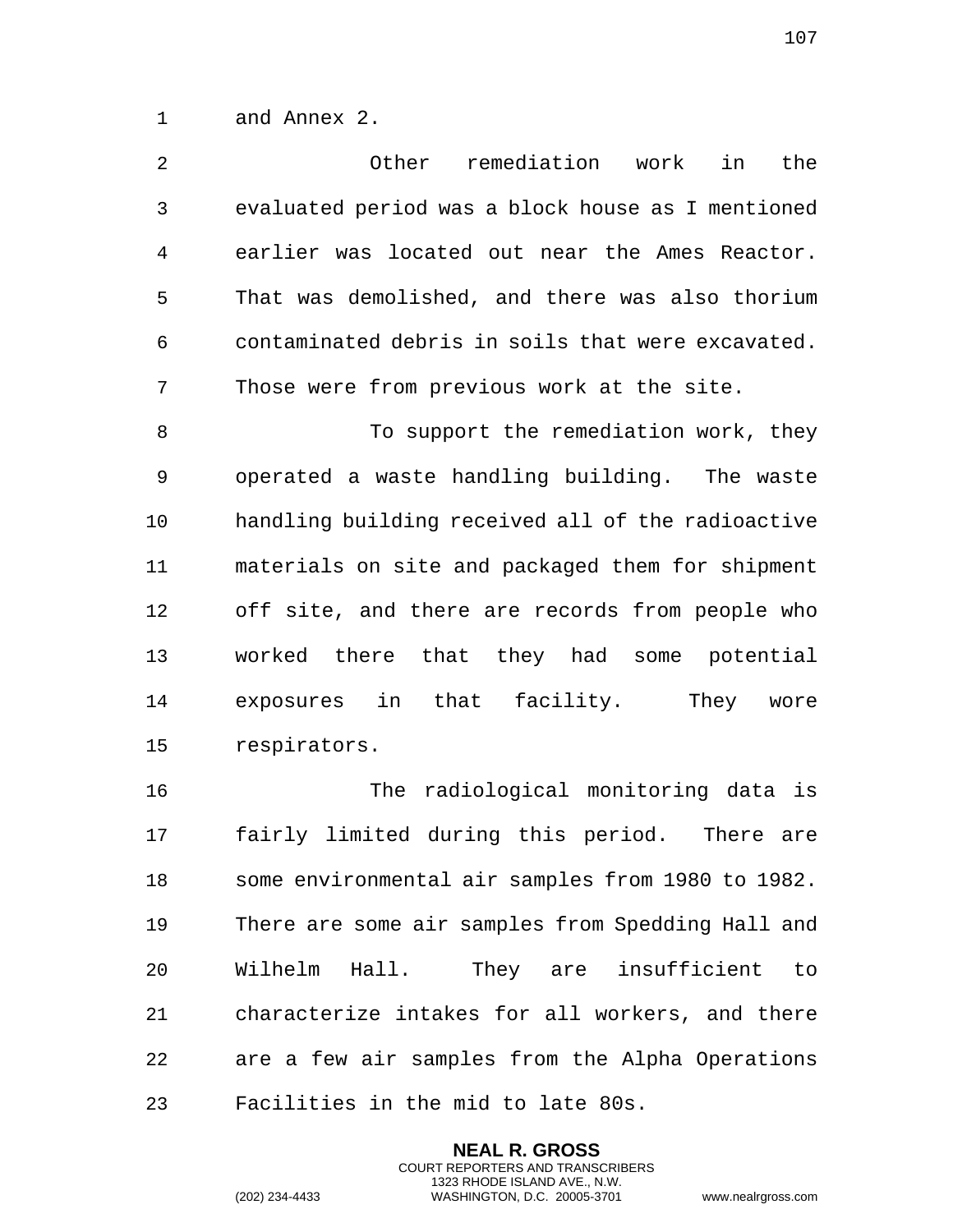In addition to this data, there is also, I mentioned they had a routine tritium monitoring program. That was in place during both the operation of the research reactor and in the decommissioning, and those data are sufficient for those workers who were monitored. There is also a substantial amount of loose contamination survey data available in more recent years. Some of that is a significant amount of smear data, and most of that data, the majority of that data is available from 1983 forward, and that's when they started doing a more concentrated effort to identify contaminated areas in the previously used facilities.

 The data is not sufficient to characterize work during all of the remediation - exposures during a lot of the remediation work. Much of that data is verifying clean condition after some of that work was done.

 For the internal dose feasibility, NIOSH concludes that the tritium bioassay data from Ames Laboratory work are sufficient to use to estimate dose. However, we have no

> **NEAL R. GROSS** COURT REPORTERS AND TRANSCRIBERS 1323 RHODE ISLAND AVE., N.W.

(202) 234-4433 WASHINGTON, D.C. 20005-3701 www.nealrgross.com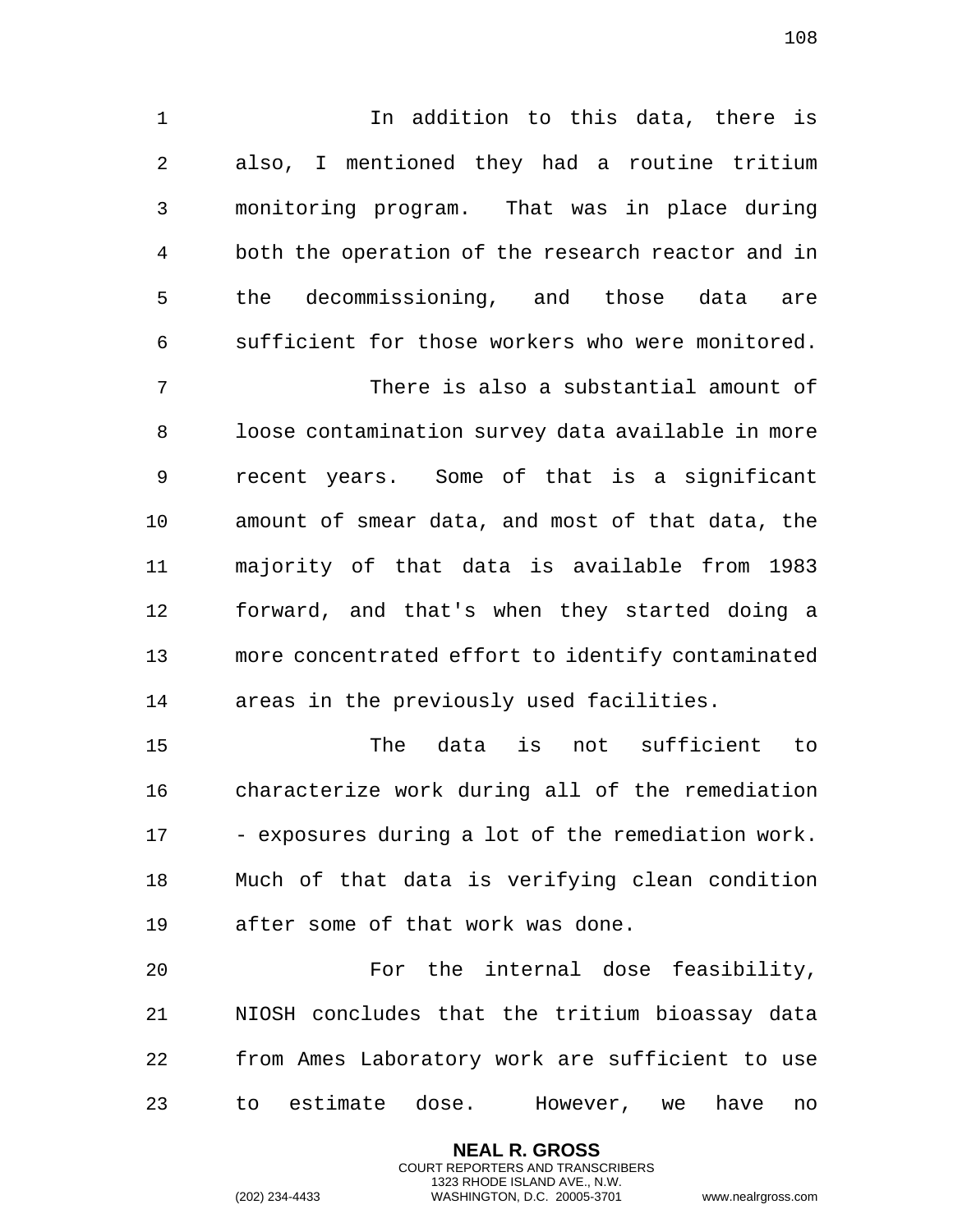information on which to estimate intakes from fission products or activation products from that facility.

 The research and development work, there are insufficient data also to estimate intakes from the various radionuclides that we use in that work, and NIOSH concludes that some of those operations had the potential for internal dose to the workers.

 For the remediation work, the primary exposures are thorium and uranium. There was a significant thorium and uranium contamination in several facilities, and those have been gradually, during the early years, gradually remediated. Again, the data that I discussed as available earlier is insufficient to write an estimate intake for those operations.

 And the conclusion for SEC 245 is that there is insufficient monitoring data or process information to reconstruct internal doses from 1971 through 1989. For the post 1989 period, we still have some work to do on that.

We are - much of the data we received

**NEAL R. GROSS** COURT REPORTERS AND TRANSCRIBERS 1323 RHODE ISLAND AVE., N.W.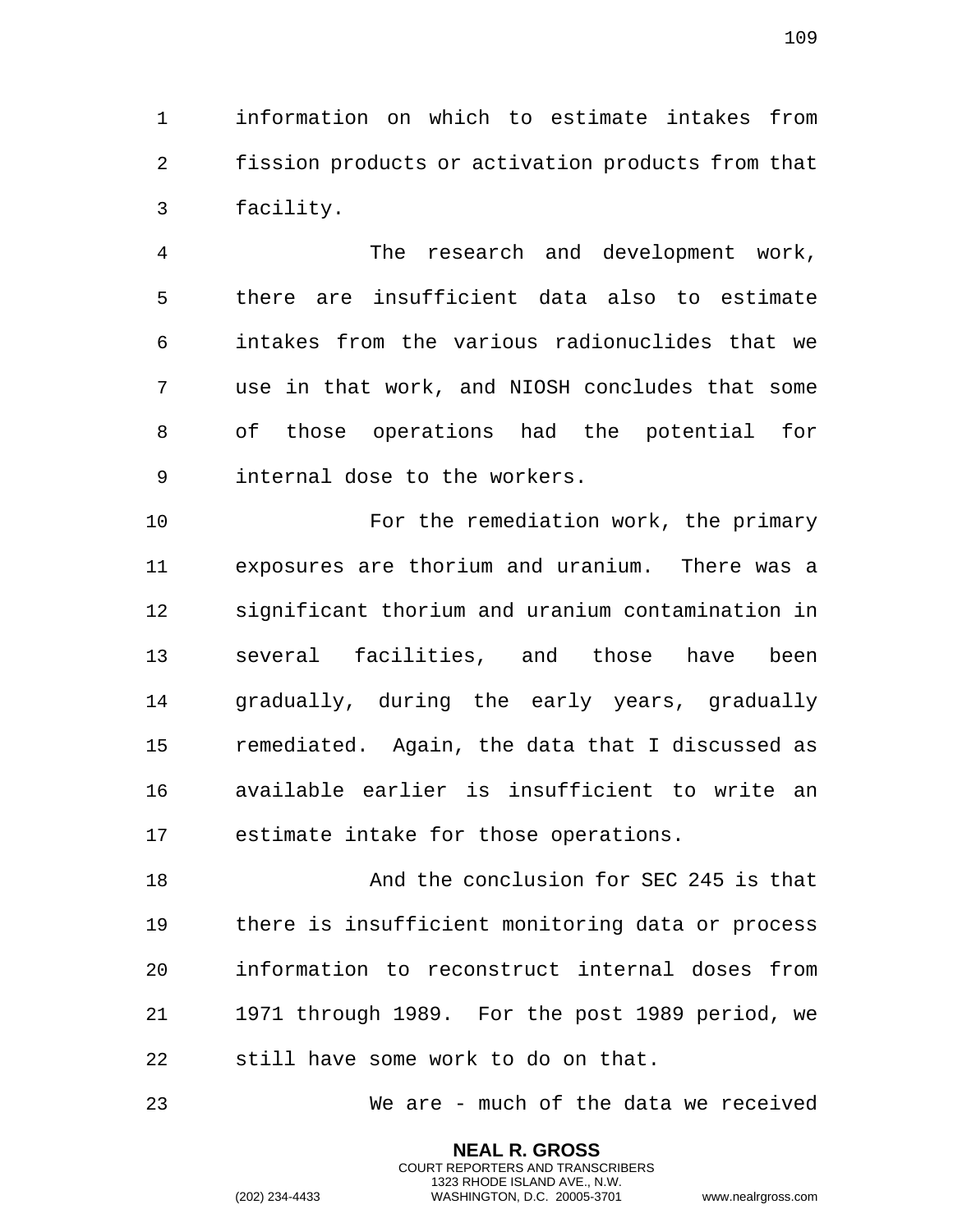in our research in response to the findings indicated some additional radiological work that we did not settle previously in the Technical Basis Documents, so we're continuing to review those and address findings in the Site Profile. CHAIR MELIUS: Okay, questions? MEMBER ROESSLER: Jim, this is Gen. CHAIR MELIUS: Yes, go ahead, Gen. MEMBER ROESSLER: Okay, Tom, you mentioned work that you're doing after the 1989 period, but wasn't this end date chosen because most of the radiological work had ceased at the end of 1989?

 MR. TOMES: Yes, it was. The discussion I had in here on the remediation work, much of it was done, but not all of it was done. There was still some work done on remediation of pipe tunnels and things in Wilhelm Hall, and we have some comments to look at on that.

 The operation of the Alpha Operations Facility was ongoing past 1990, but I agree that according to what we found out, there was not significant operations past 1989, that the

> **NEAL R. GROSS** COURT REPORTERS AND TRANSCRIBERS 1323 RHODE ISLAND AVE., N.W.

(202) 234-4433 WASHINGTON, D.C. 20005-3701 www.nealrgross.com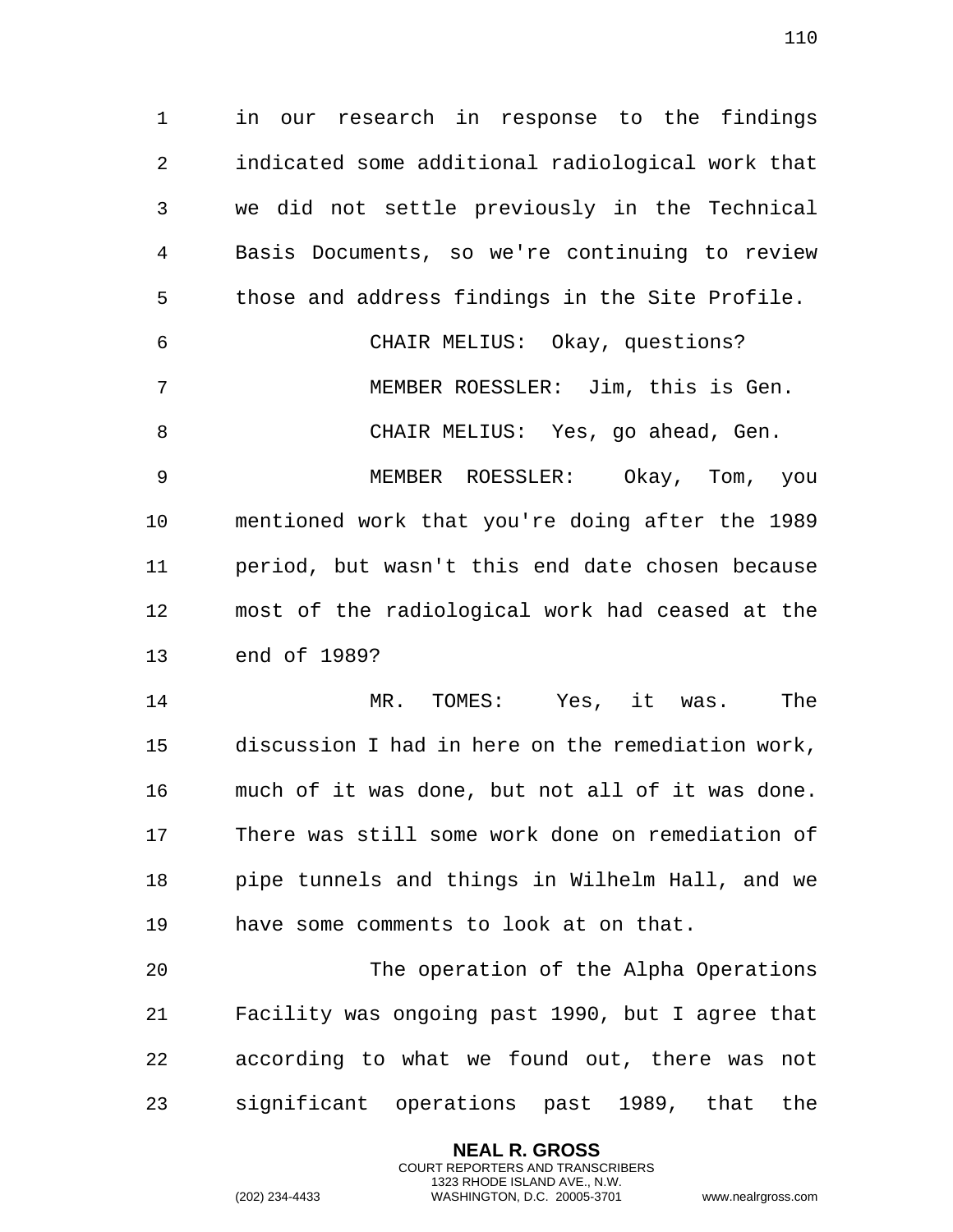exposures should have been reduced at that point. MEMBER ROESSLER: Okay, the other comment I have is you mentioned 123 claims, and I was wondering how many potential people would be in the Class, but I think Chris Crawford mentioned that this morning. I think at Ames he mentioned 350. Is that right?

 MR. TOMES: Well, the 123 claims are the claims that we've identified as of whenever this date we did this check a few weeks ago that had employment during the 1971 through 1989 period, so those claimants who had a covered cancer and 250 days would be some portion of those 123 claims.

 MEMBER ROESSLER: Okay, that's the end of my comments.

 DR. NETON: This is Jim Neton. I think it's actually somewhat less than the 123 because that's anyone who had employment in that period, but there's a number of people that had worked prior in the previous SECs. I think I want to say the number is in the 50, 60 range. It's in the Evaluation Report. There's a table that

> **NEAL R. GROSS** COURT REPORTERS AND TRANSCRIBERS 1323 RHODE ISLAND AVE., N.W.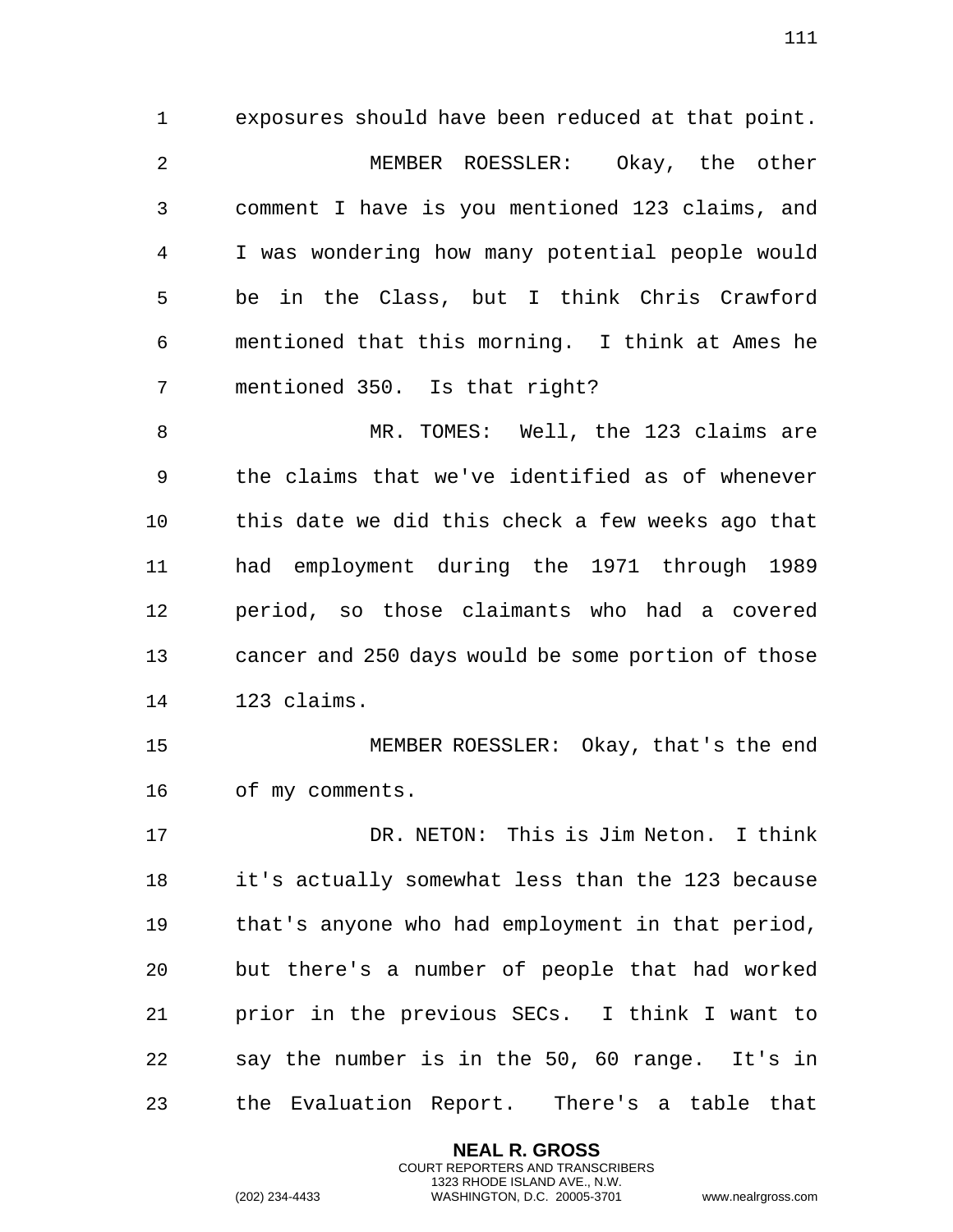contains that number.

 MR. TOMES: That's correct. The presentation just had an abbreviation, but there's a table in it.

 MEMBER RICHARDSON: Could I ask for a follow up to that because there's a distinction between the number of claims you have and the question which is, "What is the size of the Class?" And my understanding, and you can correct me if I'm wrong, would be that in this case, the DOE or its predecessors had a contract, grants or contracts, with an organization, and that was the university. Is that right?

14 MR. TOMES: The facility started out as under contract to the Manhattan Engineer District.

MEMBER RICHARDSON: Yeah.

18 MR. TOMES: And after World War II, they established Ames Laboratory.

 MEMBER RICHARDSON: But it's here the contract is with Iowa State.

 MR. TOMES: Well, they are the operating contractors.

> **NEAL R. GROSS** COURT REPORTERS AND TRANSCRIBERS 1323 RHODE ISLAND AVE., N.W.

(202) 234-4433 WASHINGTON, D.C. 20005-3701 www.nealrgross.com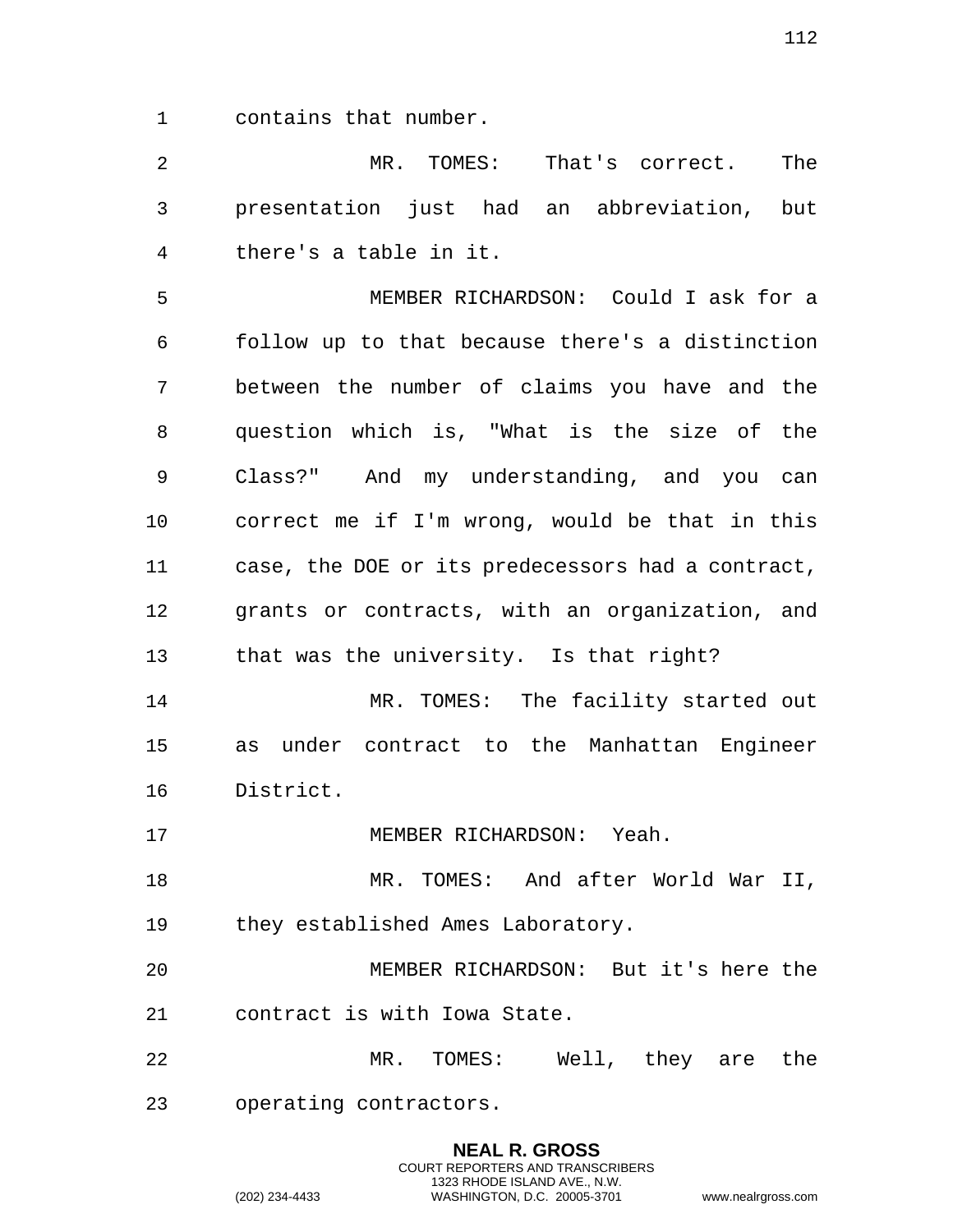MEMBER RICHARDSON: Right, and the documents, I mean, we went through this before, but the documents sort of describe, at least for some period of time, there were no operational - there were no controls, restrictions over entering the chemistry building and some of these other buildings which were university facilities. So is - I mean, I've always had this in my head that the potential size of this Class is enormous.

 MEMBER ROESSLER: But according to Chris Crawford, I thought he mentioned the potential Class was 350.

 MR. CRAWFORD: This is Chris Crawford, Gen. The information on the slide that I had for Ames said that a total of 950 claims have been filed. I might point out that 291 have Part B approvals already. 299 have Part E approvals already.

 NIOSH has done 186 dose reconstructions. That's the kind of information I have here, but it doesn't lay out how many are in SEC Classes.

> **NEAL R. GROSS** COURT REPORTERS AND TRANSCRIBERS 1323 RHODE ISLAND AVE., N.W.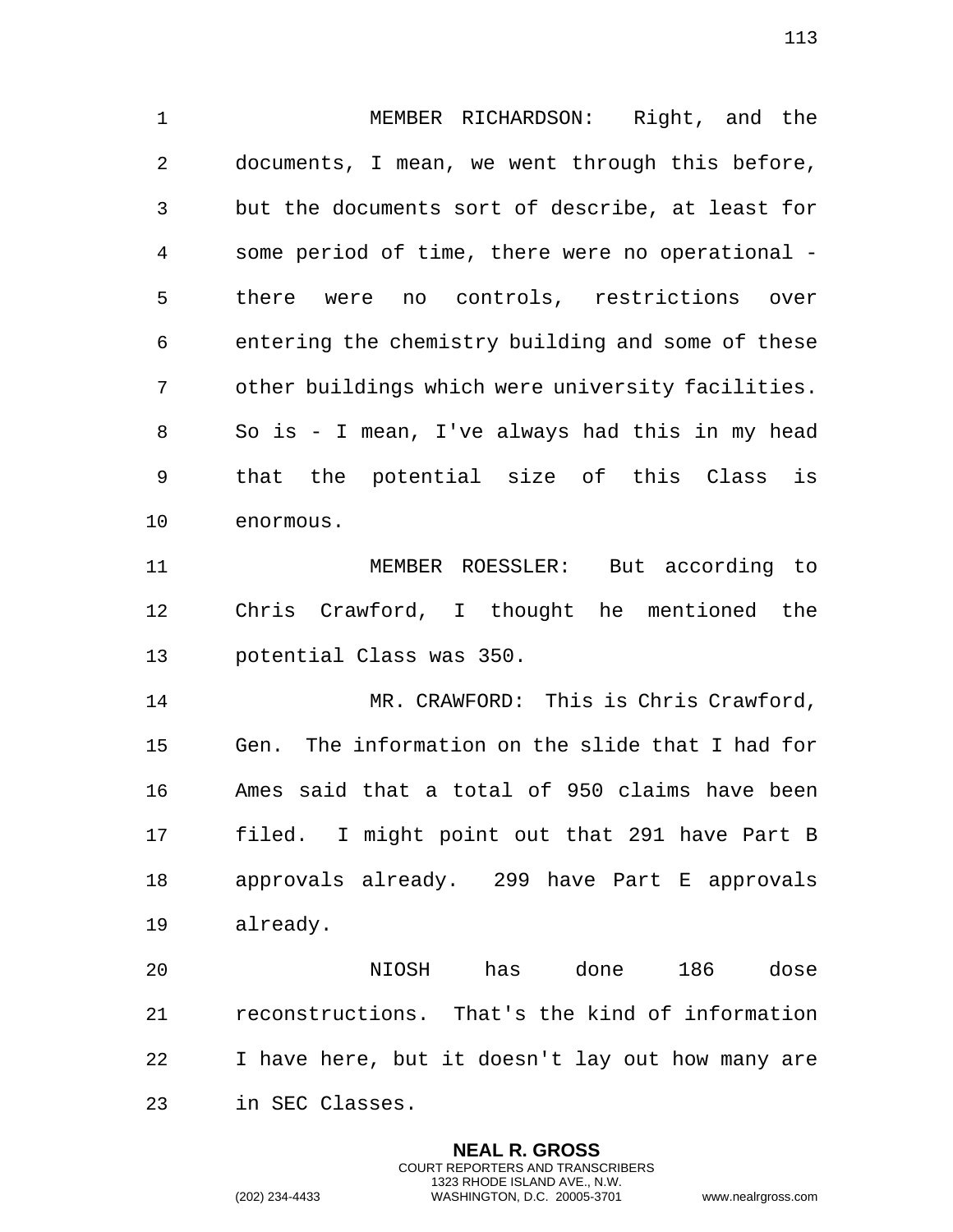MEMBER ROESSLER: So is the - somebody said they thought the Class was enormous. I think we need to have a little better number on that. MEMBER RICHARDSON: See, I was going through my head. It's Iowa State employees at this period would be those, and they don't - and there's no - you said that you can't identify who went into which buildings in which locations, but again, maybe I'm misunderstanding. MR. TOMES: I believe we were talking about Ames Laboratory employees as determined by the Department of Labor. MEMBER ROESSLER: It's probably - it's not pertinent to a decision here, but I thought it was - just out of curiosity, what is the number? MR. RUTHERFORD: You can't define a number because it's going to be whatever number employees or people that get a cancer and file a claim that DOL determines has covered employment, but as Dr. Richardson mentioned, that could be a very large number.

MEMBER ROESSLER: Okay.

**NEAL R. GROSS** COURT REPORTERS AND TRANSCRIBERS 1323 RHODE ISLAND AVE., N.W.

(202) 234-4433 WASHINGTON, D.C. 20005-3701 www.nealrgross.com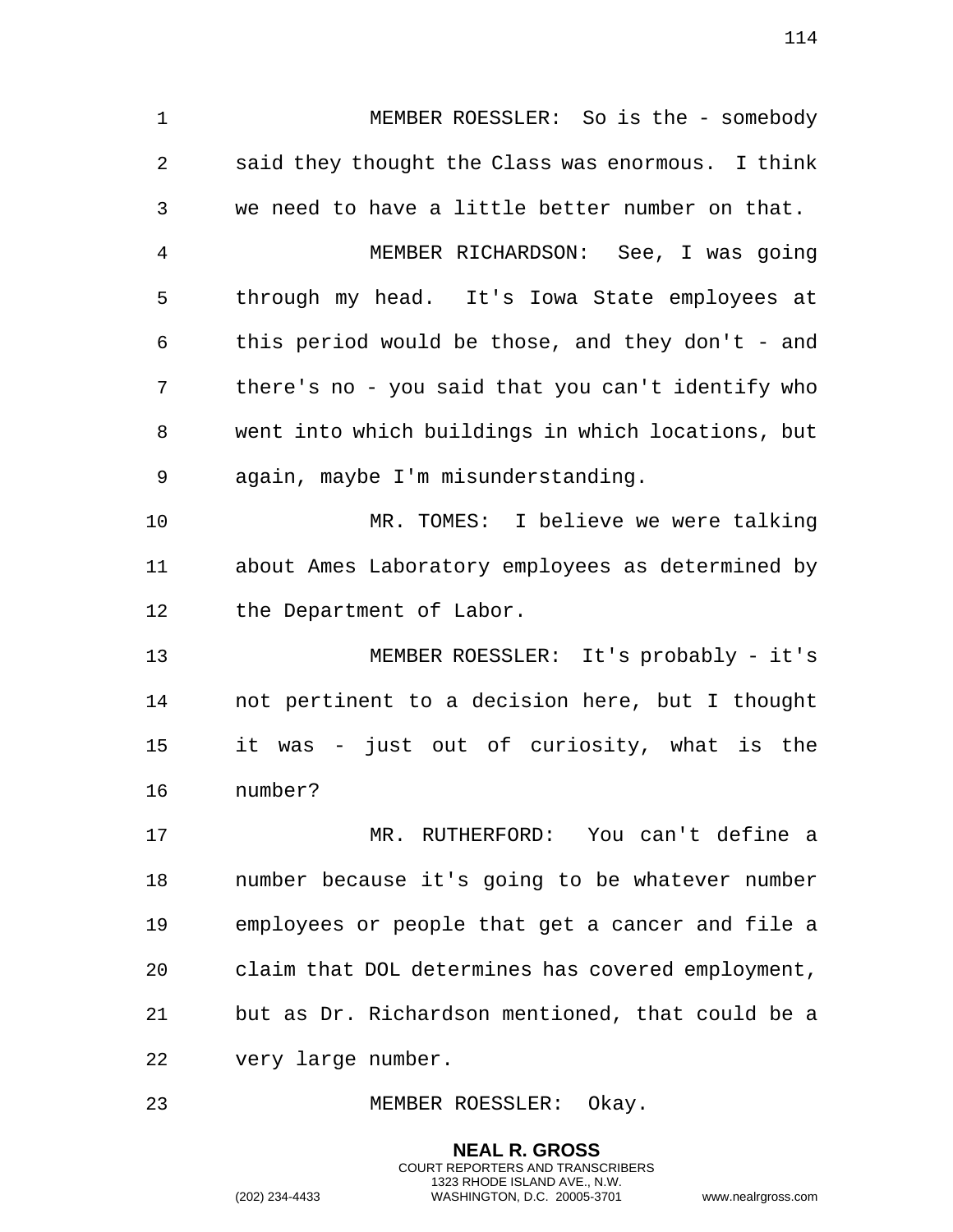CHAIR MELIUS: My recollection is that we had resolved that, so it wasn't the entire university was covered, because I think it came up many years ago when we were first doing the Ames issue, and I think we straightened it out in terms of how the contract was defined and who it was with, but I don't recollect that.

 MEMBER CLAWSON: Jim, this is Brad. I think that you're correct in that. I thought that we had taken care of this earlier on with Ames, that it wasn't the whole university.

 CHAIR MELIUS: Yeah, we were - it was a concern, so, yeah, I don't want to dismiss it. We had the same issue with MIT and the laboratory up there. It looked like every graduate student at MIT because it would be employed, I mean, potentially employed, so how do you narrow it down, but that got taken care of when they sort of redesignated the facility, but I think it's the facility definition that also plays a part.

 MR. TOMES: I believe there are currently approximately 725 workers at the facility full and part time, so over the years,

> **NEAL R. GROSS** COURT REPORTERS AND TRANSCRIBERS 1323 RHODE ISLAND AVE., N.W.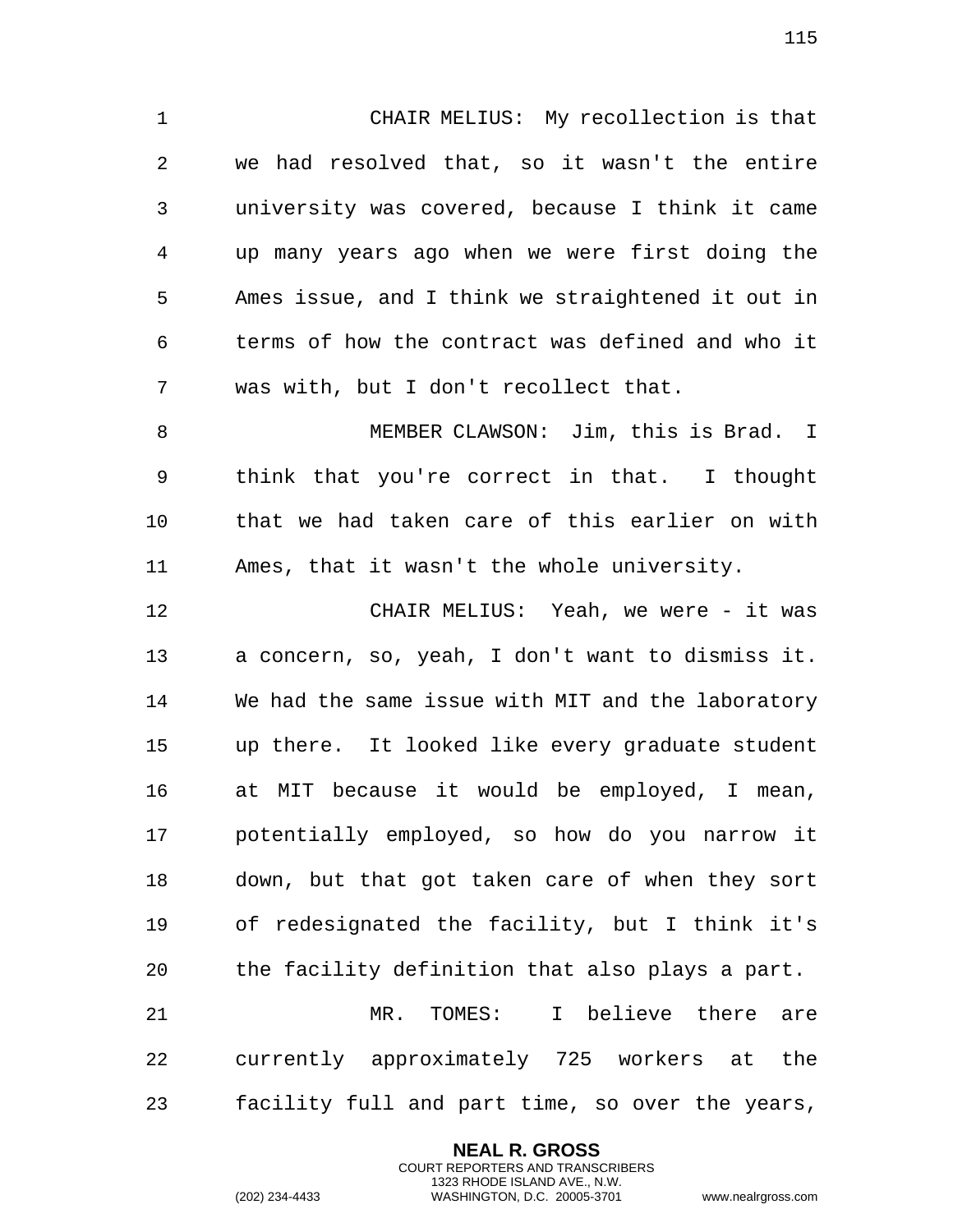it could be a substantial number of claims.

 CHAIR MELIUS: Which was, Jim, you had a clarification? No, confusion.

 DR. NETON: I agree with you. I think we had this discussion at one of the earlier four SECs that have already been established, and the work is covered at Ames Laboratory, not the University of Iowa, and I'm not sure exactly how Department of Labor parses that out, but we did have this discussion and we have the claims we have.

12 12 I just checked their - right now, we have 57 people who started employment during this covered period that we're discussing. How many more could apply, you know, who knows?

 CHAIR MELIUS: Could someone try to get some clarification on that so that we - not immediately, but hopefully while we're still thinking about it before we leave here or something? I don't think it necessarily needs to hold up our decision on this SEC, but any other - Josie, yeah, go ahead.

MEMBER BEACH: Not for Tom, but just

**NEAL R. GROSS** COURT REPORTERS AND TRANSCRIBERS 1323 RHODE ISLAND AVE., N.W.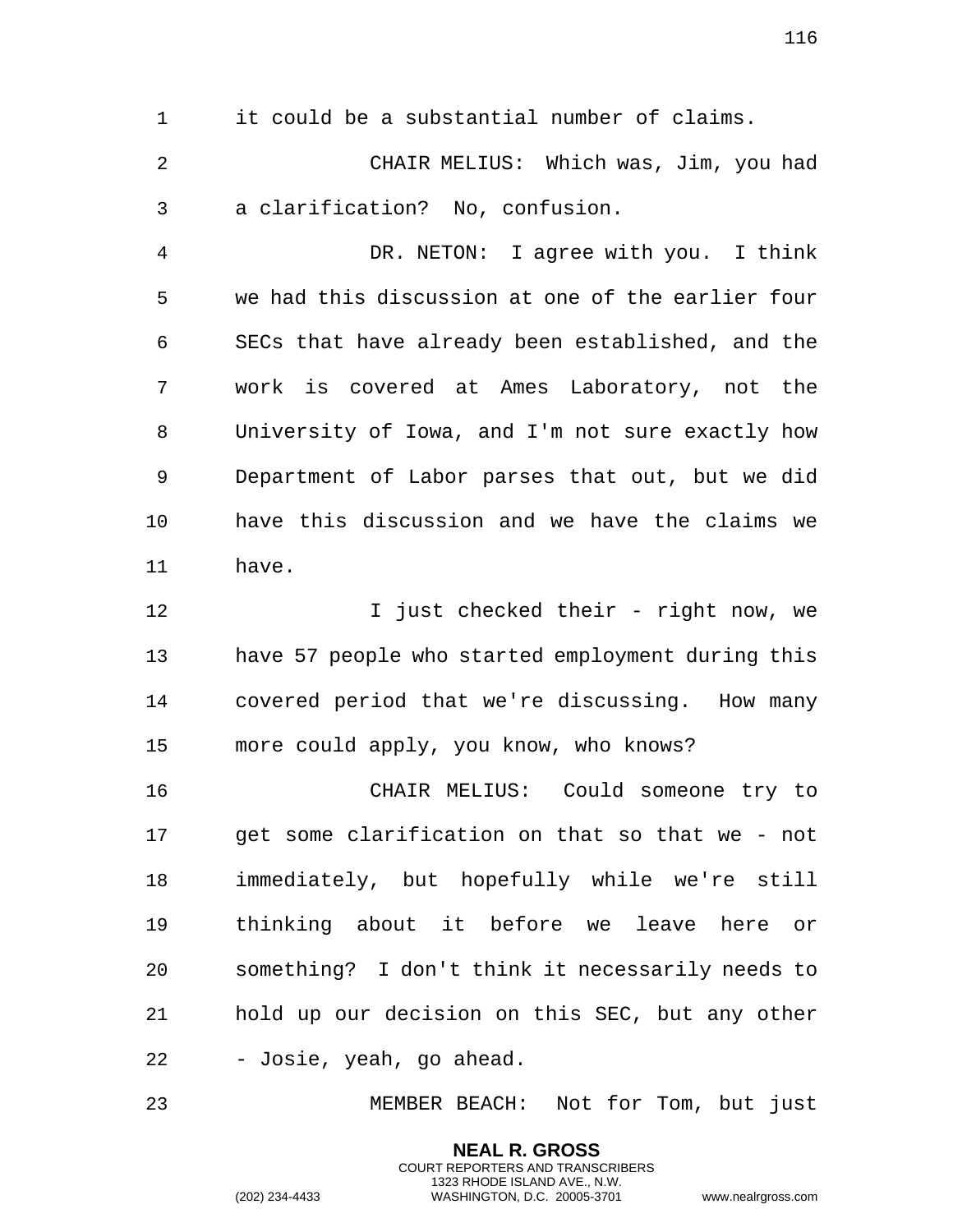in general. I know there's a Work Group formed for Ames. Do we have a recommendation or has the Work Group met on this at all?

 CHAIR MELIUS: The Work Group has not met on this, no. Remember, this is the one, this is the report that DOE had to, you know, facilitate its quick review which we thank DOE for. I'm not sure why it got hung up at NIOSH for so long, but they got it through, so that's fine. Any other comments or questions? Yes, Lorraine? Loretta, excuse me.

 MEMBER VALERIO: So if I am understanding correctly for the internal dose feasibility, that the ongoing remediation beyond the 1980s is focused primarily on thorium and uranium?

 MR. TOMES: The only ones that I know of is some occasional work that was done on the pipe tunnels in the Wilhelm Hall. In the late 1980s when they were instituting additional controls as far as DOE Order 5480, they had an increased effort to identify those areas, and there was some work done on washing those tunnels

> **NEAL R. GROSS** COURT REPORTERS AND TRANSCRIBERS 1323 RHODE ISLAND AVE., N.W.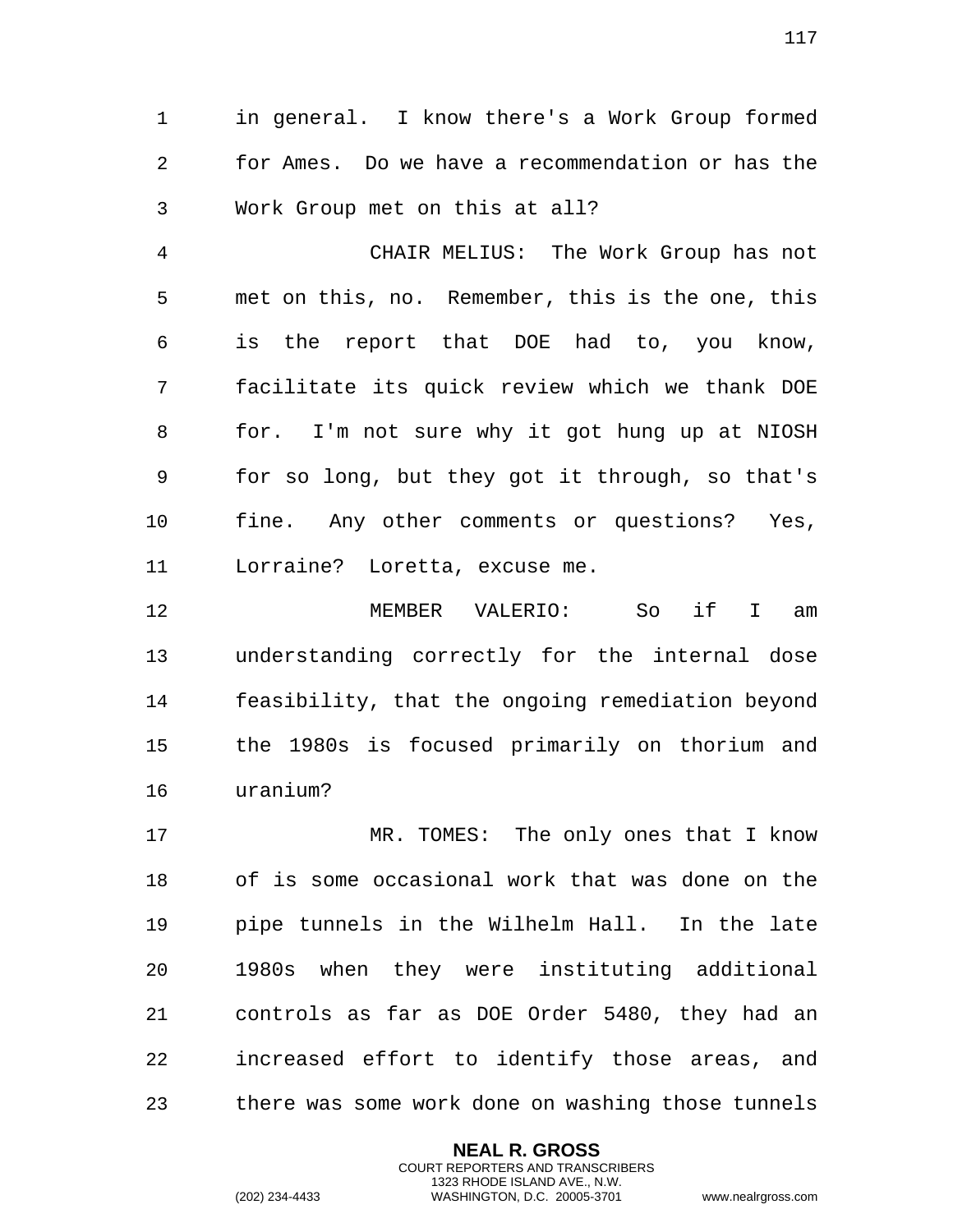down and remediating those in the 1990s, so there is at least some potential exposures to consider, but it was not routine work going on.

 CHAIR MELIUS: Okay, any more questions or comments? I think I need to hear - it's an 83.14. Do I get a recommendation from the Board? It's an 83.14 petition. Yeah, there is a - is the petitioner supposed to be on the line? Not for - okay. That's what I thought. Okay, so does someone want to recommend an action? David, just speak into the microphone, please.

 MEMBER KOTELCHUCK: I'll recommend as Chair of the Work Group, the Ames Work Group, that we accept this as an SEC.

 MEMBER BEACH: I'm going to second it. MEMBER CLAWSON: I wanted to second it.

 CHAIR MELIUS: Brad, you're out of order. You weren't called on.

MEMBER CLAWSON: Sorry.

 CHAIR MELIUS: Okay, and let me just for the record read the Class Definition into the

> **NEAL R. GROSS** COURT REPORTERS AND TRANSCRIBERS 1323 RHODE ISLAND AVE., N.W. (202) 234-4433 WASHINGTON, D.C. 20005-3701 www.nealrgross.com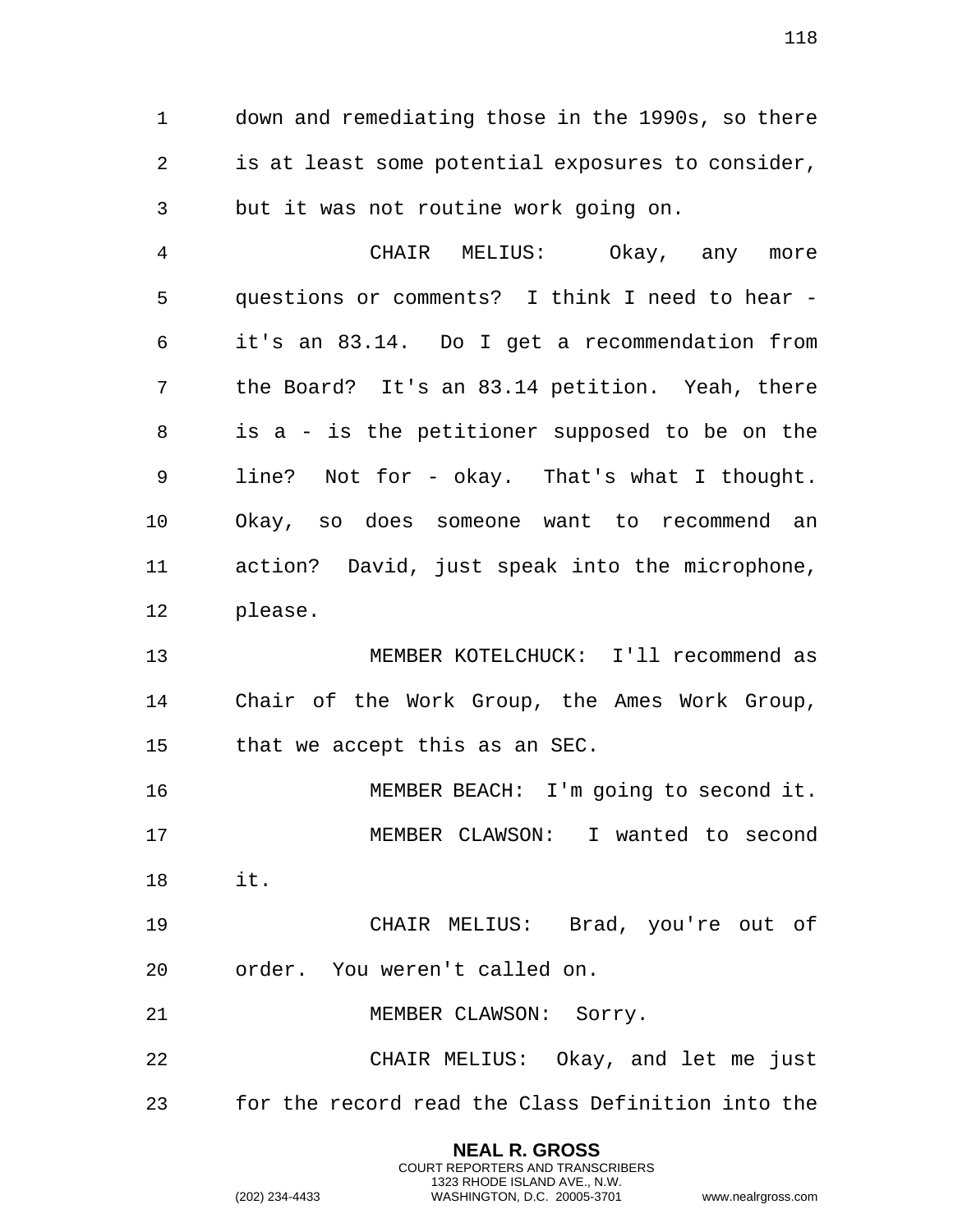record. All employees of the Department of Energy, its predecessor agencies, and their contractors or subcontractors who worked in any area of the Ames Laboratory in Ames, Iowa during the period from January 1, 1971 through December 31, 1989 for a number of work days aggregating at least 250 work days occurring either solely under this employment or in combination with work days within the parameters established for one or more other Classes of employees included in the Special Exposure Cohort. So no further discussion. Can we - Ted, do your - 13 MR. KATZ: Sure, Anderson? 14 MEMBER ANDERSON: Yes. MR. KATZ: Beach? MEMBER BEACH: Yes. 17 MR. KATZ: Clawson? 18 MEMBER CLAWSON: Yes. MR. KATZ: Field? MEMBER FIELD: Yes. MR. KATZ: Kotelchuck?

MEMBER KOTELCHUCK: Yes.

MR. KATZ: Lemen?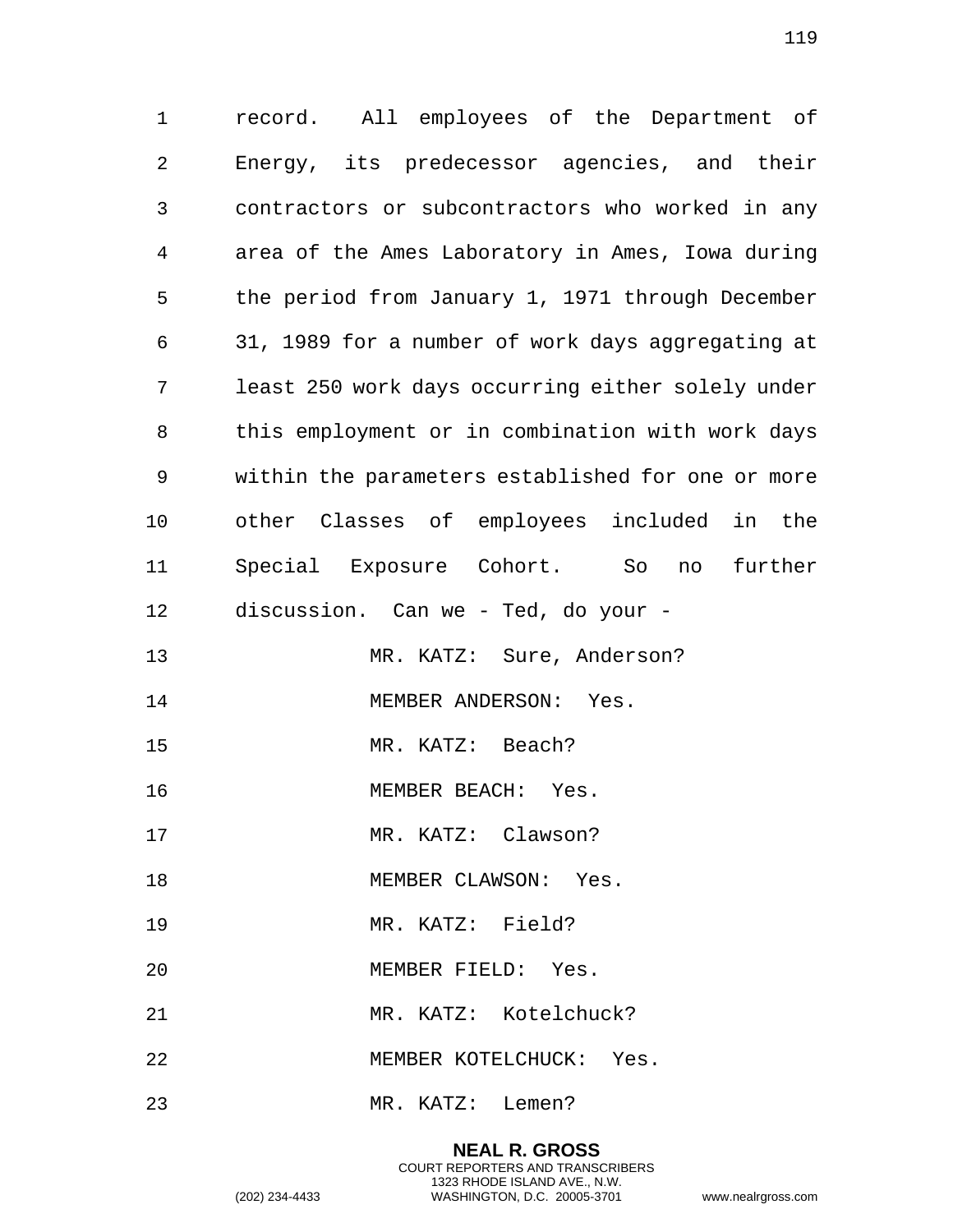| $\mathbf{1}$   | MEMBER LEMEN: Yes. Did you hear me?               |
|----------------|---------------------------------------------------|
| $\overline{2}$ | CHAIR MELIUS: Not now. Our eardrums               |
| 3              | are all punctured.                                |
| 4              | MEMBER LEMEN: I don't know what's -               |
| 5              | from my end.                                      |
| 6              | MR. KATZ: Lockey?                                 |
| 7              | MEMBER LOCKEY: Yes.                               |
| 8              | MR. KATZ: Melius?                                 |
| 9              | CHAIR MELIUS: Yes.                                |
| 10             | MR. KATZ: Munn?                                   |
| 11             | MEMBER MUNN: Yes.                                 |
| 12             | MR. KATZ: Poston? John Poston?                    |
| 13             | Maybe you're on mute. I'll come back.             |
| 14             | Richardson?                                       |
| 15             | MEMBER RICHARDSON: Yes.                           |
| 16             | MR. KATZ: Roessler?                               |
| 17             | MEMBER ROESSLER: Yes.                             |
| 18             | MR. KATZ: Schofield?                              |
| 19             | MEMBER SCHOFIELD: Yes.                            |
| 20             | MR. KATZ: Valerio?                                |
| 21             | MEMBER VALERIO: Yes.                              |
| 22             | MR. KATZ: Ziemer? Paul? Perhaps                   |
|                | 23 you're on mute too. Oh, Paul may be absent for |

**NEAL R. GROSS** COURT REPORTERS AND TRANSCRIBERS 1323 RHODE ISLAND AVE., N.W.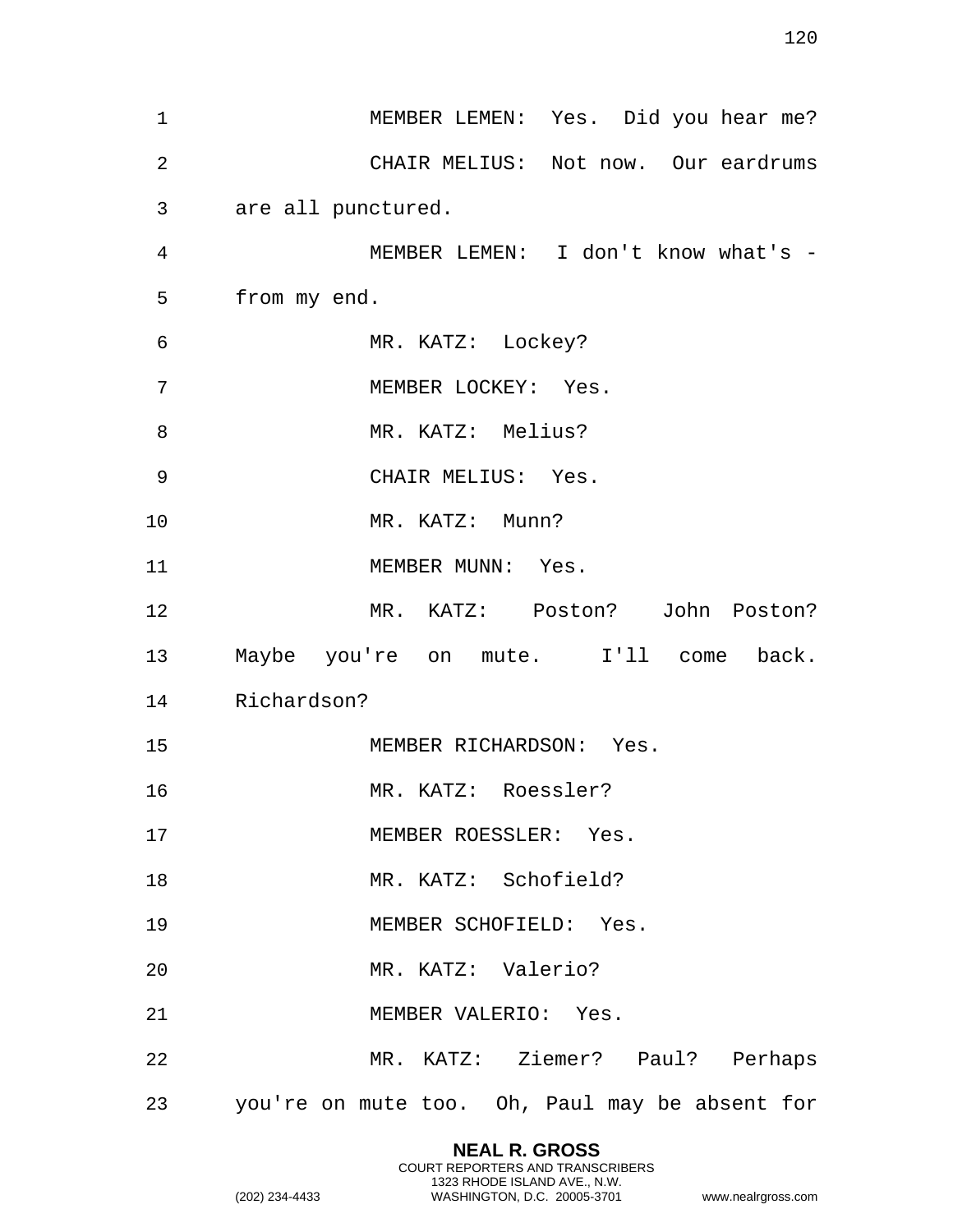1 - he has a short period when he can't make it. Let me just go back. Dr. Poston, John, are you on the line, but on mute? Okay, then, well, I have two - CHAIR MELIUS: He said, yes, he's on mute. MR. KATZ: I have not heard it. Yeah, so, anyway, we have two absentee votes. I may try to collect those later in the meeting, but otherwise - the motion passes. MEMBER BEACH: And then, Jim, just to further, the Work Group will take up any further issues on like the - 14 CHAIR MELIUS: Oh, yeah. MEMBER POSTON: Ted? MR. KATZ: Oh, there he is. 17 MEMBER POSTON: Ted? CHAIR MELIUS: Yeah, just go, John. MEMBER POSTON: This is John. I hit the wrong button and hung up. That was an ulterior motive, I guess. CHAIR MELIUS: Okay. MEMBER POSTON: But I vote yes.

> **NEAL R. GROSS** COURT REPORTERS AND TRANSCRIBERS 1323 RHODE ISLAND AVE., N.W.

(202) 234-4433 WASHINGTON, D.C. 20005-3701 www.nealrgross.com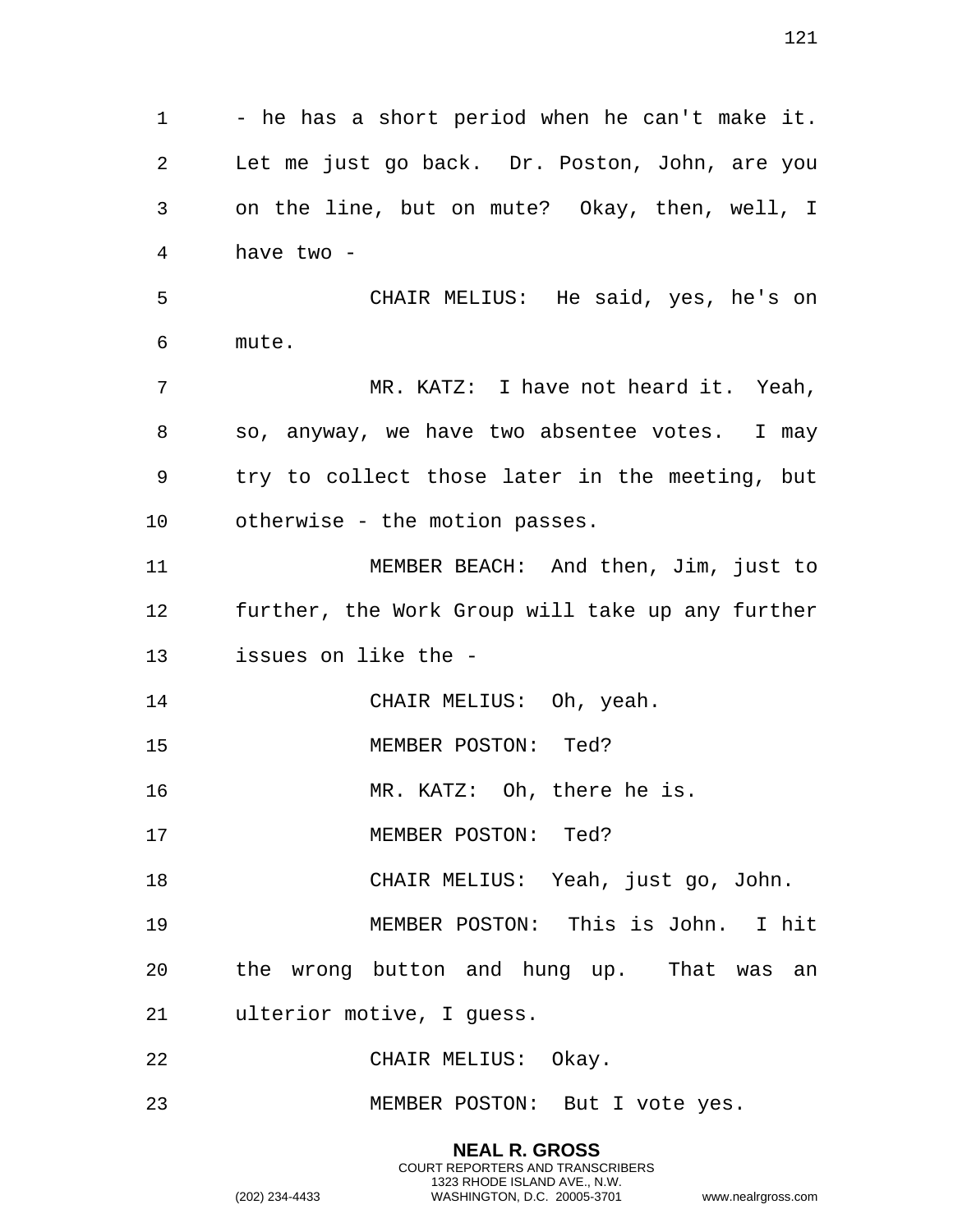CHAIR MELIUS: Okay, thank you. Thanks, John. Ted's handing out the letter, so I'm filling in for him.

 MEMBER POSTON: And I'll try not to hit the hang up button this time.

 CHAIR MELIUS: Okay, so again, I'll read into the record. The Advisory Board on Radiation Worker Health, the Board, has evaluated SEC Petition 00245 concerning workers at the Ames Laboratory and the statutory requirements established, incorporated into 42 CFR Section 83.13.

 The Board respectfully recommends that SEC status be accorded to, "all employees of the Department of Energy, its predecessor agencies, and their contractors or subcontractors who worked in any area of the Ames Laboratory in Ames, Iowa during the period from January 1, 1971 through December 31, 1989 for a number of work days aggregating at least 250 work days occurring either solely under this employment or in combination with work days within the parameters established for one or more other Classes of

> **NEAL R. GROSS** COURT REPORTERS AND TRANSCRIBERS 1323 RHODE ISLAND AVE., N.W.

(202) 234-4433 WASHINGTON, D.C. 20005-3701 www.nealrgross.com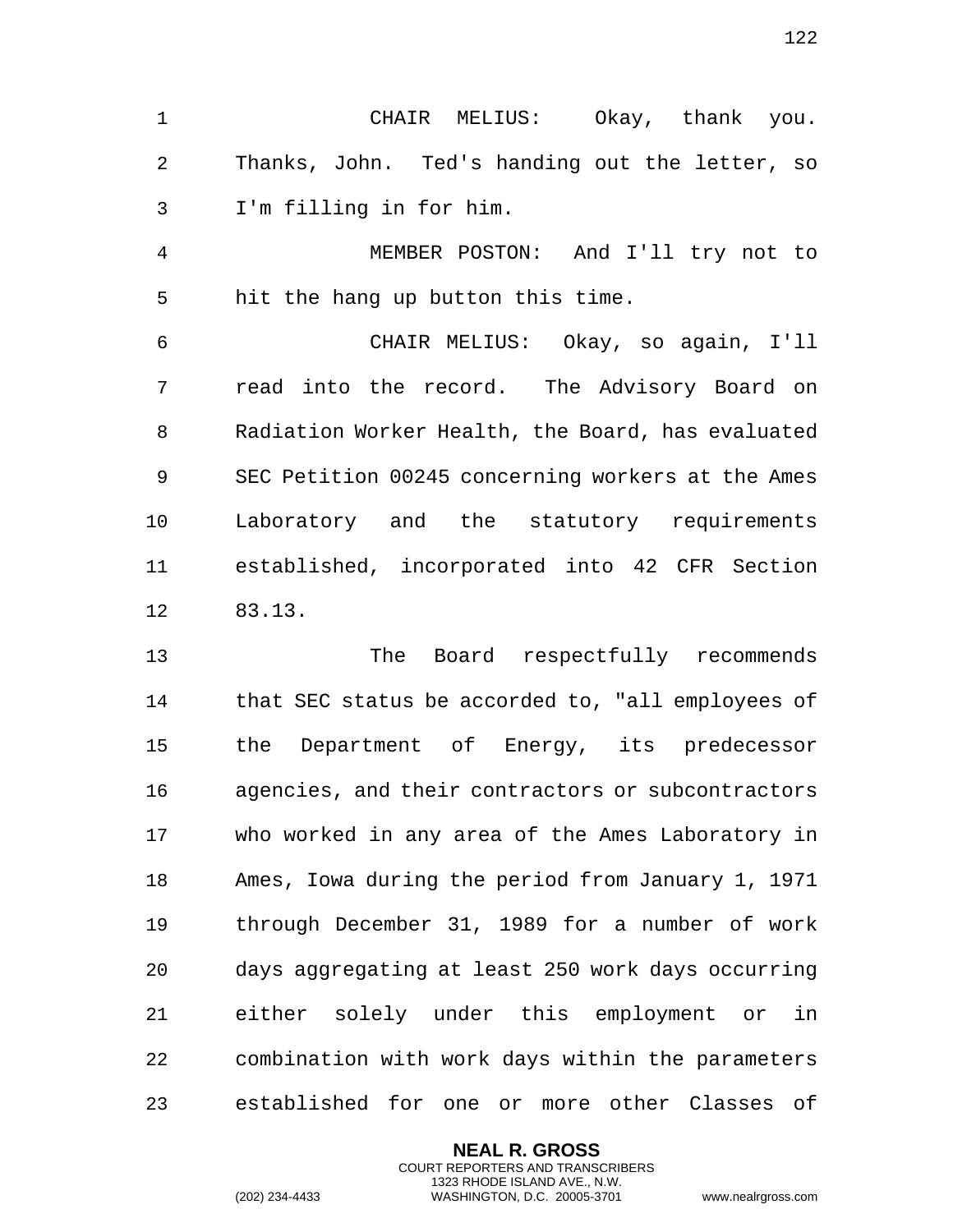employees included in the Special Exposure Cohort."

 This recommendation is based on the following factors. During this time period, the Ames Laboratory was involved in research and development work related to the production of nuclear weapons. This work included some remediation work on contaminated facilities.

 Two, NIOSH found that there were insufficient biological monitoring data, air monitoring data, or process and radiological source information at this facility in order to complete individual dose reconstructions involving internal radiation exposures with sufficient accuracy for Ames Laboratory workers during the time period in question. The Board concurs with this conclusion.

 Three, NIOSH determined that health may have been in danger for the workers exposed to radiation at the Ames Laboratory during the time period in question. The Board also concurs with this determination.

Based on these considerations and

**NEAL R. GROSS** COURT REPORTERS AND TRANSCRIBERS 1323 RHODE ISLAND AVE., N.W.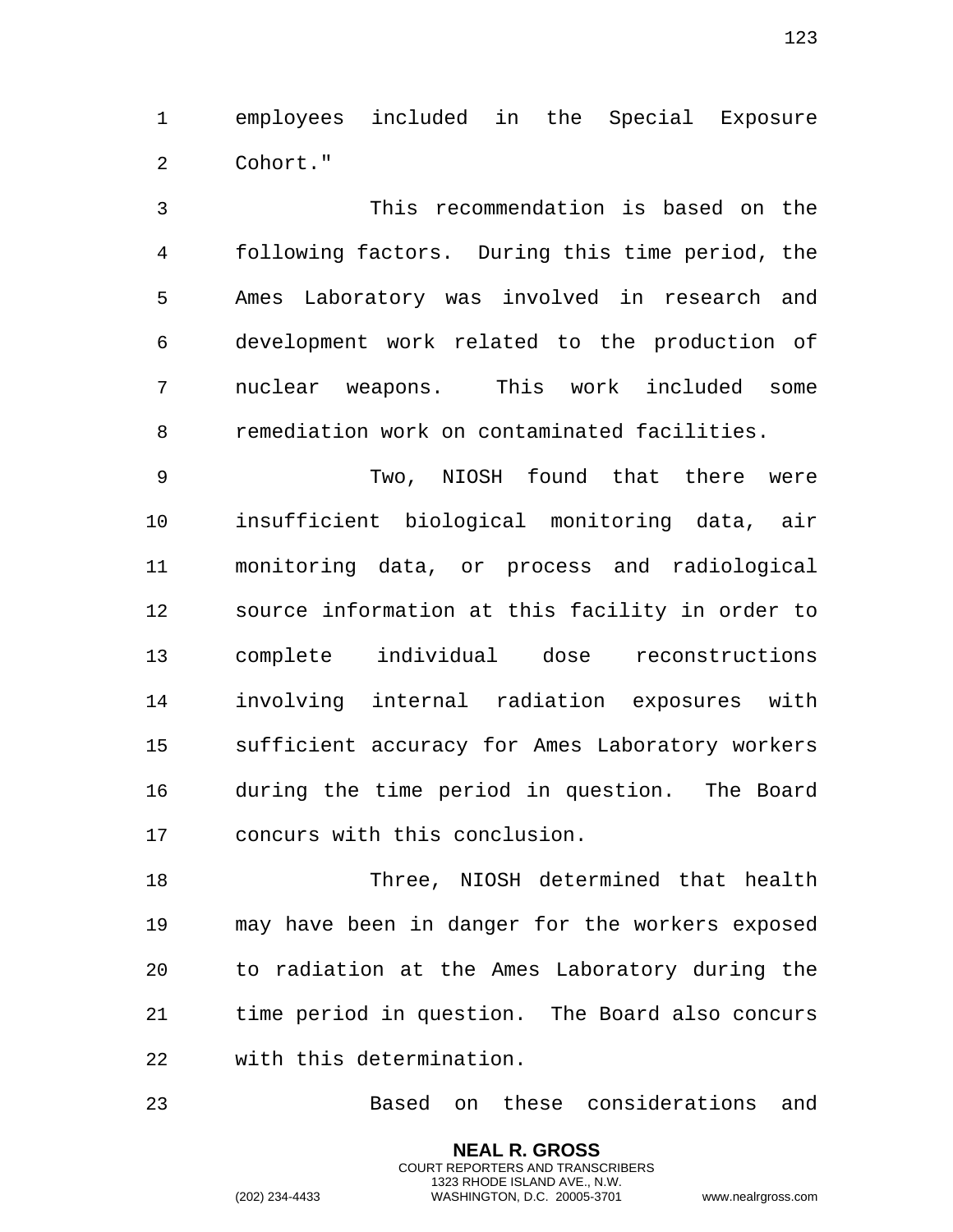discussions held at our December 13 and 14, 2017 Board meeting held in Albuquerque, New Mexico, the Board recommends that this Class be added to the SEC.

 Enclosed is the documentation from the Board meeting where this SEC Class was discussed. Documentation includes copies of the petition, the NIOSH review thereof, and related materials. If any of these items are not available at this time, they will follow shortly.

 If anybody has grammatical or other changes, let me know, but that will be the letter that will go forward to the Secretary.

 Okay, so we have some time. I thought we would, rather than impinge on Wanda's time and getting myself into big trouble, I thought we would take up some follow up on the dose reconstruction review methods if I do that quickly, but just, I have a short presentation that just sort of - it's a laundry list of some of the things under consideration.

 We've heard Mark's recommendations. There were some other recommendations that we had

> **NEAL R. GROSS** COURT REPORTERS AND TRANSCRIBERS 1323 RHODE ISLAND AVE., N.W.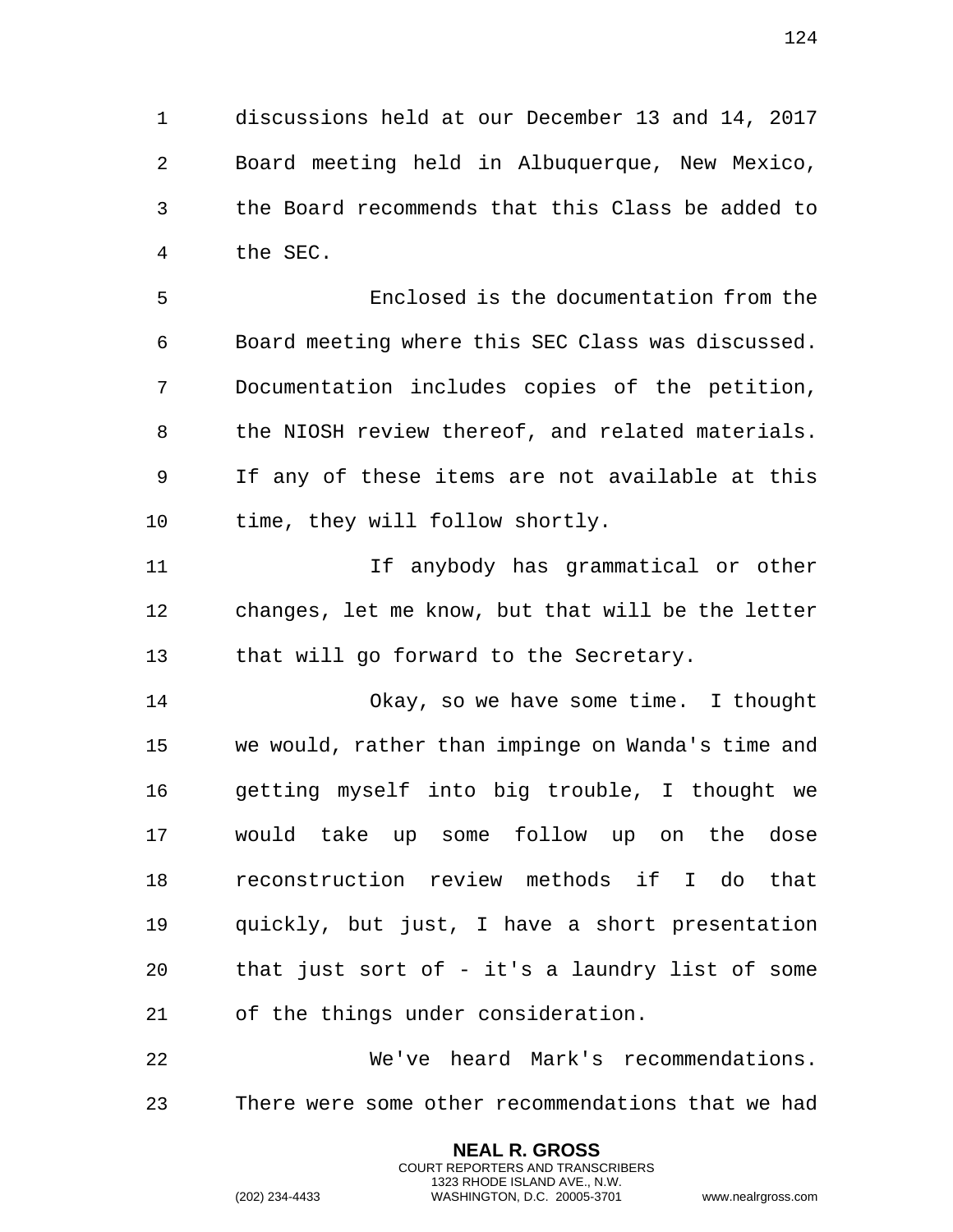talked about internally, as well as within the Work Group, and then there were also some recommendations, or suggestions, I should say, from SC&A from John Mauro, Rose, and others there that are on this list.

 It's in no priority order or anything, but I thought we want to get going on this, and I would appreciate input from the Board on where we should start with whatever we decide to do on changes to our methods for doing dose reconstruction reviews.

 We will take any recommendations the Board Members have, others, and back to another Work Group meeting, and then come back to the Board with a set of recommendations for starting 16 to implement some changes to that. I think this will be sort of an ongoing process for a while while we, until we get some results and see what works, what doesn't work, and so forth.

 So I just have four cryptic slides, but we'll go through some of this. First of all, I'm going to begin with sort of some of the considerations we need to sort of think about in

> **NEAL R. GROSS** COURT REPORTERS AND TRANSCRIBERS 1323 RHODE ISLAND AVE., N.W.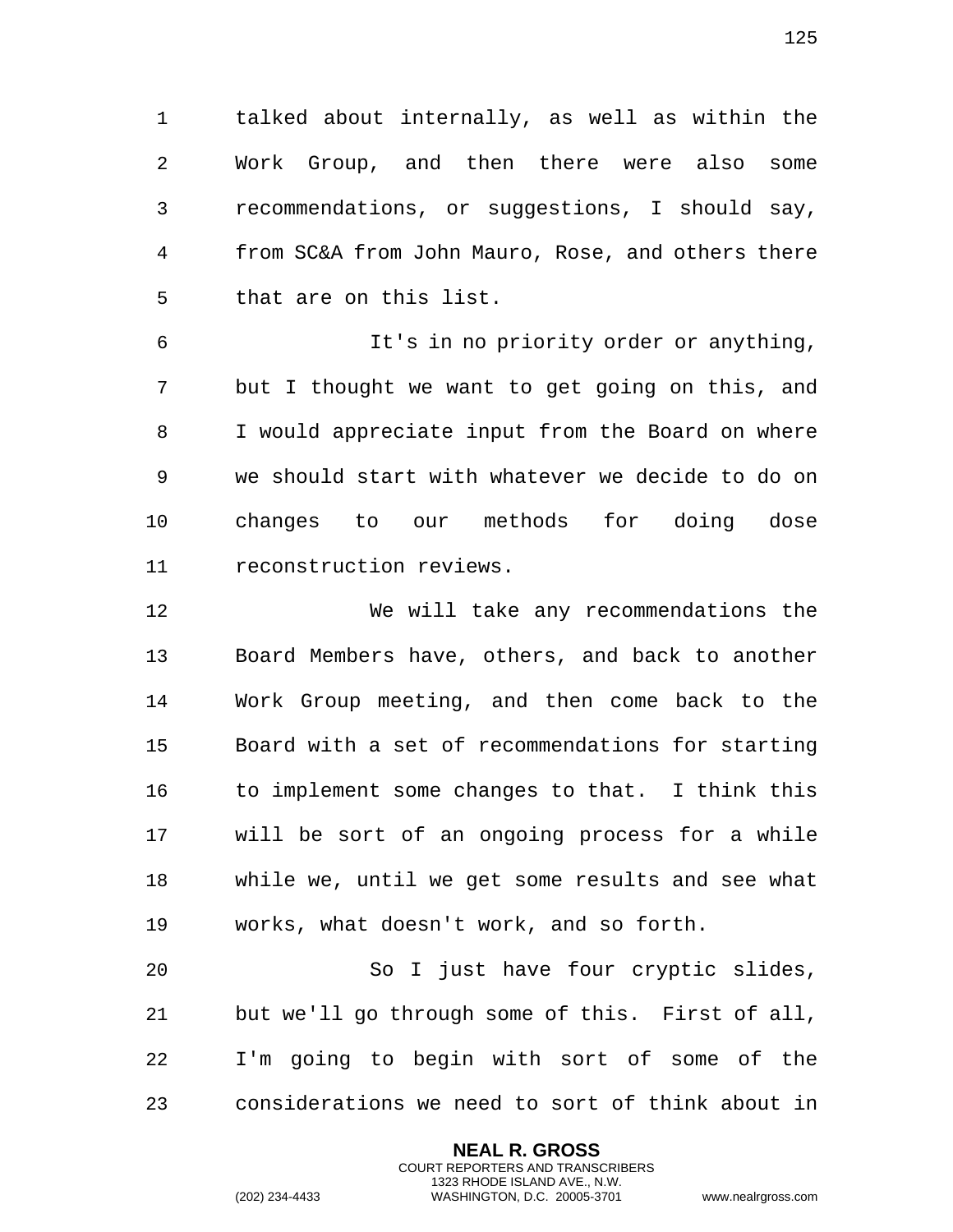terms of how we approach changes to our dose reconstruction reviews.

 And we've largely talked about it within the Work Group changes that had to do with consistency, but also, I think, accuracy and consistency are the issues that we're sort of focusing on.

 We also have to consider do we do that looking at just a single site, or do we look for consistency across multiple sites? Are dose constructions for similar types of exposures, or work tasks, or work operations done similarly at each site? And that may be because of some differences in terms of how and when Site Profiles get reviewed and procedures get reviewed. That may be something that we want to sort of focus on over multiple sites.

18 I think another general consideration, are we using all of the available information that's available for that particular site or on that particular issue?

 Another consideration is I think we want to focus our efforts on significant

> **NEAL R. GROSS** COURT REPORTERS AND TRANSCRIBERS 1323 RHODE ISLAND AVE., N.W.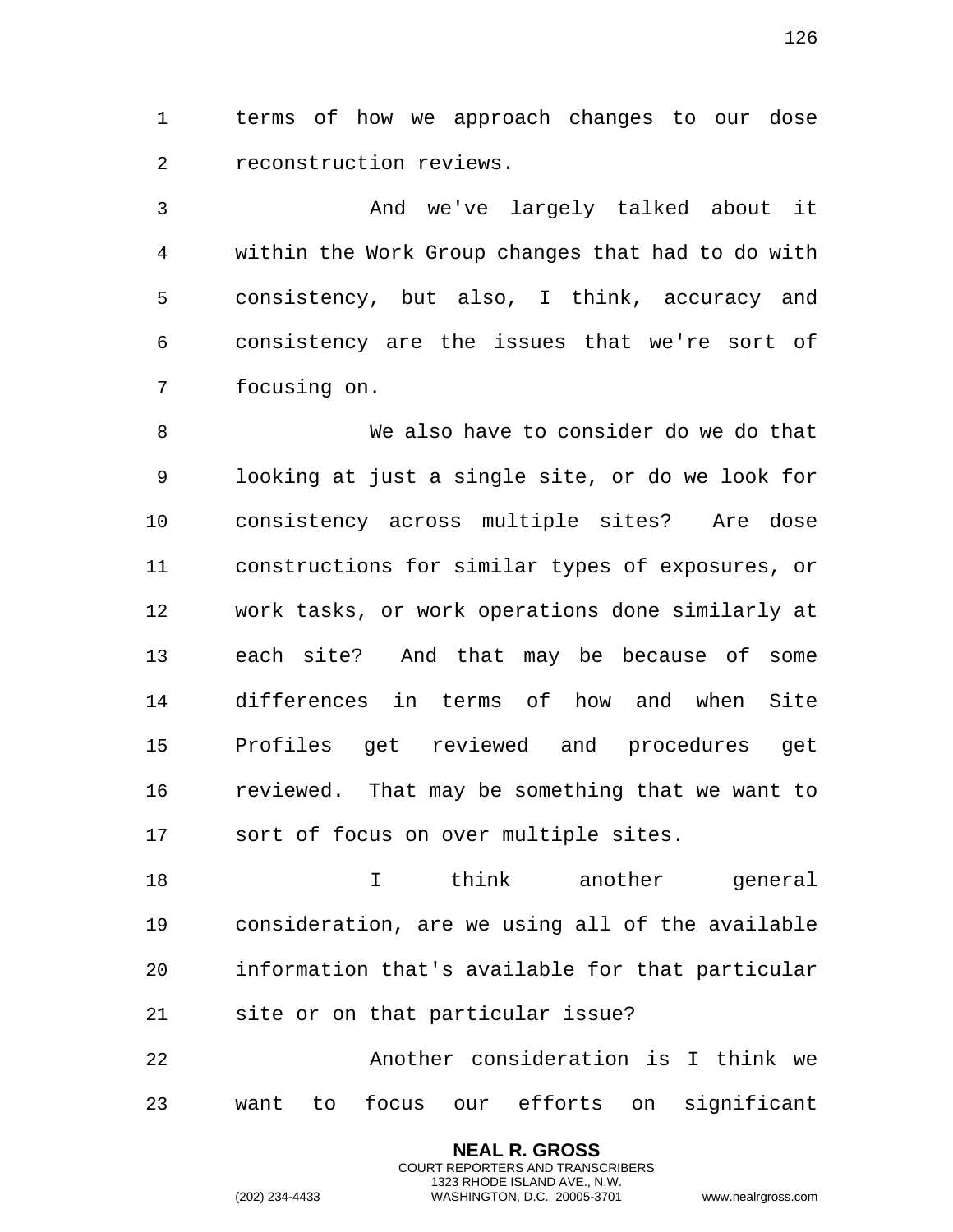exposures, meaning not on trivial exposures or things that are really very unlikely to affect dose reconstruction outcomes, but rather it has to be something meaningful.

 That's a slippery - a little difficult to define. We've tried that before in looking at this and trying to focus, but I think it is something to take into account.

 And then I think one other thing as Mark mentioned a little bit and it came up in our discussions, do we do a separate type of evaluation or do we try to incorporate some of this evaluation into our ongoing reviews, either our blind reviews, or more likely, our primary reviews as sort of an add-on to those which has advantages in terms of we've got the committee all set up, and the cases selected, and so forth? So, and it may depend on what the subject is we're focusing on.

 And then one of the other sort of bigger questions, I think, is do we expand our procedure reviews? And that means do we go father down into the dose reconstruction process?

> **NEAL R. GROSS** COURT REPORTERS AND TRANSCRIBERS 1323 RHODE ISLAND AVE., N.W.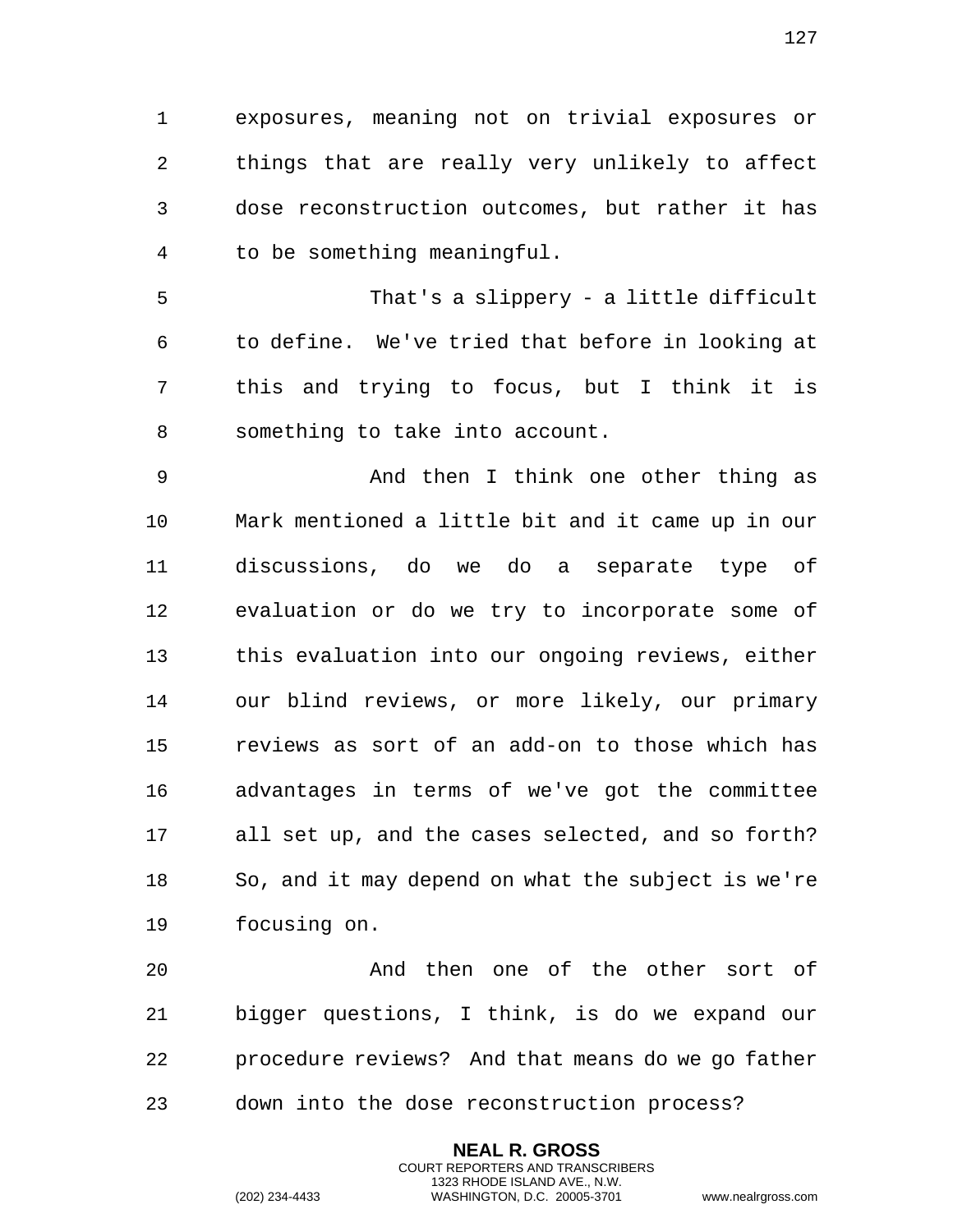Mark used the term program judgments where there's some sort of documentation or procedure that's set up that's below the level of a Site Profile or TIB, and one that is not usually reviewed by the Board. I'm not sure all of them are even reviewed by NIOSH.

 They're sort of implementation documents and so forth, but, you know, may or may not have, you know, a significant potential for doing dose reconstructions and affecting the outcomes of those. And again, for some, it's a question of resources. For some, the question is how, you know, what's involved in that particular documentation?

 I think our Dose Reconstruction Review Committee has run into those occasionally, and they're trying to resolve discrepancies between SC&A's review and the ORAU dose reconstruction.

19 Another one that Mark mentioned is how we utilize CATI information. And if you go back to meeting 20 or something like that, at the beginning of this process, we had a large discussion of even as part of dose reconstruction

> **NEAL R. GROSS** COURT REPORTERS AND TRANSCRIBERS 1323 RHODE ISLAND AVE., N.W.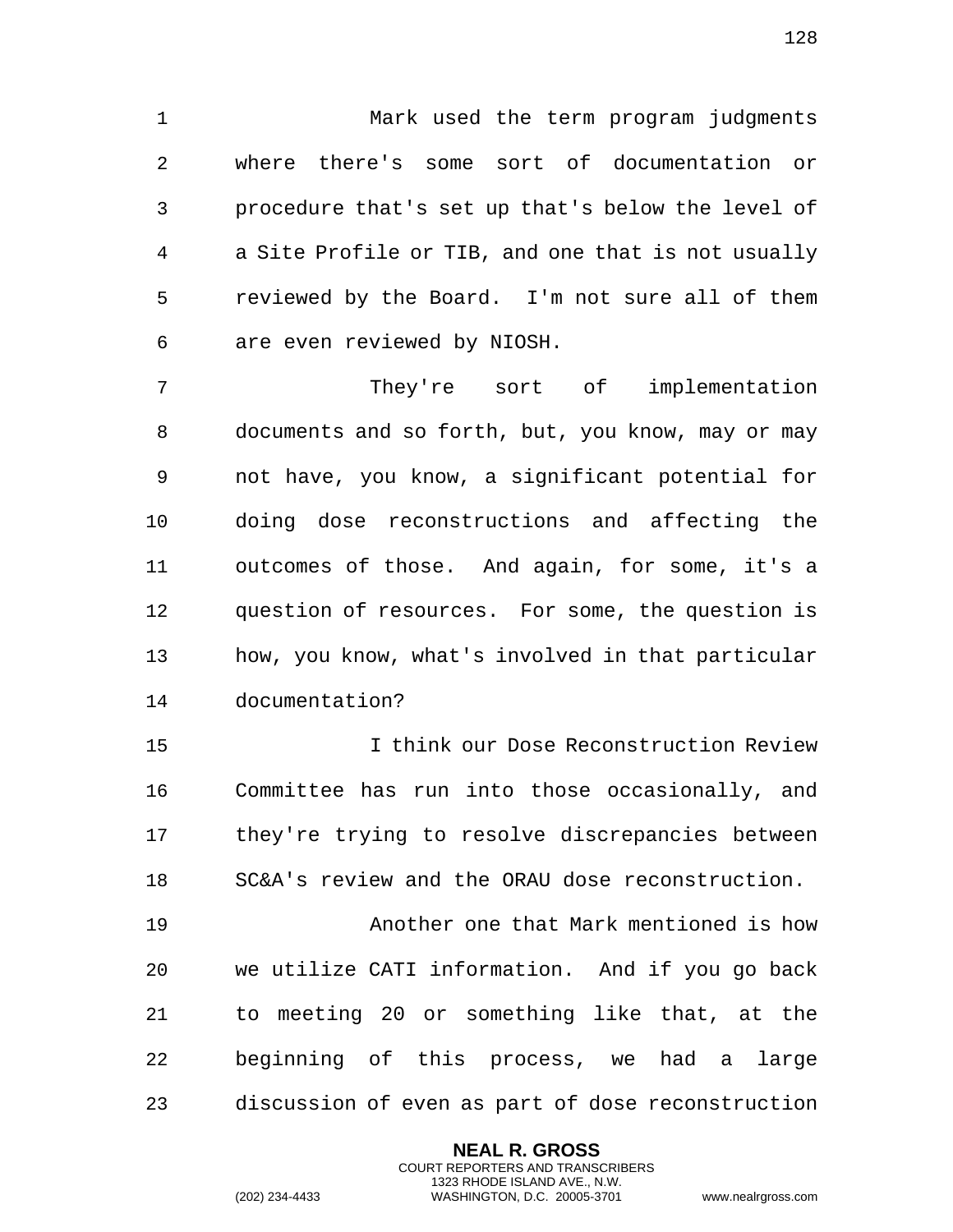reviews doing separate interviews, additional interviews with the claimants as a way of seeing what kind of information was obtained or not obtained in that process.

 That made everybody very nervous, but we decided not to do it, implement that, but I think in between doing that and just sort of accepting what's in there now, I think taking a better look at what's in the CATI, are there better ways of using that information to confirm or to modify dose reconstruction is something worth looking into.

 Again, Mark mentioned this, and he also mentioned this next issue which is how to handle incidents. It's again been an issue that we've struggled with for a long time. Again, now that we have more data and information, is there better ways of - and we've got essentially more claims to look at. Is there a better way of using that available data in some way and doing it more consistently so that all claimants get a fair evaluation?

And again, we always run into the

**NEAL R. GROSS** COURT REPORTERS AND TRANSCRIBERS 1323 RHODE ISLAND AVE., N.W.

(202) 234-4433 WASHINGTON, D.C. 20005-3701 www.nealrgross.com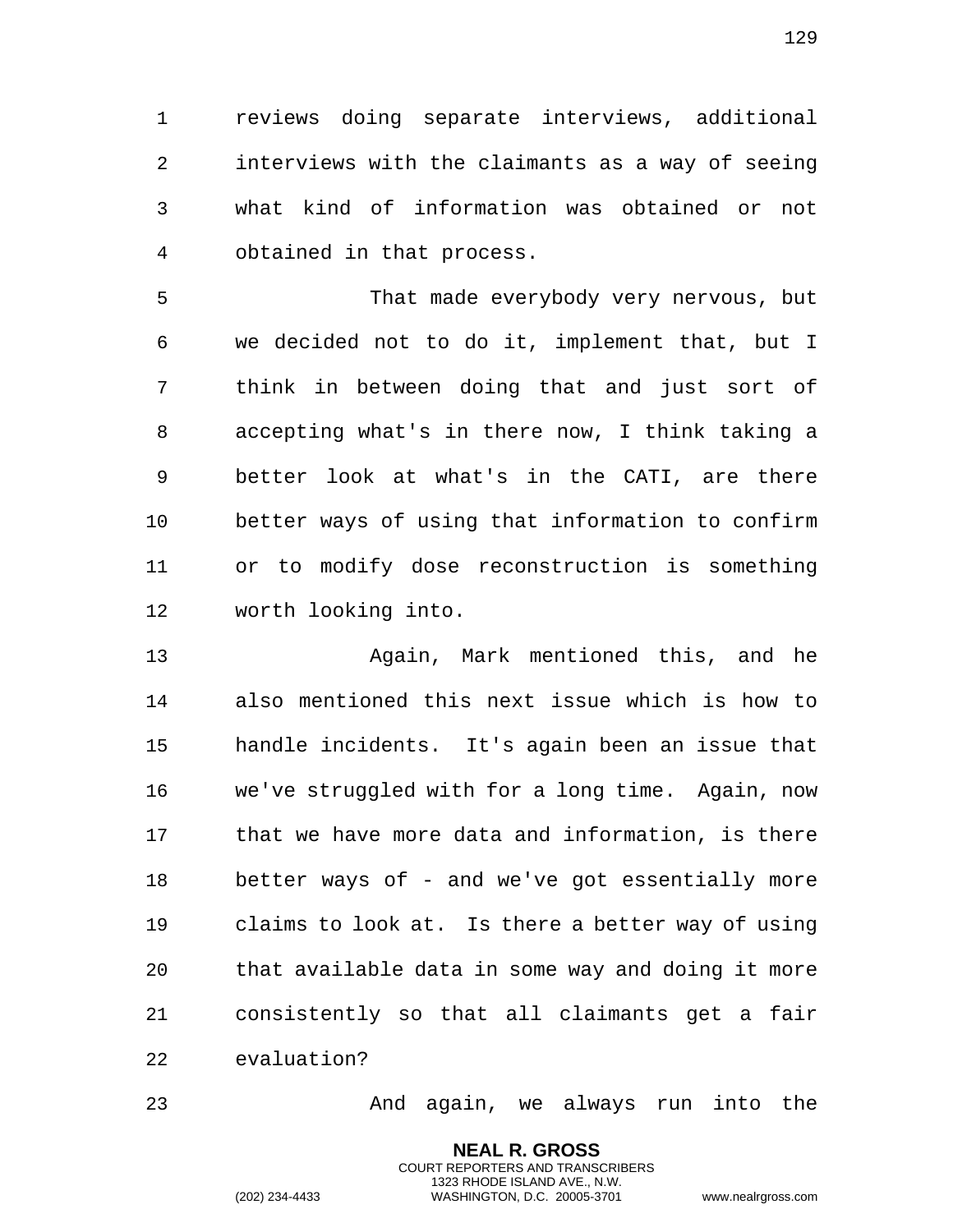problem that a lot of these CATI interviews about incidents and so forth where they come up, some people know about them, but then you have survivors who may have, obviously have a lot less information on what their spouse or parent may have been doing.

 Again, these mostly come from Mark and the assignment of coworker dose to individuals, and how that's done procedurally and the judgment that's involved in that. Again, this came from SC&A location of skin cancers, some consistency in how that's done because that can make a change in terms of the dose reconstruction process, the various uses of in vitro and in vivo data.

 Again, Mark already mentioned assignment of work title or how someone's exposure is judged or work tasks are judged. He had some examples of that in his report. Assignment of glove box correction factors again is something that may affect dose.

 I think one issue, I think this is in Mark's report, was consistency of approach of using data across multiple AWE sites. This may

> **NEAL R. GROSS** COURT REPORTERS AND TRANSCRIBERS 1323 RHODE ISLAND AVE., N.W.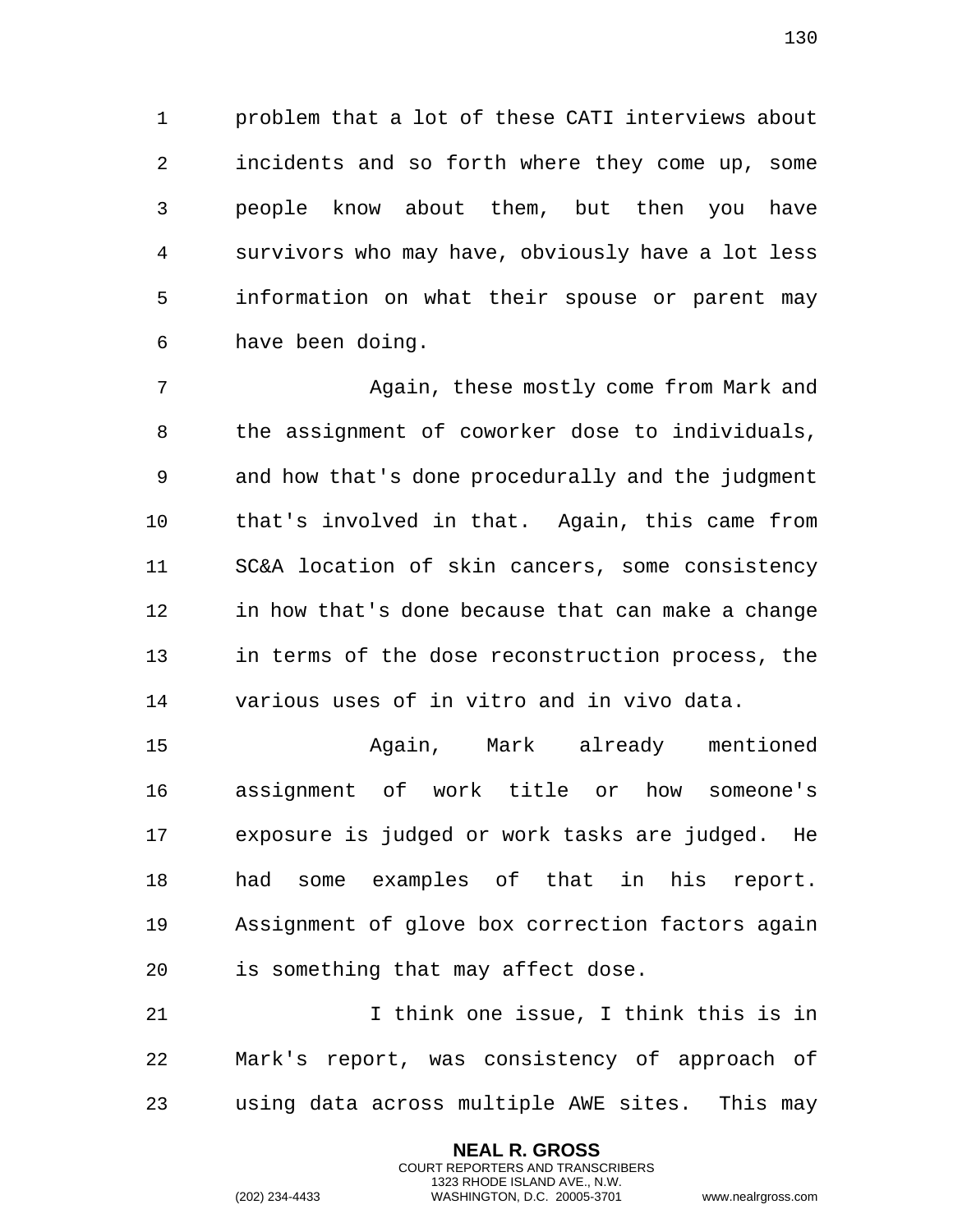be sort of a question of timing of when Site Profiles were done and so forth, and I think how is that being - you know, how is that resolved and is that being done the same at every site in terms of how those judgments are being made?

 And again, Mark, I think, elaborated on this, assignment of exposure area for individuals within a given facility. How is that judged and how is that consistent? Are the dose reconstructions consistent in doing that, various site assignments within large facilities, people moving from within a facility, and how is that evaluated and taken into account in dose reconstruction?

 And again, more technically, assignment of missed dose and judgments that are made about that in terms of within the dose reconstruction process, how do you handle discrepancies in what monitoring data is available or when the data has inconsistency in various sources about that monitoring data, and the residual contamination issue which is, I think, really also the issue of consistency among

> **NEAL R. GROSS** COURT REPORTERS AND TRANSCRIBERS 1323 RHODE ISLAND AVE., N.W.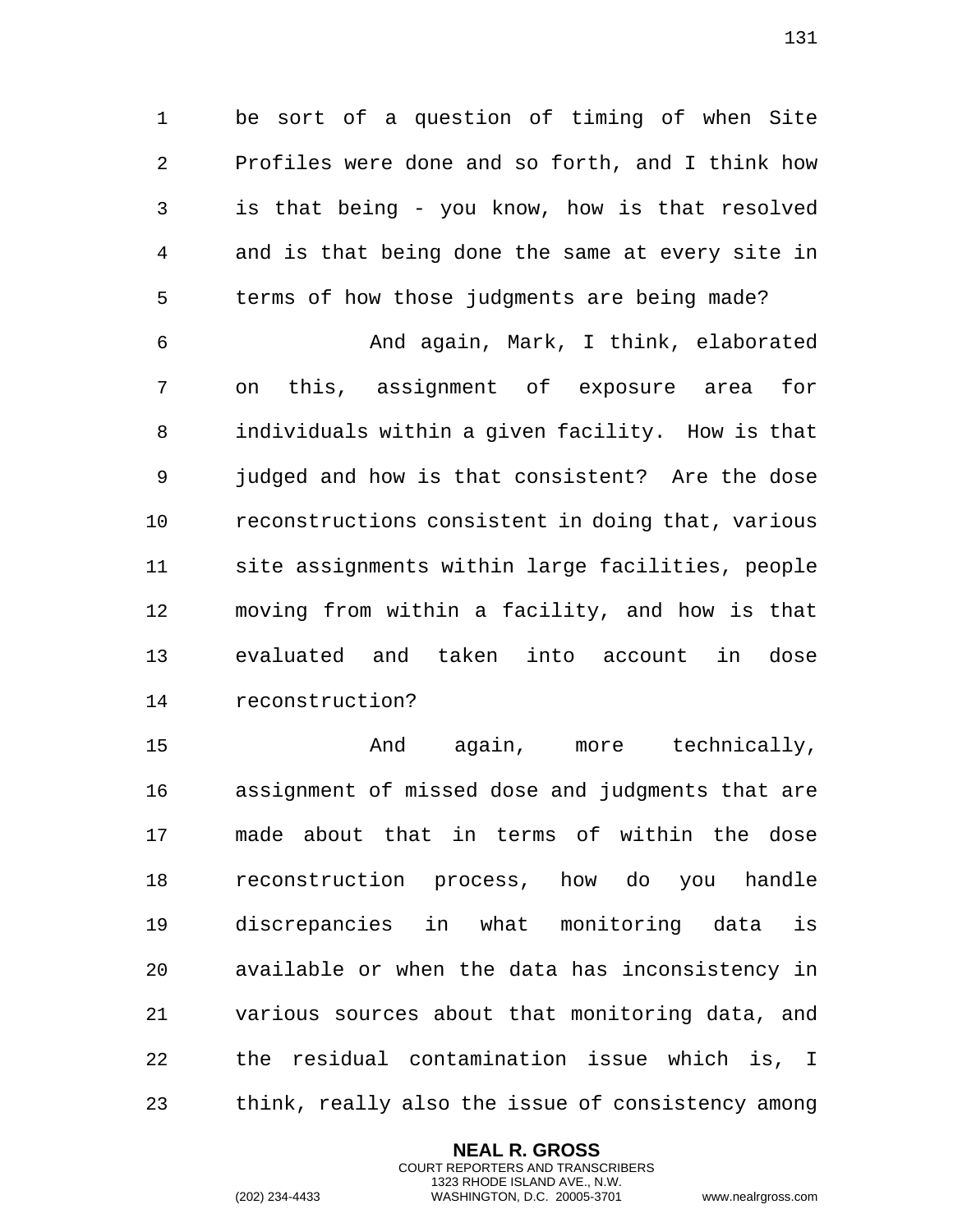multiple AWE sites, but goes beyond that, and then assignment of various percentiles and so forth in terms of the 95th, or 50th percentile, or 75th, or whatever, for a dose reconstruction. There's a lot of things we could look at, and I'm not sure, you know, what's the most important or whatever, but if people have ideas, Board Members, on what, thoughts on what we should be doing or where they think - or based on their experience?

 We've all looked at individual dose reconstructions. Obviously our - Dave's committee has done it a lot more and seen a lot more than all of us, the rest of us, but I think I would be interested in everyone's input and thoughts, maybe now or maybe later, about what we should be focusing on, what they think ought to be our priorities for getting this process started.

 So let me open it up if you have suggestions. I'll call on everybody except Wanda.

MEMBER MUNN: You don't want that.

**NEAL R. GROSS** COURT REPORTERS AND TRANSCRIBERS 1323 RHODE ISLAND AVE., N.W.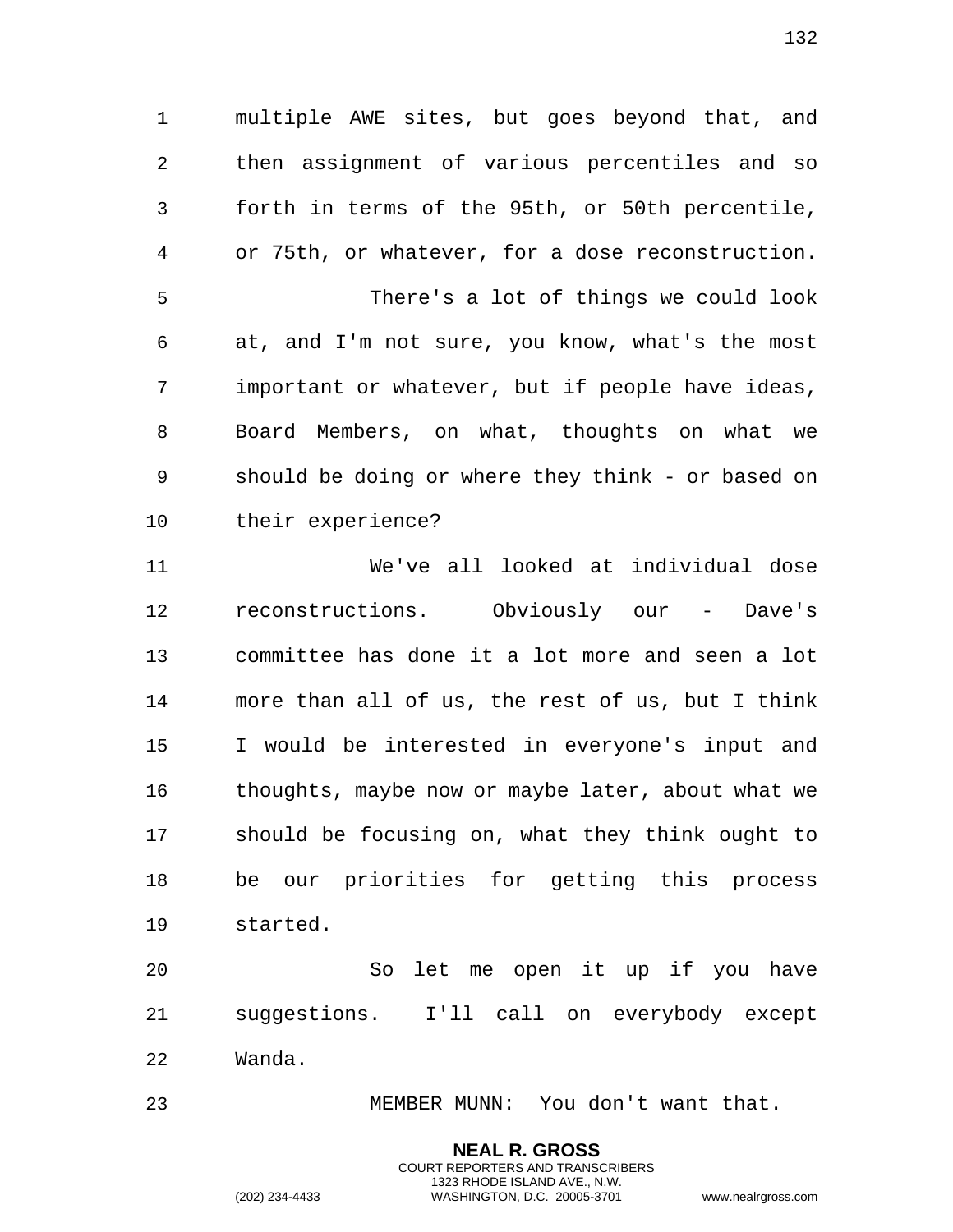CHAIR MELIUS: Questions, comments? If not, our committee will make a decision. Dave? MEMBER KOTELCHUCK: It does seem to me that many of the ones that I consider of most significant concern relate to AWE sites, the assignment of coworker dose, the assignment of work title for AWEs which is discussed in the report, residual handling of residual contamination. So it seems to me that to begin the - if those are priorities to begin with, we should begin to start looking more at AWE sites in the review process. CHAIR MELIUS: Yeah, I would agree with that because I think it's probably where there's a lot of judgment involved, and enough similarities among those sites in terms of the type of work that was done that it would probably make sense to see how that's being handled across the sites, and obviously the issues with contamination and so forth. Henry? MEMBER ANDERSON: Yeah, I would agree

with that. I think the CATI information is one

**NEAL R. GROSS** COURT REPORTERS AND TRANSCRIBERS 1323 RHODE ISLAND AVE., N.W.

(202) 234-4433 WASHINGTON, D.C. 20005-3701 www.nealrgross.com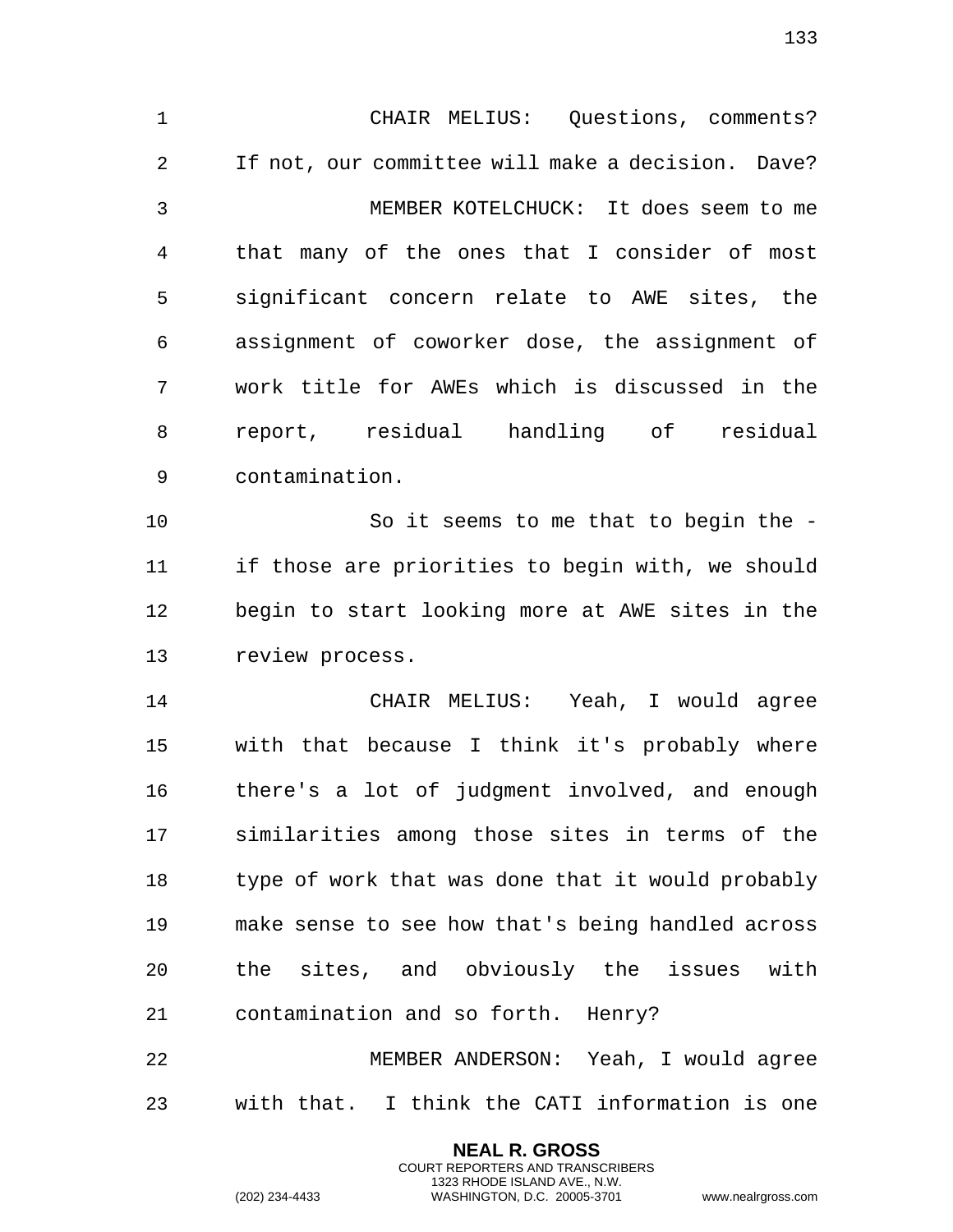that's worth looking at as to how the CATI information is utilized other than, you know, identifying a series or have a separate list of incidents, then going back to the site information to see if you could identify an incident.

 I would be interested in what is done when you can't find the documentation for an incident that the CATI report seems sufficiently specific, that are you going to ignore it because there's no documentation for it, or how is that information subsequently used?

 Because that could make quite a difference in your dose reconstruction if you accept CATI information without follow up or subsequent documentation for such an incident. How does a reviewer review that?

 You look at it and, "Well, this sounds like the type of incident that we've seen at other facilities, and therefore it would not be unexpected in this particular circumstance, so it's consistent with the overall look at other sites and other things." How is that currently

> **NEAL R. GROSS** COURT REPORTERS AND TRANSCRIBERS 1323 RHODE ISLAND AVE., N.W.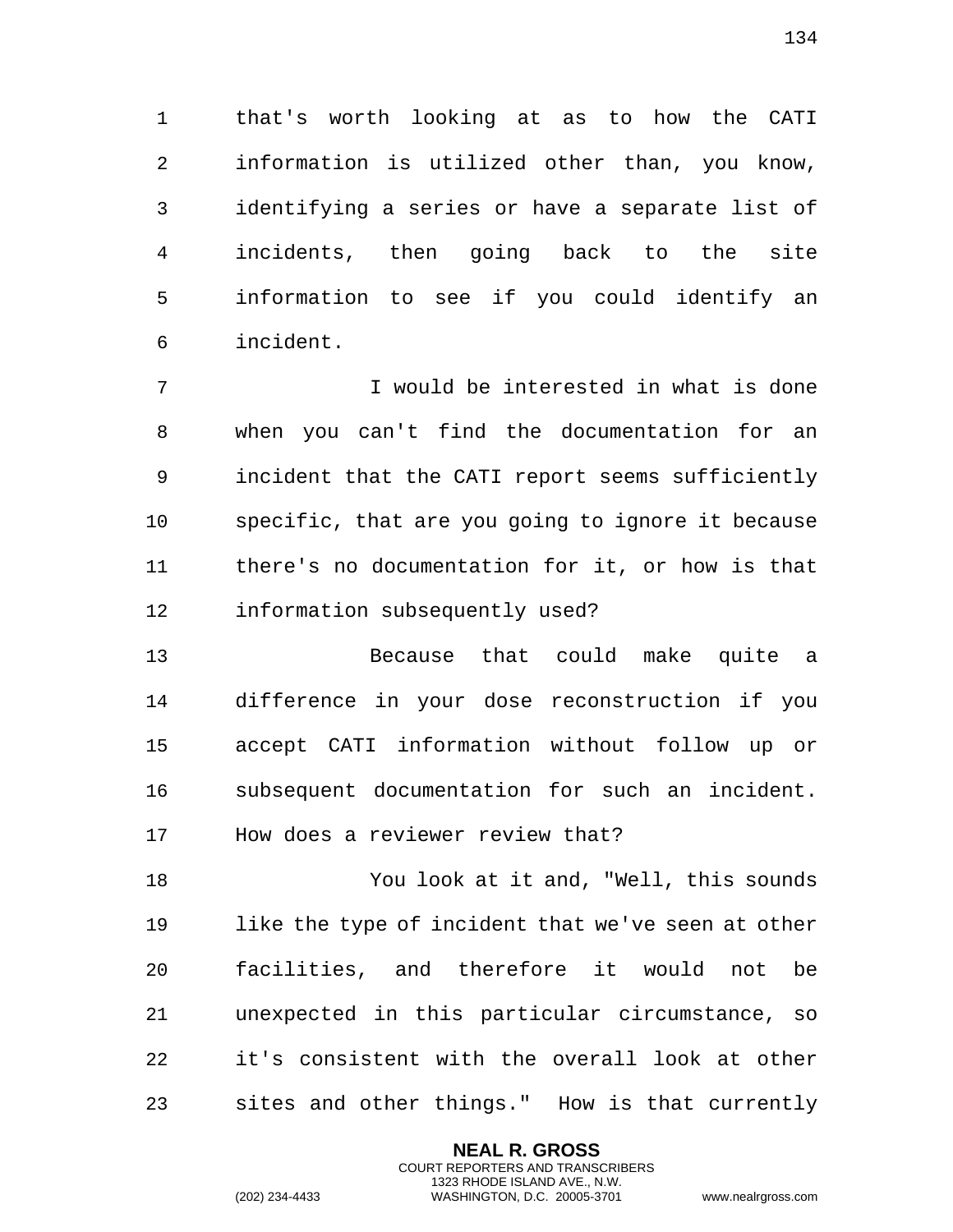handled?

 In the specific reviews that I've done, I haven't had any where that's come up, and I don't know how often this is, and maybe the committee has some thoughts on that.

 So it may be an unnecessary concern for something that doesn't happen very often, but the CATI information does seem to be quite rich in many cases, and therefore probably in more times than not, you actually go back and find that there is a mention in somebody else's report or something of such an incident to then utilize it, so it's useful, but when you can't do that, what happens?

CHAIR MELIUS: Dave?

 MEMBER KOTELCHUCK: Well, the CATI information I found, well, generally, it seems to be handled that - for each individual case, there's a report of CATI info, you know, some CATI report, and then it's said, "Well, to what extent can we check it for this person?"

 And I wonder for DOE facilities where it seems - I wondered if there's ways of gathering

> **NEAL R. GROSS** COURT REPORTERS AND TRANSCRIBERS 1323 RHODE ISLAND AVE., N.W.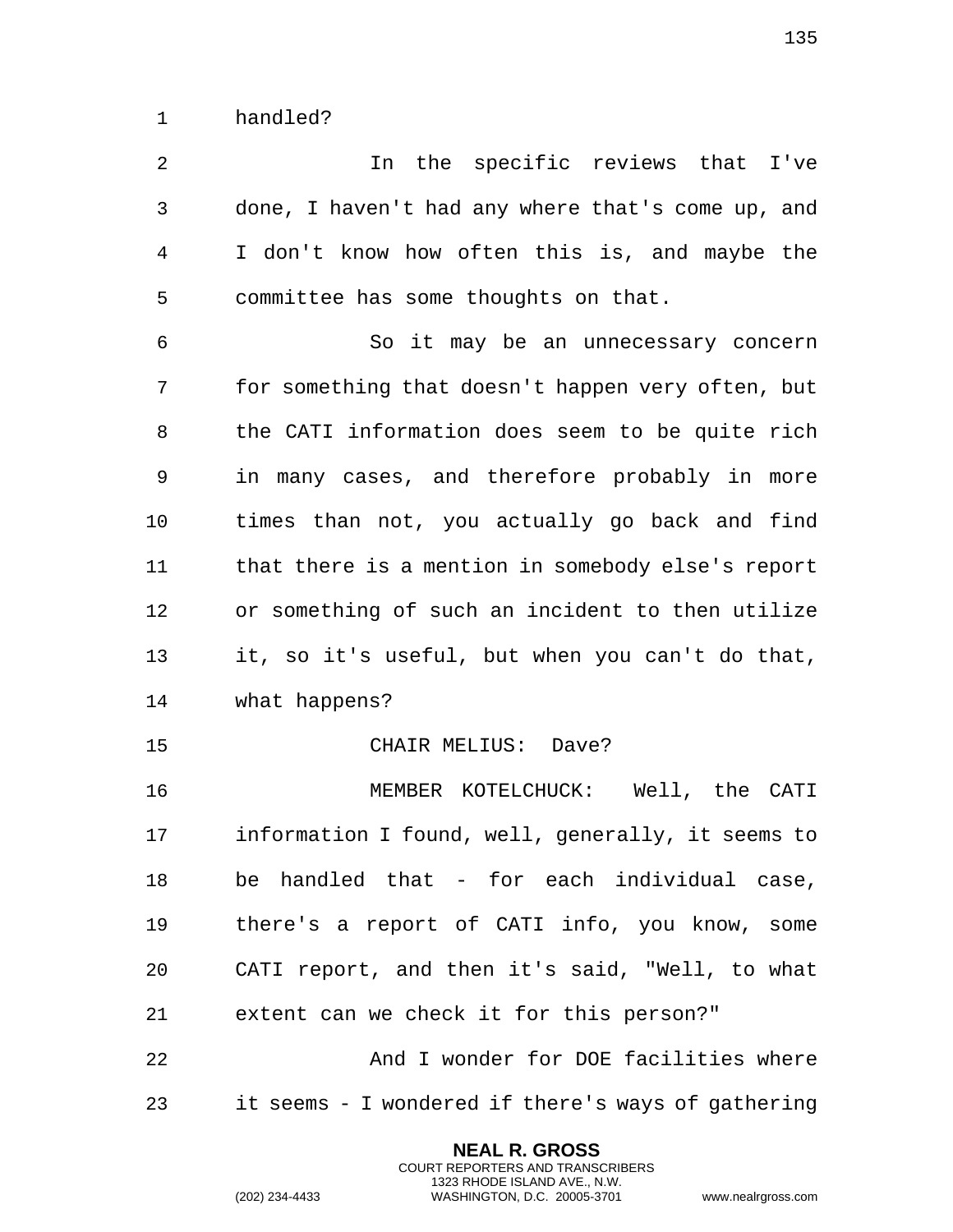the CATI reports, having a report on the CATI reports from one particular facility to help us pin down some information about that, or if it's not coworker data, but to see whether there are similarities perhaps in exposures, in external exposures at the sites where incidents have been reported with a certain amount of consistency, and that would be DOE sites as opposed to the earlier discussion which I suggested that we go AWE.

 CHAIR MELIUS: Yeah, I think one of the questions would be: can you look at other CATI interviews for people with similar, you know, work, and time periods, and locations, and so forth? And then -

 MEMBER ANDERSON: Is there some coding on it? That would be the question. Most of this seems most of the cases are focused on the individual as opposed to a surveillance system where we could sum up how many CATI reports there are in X, Y, Z.

 We really don't have a data capture that can support that, so if that couldn't be

> **NEAL R. GROSS** COURT REPORTERS AND TRANSCRIBERS 1323 RHODE ISLAND AVE., N.W.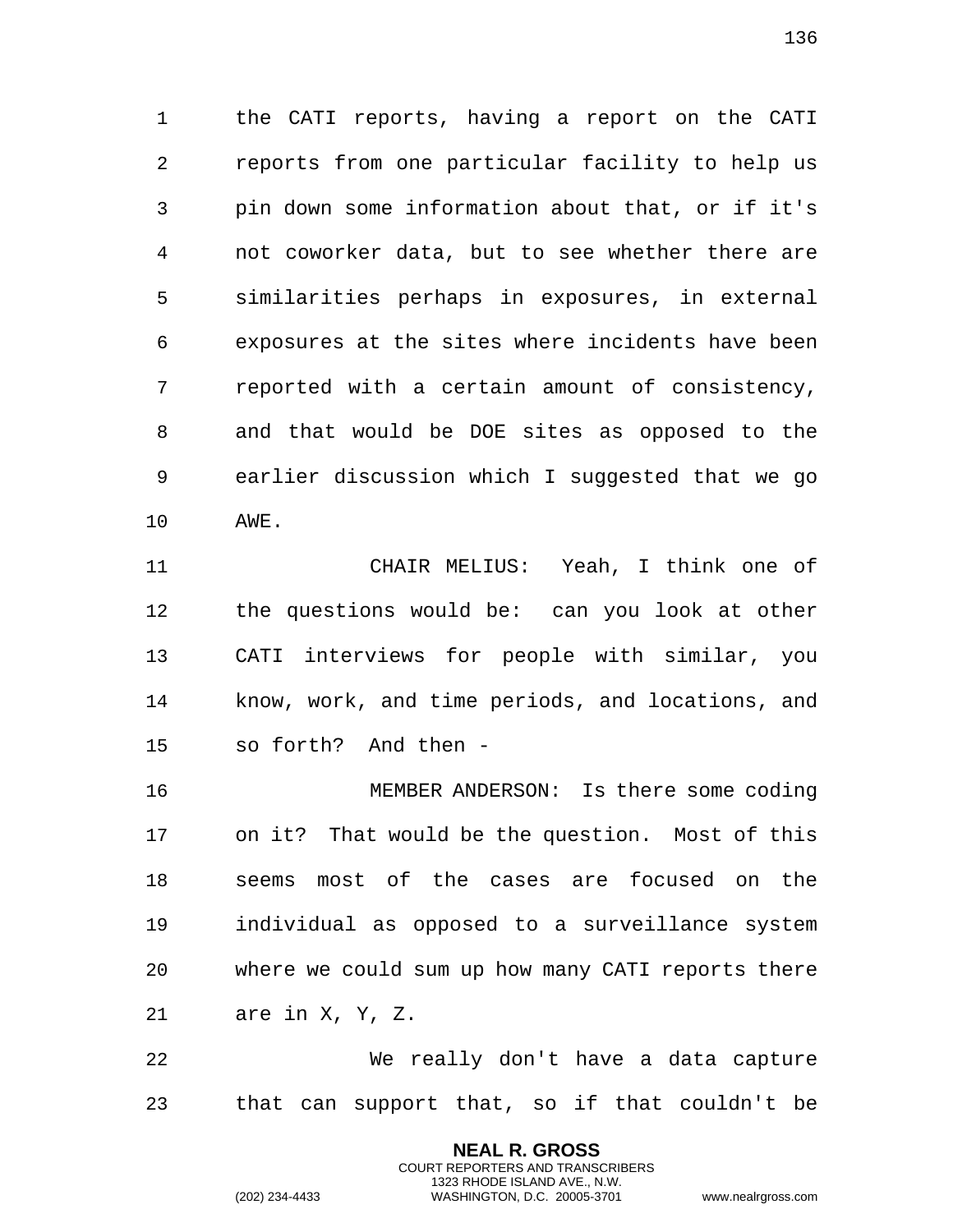done, then we need to think about is there a way to put a key word search or something like that into the CATI system going forward as opposed to trying to reconstruct some of it.

 CHAIR MELIUS: But I think it's also are there other dose reconstructions for people at that site where incidents were documented and there's follow-up exposure information that would weigh into the judgment of the dose reconstructor on whether or not that was a real incident or, you know, they had enough information to take it into account? Because again, this is dose reconstruction, so it's not if that had more information than just there was an incident on that. Wanda, I can't ignore you.

 MEMBER MUNN: In the same vein, the only one of the suggested potential review targets that I can support most enthusiastically is the focus on significant exposures.

 So we have spent a great deal of time over the years with lesser small exposures that we had asked the question in deliberation, "Is this going to significantly impact anything?" and

> **NEAL R. GROSS** COURT REPORTERS AND TRANSCRIBERS 1323 RHODE ISLAND AVE., N.W.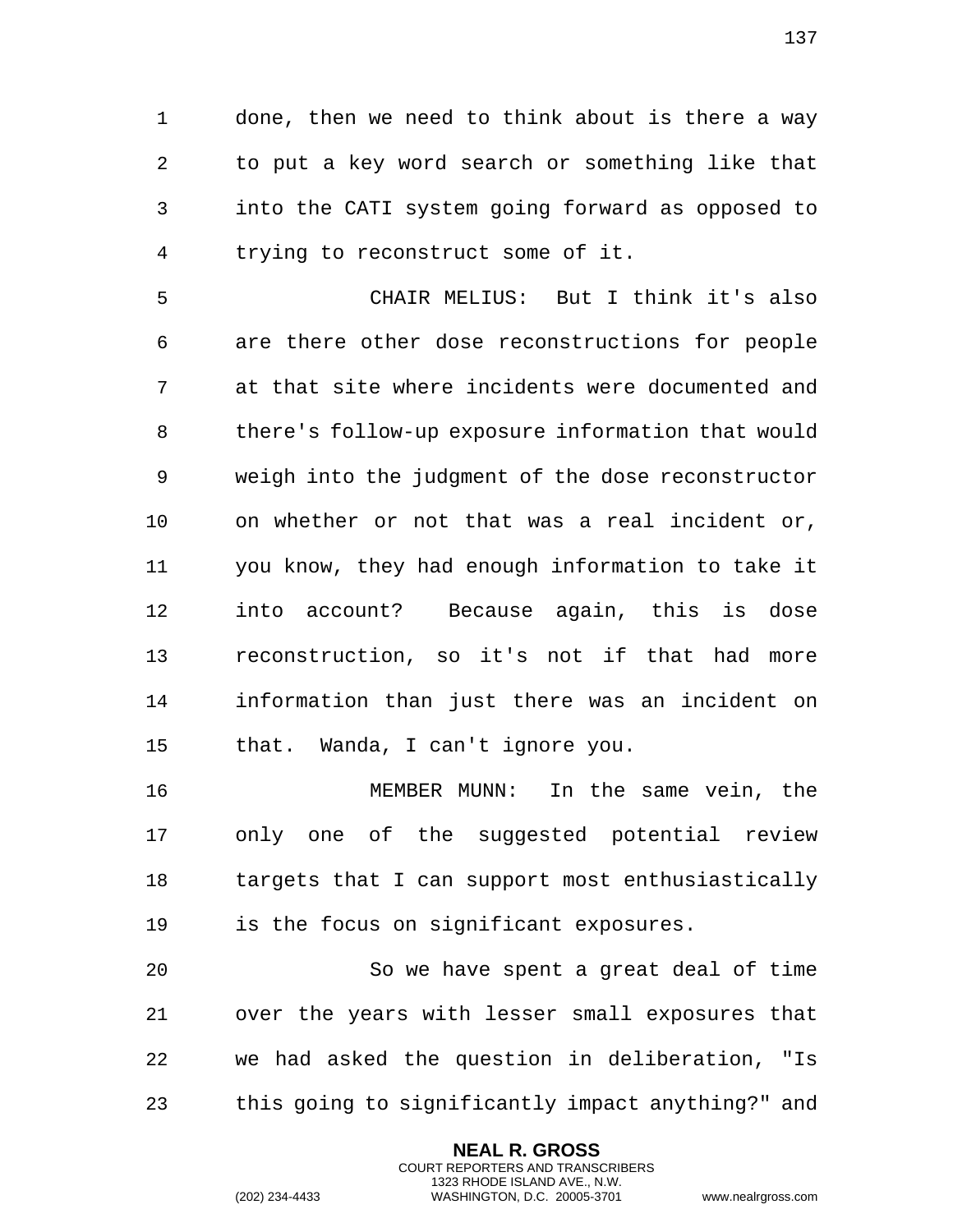the answer is always, "No," except if there is something that was felt was necessary for completion. And I certainly agree focusing on significant exposures is a lofty goal and one we should pursue at all costs.

 CHAIR MELIUS: Dave? 7 MEMBER KOTELCHUCK: Agreed.

 CHAIR MELIUS: We'd better stop there. Other thoughts or suggestions?

 MEMBER BEACH: I'm just going to throw my hat in for the timeline again, that way you'll know it's in the open of what was done, and what wasn't done, or why it was done, or - I think that's a value.

 CHAIR MELIUS: I think it's also - I mean, in all, particularly in Mark's report, but I think we have to sort of think about speaking thereof, but, I mean, again, we're going to have to coordinate what we do with NIOSH and do that because I think, you know, there are some suggestions from Mark's report that sort of focused more on NIOSH and ORAU.

Are they - do you just target them on

**NEAL R. GROSS** COURT REPORTERS AND TRANSCRIBERS 1323 RHODE ISLAND AVE., N.W.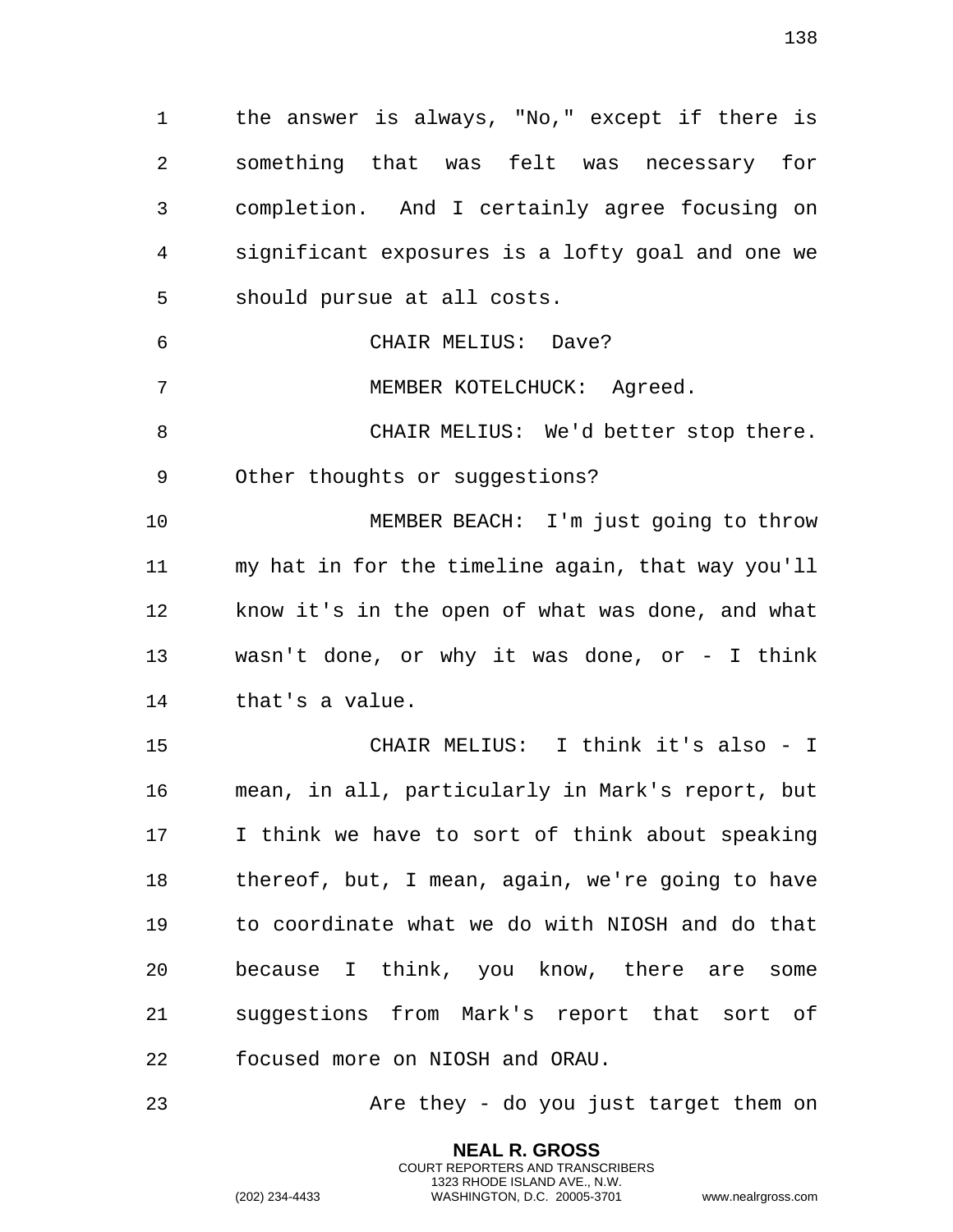certain types of dose reconstructions or, you know, are they worth the effort to, you know, have that documentation? But certainly it's helpful in cases you're reviewing. Stu, do you have any thoughts on that?

 Lavon did it, Lavon. He was the last one up there.

8 MR. HINNEFELD: Okay, I'm on now? Okay, I have two conflicting overall responses to recommendations like this. One is that we at NIOSH of course are very interested in doing quality dose reconstructions and consistent dose reconstructions, and making sure that everyone gets the same shake when they come into the program, so we're interested in paying attention and doing really good work.

 My conflicting response is that all of the effort we put into this evaluation effort is effort we don't have available to do dose reconstructions and site research for Site Profile and SEC work, so I'm fundamentally conflicted.

I think in terms of a timeline, which

**NEAL R. GROSS** COURT REPORTERS AND TRANSCRIBERS 1323 RHODE ISLAND AVE., N.W.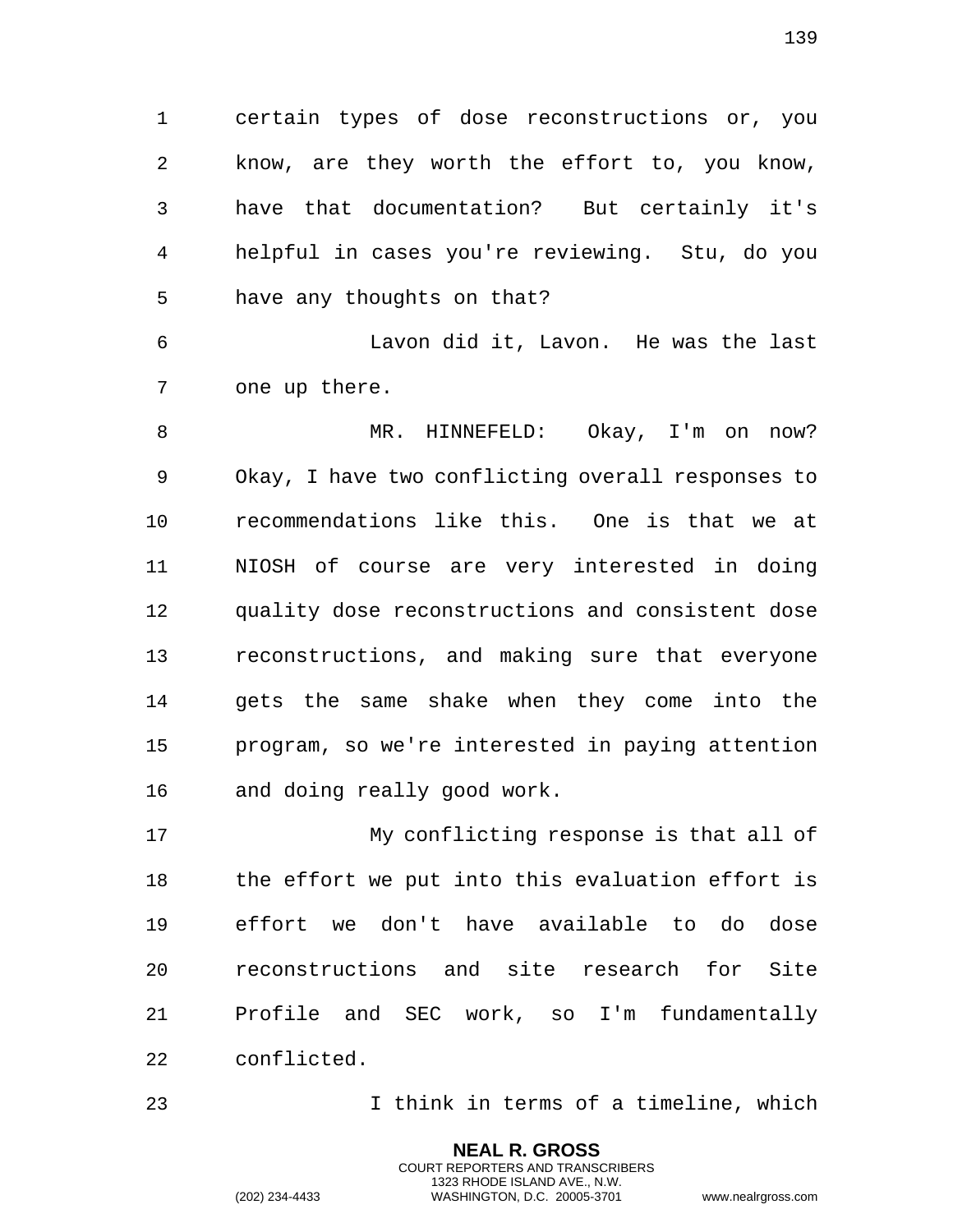is extremely attractive, and it's attractive to me because it provides a clear and unambiguous record of the government's decision, that's what I like and that's why I say we're not doing this for reviewers.

 We're building a clear and unambiguous record of the decision. While I like that, that is the only recommendation that our contractor gave me a response on saying that this could take quite a bit of effort. It may be that they haven't really evaluated it in full, but it's a significant effort change in their view.

 I think what Mark said was, "Well, maybe you only do that for best estimates." I think Mark said that in his recommendation, which certainly limits the number of times you would require that sort of timeline or case narrative to be included, so something -

 And again, that reminds me of another part, another response to Mark's recommendation. Certainly Mark's recommendations are clearly our actions, NIOSH's actions, or ORAU's actions. Others are sort of open and could be

> **NEAL R. GROSS** COURT REPORTERS AND TRANSCRIBERS 1323 RHODE ISLAND AVE., N.W.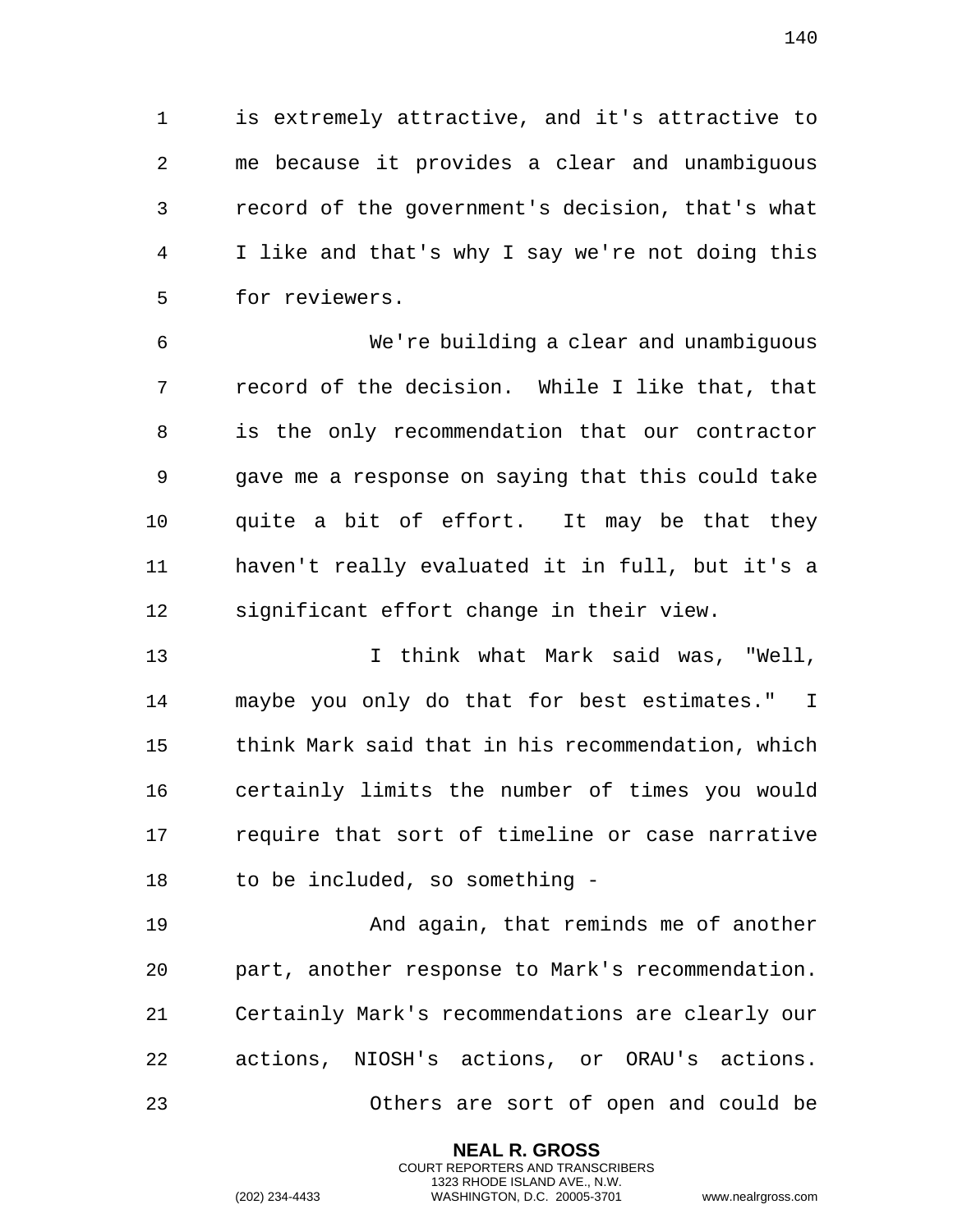taken on by the Board through its contractor or taken on by NIOSH maybe by a contractor, so there are a number of things like that to think about as we go forward on this.

 I'm thinking of a compilation of CATI information for instance. For a Board's DR Subcommittee review, that takes it pretty far afield from the kinds of things it has typically reviewed.

 That doesn't mean it can't do it, but it's pretty far afield of what they've typically done, and a contractor might be better, you know, better established to set that as a task, you know, with some discussion, determine a likely site and maybe a subset of years, and do things like that.

17 And similarly, an evaluation of AWE sites and are they using the information that's generally used for AWE sites, which is really TBD-6000, is that being consistently applied? Now, we've done that for TIB-70. We went back with TIB-70 and residual contamination to a lot of AWE sites and changed the method so

> **NEAL R. GROSS** COURT REPORTERS AND TRANSCRIBERS 1323 RHODE ISLAND AVE., N.W.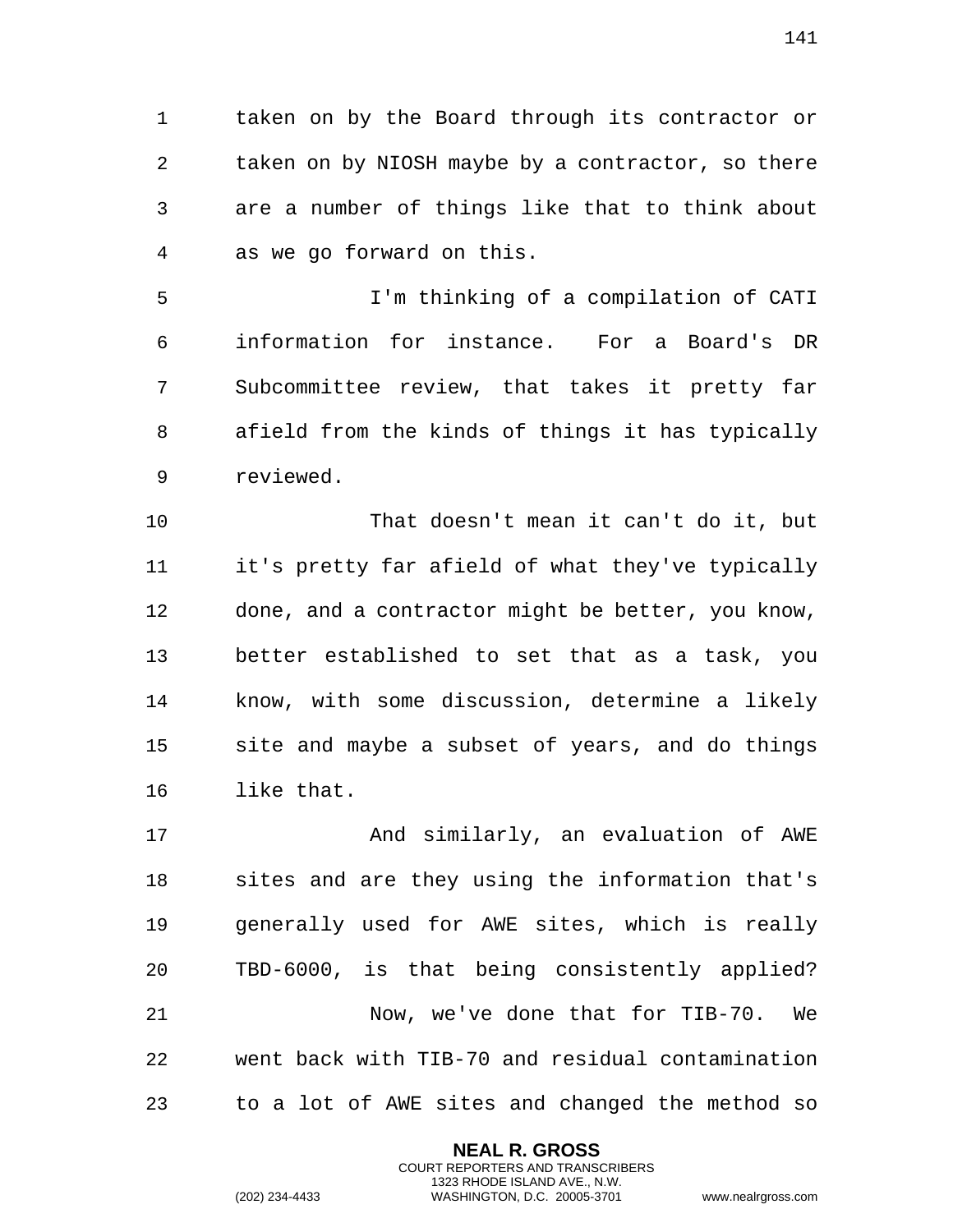that it all aligned with TIB-70. We've already done that, but in terms of the operational period, maybe that would be something to look at. So I have a lot of responses, none of them very coherent.

 CHAIR MELIUS: I thought they were reasonably coherent, as well as any of us can do in this very complicated procedure we call dose reconstruction. Dave, go ahead.

 MEMBER KOTELCHUCK: Yeah, I am also conflicted in terms of chairing the RRSC because we're already doing blinds in our, you know, one percent of reviews, and if we - even the things that I've suggested, if they come to our Subcommittee, then we will not get as much done as we've been getting recently.

 So it's not as - I see heads shaking. I'd be interested from other Members of the Committee. I'm a little worried about getting overwhelmed with more tasks for that Subcommittee, but of course we will do what we're asked.

CHAIR MELIUS: Well, you were telling

**NEAL R. GROSS** COURT REPORTERS AND TRANSCRIBERS 1323 RHODE ISLAND AVE., N.W.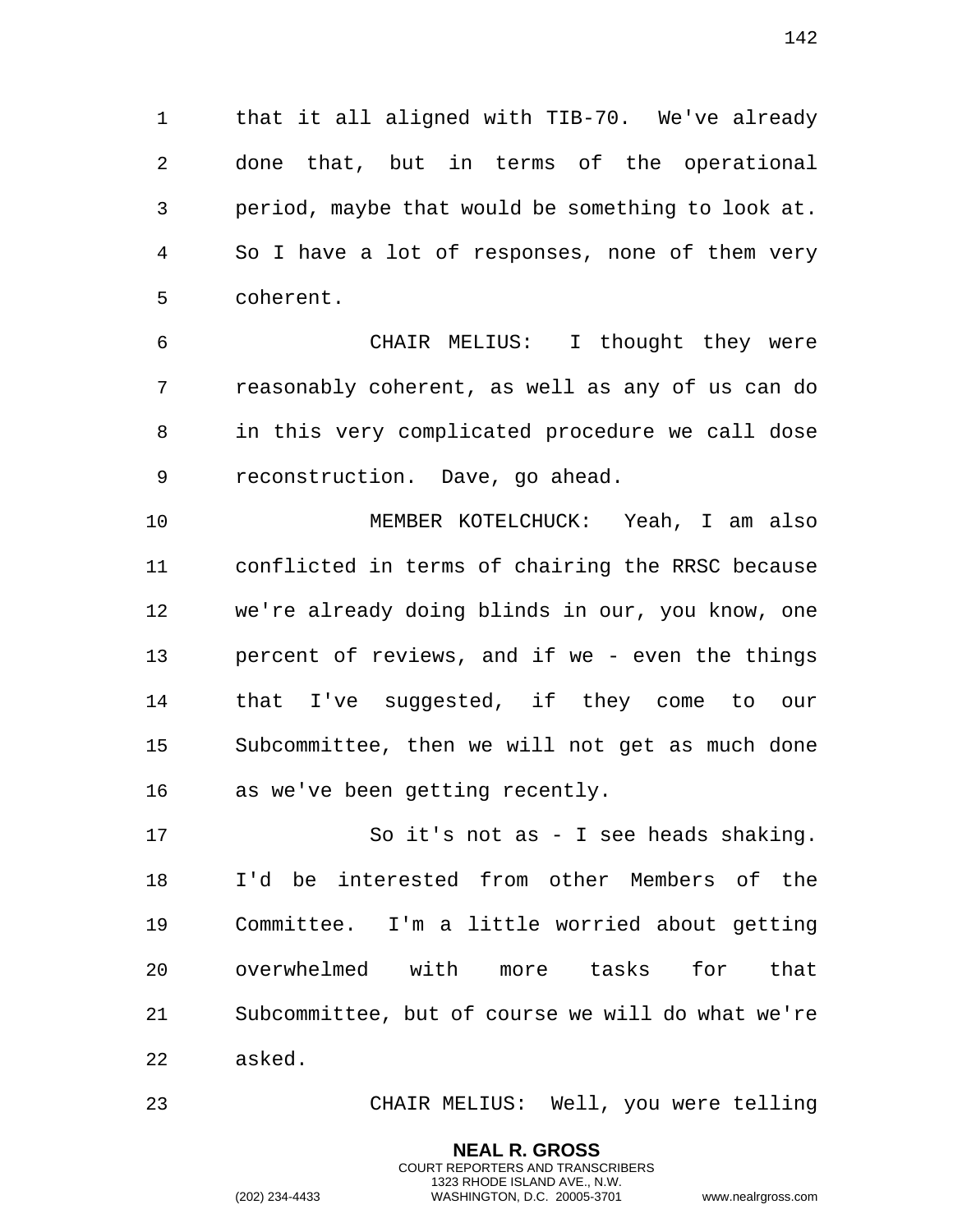us how much more efficient you were recently, so I thought you had free time. MEMBER KOTELCHUCK: Right, that is the one thing that we may have a little more time now, but I'm not sure how much more time. MEMBER BEACH: I was simply shaking my head because I was assuming it was going to go to the other Work Group, the special dose reconstruction, so, which you're also on. CHAIR MELIUS: Since I have a conflict there, I will say that we, you know, sort of viewed this other Work Group as sort of an overview, you know, of the process, not actually doing any work. MEMBER MUNN: Just making judgments. CHAIR MELIUS: That's right. That's right, but we also overlap with the dose reconstruction, so, you know, so it's a little more complicated. Any other comments? MEMBER SCHOFIELD: Yeah, I've got one comment in these CATI interviews. So for many of these sites, we have a pretty good handle on the materials that were processed there, but in these

> **NEAL R. GROSS** COURT REPORTERS AND TRANSCRIBERS 1323 RHODE ISLAND AVE., N.W.

(202) 234-4433 WASHINGTON, D.C. 20005-3701 www.nealrgross.com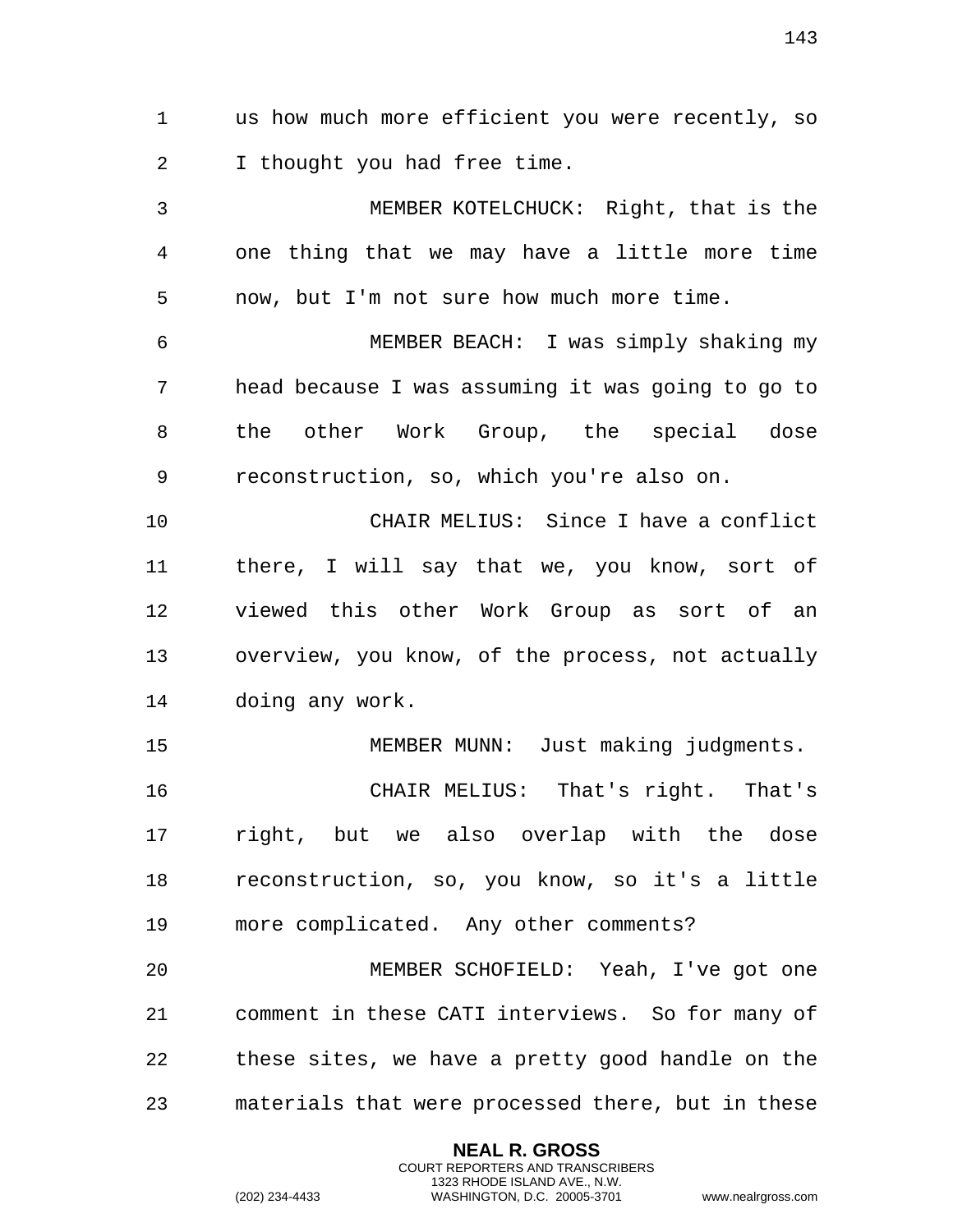CATI interviews, you may actually -

 If we can build, I don't know, maybe a minor database, they could ask these people about how the materials were handled, and that would give you an idea whether most of the time they were, you know, 10 feet away from the material, or whether it was very close, hands on, right up next to their body when they were handling these materials.

 That would help the person doing dose reconstruction being able to look at say, "Okay, well, they probably got a little more dose because the majority of the people that worked there, the way this was done at this facility, they would be up close to the material," or maybe a lot of it was more remotely handled.

 CHAIR MELIUS: The thing with changing the CATI interview is that it gets into issues of OMB approval. It's a time consuming administrative function, so I think we have to think is it really worthwhile doing that and so forth?

I think the other thing we have to

**NEAL R. GROSS** COURT REPORTERS AND TRANSCRIBERS 1323 RHODE ISLAND AVE., N.W.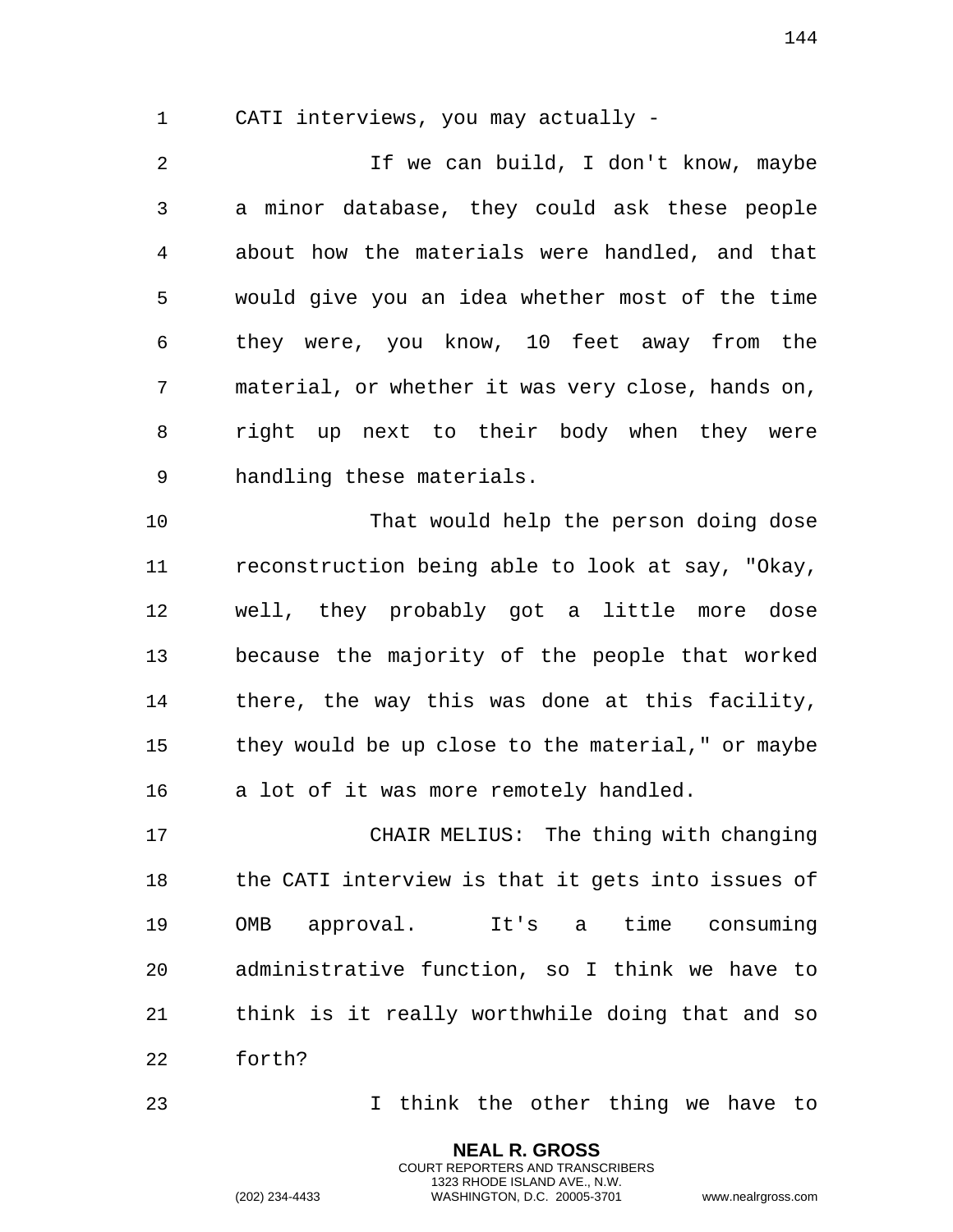recognize with the CATI interviews, again, a lot of times it's survivors, so less detailed, but, you know, the people doing the primary dose reconstruction at ORAU I think are pretty familiar with those sites.

 I mean, they focus on certain sites only is my understanding, and obviously the people that have worked on the Site Profiles are often there, so I think they have a lot of knowledge on the sites that we wouldn't have.

 I've been impressed in the individual dose reconstructions I've looked at that they do pay attention. They document what's in the CATI interviews and, you know, pay reasonable attention to it. I couldn't ask for more but to do that.

 But again, I think it goes back to some of what Mark's suggestions are. You know, what is the basis for some of these decisions that are made programmatically as opposed to individually?

22 Again, I want to clarify it came up in our Work Group call, but, you know, I don't think

> **NEAL R. GROSS** COURT REPORTERS AND TRANSCRIBERS 1323 RHODE ISLAND AVE., N.W.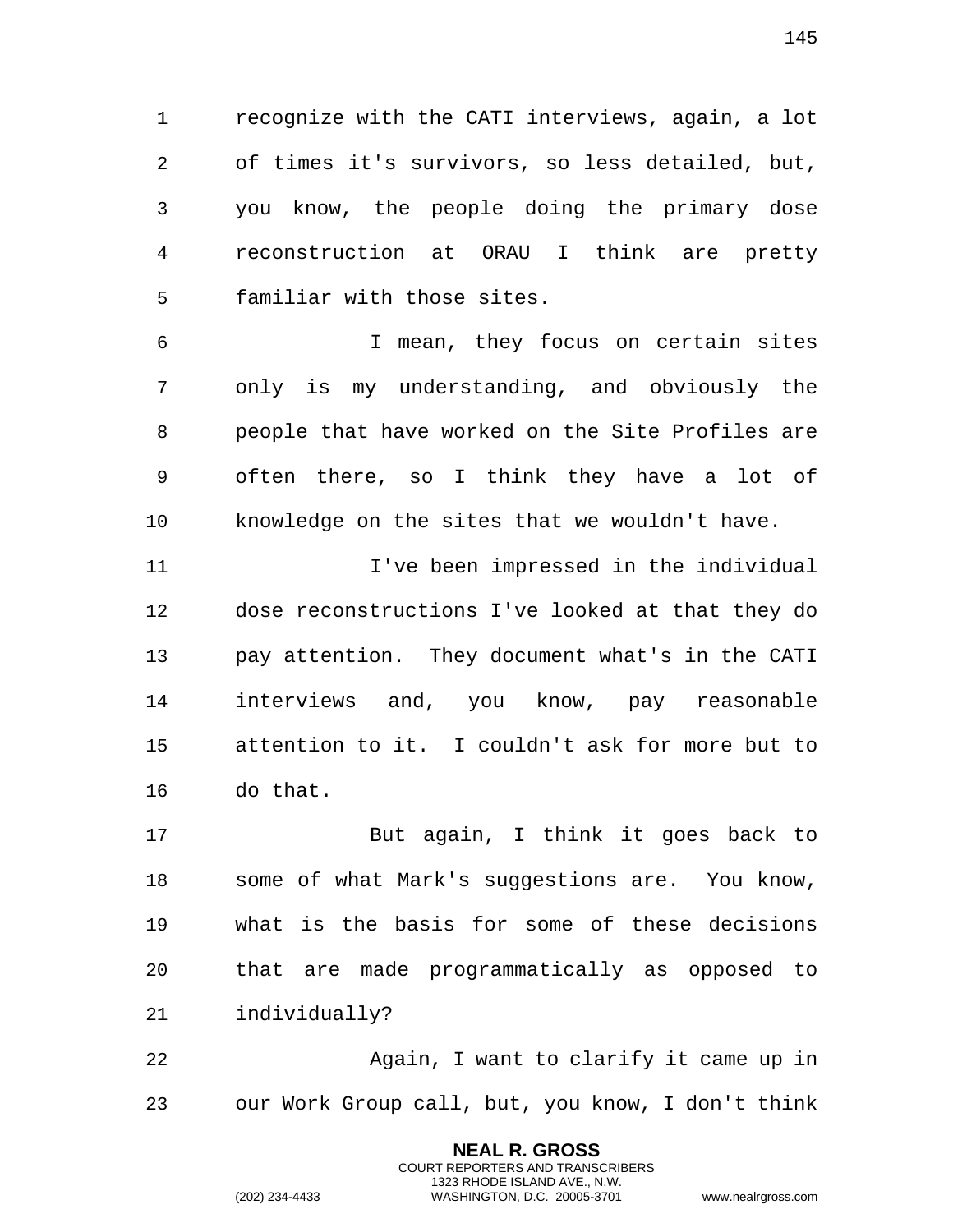it's the Board's function to oversee individual dose reconstructors, so we're not looking at, you know, who is good, who is bad, or whatever.

 I think they're all pretty good, but that's, you know, ORAU's job mainly, I mean, the internal process, and I think they have a pretty good process and apply it, and so we're looking sort of, you know, sort of by site and so forth, and trying to go beyond what can be done to improve the overall process, but it's not, you know, it's not by saying, "Well, you know, we don't need these - these people aren't doing as good a job." That's not our place or I don't think we have the capability of judging that at all.

 And I think certainly we've seen the quality assurance sort of approaches, and the ways of oversight and procedures have much improved over what they were at meeting 20 or however many years ago when we started talking about this.

 Also, the best example we have of missing data from our past history is the

> **NEAL R. GROSS** COURT REPORTERS AND TRANSCRIBERS 1323 RHODE ISLAND AVE., N.W.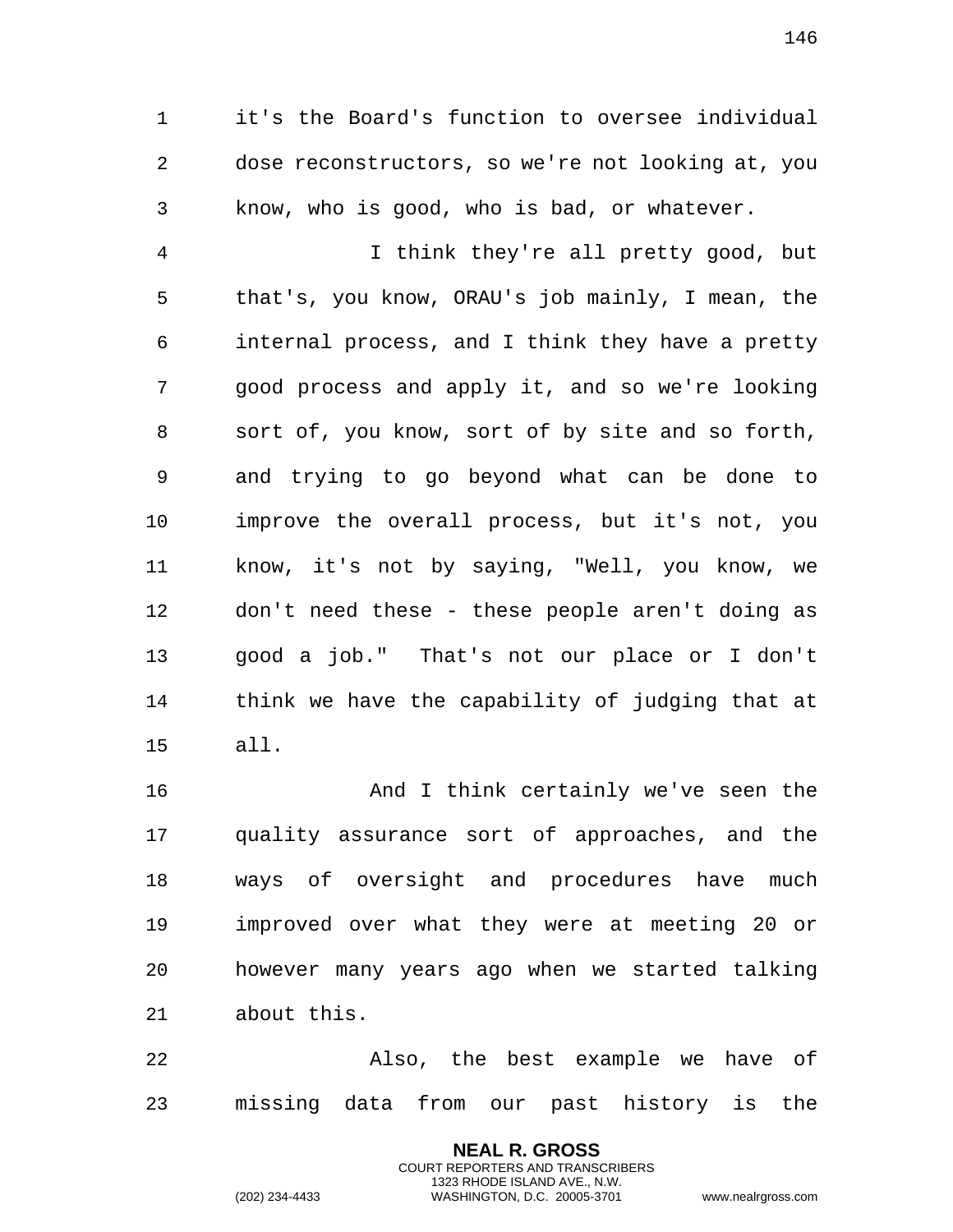original Quality Assurance Recommendation Report that Wanda, were you on that? We still have never located the report. That was before we had transcripts of our Work Group meetings.

 So, Dave, did you have a question? So why don't we wrap up since it's a hike to get to lunch. I think maybe we could use our Santa Fe restaurant list because I think we're on the outskirts of Santa Fe, but whatever. So we'll reconvene at 2:00 and we'll talk procedure reviews with Wanda and company, so thank you all. 12 (Whereupon, the above-entitled matter went off the record at 12:04 p.m. and resumed at 2:01 p.m.)

 MR. KATZ: Okay. Welcome back, everyone, to the Advisory Board of Radiation and Worker Health, the afternoon session. Let me 18 just note a couple of things for people who may have joined us, be joining us, newly joining us this afternoon.

 There is a public comment session today that begins at 6 o'clock. And if you plan on giving comments by phone, I don't see any new

> **NEAL R. GROSS** COURT REPORTERS AND TRANSCRIBERS 1323 RHODE ISLAND AVE., N.W.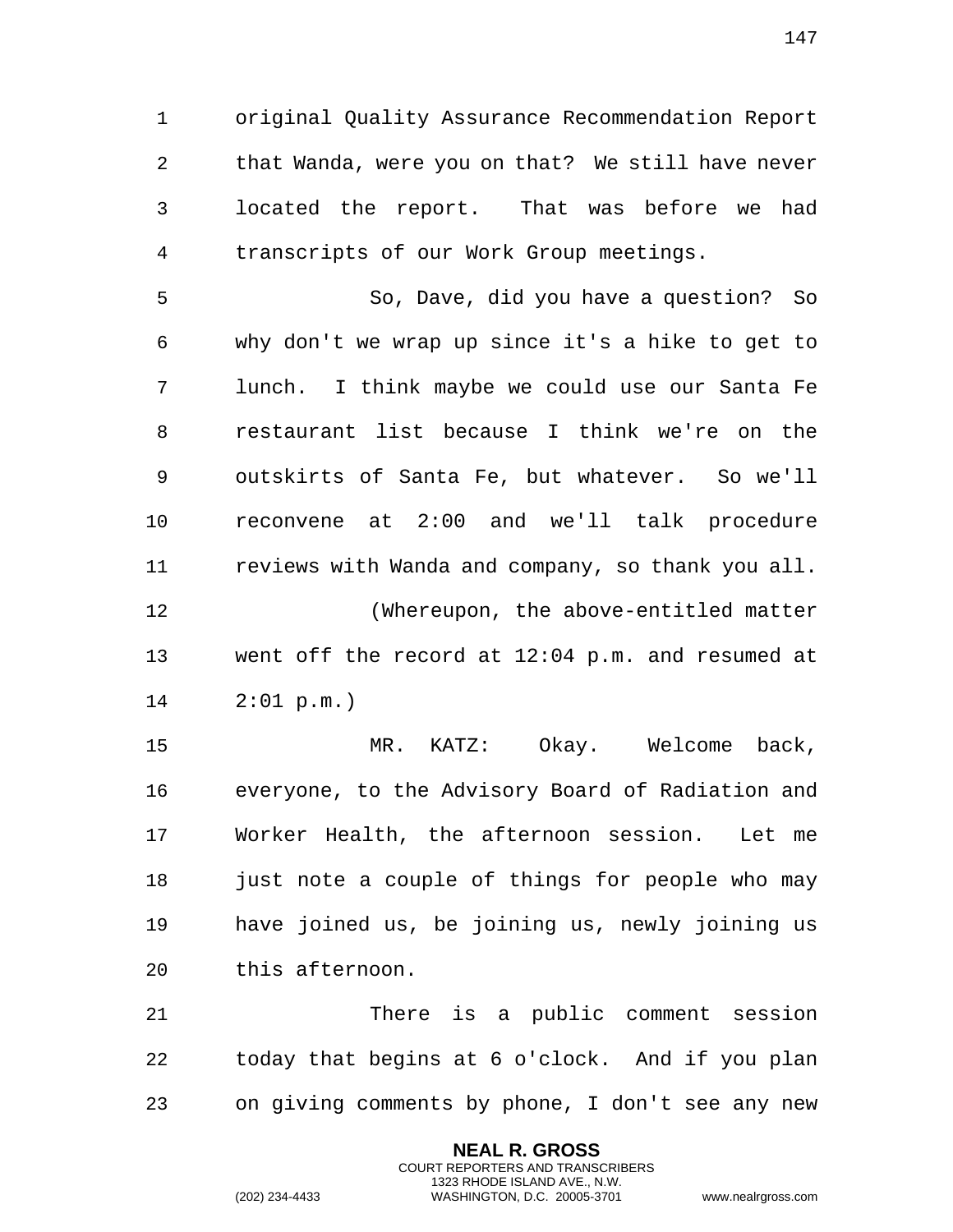people in the room, but by phone, please be here at the beginning of that period, 6 o'clock. Because I don't know how long that session will go for.

 And when we have, when we run out of comments we'll end the session. We won't wait all the way through 7 o'clock if we don't have commenters here.

 Also again, for people who are just joining us if you want to see the agenda and the materials for the meeting, those are posted on the NIOSH website, under the Board section Schedule of Meetings, today's date.

 You can pull up presentations and background reading materials for the meeting as well, and follow along that way. You can also follow along the presentations themselves by Skype. And the Skype address, that's an internet address, is specified on the top of the agenda, which you'll find on that website. So, you can do that either way.

 Let me just check and see about my Board Members who are on the line. All the folks

> **NEAL R. GROSS** COURT REPORTERS AND TRANSCRIBERS 1323 RHODE ISLAND AVE., N.W.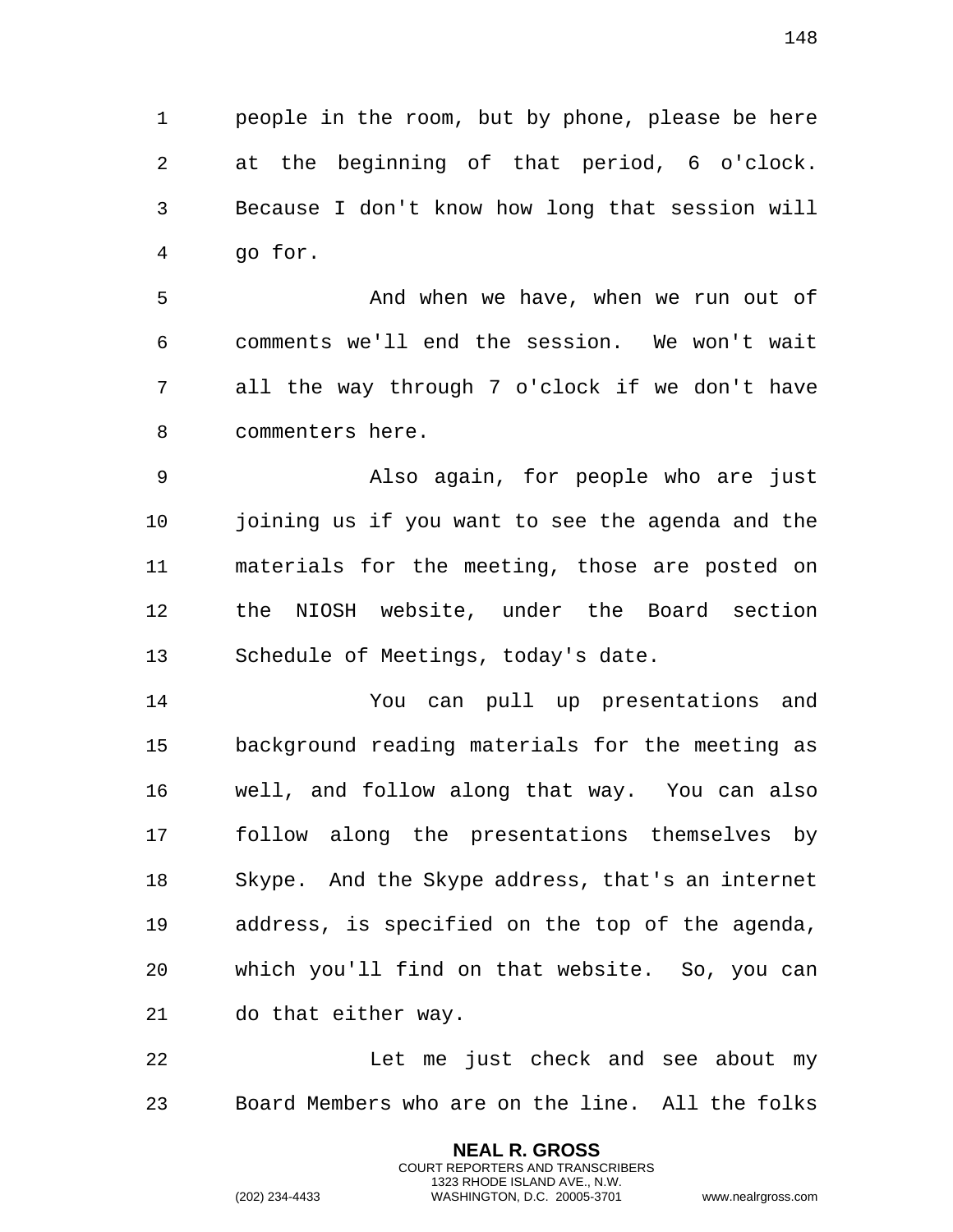in the room are in the room. But let me check and see that we have again our Board Members that are joining us by phone. I can call your names, or you can just speak up. (Roll call.) MR. KATZ: Paul, while I have you, we did vote on the AIMS petition, and it passed. Do you, are you prepared to vote? MEMBER ZIEMER: I am prepared to vote tonight, as I indicated to you in my email. And I vote yes. 12 MR. KATZ: Okay. MEMBER ZIEMER: I'm supporting NIOSH recommendations. MR. KATZ: Okay. Thanks, Paul. So then, that's everybody. And, Paul, that's unanimous then. Okay. Dr. Melius. CHAIR MELIUS: Okay. Thank you, Ted, and everybody. And we will start again. I forgot to mention this point. This is meeting number 120 of the Advisory Board. Not that we're counting, but some of us have been here a long time.

> **NEAL R. GROSS** COURT REPORTERS AND TRANSCRIBERS 1323 RHODE ISLAND AVE., N.W.

(202) 234-4433 WASHINGTON, D.C. 20005-3701 www.nealrgross.com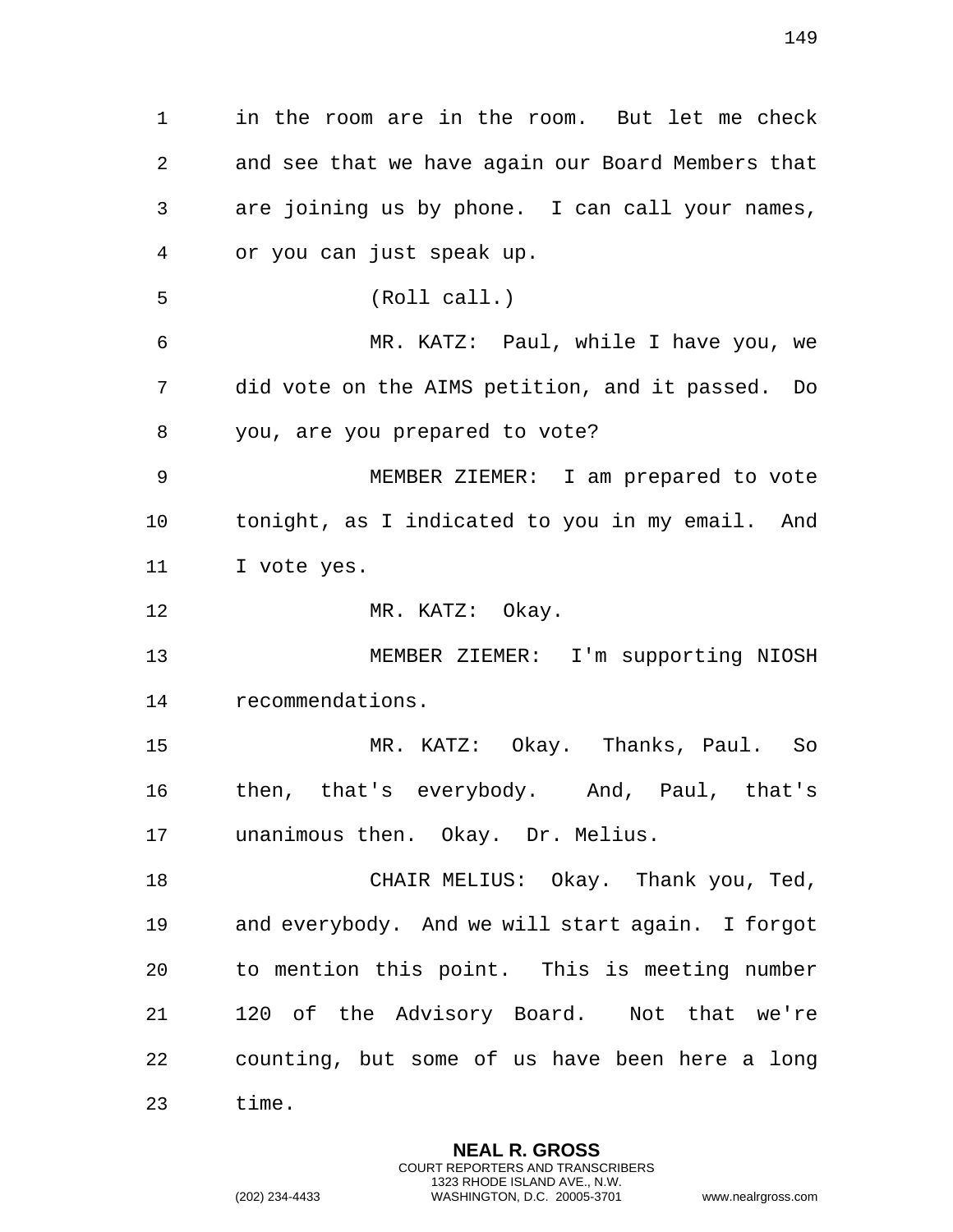So, we start with an update on procedures reviews on two of them, OTIB-20 and OTIB-52. And presenting will be Wanda Munn, who's the Chair of the PR Subcommittee, which is really the Procedures Review Subcommittee, not Public Relations. Though she does a little bit of that too.

 **Procedures Reviews: Use of Coworker Dosimetry Data for External Dose Assignment (OTIB 20); Parameters for Processing Claims for Construction Workers (OTIB 52)**

 MEMBER MUNN: Yes, a little. Thank you, Dr. Melius. We're going to talk about two of our complicated coworker and construction trades worker folks here this afternoon.

 None of this should be very spectacular for any of you. I think you've all seen almost all of it before. This is more of a review than anything else. And at the end of the review I'll have a recommendation for you from the Subcommittee.

 Use of Coworker Dosimetry Data for External Dose Assignment is the name of OTIB-20.

> **NEAL R. GROSS** COURT REPORTERS AND TRANSCRIBERS 1323 RHODE ISLAND AVE., N.W.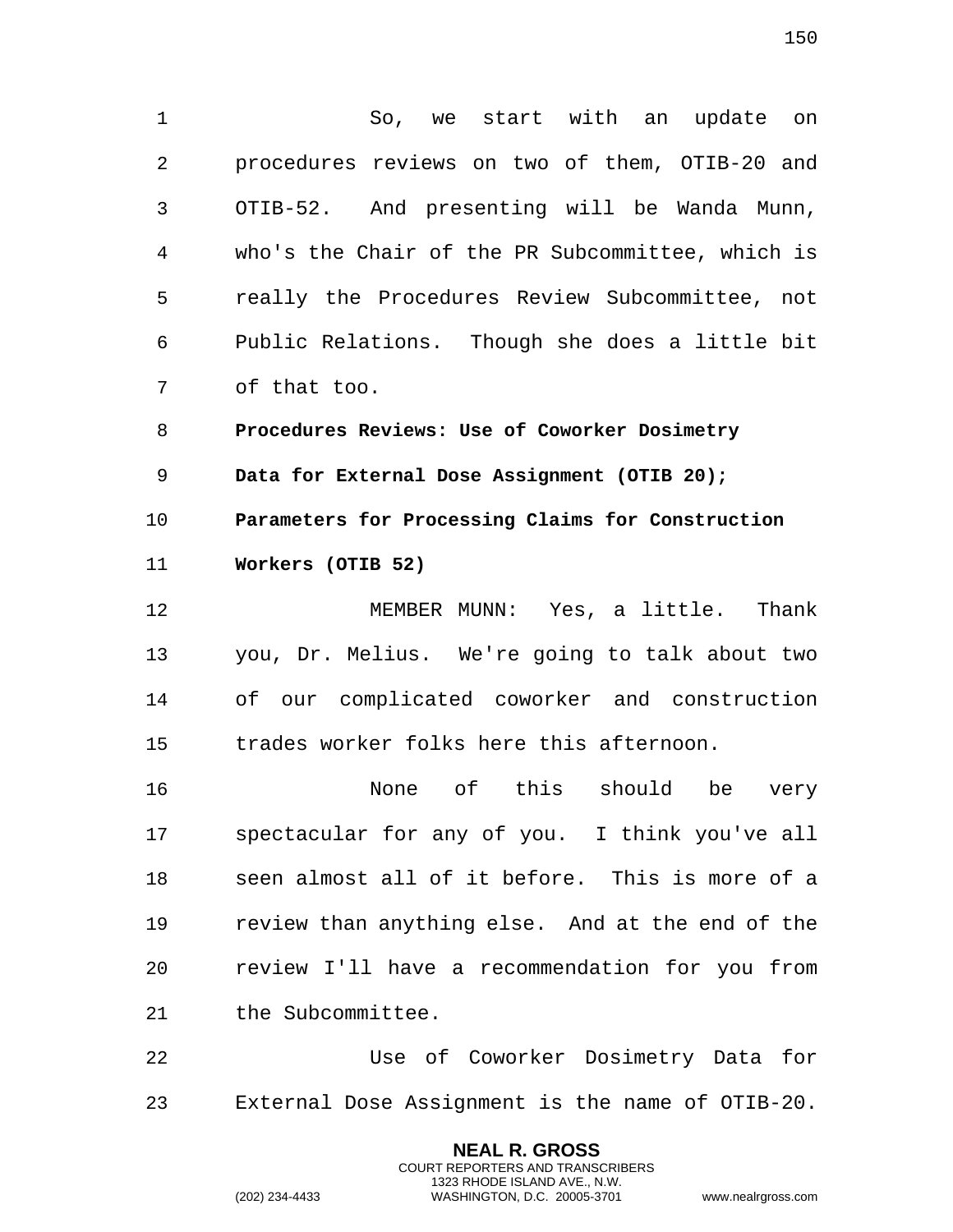And it's the general information OTIB that allows dose reconstructors to assign doses for workers at any of the DOE sites that have limited monitoring data that gives a heart -- yes, accurate information.

 This is not a new OTIB by any means. The first revision was issued in 2005. And we spent a number of years working through the findings on it.

 The original revision had six findings. And we worked to resolve those for a couple of years. We were able to do that. And Rev 2 came out in 2008 as a result of the findings that we had closed on the original revision.

 Rev 3 was then likewise the result of similar the revisions that were required. It was published in 2011. SC&A had done a pre-review to review whether there were sufficient changes in it to warrant a full review.

 The first finding was, the applicability of the OTIB lacks clarity and prescriptive guidance. NIOSH responded, this is a general use document. And that if you want

> **NEAL R. GROSS** COURT REPORTERS AND TRANSCRIBERS 1323 RHODE ISLAND AVE., N.W.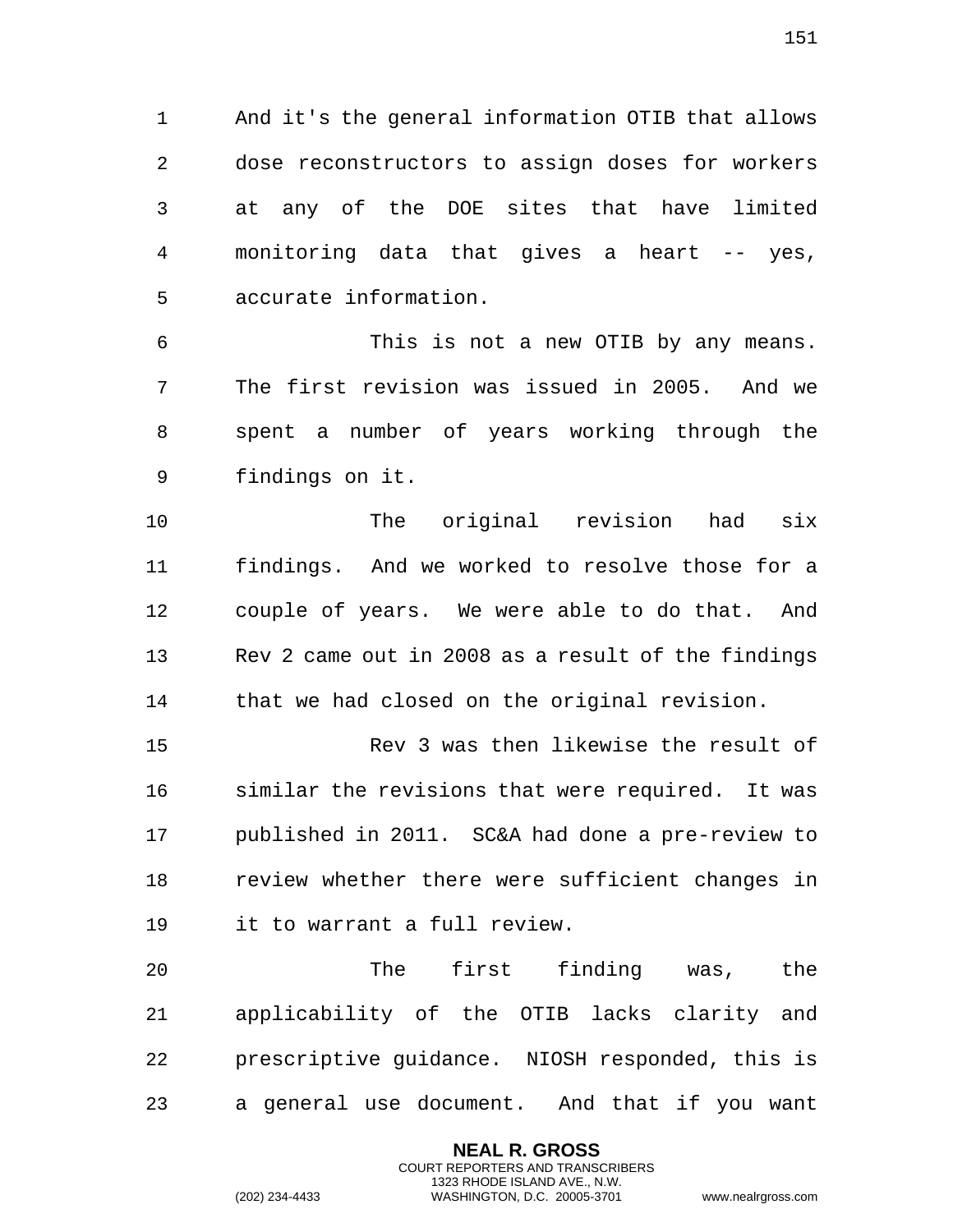specific site data we have to go to the specific sites.

 This is intended to address coworker datasets for a number of DOE sites. If you want site specific information, then you have to go to that for prescriptive guidance on how to deal with the TIB.

 Regarding the clarity, the purpose is stated very clearly. As you see on the screen, this TIB is to be used in conjunction with separate TIBs, or other approved documents that provide site specific coworker data. It was never intended to be a standalone document.

 NIOSH and SC&A concurred that each one of the specific coworker TIBs should be used as a guide, and not as a substitute for a more site specific one. And also agreed that the only way to determine whether the judgments to use the coworker model was going to be done in a consistent manner is to review those dose reconstructions.

 Resolution 2007, the Subcommittee found that NIOSH's response was acceptable, and

> **NEAL R. GROSS** COURT REPORTERS AND TRANSCRIBERS 1323 RHODE ISLAND AVE., N.W.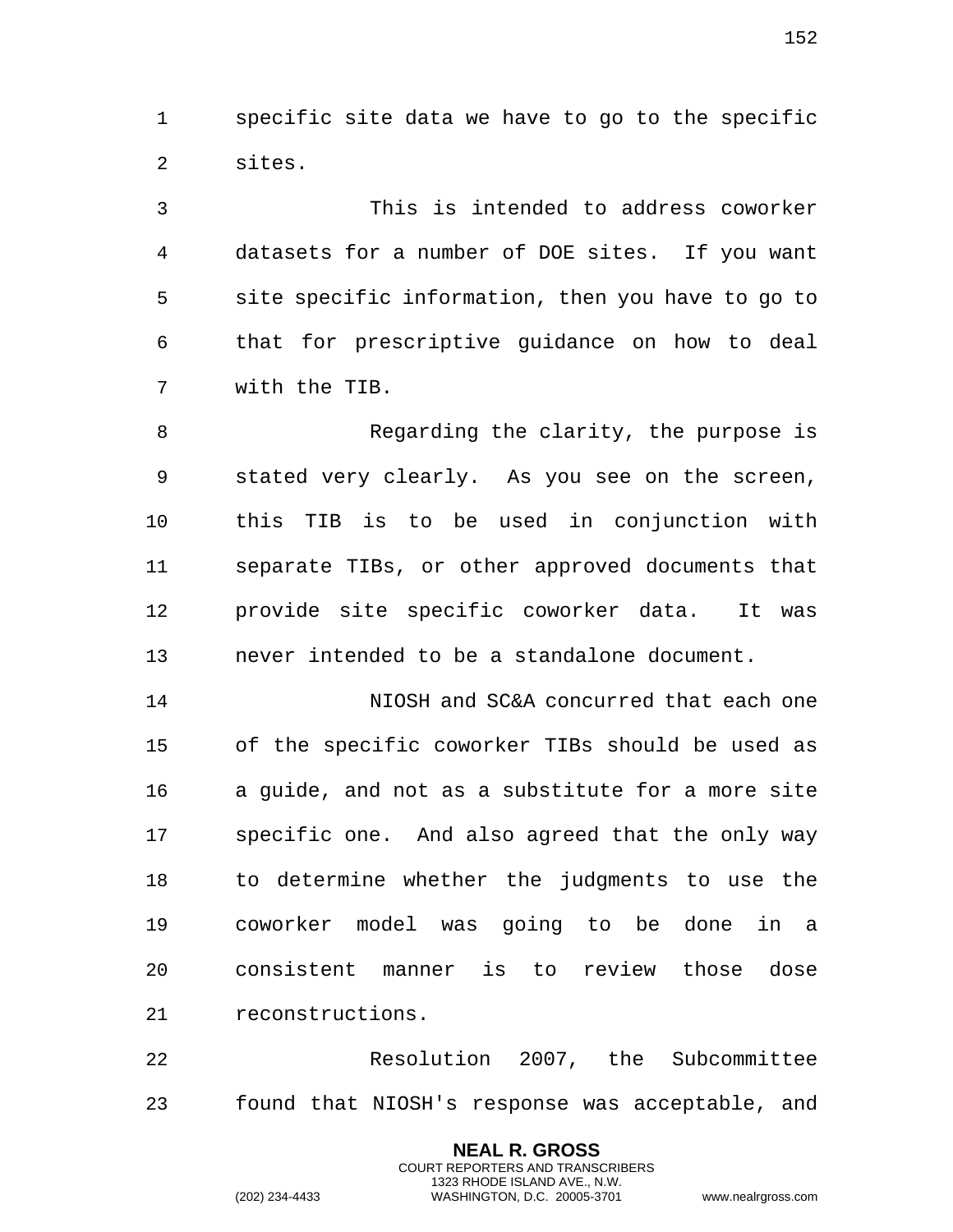closed the finding.

 Finding 2: Side stepping the use of the OTIB and coworker data requires the dose reconstructor to make a quantitative determination of what response to reasonable upper exposures that the unmonitored person may have received.

 This is another one of those judgments we've been talking about all day. NIOSH explained, the context is critical. Use of coworker data as part of the hierarchy of data, we do rely on that hierarchy very heavily for the decisions that we make both in the dose reconstruction itself, and here at the Board, with the review there.

 These types of data may be found in Site Profile documents, or in documents available through our database system. SC&A concurred. We closed that particular finding.

 Finding 3: The OTIB stipulates that site specific coworker data might not be necessary for dose reconstruction. And the dose reconstructor may select "reasonable" upper

> **NEAL R. GROSS** COURT REPORTERS AND TRANSCRIBERS 1323 RHODE ISLAND AVE., N.W.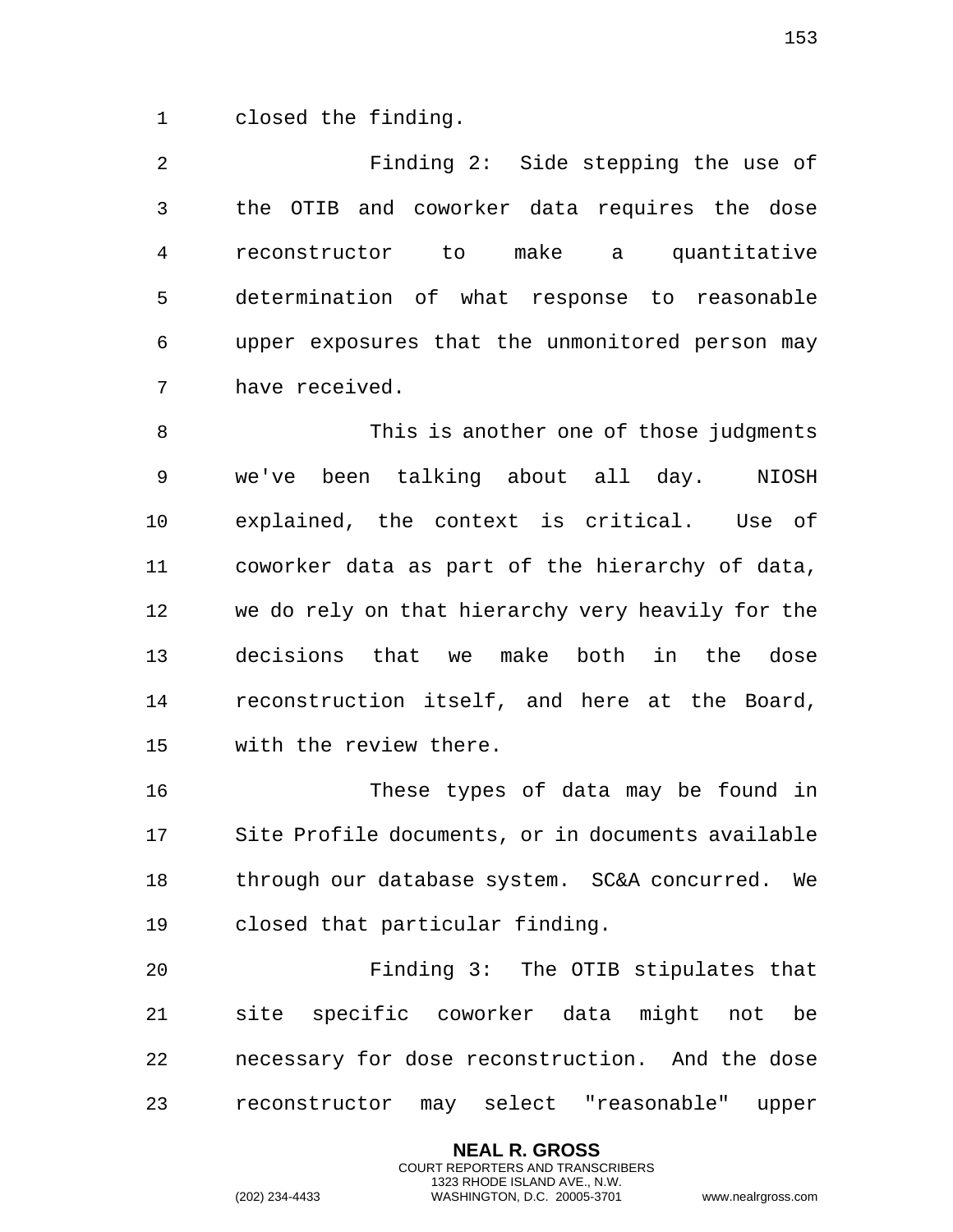limits, provided POC is less than 45. This places an unreasonable burden on the dose reconstructor, and may lead to inconsistencies of, to the contractor.

 NIOSH's response was the same as for Finding 2. It's in the hierarchy of data. And it is a part of the way we do business. SC&A concurred. And that was closed by the Subcommittee.

 Finding 4: Dose reconstructors placed in a situation where again, "professional judgment" must be made. That is, 50th or 95th percentile dose. It's SC&A's opinion that data needed for these decisions are unlikely to be available to the dose reconstructor.

 NIOSH responded, the DR staff will use PROC-6 to evaluate the claim. They don't work in a vacuum. Professional judgment is used during claim processing, supported by information from Site Profile documents and the coworker OTIBs, the available records from the site, our database documents, discussions with other staff, and interaction with principal dosimetrists.

> **NEAL R. GROSS** COURT REPORTERS AND TRANSCRIBERS 1323 RHODE ISLAND AVE., N.W.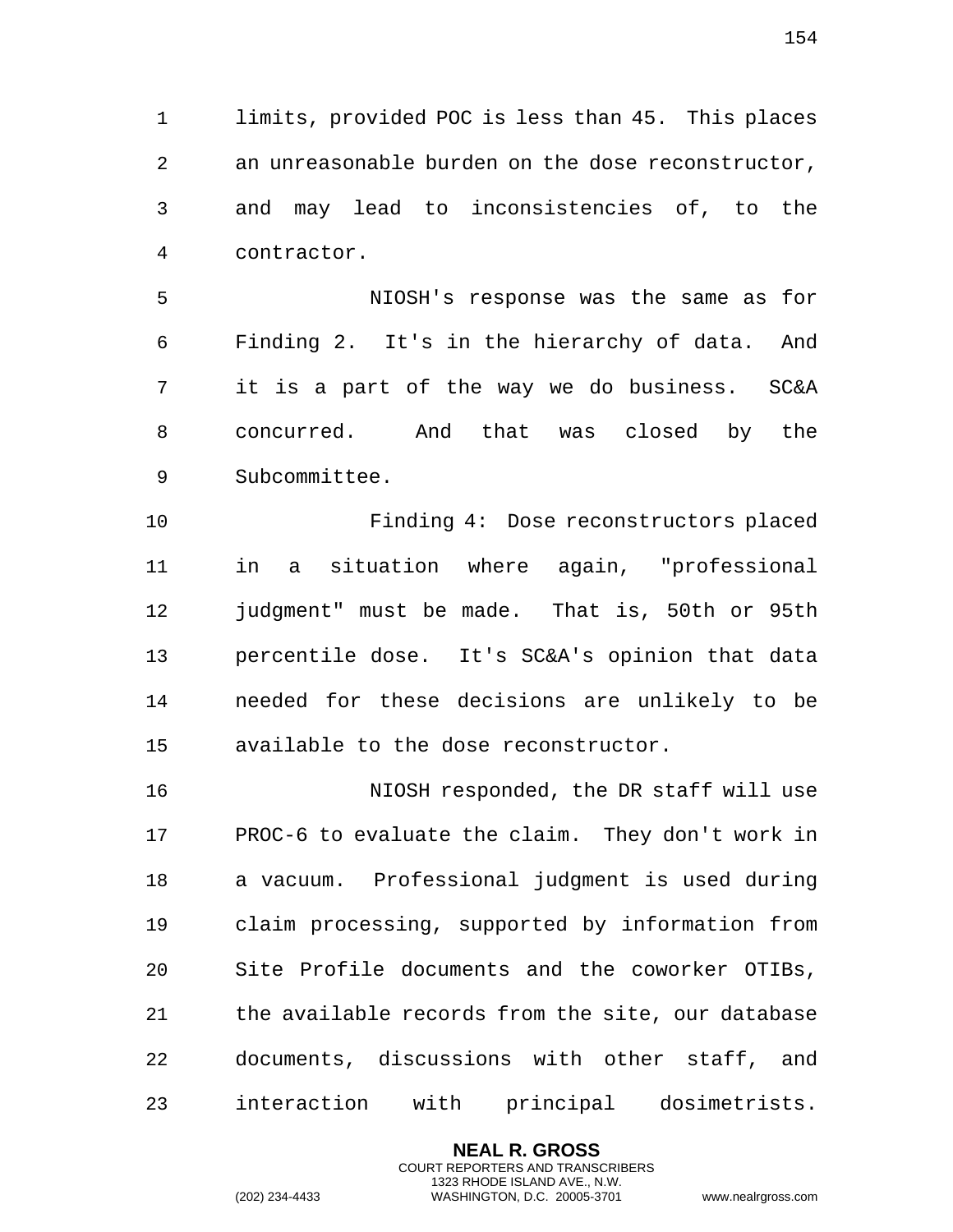Assumptions made about the choice of 50th and 95th percentile values have to be peer reviewed by other staff, as well as by OCAS staff. And that satisfied SC&A. And we closed that finding.

 Finding 5: SC&A considers the 50th percentile constant value as one that is without scientific basis, and not favorable. NIOSH responded that the 50th percentile value is claimant favorable for certain types of energy employees, as described in the OTIB that was being reviewed.

 In addition to using the 50th percentile measured dose, the claimant favorable quantity of missed dose is also added to the 50th percentile. Missed dose is, cannot be considered 16 in any way other than claimant favorable.

 A comparison of 50th percentile values of K-25 was conducted against values calculated using a maximum likelihood method. The results, which is contained, the results are shown in the table.

 OTIB-20 shows the 50th percentile values consistently exceed the maximum likelihood

> **NEAL R. GROSS** COURT REPORTERS AND TRANSCRIBERS 1323 RHODE ISLAND AVE., N.W.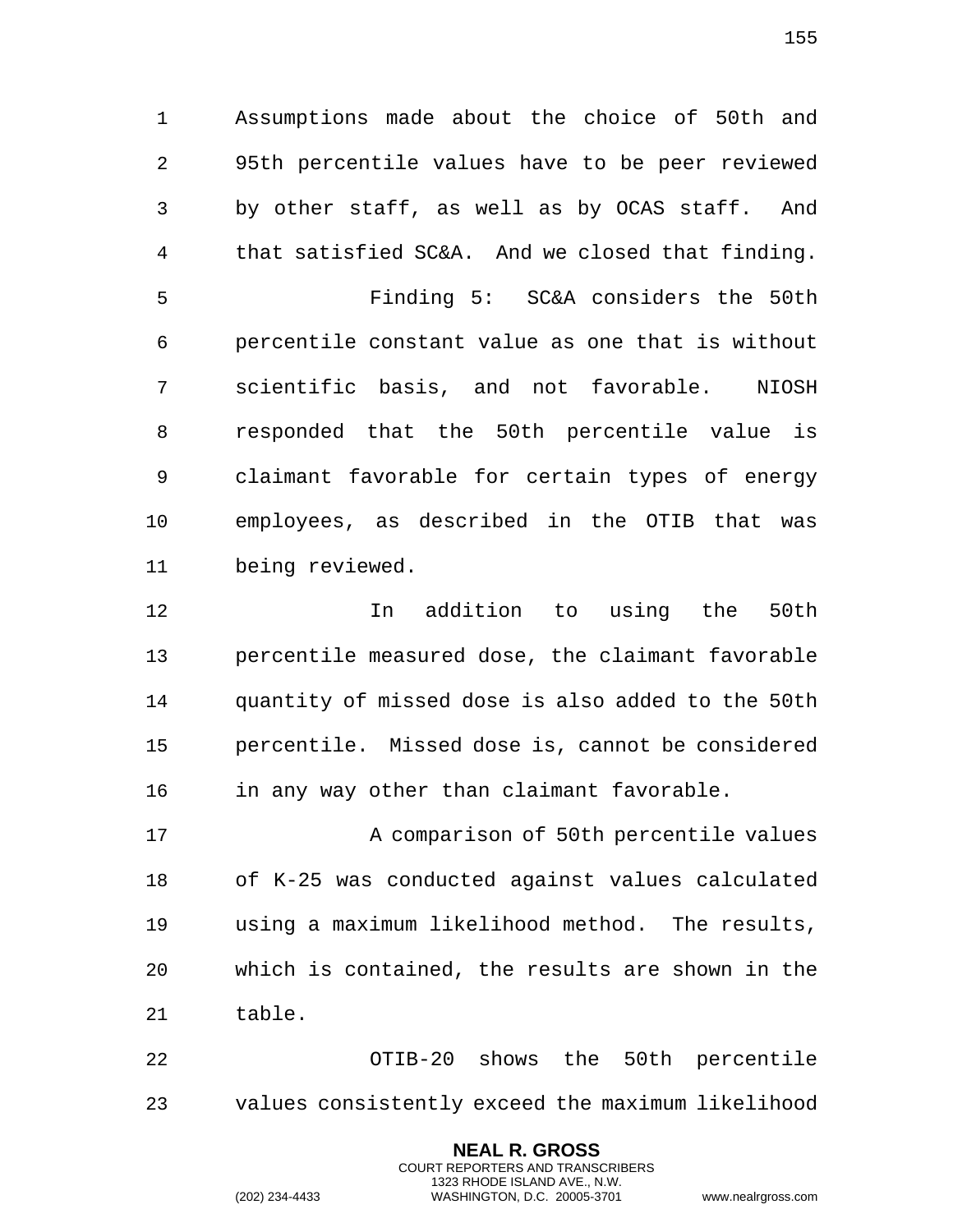geometric mean values, and will generally exceed the maximum likelihood 95th percentile values as well.

 We will pause while we get through here. Thank you, sir. Repeat that last sentence. The 50th percentile has consistently exceeded the maximum livelihood geometric main values, and will generally exceed the maximum livelihood 95th percentile values as well. SC&A concurred. We closed.

11 The last finding, there are multiple elements described in the guidance and use of this OTIB that require the dose reconstructor to make subjective decisions or require information that is not likely to be available.

 The response was that the reviewer pre-supposes that information will not be available to make informed decisions. The variety of sources of information available to the dose reconstruction staff was a part of previous responses.

 And the assertion that the DR staff can't resolve complex issues in a consistent

> **NEAL R. GROSS** COURT REPORTERS AND TRANSCRIBERS 1323 RHODE ISLAND AVE., N.W.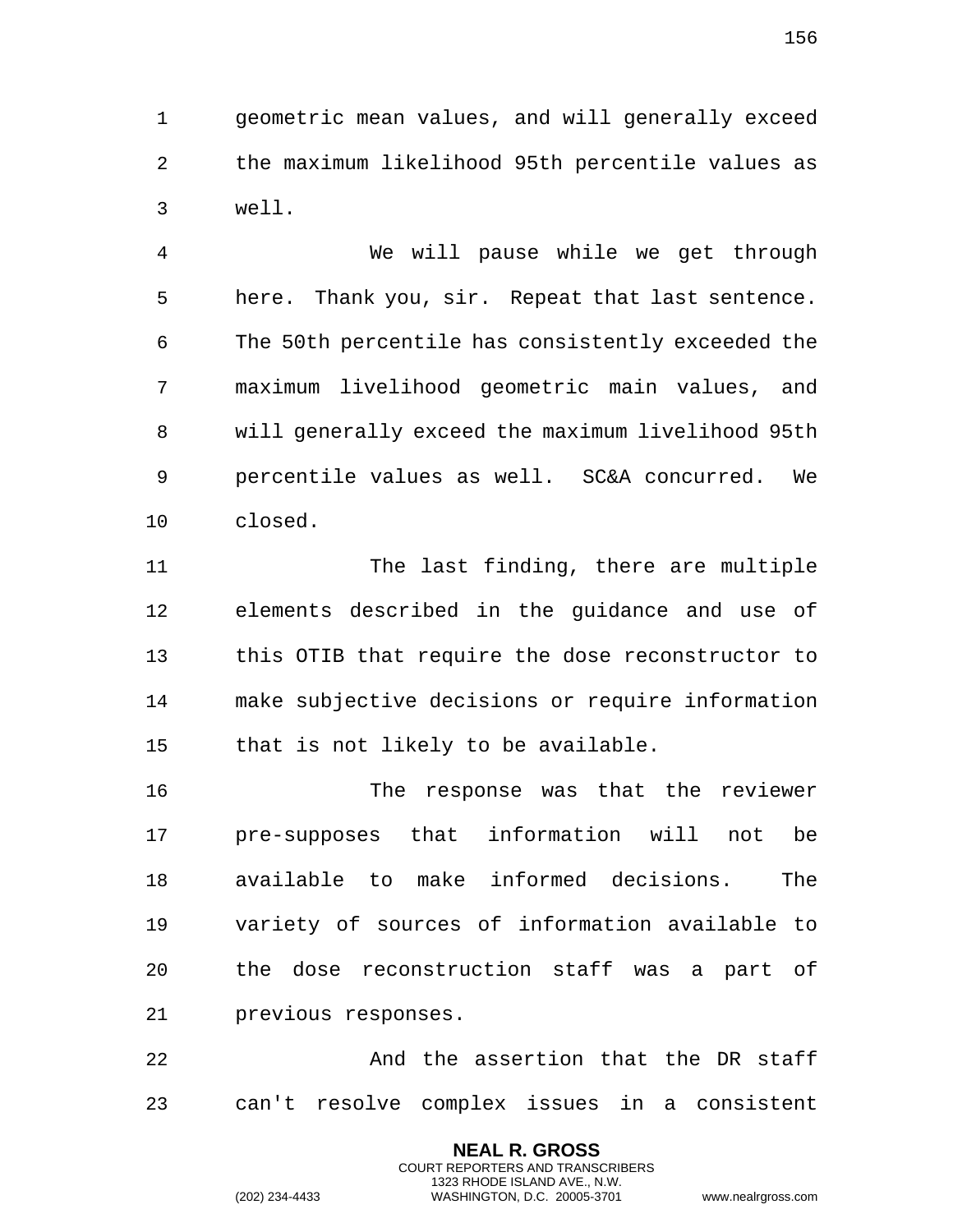manner is just simply not true. The project has additional staff resources. They are available to assist the DR staff with respect to judgments on individual claims if necessary. And SC&A accepted that. We closed that in October of 2007. So, the SC&A pre-review of OTIB-20, Revision 3. Because OTIB-20 had been revised at least twice since it had been last reviewed, the Procedures Subcommittee authorized SC&A to perform a pre-review to determine if there was sufficient technical changes for us to have another full review.

 SC&A found that since the original review NIOSH had made two changes to the document, the K-25 example of coworker doses. They had been removed in response to a quality of, that ten year review comment of the quality of science.

 Section 3 was modified as agreed on by the Subcommittee, NIOSH, and SC&A, to address a finding made by SC&A on OTIB-52, Revision 0. Neither of these changes to OTIB-20 is of a technical nature.

> **NEAL R. GROSS** COURT REPORTERS AND TRANSCRIBERS 1323 RHODE ISLAND AVE., N.W.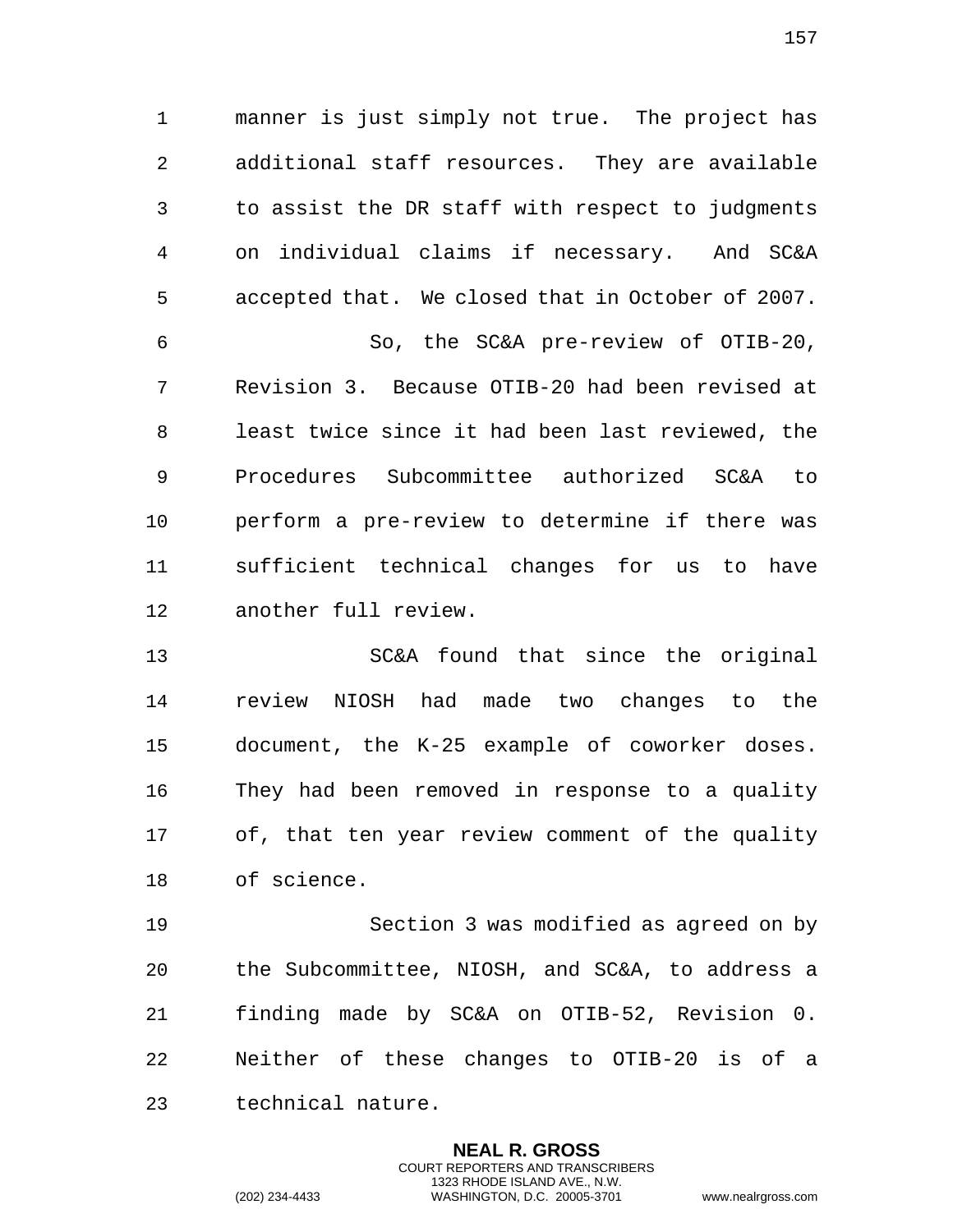Therefore, a full re-review is not required. And OTIB-20, Revision 3 may be accepted without further comment. The Subcommittee agreed with the recommendation, and we closed that issue. Any questions about what we've done with OTIB-20?

CHAIR MELIUS: Anybody with questions?

8 MEMBER MUNN: If not --

CHAIR MELIUS: Well, I do. So --

 MEMBER MUNN: I didn't want you to do that. I was going on.

12 CHAIR MELIUS: Sorry.

13 MEMBER MUNN: Yes, sir.

 CHAIR MELIUS: Can someone explain to me the, your last slide, the K-25 example? It says, Table 7.1-1 had been removed in response to the quality of science ten year review comment. I guess I missed what that was. What comment was it in response to?

 DR. NETON: Wow, we're going back -- CHAIR MELIUS: Yes.

22 DR. NETON: -- years.

MEMBER MUNN: Ten to be exact. No,

**NEAL R. GROSS** COURT REPORTERS AND TRANSCRIBERS 1323 RHODE ISLAND AVE., N.W.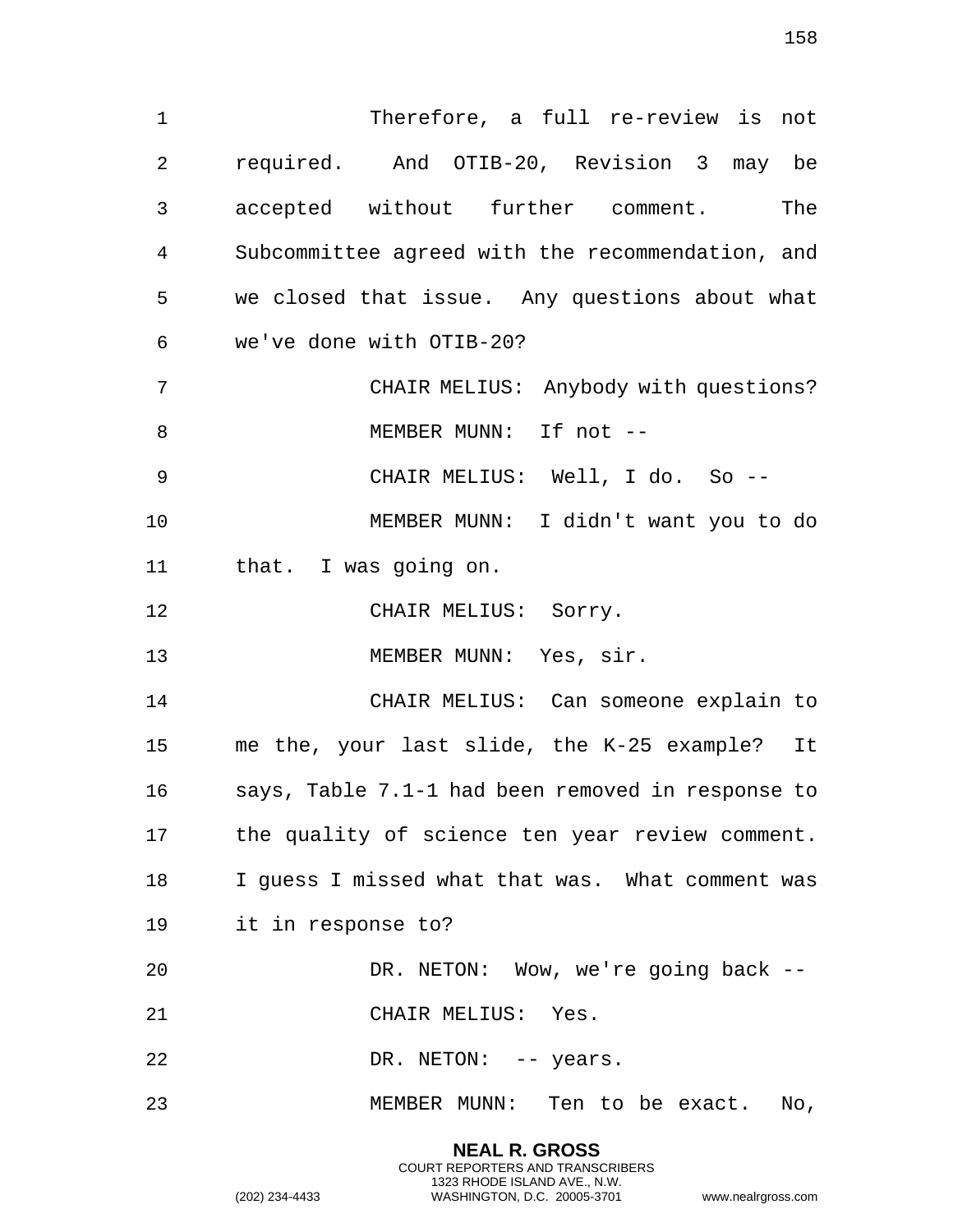not quite.

| 2  | DR. NETON: My recollection was that               |
|----|---------------------------------------------------|
| 3  | it had something to do with the maximum           |
| 4  | likelihood approach that we adopted. We had a     |
| 5  | couple of different coworker models for K-25 at   |
| 6  | the time.                                         |
| 7  | And I think that we had, we're no                 |
| 8  | longer using the approach that was listed in the  |
| 9  | TIB, at the time. But that's the best I can       |
| 10 | remember. Something like that.                    |
| 11 | CHAIR MELIUS: Okay.                               |
| 12 | DR. NETON: We could get you that                  |
| 13 | information if you want.                          |
| 14 | CHAIR MELIUS: I'm just curious on                 |
| 15 | that. But don't go away, because I have a follow- |
| 16 | up.                                               |
| 17 | DR. NETON:<br>I definitely remember               |
| 18 | removing it personally from the --                |
| 19 | (Laughter.)                                       |
| 20 | MEMBER MUNN: Yes. Yes.                            |
| 21 | DR. NETON: I just don't remember                  |
| 22 | exactly why we --                                 |
| 23 | CHAIR MELIUS: I'm --                              |

**NEAL R. GROSS** COURT REPORTERS AND TRANSCRIBERS 1323 RHODE ISLAND AVE., N.W.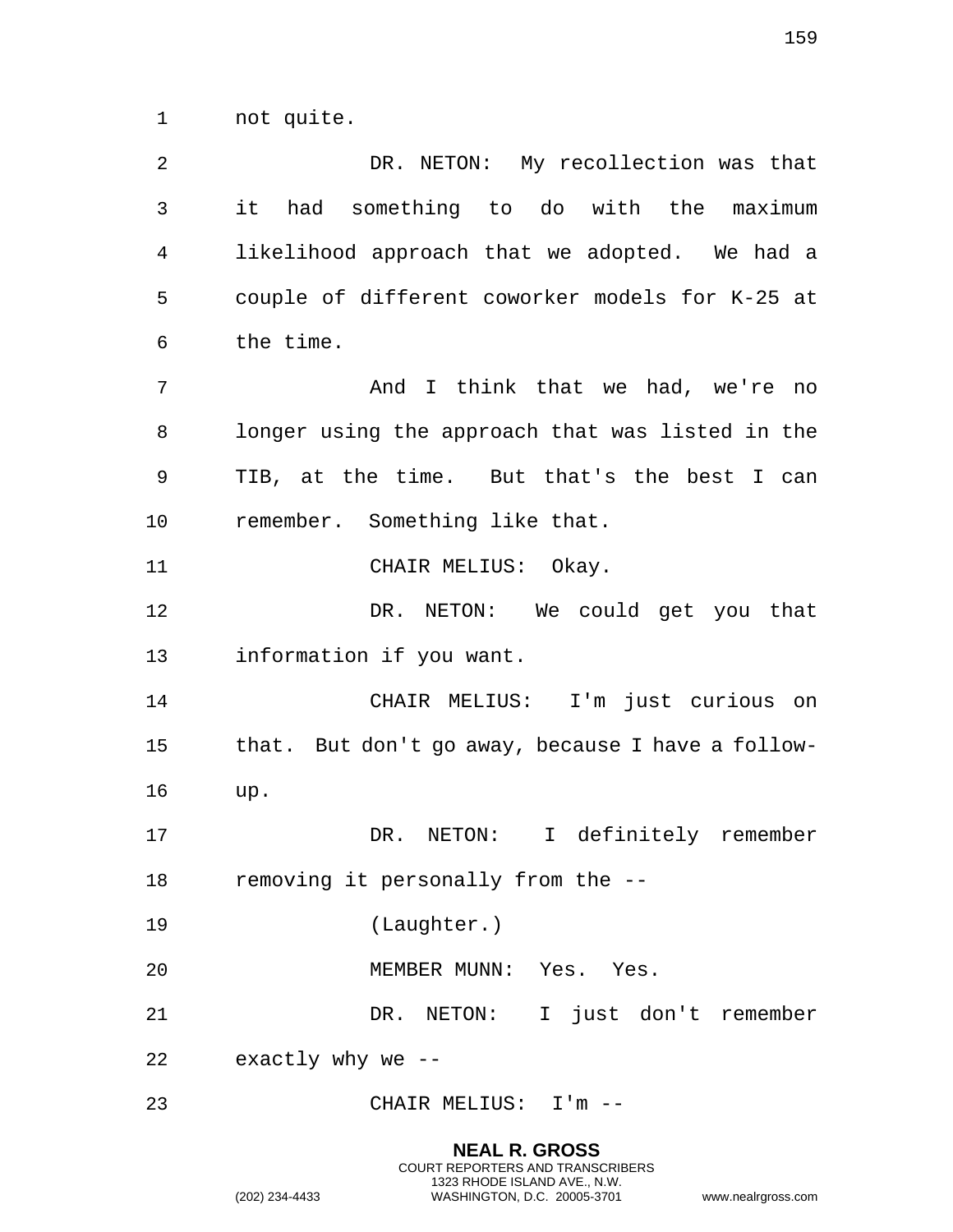1 DR. NETON: I'm sure though -- CHAIR MELIUS: I was about to say, maybe the person who removed it is here, but, he can help us. But -- DR. NETON: I think I was involved. CHAIR MELIUS: I guess not. But you do a lot of work. And so, we understand. MEMBER MUNN: The ten year review actually is very effective in getting changes made. CHAIR MELIUS: Yes. My other question is, and again, given the timeframe, Bob, I don't, wouldn't expect that, sort of the coworker guidelines that you and we have been working on would -- How, what's your plans for incorporating them into this document, or into, how would this, how would it get incorporated into dose reconstruction? DR. NETON: You mean, like the IMP guide, just as we would find? CHAIR MELIUS: Yes. DR. NETON: It wouldn't necessarily

> **NEAL R. GROSS** COURT REPORTERS AND TRANSCRIBERS 1323 RHODE ISLAND AVE., N.W.

(202) 234-4433 WASHINGTON, D.C. 20005-3701 www.nealrgross.com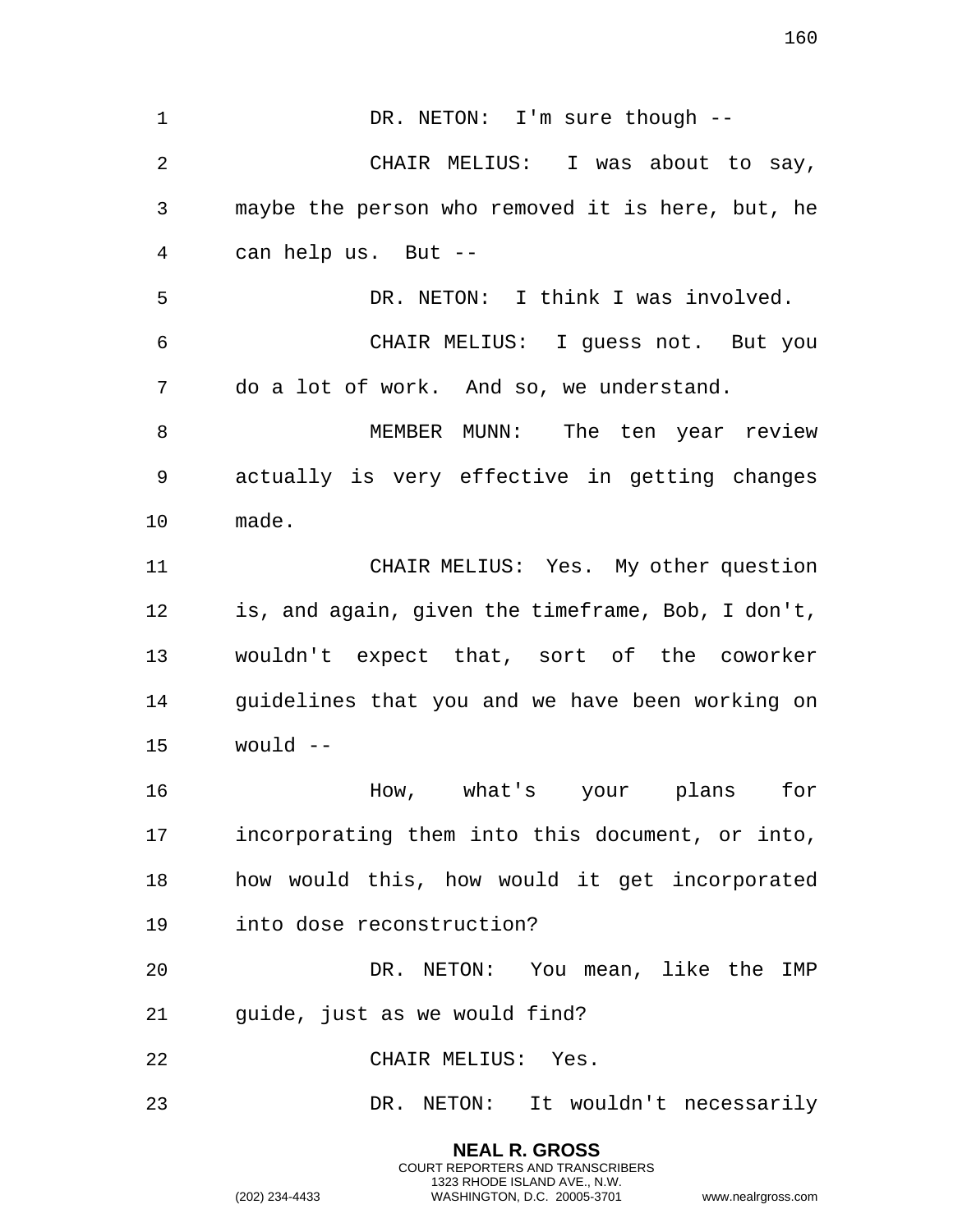affect this TIB. This TIB is more generic guides about using 50th percentile, 95th percentile, that kind of stuff. That would more relate to TIB-52. TIB-52, if you remember, was a review of coworkers for construction trade workers -- CHAIR MELIUS: Right, yes. DR. NETON: -- in the -- That one has some very prescriptive multipliers on external dose, and such, for various sites. I think there would be a complete rework of TIB-52, if we can decide on the IMP guide's -- CHAIR MELIUS: Okay. Yes. 13 DR. NETON: -- criteria. CHAIR MELIUS: But, would you like reference it in -- I'm trying to understand how these are used. And that's something to do with our dose reconstruction review methods issues. And if you'd like to reference? 19 DR. NETON: I quess -- CHAIR MELIUS: Or the -- DR. NETON: -- I hadn't thought that through completely. CHAIR MELIUS: Yes.

> **NEAL R. GROSS** COURT REPORTERS AND TRANSCRIBERS 1323 RHODE ISLAND AVE., N.W. (202) 234-4433 WASHINGTON, D.C. 20005-3701 www.nealrgross.com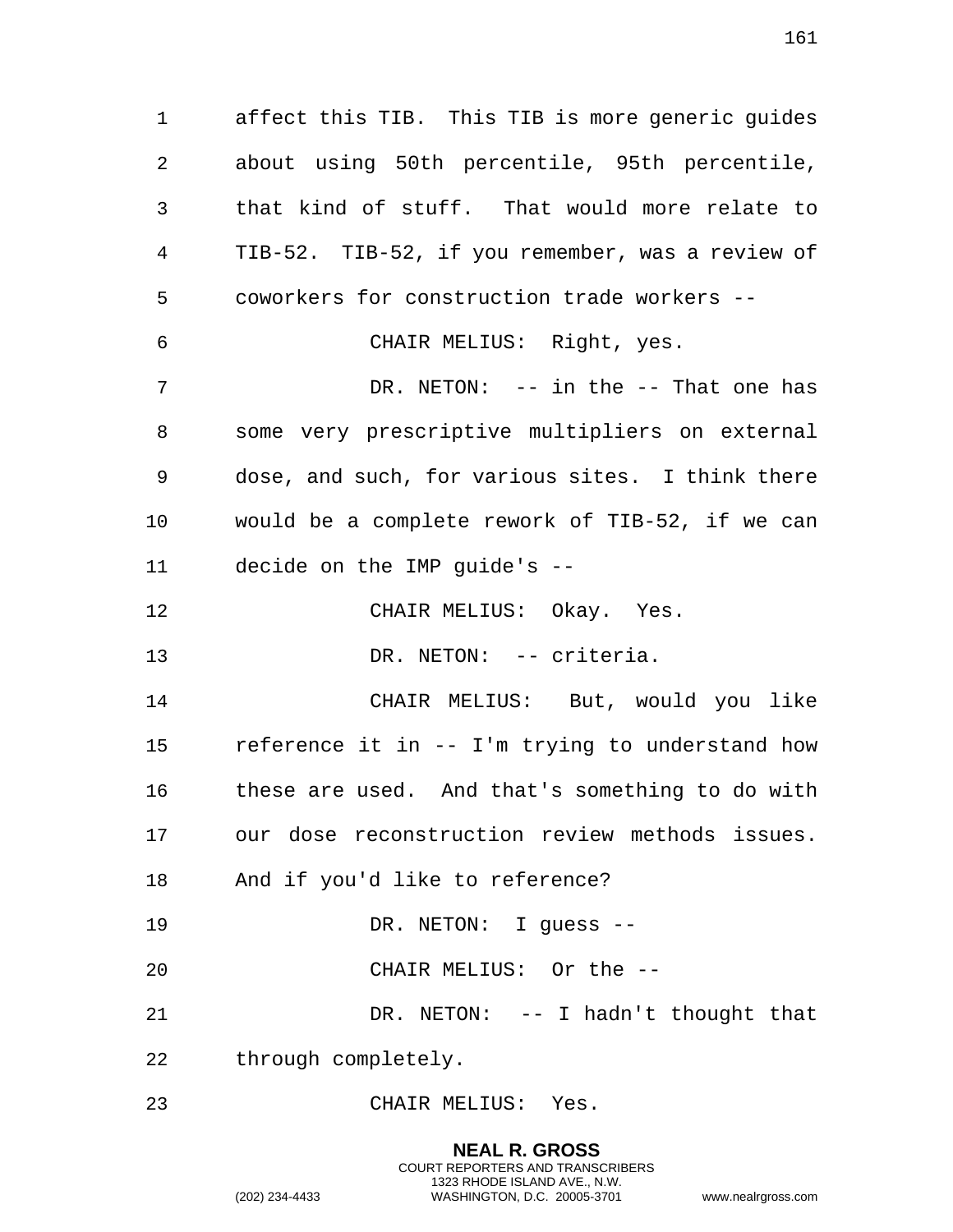DR. NETON: I know TIB-52 will have to 2 qo away. CHAIR MELIUS: Yes. DR. NETON: Now, it maybe it would just be, go away. And we'd write another TIB that would essentially be the procedure that implements the -- 8 CHAIR MELIUS: Yes. 9 DR. NETON: -- implementation. CHAIR MELIUS: Right, right. Yes. But I would think like for external dose, and TIB-20, that you would be using both documents in some way. 14 DR. NETON: Yes. CHAIR MELIUS: But they provide different types of guidance. DR. NETON: I don't think that TIB-20 prescribes how to develop the coworker models, per se. CHAIR MELIUS: Right. DR. NETON: I think it tells us how to use the coworker models we have. CHAIR MELIUS: Yes.

> **NEAL R. GROSS** COURT REPORTERS AND TRANSCRIBERS 1323 RHODE ISLAND AVE., N.W.

(202) 234-4433 WASHINGTON, D.C. 20005-3701 www.nealrgross.com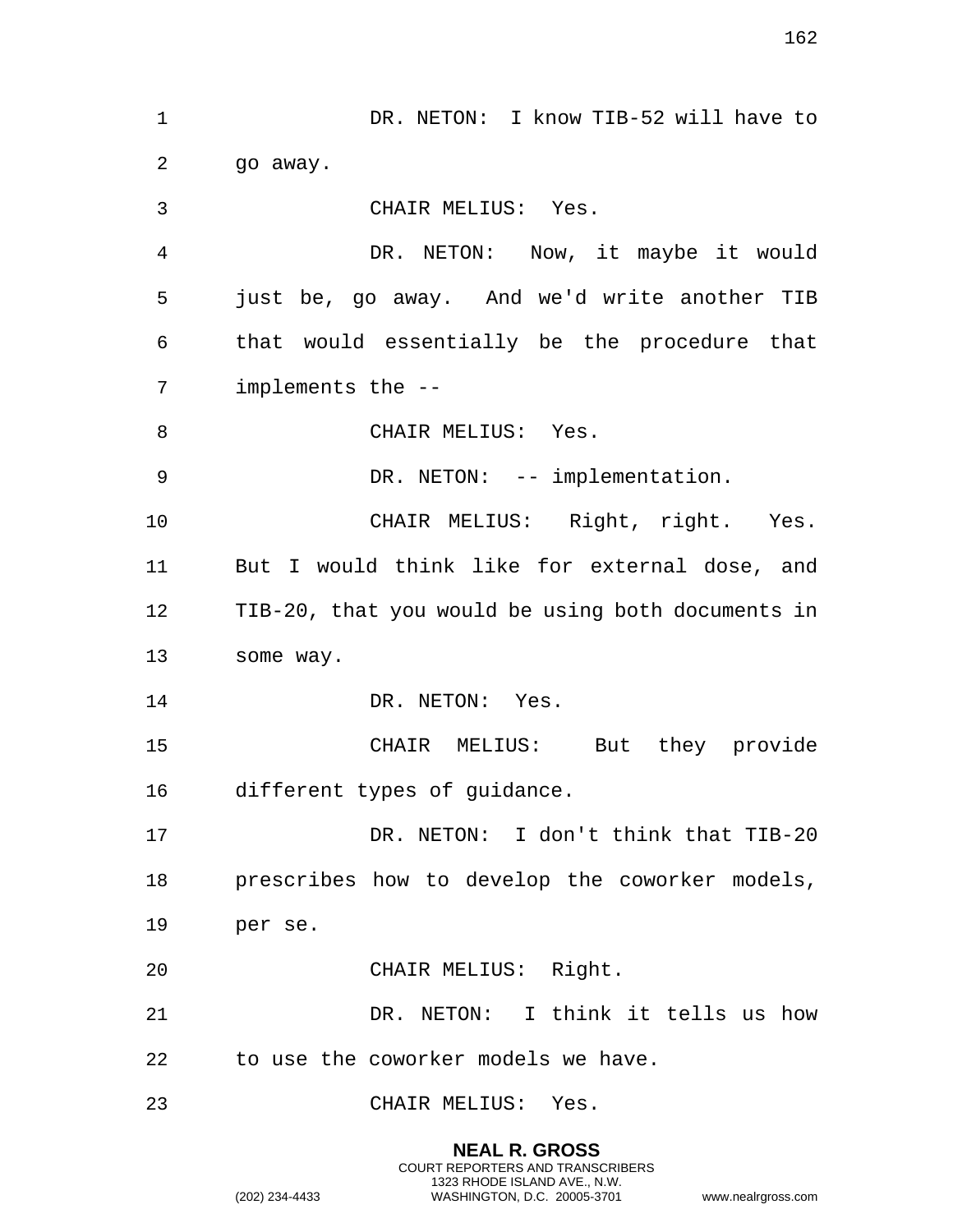**NEAL R. GROSS** 1 DR. NETON: That's my recollection. Tim might have some better input. DR. TAULBEE: The only additional input I would add is that for the coworker models themselves that we'll be developing under the criteria, they would be site specific from that standpoint. This is more of a generic guidance of how to use that information. But the details of this would likely go into those individual coworker models. CHAIR MELIUS: Yes. But we already have a draft of a general guidance for how those coworker responses will be evaluated, that would be to me a similar to 20 in terms of its -- 16 DR. TAULBEE: Exactly. CHAIR MELIUS: -- scope. Now, I don't know what we call it, or if we call it a TIB -- DR. TAULBEE: Yes. 20 CHAIR MELIUS: -- or what we end up calling it. But it's -- DR. NETON: Well, I mean, we have an IMP guide, IMP Guide 4 or 5. I've forgotten the

COURT REPORTERS AND TRANSCRIBERS 1323 RHODE ISLAND AVE., N.W.

(202) 234-4433 WASHINGTON, D.C. 20005-3701 www.nealrgross.com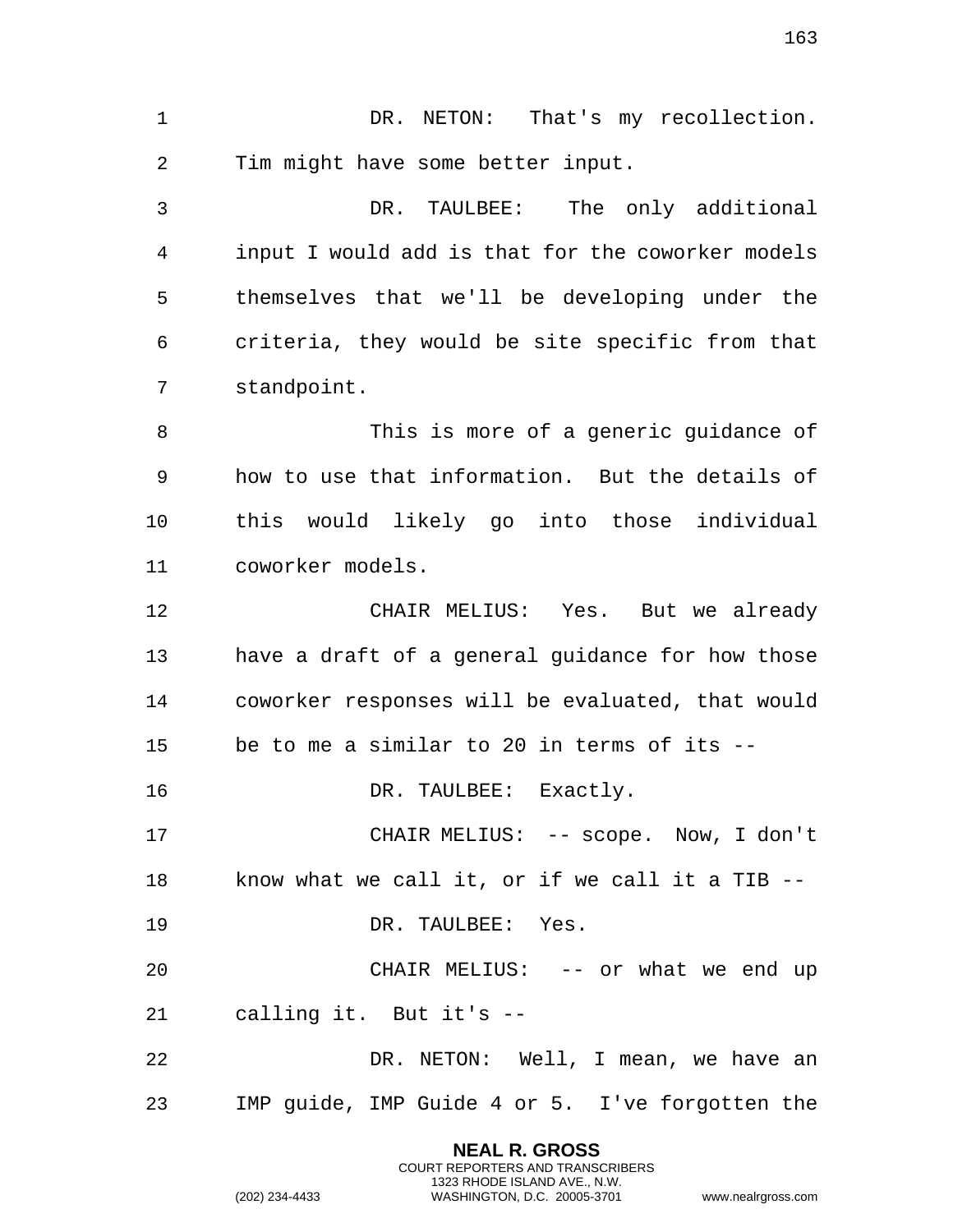number of it.

| $\overline{2}$ | CHAIR MELIUS: Yes.                                |
|----------------|---------------------------------------------------|
| 3              | DR. NETON: I think they would have to             |
| 4              | be proceduralized to some extent.                 |
| 5              | CHAIR MELIUS: Yes.                                |
| 6              | DR. NETON: The IMP guide as written,              |
| 7              | by nature, pretty broad brush strokes. And we'd   |
| 8              | have to adopt something a little more specific to |
| 9              | -- It couldn't be completely prescriptive. It's   |
| 10             | been said that it would be site specific. But it  |
| 11             | would be a little more, using the term from this  |
| 12             | morning, a little more granular --                |
| 13             | CHAIR MELIUS: Yes.                                |
| 14             | DR. NETON: As to how you would                    |
| 15             | approach it.                                      |
| 16             | CHAIR MELIUS: Yes, yes. Okay. Okay.               |
| 17             | Thanks, Jim and Tim. Other questions, Board       |
| 18             | Members, on the phone or $-$ -                    |
| 19             | MEMBER RICHARDSON: Could I ask about,             |
| 20             | just in reading Finding 6 it's sort of, it sounds |
| 21             | very similar to some of the issues that we talked |
| 22             | about earlier today, which was, there are         |
| 23             | multiple elements in which a dose reconstructor   |

**NEAL R. GROSS** COURT REPORTERS AND TRANSCRIBERS 1323 RHODE ISLAND AVE., N.W.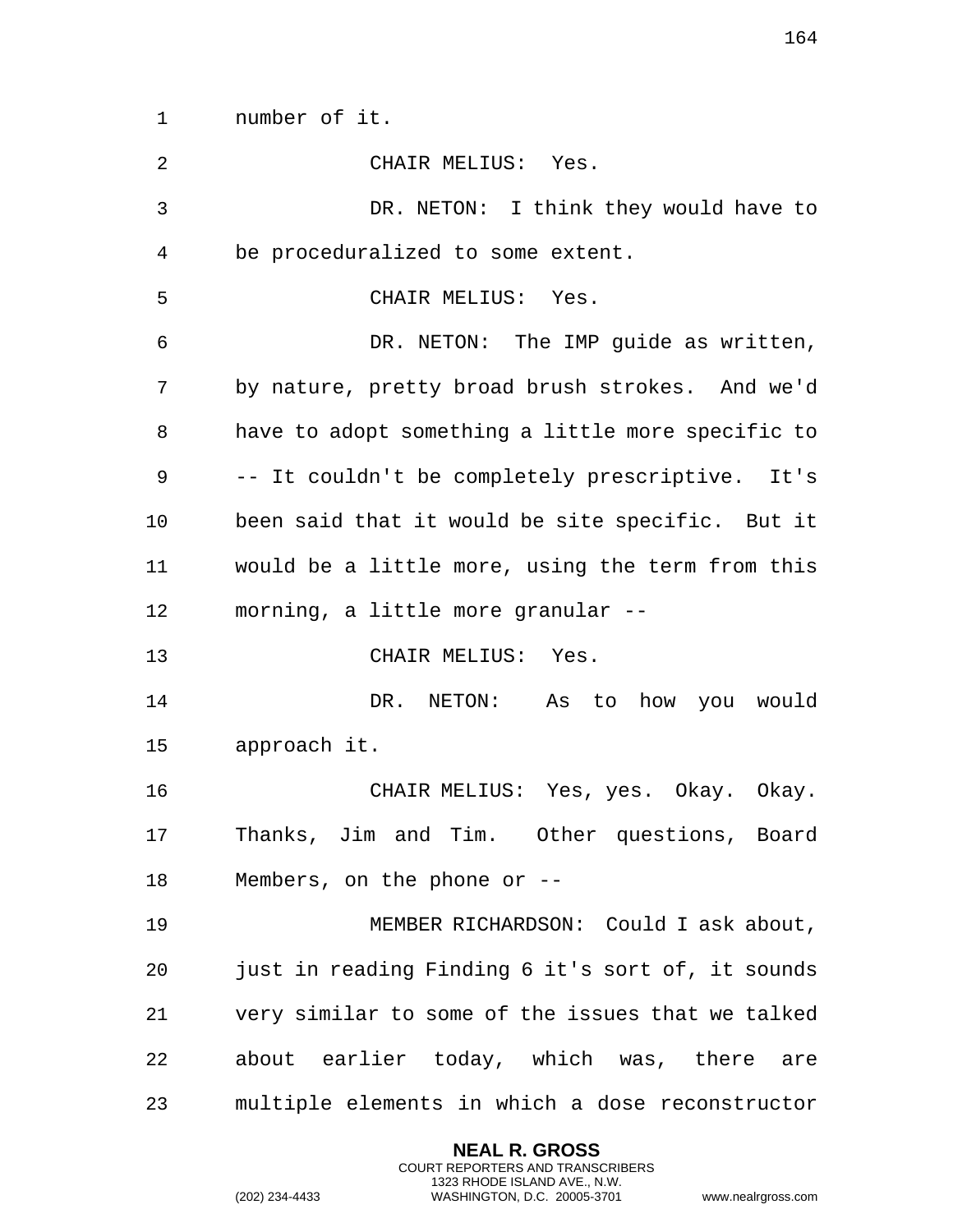must make subjective decisions.

| 2              | And the NIOSH response is, the                     |
|----------------|----------------------------------------------------|
| $\mathfrak{Z}$ | assertion that the staff cannot resolve complex    |
| 4              | issues in a consistent manner is not true. So,     |
| 5              | it seems like somebody has pointed out that        |
| 6              | there's, decisions need to be made.                |
| 7              | And the response is, don't assert that             |
| 8              | we don't do this consistently. But, which is, a    |
| 9              | response to an assertion with an assertion, as     |
| 10             | far as I could tell.                               |
| 11             | MEMBER MUNN: We, whenever we talk                  |
| 12             | about consistency there is no question that the    |
| 13             | same guidance is available. I think that's where   |
| 14             | the consistency comes from.                        |
| 15             | What judgment needs to be made is                  |
| 16             | often depending upon, especially in this type of   |
| 17             | TIB, which is, as I pointed out earlier, not a     |
| 18             | standalone document. It's a document that          |
| 19             | consistently refers you to the site documents for  |
| 20             | the specifics that need to be addressed.           |
| 21             | MEMBER RICHARDSON: And that's, that                |
| 22             | was the issue that the, was being raised by saying |
| 23             | that this required the dose reconstructor to make  |

**NEAL R. GROSS** COURT REPORTERS AND TRANSCRIBERS 1323 RHODE ISLAND AVE., N.W.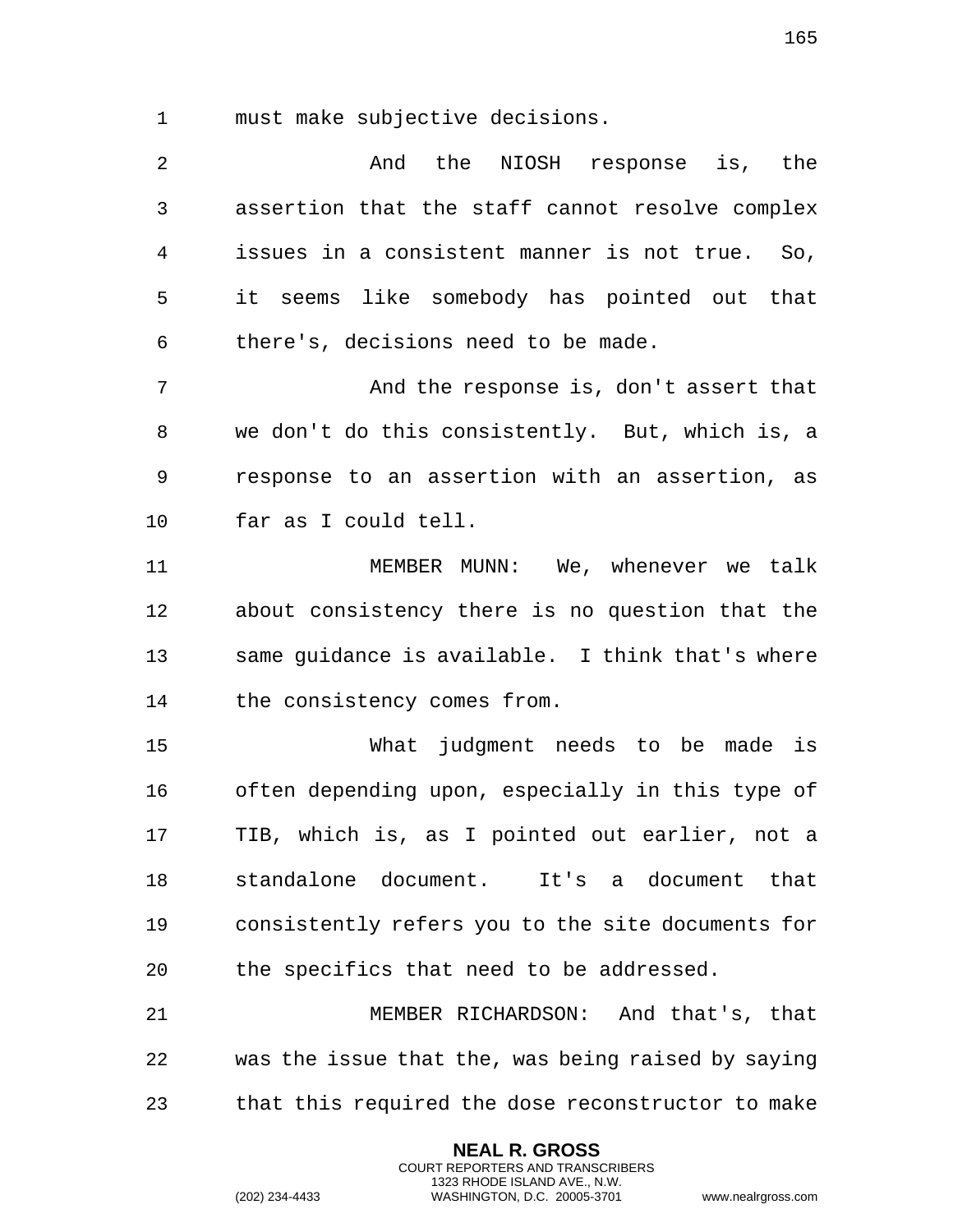subjective decisions?

 MEMBER MUNN: I don't believe so. My memory is that it was a reassurance that the material was available consistently for different dose reconstructors to make those judgments. I think that's where the consistency comes in. Unless I'm seriously mistaken. MEMBER RICHARDSON: I guess my question is about the finding, not about NIOSH's response. Finding 6. 11 MEMBER MUNN: Yes. CHAIR MELIUS: Can someone from SC&A help here? I don't know who -- MEMBER MUNN: But you're asking a question about only one part of the response. And I thought that was the part I was addressing. No? MEMBER RICHARDSON: That's, perhaps it's fine. I mean, I was asking a question about the nature of the finding. I don't think the finding was that NIOSH provides a series of documents that people can refer to. I believe the finding was referring to subjective decision

> **NEAL R. GROSS** COURT REPORTERS AND TRANSCRIBERS 1323 RHODE ISLAND AVE., N.W.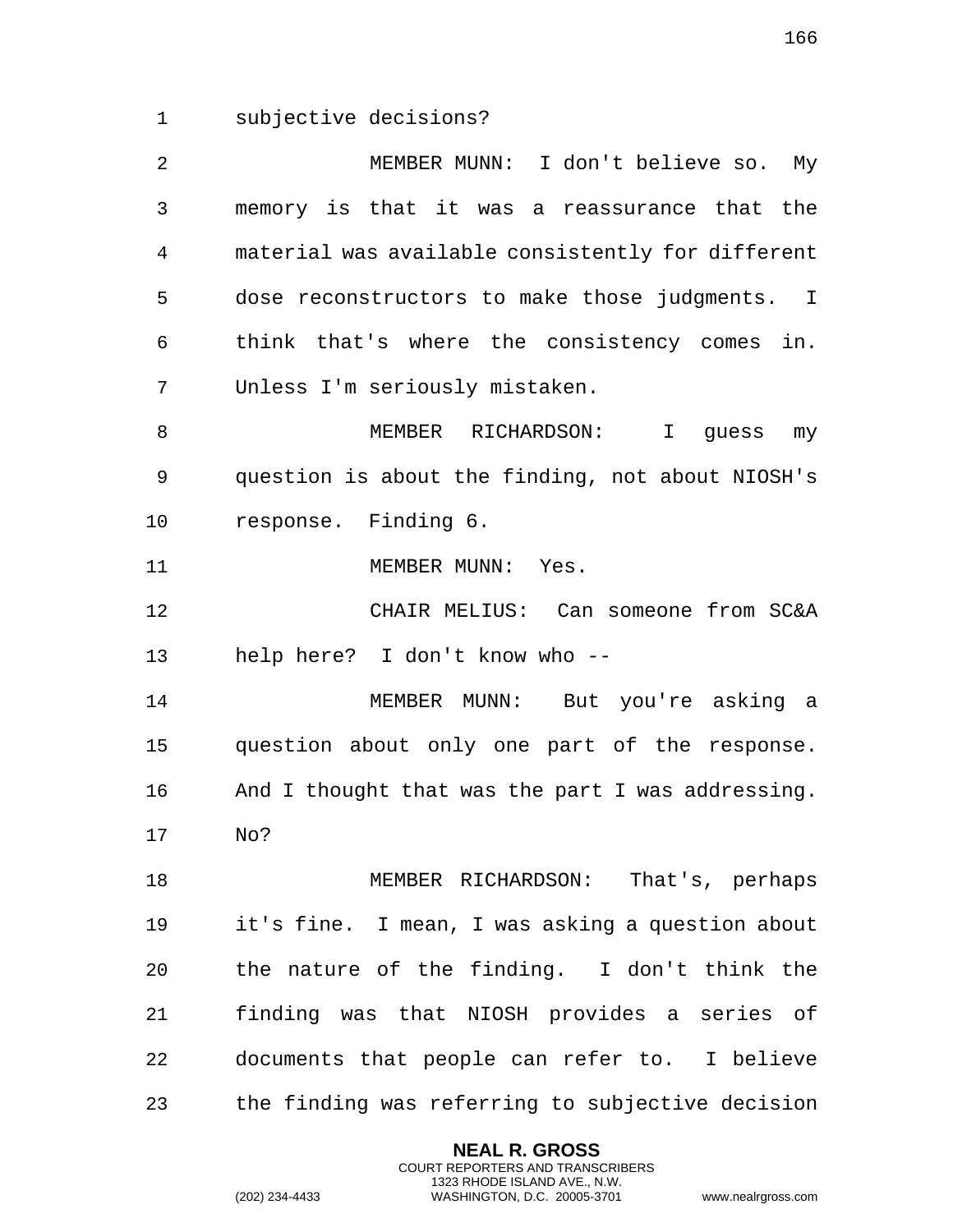making, which needed to be made by the dose reconstructor.

 MEMBER MUNN: Require the dose reconstructor to make subjective decisions, or require information that is not likely to be available.

 And the earlier part of the response says that that's a pre-supposition that it won't be available. That there's adequate information for the dose reconstructor to make that assessment --

CHAIR MELIUS: Yes.

13 MEMBER MUNN: -- consistently.

 CHAIR MELIUS: If you're looking at this over all sites, that's not true. I mean, some sites it may be available. Some sites it may not be. Or some, you know, it seems to me it's --

 MEMBER MUNN: This bears on why OTIB- 52 is so essential in the past, because of the selection of sites. And goes to the rest of my presentation, which ends up with the recommendation to review the new PER.

> **NEAL R. GROSS** COURT REPORTERS AND TRANSCRIBERS 1323 RHODE ISLAND AVE., N.W.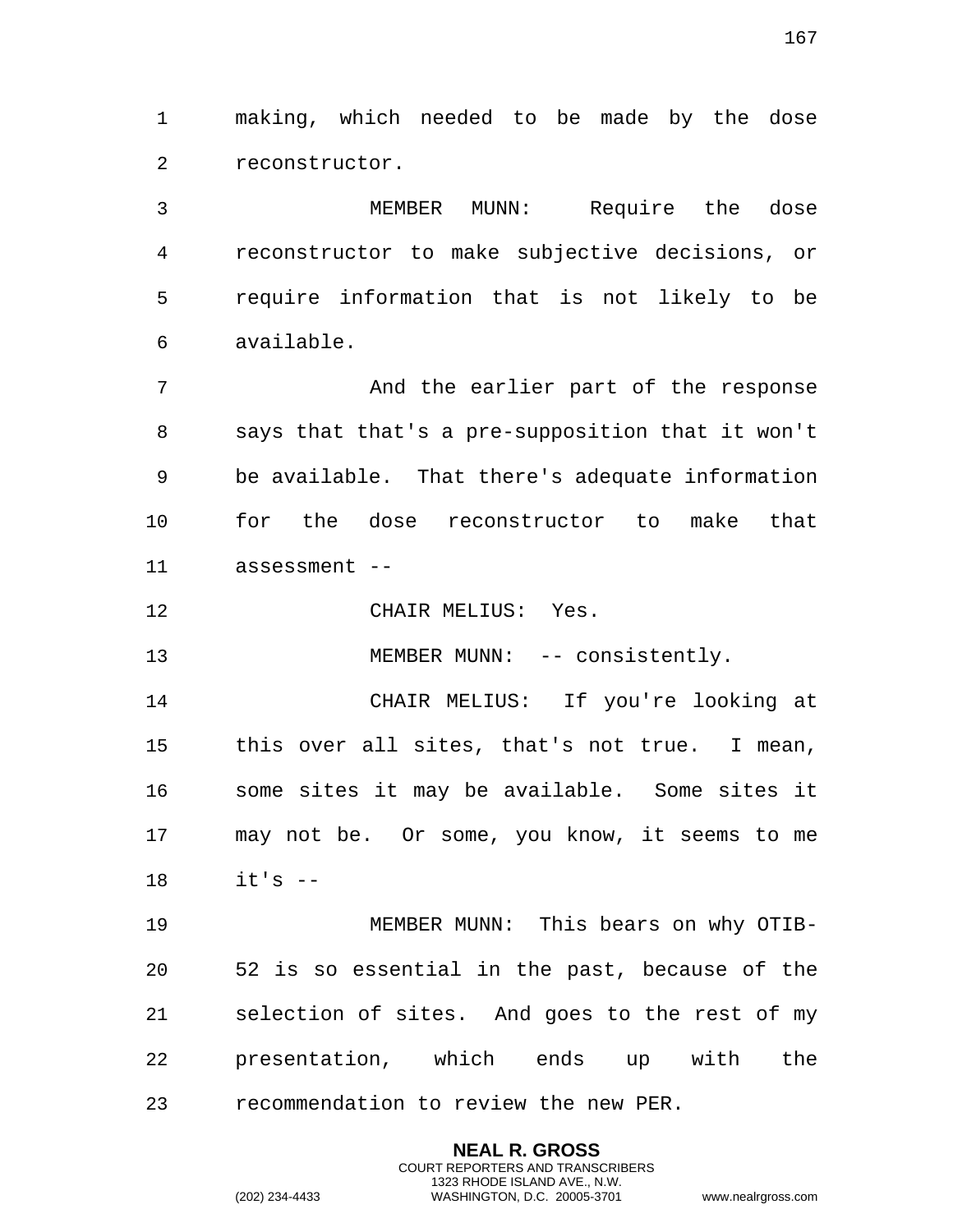CHAIR MELIUS: Yes. But NIOSH's response doesn't seem to be in that direction. I guess we're struggling trying to -- MEMBER MUNN: But this response was in 2007. CHAIR MELIUS: Well, it's now ten years later. So, which we're still going along with, we're trying to understand. And has SC&A's comments been addressed? We're trying to understand what SC&A's comments are. I mean, that's the -- Yes, yes. MEMBER MUNN: Thanks, John. MR. STIVER: Yes. This particular response predates my association with the program by 15, 20 years. (Laughter.) MR. STIVER: Having said that, I would say, just following the logic here, and I think there was since that finding a pre-supposition that these types of data, and so forth, won't, might not be available. It turns out that they are. I don't -- CHAIR MELIUS: They're always

> **NEAL R. GROSS** COURT REPORTERS AND TRANSCRIBERS 1323 RHODE ISLAND AVE., N.W.

(202) 234-4433 WASHINGTON, D.C. 20005-3701 www.nealrgross.com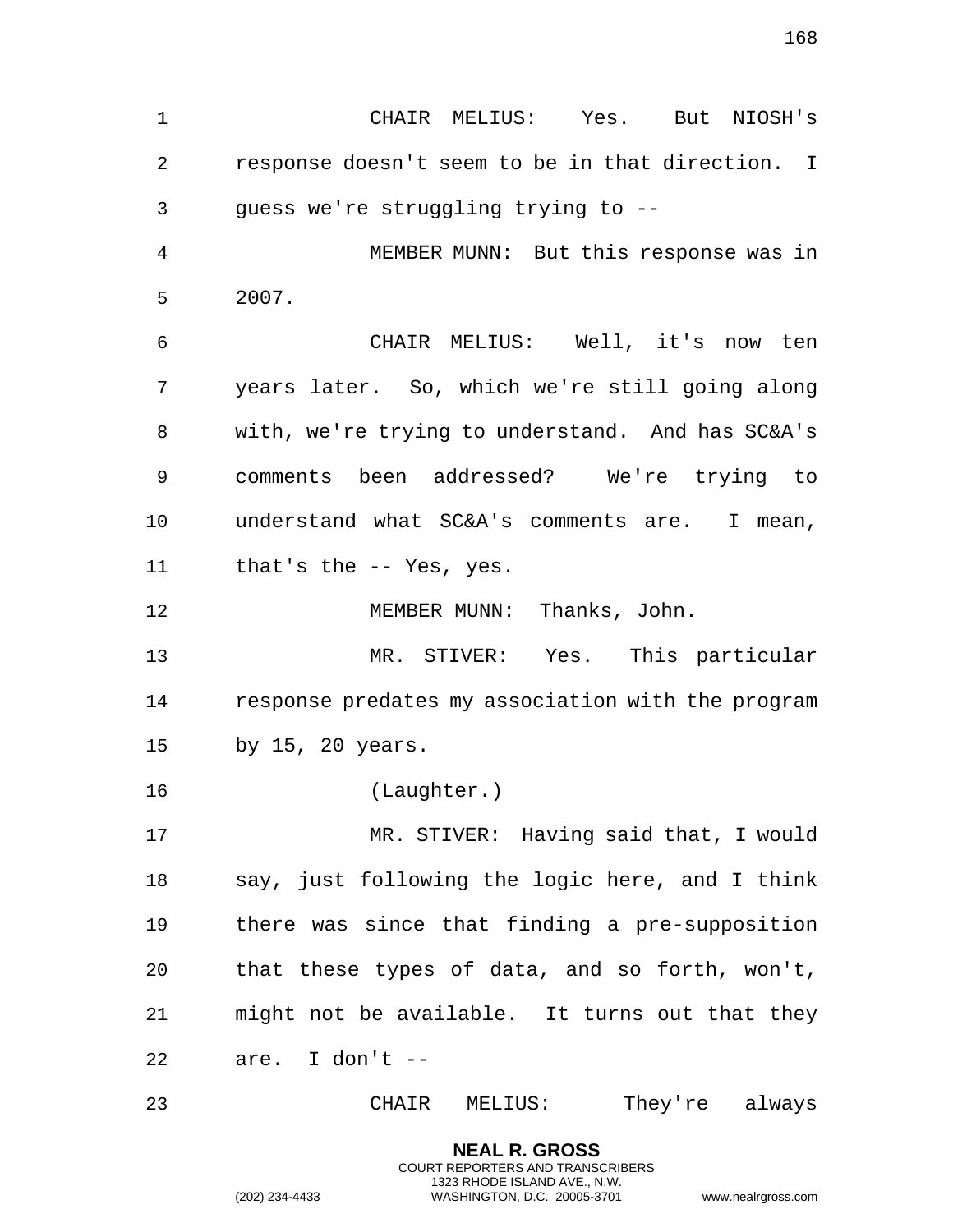available?

| 2              | MR. STIVER: Not always.                           |
|----------------|---------------------------------------------------|
| $\mathfrak{Z}$ | CHAIR MELIUS: Well then --                        |
| $\overline{4}$ | MR. STIVER: It's hard for me to say               |
| 5              | right now. I don't know if anybody who was        |
| 6              | associated with that -- I don't know if Kathy     |
| 7              | Behling is on the phone. She's quite a bit closer |
| 8              | to these than I am. If she's on, maybe she might  |
| 9              | take a crack at it.                               |
| 10             | MS. K. BEHLING: Yes, John, I'm on the             |
| 11             | phone. This is Kathy Behling. As we are           |
| 12             | continuing to say, this was done back in 2007.    |
| 13             | And at the time I believe this finding was based  |
| 14             | on the fact that, I'm not sure that all of the    |
| 15             | sites at that time actually had coworker models.  |
| 16             | And so, our comment had to do with the            |
| 17             | generic nature of this OTIB. And the fact that    |
| 18             | there may be some decisions required by the dose  |
| 19             | reconstructor that they may not be, they may not  |
| 20             | have information available to them. Because I     |
| 21             | don't believe that all the sites had coworker     |
| 22             | models at that time. Does that answer the         |
| 23             | question?                                         |

**NEAL R. GROSS** COURT REPORTERS AND TRANSCRIBERS 1323 RHODE ISLAND AVE., N.W.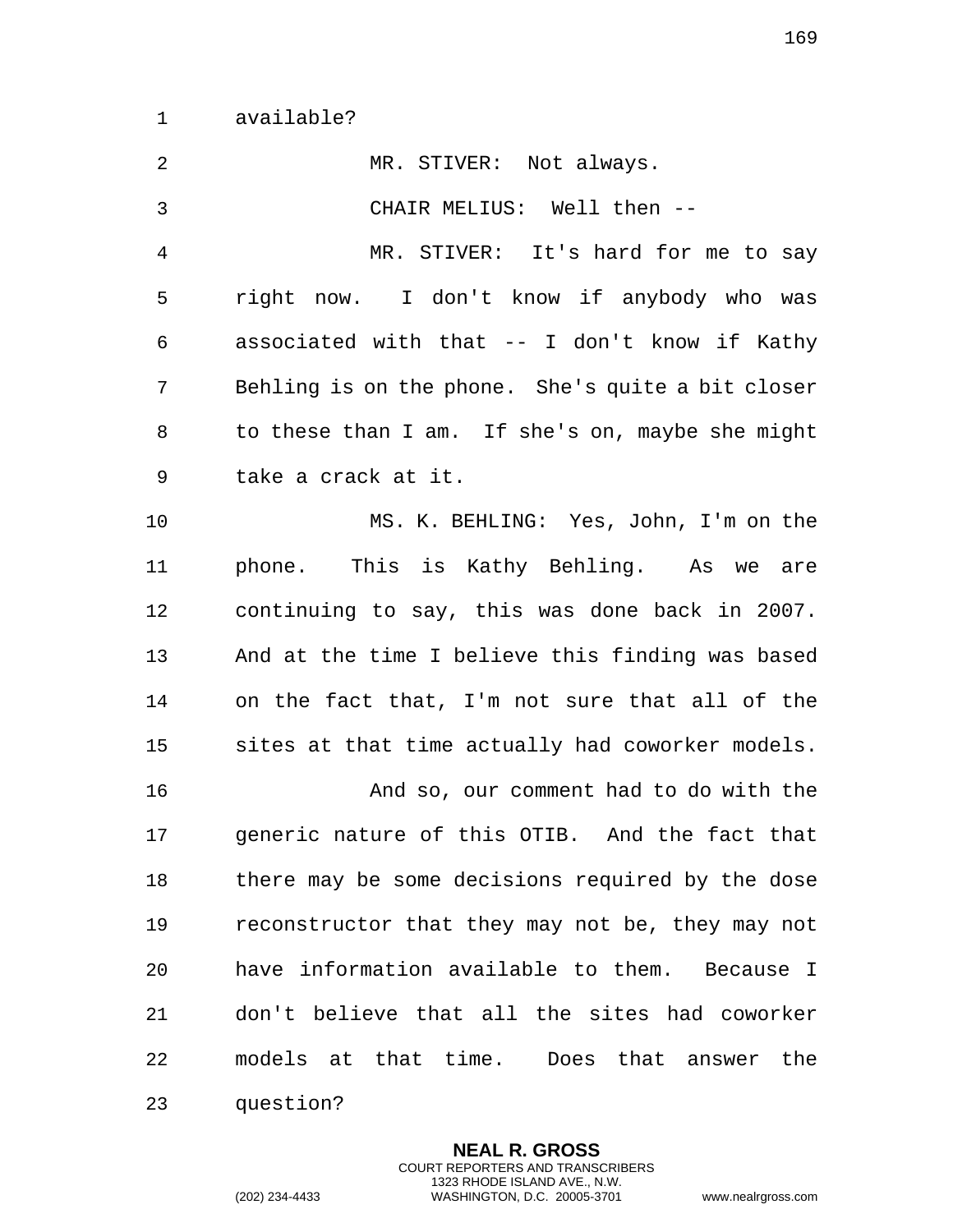CHAIR MELIUS: Not really. But it helped, it helps. So --

 MEMBER RICHARDSON: Could I ask, since you're on the phone, and maybe you have a better recollection and -- I was also puzzled by Finding 5, which said that the 50th percentile as a constant value is without basis, and not claimant favorable.

 And the response was, the 50th percentile is claimant favorable for certain types of energy employees, which it seems obvious it's claimant favorable for 50 percent of the employees, and it's not claimant favorable for the other 50 percent. What was the meaning of that response?

16 MS. K. BEHLING: What they were referring to is, when they're talking about certain types of energy employees, they're referring to administrative staff.

 Typically they will look at the job function. And based on that job function they will determine if that should be a 50th percentile or a 95th percentile value applied.

> **NEAL R. GROSS** COURT REPORTERS AND TRANSCRIBERS 1323 RHODE ISLAND AVE., N.W.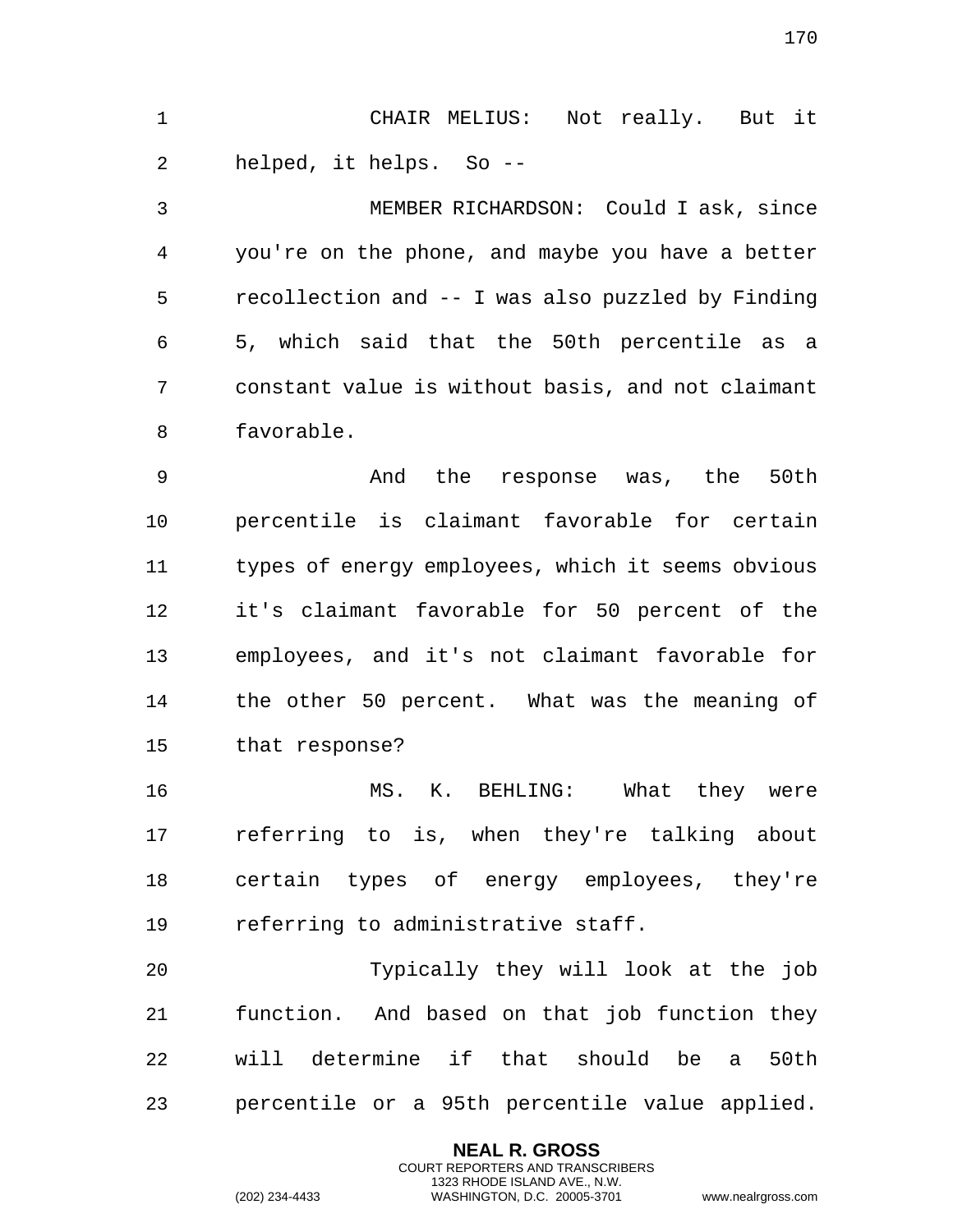But it has to do with job types.

 MEMBER RICHARDSON: Yes. But that wasn't what this finding is. I believe, as I'm reading the finding it says, considering the 50th percentile constant value, which would not be a value which is job dependent, is it? I was reading this to imply that there are decision points at which a constant value is used for a coworker assignment. MS. K. BEHLING: Unless I'm mistaken, and I'm not the one that did this review. But I was around at that time. I really think that they were referring to just the 50th percentile of values used in that OTIB being applied to a particular administrative staff type person. 16 MEMBER RICHARDSON: Okay. MS. K. BEHLING: Sorry I can't answer it better than that. I can look into it for you if you like. DR. NETON: I might be able to shed a little light on the answer. We use the 50th percentile as a constant for external coworker models for exactly the Class of workers that

> **NEAL R. GROSS** COURT REPORTERS AND TRANSCRIBERS 1323 RHODE ISLAND AVE., N.W.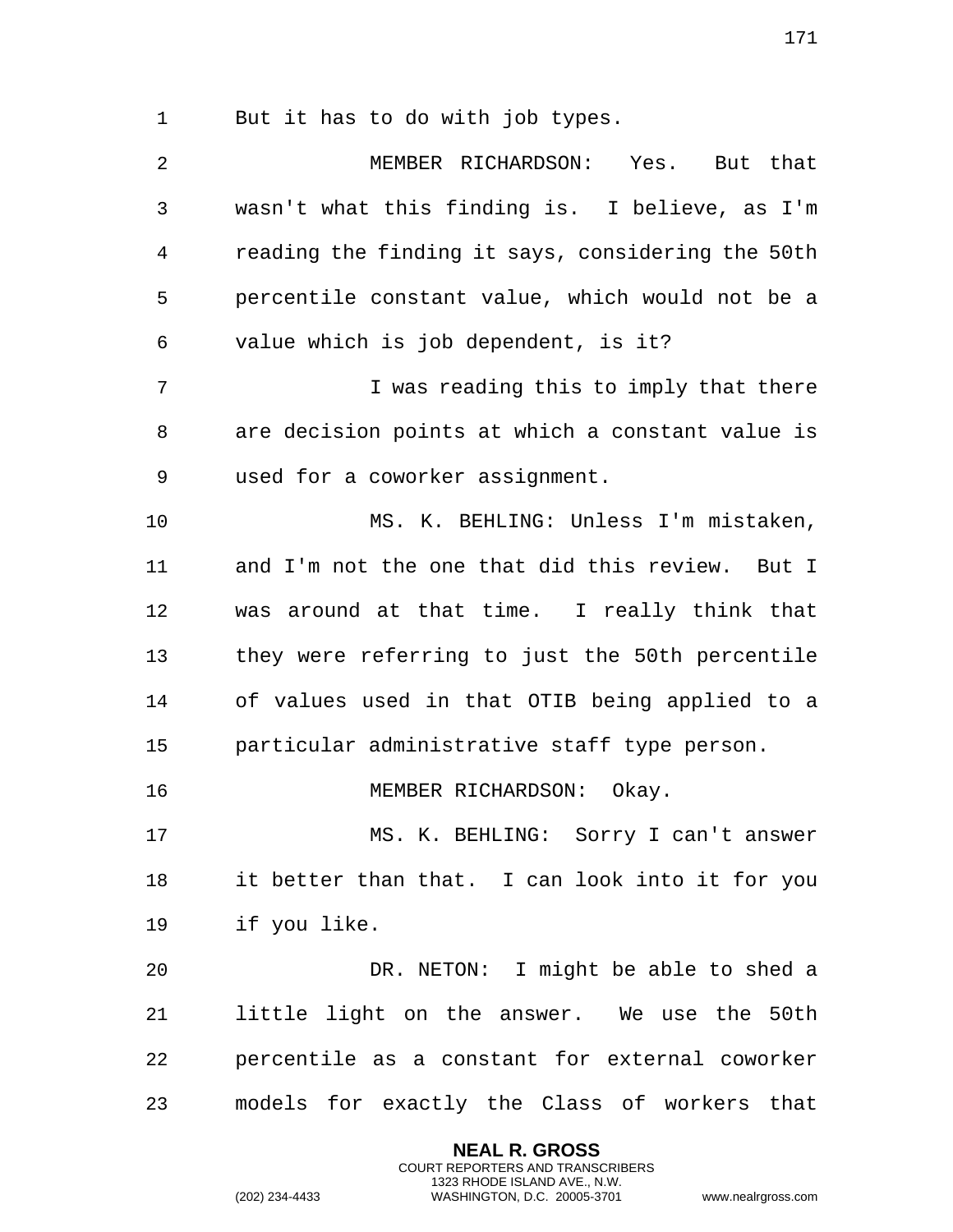Kathy was referring to, the administrative folks, or people who worked in radiological areas, who had access to sources, but didn't work with them directly.

 They would receive the 50th percentile as well as the 95th percentile. It would be a constant from the distribution. But we always put some uncertainty associated with the dose results in the IREP input file.

 And typically for a garden variety film badge that would plus or minus 20 percent, as a normal distribution. That's pretty standard practice for us in the external dose reconstruction coworker area.

MEMBER RICHARDSON: Thank you.

 CHAIR MELIUS: Could we get clarification on these points, you know, either at a subsequent meeting, or in writing, or something?

 I mean, I know it's hard to go back and, you know, something that's been revised since that time. And we're looking at a review that was done in 2007. A lot's happened in the

> **NEAL R. GROSS** COURT REPORTERS AND TRANSCRIBERS 1323 RHODE ISLAND AVE., N.W.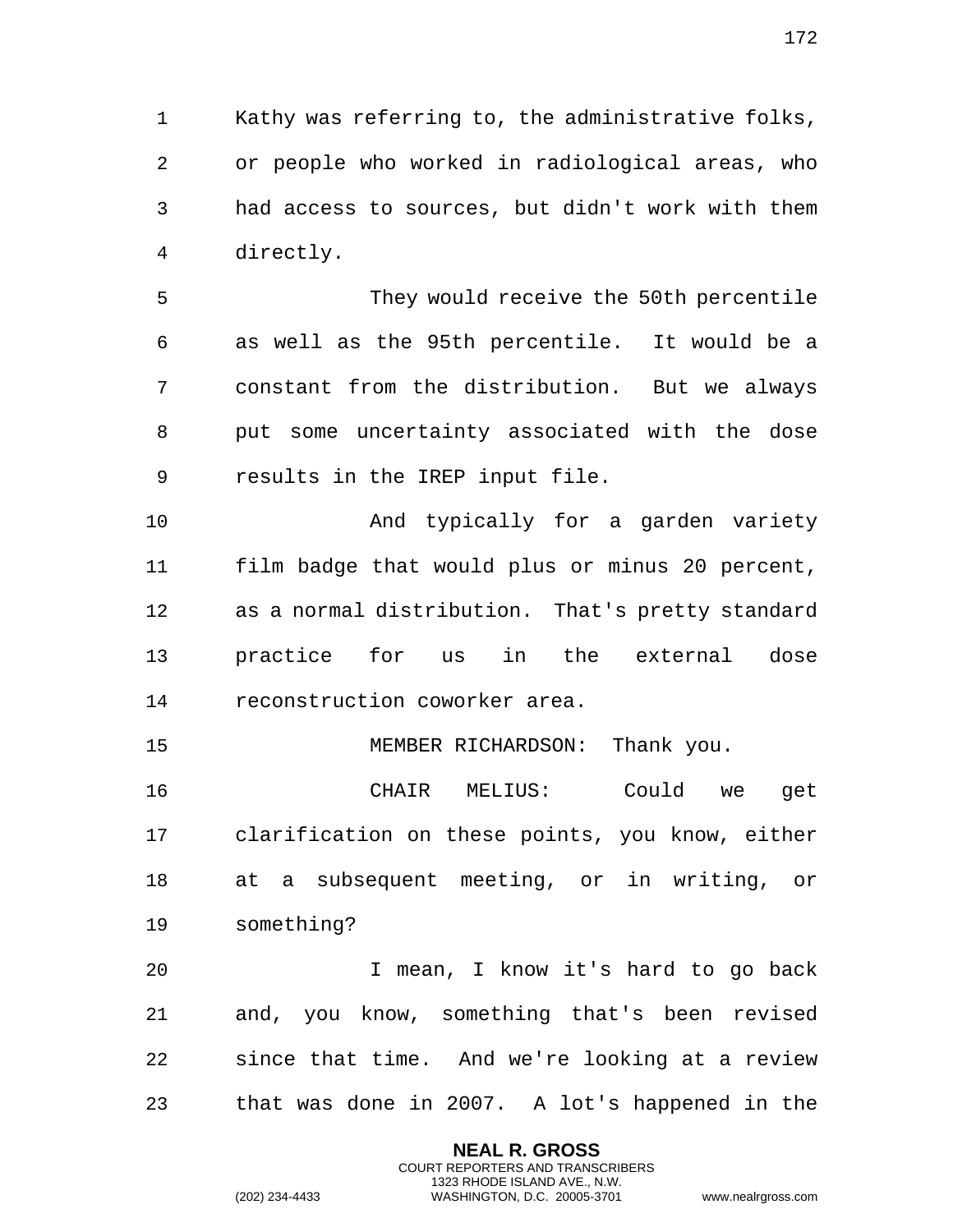program in the last ten years.

| $\overline{a}$ | But if we're going to present this I              |
|----------------|---------------------------------------------------|
| 3              | think it's got to be presented more clearly, so   |
| 4              | that at least the findings can be, make sense. I  |
| 5              | mean, again, I'm not faulting that it, I know     |
| 6              | it's hard to do. But it's, to do it in a short    |
| 7              | time period.                                      |
| 8              | Because I'm sure a lot more effort                |
| 9              | went into the discussion, and so forth. But we    |
| 10             | need something short of reading a transcript with |
| 11             | something more than just a sort of general, you   |
| 12             | know, a few bullet points I think on --           |
| 13             | DR. NETON:<br>Do you want all the                 |
| 14             | findings, or just the --                          |
| 15             | CHAIR MELIUS: The ones we've raised               |
| 16             |                                                   |
| 17             | DR. NETON: -- couple --                           |
| 18             | CHAIR MELIUS: -- questions, 5, 6, and             |
| 19             | then $--$                                         |
| 20             | DR. NETON: Five and 6?                            |
| 21             | CHAIR MELIUS: Yes, yes.                           |
| 22             | MEMBER MUNN: Well, this probably                  |
| 23             | bears directly on our Procedure Committee's       |

**NEAL R. GROSS** COURT REPORTERS AND TRANSCRIBERS 1323 RHODE ISLAND AVE., N.W.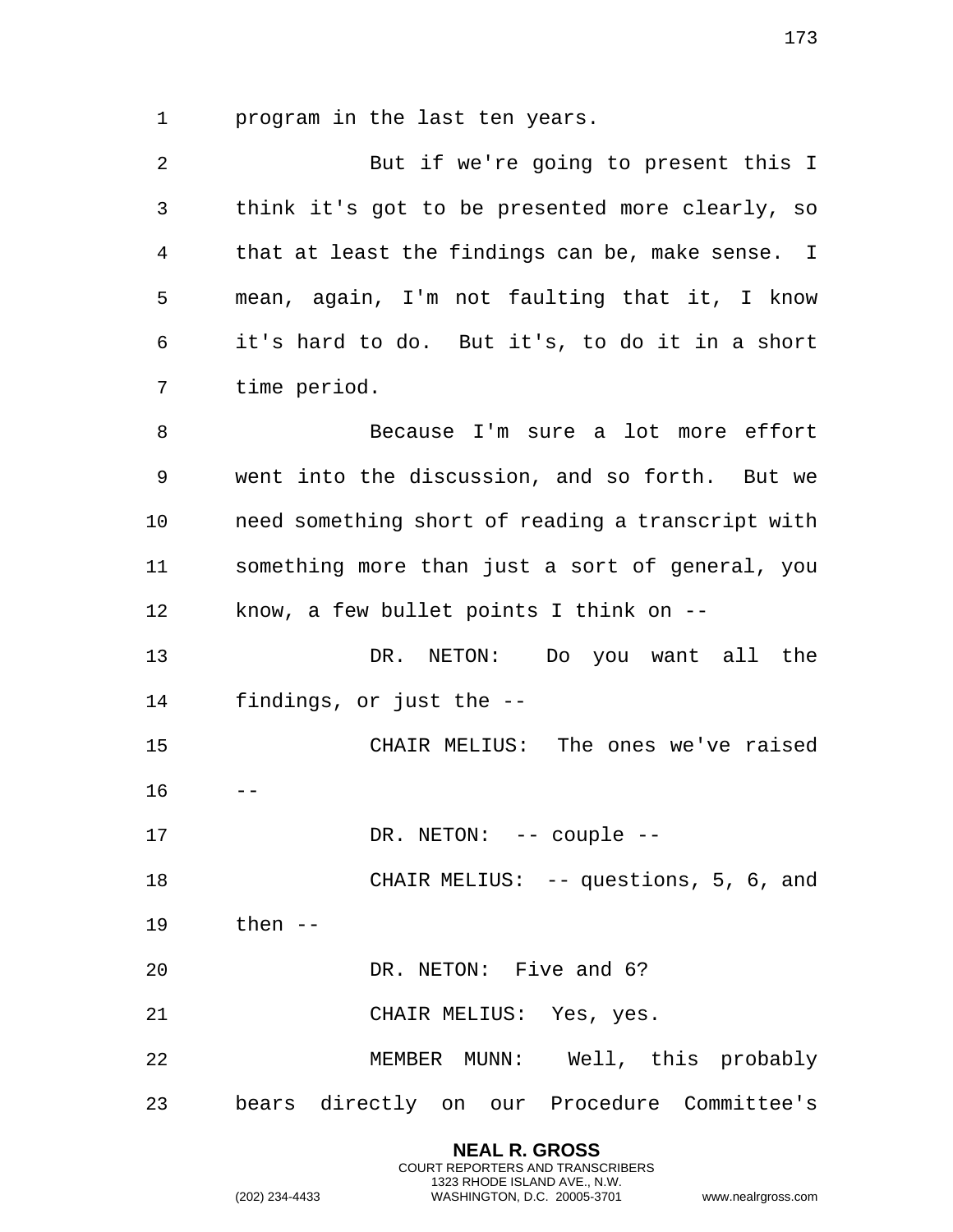recommendation to do a full review of the new PER-62, for this particular procedure.

 CHAIR MELIUS: Yes. I mean, I think we're sort of struggling with what we have, a bunch of procedures that haven't been reviewed. And we're trying to catch, or they're reviewed some time ago, and they haven't been, you know, brought before Subcommittee or the Board.

 And so, we're trying to catch up. And I'm not sure what the best procedure is for doing that. But I don't think it's very satisfactory to have it, to be presenting, and then when Board Members have questions about it, we don't have a, we can't resolve them here. Or we're, different interpretations and -- Because, you know --

16 MEMBER MUNN: That's true.

 CHAIR MELIUS: I don't expect anybody 18 to remember what happened ten years ago either. But I think it's that and, you know --

 MEMBER MUNN: Well, the good news is the new PER was just issued last month.

CHAIR MELIUS: Yes.

MEMBER MUNN: And so, any review that

**NEAL R. GROSS** COURT REPORTERS AND TRANSCRIBERS 1323 RHODE ISLAND AVE., N.W.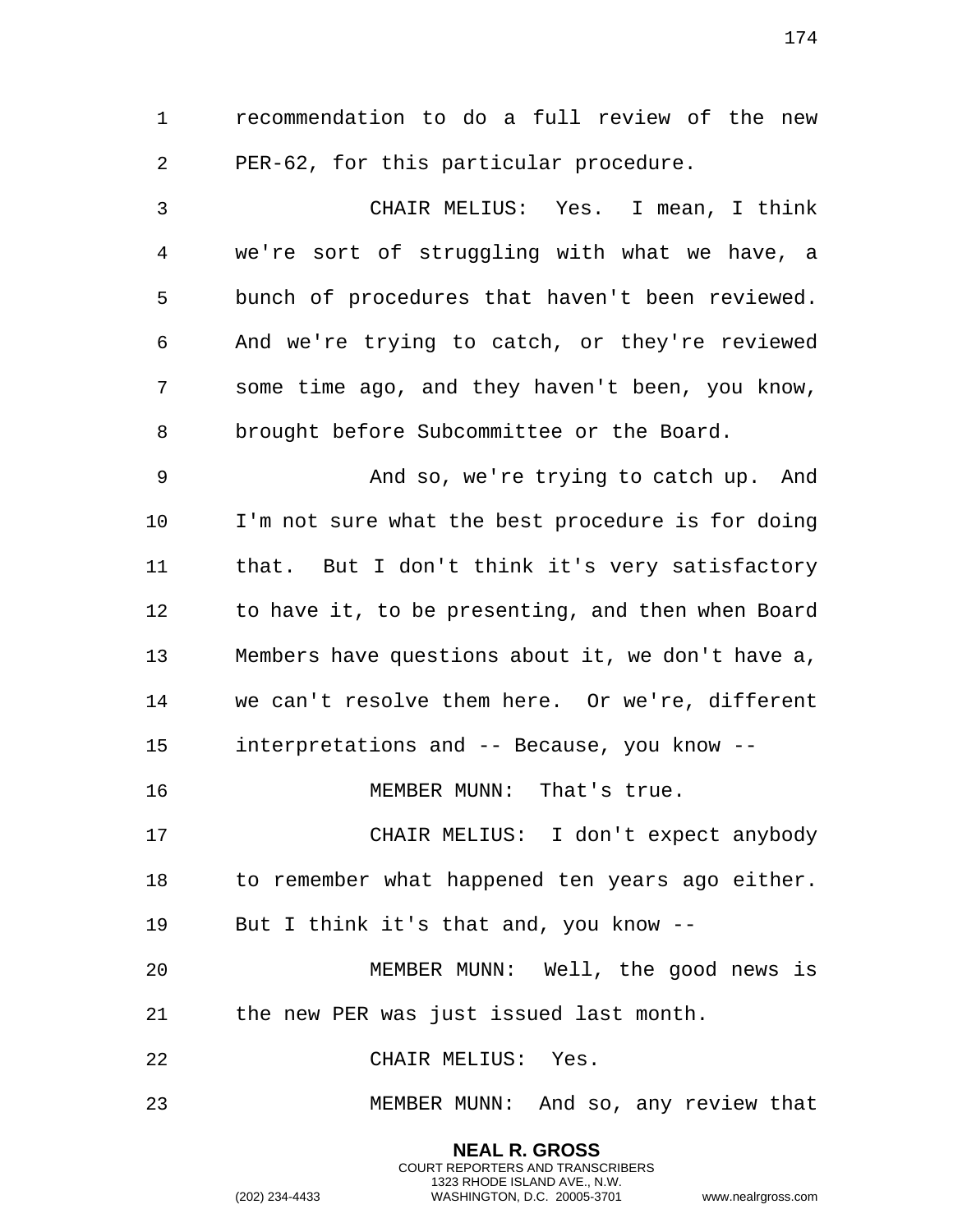would take place under the new PER-20, I mean, PER-67, 62, sorry, would certainly encompass all changes that have occurred, and particularly have bearing on the difficulty involved in choosing which sites are typical for use in this particular OTIB.

 CHAIR MELIUS: Okay. Okay. Any other questions or comments? Okay. On to 52.

 MR. KATZ: While we're waiting for this, folks on the phone, some people have some open lines. Can you please mute your phones? And press \*6 to mute your phone if you don't have a mute button, \*6. Thanks. Sounds like that fixed it.

 Someone just took themselves off mute and rejoined the problem. But so, whoever just came just off of mute, if you could go back on mute that would be great. Thanks.

 CHAIR MELIUS: You're effective, Ted. That's good.

 MEMBER MUNN: Those of you who've read this document know that, and who've been with us for more than three years, know that this is a

> **NEAL R. GROSS** COURT REPORTERS AND TRANSCRIBERS 1323 RHODE ISLAND AVE., N.W.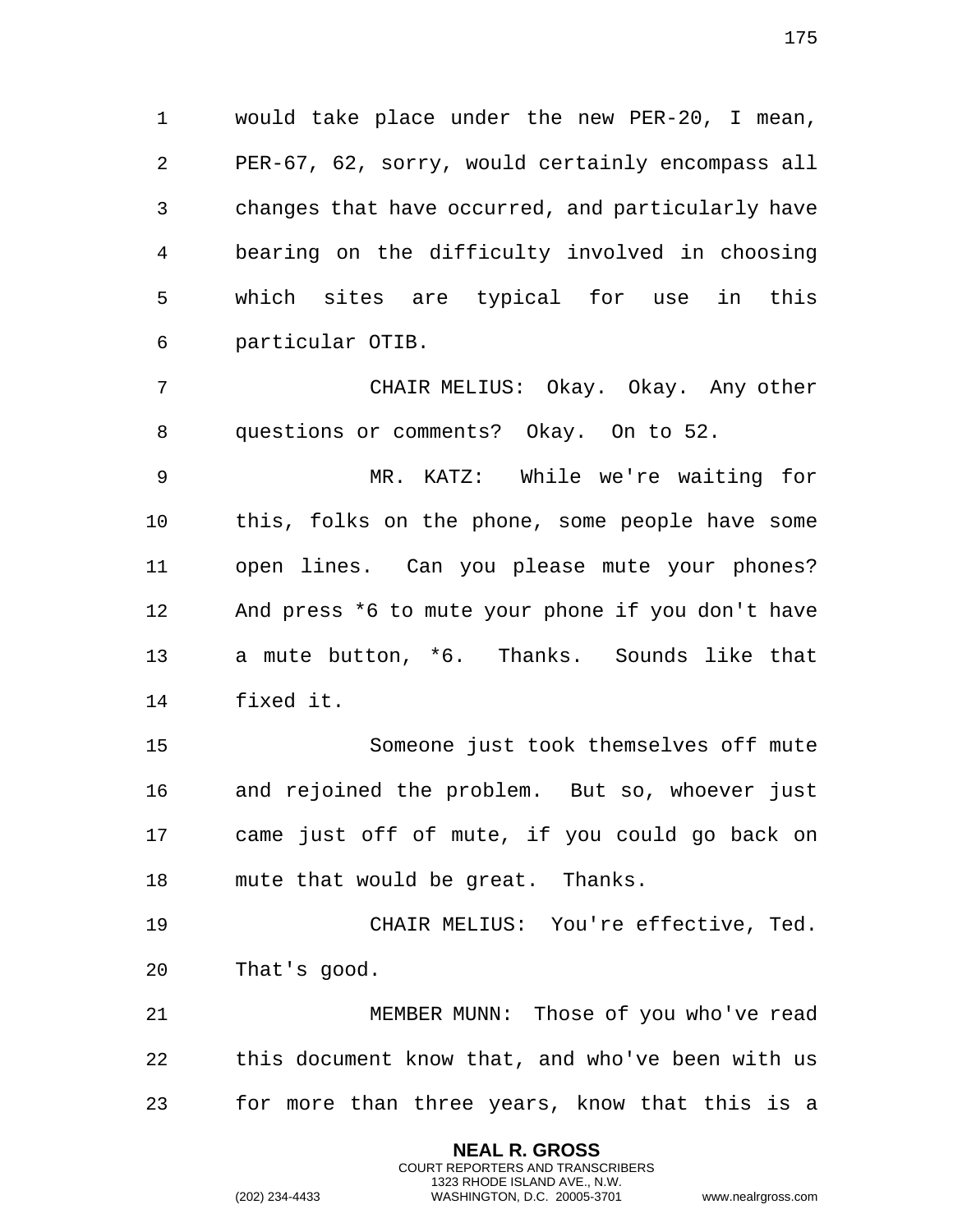major document, and one that we have worked on, and worked with at considerable length. I would like to call your attention to one error on the face page. This is not Redondo Beach, California, for which I am sincerely sorry. Although Albuquerque has its beauties, there is no sea breeze here. CHAIR MELIUS: We were looking all over for the ocean. MEMBER MUNN: I'm sorry. I blew it. CHAIR MELIUS: We got lots of dust for you. MEMBER MUNN: Well, that's good. The title of the OTIB is "Parameters to Consider When Processing Claims for Construction Trade Workers." It's a guidance document for the dose reconstruction for unmonitored construction trade folks. The original issuance was in the year 2006. And SC&A identified 16 findings from that. Two years later, after considerable discussion, we closed five of those. Rev 1 was issued in 2011. And the

> **NEAL R. GROSS** COURT REPORTERS AND TRANSCRIBERS 1323 RHODE ISLAND AVE., N.W.

(202) 234-4433 WASHINGTON, D.C. 20005-3701 www.nealrgross.com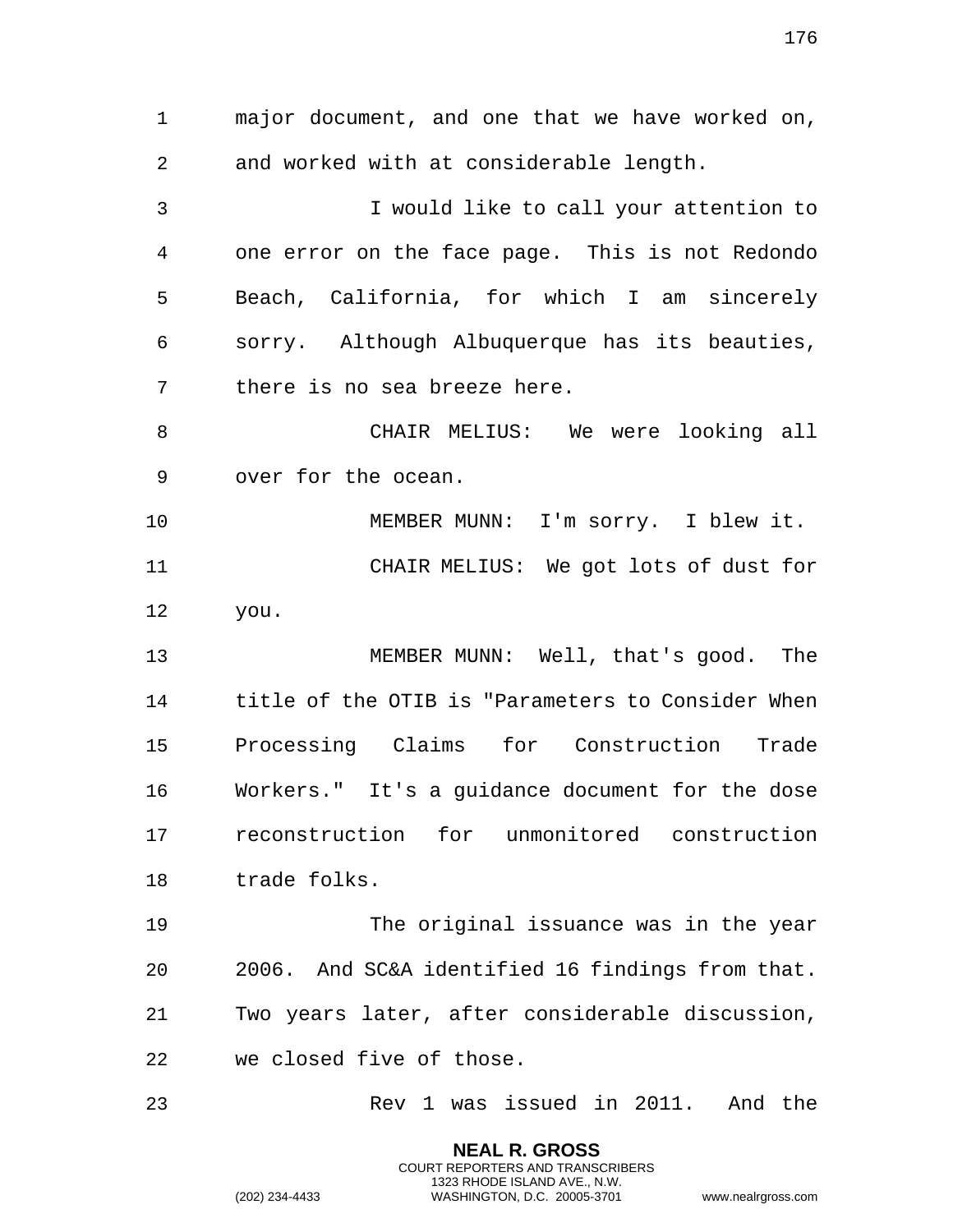SC&A review of Rev 1, which was involved in the remaining, what did we say, ten findings, no, 11 findings, was addressed in 2014.

 The first finding, the OTIB does not address differences in doses received by different construction occupations. It was determined that this finding issue was addressed by Finding 16. So, it was combined with that finding. It's not unusual for the largest number of, the large number of findings, as we did in this case.

 We transferred it to Finding 16, and also Finding 1. And therefore, in 2011 NIOSH issued Rev 3, with the requested changes. And that should clear up what we had outstanding at that point.

 There's something about my finger and this particular button that does not communicate. Oh, now it communicates. And goes further than we wanted.

 The dose databases, Finding 3, do not always identify who were construction trade workers. And for construction trade workers,

> **NEAL R. GROSS** COURT REPORTERS AND TRANSCRIBERS 1323 RHODE ISLAND AVE., N.W.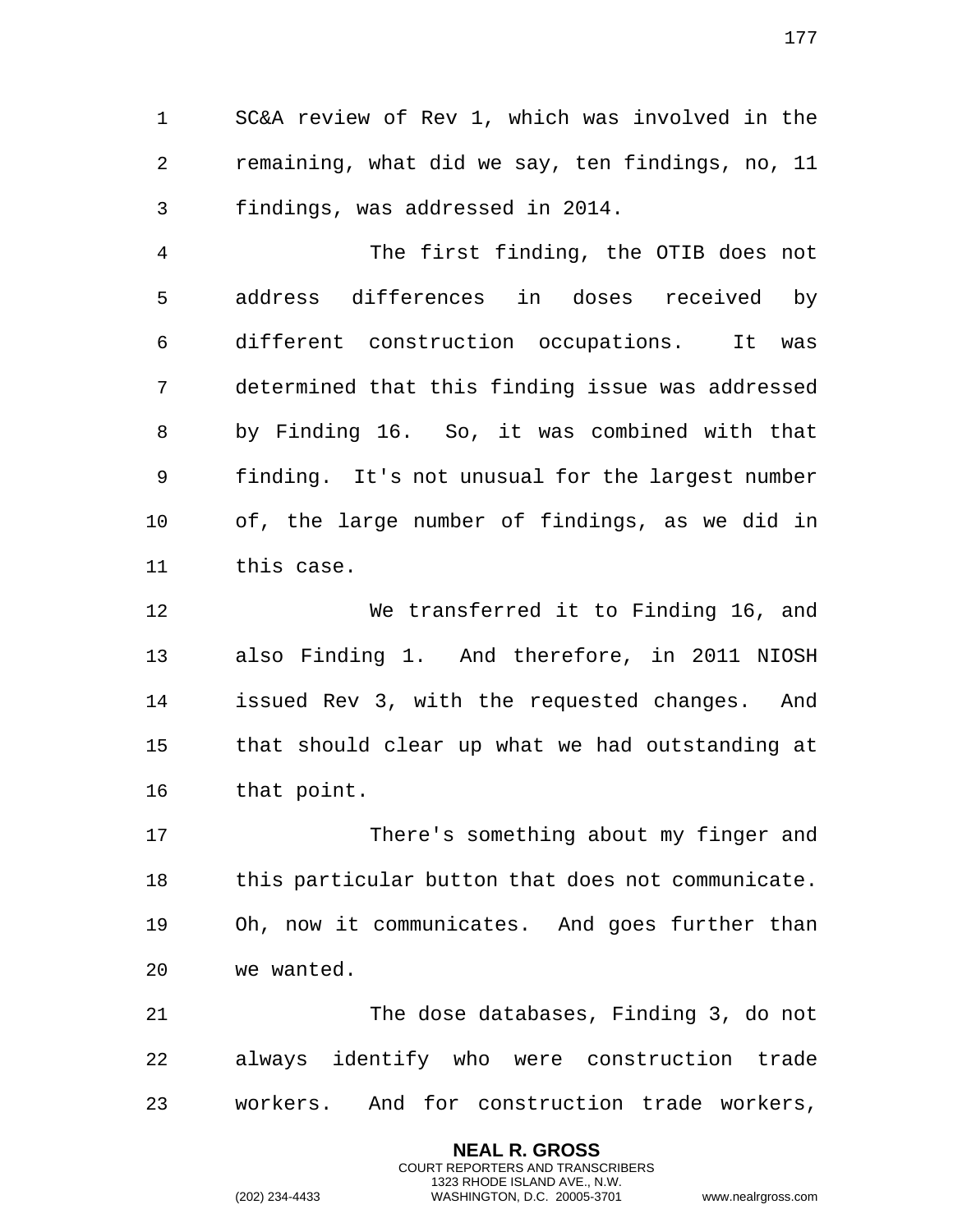what were their jobs.

 NIOSH indicated that the dose databases were the best available source of information for more than 179,000 bioassay values, and 216,000 external dose values for construction trade workers that existed on the analysis.

 The criteria used to identify them were either set at the time the record was created by the site personnel themselves, or were identified in the OTIB in a description of the database query. The Committee was satisfied with the response, and closed the finding.

 Finding 4: NIOSH did not make modifications to the internal dose calculation methodology, as they indicated and the Center to Protect Workers' Rights said they would.

 NIOSH responded that the agreed on modifications, which were to increase the geometric standard deviation had resulted in implausibly large values.

 As you may have remembered, you know, reasonable values are a part of our framework. A

> **NEAL R. GROSS** COURT REPORTERS AND TRANSCRIBERS 1323 RHODE ISLAND AVE., N.W.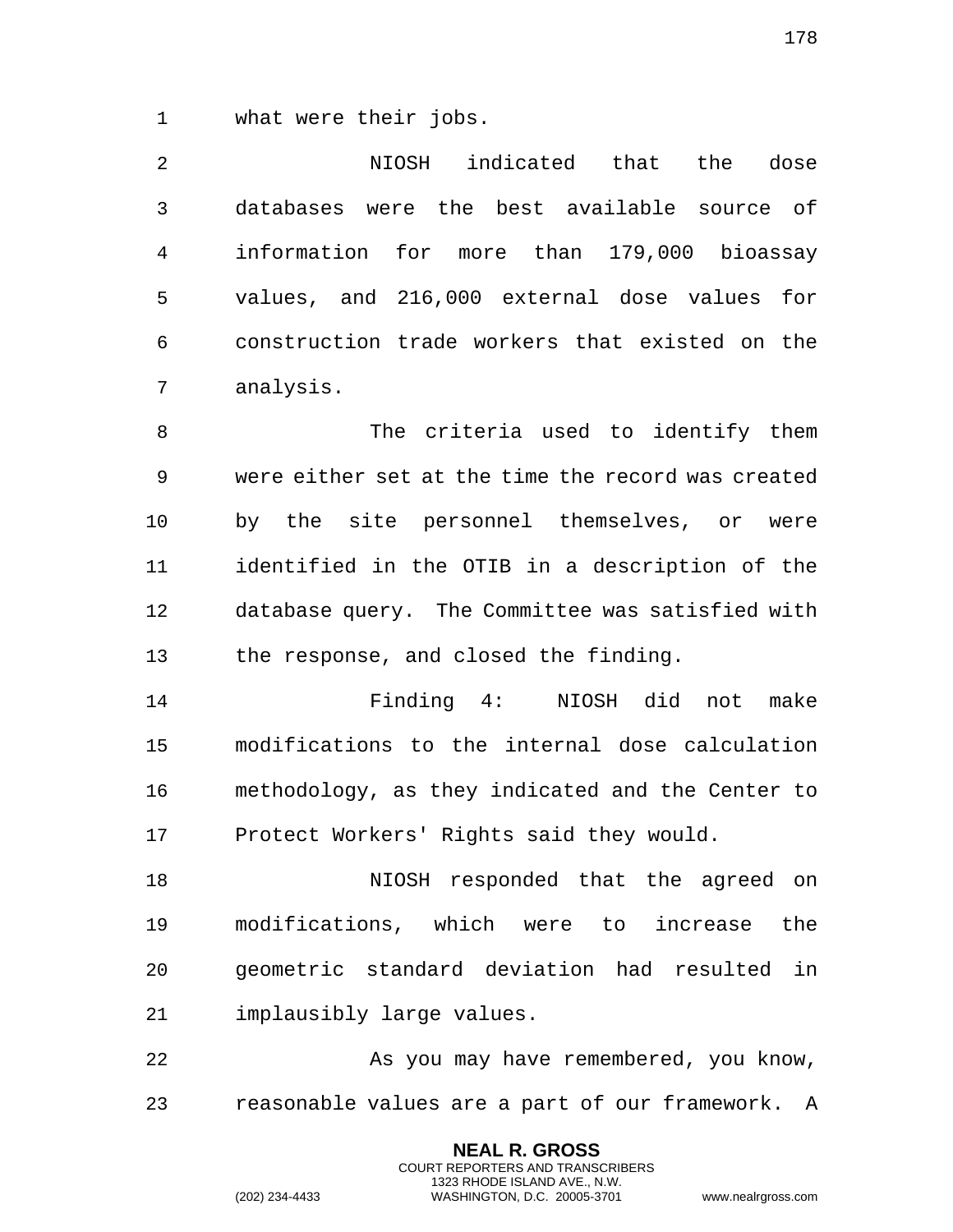better course of action was available based on actual bioassay data than assumed intakes that were based on air concentration.

 The method that resulted from that is believed to provide a more site specific based approach to dose reconstruction. And therefore, more favorable to the claimant. We agreed and closed the finding.

 Finding 5: Plutonium and/or uranium were used to compare internal construction trade workers to all monitored workers. What about other radionuclides?

 NIOSH said, the vast majority of bioassay data in the DOE complex are for plutonium and uranium. We've certainly seen plenty of evidence of that.

 Data on the others are limited in timeframe and number of results. Consequently, meaningful comparisons between the two for less prominent radionuclides were not judged to be feasible.

 SC&A asked for a series of follow-ups, there was significant discussion over a period of

> **NEAL R. GROSS** COURT REPORTERS AND TRANSCRIBERS 1323 RHODE ISLAND AVE., N.W.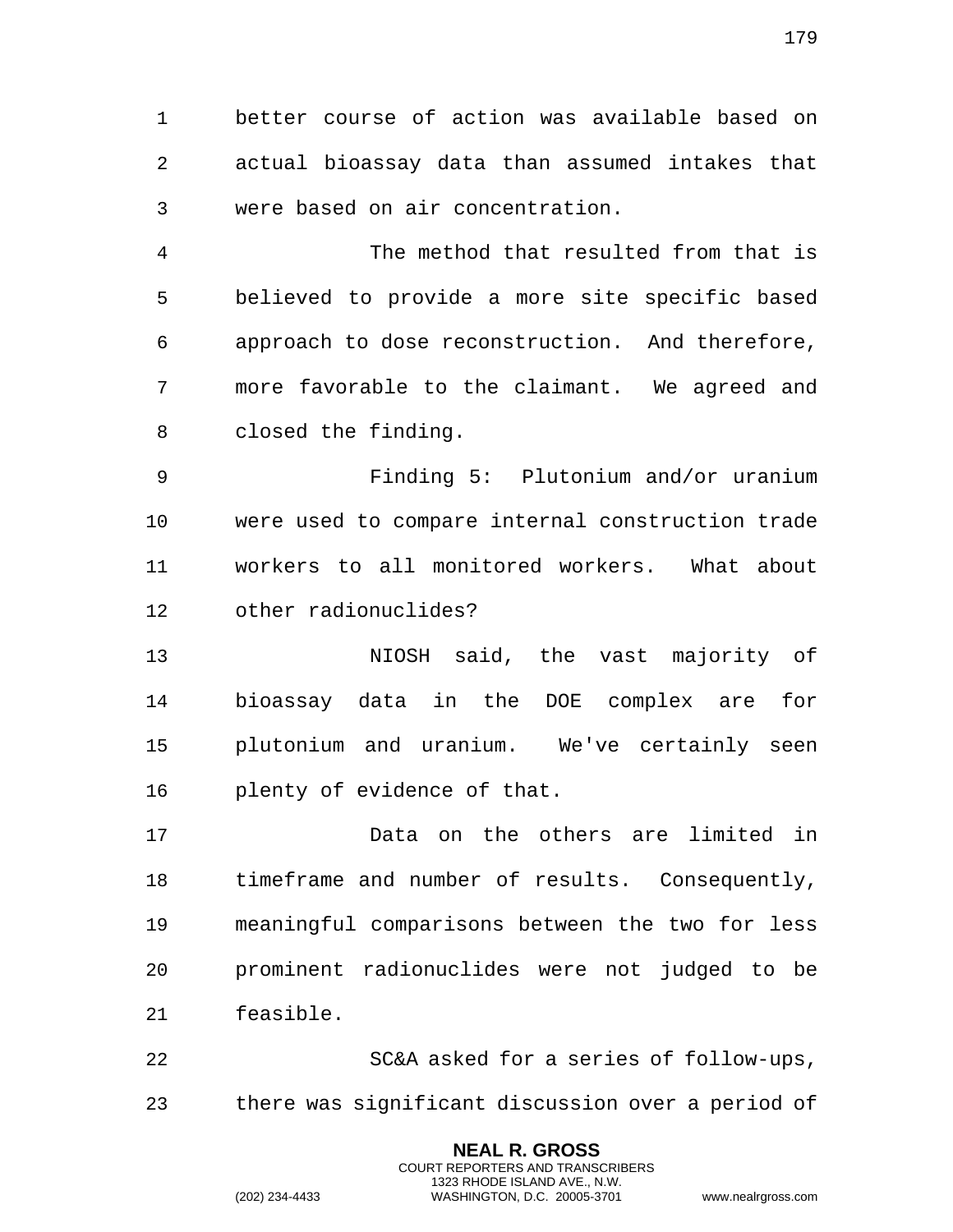time. NIOSH then prepared changes to the OTIB- 52, to satisfy the concerns that the contractor was raising. And issued Rev 1 in 2011.

 SC&A reviewed the document. Based on the change and its acceptance this Committee closed the finding.

 OTIB-52 does not address how to determine construction trade worker doses at sites that do not have a coworker model, was Finding 6.

 And NIOSH's response, yes. For those sites that had no coworker studies the dose for construction trade workers is reconstructed the same way as for other unmonitored workers with the same potential for exposure or intakes.

 The site TBD provides direction on how to assign internal and external doses. And then the appropriate adjustment factors are defined in OTIB-52. We were satisfied with that response, and closed the finding.

 Finding 7, does not address how to determine neutron doses for the construction workers. Response was, external doses are not

> **NEAL R. GROSS** COURT REPORTERS AND TRANSCRIBERS 1323 RHODE ISLAND AVE., N.W.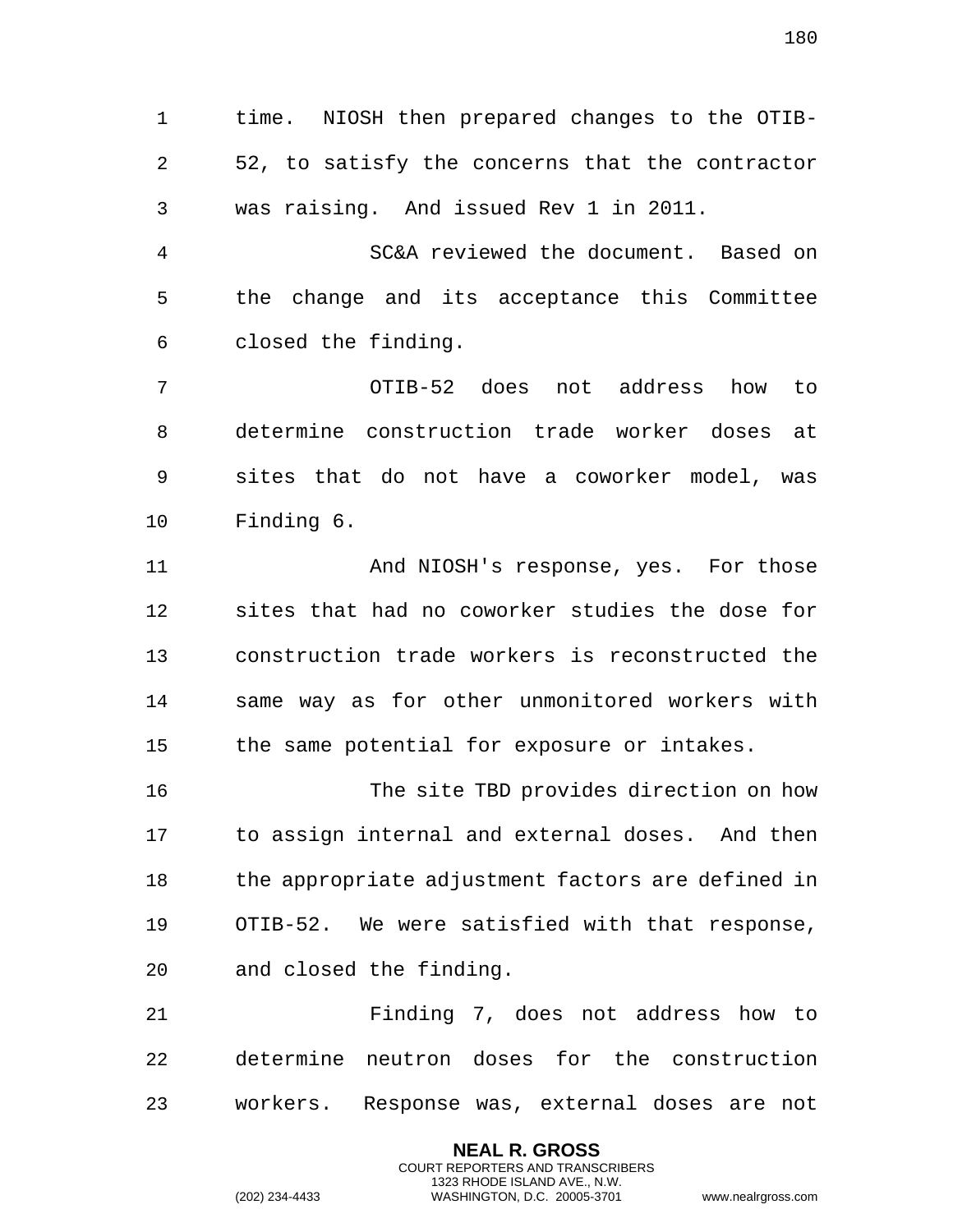intentionally differentiated according to gamma or neutron. So, there's no inherent bias in the reconstruction of a neutron dose on a likely basis.

 Excuse me. I'm sorry for the musical background. Now, the neutron dose is normally associated with access to SNM. And that requires a security clearance or security escort.

 Workers with those clearances were known and likely to be monitored. And since that's the case it is reasonable to assume that a neutron dose would be higher in the group of all monitored workers than in the somewhat more transient construction worker group. That was agreed, and we closed the finding.

 Finding 8: Savannah River Site external doses are from HPAREH. NIOSH needs to evaluate other dose databases like Fayerweather and SRS-ABST.

 NIOSH responded, no additional value is gained in this case by expanding the resources to study the contents of the other, less complete databases. The position was taken that HPAREH

> **NEAL R. GROSS** COURT REPORTERS AND TRANSCRIBERS 1323 RHODE ISLAND AVE., N.W.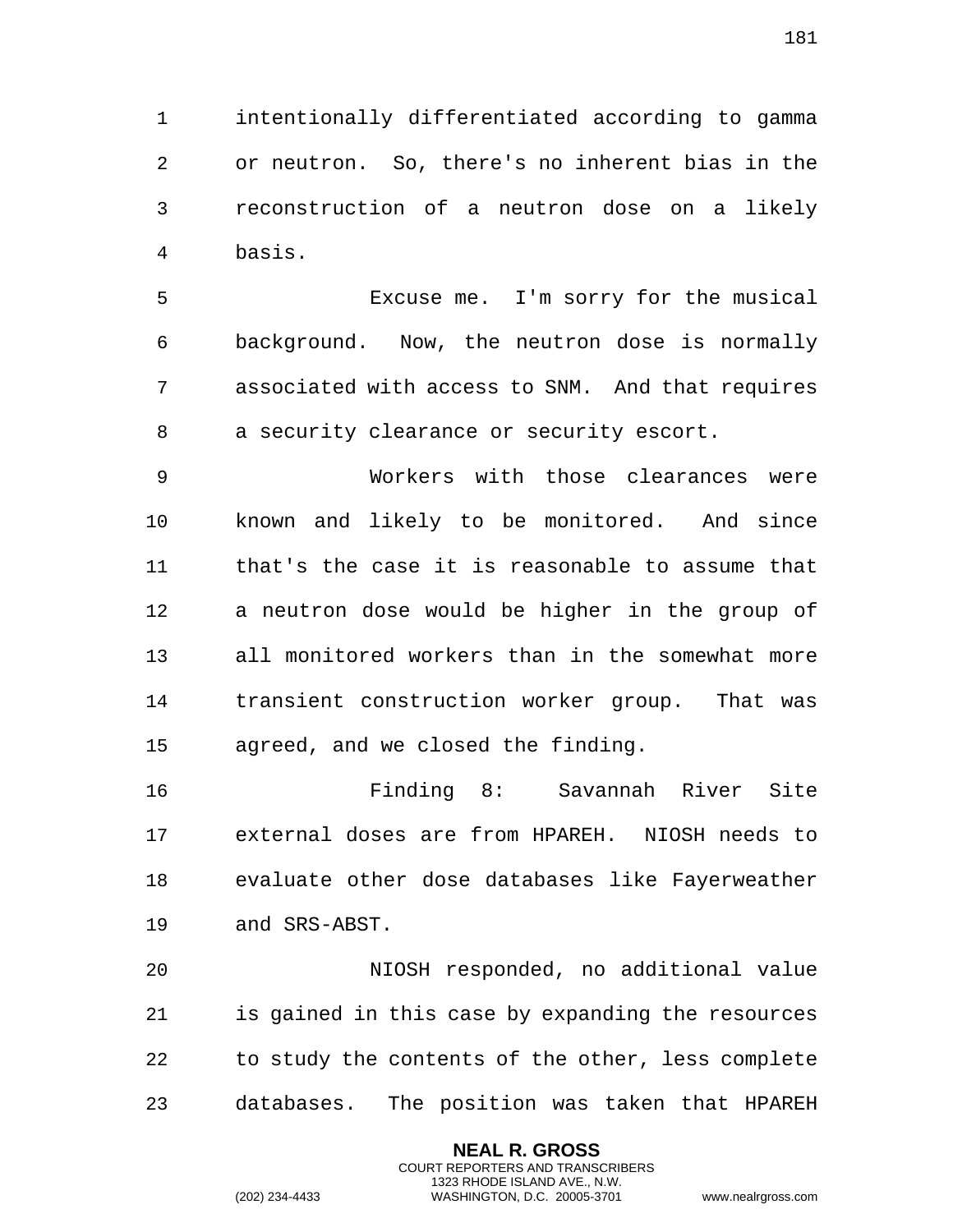was in fact the most complete information that was available.

 There's no reason to believe that including the Fayerweather database in this particular TIB analysis would change the results for the SRS or for the ratio of 1.4 that was agreed to be applied to external coworker models there. Satisfactory response. We closed the finding.

 Finding 9: Evaluation is based on DOE annual exposure report. NIOSH needs to address the Master Update Dump dose database for INEL, sorry, INL.

 NIOSH responded that the Master Update list database covers the time period prior to 1986. The data in the Annual Reports is equivalent, because the Annual Report was created 18 from that data for the overlapping time periods. SC&A disagreed with that, presented evidence showing that the data were not equivalent. NIOSH presented its proposed changes to the 52 OTIB to address the issue. And then issued Revision 1 in 2011.

> **NEAL R. GROSS** COURT REPORTERS AND TRANSCRIBERS 1323 RHODE ISLAND AVE., N.W.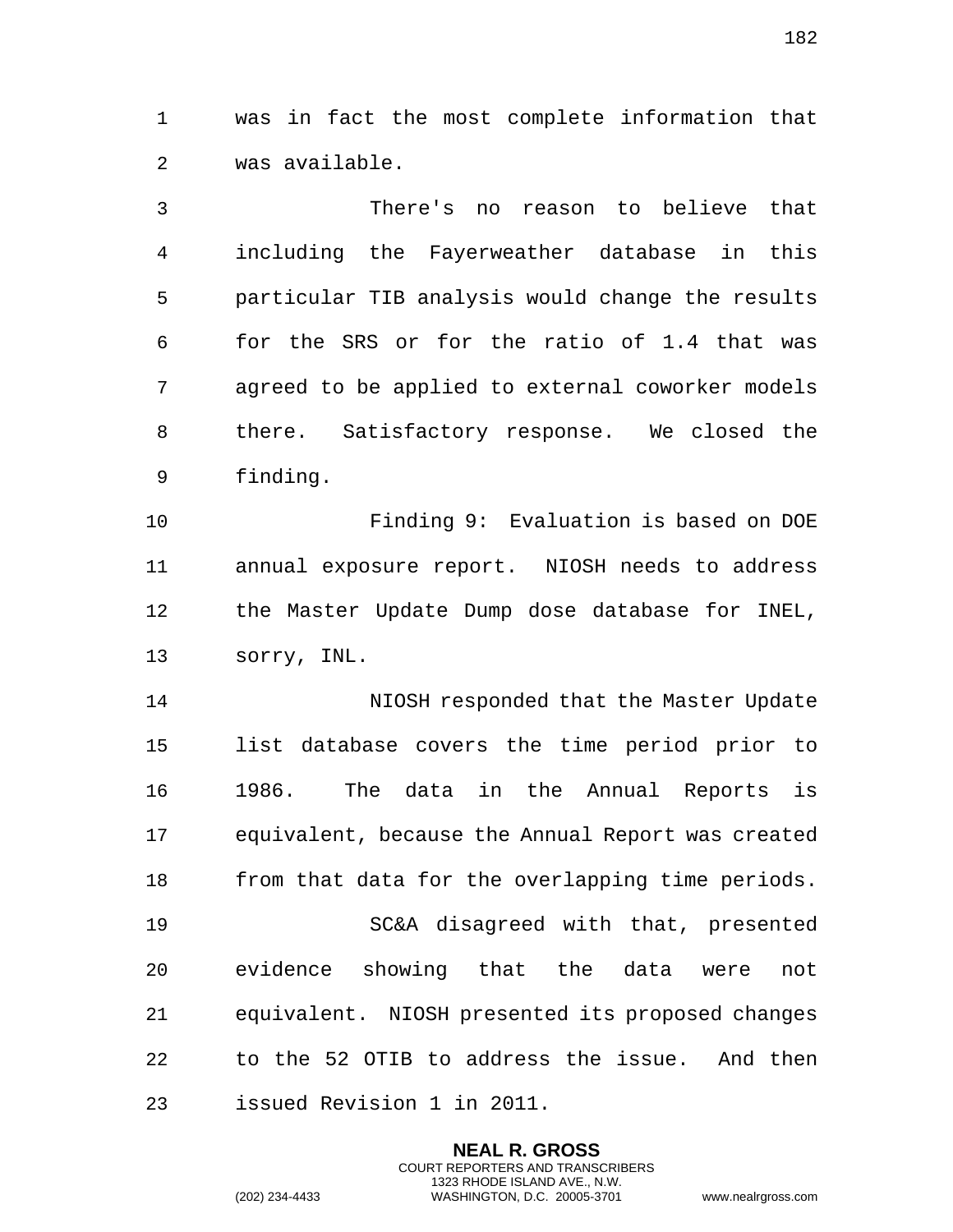SC&A reviewed the document, found it to be acceptable. We closed the issue.

 Finding 10: For post-1974 the ratio of penetrating doses experienced by construction workers to other workers shown in the OTIB does not agree with the INL epidemiology study that NIOSH made in 2005. That indicated a correction factor closer to two, and possibly higher than that for some job types.

 NIOSH responded, the unmonitored construction trade workers at INL would not have worked in a radiation area. So, assigning the CTW a dose equal to 1.4 times the non- construction trade worker dose would be very claimant favorable.

 SC&A disagreed, requested additional information. NIOSH presented its proposed changes, and then issued Revision 1 in February of 2011.

 SC&A reviewed that document also. NIOSH added a new paragraph that explains the NIOSH 2005 data were not used, because the service workers were grouped with the

> **NEAL R. GROSS** COURT REPORTERS AND TRANSCRIBERS 1323 RHODE ISLAND AVE., N.W.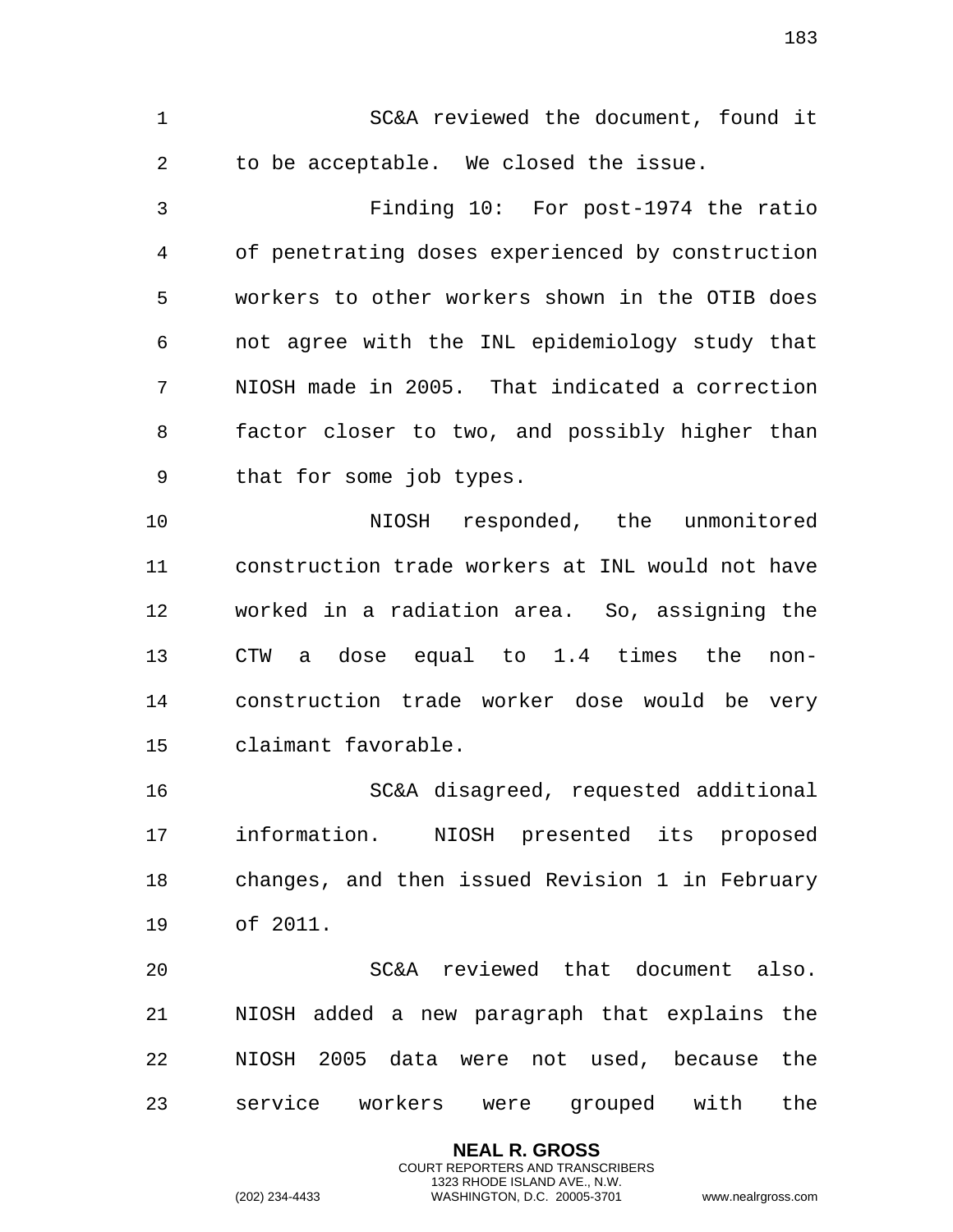construction trade workers, a practice that inconsistent with the approach taken in this OTIB. Agreed and closed.

 Finding 11: Claimant favorability of OTIB-52 approach for INL's early period internal dose, that is up to 1965, cannot be determined.

 NIOSH explained that the reason pipefitters at Savannah River received higher doses during the 1960s was, the major modifications were taking place in the F and H Canyons during that time.

 Those are classified workers. All workers would have to have been monitored. And any unmonitored construction trade workers would have received lower exposures.

 SC&A presented evidence that led them to believe that INL pre 1965 internal dose is not well known or documented. NIOSH made the changes that were necessary in Revision 1 regarding this issue. SC&A concurred with those. And the Subcommittee closed the finding.

 Finding 12: The REX dose database was not used. NIOSH needs to compare results based

> **NEAL R. GROSS** COURT REPORTERS AND TRANSCRIBERS 1323 RHODE ISLAND AVE., N.W.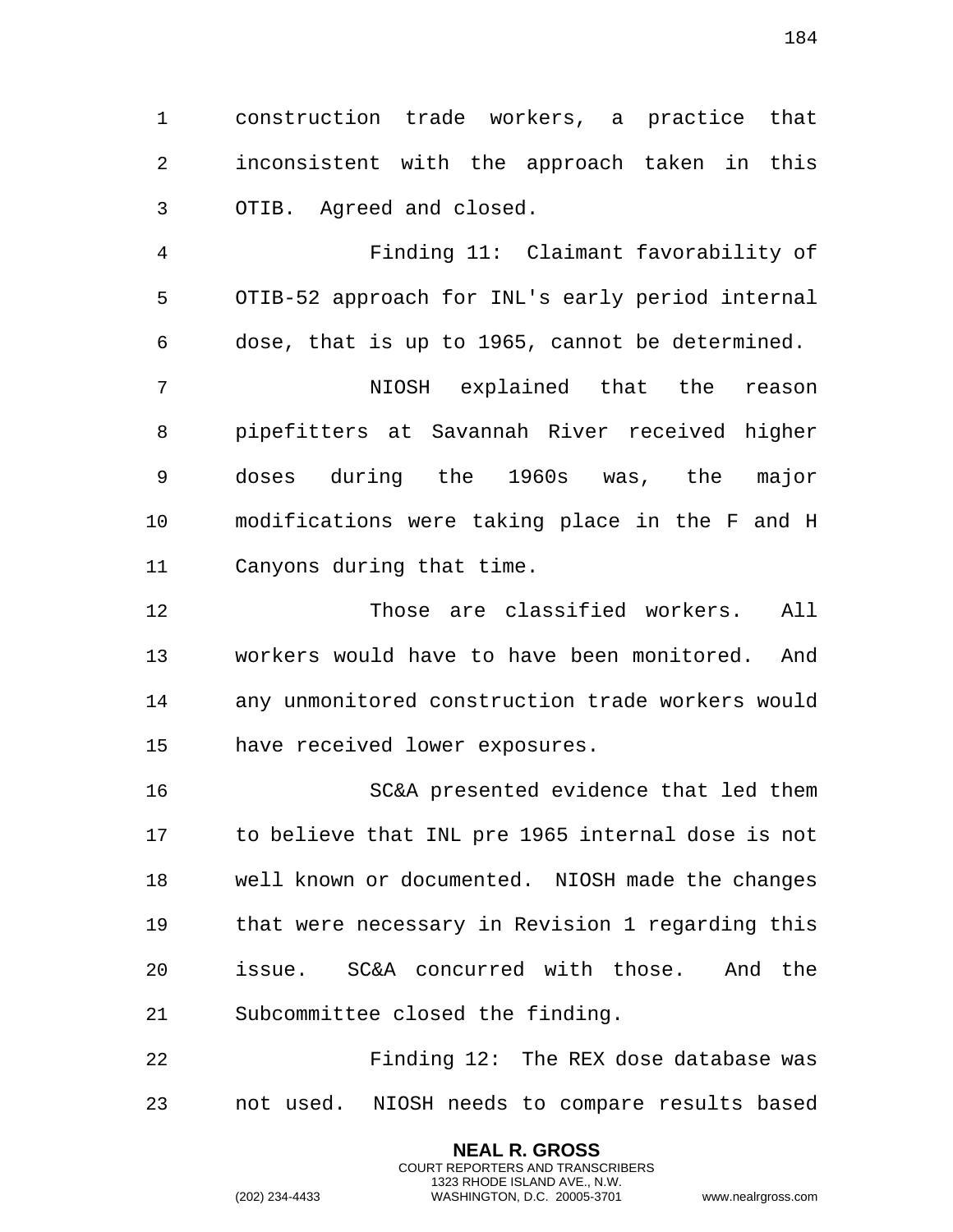on the REX database to those given in OTIB-52. NIOSH's response was that electronic access to the REX database was not available at the time that the report was drafted. But that the data in REMS were derived from the data in REX, and they're assumed to be adequately representative of the ratio of CTW and AMW doses. SC&A explained that Section 6 of this OTIB needs to be revised to indicate the Hanford analysis was based on REX data provided by the site expert, and wasn't based on the references provided in this current version of the OTIB. NIOSH presented its proposed changes to address the issue. Issued Revision 1 in 2011. SC&A reviewed that document, and based on the change made the finding was closed. Finding 13: Construction trade worker doses need to be compared consistently to other AMW or non CTWs. Currently different sections

perform different comparisons.

21 MIOSH's response. Because construction trade doses are similar to that or higher than the AMW doses, the calculated ratios

> **NEAL R. GROSS** COURT REPORTERS AND TRANSCRIBERS 1323 RHODE ISLAND AVE., N.W.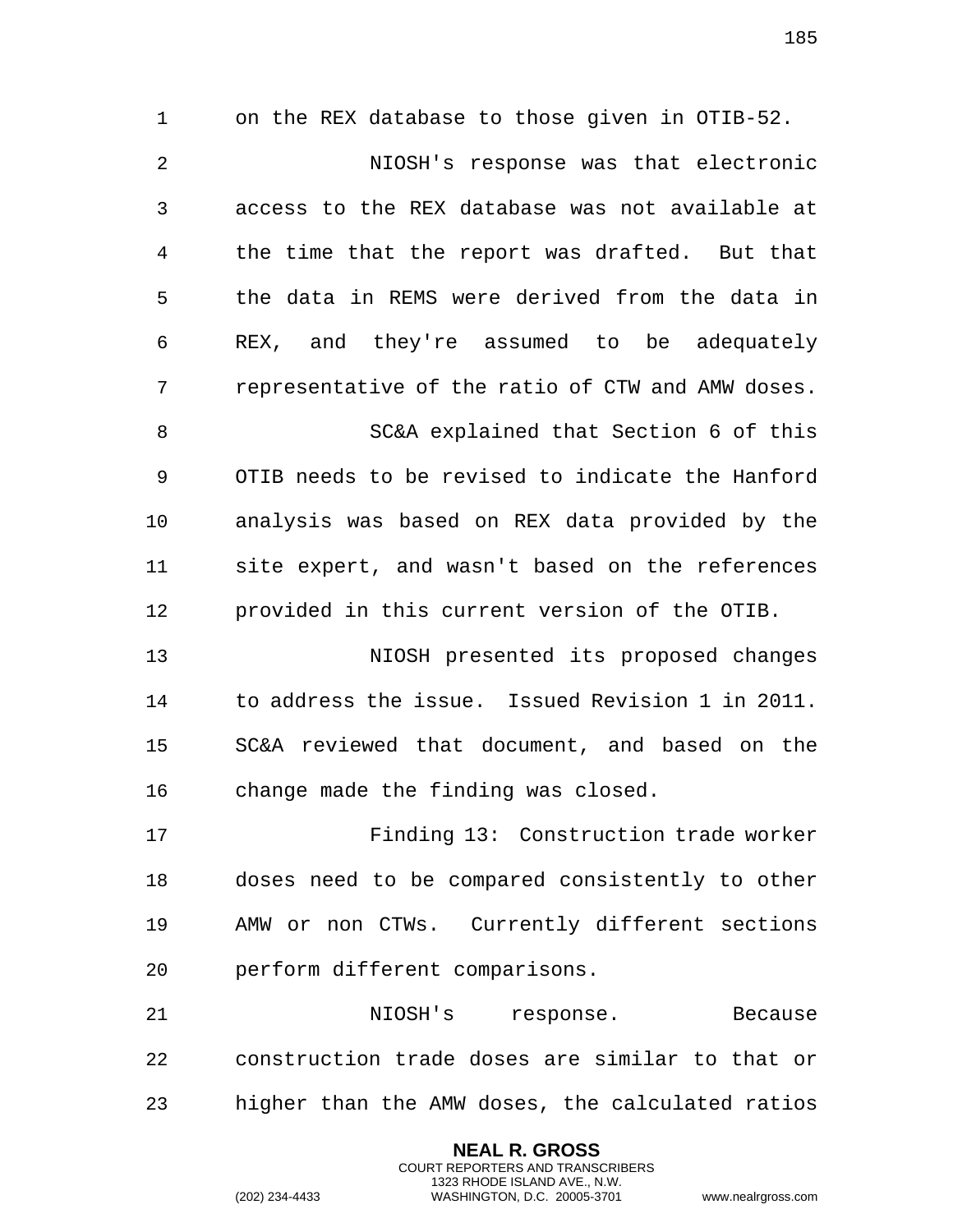which are used to form an adjustment factor are largely to be similar or higher when no construction trade worker is used in the -- when non CTW data is used in the denominator, instead of AMW.

 The baseline method is to use AMW in the denominator. But the ratio would tend to be more favorable to the construction worker population when non CTW data were used.

 Regardless of the comparison method the outcome would still be favorable to the construction trade workers, because the correction is typically applied to doses on a site specific coworker model, based on data for all monitored workers. Again, the key being site specific coworker models.

 SC&A examined the Savannah River HPAREH penetrating data from '53 to '99, and determined that NIOSH's response is correct. And recommended closure, which the Subcommittee accepted, and closed the finding.

 Finding 14: The handling of missing dose needs to be consistent. Currently some

> **NEAL R. GROSS** COURT REPORTERS AND TRANSCRIBERS 1323 RHODE ISLAND AVE., N.W.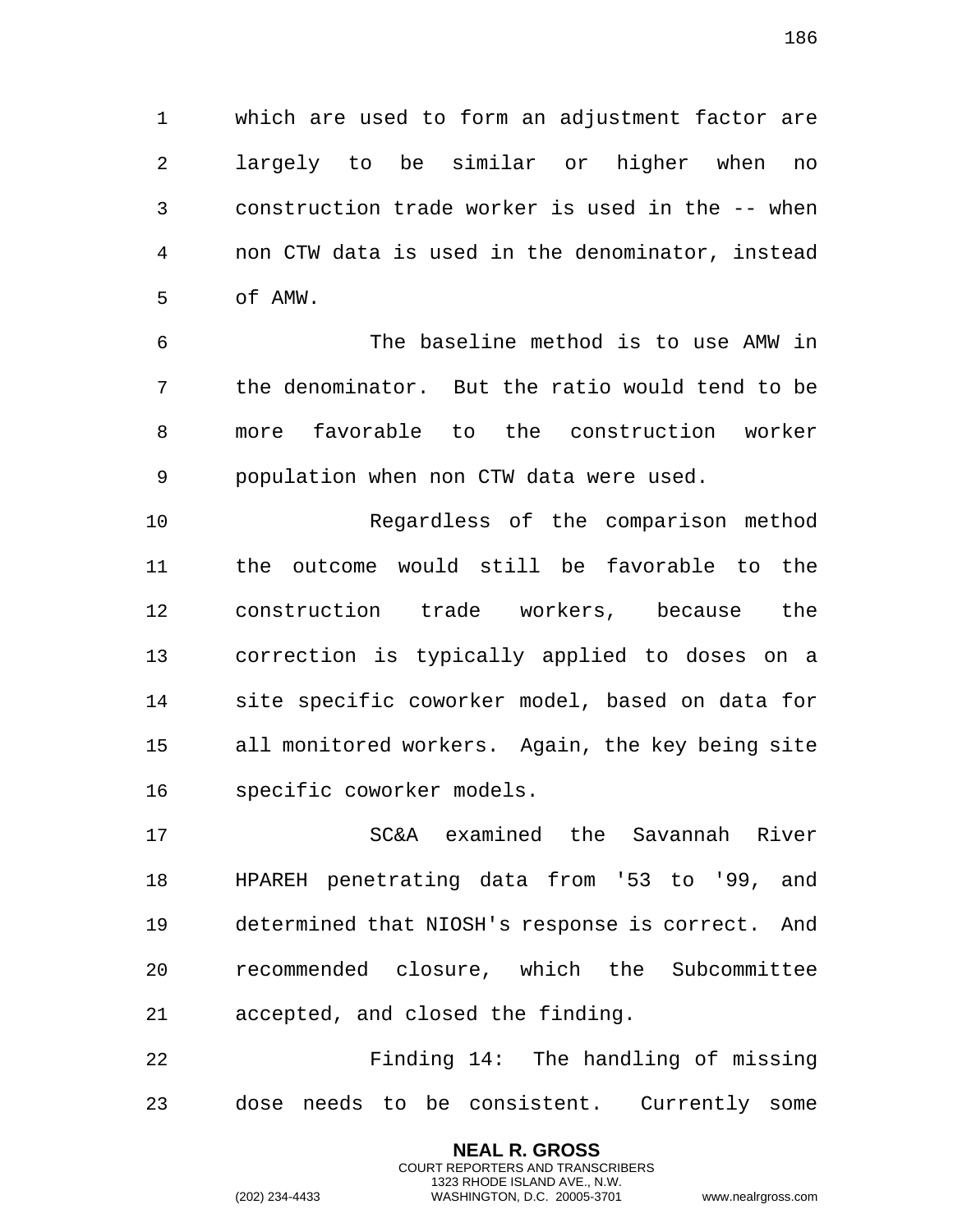sections include missing dose, while others do not.

 It was explained that regardless of how missed dose was treated, the site specific comparison between CTWs and AMWs was fair, because missed dose was handled consistently for both groups within each site. Again, site specificity.

 SC&A requested additional discussion on how the adjustment factors were selected, and why the dose ratios calculated using different methodologies can be compared.

 There was quite a bit of discussion about that. It was determined that both average adjusted CTW to AMW ratios are less than the recommended correction factor. In addition, NIOSH added some appropriate wording to Section 4 of OTIB-52. And the Subcommittee closed the finding.

 Finding 15: No instructions are given for what to do if high or low cumulative exposures are suspected.

NIOSH indicated that the normal

**NEAL R. GROSS** COURT REPORTERS AND TRANSCRIBERS 1323 RHODE ISLAND AVE., N.W.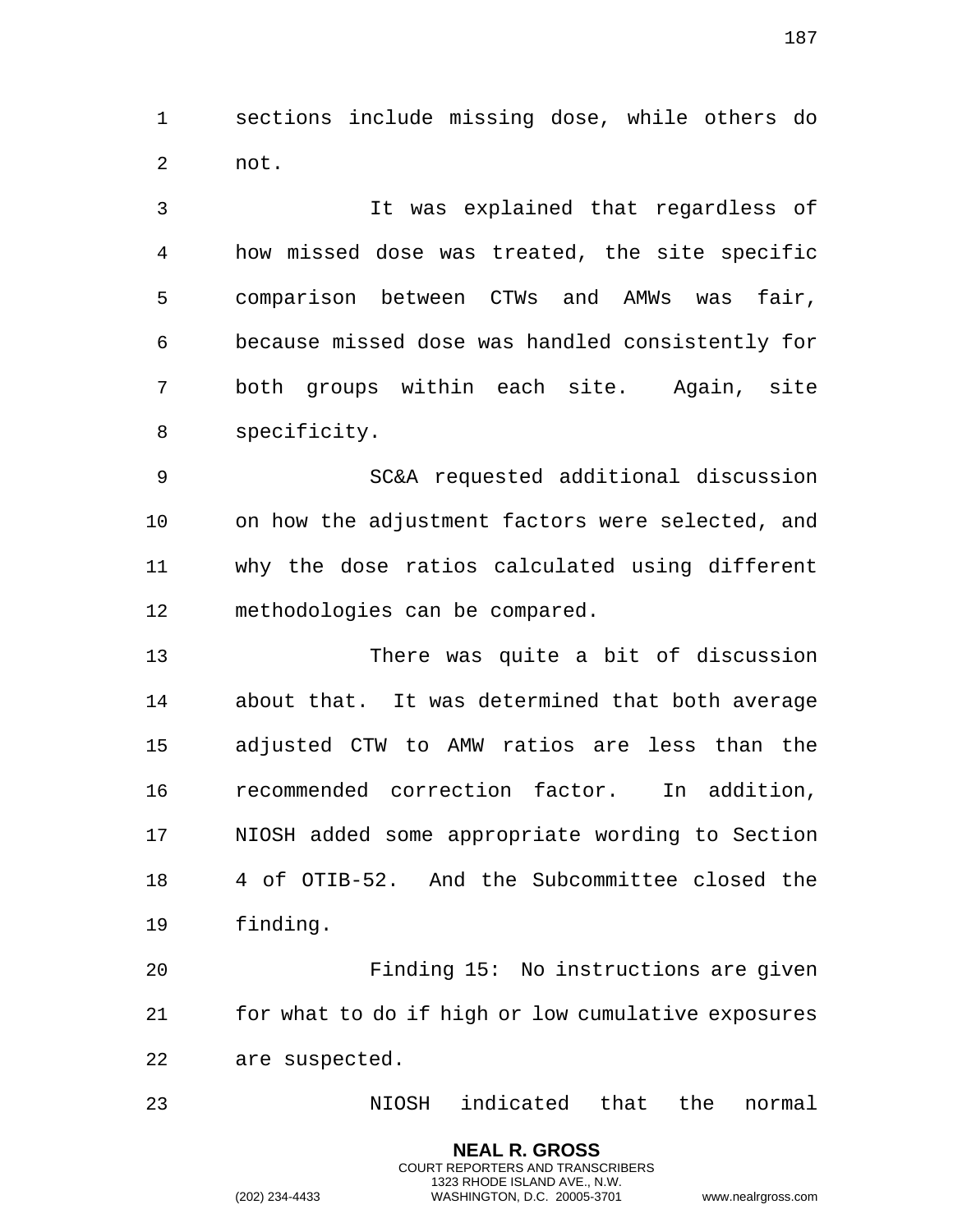assessment methods defined in OTIB-20 for these types of exposures is the applicable reference. The method in OTIB-52 doesn't change when either low or high cumulative exposures are expected to be seen.

 The Subcommittee agreed that OTIB-20 was a better document, better placed to address the issue than transferring the finding to the OTIB. And in 2011 NIOSH issued Rev 3 of OTIB- 20, with the requested change that had been discussed, to address what we were seeing in the OTIB-52 finding. The Subcommittee was satisfied the change addressed the concern appropriately, and closed the finding.

 Some construction occupations, Finding 16, that is, pipefitters, received exposures larger than the average construction trade worker exposure.

 The average number of such groups may consistently receive external exposures above the 95th percentile, but possibly not by much. Occupational details in the data are not plentiful enough to decide a percentile value.

> **NEAL R. GROSS** COURT REPORTERS AND TRANSCRIBERS 1323 RHODE ISLAND AVE., N.W.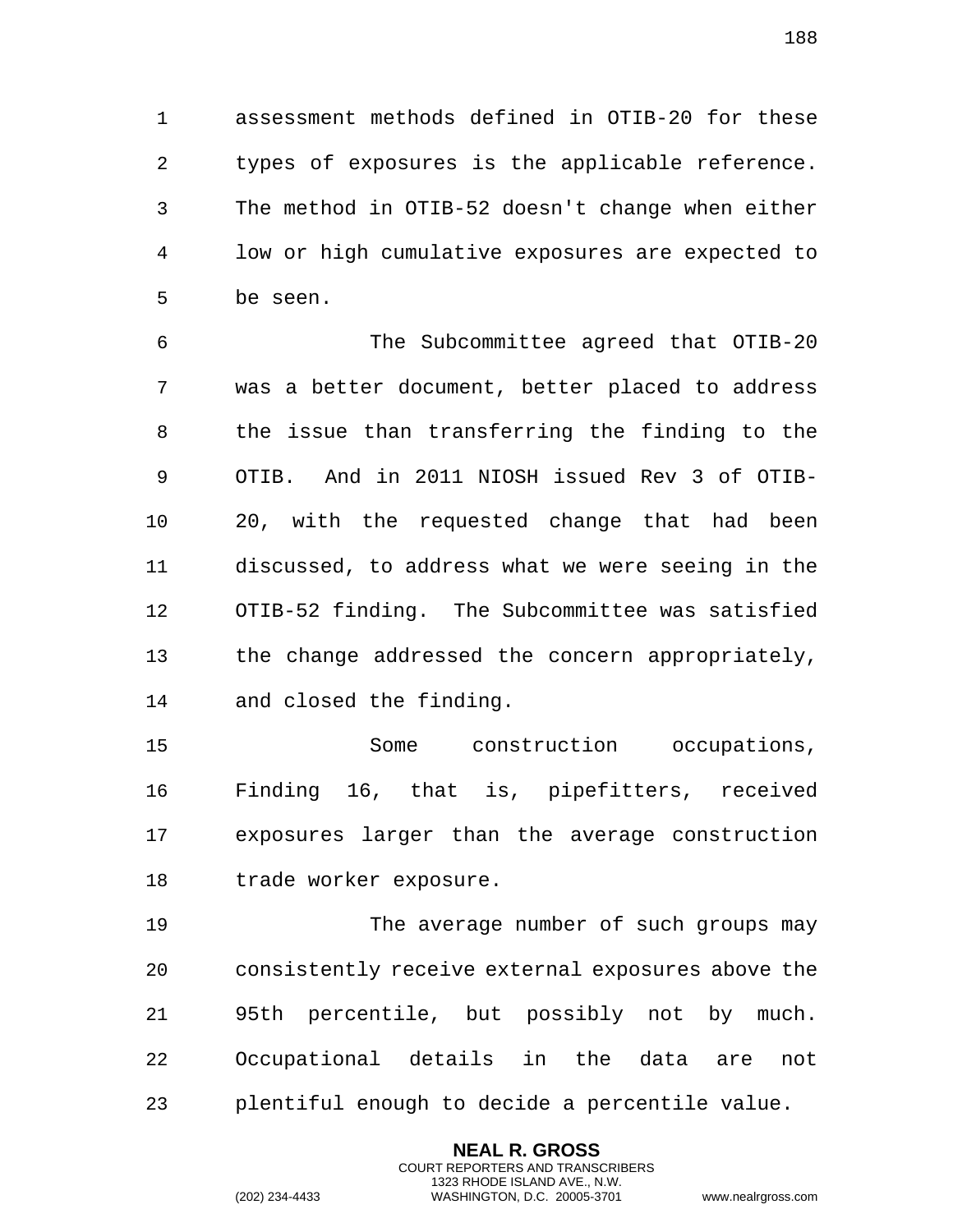SC&A recommended that this issue be transferred to OTIB-20, alerting the dose reconstructor that certain CTWs, especially pipefitters, may have received higher exposures than the entire construction trade worker group as a whole.

 And therefore, additional conservatism should be included in the dose reconstruction when the claimant belonged to pipefitters or similar kinds of trades.

11 The Subcommittee agreed that OTIB-20 was a better place to have the issue addressed, and they transferred the finding. And Revision 3, as we said earlier, was issued in 2011, addressing this particular concern. And there was, therefore, closure, which we did. Any questions?

 CHAIR MELIUS: Questions, comments from the Board?

 MEMBER BEACH: I just have a brief comment. As you were giving your report I went on to the BRS, and was looking at the information that's in the BRS.

> **NEAL R. GROSS** COURT REPORTERS AND TRANSCRIBERS 1323 RHODE ISLAND AVE., N.W.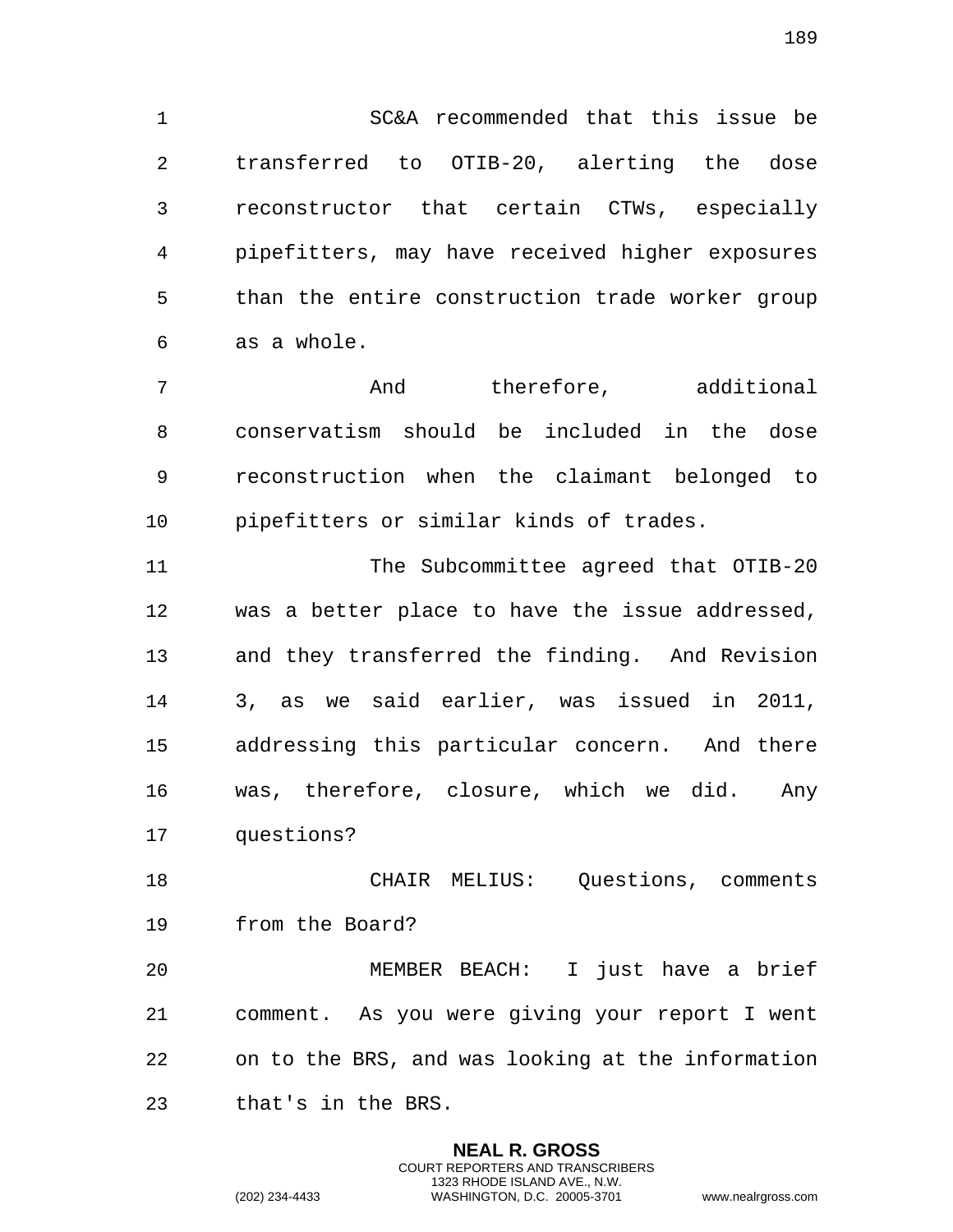Because they do go back several years. And not all of these are created equally. As in, some of the links are there. Some of them say they're there, and they're not there. So, it's really, I think something for us to look at moving forward is how we are documenting the changes and the comments to be, so that we could actually go back and look -- MR. KATZ: Hold on, Josie. Josie, we can't hear it. But apparently there's a dog barking on the phone. And other people are, cannot hear. So, whoever has a dog, your phone's not muted. And if you press \*66 that will mute your phone. But -- 15 CHAIR MELIUS: \*6. MR. KATZ: \*6, sorry. But -- CHAIR MELIUS: No wonder it's not -- MR. KATZ: \*6, yes. 66, no. But, yes. I don't know if that problem, has that taken care of it? Can you hear it on the phone? Do we still have a dog barking on the phone? No? Okay. MEMBER MUNN: We don't care whether it was Lady or the Tramp. Just don't want to hear

> **NEAL R. GROSS** COURT REPORTERS AND TRANSCRIBERS 1323 RHODE ISLAND AVE., N.W.

(202) 234-4433 WASHINGTON, D.C. 20005-3701 www.nealrgross.com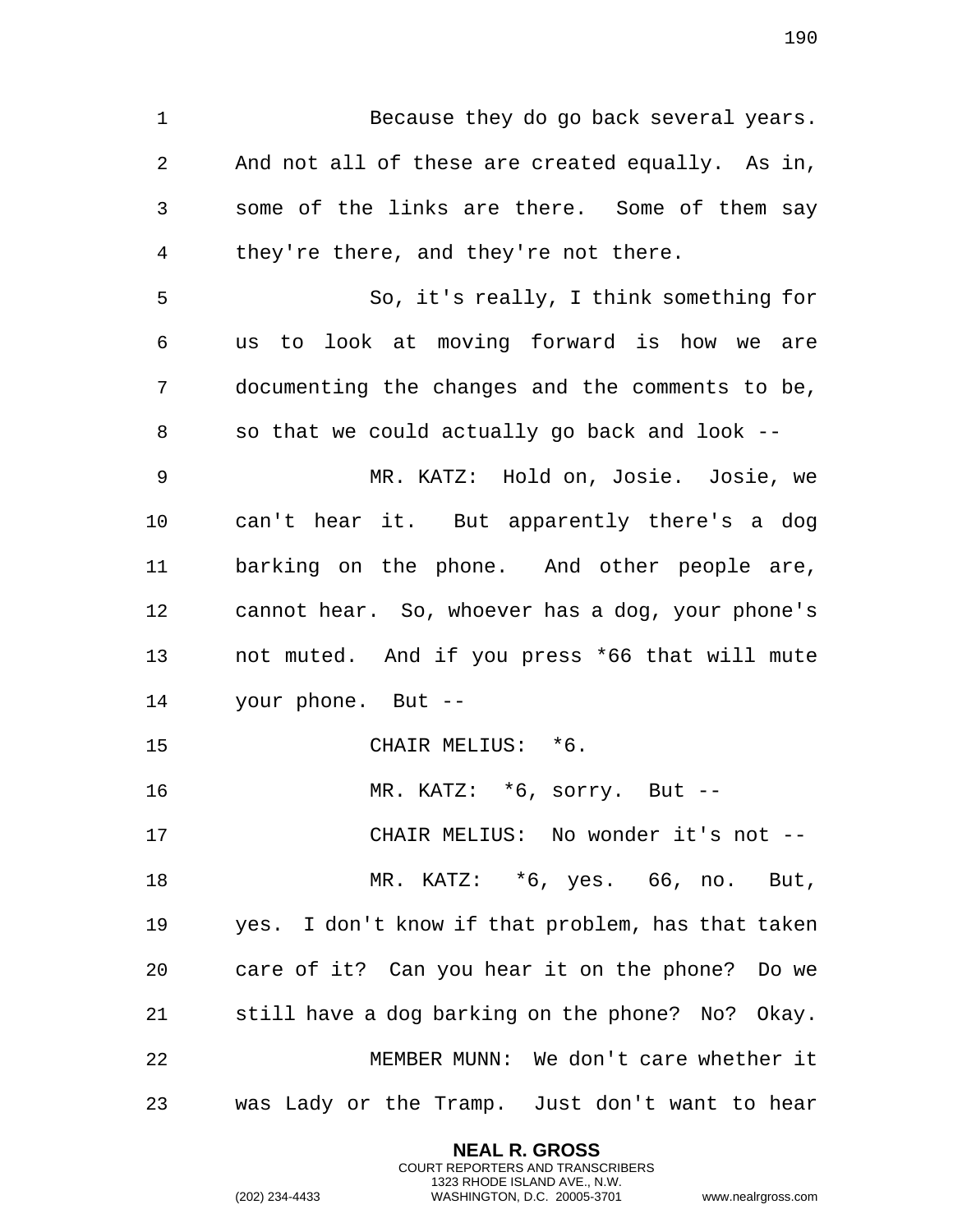it. Thank you, Josie. It's very interesting information. And I have not checked that personally.

 MEMBER BEACH: Yes. MEMBER MUNN: And for those of us who hold our database near and dear to our heart -- MEMBER BEACH: Well, if you go back just in OTIB-20, and you try to retrack that, some of the information there is there. But then it goes on for several blocks of people putting stuff in with no real information that's helpful. So, it's just something that moving forward, and possibly backwards, we should make sure that's, that tool is being used like it should be.

 MEMBER MUNN: Well, I will make certain that I go through and see what you're talking about. Certainly at our next Procedures  $19 - -$ 

 MEMBER BEACH: Well, if you just look at these two, they're pretty good examples --

MEMBER MUNN: Yes.

MEMBER BEACH: -- of what's missing.

**NEAL R. GROSS**

COURT REPORTERS AND TRANSCRIBERS 1323 RHODE ISLAND AVE., N.W.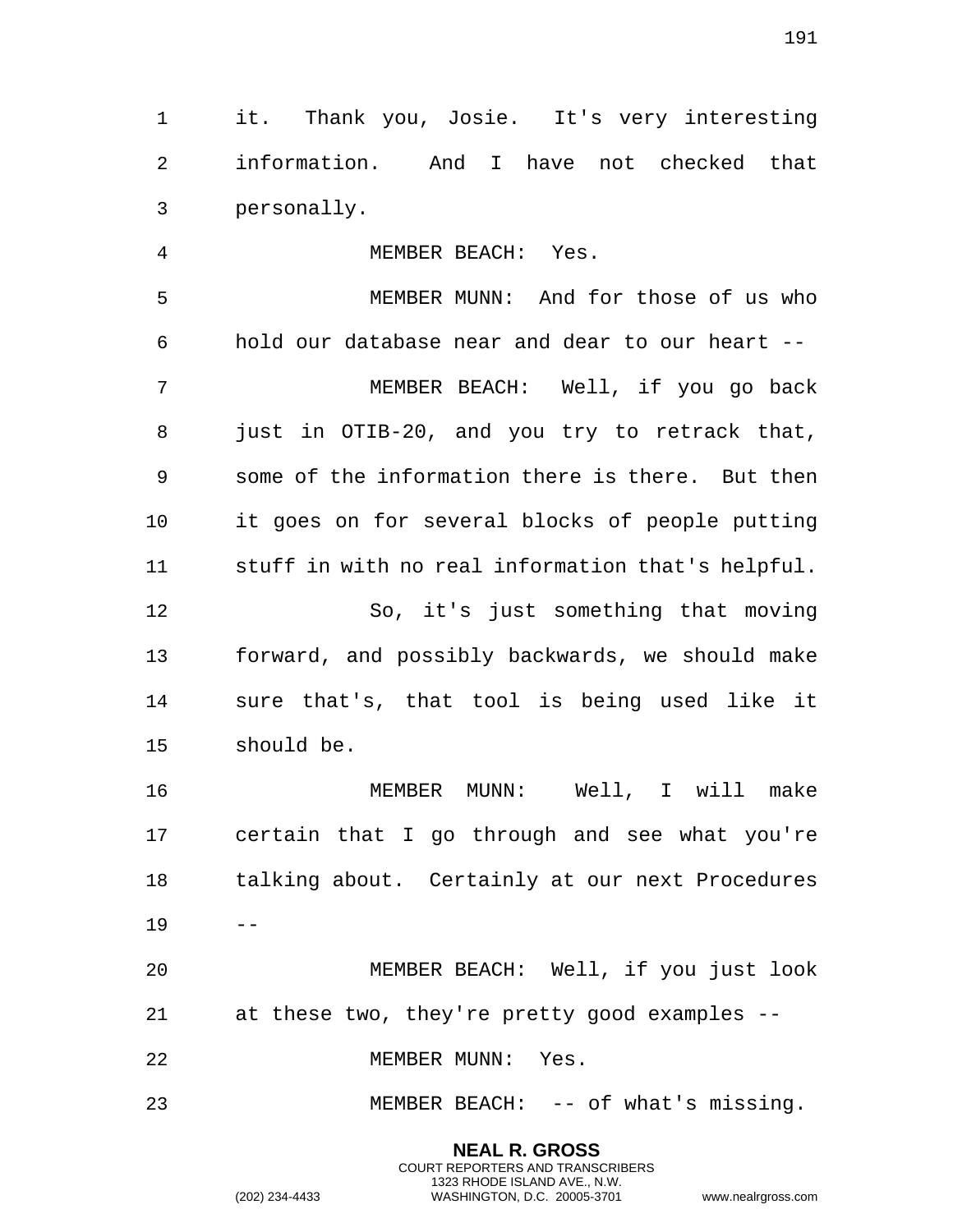MEMBER MUNN: Yes. And that's what we don't want to happen. The whole purpose in our database is to try to be able to go back 17 years later and look at it. So, thank you. We'll address that in Committee. Anyone else?

 CHAIR MELIUS: I just have a comment, as I think Jim Neton already addressed it. But it seems that there's a lot of updating to do in this that, because there's a lot of activity at the sites with, we're wrestling with now between Savannah River, Idaho, some changes at Hanford, and so forth.

 And so, I think update is going to be in order, and generally the issues with the coworker models, and so forth. So, I think we'll probably have to come back to this. And I'm not sure spending a lot of time on these individual issues at this time is helpful.

 DR. NETON: I agree with you, Jim, that it needs to be updated. But I'm not exactly sure at what point that should occur. We continue to do dose reconstructions using TIB-52, using that 1.4 multiplier. I don't want to back it out

> **NEAL R. GROSS** COURT REPORTERS AND TRANSCRIBERS 1323 RHODE ISLAND AVE., N.W.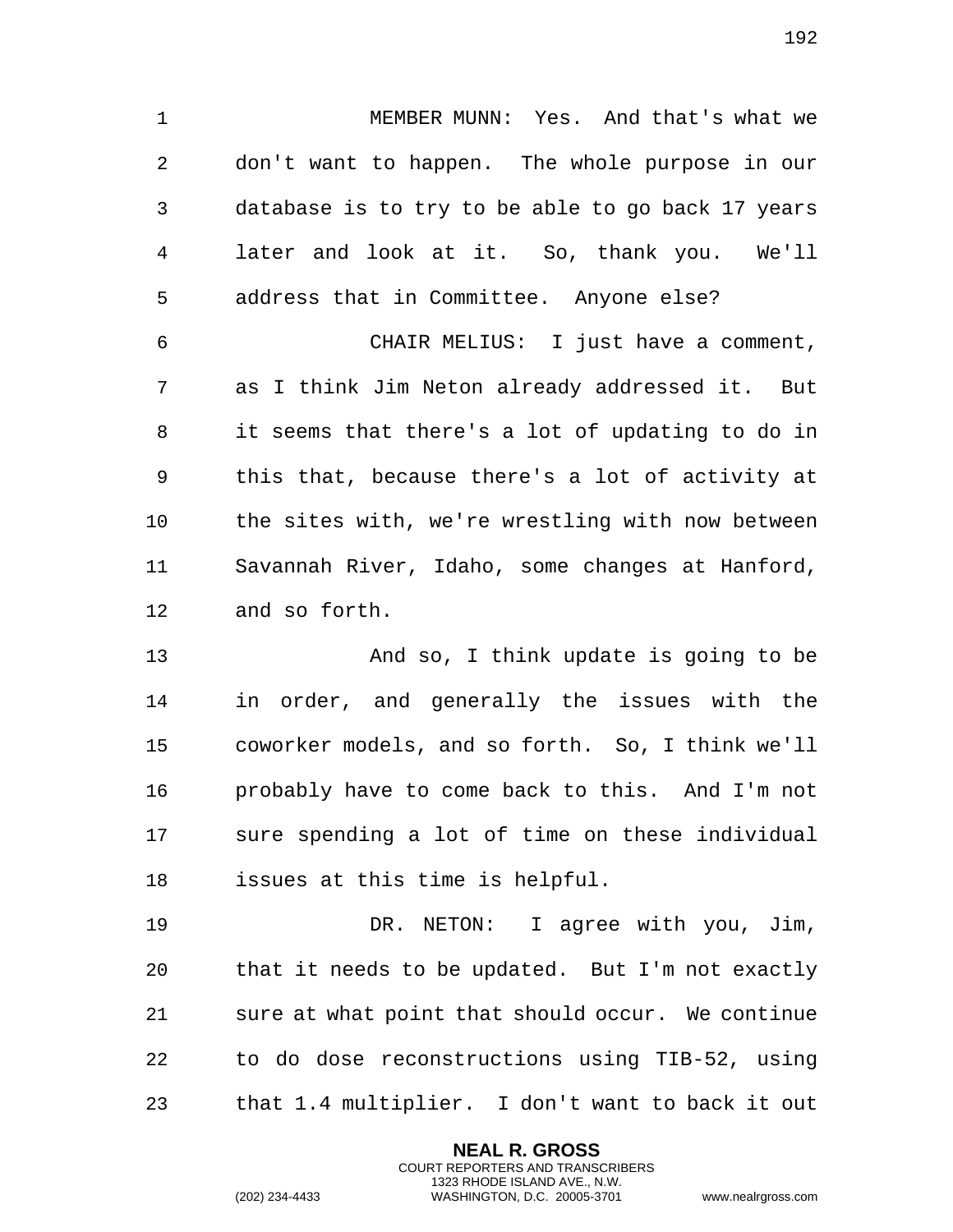without having some other document to use.

 And as you know, we're in the testing phase with Savannah River of a draft implementation guide. So, until that's wrapped up I don't know that we can really do much. CHAIR MELIUS: I wasn't suggesting doing it until -- 8 DR. NETON: Okay. CHAIR MELIUS: -- some of these are wrapped up. And I'm not sure what the timeframe will be, or the right timing is. And it seems to me that you've already addressed a number of the earlier review comments. And so, I don't think we're in necessarily bad shape on that one. It just seems to me that there's a lot of, you know, we could spend a lot of time talking about some of these individual site things. But it's, they're changing. And so, it doesn't make sense right now to -- DR. NETON: Yes. And I would, I remember going back. And there were multiple,

multiple meetings on this TIB-52 arose. And so

**NEAL R. GROSS** COURT REPORTERS AND TRANSCRIBERS 1323 RHODE ISLAND AVE., N.W.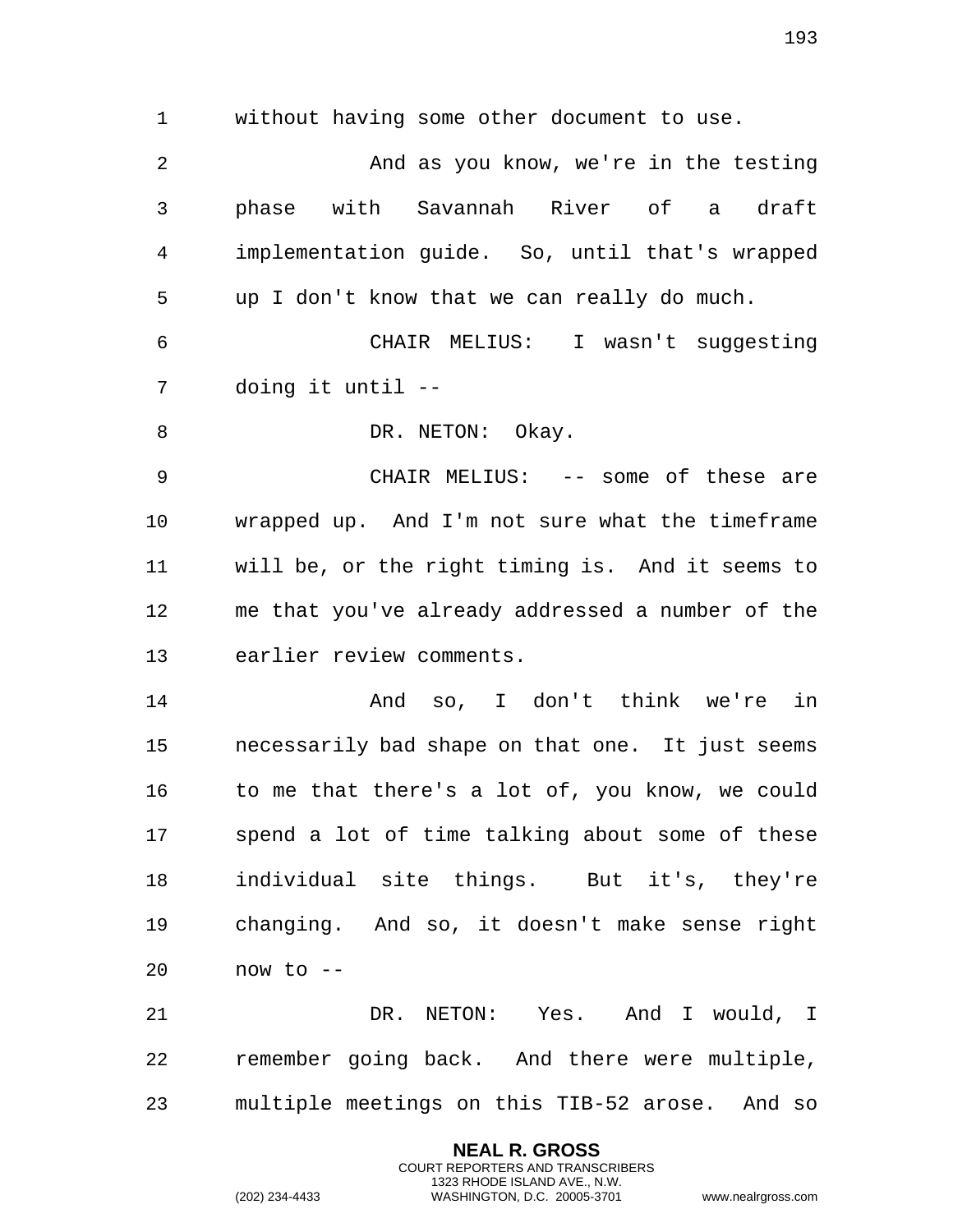the little sound bites that were there aren't representative of the volume of discussions that occurred on those individual pieces.

 CHAIR MELIUS: Oh, yes. No. And I remember some of that occurring within the Board, and not just within the Procedures group.

 MEMBER MUNN: Yes, that's quite true. 8 CHAIR MELIUS: Yes.

MEMBER MUNN: Every time --

CHAIR MELIUS: It's like a task --

 MEMBER MUNN: -- the group was available --

 CHAIR MELIUS: I remember asking, Mel Chew was involved. I was asking him questions. Pinning him down that not every site was equal, which was the early claim and, or premise. I shouldn't say claim, but premise for that.

18 MEMBER MUNN: And thank you for that segue. Not all sides being equal --

CHAIR MELIUS: Yes.

 MEMBER MUNN: -- brings us to the good news that PER-62, as I mentioned earlier, was issued last month. And one of the

> **NEAL R. GROSS** COURT REPORTERS AND TRANSCRIBERS 1323 RHODE ISLAND AVE., N.W.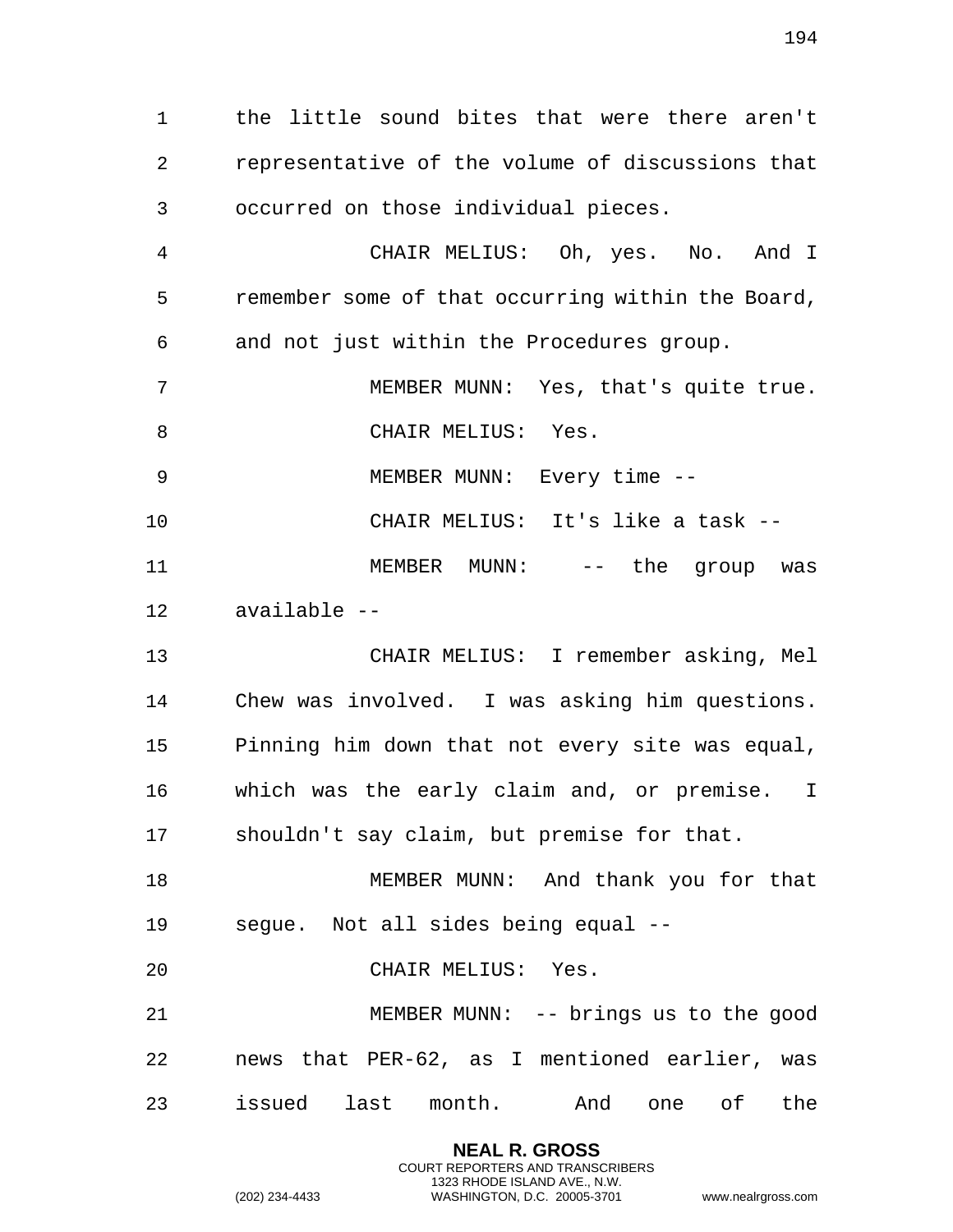recommendations that we had from our contractor at this most recent meeting, was that they be appointed to full review of that PER.

 Specifically because of the complexity that we keep running into in trying to establish which sites should be included in the PER process that's used to develop the population of claims for what we use here.

 So, we discussed it in Committee, and agreed that this particular PER, because of its wide applicability, and because of the current status of 52, should indeed be passed to SC&A. And this is the recommendation from the Site Procedures Review Subcommittee, that the Board take action in that regard.

CHAIR MELIUS: Okay.

 MEMBER RICHARDSON: I have a question, or a comment, as it goes.

 CHAIR MELIUS: You need to be quick, Dave. Because we're already over, and we have Savannah River waiting.

 MEMBER RICHARDSON: Okay, this is Finding 8. It's regarding whether only using

> **NEAL R. GROSS** COURT REPORTERS AND TRANSCRIBERS 1323 RHODE ISLAND AVE., N.W.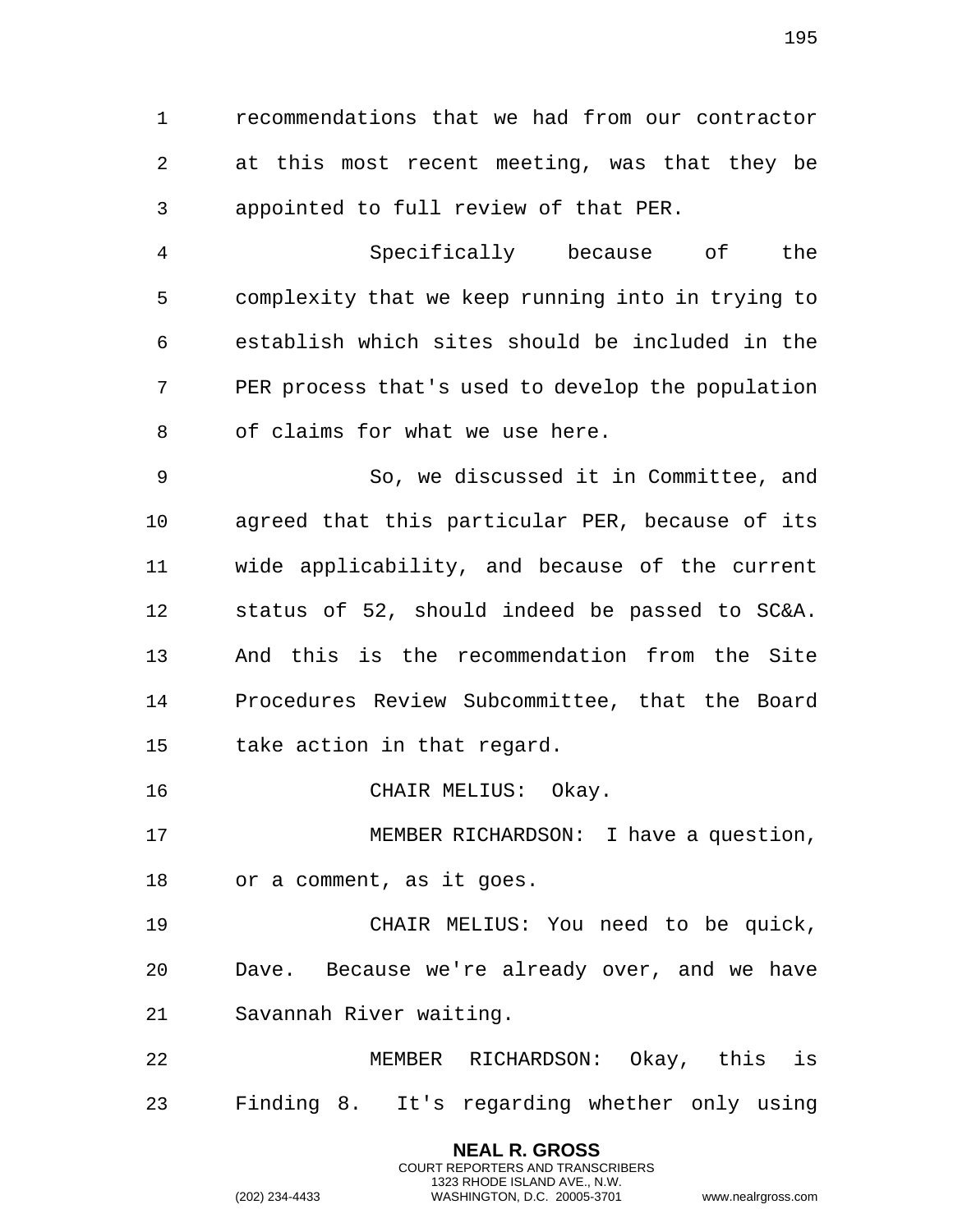HPAREH, or using other sources of dosimetry information.

 The NIOSH response is two assertions. No additional value is gained by including that other information. And there's no reason to believe that including that other information would change results.

 Just to be clear, the HPAREH database was a dosimetry database for workers who were actively employed in 1979 or later. So, the other information is largely fleshing out information for all workers who terminated prior to 1979.

 I would question whether or not there is value to be gained from studying workers who terminated prior to 1979, given what we know about the exposure distributions at the site.

17 And I have no reason to believe or not to believe that it would change the results. I think I would be agnostic on that point.

 CHAIR MELIUS: Okay. That's a good point.

 MEMBER MUNN: And I am not familiar with the database enough to make a statement.

> **NEAL R. GROSS** COURT REPORTERS AND TRANSCRIBERS 1323 RHODE ISLAND AVE., N.W.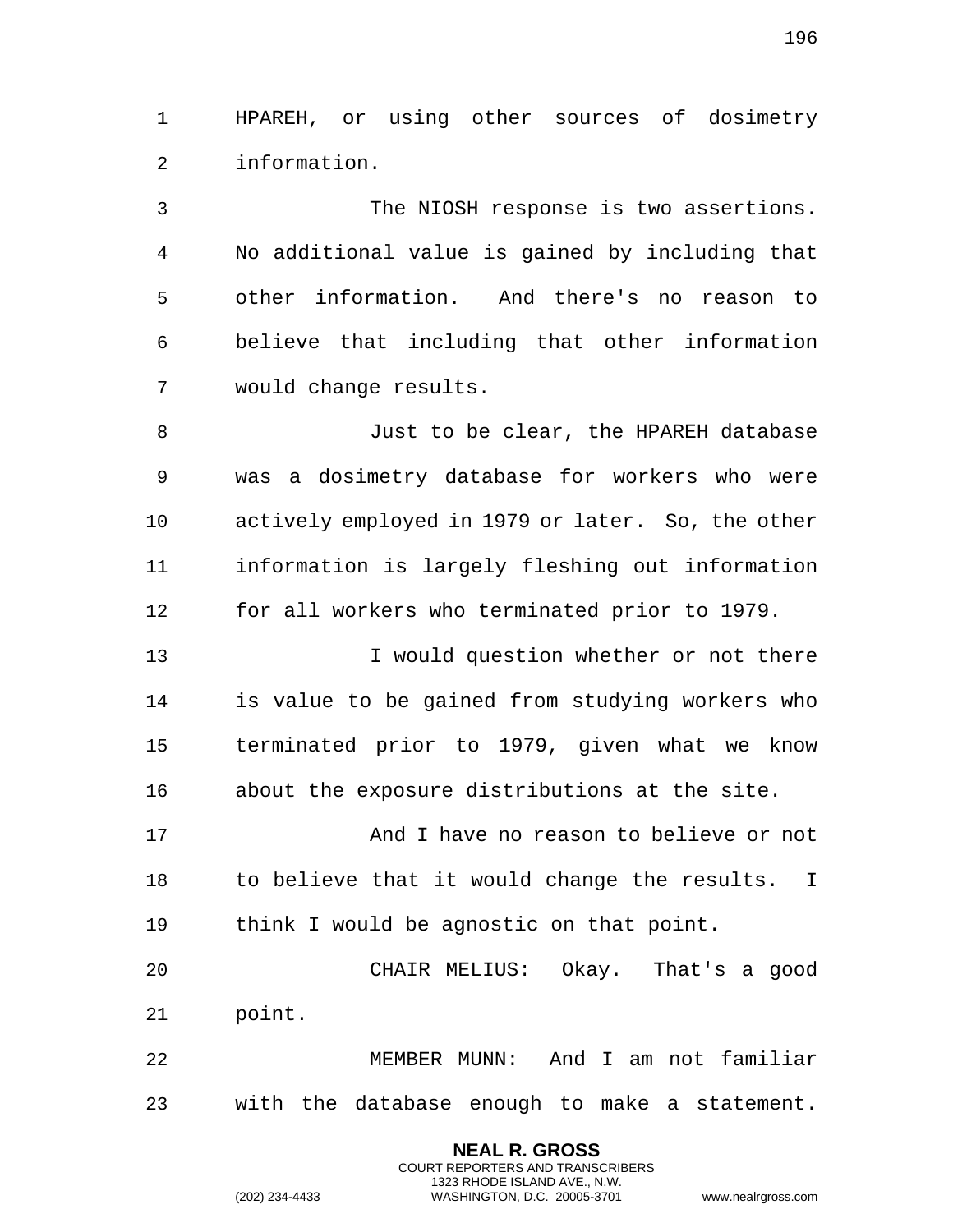**NEAL R. GROSS** This is, I'm assuming this is an item that will be covered during our further deliberations? DR. NETON: This was extensively covered during the discussions, I don't -- MEMBER MUNN: I know it was. DR. NETON: -- recall the exact rationale behind why we believe that at this point, but I know we didn't just make those assertions without any backup information. And we had, I think, a fairly lengthy discussion. We can go back through the transcripts and rehash all that again, but it's certainly a lot more information there than just 14 these two statements are cryptically cited here. MEMBER MUNN: Oh, yes. I think the completion of the data in each case was the big issue in whether or not they overlapped. But you're saying they don't overlap? MEMBER RICHARDSON: They certainly don't overlap. HPAREH was created as an electronic database for workers actively employed in 1979. MEMBER MUNN: 1979, yes. I

> COURT REPORTERS AND TRANSCRIBERS 1323 RHODE ISLAND AVE., N.W.

(202) 234-4433 WASHINGTON, D.C. 20005-3701 www.nealrgross.com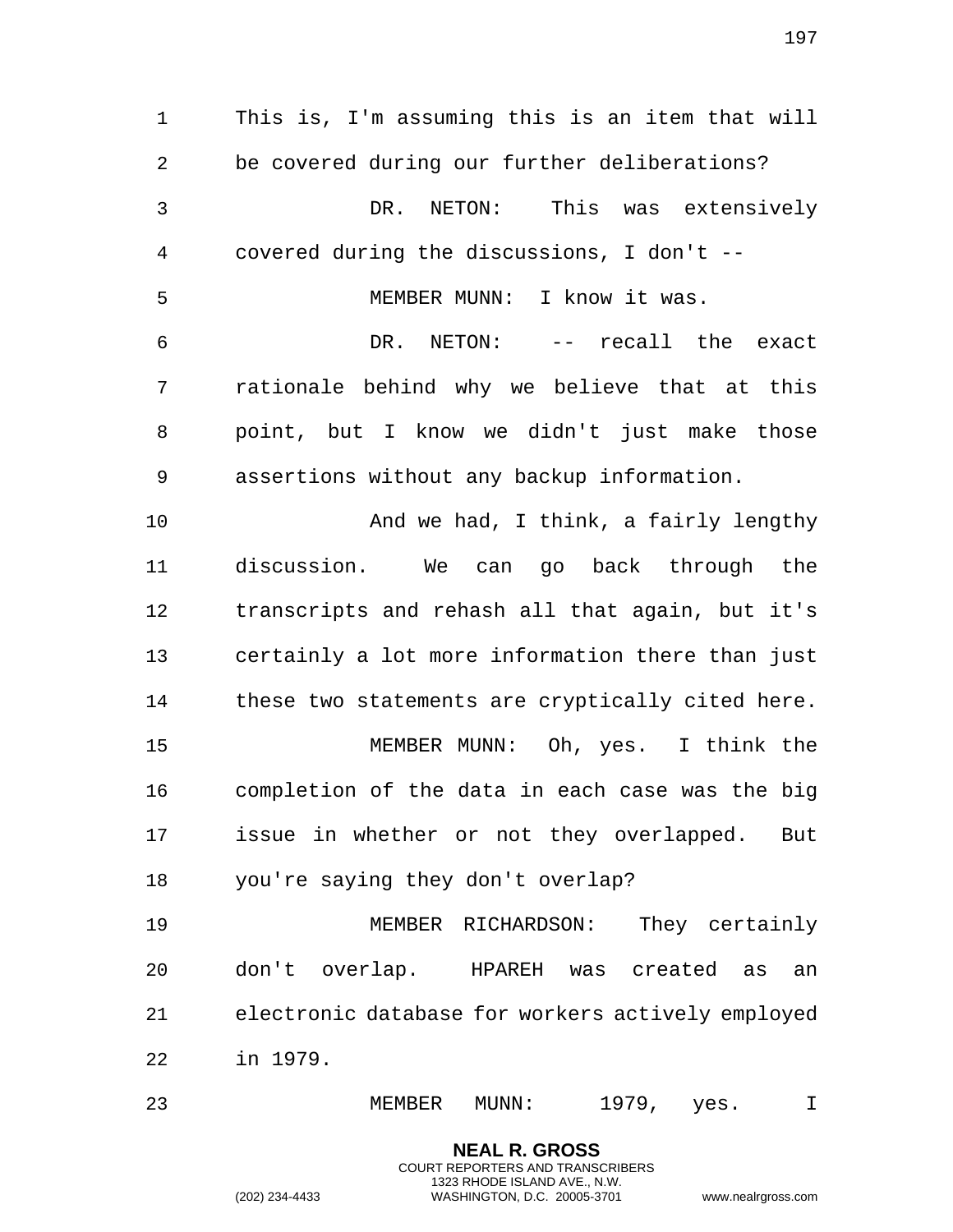understand.

| $\overline{2}$ | CHAIR MELIUS: Maybe since it's been               |
|----------------|---------------------------------------------------|
| 3              | raised could you clarify that, whatever is        |
| 4              | appropriate means of doing it short of sending us |
| 5              | 50 transcripts?                                   |
| 6              | But whatever you think succinctly and             |
| 7              | fairly and comprehensively summarizes what the    |
| 8              | discussions were. Because I think that's a good   |
| 9              | point because the early years are important.      |
| 10             | Anything else? Okay, because we need              |
| 11             | to move on to Savannah River. Thank you very      |
| 12             | much, Wanda.                                      |
| 13             | MEMBER MUNN: Are we going to move on              |
| 14             | the recommendation for PER-62?                    |
| 15             | CHAIR MELIUS: I'm thinking we don't               |
| 16             | need to, do we? Do we need to --                  |
| 17             | Okay. So, we have a motion to pass                |
| 18             | PER-62.                                           |
| 19             | Voice vote. All in favor say aye?                 |
| 20             | (Chorus of aye.)                                  |
| 21             | CHAIR MELIUS: Opposed? Abstain?                   |
| 22             | Okay.                                             |
| 23             | MEMBER BEACH: And we have others that             |
|                |                                                   |

**NEAL R. GROSS** COURT REPORTERS AND TRANSCRIBERS 1323 RHODE ISLAND AVE., N.W.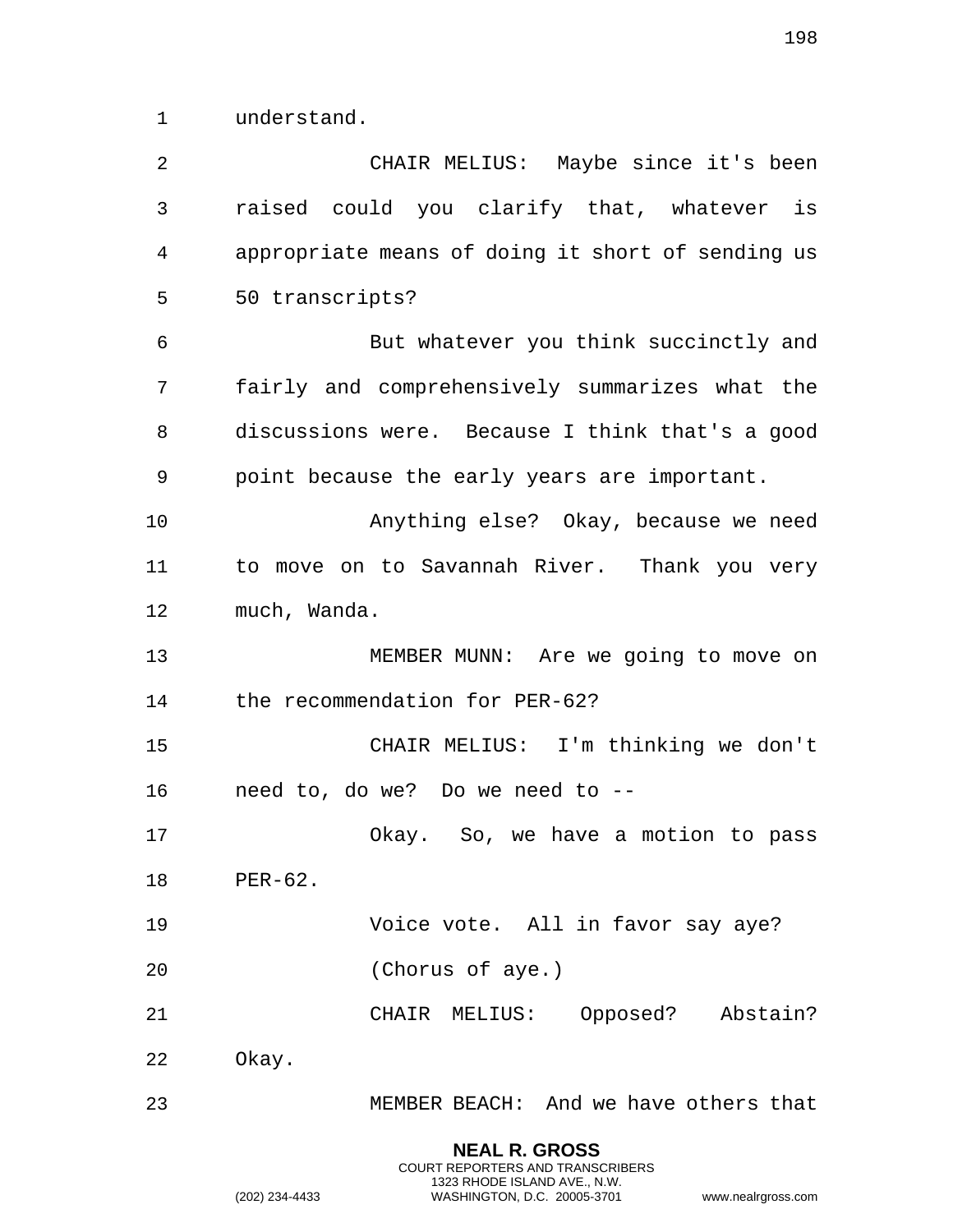need to be tasked too, will we do that during the break? CHAIR MELIUS: We do all of them during the work session. Yes, that's what I thought. Okay. MEMBER BEACH: Yes, perfect. CHAIR MELIUS: Then why were you bugging me? MEMBER MUNN: I wasn't bugging you. (Laughter.) CHAIR MELIUS: Okay, moving on to, hopefully I have this right, I don't know, Brad is supposed to say something initially. Do you have him with you or -- Okay. Yes, you can talk later, Brad, okay? Yes. MEMBER CLAWSON: Okay, that sounds good with me. CHAIR MELIUS: So we'll hear first from Tim and then next after that SC&A will present and we'll have some discussion. And I don't know if the petitioners want to make a comment today.

> **NEAL R. GROSS** COURT REPORTERS AND TRANSCRIBERS 1323 RHODE ISLAND AVE., N.W.

(202) 234-4433 WASHINGTON, D.C. 20005-3701 www.nealrgross.com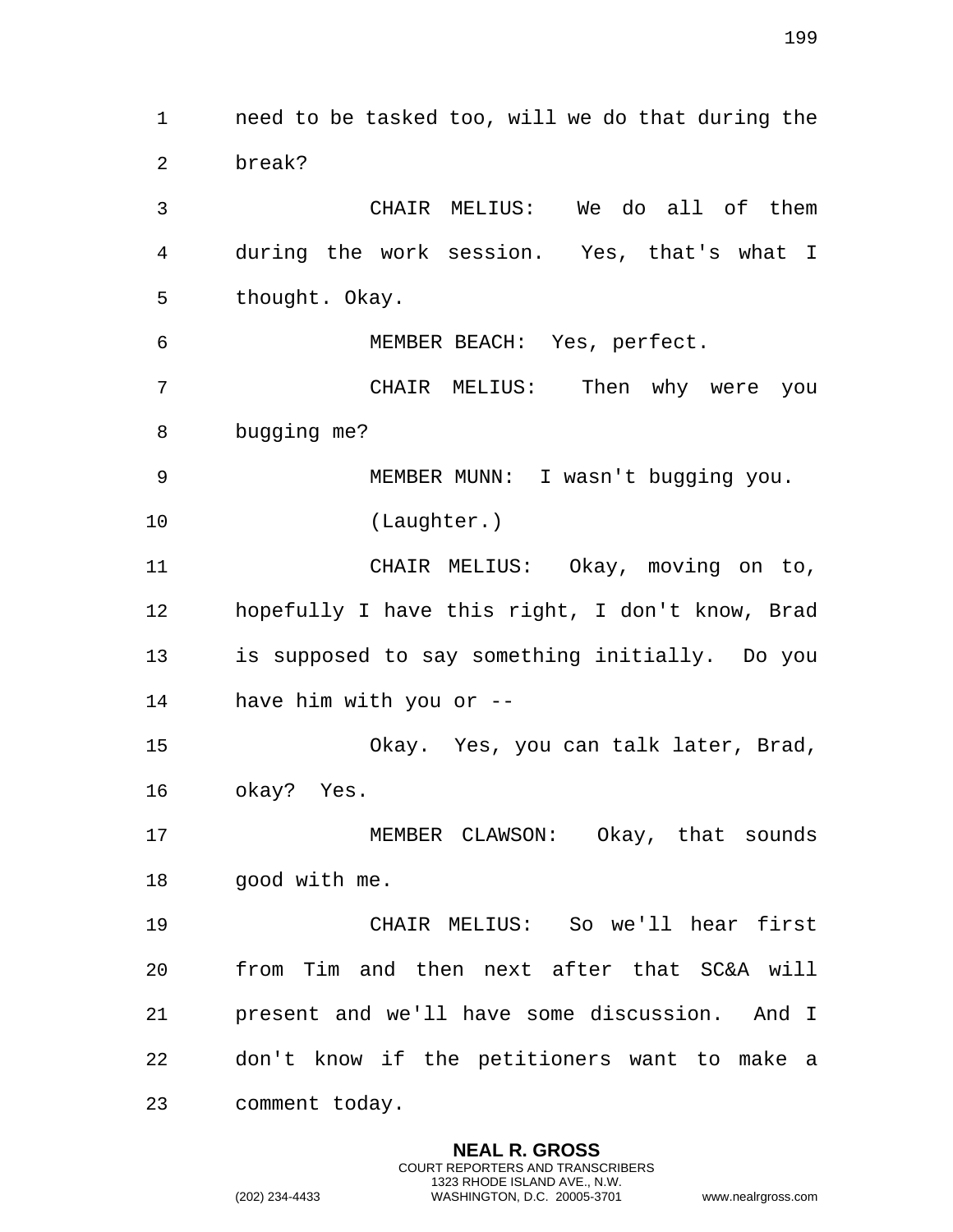| $\mathbf 1$ | Somebody know? Okay.                              |
|-------------|---------------------------------------------------|
| 2           | Savannah River Site SEC Petition                  |
| 3           | Update (1972-2007; Aiken, SC)                     |
| 4           | DR. TAULBEE: Just a second to get to              |
| 5           | the beginning of the slide presentation here.     |
| 6           | Let it catch up. Thank you, Dr. Melius.           |
| 7           | I'm going to give an update on the                |
| 8           | Savannah River Site subcontractor monitoring as   |
| 9           | a short overview. Or, before I get started let    |
| 10          | me recognize the ORAU team that has done          |
| 11          | significant work in the past few months. Led by   |
| 12          | Mike Mahathy and Matt Arno and Nancy Chalmers and |
| 13          | Liz Brackett and others, have been doing a        |
| 14          | tremendous amount of work gathering the           |
| 15          | information that I'll be presenting here today,   |
| 16          | so I really want to thank them and appreciate     |
| 17          | their work here.                                  |
| 18          | As an overview, I'm going to give a               |
| 19          | brief synopsis of what we presented back in       |
| 20          | August to the Board. And then we're going to go   |
| 21          | through our concerns with the SC&A Subcontractor  |

22 Monitoring Report, particularly the 39-day 23 criteria that was used.

> **NEAL R. GROSS** COURT REPORTERS AND TRANSCRIBERS 1323 RHODE ISLAND AVE., N.W.

(202) 234-4433 WASHINGTON, D.C. 20005-3701 www.nealrgross.com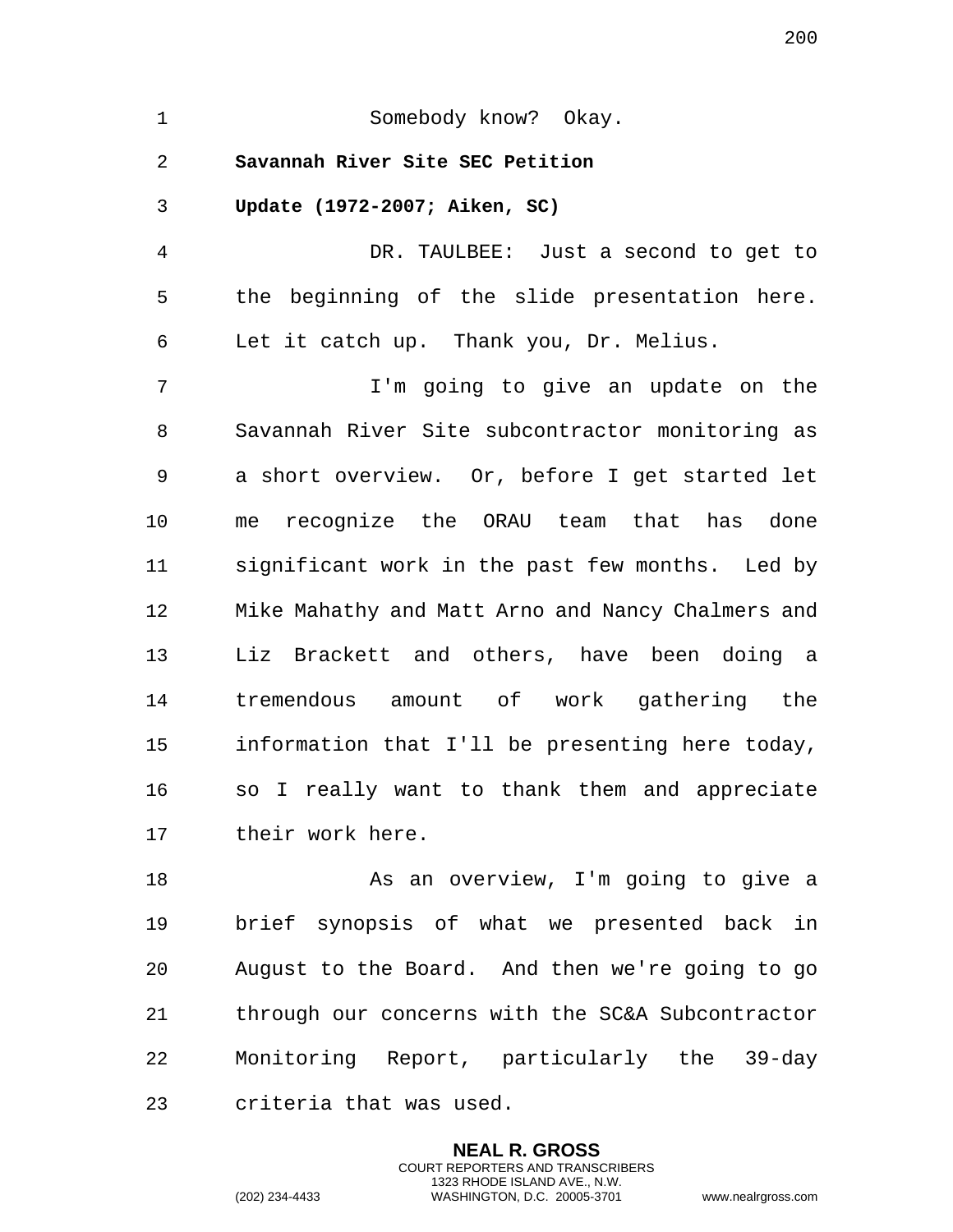We reevaluated the SC&A data that they collected. Also going to go through some NOCTS data and then talk about the notice of violation that has undergone a significant discussion. And then wrap up with the status of issues that the Work Group is still addressing.

 So, just as a quick recap. We did a 8 job plan analysis where we evaluated job plans at the Savannah River Site that required respiratory use and we found that 68 percent of the subcontractors had direct monitoring.

 And if you consider other subcontractors who signed in on that same job plan doing the same work, in the same radiological environment with the same source term, that number increased to 92 percent of the subcontractors had either direct monitoring or a coworker was monitored.

 We concluded that a coworker model would be sufficiently accurate based on this information. SC&A, in their analysis, looked at RWPs in the 1990's and they looked at what percentage of them left bioassay within 30 days

> **NEAL R. GROSS** COURT REPORTERS AND TRANSCRIBERS 1323 RHODE ISLAND AVE., N.W.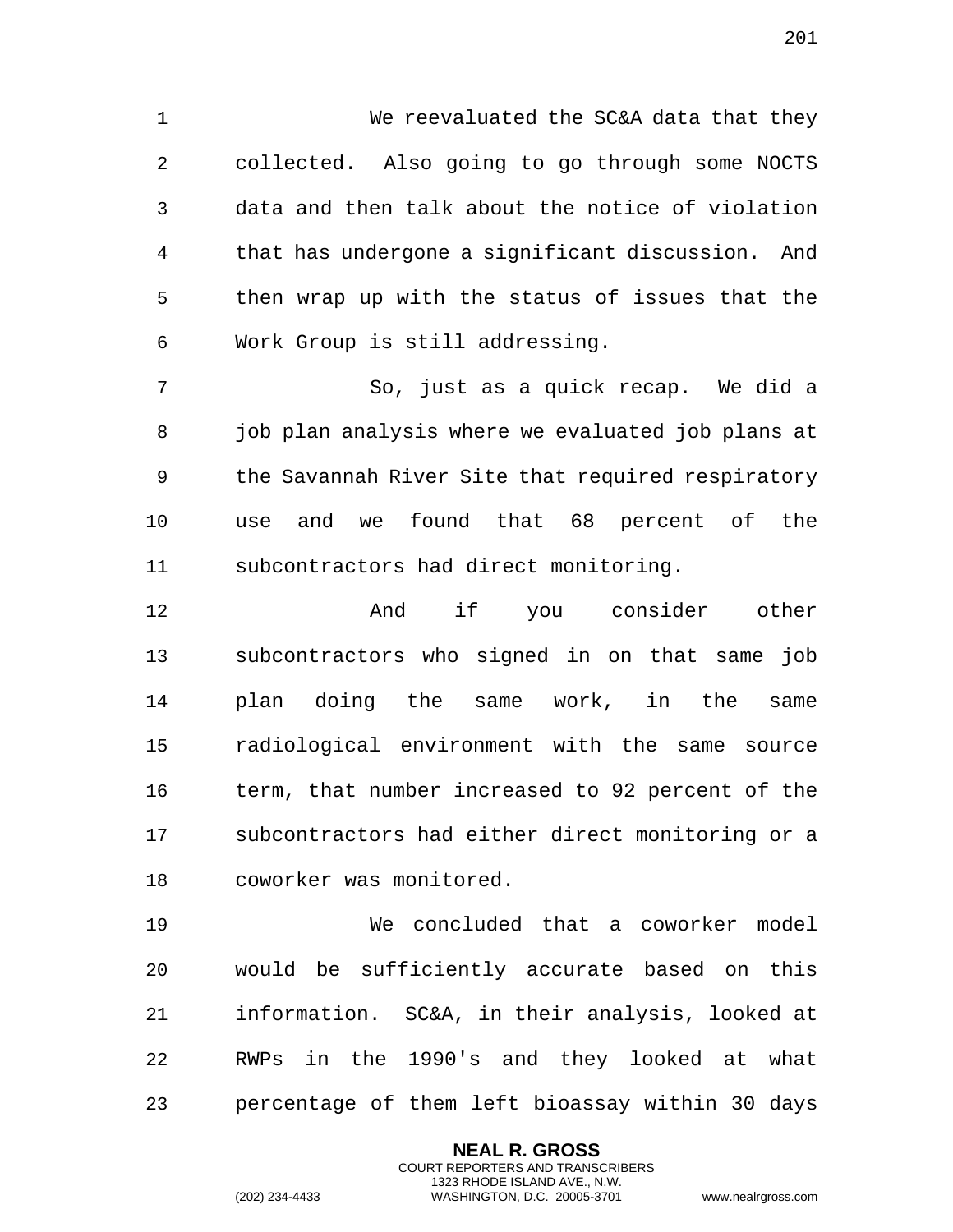post-RWP.

 And they came up with 66 percent compliance rate. And that number increased to 80 percent when they considered 90 days post-RWP. And when the RWP specified bioassay, those numbers increased slightly to 71 percent and 84 percent. So this is what was presented back in August at the Board meeting when we basically ran out of time. Our concern with SC&A's report was the use of the 30 day and 90 day criteria for bioassay. Thirty day is appropriate for tritium. Tritium has a ten day biological half-life. But a 100 millirem tritium dose is still detectable after 70 days. However, for the non-tritium, through the procedure, annual monitoring was usually the requirement for non-tritium, or actinide samples. Plus SC&A excluded a significant number of monitored subcontractors from their analysis and indicated they weren't monitored when in fact they were monitored.

We believe a more fitting analysis

**NEAL R. GROSS** COURT REPORTERS AND TRANSCRIBERS 1323 RHODE ISLAND AVE., N.W.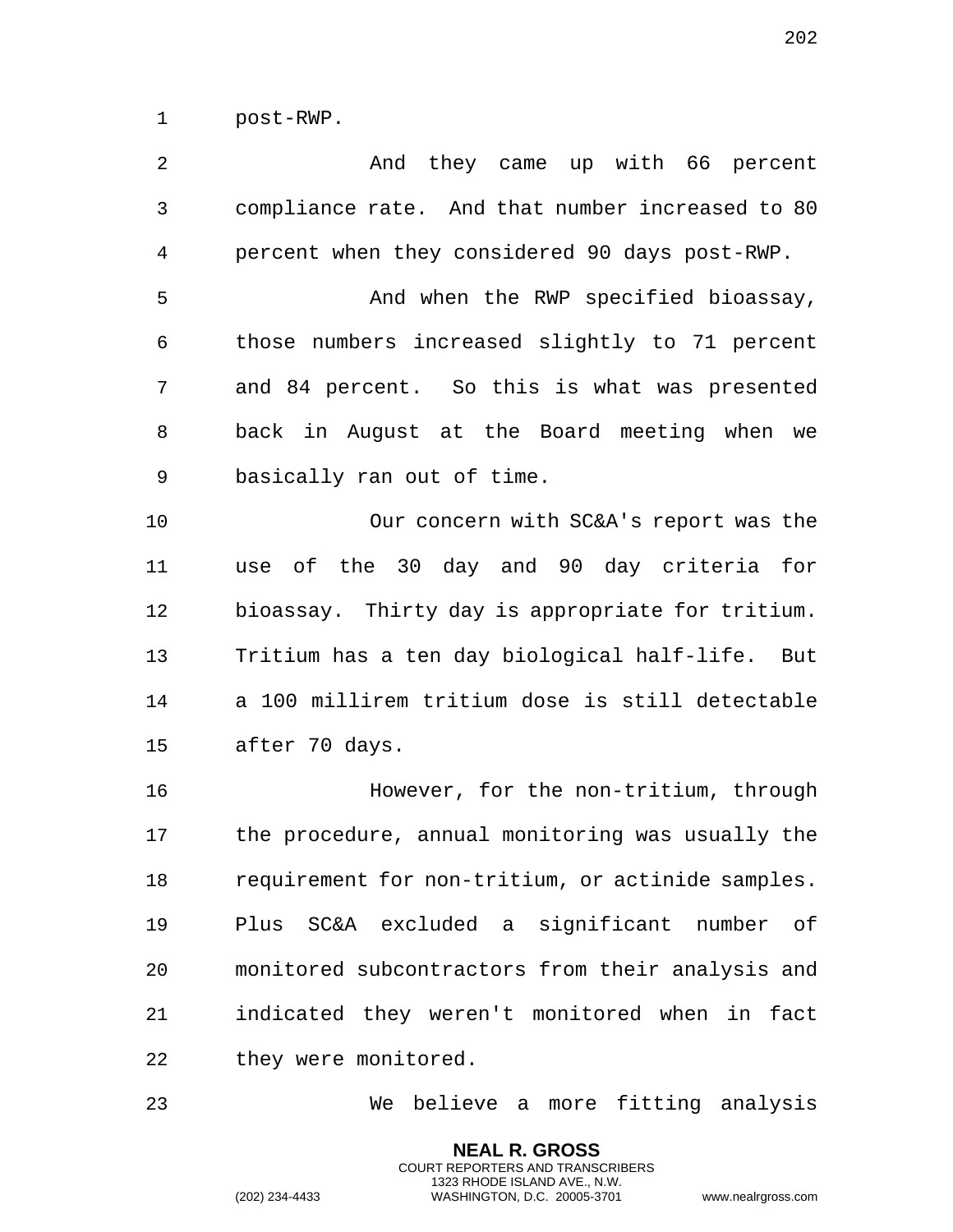would divide the bioassay data into tritium and non-tritium categories and use the appropriate time interval for each category. And I'll explain why in the next slides here.

 But before I do so, I want to briefly describe a little bit of the radiological work control and bioassay monitoring in Savannah River. And it starts with a radiation worker attending Rad Worker II training. We're looking at the 1990's here and so they had to go through training.

 When they completed their training and they were issued a radiation qualifications badge, an RQB, and I've got an example of this over here to the right. And you can see the big Rad II indicating their training level, the dates of when they do the whole-body count or chest counts.

 And the bottom line there is the bioassay codes. It's hard to read on here but it's PU-02, EU-02 and SR-01.

 This corresponds to be monitored for plutonium twice per year, enriched uranium twice

> **NEAL R. GROSS** COURT REPORTERS AND TRANSCRIBERS 1323 RHODE ISLAND AVE., N.W.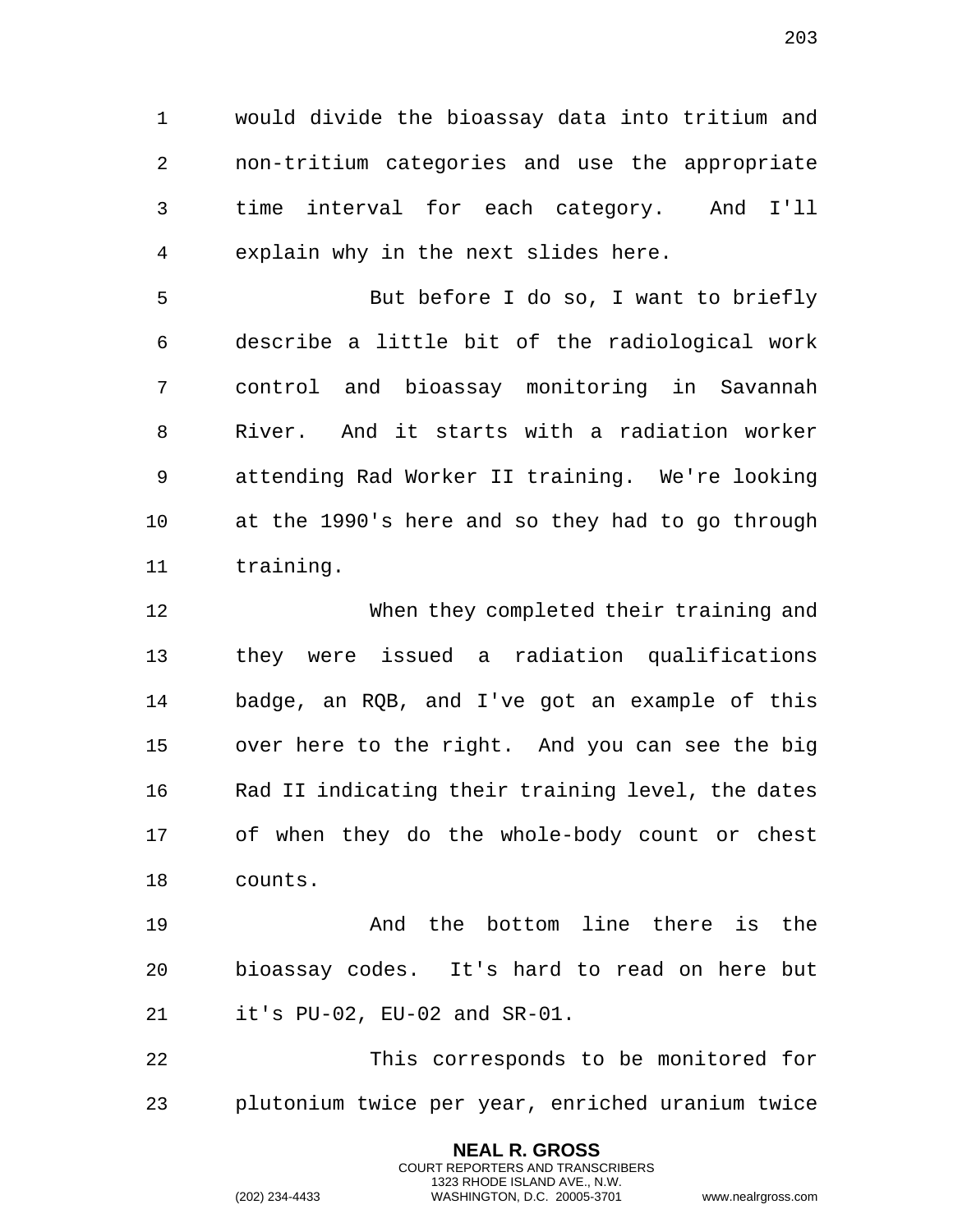per year and strontium-90 once per year.

 So when a worker signs in on a radiation work permit, they check their qualification, they check the bioassay requirements against the RWP and the radiation qualifications badge to see if they are on a routine program. The worker conducts their work and then they leave a bioassay sample based upon either the routine schedule or the job specific requirement.

 Now, graphically, this is what this looks like. The worker signs in on an RWP requiring bioassay, worker participates in a routine bioassay sampling program for the radionuclides specified on the RWP, yes, then they submit their sample based upon their routine schedule. If the answer is no, then they go through the job specific bioassay sampling.

 So consider four, or five construction trades workers, say carpenters, working in an area, a plutonium area. Four of them routinely work in that area and are on routine plutonium bioassay.

> **NEAL R. GROSS** COURT REPORTERS AND TRANSCRIBERS 1323 RHODE ISLAND AVE., N.W.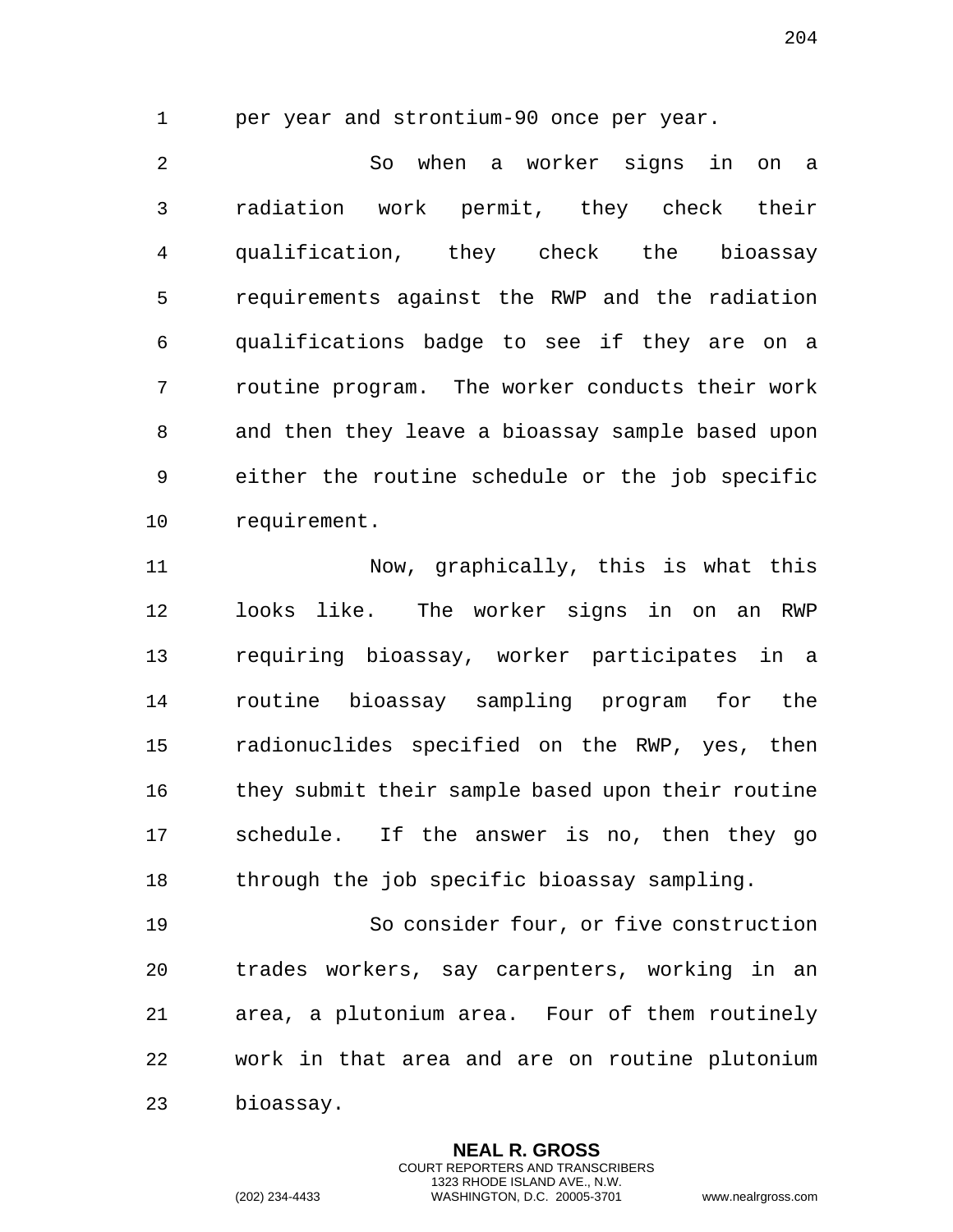One of them has been pulled from the reactor area, where they're on routine tritium bioassay and strontium-90. And then, so from that particular case, those four carpenters would then, submitting under the routine schedule and the one from the reactor areas would be using the job specific component.

 In SC&A's analysis, what they did was they looked at workers signing in on the RWP and then 30 to 90 days, did they have a sample. They weren't looking at this routine monitoring.

 So if a subcontractor was scheduled to leave a sample, wasn't scheduled for another 100 days, there won't be a sample, but they were in fact monitored. And what we found from our analysis is that a significant fraction of the monitoring population was monitored to be a routine bioassay based upon their radiation qualification.

 Okay. When we reevaluated SC&A's data, we broke it down into tritium and into non- tritium. With the tritium evaluation we found that 119, or 108 of the 119 subcontractors on

> **NEAL R. GROSS** COURT REPORTERS AND TRANSCRIBERS 1323 RHODE ISLAND AVE., N.W.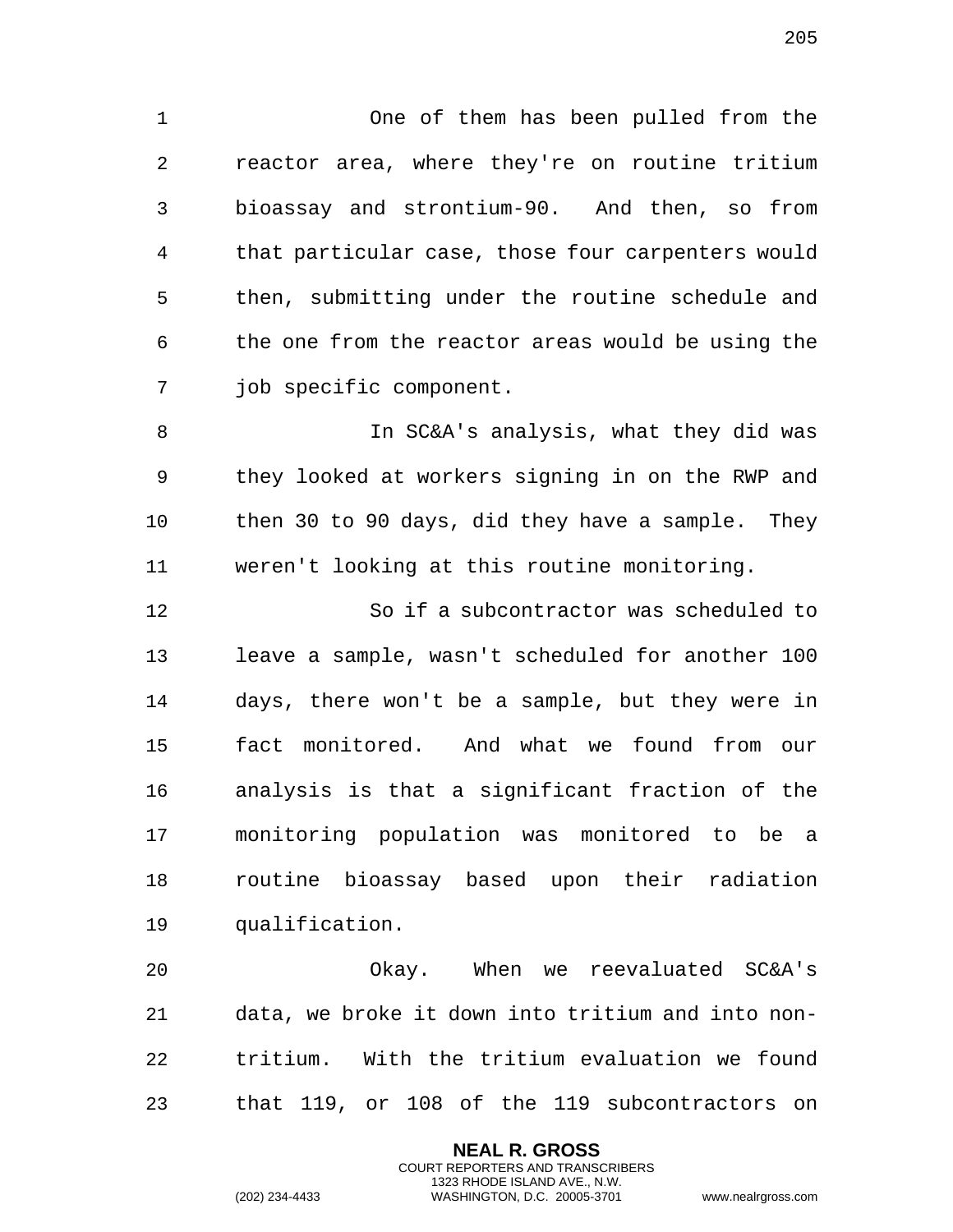RWPs that had potential for tritium exposure, have bioassay data. So this is 90.8 percent. The mean number of days between the RWP and bioassay was seven and a half days. Eighty-nine percent were on routine prescheduled bioassay for tritium. This is what was called T- 30, they were required to leave a tritium sample once every 30 days. When you considered the coworker, like we did on our job plan analysis, this increases to 98 percent recovered either under personal data or a coworker working on the same RWP had a bioassay sample. Now, with regards to tritium, if you look at the box plots, this is of the DuPont construction, trades workers and subcontractor construction trade workers, you'll see that since 1973 the 95th percentile of the dose distribution for subcontractor construction trades workers, has been less than 100 millirem. For DuPont construction trades workers, it's been since

1980.

If you go all the way out to the 1988

**NEAL R. GROSS** COURT REPORTERS AND TRANSCRIBERS 1323 RHODE ISLAND AVE., N.W.

(202) 234-4433 WASHINGTON, D.C. 20005-3701 www.nealrgross.com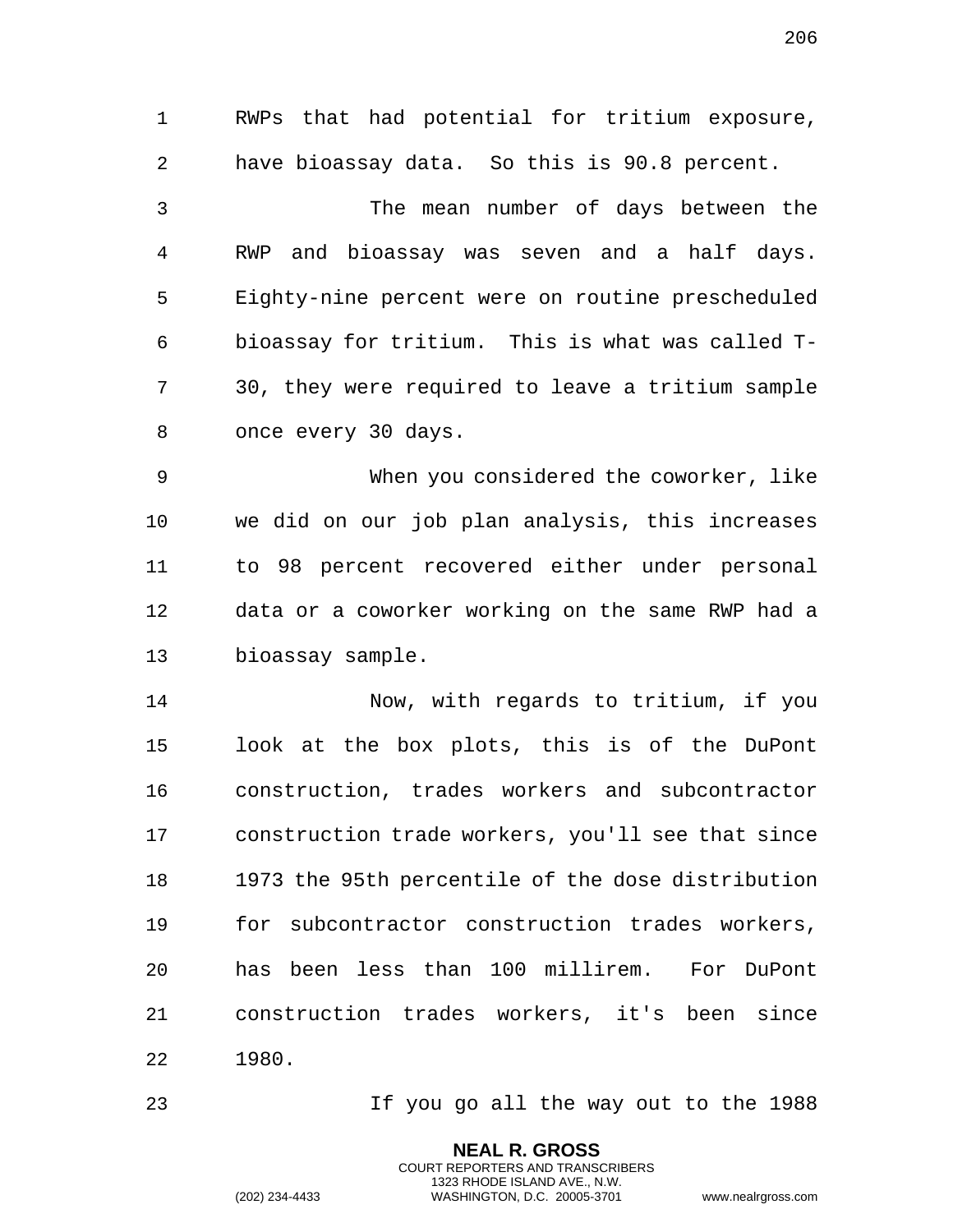time period, where we've presented data here, the 50th percentiles for these two groups are 5 and 10 millirem. With the upper bounds being less than 50 millirem. So we're looking at fairly low doses for these workers at Savannah River.

 Even though there's a pretty high potential here. So there's a large number of bioassay samples. I mean, we're talking in the range of 20,000 tritium bioassay. And so we've got a significantly monitored workforce that is showing quite low doses.

 So our conclusion is the tritium monitoring for subcontractors is not really a dose reconstruction issue, but we have sufficient information.

 So now let's look at non-tritium. Because this would be your plutoniums, your americium, curium, californiums, neptuniums.

 Sorry about this thing jumping around, I have no idea why.

CHAIR MELIUS: Be nice to it.

(Laughter.)

DR. TAULBEE: Yes. I really have no

**NEAL R. GROSS** COURT REPORTERS AND TRANSCRIBERS 1323 RHODE ISLAND AVE., N.W.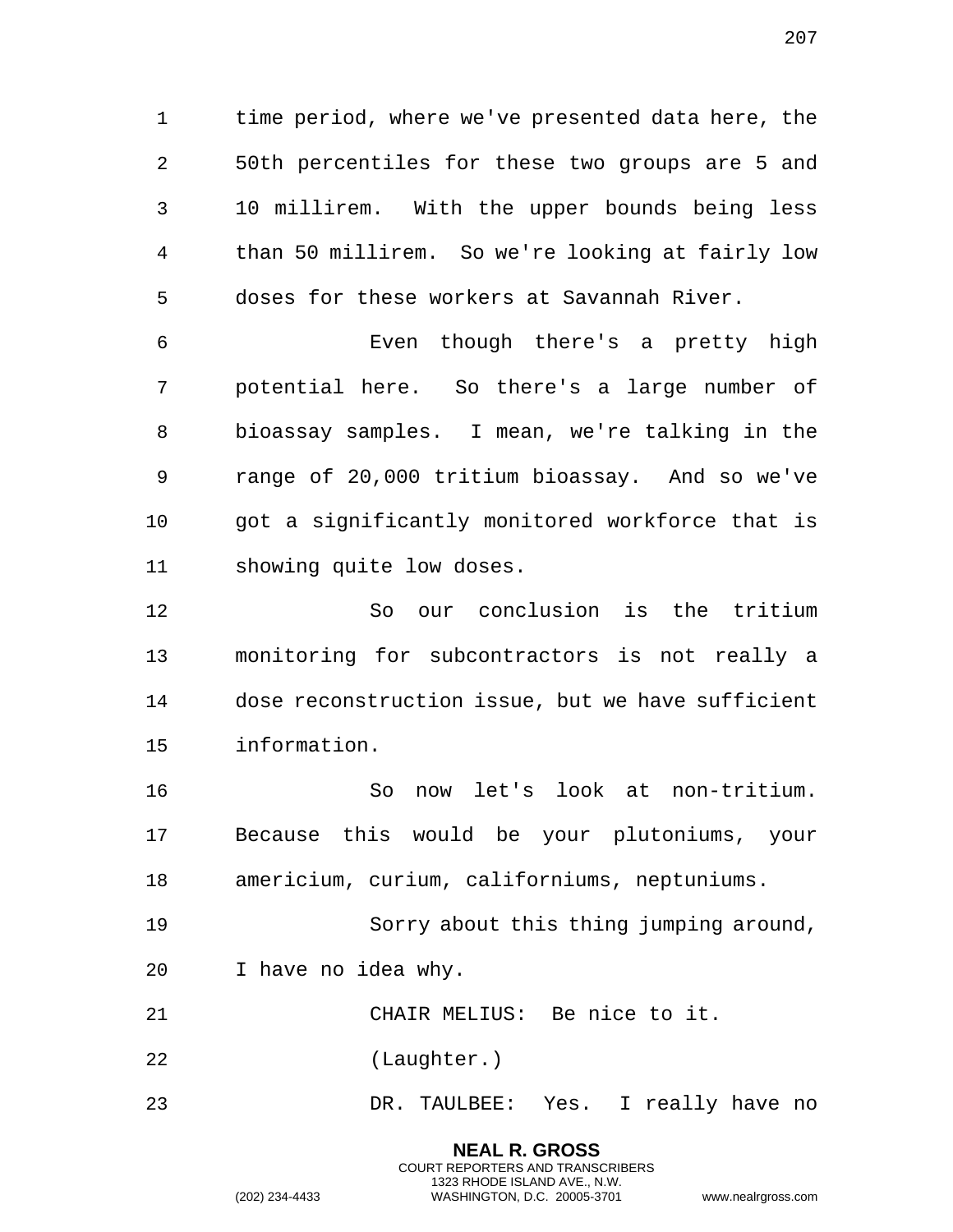idea. The NIOSH, our reevaluation, found 102 subcontractors on RWPs that had the potential for plutonium exposure. Eighty-nine of the 102, or 87 percent, have bioassay data.

 The mean number of days between the RWP and the bioassay was 125 days. This gets into that routine monitoring of they were monitored but it wasn't within that 90 day criteria that SC&A used.

 Eighty percent of these were on prescheduled monitoring. So they typically used some of the same workers going into that area. But occasionally pulled from other areas.

 You would have some job specific coming in, but you have a large number of subcontractor construction trades working in the same area. When you considered the coworker, again, this increases to 98 percent.

 So, due to the notice of violation that SC&A brought up during the last Board meeting, where they were talking large numbers of subcontractors not being monitored or missing job specific bioassay monitoring, we decided to

> **NEAL R. GROSS** COURT REPORTERS AND TRANSCRIBERS 1323 RHODE ISLAND AVE., N.W.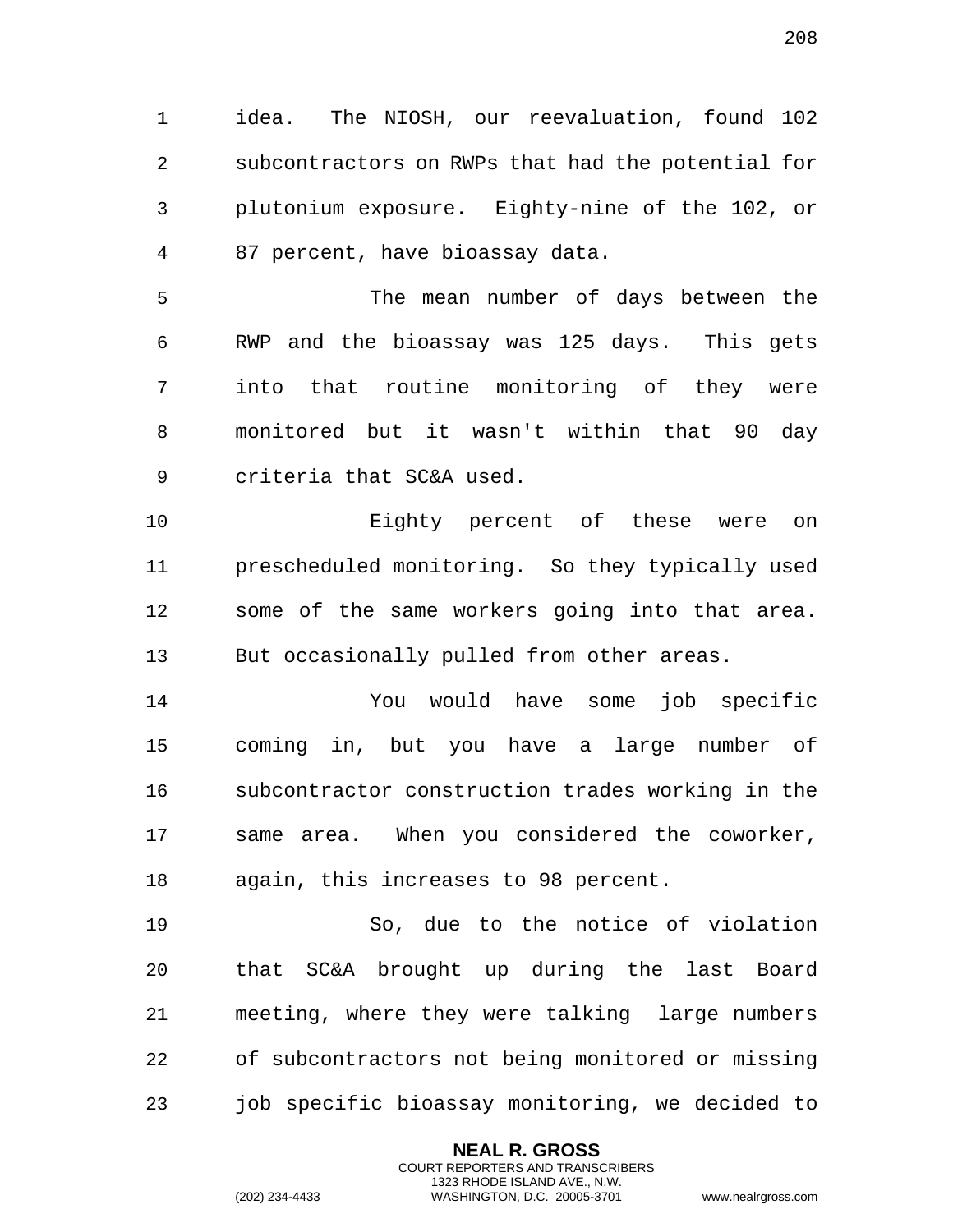go to NOCTS and look at what do we have. Do we see this large missing bioassay. There's a large number of these subcontractors not monitored. So we queried NOCTS to identify workers with construction trades work with job titles. We found 412 claimants between 1991 and 1997. We reviewed each claim to determine whether they were a subcontractor or a prime. We removed all the Westinghouse construction trades workers. These would be your formally DuPont construction trades that were electricians, millwrights, mechanics, et cetera. And this was a labor-intensive process of going through each individual claim looking to identify who was their employer. We removed the Westinghouse Savannah River crane operators and riggers who primarily worked in the separations area. Crane operators worked over the top of the canyons. These people weren't even considered DuPont construction or Westinghouse construction, they were operations workers. Even though they had these job titles, these were the

> **NEAL R. GROSS** COURT REPORTERS AND TRANSCRIBERS 1323 RHODE ISLAND AVE., N.W.

(202) 234-4433 WASHINGTON, D.C. 20005-3701 www.nealrgross.com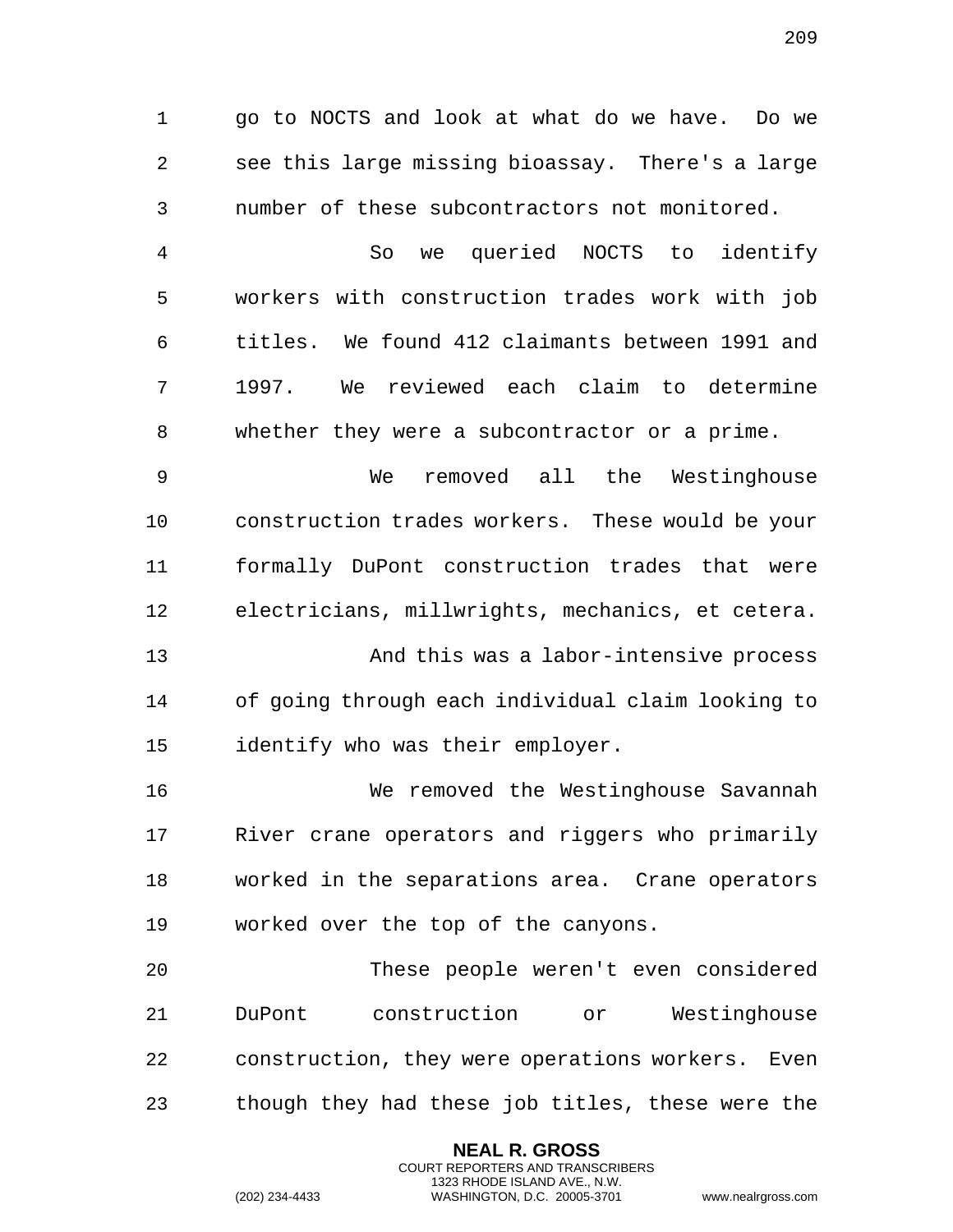operations folks that they reported to in the management chain, were a monitored group. This left us with 371 construction trades workers who were subcontracted between 1991 and 1997. This is a pretty significant population to look at for monitoring. We did look at the distribution by craft and we found that 59 percent were electricians, pipefitters, carpenters and laborers. Again, this is 371 workers. The distribution matched well with what we found from our random sample in our job plan analysis. Of where pipefitters, electricians, carpenters made up 50 percent. What we found from this analysis was that 339 of the 371, or 91.4 percent of the subcontractors in NOCTS, have some form of internal monitoring. Either non-tritium bioassay, tritium bioassay and/or in vivo bioassay during their work at Savannah River between '91 and '97. Only 32 subcontractors in NOCTS have no internal monitoring data. Of these 32, only

> **NEAL R. GROSS** COURT REPORTERS AND TRANSCRIBERS 1323 RHODE ISLAND AVE., N.W.

(202) 234-4433 WASHINGTON, D.C. 20005-3701 www.nealrgross.com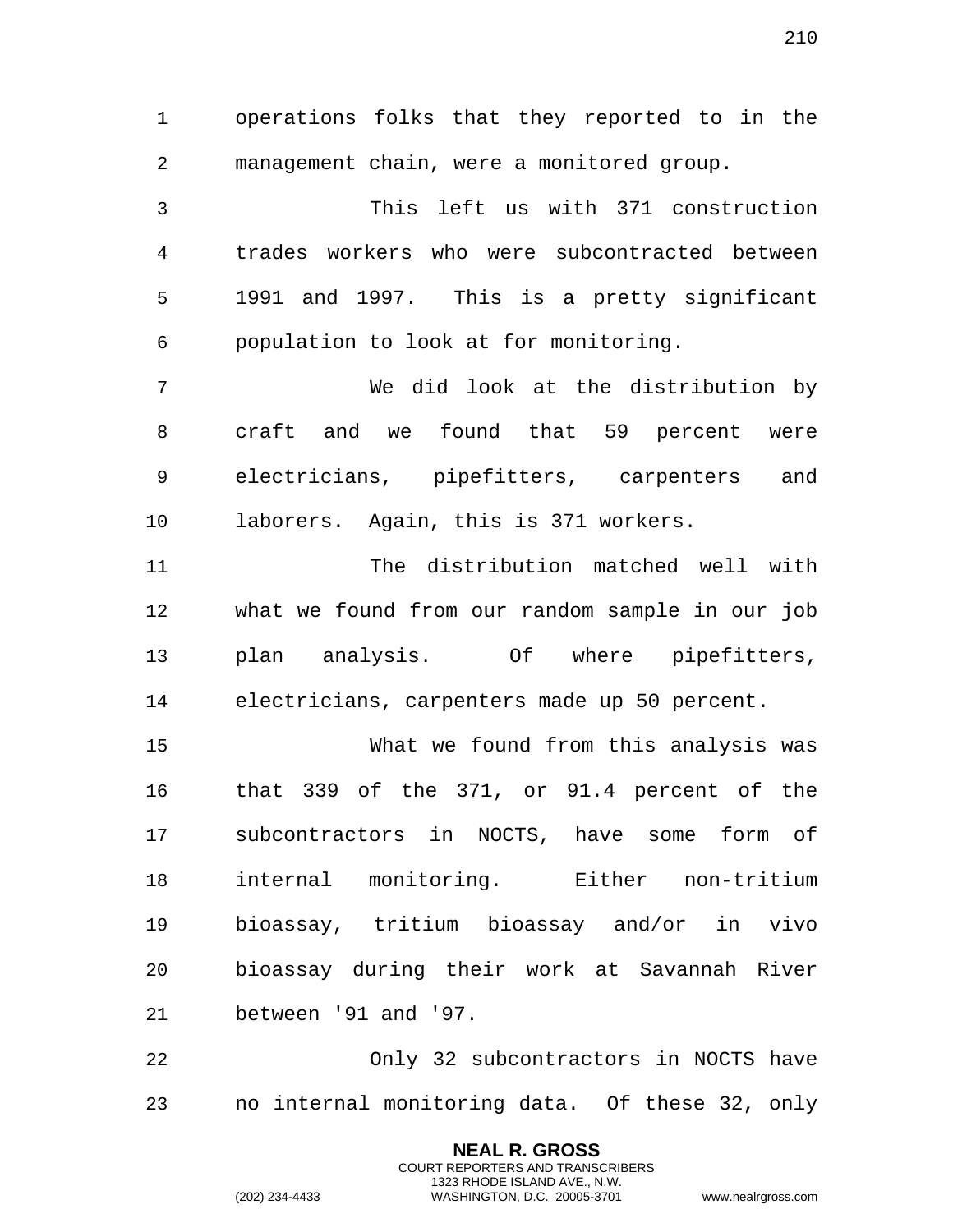four have external monitoring indicating radiological work. This is a time period where you would have, you would be wearing a TLD. A badge.

 Again, sorry, for the slides flipping here. And so without having the TLD badge, there is no indication that they were really working in a radiological area.

 We believe that the monitoring data from the 339 monitored workers can be used to bound the dose to the 32 unmonitored workers. Again, that distribution in the bottom follows what we found within the other samples.

 This slide I'm not going to go through all the details of, but it does give the details of the subcontractor data that we have by year. The important point here, that I wanted to point out, was the internal monitoring, those with internal monitoring.

 You can see it's a substantial population. And when you consider that from those who were externally monitored, you're looking at greater than 90 percent across each of

> **NEAL R. GROSS** COURT REPORTERS AND TRANSCRIBERS 1323 RHODE ISLAND AVE., N.W.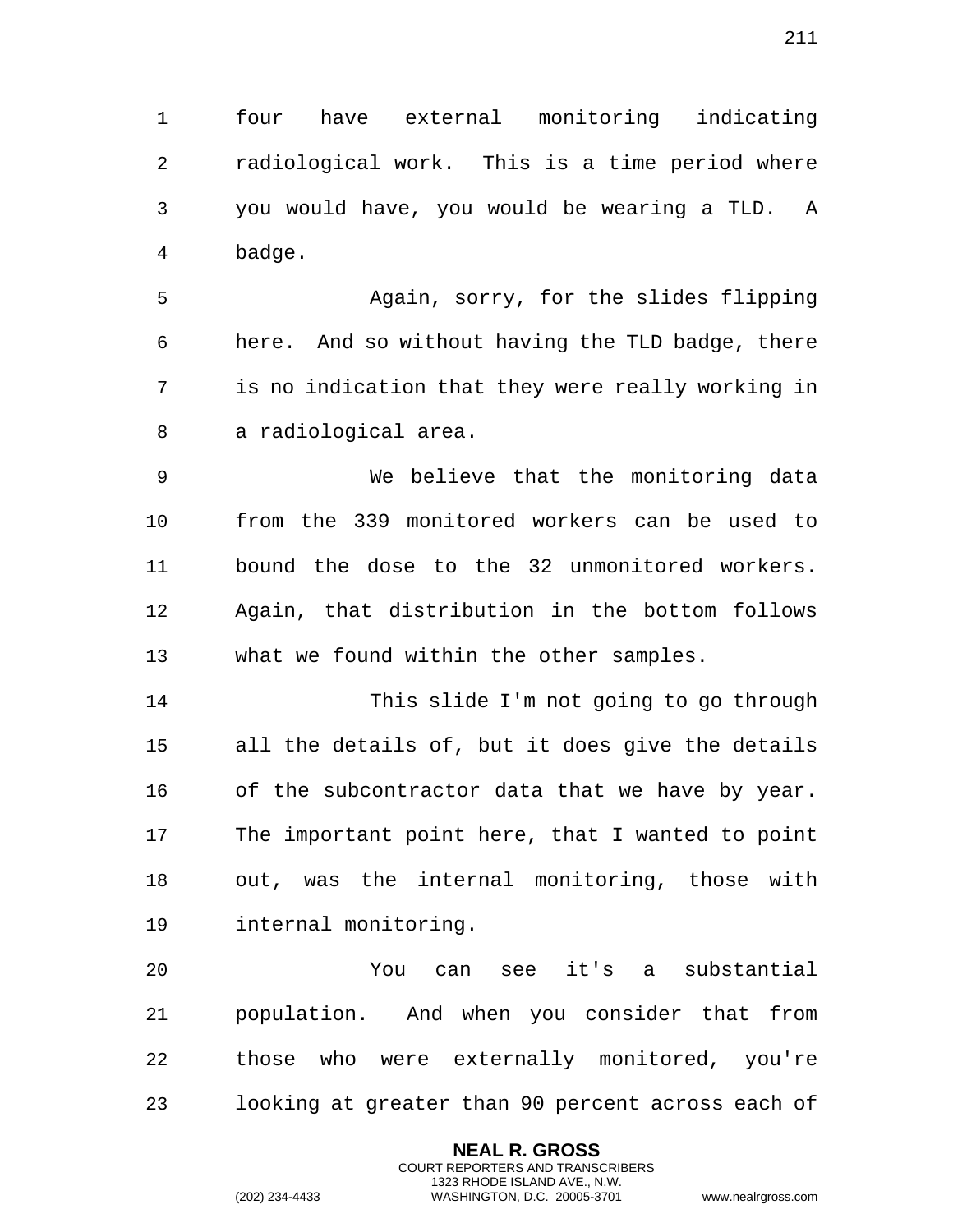those years.

 The bottom line, the bottom row, is the one I want to focus on. And these are the number that were externally monitored with no internal monitoring data. And you can see we're looking at single digits for most years. Now, I want to go through the details of this monitoring data. And on the website, we've downloaded the slides. There is a download of all 371 workers. And you'll see this particular depiction that I got here. And I want to try and go through this briefly with you all. All 371 that are on the website are sorted by crafts. You can look at it by craft as well. But in the first case the electrician, the red indicates no internal monitoring, the green indicates internal monitoring. '91 through '93 was the only three years that that person worked. They had no external monitoring and internal monitoring. They likely did not enter

> **NEAL R. GROSS** COURT REPORTERS AND TRANSCRIBERS 1323 RHODE ISLAND AVE., N.W.

(202) 234-4433 WASHINGTON, D.C. 20005-3701 www.nealrgross.com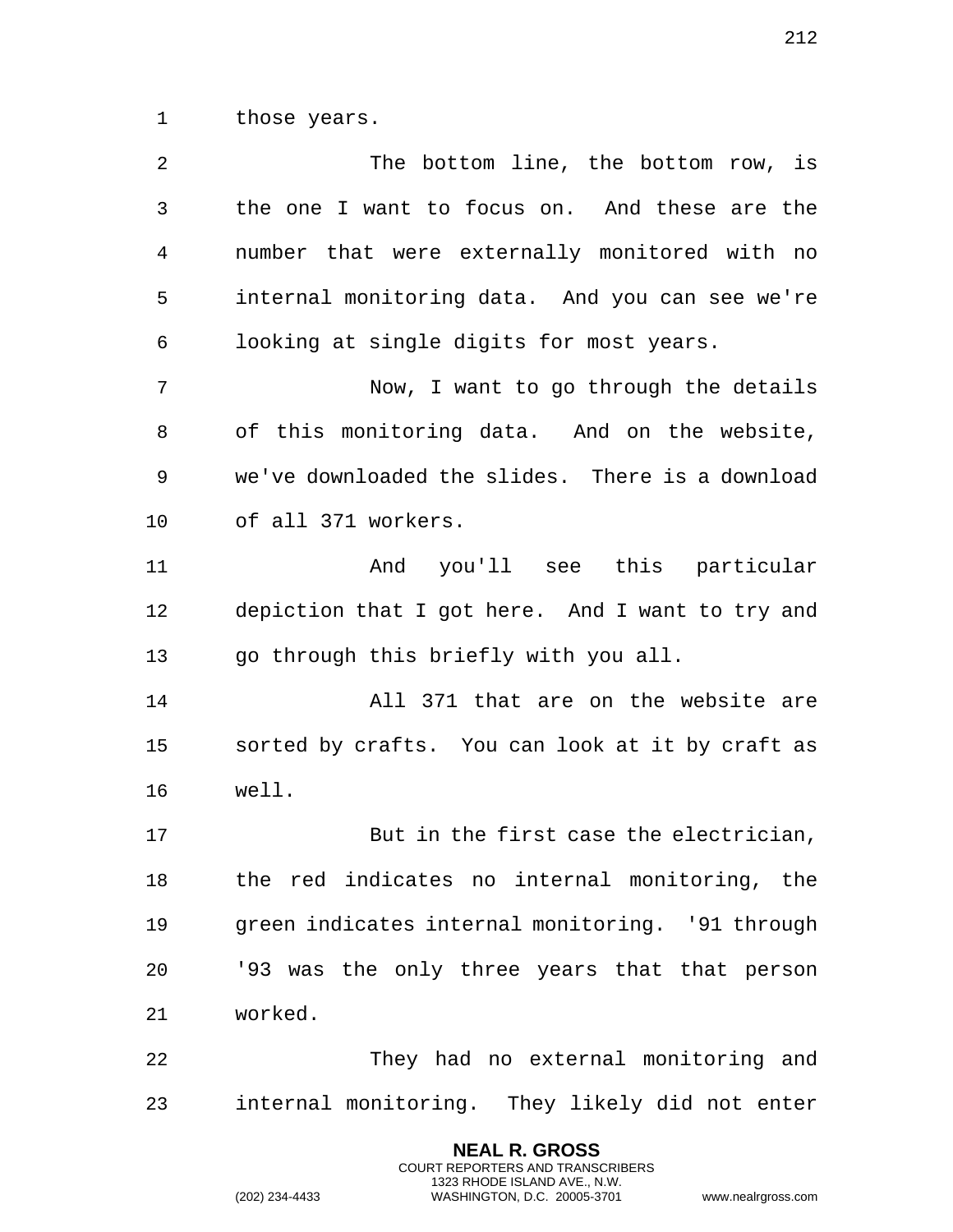a radiological area during that time period. The second electrician would be somebody who was monitored externally for all five years, '91 through '95. And they had at

least actinide urine bioassay.

 Most likely they would have some tritium as well as whole-body count. They used a hierarchy of actinide, tritium and whole-body count for our graph year.

 Many of the people who have actinide monitoring also have whole-body count. Some of them do have tritium as well.

 The next person that I want to go through is the painter, where you can see for three years you've got actinide monitoring, two years of tritium monitoring, another year of actinide monitoring and tritium monitoring.

 This is likely switching between the work of plutonium facilities versus the reactor facilities.

 The heavy equipment operator that you see is all red is who the coworker model would be applied to. This is somebody who has external

> **NEAL R. GROSS** COURT REPORTERS AND TRANSCRIBERS 1323 RHODE ISLAND AVE., N.W.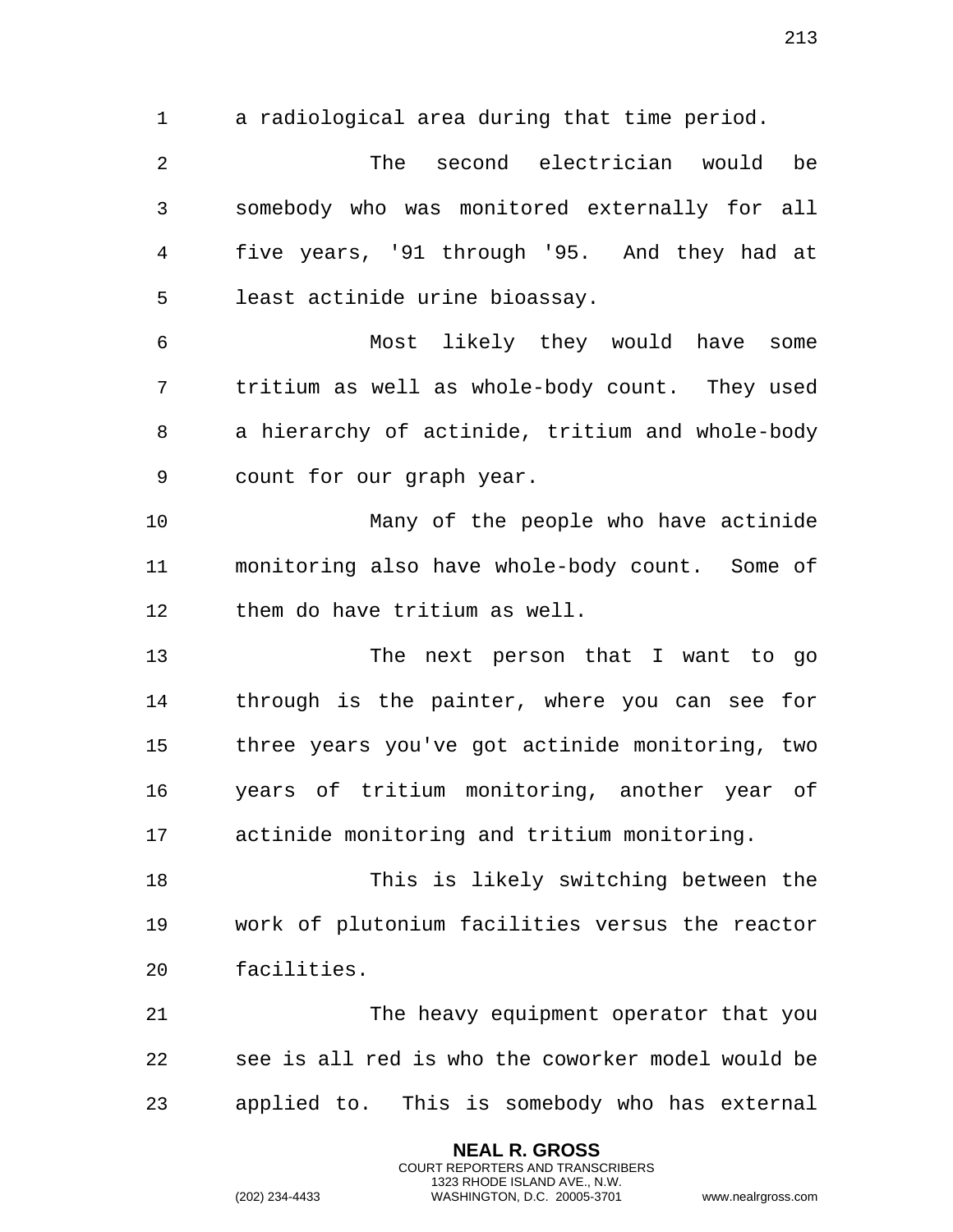monitoring data but no internal monitoring data. This is who we are trying to develop this coworker

model for to reconstruct their dose.

 Yet, the last one that I want to point out is second from the bottom, the sheet metal worker. And this is somebody who is monitored for external in 1991 but has no internal monitoring.

 But 1992 through 1997 has extensive external, or actinide monitoring. And we can use that latter data to bound if there were any potential intakes in that first year of their employment.

 So this person wouldn't necessarily need a coworker model from that standpoint, that their latter bioassay data would bound what their exposure could have been.

 So, I've just presented three different groups. The first was our job plan analysis, the second was SC&A's analysis and then this NOCTS analysis.

 And so, when you look at all of these as subcontractors with monitoring data, the

> **NEAL R. GROSS** COURT REPORTERS AND TRANSCRIBERS 1323 RHODE ISLAND AVE., N.W.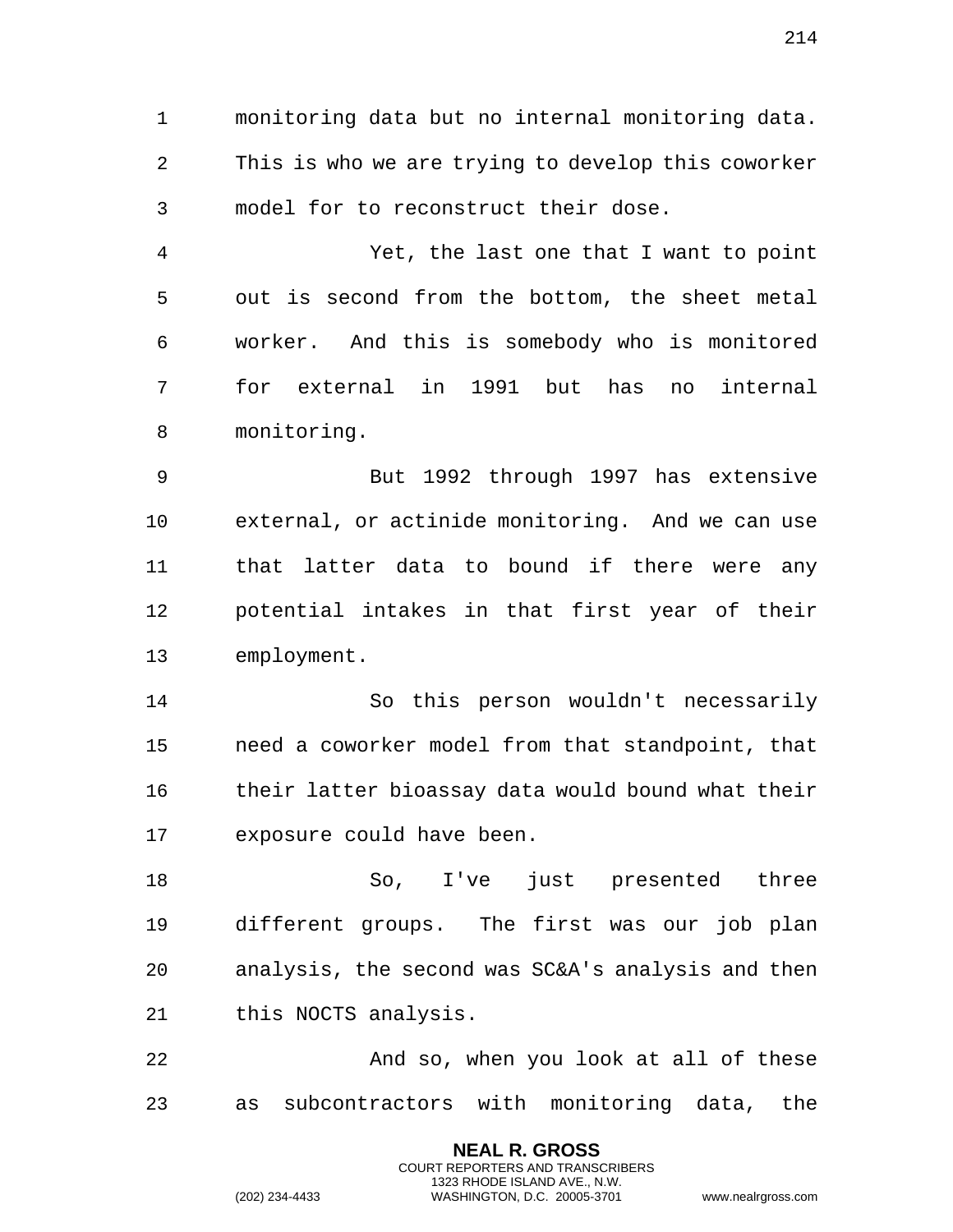percentage of subcontractors, you can see how this all kind of plays out on a per year basis and where we've got overlap. In our job plan analysis, we saw a low of around 55 percent and a high of 80 percent. With the overall being 68 percent.

 In the SC&A analysis you can see that a low is around 70 percent and a few years there was 100 percent. All of them. Okay.

 But again, these are both samples. Ours is a random sample, SC&A's is more of a grab sample.

 The green bars are the NOCTS data when you include the whole-body count. But the other two analyses did not include whole-body count, it was just urine.

 So that's why we presented the gray boxes here that are hashed so that you can see apples to apples here in the comparison. And you can see everything kind of matches reasonably.

 The two red bars are the assessments that were talked about in the SC&A report. In particular, the emphasis on the latter one, the

> **NEAL R. GROSS** COURT REPORTERS AND TRANSCRIBERS 1323 RHODE ISLAND AVE., N.W.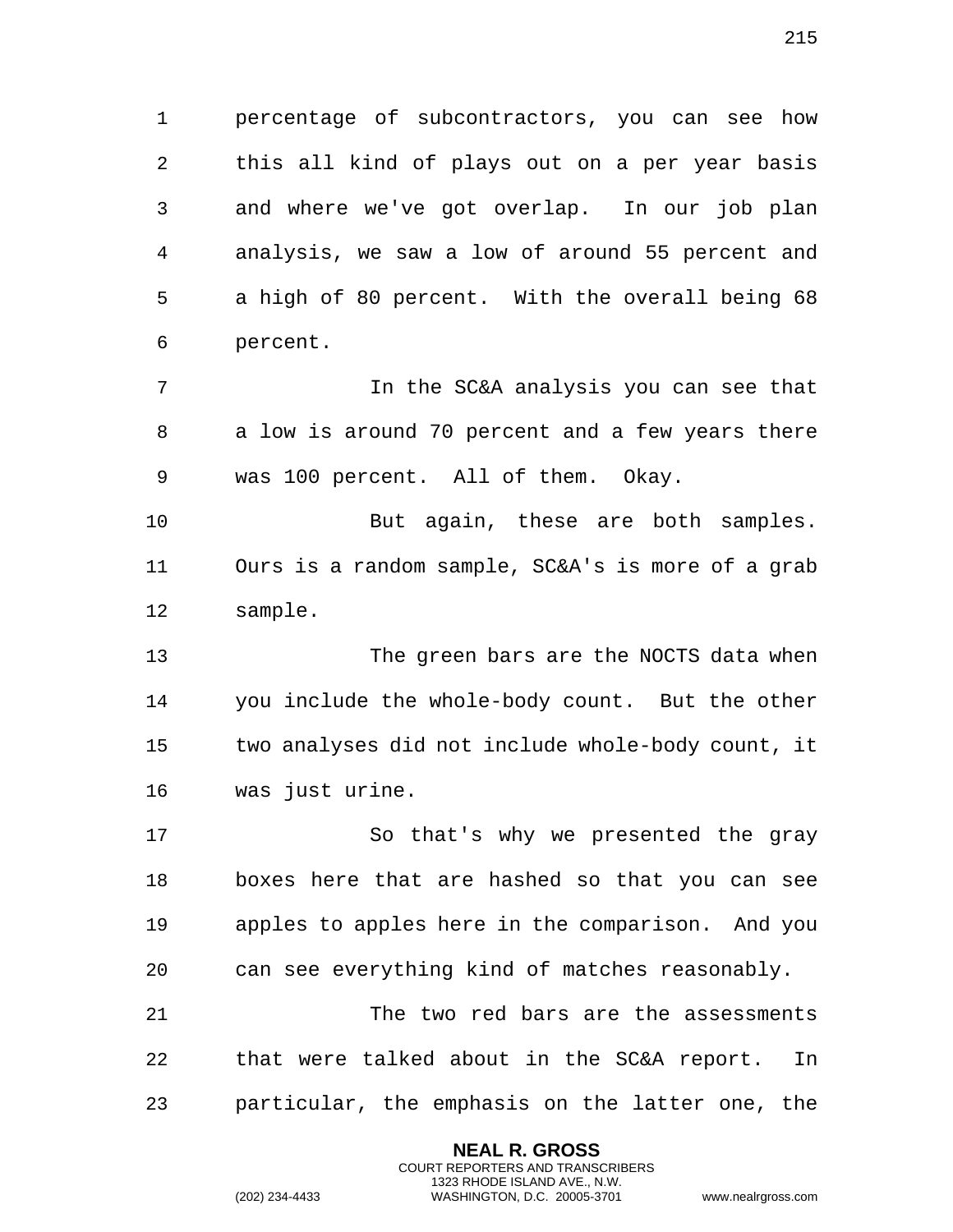full assessment, where there are 29 percent monitored.

 But, again, this is job specific monitoring and a large fraction of the subcontractors are monitored under routine monitoring, okay. The difference is that separation, when you sign in on the RWP, what your radiation qualification badge said to do. That's the difference.

 In the report, SC&A concluded that the bioassay data set for construction trade workers, subcontractors specifically, and CTWs generally, is demonstratively incomplete for 1989 through 1998, and likely before that time period, and does not satisfy the criteria set forth in NIOSH's criteria for evaluation in these coworker data sets.

18 We respectfully disagree with this. We believe that 90.8 percent and 87.3 percent direct monitoring for subcontractors is not demonstratively incomplete. Is it incomplete, yes. If it were complete, we wouldn't need a coworker model for these workers.

> **NEAL R. GROSS** COURT REPORTERS AND TRANSCRIBERS 1323 RHODE ISLAND AVE., N.W.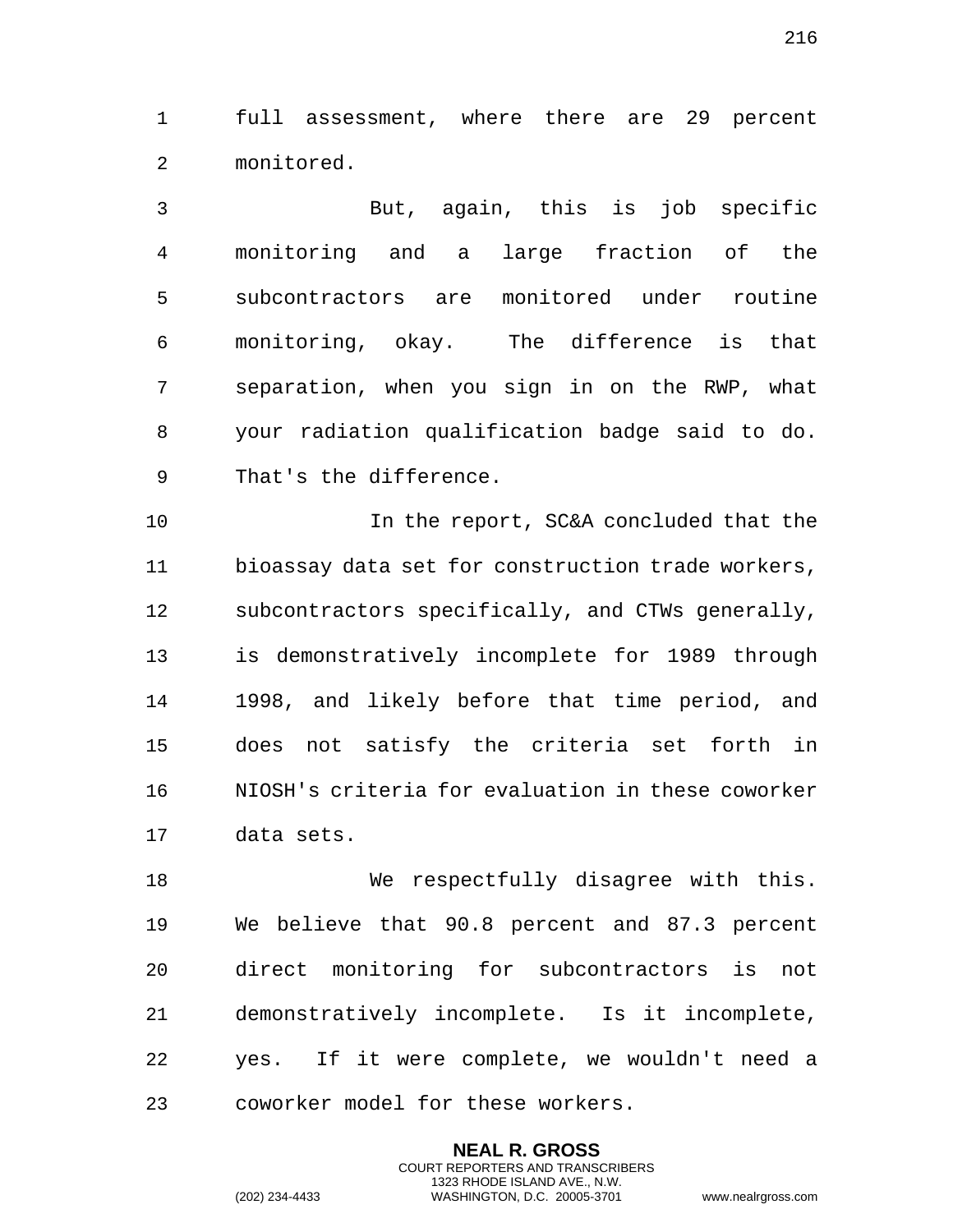We believe this does satisfy the criteria set forth in the implementation data. Furthermore, the NOCTS data set, these are the actual claimants, indicates that subcontractors were monitored. Evaluation indicates that 91.6 percent of the subcontractors were claimants, between '91 and '97, have some form of internal monitoring of data between either in vivo or in vitro.

 So now I'm going to switch gears a little bit to begin discussion on the notice of violation. And I first want to start this off with a discussion of the individual monitoring requirements for internal dose under 10 CFR 835. The regulation states that for purposes of monitoring individual exposures to internal radiation, internal dose evaluation programs, including routine bioassay programs, shall be conducted for radiological workers, who under typical conditions, are likely to receive 0.1 rem or more committed effective dose equivalent and/or 5 rems or more committed dose equivalent to any organ or tissue, from all

> **NEAL R. GROSS** COURT REPORTERS AND TRANSCRIBERS 1323 RHODE ISLAND AVE., N.W. (202) 234-4433 WASHINGTON, D.C. 20005-3701 www.nealrgross.com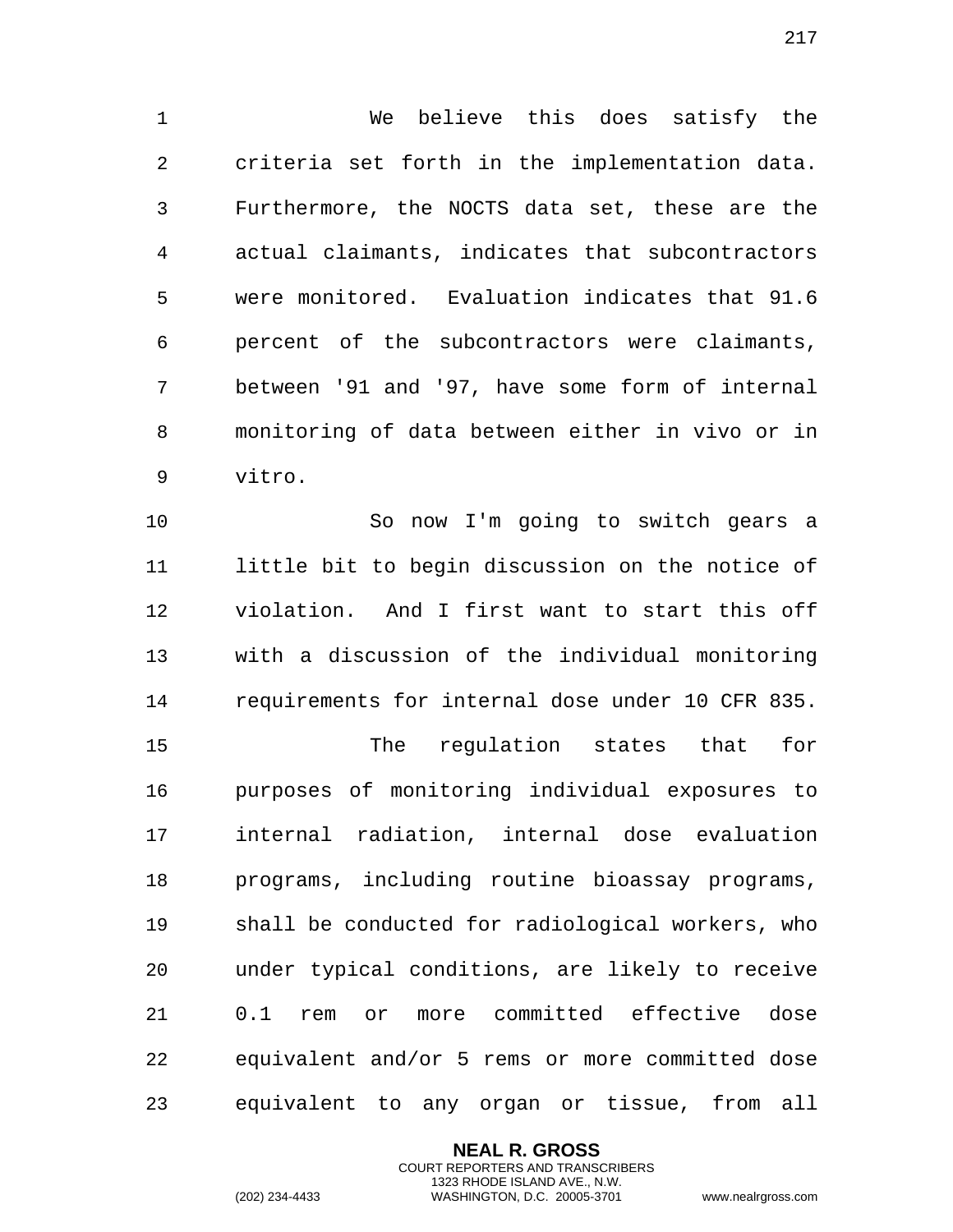occupational intakes in a year.

 There's a DOE standard of 1128-98 Section 5.3.2 that describes the monitoring requirements and selection of employees for bioassay programs. It states, workers who are considered likely to have intakes resulting in excess of 100 millirems CEDE are required to participate in a bioassay program.

 However, because of the extensive radiological control practices in plutonium facilities, including a high degree of engineer barrier containment, no typical plutonium worker is likely to have intakes of 100 millirem CEDE or more.

 However, this should not be used as an excuse to exclude workers from routine bioassay. Although no one should be considered likely to have intakes resulting in 100 millirem CEDE.

 Some workers, not all, are at significantly higher risk for incurring an intake than others and should be on a routine bioassay program. Okay.

And we see this with the Savannah

**NEAL R. GROSS** COURT REPORTERS AND TRANSCRIBERS 1323 RHODE ISLAND AVE., N.W.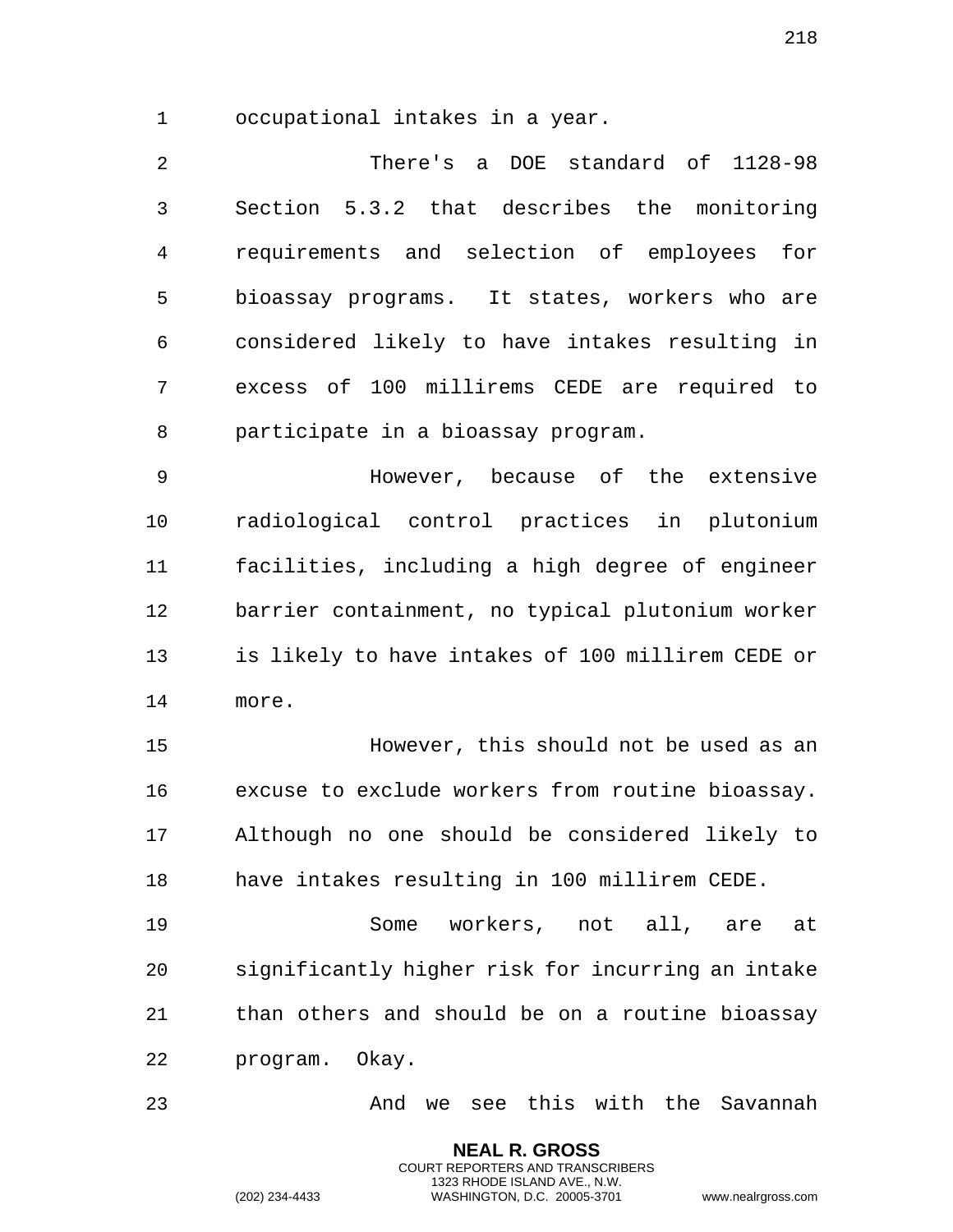River monitoring. There's a large number of subcontractors who are going into the area routinely, they're on the routine bioassay monitoring program.

5 Are they at a higher risk, yes, they are. This is part of the surveillance that Savannah River was doing.

 This standard is the standard today. I'll go back up here. It was originated in June 1998, reaffirmed by DOE in 2003 and they made small changes in language in 2005. This is the current monitoring practice that you'll see throughout the complex of plutonium facilities at all the DOE sites.

 SRS used a defense-in-depth approach for radiation control. First, they had a zero intake policy, they had engineering controls, procedural controls, they used PPE and then they had a surveillance program to verify that these controls worked.

 This is what their surveillance consisted of, air monitoring all of the areas, facility contamination surveys, personal

> **NEAL R. GROSS** COURT REPORTERS AND TRANSCRIBERS 1323 RHODE ISLAND AVE., N.W.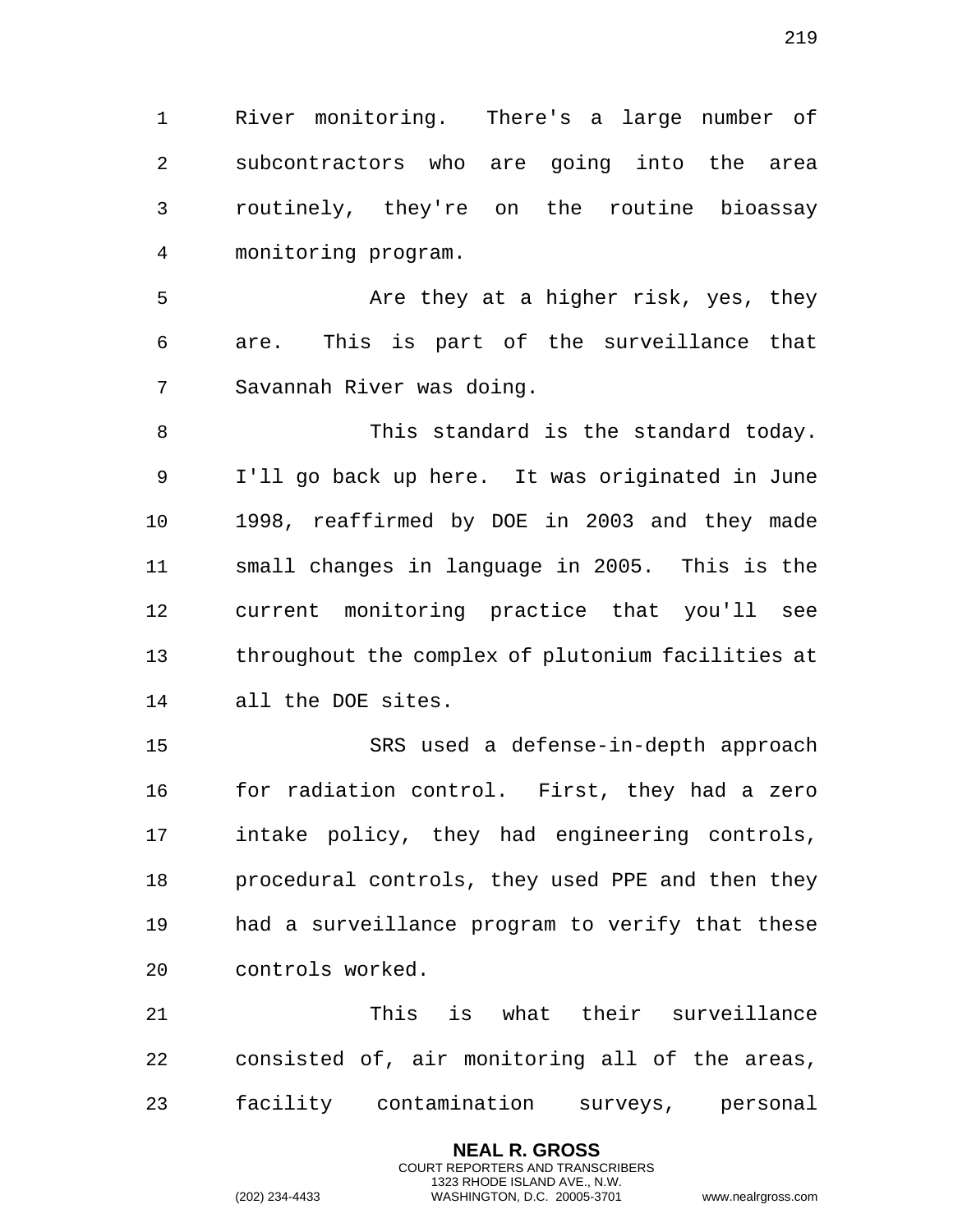contamination surveys of people coming out of the areas.

 The first two of these are designed to prevent exposures. To make sure that there isn't an intake.

 The latter two are to check to verify that an intake didn't happen. That would be your personal contamination surveys and a routine bioassay. So all of these play together as part of your surveillance program.

 So, in our efforts to evaluate this notice of violation we made some data requests. We requested information from both Department of Energy Headquarters and the Savannah River Site. The two parties in this notice of violation.

 SRS provided over a thousand pages of information. DOE Headquarters provided just the final NTS report, which was eight pages, and indicated they did not retain any other information regarding this violation.

 We asked and didn't get anything. We asked for notes, conference summaries. SRS actually provided more, some of the DOE generated

> **NEAL R. GROSS** COURT REPORTERS AND TRANSCRIBERS 1323 RHODE ISLAND AVE., N.W.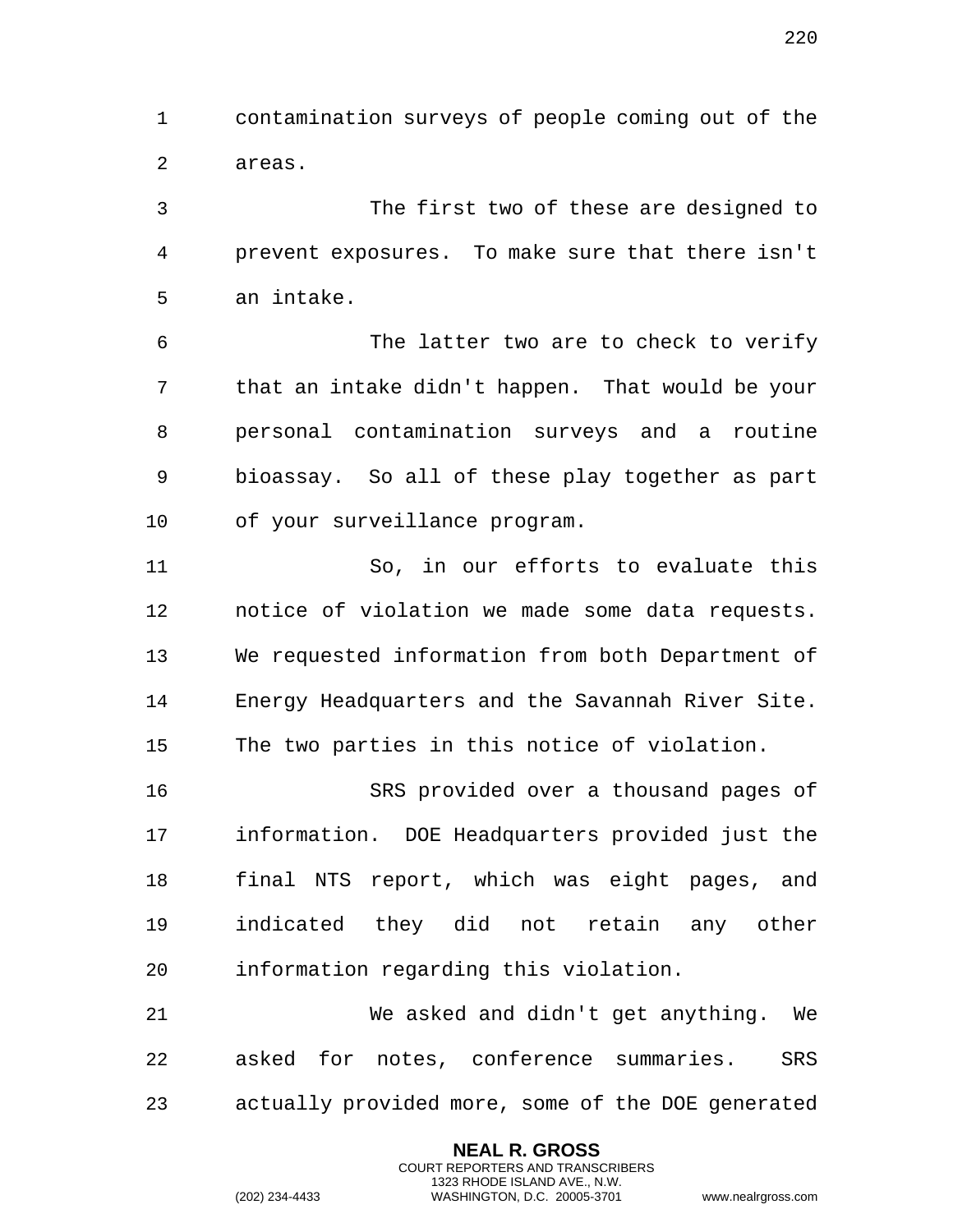documents that DOE did not provide.

 We sent a follow-up request to SRS in September of 2017 specifically requesting their internal assessments that were listed in the NTS report, as well as some of the other documents. Around the beginning of the fiscal year, and so there was funding issues, and so their response, they have not responded yet but they are looking for that information at this time. We don't have it. And now let me go through, I skipped a bunch of slides here. I'm sorry. Okay, so let's go through the notice of violation very briefly. So, again, I apologize. This was a 10 CFR 830.120 violation

 that occurred. And it required the work be performed to establish administrative controls using approved procedures. That was Part 1 of the violation.

 Part 2 was, and I'm not going to read this whole thing, I want to focus on the Bullet 3. And it states, that direction shall include identifying the causes of problems and working to

> **NEAL R. GROSS** COURT REPORTERS AND TRANSCRIBERS 1323 RHODE ISLAND AVE., N.W.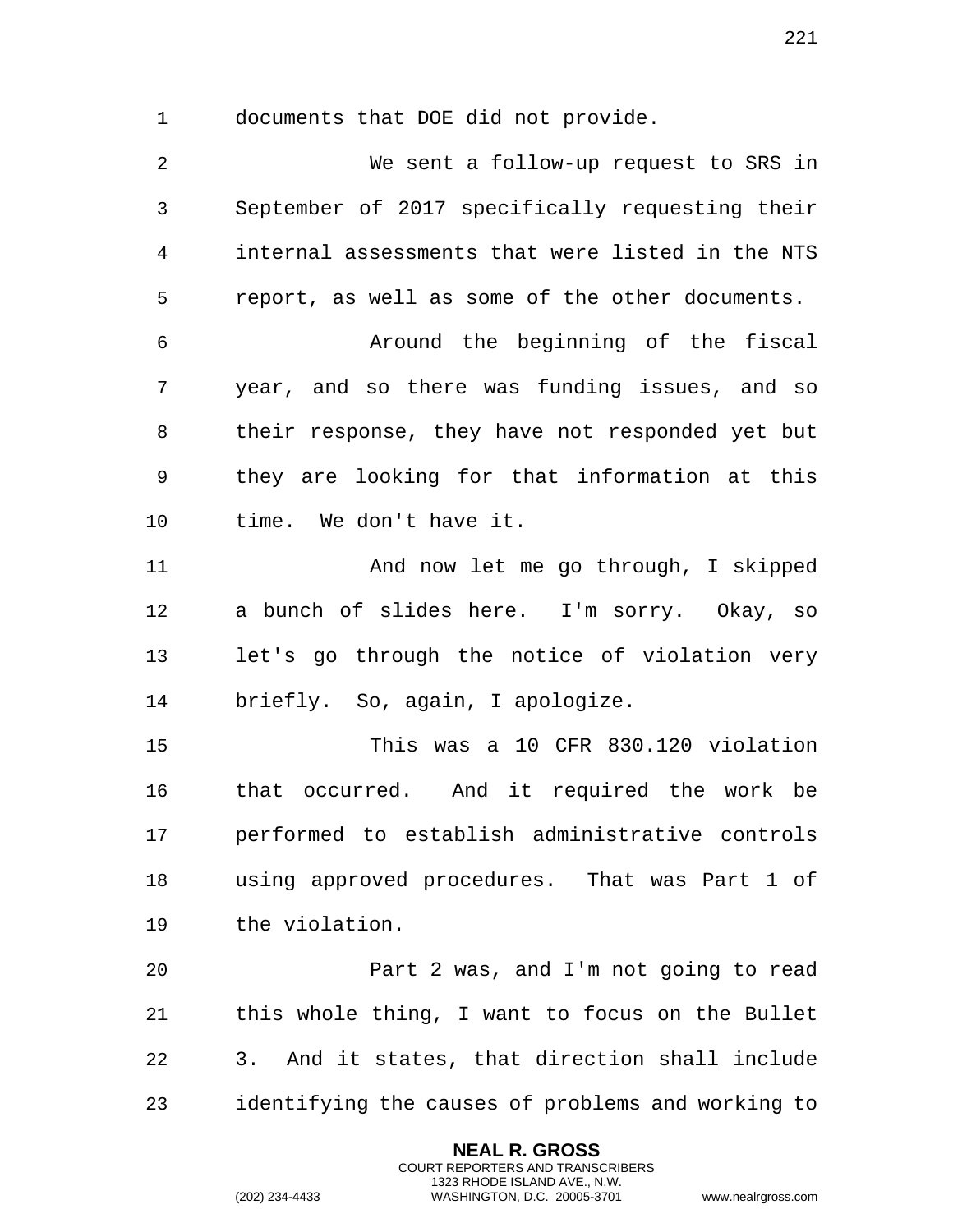prevent recurrence.

| 2           | And I'm going to demonstrate that                |
|-------------|--------------------------------------------------|
| 3           | there was a recurrence that resulted that was    |
| 4           | part of why they were fined. At least that's     |
| 5           | what I believe it is. I haven't gotten any       |
| 6           | information from DOE Headquarters.               |
| 7           | For the first part, DOE in their                 |
| 8           | violation, their notice of violation, stated,    |
| $\mathsf 9$ | however, between January 1st, 1996 and September |
| 10          | 20th, 1997, Westinghouse Savannah River Facility |
| 11          | Evaluation Board reports identified that, one,   |
| 12          | workers were on incorrect bioassay programs as   |
| 13          | identified by the radiation qualification badge  |
| 14          | and consequently did not submit job specific     |
| 15          | bioassay sampling as required.                   |
|             |                                                  |

 This is the one that caused me the most concern when I went through here, people being on the incorrect bioassay. And it's important to try and do the follow-up from these types of violations.

 And so what Savannah River did for their corrective action is they sent 4,000 form letters on February 19th, 1998 and mailed them to

> **NEAL R. GROSS** COURT REPORTERS AND TRANSCRIBERS 1323 RHODE ISLAND AVE., N.W.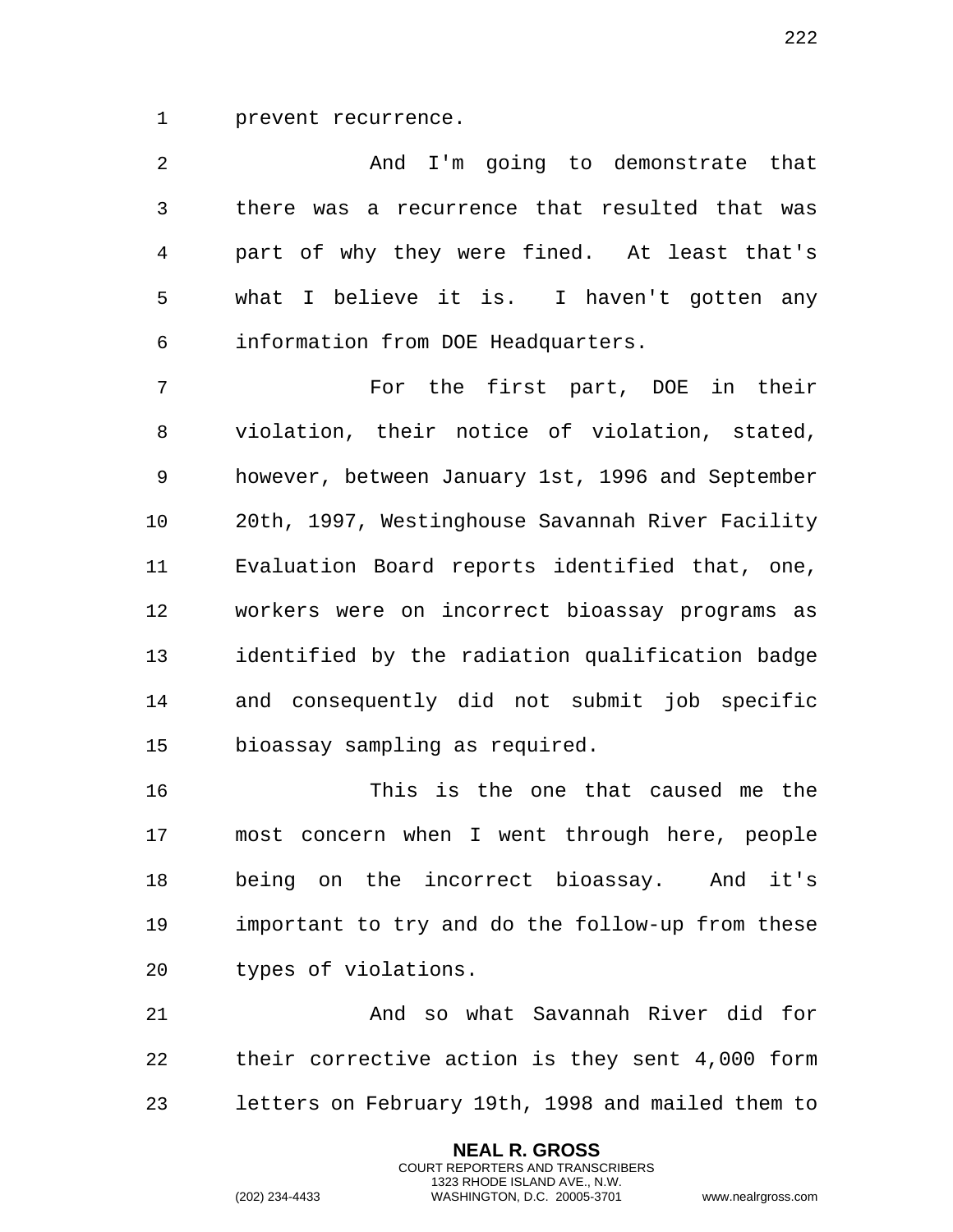every site employee and subcontractor currently on routine bioassay, asking them to compare the bioassay codes on their RQB, radiation qualification badge, and those listed in the letter, which came from their database. And they found less than 100 discrepancies.

 Were there discrepancies, yes. Were people not following the procedure because they're weren't on there, yes. But the effect is less than two and a half percent.

 So is this really going to have a major impact on the coworker model, I don't believe so. Not when you're looking at the thousands of samples.

 MEMBER RICHARDSON: Do you have their response rates?

17 DR. TAULBEE: No, they're looking into thousands of samplings.

 MEMBER RICHARDSON: Do you know the, it was 100 percent response rate to the form letter?

 DR. TAULBEE: This is what they reported, yes.

> **NEAL R. GROSS** COURT REPORTERS AND TRANSCRIBERS 1323 RHODE ISLAND AVE., N.W.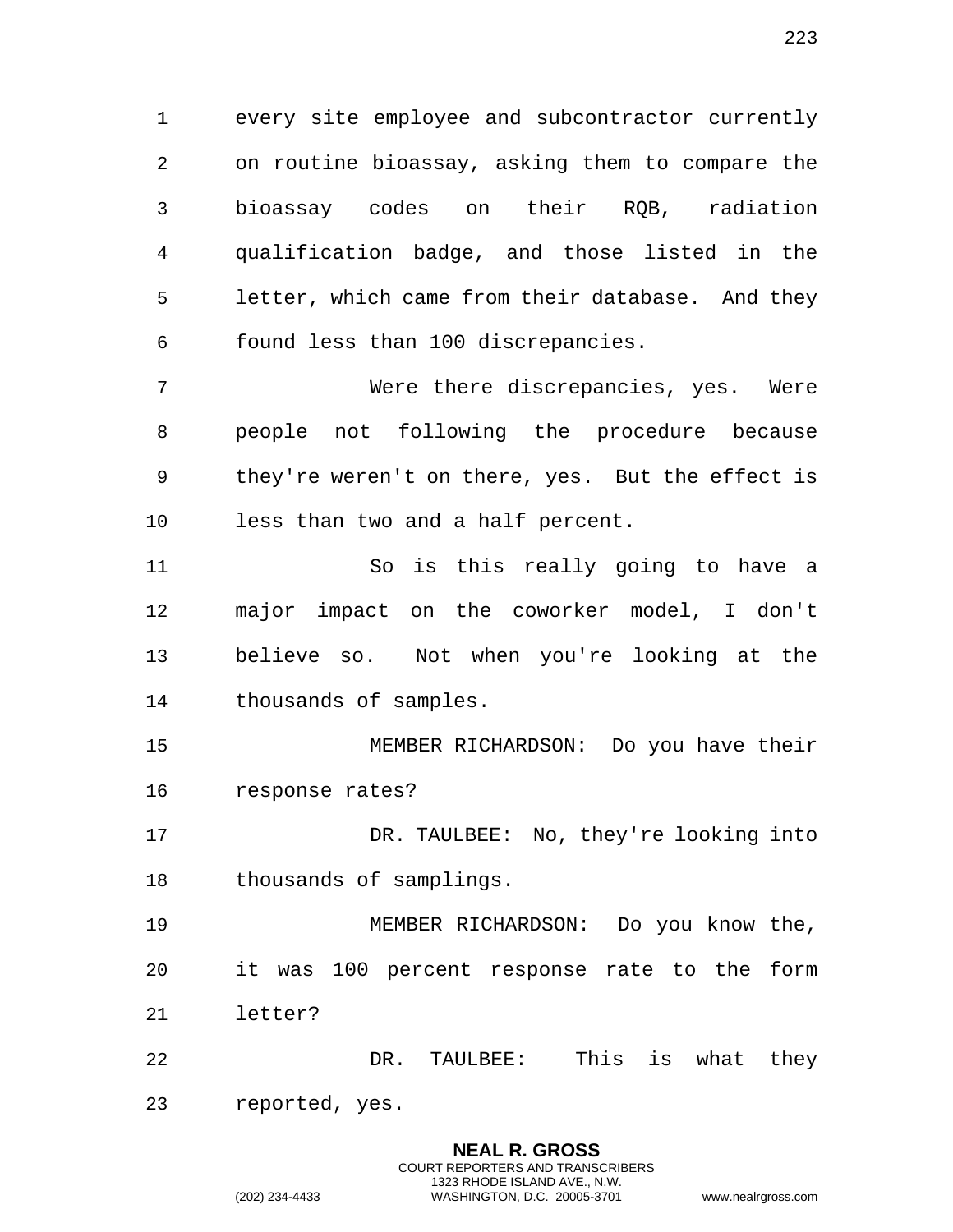1 MEMBER RICHARDSON: Okay.

 DR. TAULBEE: In the second component of the violation, this is where that recurrence comes into play.

 Contrary to the above, processes to detect and prevent quality problems were not adequately established and implemented and corrective actions did not prevent recurrence of this job specific bioassay issue, in that in November of 1995, DOE identified to Westinghouse Savannah River the radiation work permit prescribed bioassay sampling requirements were not effectively implemented and that 23 percent of the workers did not submit bioassay samples as required.

 Corrective actions were implemented by Westinghouse Savannah River. However, the corrective actions were not effective to prevent recurrence in that the nonparticipation by radiation workers, a job specific portion of the bioassay program, continued through 1996 and increased to a level of nonparticipation of 79 percent by the second quarter of 1997.

> **NEAL R. GROSS** COURT REPORTERS AND TRANSCRIBERS 1323 RHODE ISLAND AVE., N.W.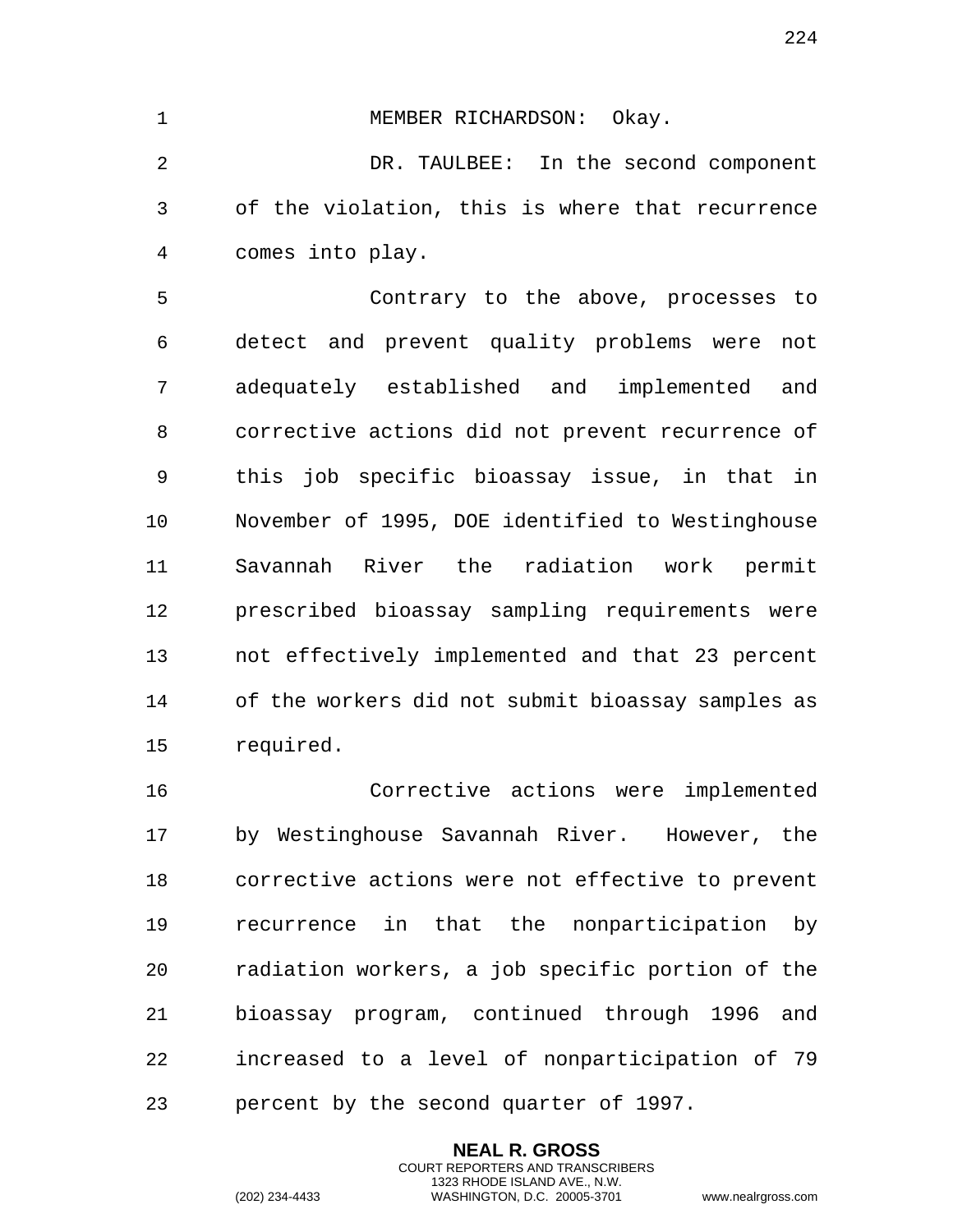So they were identified with a problem in 1995, implemented corrective actions and it got worse. Okay. So this is what they were fined for.

 Now, SC&A in the report indicated that Savannah River had a chronic history of wide noncompliance. Well, the only data we have is November of 1995 to July of 1997. Which is 26 months.

 We have three data points. First one is November of 1995, where there is a 77 percent participation rate. April of '97 where there's 33 and July of '97 where there's 21.

 So this decrease in my opinion, is why they ended up being fined for procedural and allowing a recurrence to occur.

 But this is just the job specific portion of that bioassay surveillance that I was pointing out earlier.

 The routine bioassay is what's used to check for, verify effectiveness of the procedural and engineering controls. And to trigger for cause bioassay.

> **NEAL R. GROSS** COURT REPORTERS AND TRANSCRIBERS 1323 RHODE ISLAND AVE., N.W.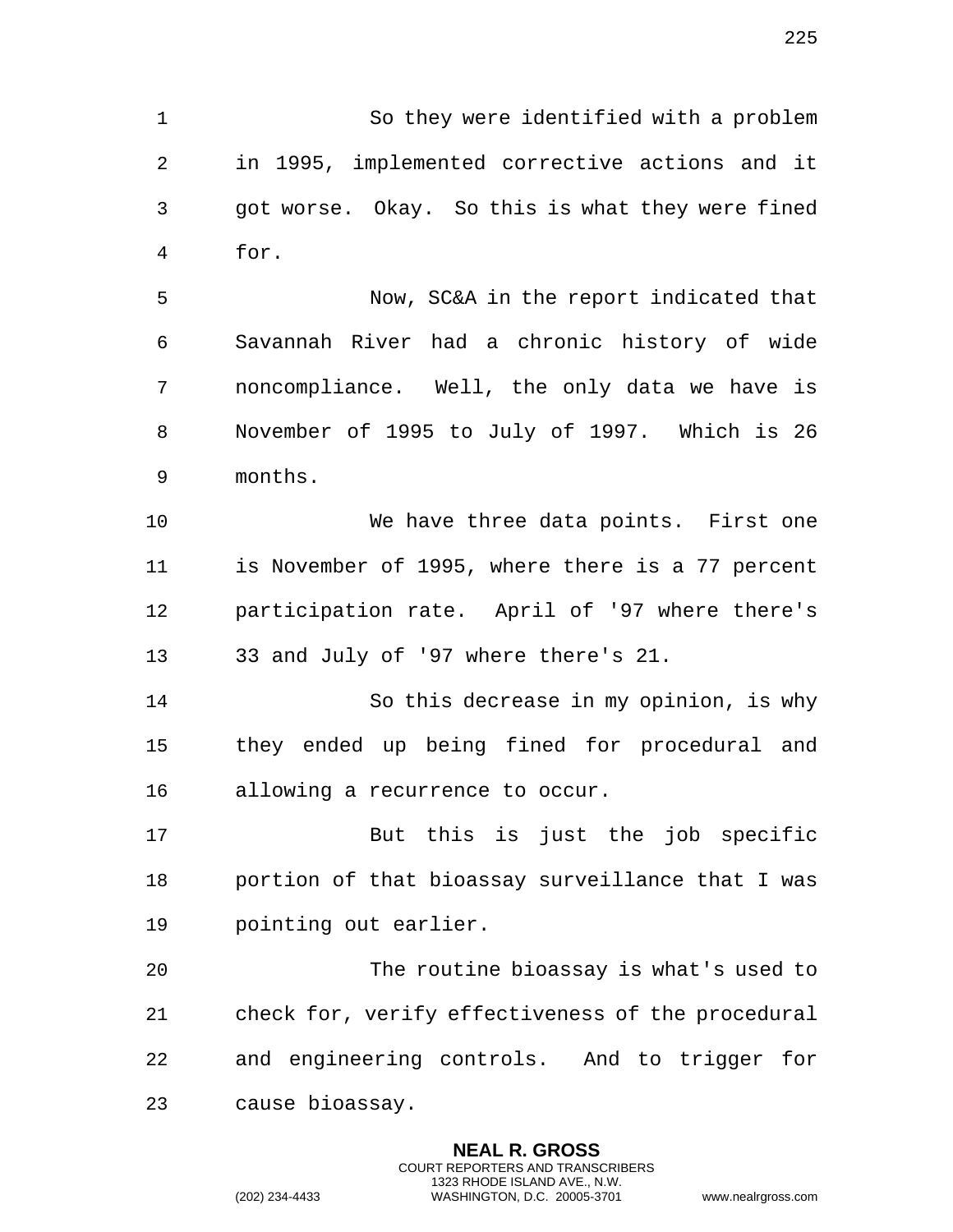It was requested from workers who have a reasonable potential for intakes but who SRS was confident didn't have intakes in excess of two percent of the annual limit. They were trying to control so that there would be no intakes.

 Westinghouse further stated, during the enforcement conference, that the workers themselves were the last line of defense in the worker workplace indicator program, which was the 10 reason why a confirmatory program for workers was conducted.

 So this is the expected monitoring that I showed you earlier. Where a worker is signing in on an RWP, participates in a routine program. Data goes to the right. If they were not on a routine program they got job specific.

 This is what was actually happening. And I apologize for this slide being so busy, I was going to walk through all the red steps.

 But basically, in the limited assessment, this is the only data that we have to date, is there were 3,200 samples. Ninety-five percent of them were routine bioassay, five

> **NEAL R. GROSS** COURT REPORTERS AND TRANSCRIBERS 1323 RHODE ISLAND AVE., N.W.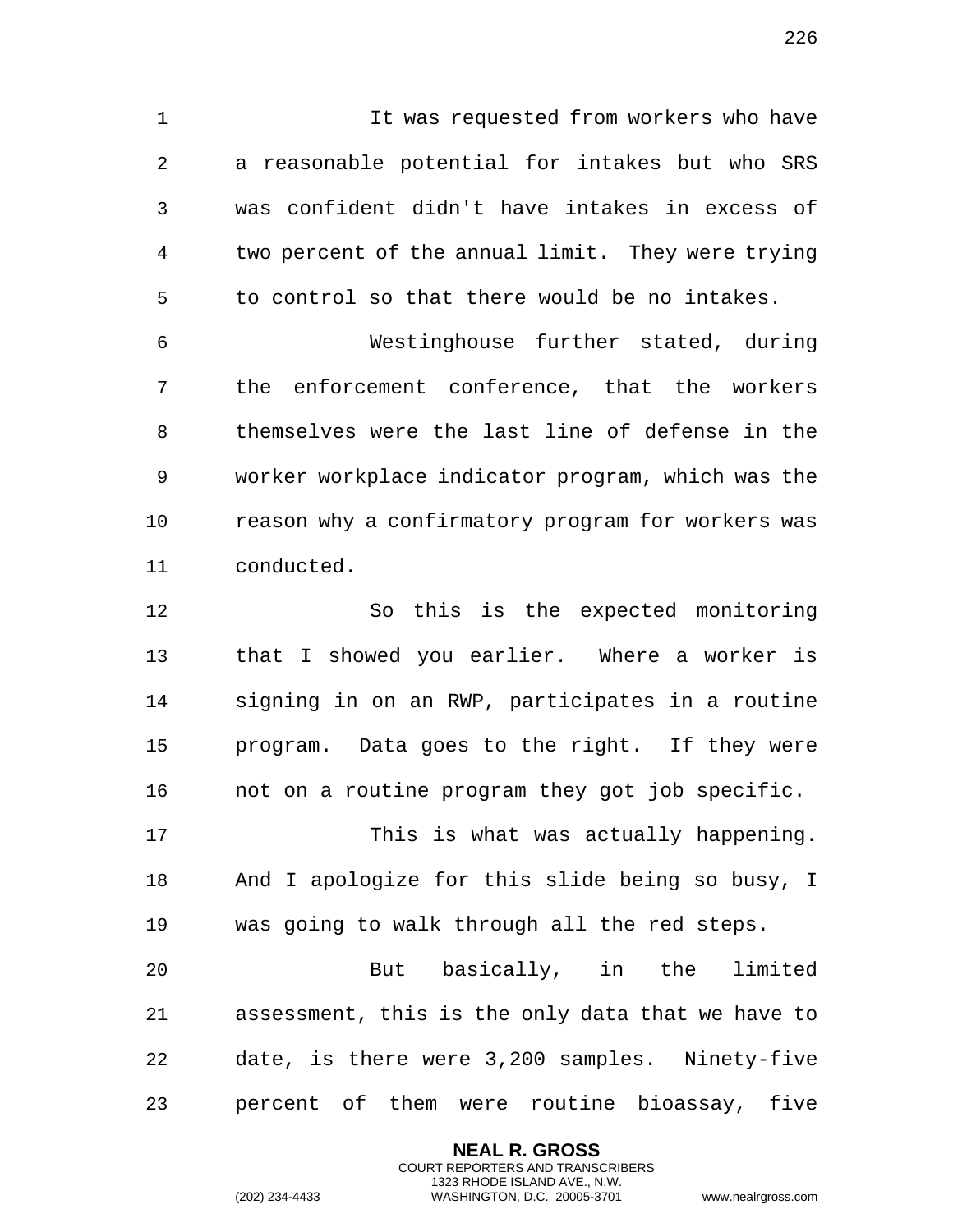percent of them were job specific.

 They reported the 95 percent were compliance in this limited assessment. Five percent, the group going down, they had a 33 percent compliance, 67 percent noncompliance. Sixty-seven percent of five percent comes out to 3.35 percent or 107 samples.

 Thirty-three percent were compliant for various reasons. Some cases RadCon failed to submit a sample and other cases they failed to notify people.

 Anyway, the bottom line here is we ended up with 96.65 percent of 3,200 samples, were actually received during this particular incident.

 The full assessment of the bioassay requirements states about 21 percent compliance on the job specific. So that 33 percent compliance drops to 21 percent in that second quarter.

 We don't know what that full complement of samples is. That's not in the assessment. It's part of why we requested this

> **NEAL R. GROSS** COURT REPORTERS AND TRANSCRIBERS 1323 RHODE ISLAND AVE., N.W.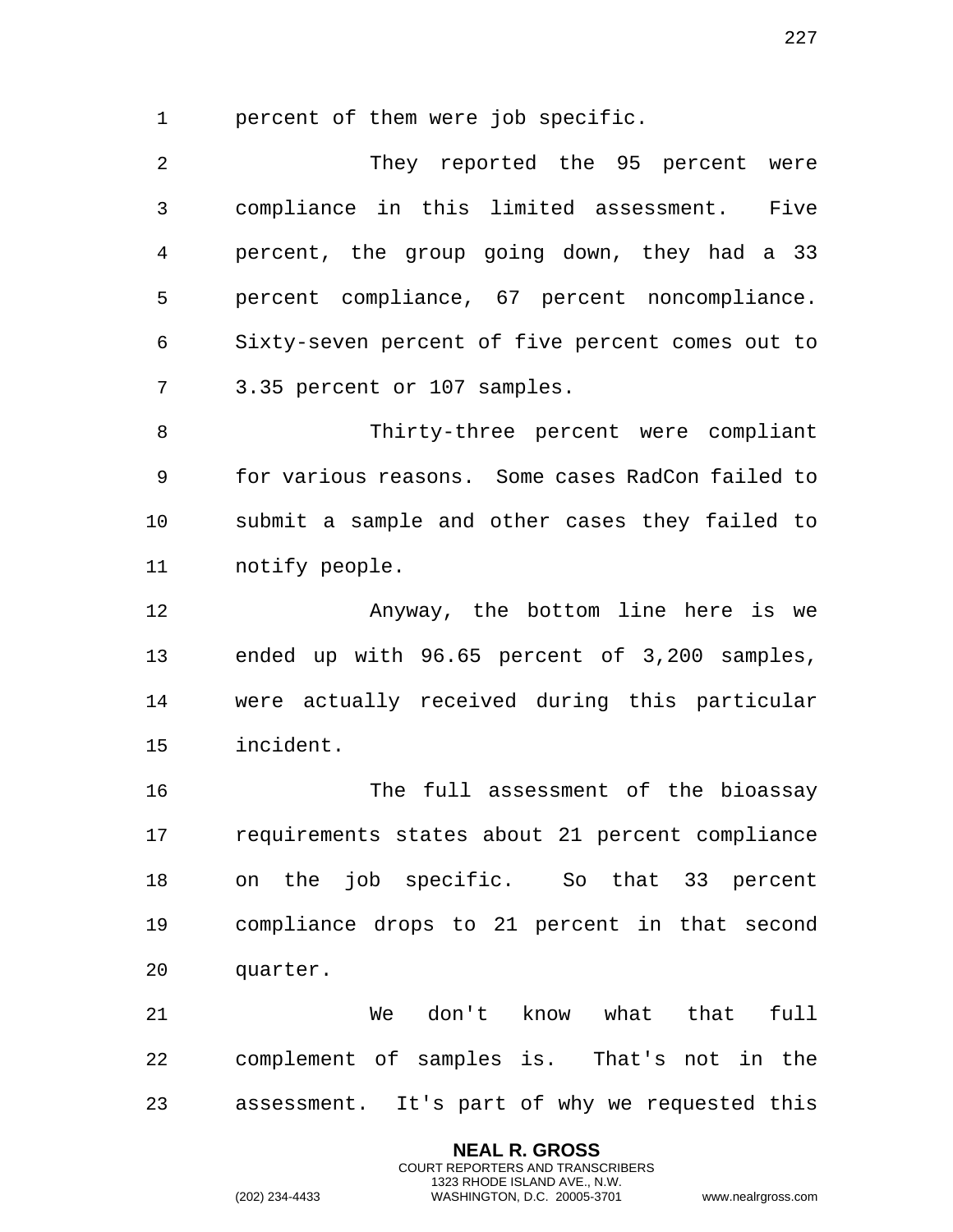data.

| 2  | We do know, from the records, that                |
|----|---------------------------------------------------|
| 3  | 1997, a total number of samples not received was  |
| 4  | That we know. That's in the report.<br>256.       |
| 5  | They also, this is because this was               |
| 6  | the population that they did follow-up on. They   |
| 7  | went back and got bioassay from all 256 and there |
| 8  | were no intakes amongst any of these workers.     |
| 9  | So there is three components to the               |
| 10 | Savannah River surveillance program under the     |
| 11 | bioassay monitoring. The first was the routine    |
| 12 | actinide samples. And here is the data that was   |
| 13 | presented during the enforcement conference.      |
| 14 | And you can see that the number of                |
| 15 | samples in 1997, the number of samples received,  |
| 16 | is over 9,000. The number that were initially     |
| 17 | positive were 105. So you can see from a          |
| 18 | confirmatory standpoint these would be false      |
| 19 | positives.                                        |
| 20 | The actual number of intakes, two.<br>So          |
| 21 | you're looking at less than .1 percent of all the |
| 22 | people who were being monitored. And this is a    |
| 23 | large number of samples. So this table indicates  |

**NEAL R. GROSS** COURT REPORTERS AND TRANSCRIBERS 1323 RHODE ISLAND AVE., N.W.

(202) 234-4433 WASHINGTON, D.C. 20005-3701 www.nealrgross.com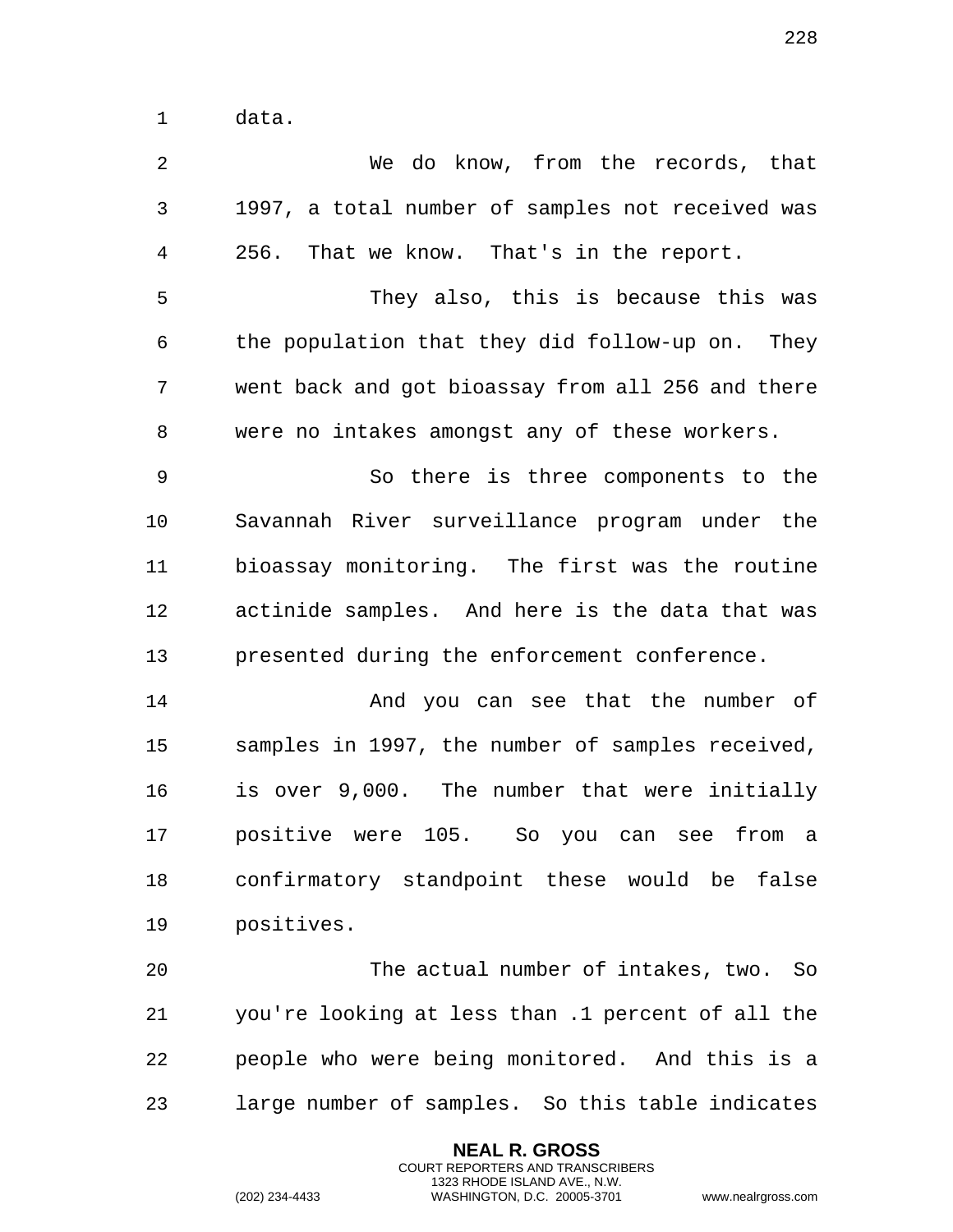very good radiological control at the facility. Again, the internal dosimetry stated that this was the final check from a confirmatory standpoint.

 The second component was this job specific part, component. And so in this case they estimated 1,500 bioassay samples were under the job specific methodology.

 So when you combine these two together you're looking at around 11,000 samples total. For actinides. This is the highest job specific component we've seen anywhere, in any of the records.

 We've seen anywhere from 89 percent from our analysis. Here you're looking at, it looks like 14 percent. So 85 percent or greater are routine bioassay at the site.

18 The final component is the special actinide monitoring that was conducted. And this would be sampling for cause.

 CHAIR MELIUS: Excuse me, Tim, you got five minutes.

DR. TAULBEE: Okay. Well, you've got

**NEAL R. GROSS** COURT REPORTERS AND TRANSCRIBERS 1323 RHODE ISLAND AVE., N.W.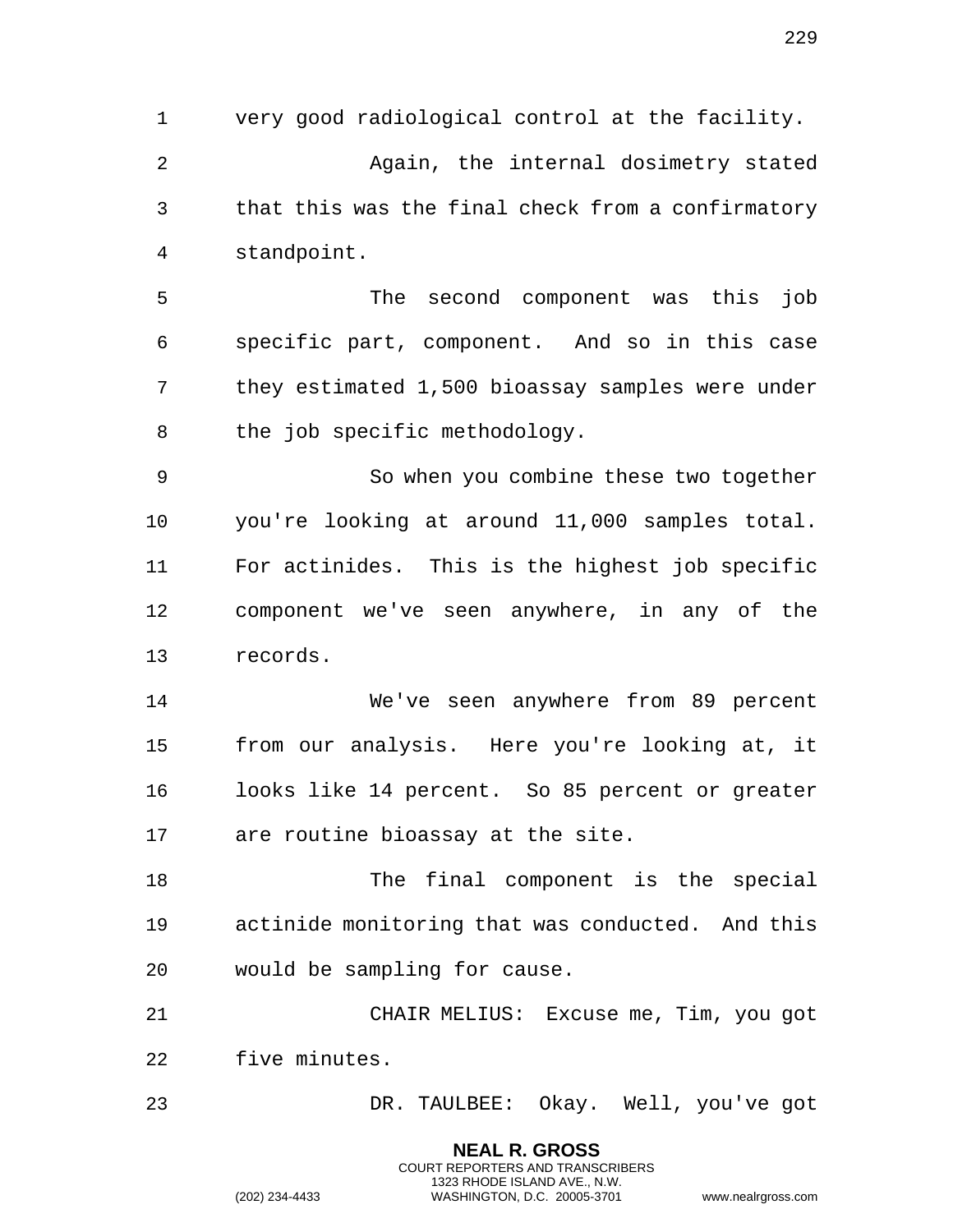the data. I want to get to a couple of slides. CHAIR MELIUS: That's why I told you. DR. TAULBEE: Okay, thank you. The implications from the dose reconstruction standpoint is we disagree with SC&A's conclusion that this notice of violation would prohibit dose reconstruction for subcontractor construction trades workers.

 The job specific bioassay, in conjunction with the routine monitoring, is used for surveillance. The routine or prescheduled bioassay monitoring was the primary method that was used at the site.

 In their enforcement action, DOE acknowledged the rigorous radiological control program. The enforcement meeting, they stated that DOE was aware of all radionuclides other than tritium. Westinghouse internal dosimetry does not knowingly permit any worker to be exposed to airborne radioactivity.

 Further, it's noted Westinghouse has implemented a rigorous program of comprehensive field indicators during work activities, a signal

> **NEAL R. GROSS** COURT REPORTERS AND TRANSCRIBERS 1323 RHODE ISLAND AVE., N.W.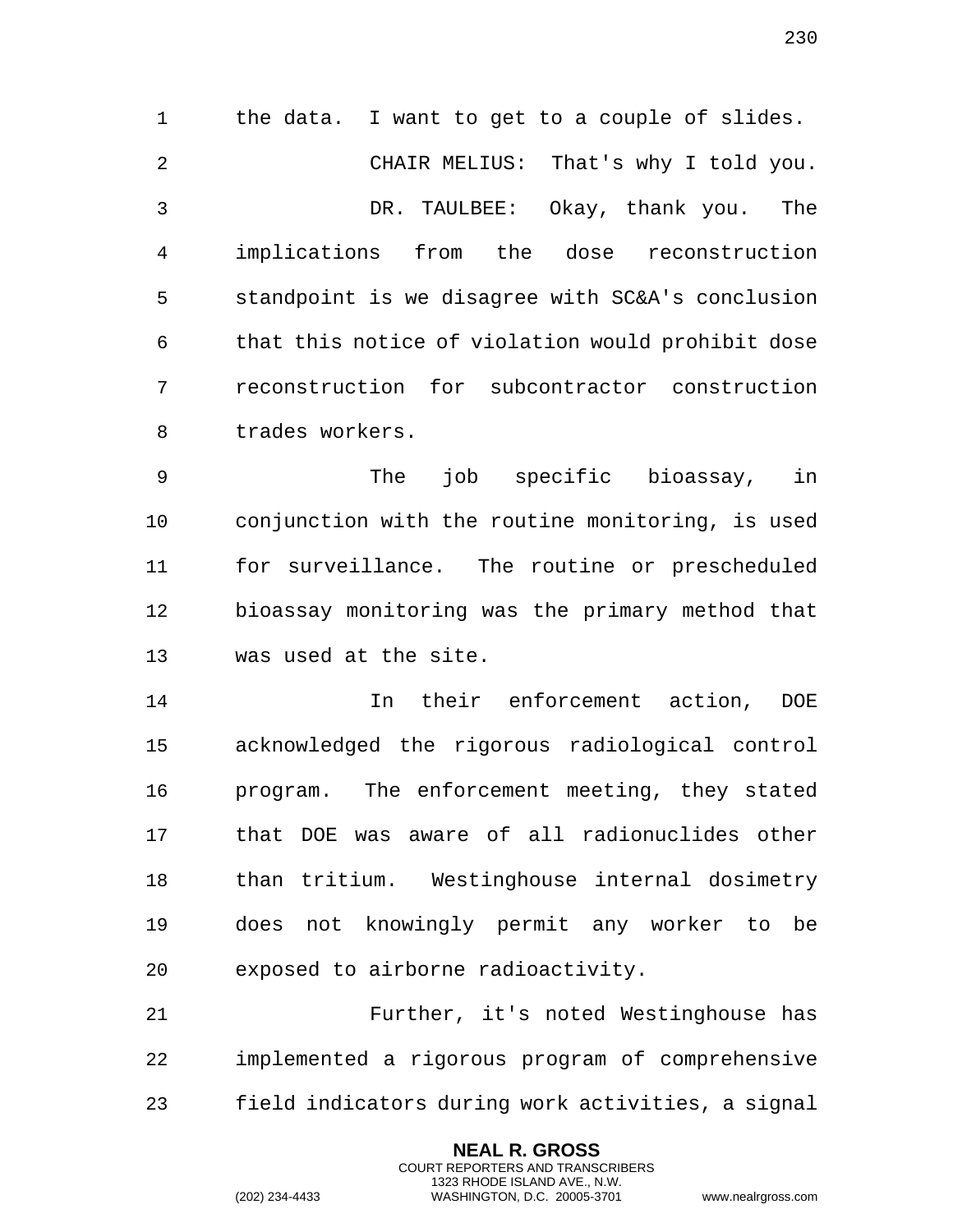for unexpected radiological conditions may have led to potential occupational intakes.

 Nonetheless, DOE also appreciates the potential exists to overlook worker exposures to radioactive materials due to unrecognized field conditions or other types of personal error.

 This latter statement here by DOE I actually disagree with. And the reason I state that is I think the potential existed when they had this gap of monitoring where people were not complying but they went back and re-sampled everybody.

 And so from that standpoint, the 256 workers that didn't need the sample, the re- sample, but did not find intakes, there is no doubt that there's no potential that was missed from this standpoint.

 It's important to note that because of the re-sampling there is no missing bioassay data in 1996, regardless of these assessments of the initial participation rate. There's no effect on the coworker model as we have all of the data from the sampling.

> **NEAL R. GROSS** COURT REPORTERS AND TRANSCRIBERS 1323 RHODE ISLAND AVE., N.W.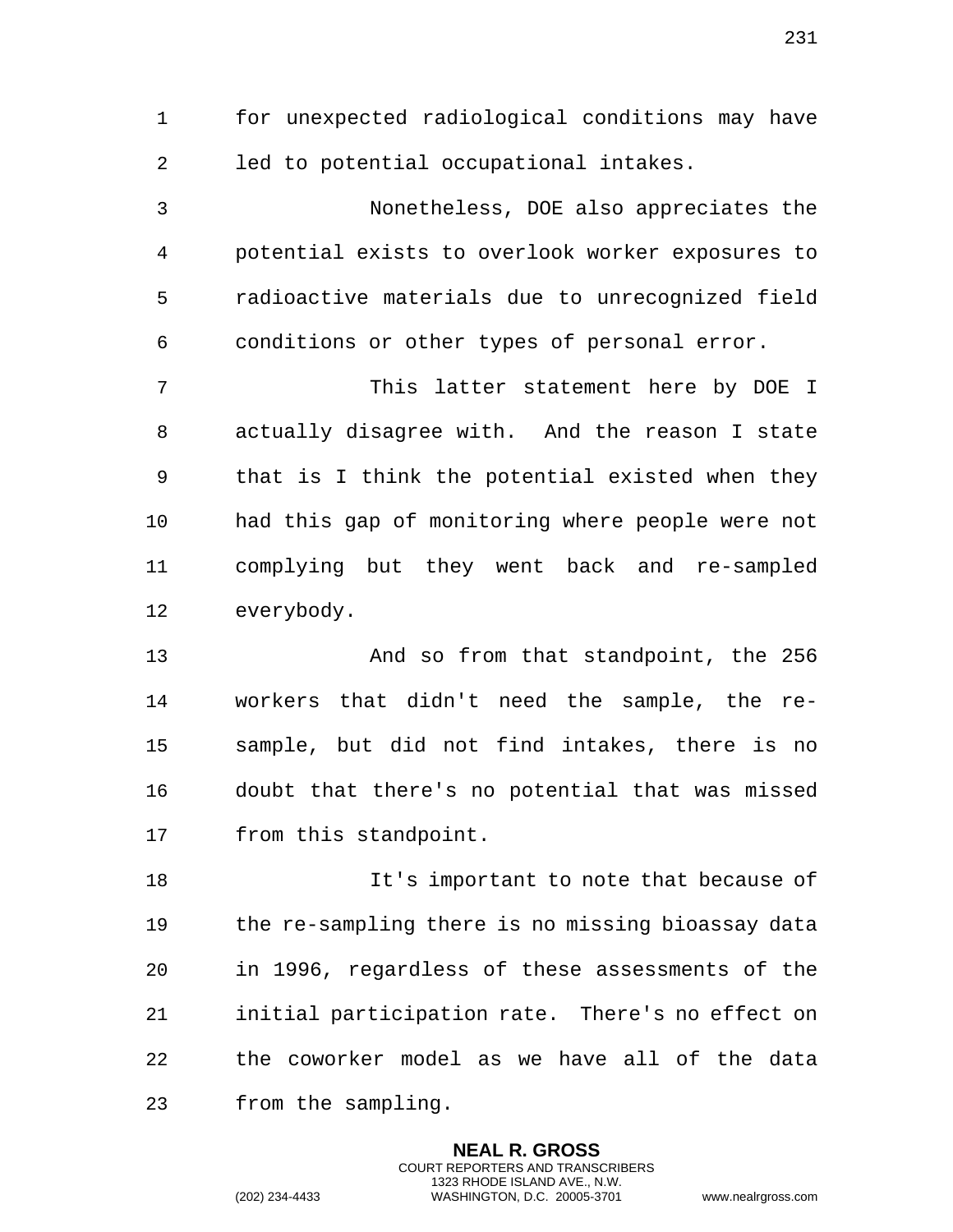The site also evaluated for the potential samples in 1996 concluded that those workers didn't have a potential for an intake. Next slide. So there's no evidence - - well, actually, let me skip this one. I apologize. I want to emphasize the significant work place monitoring. An individual monitoring that was available through the surveillance program. This is the number of actinide bioassay results by year, from 1991 through 2002. And the number of workers that were monitored. And you'll see that it peaks in 1992 at around 18,000 actinide bioassay samples distributed amongst 10,000 workers. This decreases over time. As you'll see across all of

 the sites, as people began to be more, reduce their bioassay monitoring program, to where you're down to around 6,000 bioassay samples amongst 2,500 workers in 2002.

 So, contrary to what people might be thinking is that when you get into the modern

> **NEAL R. GROSS** COURT REPORTERS AND TRANSCRIBERS 1323 RHODE ISLAND AVE., N.W.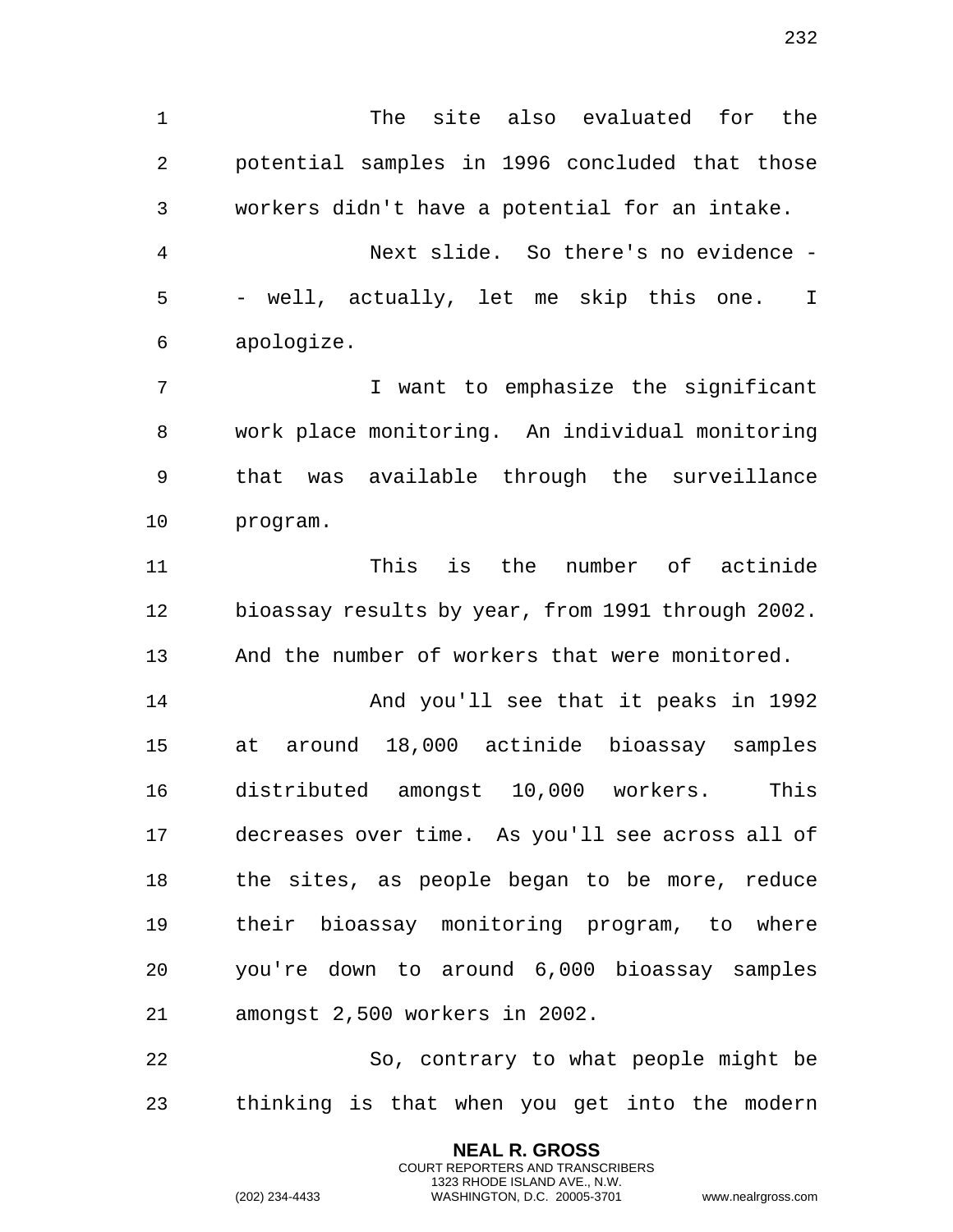era, that there is more bioassay data available. What you'll see at Savannah River and other sites is the exact opposite. You will see less in this model.

 Next, I want to just briefly touch on, at Savannah River there has been over 1,500 actinide intakes over the course of their history. What you'll see here from this particular graph is that they dramatically drop off after 1991.

 Which would be the end of the Cold War as well as implementation of 2-4-80 and the beginning of the RadCon and all of those changes.

 This next slide is the actual committed effective dose equivalent for all of these 1,500. And this is quite impressive when you look at it.

 From the 1955 time period, the startup of plutonium operations, you'll see more intakes of plutonium. When the transplutonium started in the early 1970's, you'll see a lot more of americium, tritium, californium intakes. But then you get out to 1991 and you see very few

> **NEAL R. GROSS** COURT REPORTERS AND TRANSCRIBERS 1323 RHODE ISLAND AVE., N.W.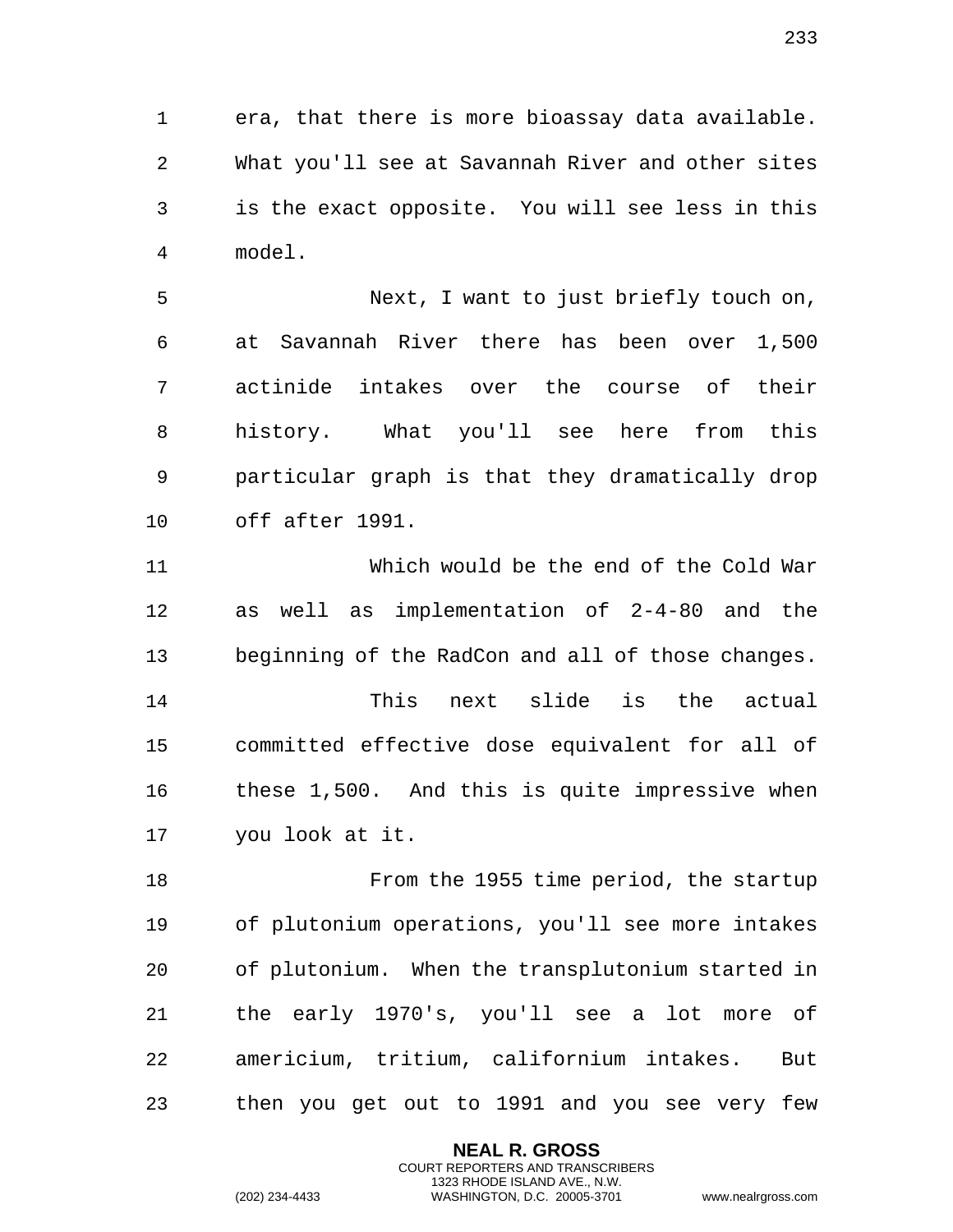1 intakes comparably, and the doses are lower.

2 The green line that just populated 3 here is the monitoring that the DOE talked about, 4 100 millirem.

5 Savannah River had a 2 rem 6 administrative limit. As you can see, all of 7 their internal doses were generally below that 8 level. Except two exceptions under this latter 9 time period. And the red line there is the actual 10 regulatory limit.

11 So you can see they were controlling 12 the actinide exposures quite well with very few 13 exposures, over-exposures.

14 CHAIR MELIUS: You got one minute.

15 DR. TAULBEE: So our conclusion is 16 that dose reconstruction is feasible and 17 sufficiently accurate through the use of coworker 18 models for those that did not participate or 19 leave bioassay sample or have internal 20 monitoring.

21 Individual data can be used to 22 estimate person of dose for missing data in 23 previous years without needing a coworker model.

> **NEAL R. GROSS** COURT REPORTERS AND TRANSCRIBERS 1323 RHODE ISLAND AVE., N.W.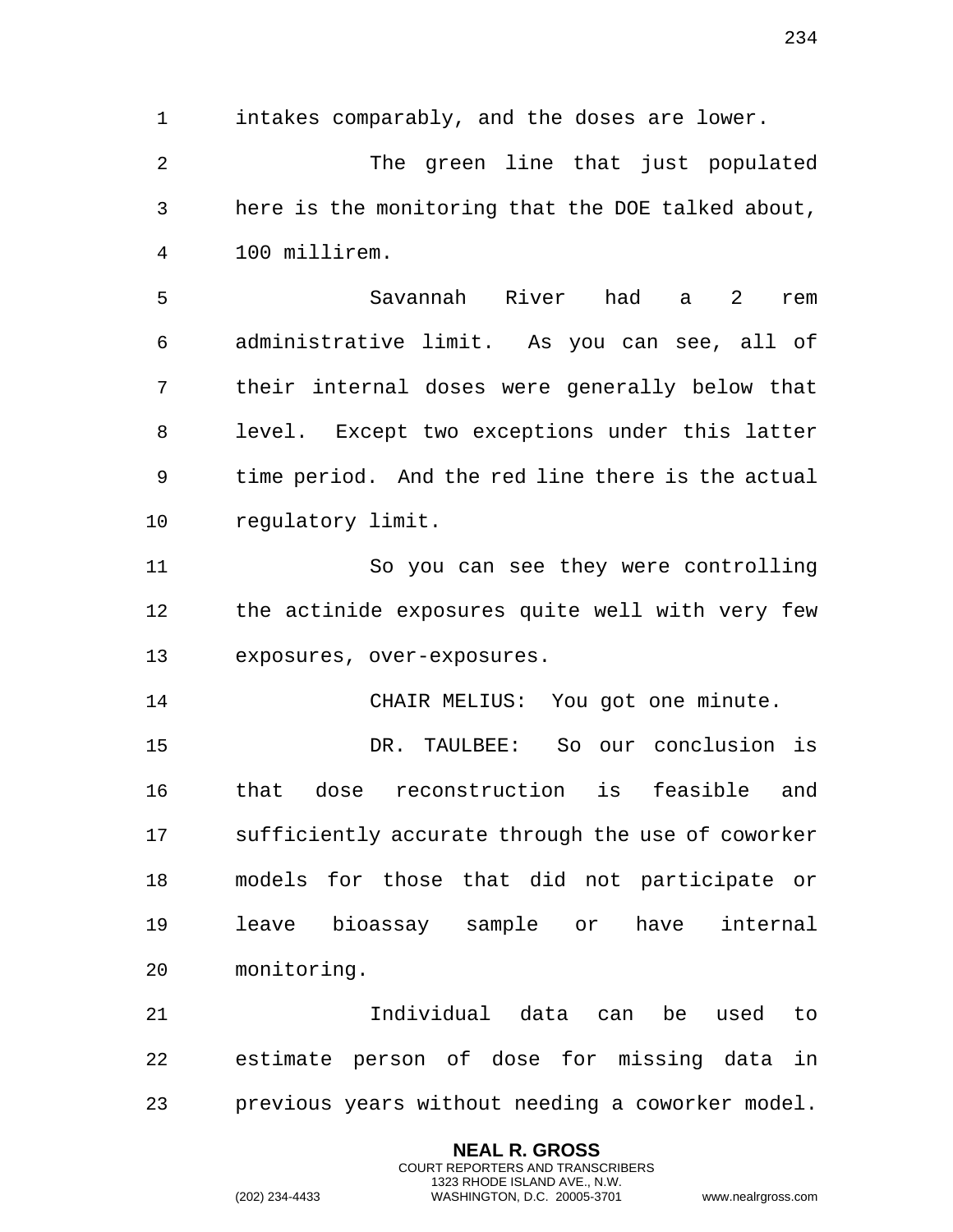For those with no internal monitoring data, NIOSH believes that the monitoring data for the 339 internally monitored subcontractor coworkers, could be used to bound the dose to the 32 unmonitored subcontractor workers. The next slides were all just where we're at with the Work Group but I will -- 8 CHAIR MELIUS: People can read those. We have them. Okay. 10 DR. TAULBEE: Thank you. CHAIR MELIUS: Okay, let's get SC&A. We'll save, if we have time, we'll do questions a little bit later. Okay, you got 30 seconds. 14 MR. FITZGERALD: How much do I have? (Laughter.) CHAIR MELIUS: Thirty seconds. MR. FITZGERALD: Not as many slides.

 CHAIR MELIUS: Yes. We'll save LaVon till tomorrow afternoon. What time is your plane?

 MR. RUTHERFORD: 2 o'clock. I'll do it like Jim did, and then shut it.

CHAIR MELIUS: Oh, no, we want to hear

**NEAL R. GROSS** COURT REPORTERS AND TRANSCRIBERS 1323 RHODE ISLAND AVE., N.W.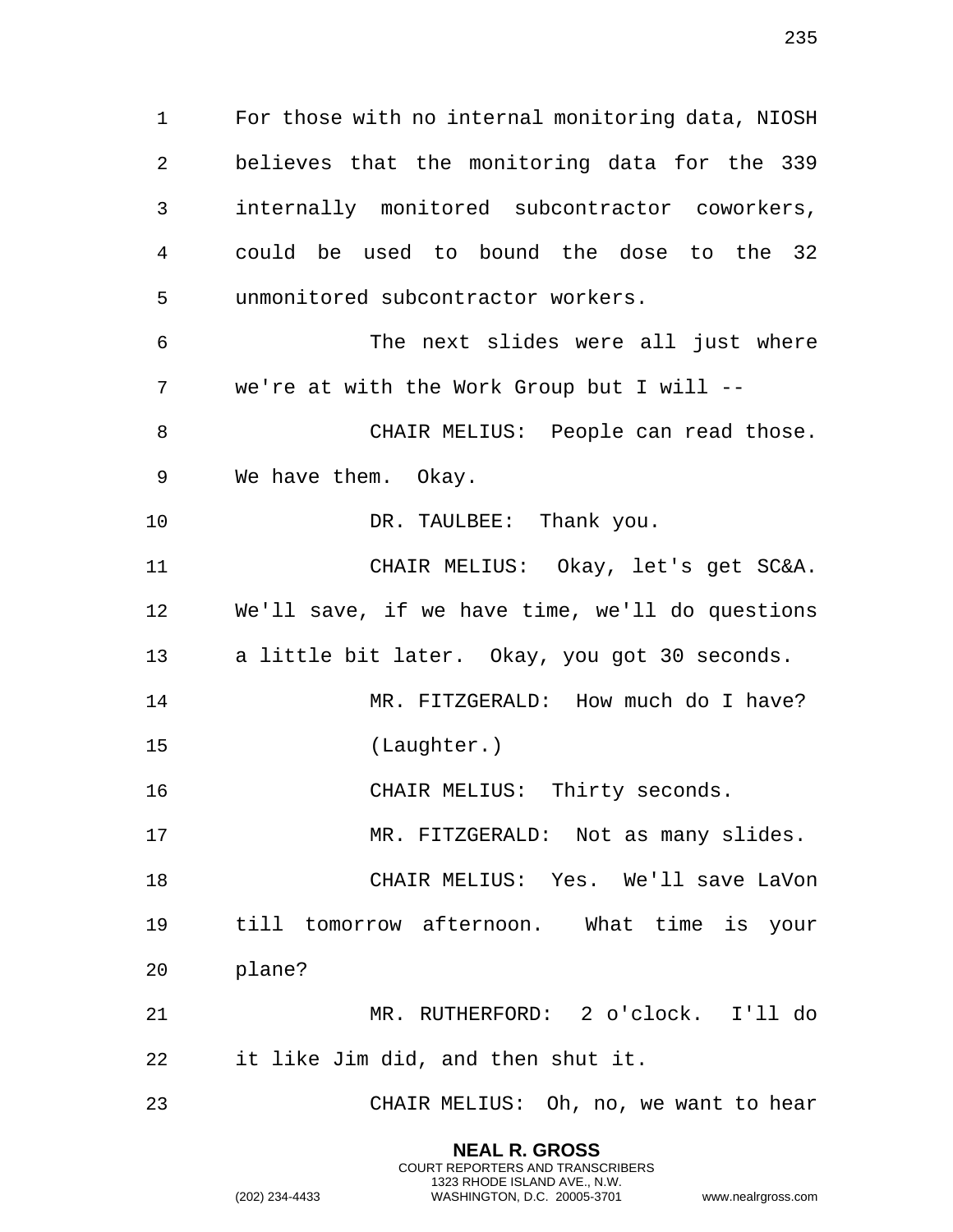the presentation though. We'll tape it. Thank you, Tim, for your presentation by the way. Sorry I had to rush you.

 MR. FITZGERALD: Good afternoon, Joe Fitzgerald here. We're going to do a tandem presentation.

 Bob Barton is here, he's done a lot of 8 the coworker modeling support work for the Board. He's going to tackle that part. This works great. We know who you are in the Work Group.

 Okay, I want to touch on this completeness issue that Tim has spent some time talking about. And just a real quick history.

14 14 I mean, we basically went into this doing a broader review, if you recall. There was some concern about maybe the 773A review, basic job plans that he had proposed a year ago. It was only one facility and there was a need to get a more representative sample.

 The Board tasked us with a broader review over more timeframe. And like the 773A review, we based it on, instead of construction job plans, something similar, RWPs. That was the

> **NEAL R. GROSS** COURT REPORTERS AND TRANSCRIBERS 1323 RHODE ISLAND AVE., N.W.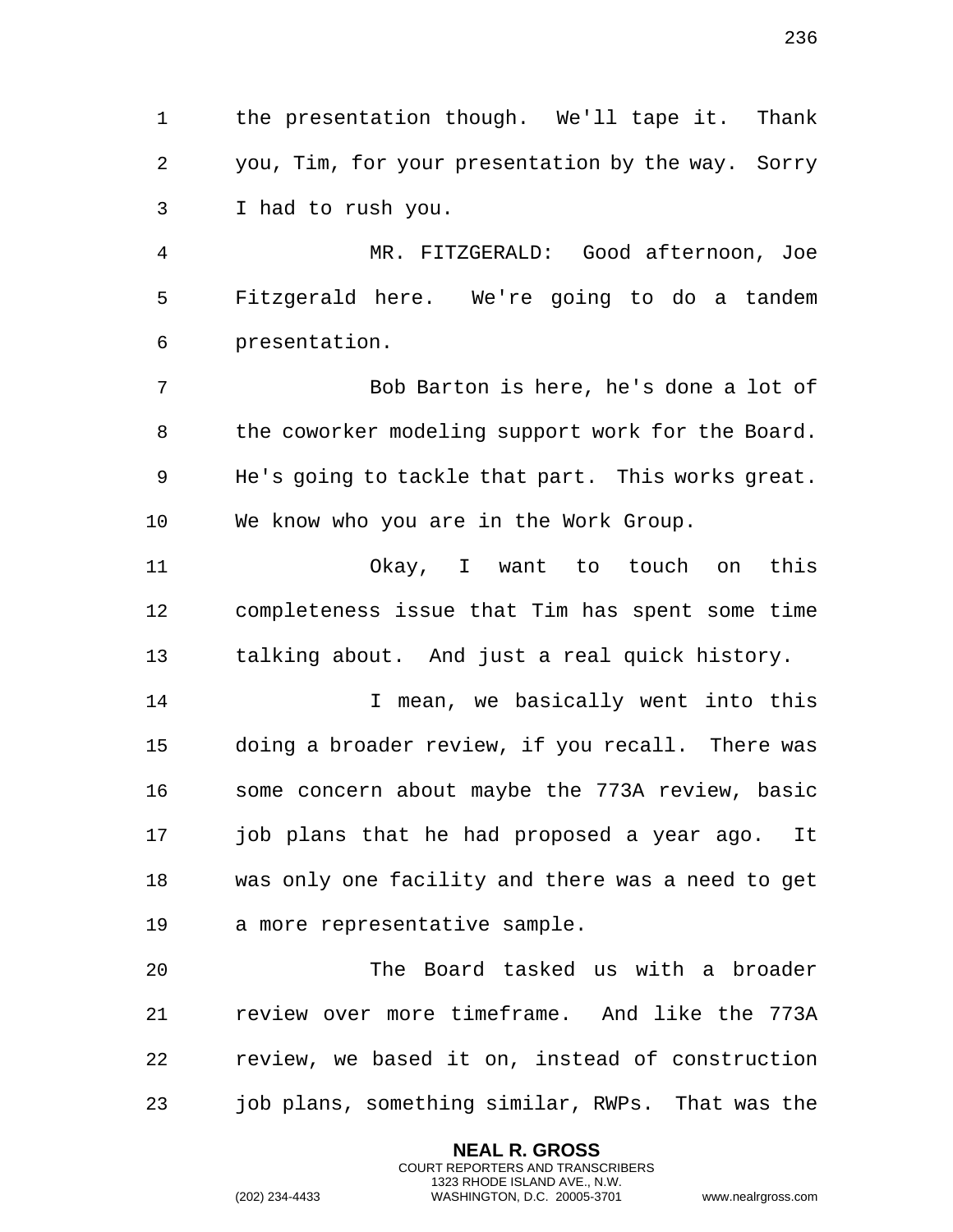tag that we, or the hook that we used to get to the subcontractors. So that made an RWP based subcontractor review.

 Now, the issue, when we got into the RWPs themselves, one, we found only, I think it was 13 over almost 15 years. Obviously, we only had a small sample total. Okay, that was a big concern.

 The original intent was to do a individual-by-individual, new client-by-new client match. Pretty similar to what NIOSH did. We couldn't do that, the RWPs were so incomplete. And the RWPs themselves were inconsistent. There was different flavors and it was pretty remarkable in that timeframe to actually identify that.

 And as we later discovered through the notice of violation, that was something that the site had to go through a number of corrective actions to come up with a uniformed RWP system in the late '90's. Which, again, is pretty surprising. So there was some background as to why that happened.

> **NEAL R. GROSS** COURT REPORTERS AND TRANSCRIBERS 1323 RHODE ISLAND AVE., N.W.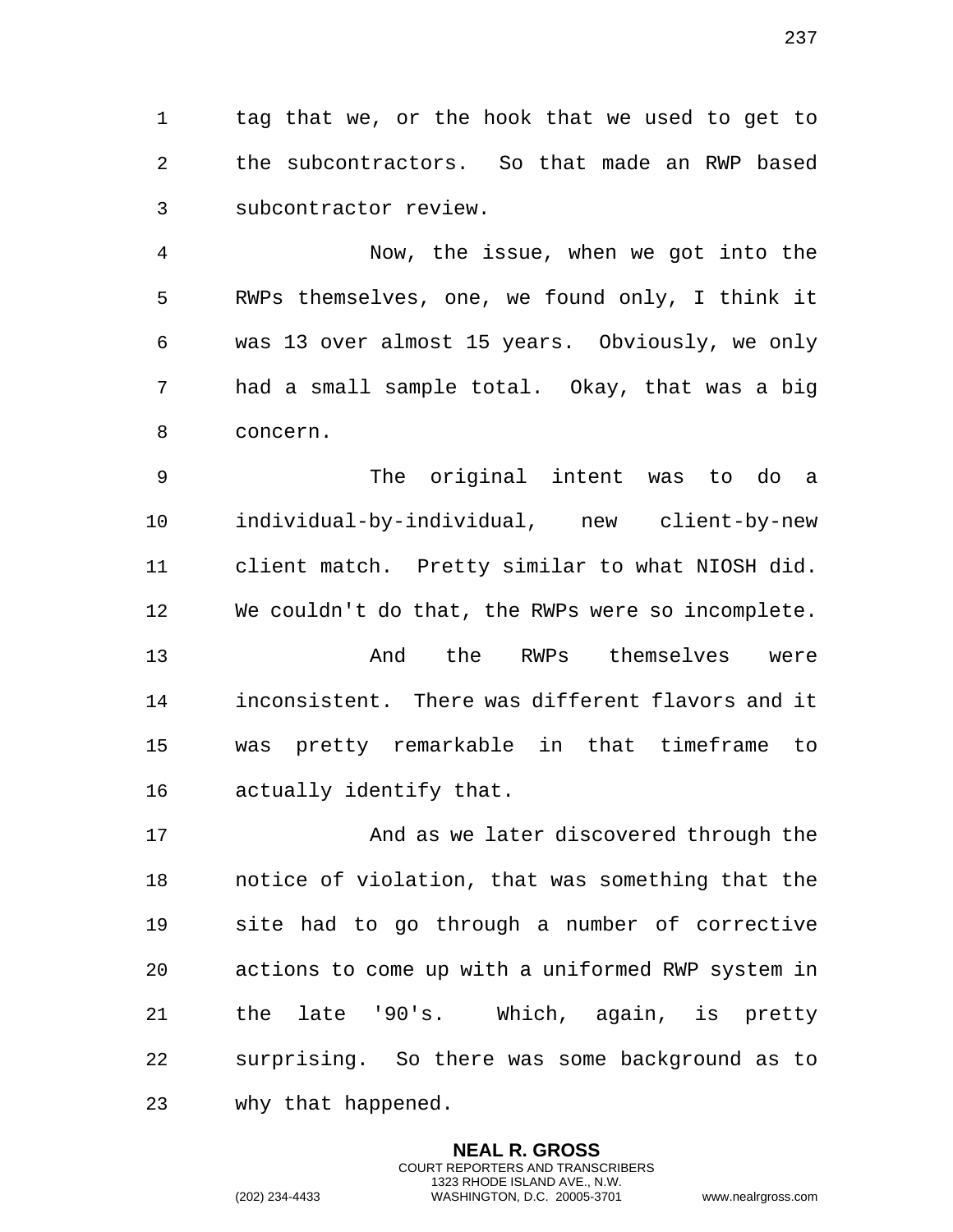But as a little bit of reasoning why we went to the 30 to 90 day was recognizing these disparities, recognizing the incompleteness of the documents that we are using. In fact, a number of them even had nuclides that were specifically listed. Or they were incomplete.

 We decided to go with 30 and 90, specifically to go toward the intermittent subcontractor issue. We were concerned about, in the '90's in particular. Where there was a heavy influx of subcontractors at Westinghouse.

 This was a new evolution of work, pay reactor, restart DND, waste management. So you had, unlike the DuPont era, you had a lot of these transient subcontractors coming on, doing a job, leaving.

 We were concerned that if in fact you had a RWP written for a job specific bioassay, we were looking to see if there was a bioassay for that subcontractor within the 30 to 90 day timeframe.

 Now, hindsight is great. All the research, the thousands of pages that Tim refers

> **NEAL R. GROSS** COURT REPORTERS AND TRANSCRIBERS 1323 RHODE ISLAND AVE., N.W.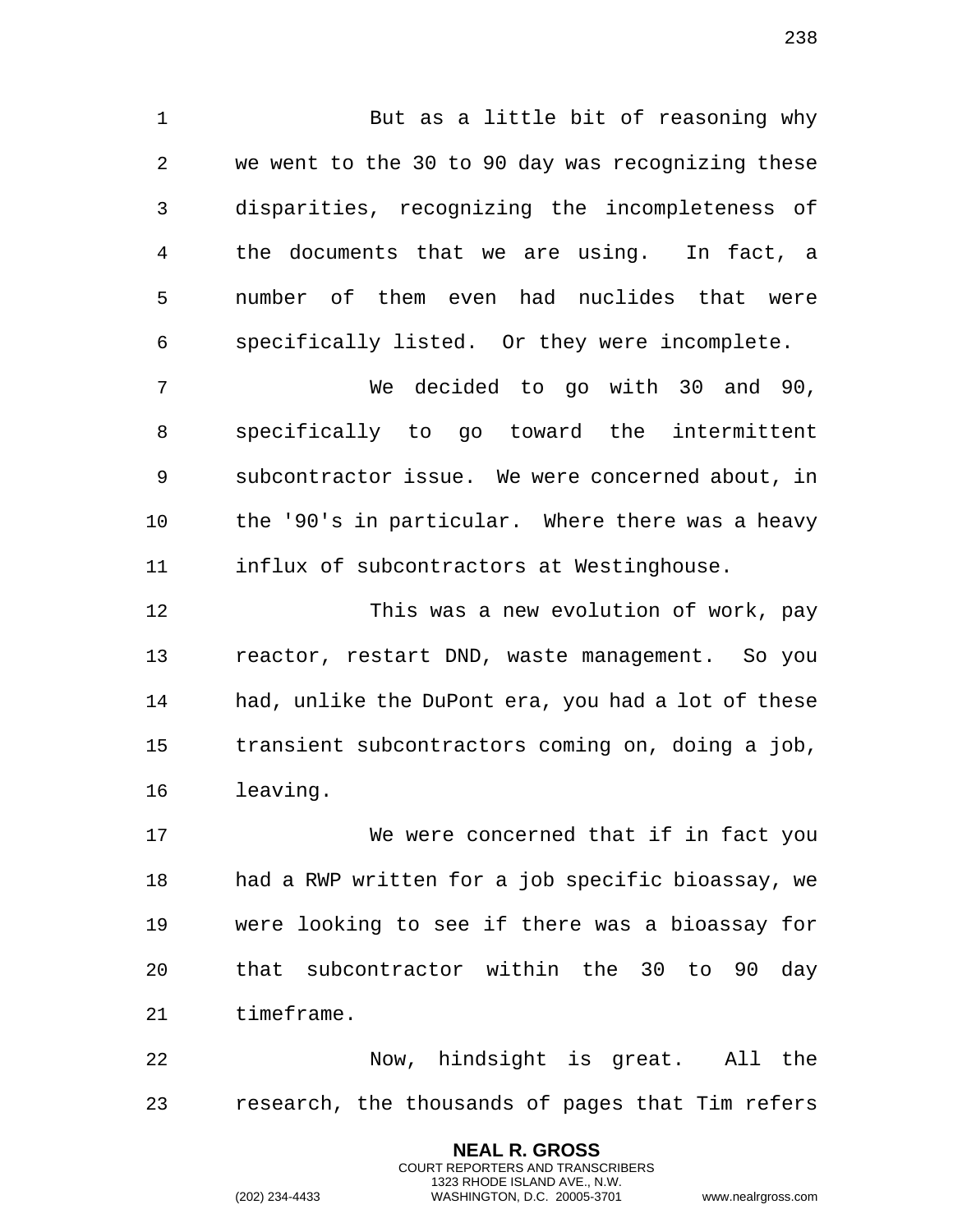to, we've learned a lot. And I'll grant you, NIOSH has certainly learned, and we have learned from their page, that the way the job is specific bioassay process worked with badging, what have you, we would have been, you know, if we were to do it over again we would have went with 180 days because that 90 day timeframe we were clearly missing some workers.

 But as I indicated, and this is on the next one actually. There it is. Yes, it makes a difference. But since it was 20 percent of our total, it probably would raise the upper bound to about 90 percent as opposed to 84 percent. Something like that.

 And, again, the issue that still concerns us is, if in fact you had subcontractors on a biannual actinide bioassay basis, you had workers in specific RWP prescribed work that included job specific bioassays. If these workers were in and out, 180 days you might not get them, it would be gone from the site. That would be essentially a lost bioassay.

So, again, yes, we understand that.

**NEAL R. GROSS** COURT REPORTERS AND TRANSCRIBERS 1323 RHODE ISLAND AVE., N.W.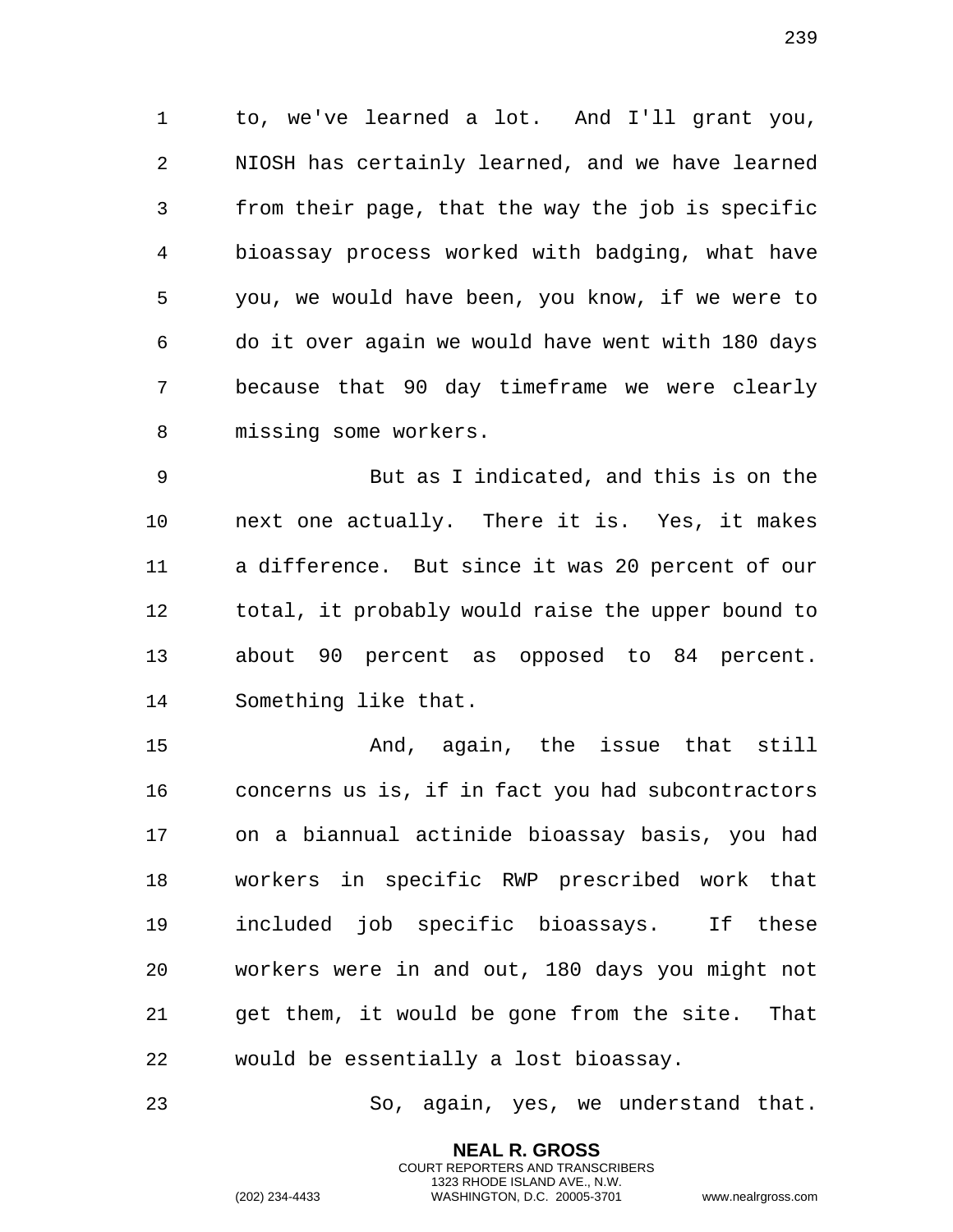It certainly would make a difference in terms of that statistic. Of course our concern is the questioning of the transiency.

 And we'll keep going back to this question of the NOV, just for shorthand. We hit upon this NOV almost at the very tail end of this review onsite, going through the noncompliance tracking system.

 And we cited it in our report only as, almost a post-script, just to alert the Work Group in NIOSH that, yes, oh by the way, as we were struggling to come up with RWPs to do this survey, here is a situation where Westinghouse actually did self-surveys and were looking at 100 percent of the RWPs and were coming up with percentages that were much worse than what we had come up with.

 So that was a, sort of a red flag alert, this is something that would certainly bear further looking down the road. This has a lag.

(Laughter.)

MR. FITZGERALD: Okay, into the notice

**NEAL R. GROSS** COURT REPORTERS AND TRANSCRIBERS 1323 RHODE ISLAND AVE., N.W.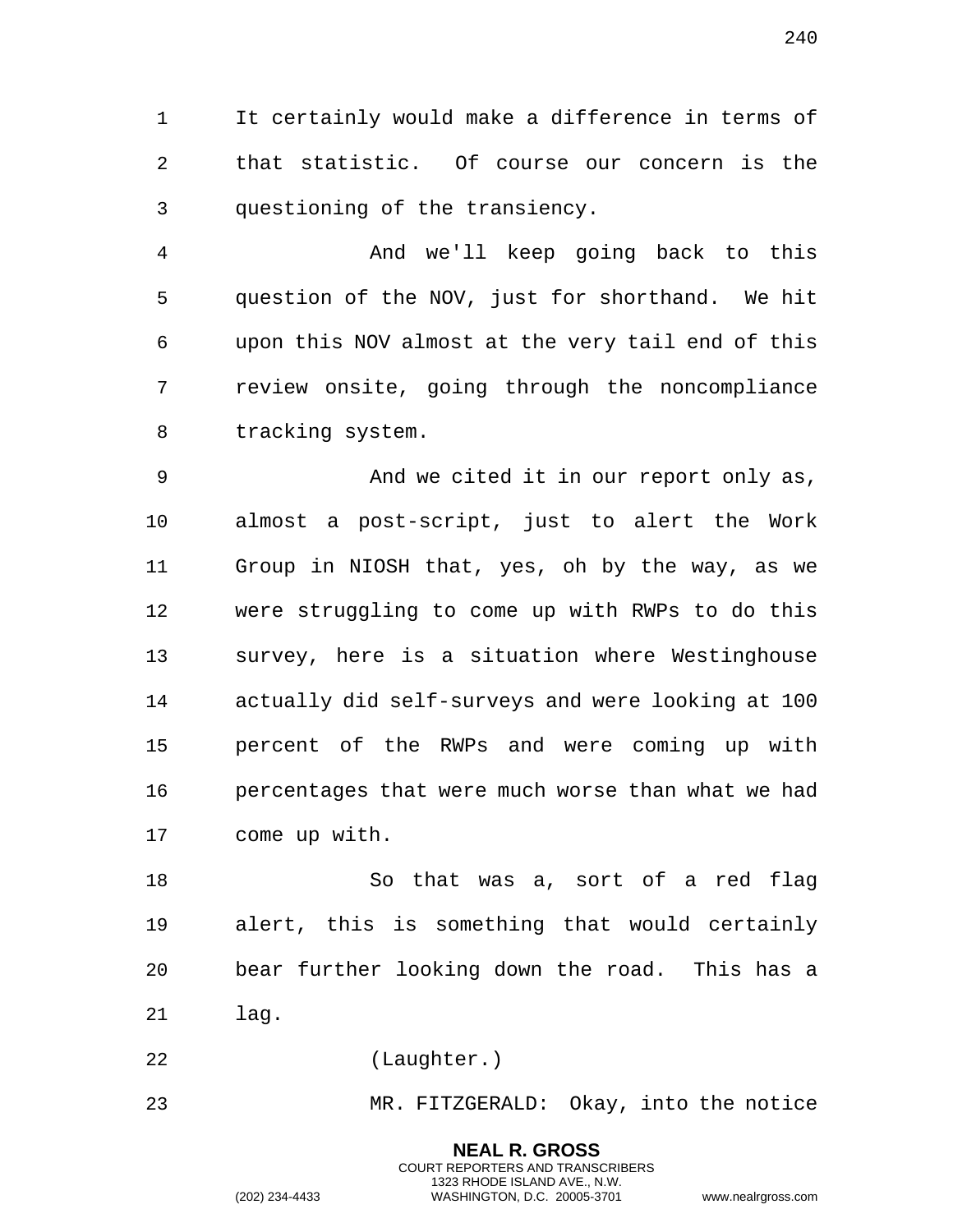of violation. I was a little concerned about the one slide where we're quoted as saying that the NOV would prohibit dose reconstruction. Actually, I went back to double check that because I don't think I used the word prohibit.

 Certainly we were concerned and certainly we felt that this really deserved a high level of attention, which I think obviously is the given. But the implications for us, really on the NOV is, less the ins and outs of what the regulatory basis was 10 CFR 120, 835, it was less that.

 And the fact that this was an instance where you actually, in terms of the NOV process itself, it was defining that there was a systemic or procedural issue involved.

 And I think when Tim pointed out that, hey, we only have three data points, how can these be chronic. Well, '95 was when they identified that there was a issue systemically in terms of the subcontractors not leaving samples.

 And this was found by Savannah River, the Field Office. And then of course they did

> **NEAL R. GROSS** COURT REPORTERS AND TRANSCRIBERS 1323 RHODE ISLAND AVE., N.W.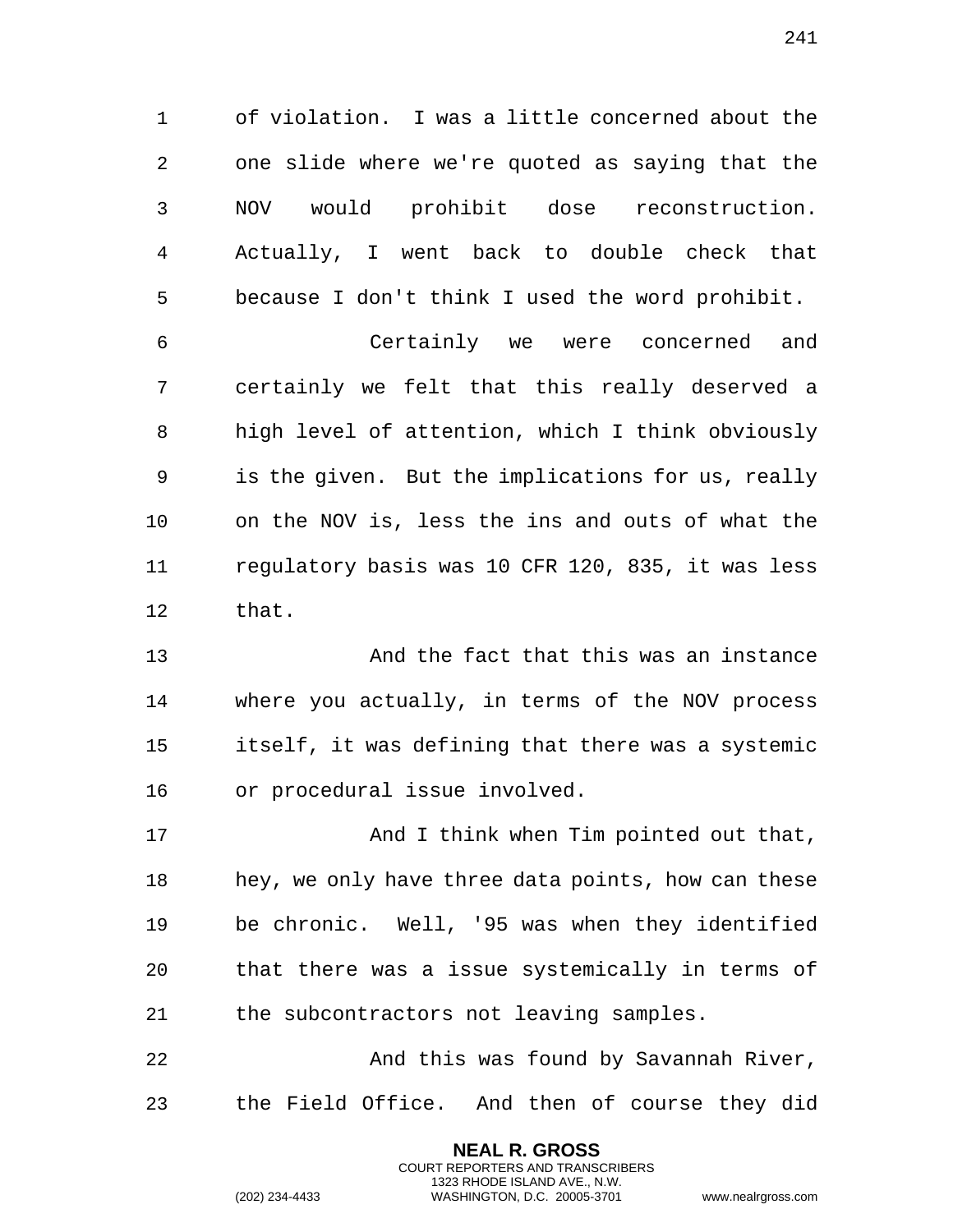1 re-sampling and changes and processes trying to 2 correct this.

3 But this was not something that began 4 on November '95, okay. And when the DOE looked 5 at this and Savannah River looked at this, this 6 was a persistent issue, as they called it. 7 Something that was clearly was embedded.

8 And when they did the root cause 9 analysis, it was because the administrative 10 procedures, and I think Tim had mapped out that 11 large flow diagram, the administrative procedures 12 did not hold the managers, the HPs and the workers 13 themselves accountable.

14 It wasn't an accountability process 15 where they could not work without leaving a 16 sample. It allowed them, in fact, collectively 17 allowed them to defeat the system. So therefore 18 you end up with percentages like 21 percent, 30 19 percent. It was not a functional system.

20 So we were concerned about that. 21 That's one reason this was a milestone that we 22 wanted to address.

23 And certainly DOE heard the

**NEAL R. GROSS** COURT REPORTERS AND TRANSCRIBERS 1323 RHODE ISLAND AVE., N.W.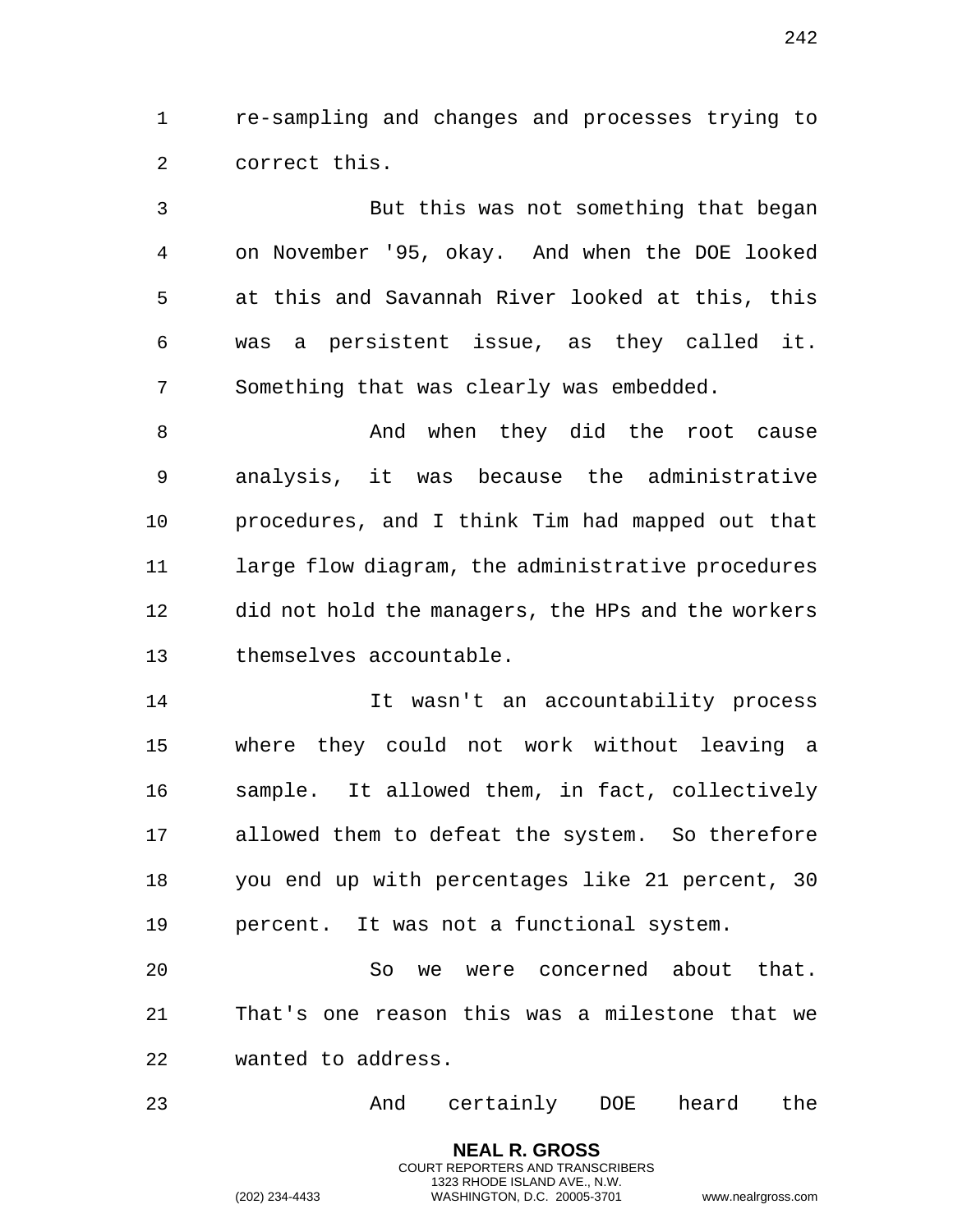Westinghouse arguments about the strength of our program, the field indicators, the low levels of intake, everything you've heard today. And they did not credit that because in the final analysis, you don't know what you don't know. If you don't have the bioassay data, you don't have any verification.

 I mean, you can have a good program, you certainly can have intakes because of a worker error, a failure of equipment, maybe somebody didn't take the suit off right, it happens all the time. And I think DOE had a very balanced review on that.

 They basically said, yes, we can't argue with the trends, we can't argue with the intake history, you have a strong program. However, and this is where the violation came in, you can't assure that for job specific bioassays you're not going to have intake. And you won't be able to find it otherwise.

21 And the other thing that I thought was significant on this was the fact that you had contemporary Westinghouse self-surveys. They

> **NEAL R. GROSS** COURT REPORTERS AND TRANSCRIBERS 1323 RHODE ISLAND AVE., N.W.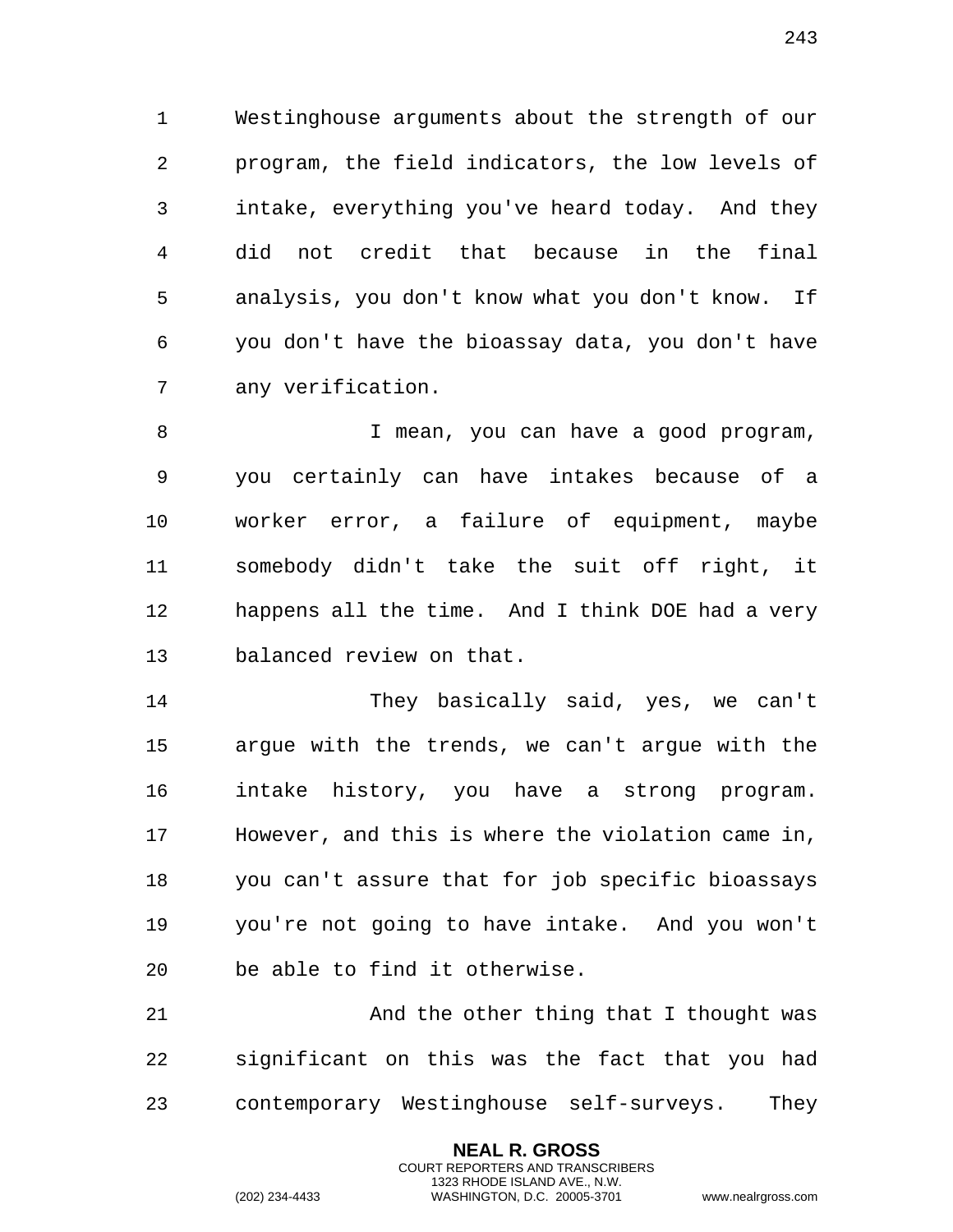literally, and this was under the gun no less, literally went out and self-surveyed their job specific bioassay program.

 And I agree. 1997 they went through, and you can understand given the onus of enforcement action, and scrubbed that thoroughly. Did a re-sampling on all the people that were missed and came up with no intakes for 1997, only. But the significance of this issue isn't the result for '97 so much as it is a marker for the previous years saying, okay, clearly bioassays were not been collected for RWP prescribed job specific bioassays. I think this was somewhat missed in all the discussion.

 We're talking about radiological work permits, we're talking about, not the typical routine work. This is work that was different, involved a different mix of new clients perhaps and it involved source terms that would require a RWP.

 And when you're missing your bioassays from that class of work, then I think there is a concern that you're talking about potential

> **NEAL R. GROSS** COURT REPORTERS AND TRANSCRIBERS 1323 RHODE ISLAND AVE., N.W.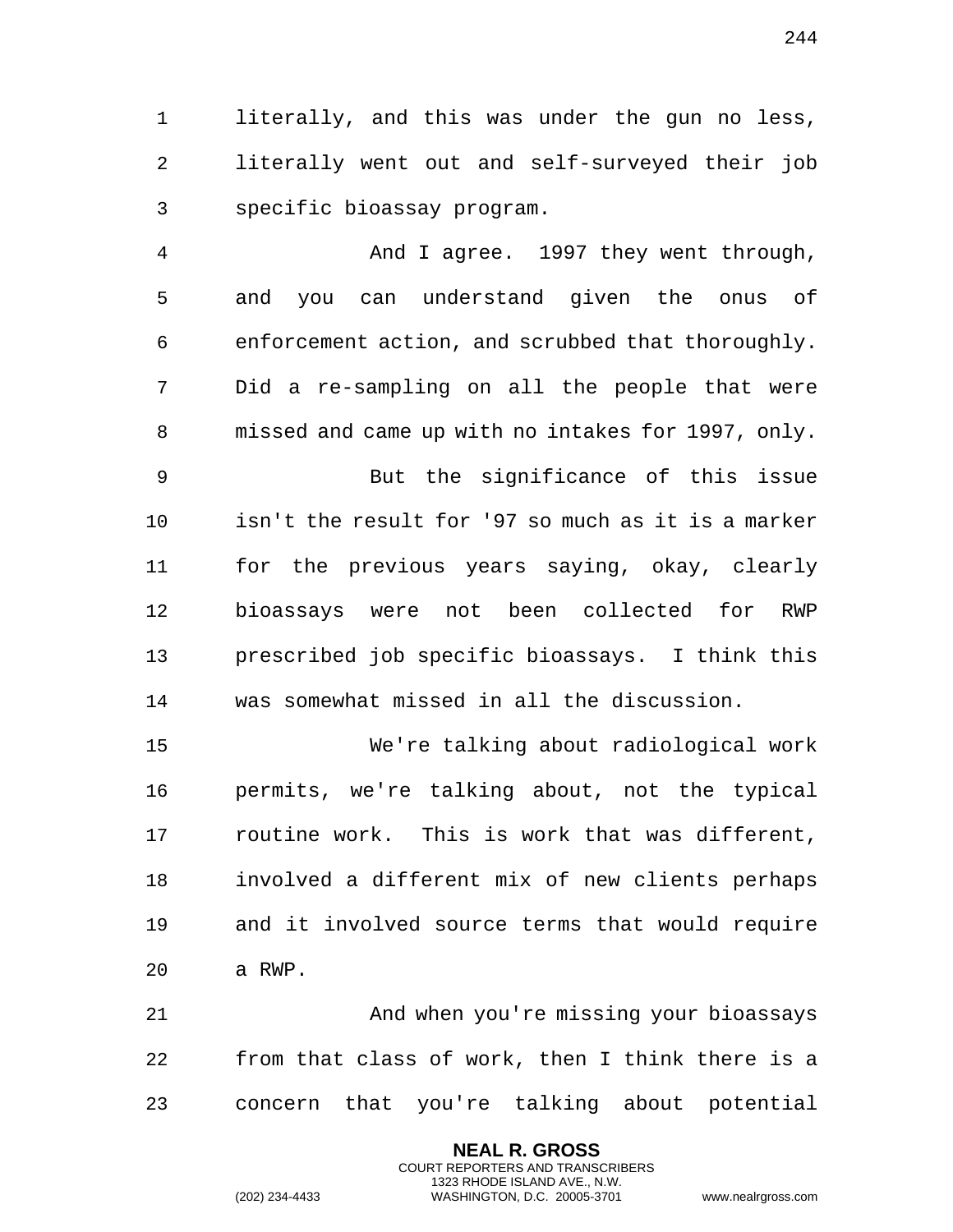exposures that are out of the norm for what you might see in routine operations.

 And I think this is a root of an issue that we'll talk about further. But when we're talking about what do you do about a gap like this. And particularly in the context of coworker model.

 I think one thing you have to keep in mind is this is RWP work. Job specific bioassays targeted to new clients that may not be your norm. And whatever you do, you have to come up with an approach, which is going to make that whole.

13 That's the significance.

 MR. BARTON: Okay, I'm going to talk a little bit about representativeness and how it relates to when we actually constructor our co-worker models.

18 The one thing I wanted to point out from NIOSH's presentation, they said that 91 percent of the subcontractor claims have internal monitoring. We don't disagree with that. There is a lot of data out there. But I want to stress, it is routine data.

> **NEAL R. GROSS** COURT REPORTERS AND TRANSCRIBERS 1323 RHODE ISLAND AVE., N.W.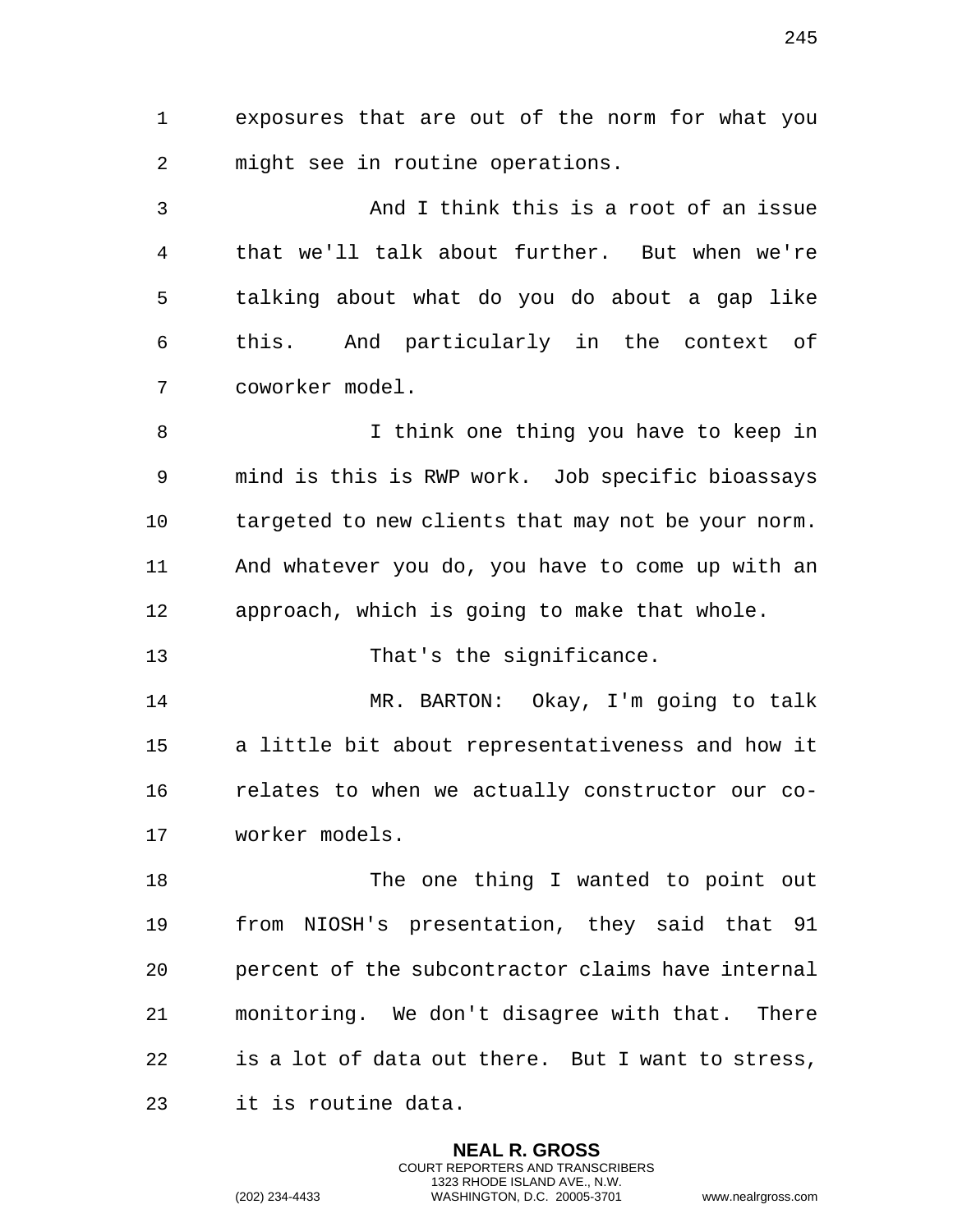The group of workers that we don't have data for are those who were monitored, or were supposed to be monitored, by the job specific bioassay program.

 So the key question becomes, does all that data that we have here, which is primarily routine, probably almost all routine, has that data effectively bound the exposures experienced by those workers who weren't routinely monitored, but should have been monitored with the job specific bioassays?

 What was the actual exposure potential for some of this off normal transient work and can we relate it to those routinely monitored workers, which includes both subcontractors, regular construction workers, operational workers, can we relate what the people who were purely under the job specific program we're doing to those who were routinely monitored.

 More concerns about, why is this a concern for us. Well, when you have interviews with former SRS subcontract workers that indicate they were brought onsite to do more contaminated

> **NEAL R. GROSS** COURT REPORTERS AND TRANSCRIBERS 1323 RHODE ISLAND AVE., N.W.

(202) 234-4433 WASHINGTON, D.C. 20005-3701 www.nealrgross.com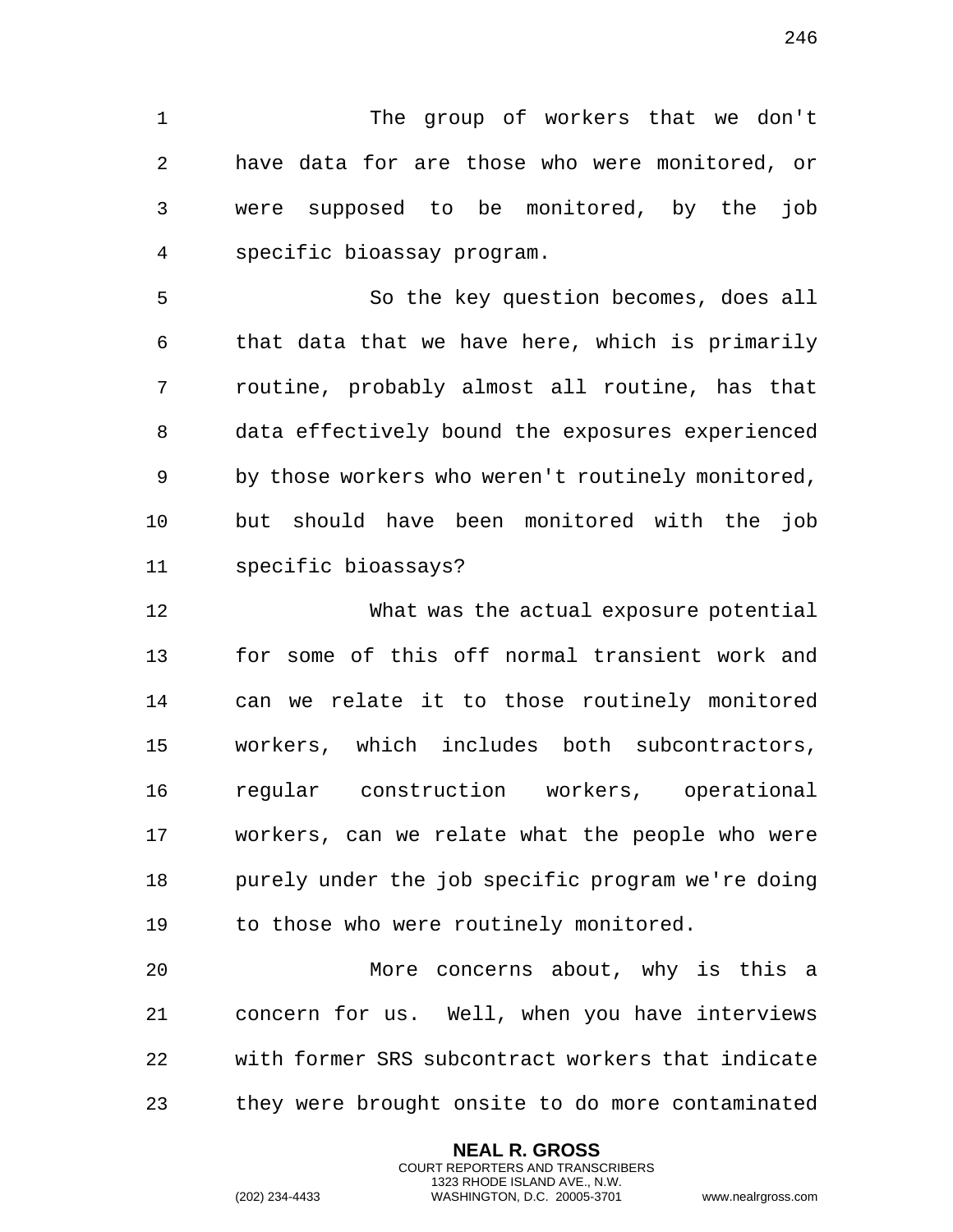work, to save exposure of the onsite construction trades workers. Those are not my words, those are NIOSH's words.

 Now, if you have a bunch of these workers who are onsite for a short duration, possibly being brought in to do the heavier more contaminated work, those workers are not going to be on a routine program. If you're only there for a few weeks or a month to come in and do a dirty job and then you're sent offsite, that's why the job specific program existed.

 Because you couldn't wait a year or six months to finally sample those people because they're not there anymore. So you put them on a job specific sample related to that specific task 16 that they were supposed to leave. And that system was not working.

 From the co-worker criteria, also referred to as the IMP guide today, for routine monitoring programs, now we're talking routine again, you have to review the program, it must be established who was monitored and why they were monitored.

> **NEAL R. GROSS** COURT REPORTERS AND TRANSCRIBERS 1323 RHODE ISLAND AVE., N.W.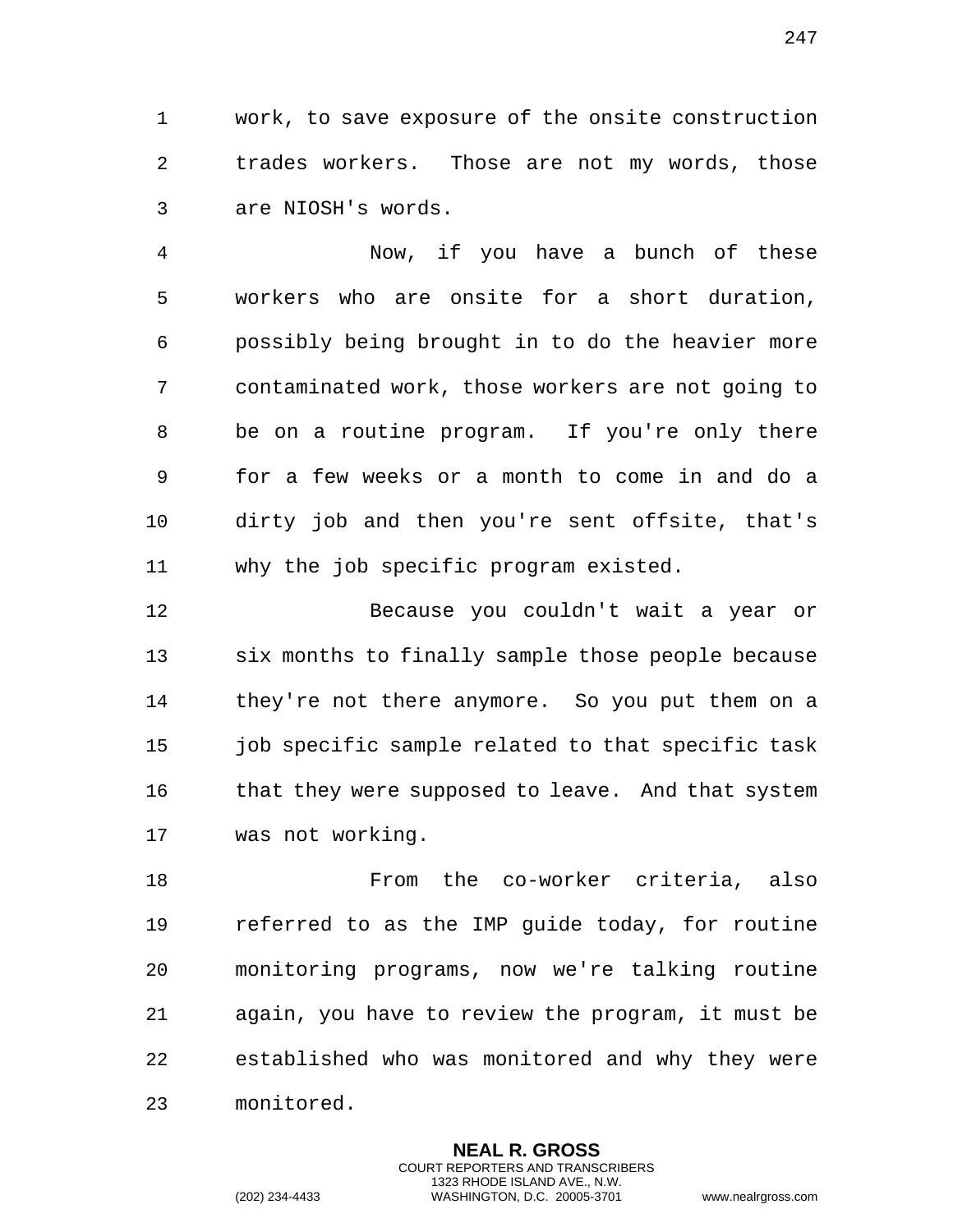In the evaluation, there must be some demonstration that the monitored population consisted of, one, a representative sample of the exposed population, or two, the workers with the highest exposure potential. So here's the key question. What is

 the Class of workers with the highest potential for exposure?

 Now, as I said before, NIOSH went in and analyzed NOCTS data for plutonium. From the '50's all the way to the late '80's.

**And they found that in certain years**  in the late '70's and 1980's, at the 95th percentile you would have factored a two to five difference between the monitored subcontractors, which is obviously going to be primarily routine because the job specific program is broken, and the regular construction trades. That gives us a little pause anyway.

 And we're not even talking about job specific here because we can't compare them. Which is the last bullet here. Because we have such completeness issues with the job specific

> **NEAL R. GROSS** COURT REPORTERS AND TRANSCRIBERS 1323 RHODE ISLAND AVE., N.W.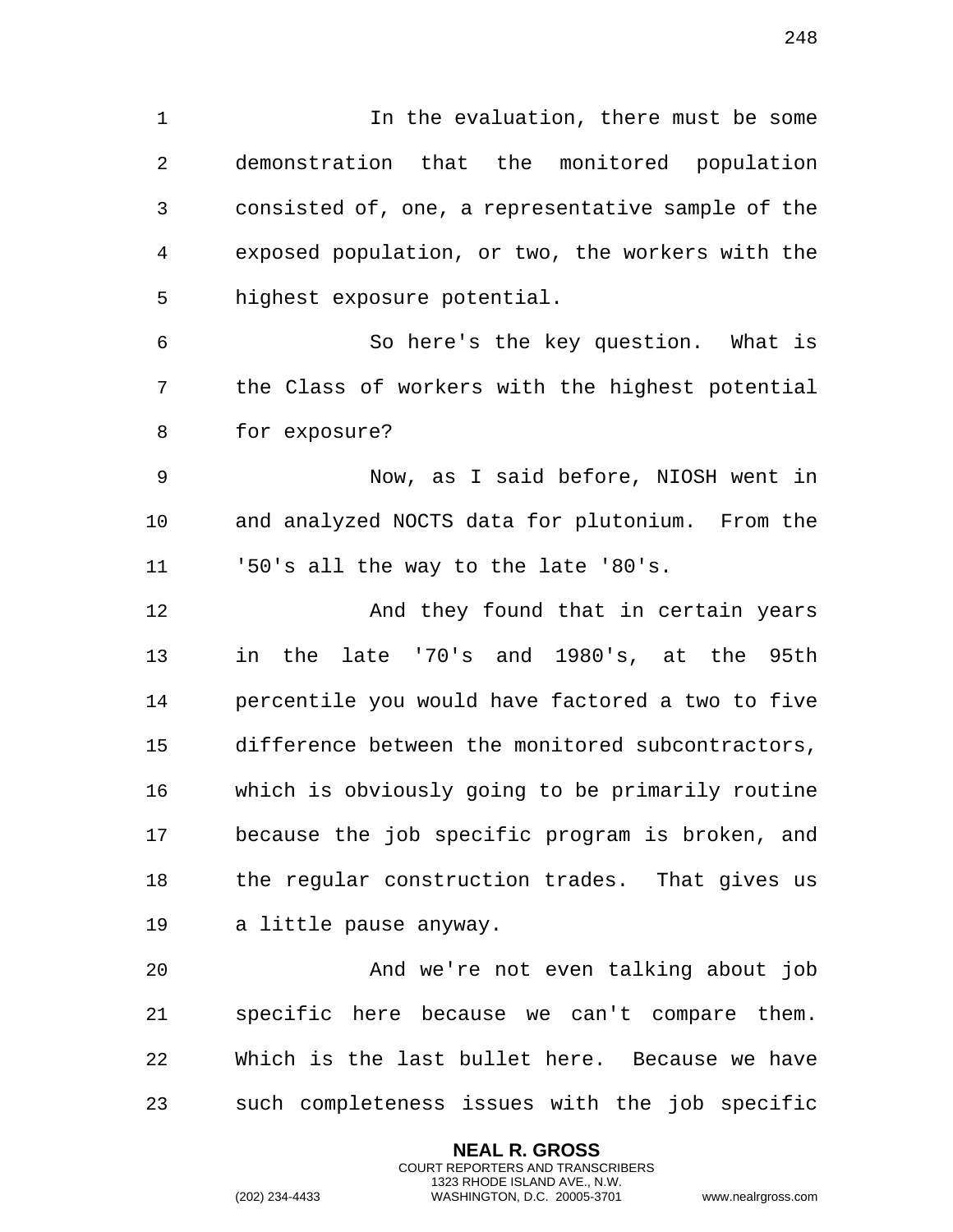monitoring program, we can't make any meaningful numerical comparison about what the exposure potential was for those workers, to the routinely

monitored population.

 And that was actually a question raised by Board Members in August. And that was what prompted NIOSH to go and look at that NOCTS data and to do that comparison of the 95th percentile. And NIOSH then concluded that there is no systemic difference between the DuPont constructions and the subcontract constructions.

 And the reasoning behind that is when you go in to construct a co-worker model, you fit into a lot of years where your kind of looking at the midpoint and you put an intake regime to that. And so the outlier values way up at the 95th percentile might not have very much of an effect under the final intakes.

 While we agree that that's true when you're actually constructing a co-worker model, we disagree that in this context, which is SEC not co-worker construction, that looking at that highest group of exposed workers, determining who

> **NEAL R. GROSS** COURT REPORTERS AND TRANSCRIBERS 1323 RHODE ISLAND AVE., N.W.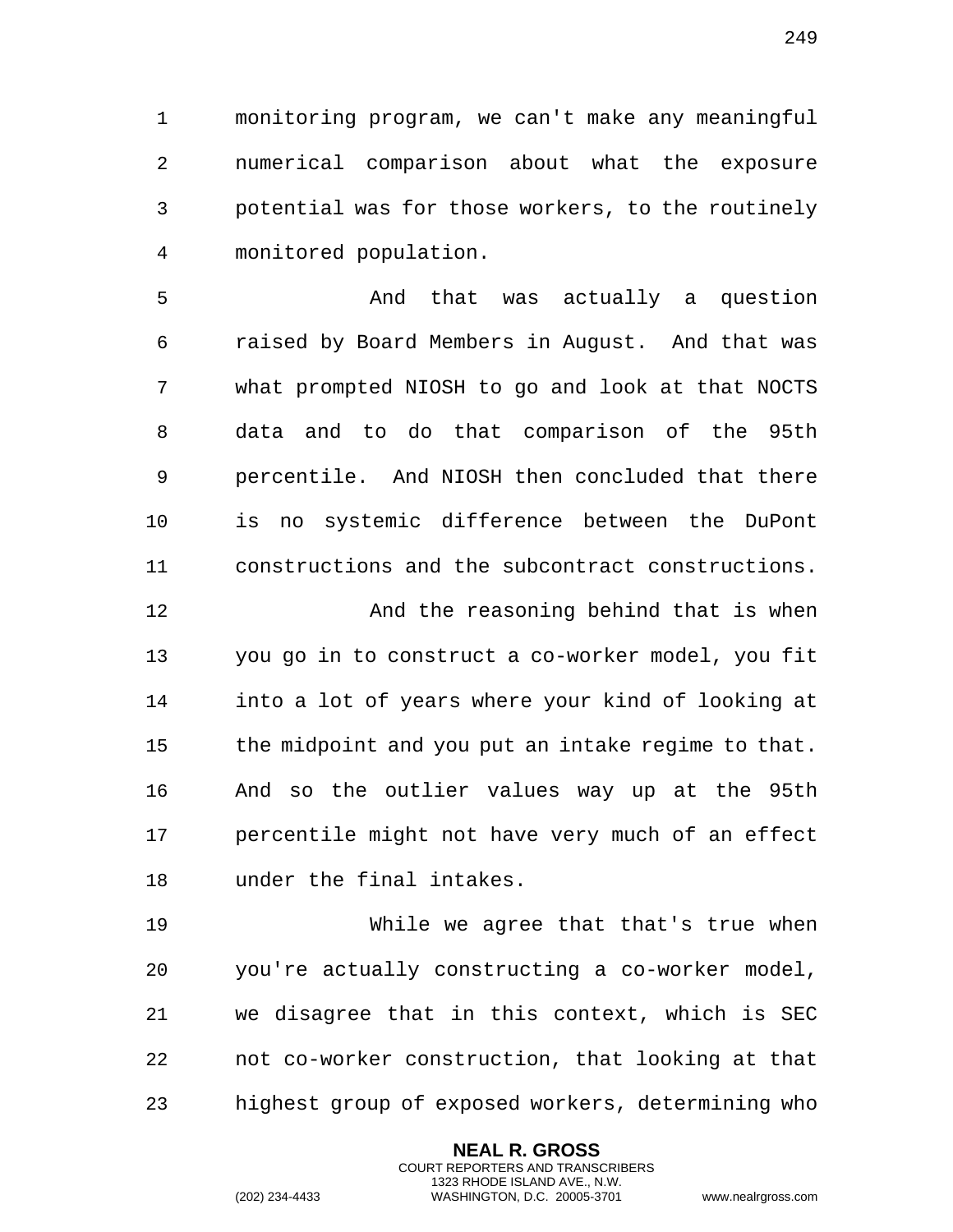they are and seeing is there another group out there who potentially aren't even covered by those workers, that's where it becomes an SEC potential issue.

 And I'm going to show you just a couple of graphs from that NIOSH memo. This is the plutonium graph from the '50's up to the late '80's. It has the DuPont CTWs, subcontract and also operations in there. It's kind of busy.

 I looked at it and I said, well, let's just look at the post-SEC period, so roughly 1972 and on, let's get rid of operations. And this is what gave us pause.

 The red line with the peaks where you subcontract workers. And again, we're still comparing routine bioassay here because we simply don't have the information to make any numerical comparisons like this for job specific because they really weren't being done.

 And I note here that recently NIOSH had identified, one of the peaks there had an error in it. And I'll also note that, while Tim didn't get to it, they're currently doing a re-

> **NEAL R. GROSS** COURT REPORTERS AND TRANSCRIBERS 1323 RHODE ISLAND AVE., N.W.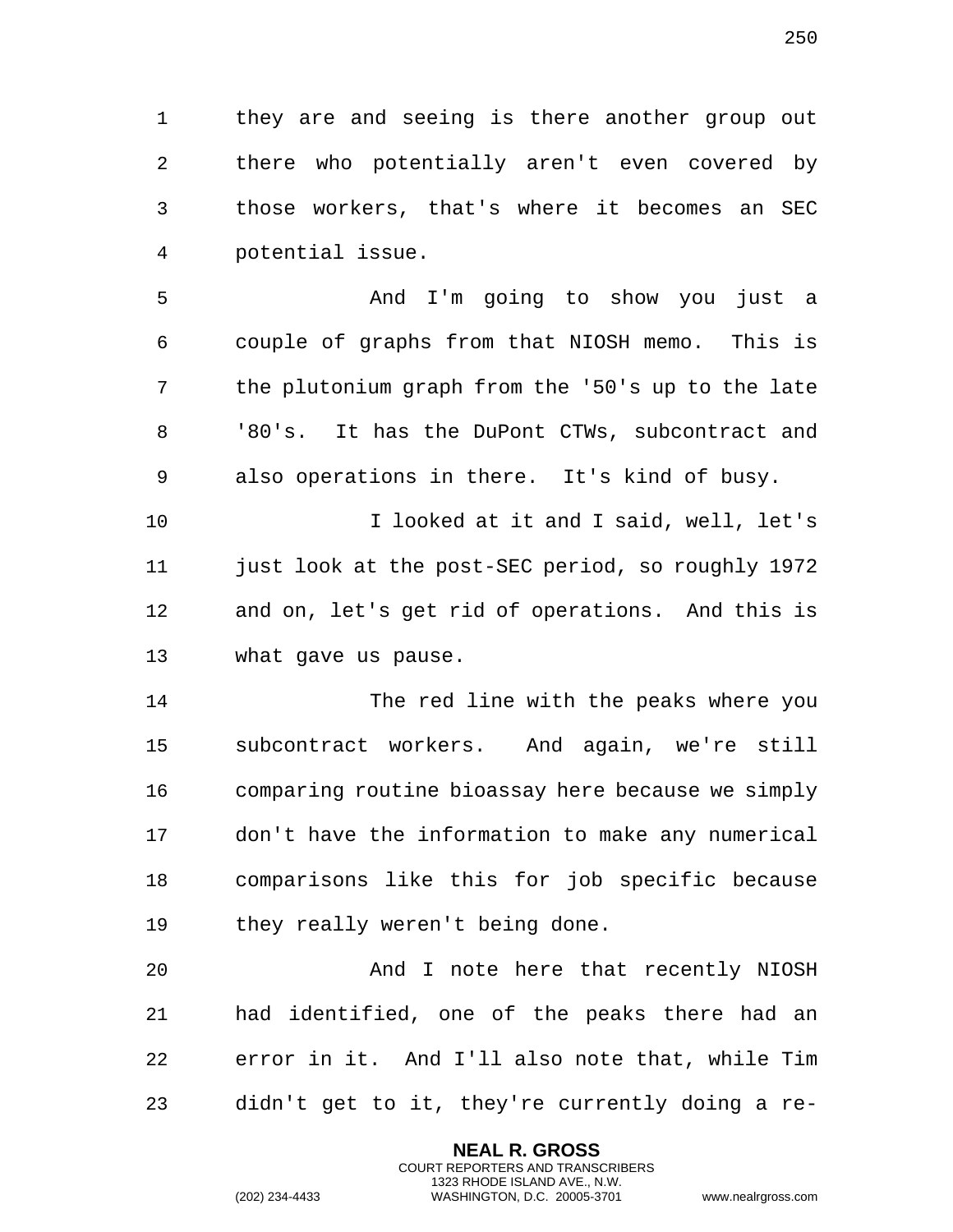analysis using not just NOCTS data, but also log book data to kind of take another look at this issue. Because it is rather concerning to see something like that.

 And this is a quote, again, from that same memo. The highlighted portions, subcontractors, CTW, indicated that they were called in for more contaminated work to save the exposure of onsite CTWs. The 95th percentile of the subcontractors CTWs is a factor of two to five higher.

 Now again, as of today, because new analysis is in the works, just take this for what it is. It sounds like NIOSH wants to revise it based on a fuller data set. We don't know what that's going to say, but again, the caveat is we're looking at routine monitoring, we're comparing routine monitoring, we don't have a job specific portion.

 And really, we don't have a way to meaningfully compare what that exposure potential was to all of those routine workers with the thousands of samples that we do have.

> **NEAL R. GROSS** COURT REPORTERS AND TRANSCRIBERS 1323 RHODE ISLAND AVE., N.W.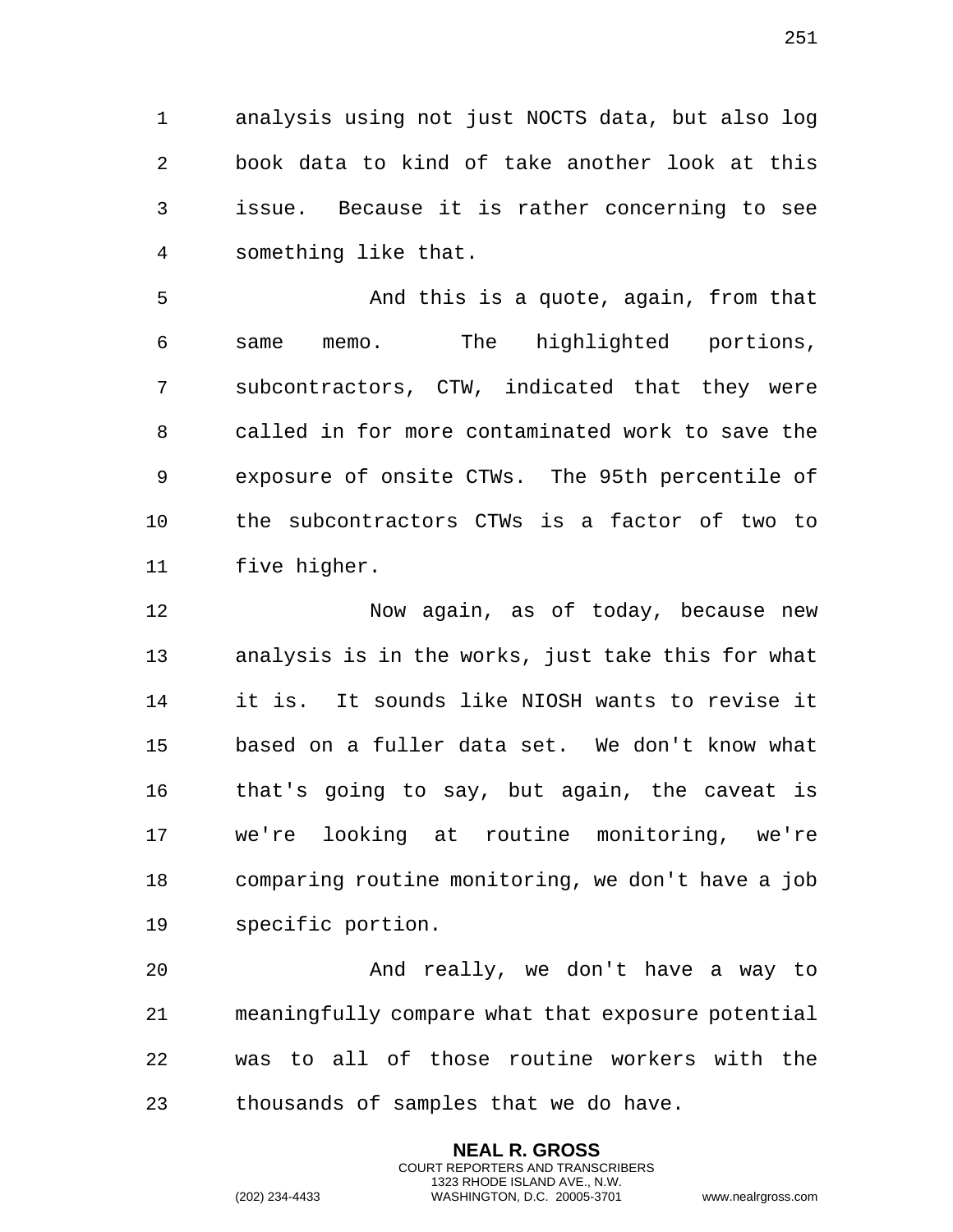MR. FITZGERALD: Okay. There were a number of implications that Tim touched on at the end of his presentation, I guess, some of them. I don't know if he got to all of them. But I went ahead and addressed each one of them. And I want to go through each of them. But I thought it was a pretty good list. And we think these are pretty significant and relevant to the overall question.

 The first one is that there was no effect in the coworker model for 1997, as all the worker data had been collected and evaluated. And we tend to agree with that.

 You know, I think it was something we were not aware of this past summer. It was one of these where going back to the site, and establishing that they had done a resampling under the weight of an NOV. They went back and, understandably, resampled every one of the missing 256 workers and did not find any intakes. However, you know, as I indicate, our concern is, okay, it sort of gets this off the hook for '97, but they did not do that for '96.

> **NEAL R. GROSS** COURT REPORTERS AND TRANSCRIBERS 1323 RHODE ISLAND AVE., N.W.

(202) 234-4433 WASHINGTON, D.C. 20005-3701 www.nealrgross.com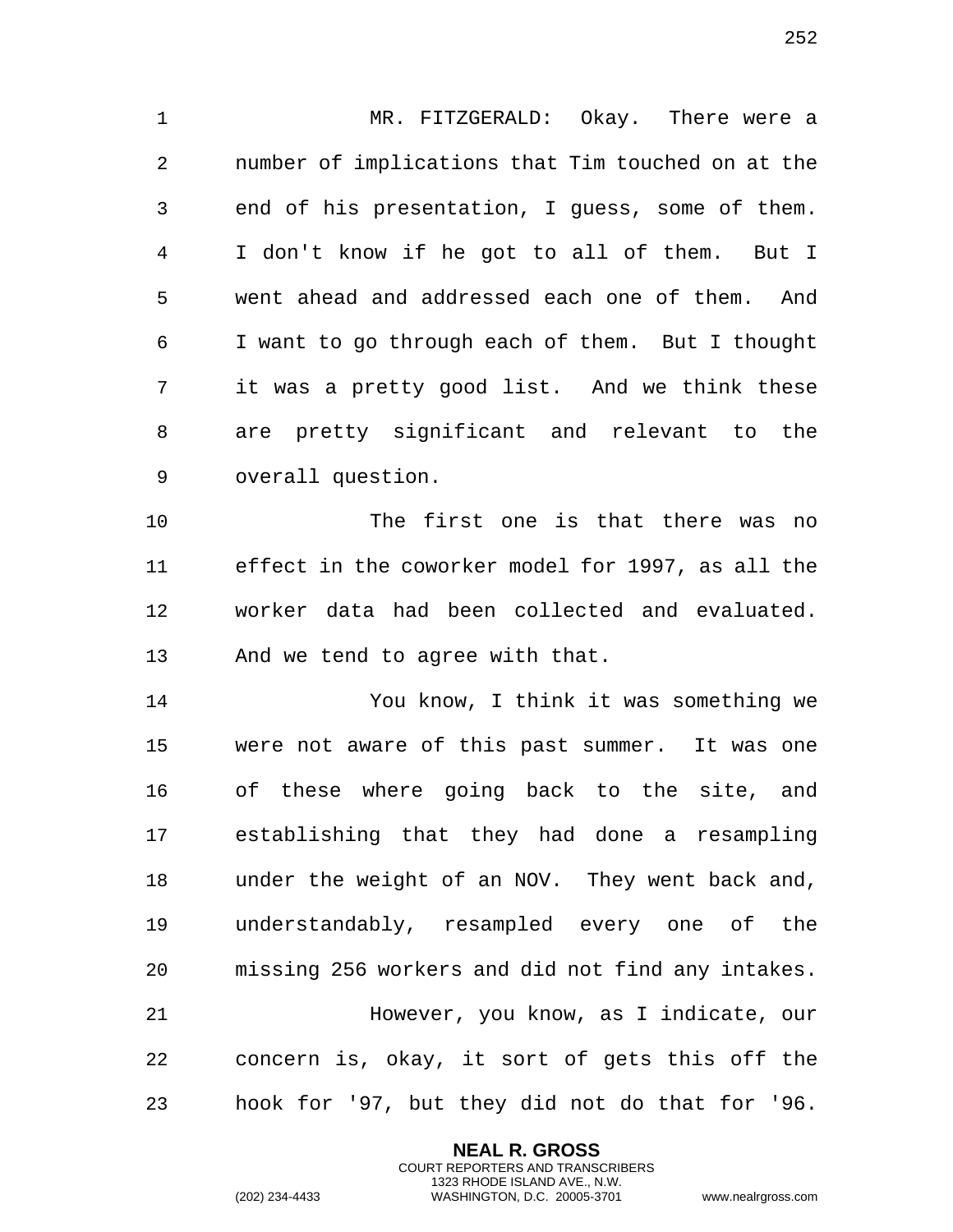It wasn't cost effective. They didn't feel they were going to find anything.

 And we're not sure about the previous years, and I think, as Tim indicated, NIOSH is trying to go back now and see if the site did any further surveying.

 But our issue, and notwithstanding the comment that the chronic only began in November of '95, which we disagree with, is what are the implications for the previous years? I mean, yes, there was 256 subcontractors that were missed, the jobs that had bioassays were at 21 percent, completeness rate.

 Well, what was the situation in '96, '95, '94. This was 100 percent sampled. Do we have anything that would give us any indication that this is typical?

**I recall, from the operational history**  of Savannah River, the heaviest influx of subcontractors was the K reactor re-start in the early '90s, the D&D that came soon after that, waste management.

So, you know, I don't know what we're

**NEAL R. GROSS** COURT REPORTERS AND TRANSCRIBERS 1323 RHODE ISLAND AVE., N.W.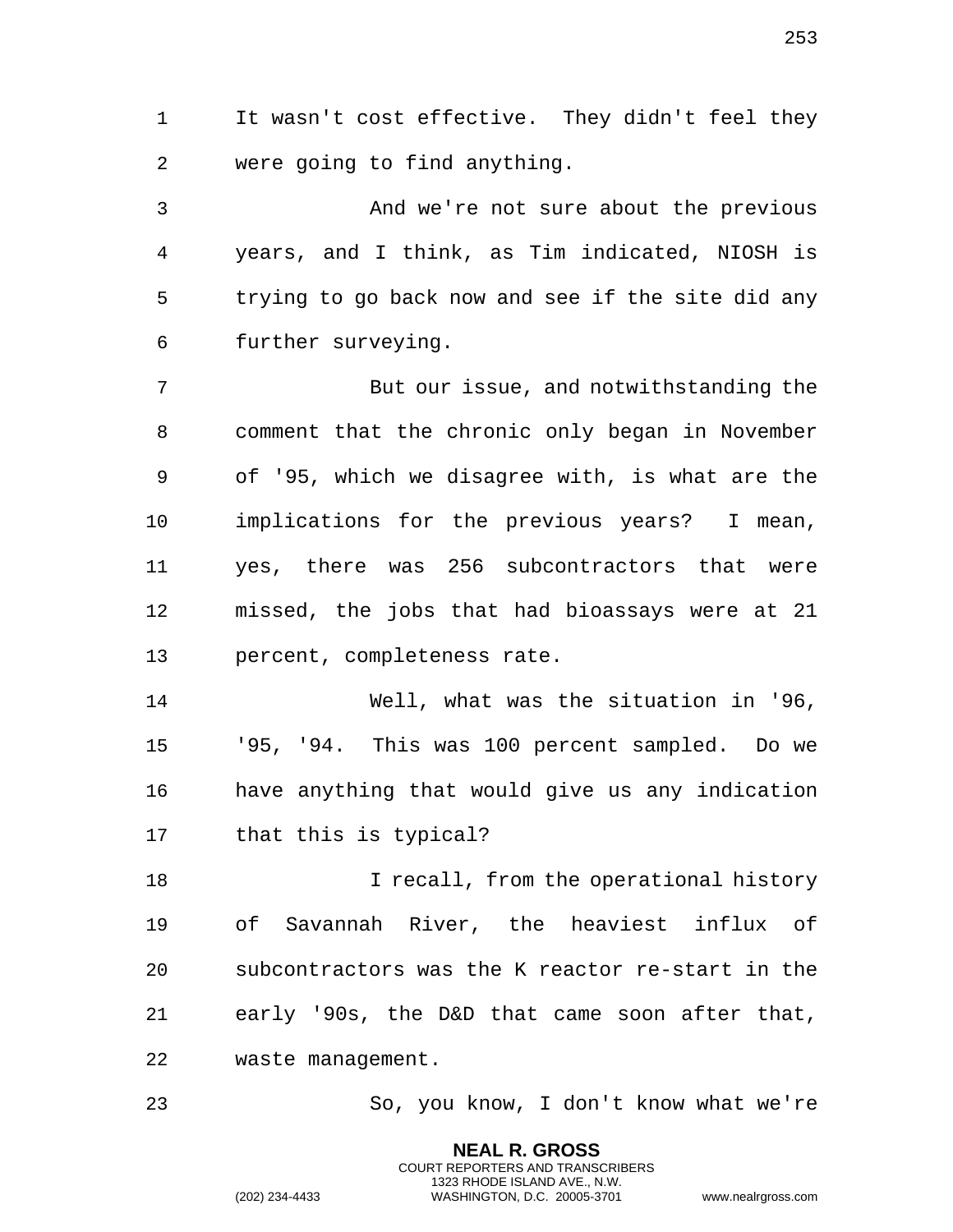talking about in terms of numbers. But certainly the concern would be we have a gap. And there's a need for a co-worker model. And, you know, do we actually know what numbers the jobs, the locations.

 You know, I just indicated earlier what really hamstrings us now is the addition of the RWPs. You know, that would give you a record of who was doing what work, what nuclides, what locations. I mean, that would be the roadmap.

 But given what we have found, that seems to be missing, by and large. So the concern is, okay, we don't have the bioassays. We don't have a complete set of RWPs.

 How would one characterize the, you know, the workers that we're actually talking about, and how would we develop a coworker model that would be founded on bounding whatever dose this group would represent, understanding this group was doing RWP prescribed, you know, work whose exposure potential may not necessarily match that of the routine worker doing typical work. So that's the concern on that one.

> **NEAL R. GROSS** COURT REPORTERS AND TRANSCRIBERS 1323 RHODE ISLAND AVE., N.W.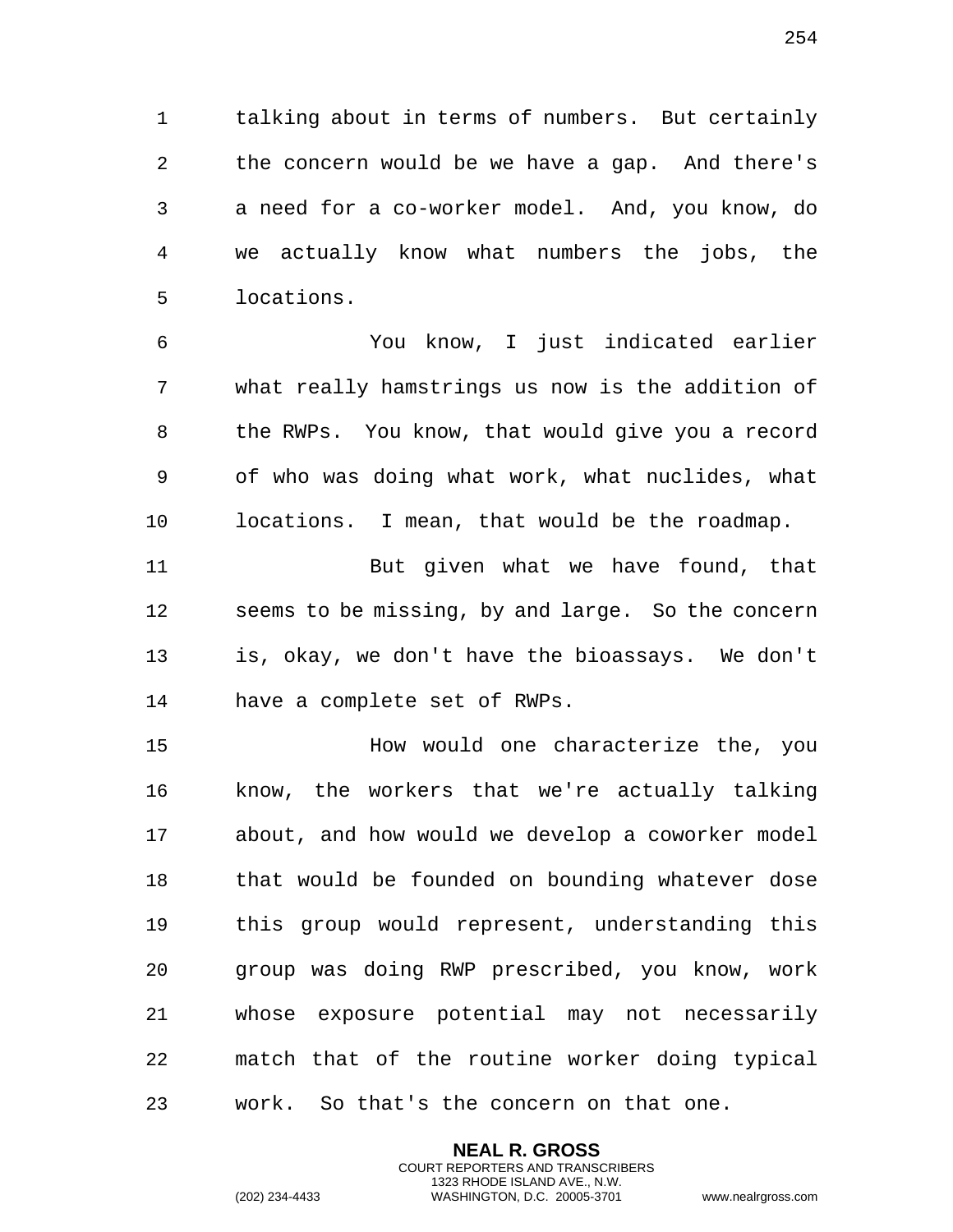Okay, next one. DOE acknowledged rigorous radiological control programs during the enforcement meeting. And it's our responses. That's fine. We don't take issue that Savannah River had a sound radiological control program.

 I mean, this is the mid to late 1990s. Post 835 one would expect that. Although I think it was pretty clear the administrative controls, the procedural implementation that led to the deficiencies on the jobs with the bioassays was pretty poor.

12 12 I mean, the system was something that wasn't working. It hadn't worked in some time. It's not clear on how long, but certainly whatever procedures were in place weren't accountable to making sure these bioassays were collected and weren't very amenable to corrective action which is one reason I agree with Tim.

 I mean, I think it's pretty clear it was getting worse. And the NOV was cited. Now when I say worse, I put quotation marks around that, because I don't know what the sample size was in '95. Certainly it was a lot more limited

> **NEAL R. GROSS** COURT REPORTERS AND TRANSCRIBERS 1323 RHODE ISLAND AVE., N.W.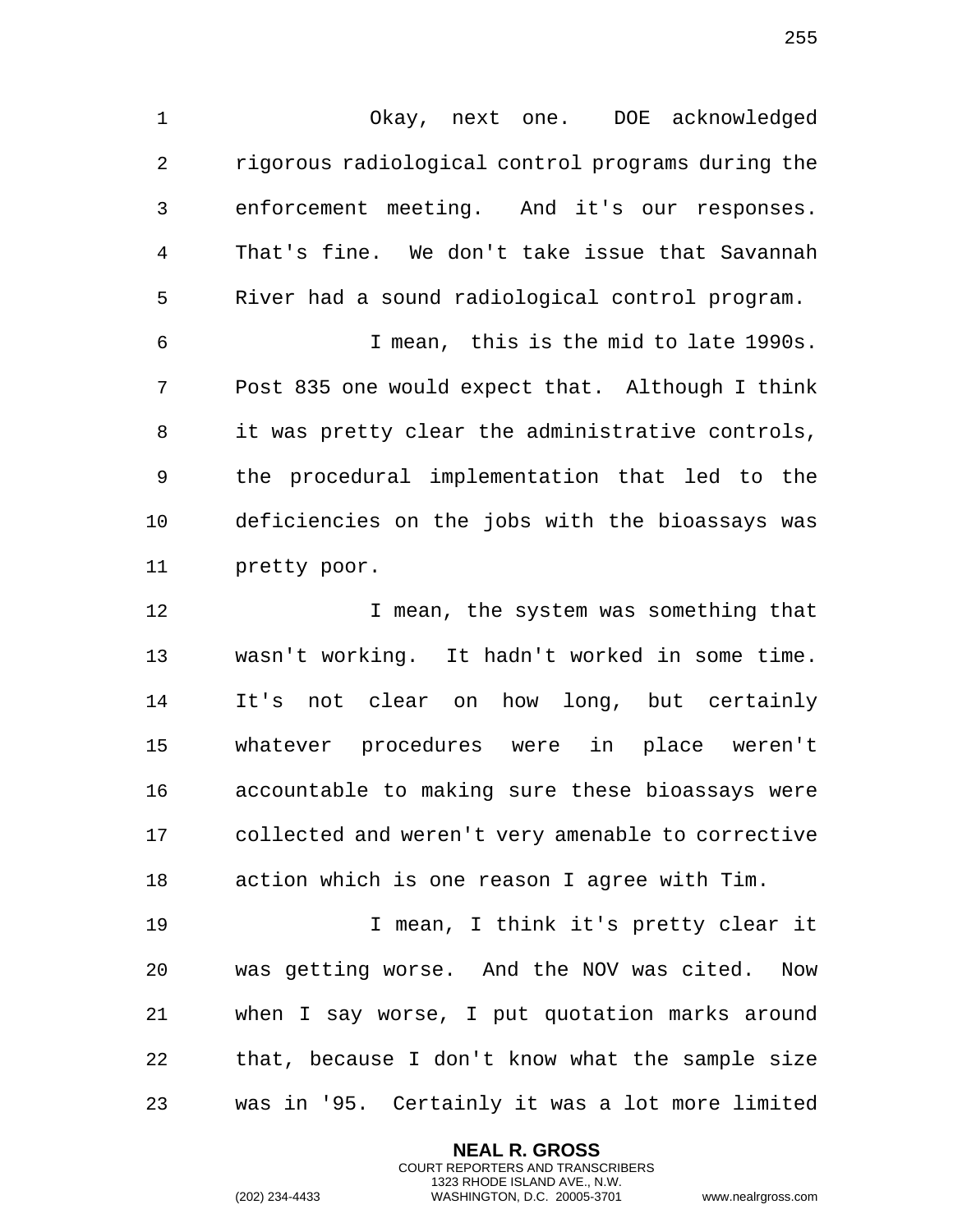1 in '96, I'm sorry, earlier in '97. So it really 2 sort of depends on what sample you take to what 3 percentage you get.

4 But we're concerned very, very 5 specifically with the repetitive nature, and I 6 just use word that DOE used, of the 7 nonparticipation by workers who were required to 8 get bioassays by their RWPs at relatively high 9 rates.

10 And, you know, I find it kind of 11 enlightening that we're, you know, saying that 12 ten percent's fine, 15 percent's not too bad. I 13 go back ten years in this program, and we were 14 excited about five percent, you know, five 15 percent lacking in terms of completeness.

16 And we went through all kinds of 17 gyrations to try and figure out where that five 18 percent was. So we're up to the double digits, 19 and we're, in some cases, okay with that.

20 Anyway, that's the concern. And yes, 21 the overriding concern is that the potential does 22 exist to overlook worker exposure and to 23 radioactive material due to these unrecognizable

> **NEAL R. GROSS** COURT REPORTERS AND TRANSCRIBERS 1323 RHODE ISLAND AVE., N.W.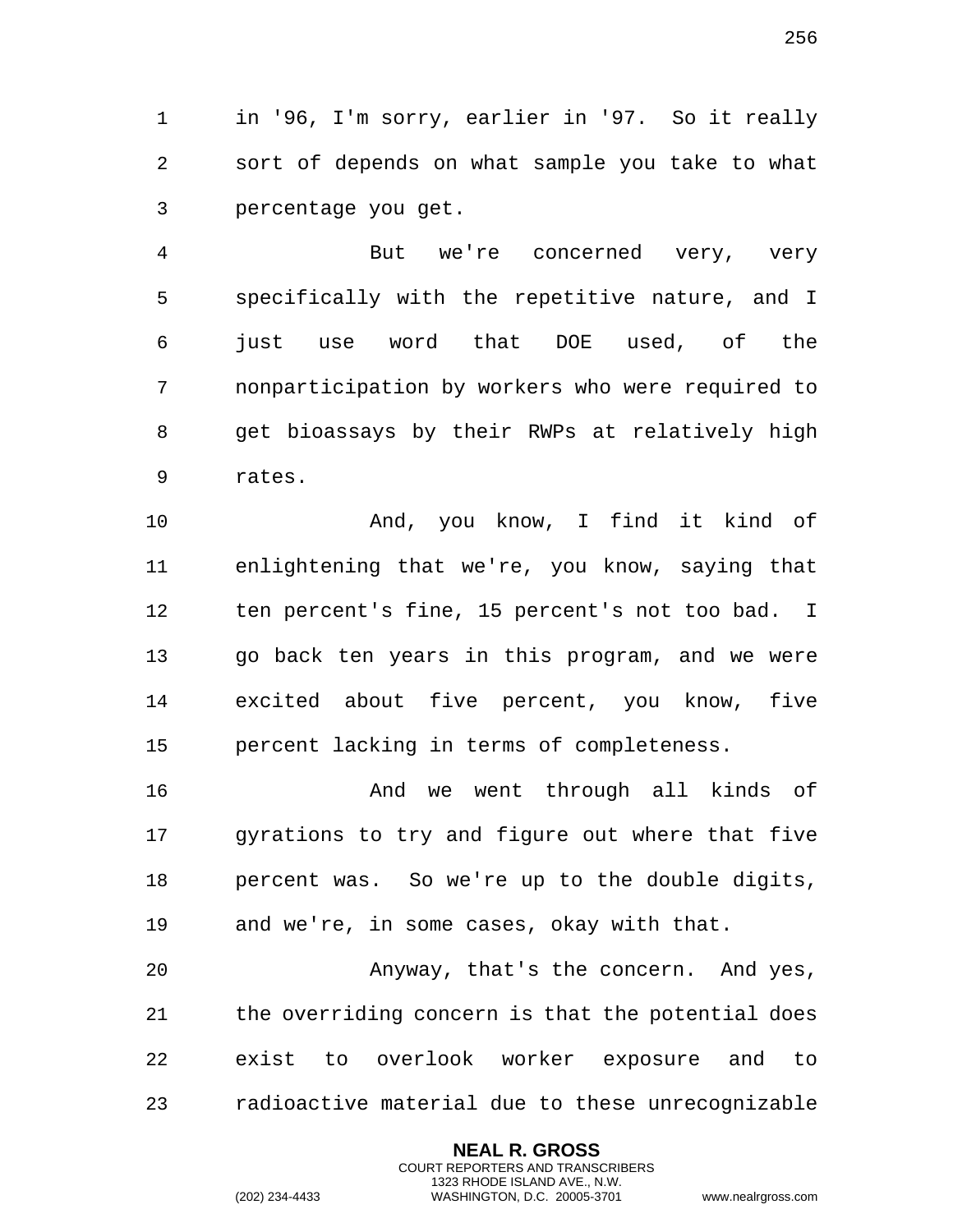conditions and other types of personal error. So I think that was the -- and that's our concern too, that no matter how good the routine program is, and it's very sound, if you don't have a working bioassay program for your RWP bioassays, I think it's a big gap. And it's one that's going to require certainly some attention to a coworker model.

 But the other concern is that SC&A has not demonstrated a subcontractor for primarily or only monitored the job specific bioassays that would bias the coworker model.

 Actually, I am sympathetic to this particular one and sent a note in to the Work Group about a month and a half ago that said, you know, this is -- and I can't say this was my idea. I think Stu came up with the original reflection 18 that, you know, we don't really know who makes up the so-called job specific bioassays. It probably is a loss of contractors, maybe some in-house staff and other CTWs.

 So we really don't know. And I think the notion was, well, we do have the 1997 group

> **NEAL R. GROSS** COURT REPORTERS AND TRANSCRIBERS 1323 RHODE ISLAND AVE., N.W.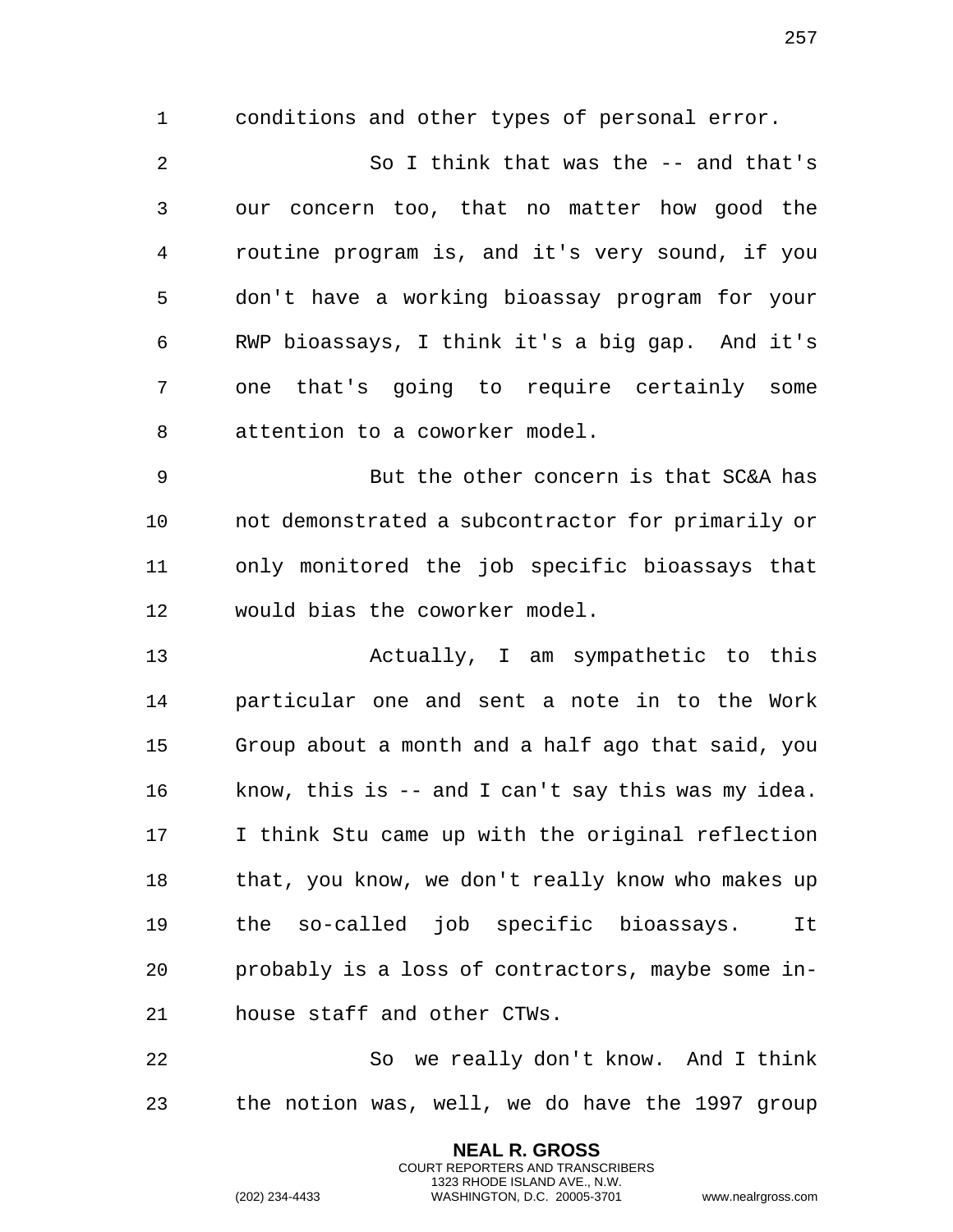cohort, the 256. And wouldn't it be interesting to know what that makeup is? I agree, I think it would be. And I have recommended that to the Work Group.

 So yes, we have not demonstrated it, because we have not had the tasking or opportunity to do so. But I would think that would be a good idea. Now, the only admonition is that's going to give you snapshot of the makeup of 1997.

 And that makeup is going to be different every year going back just simply because you always had a different mix of subs doing different kinds of activities. But yet it still would be illustrative of what you're dealing with. Right now we think your subcontractors are making up the most of that. We don't know for sure.

 The other concern was even a larger percentage of subcontractors use a job-specific bioassay compared to Westinghouse employees. A larger fraction of subcontractor CTWs were monitored via routine bioassays.

> **NEAL R. GROSS** COURT REPORTERS AND TRANSCRIBERS 1323 RHODE ISLAND AVE., N.W.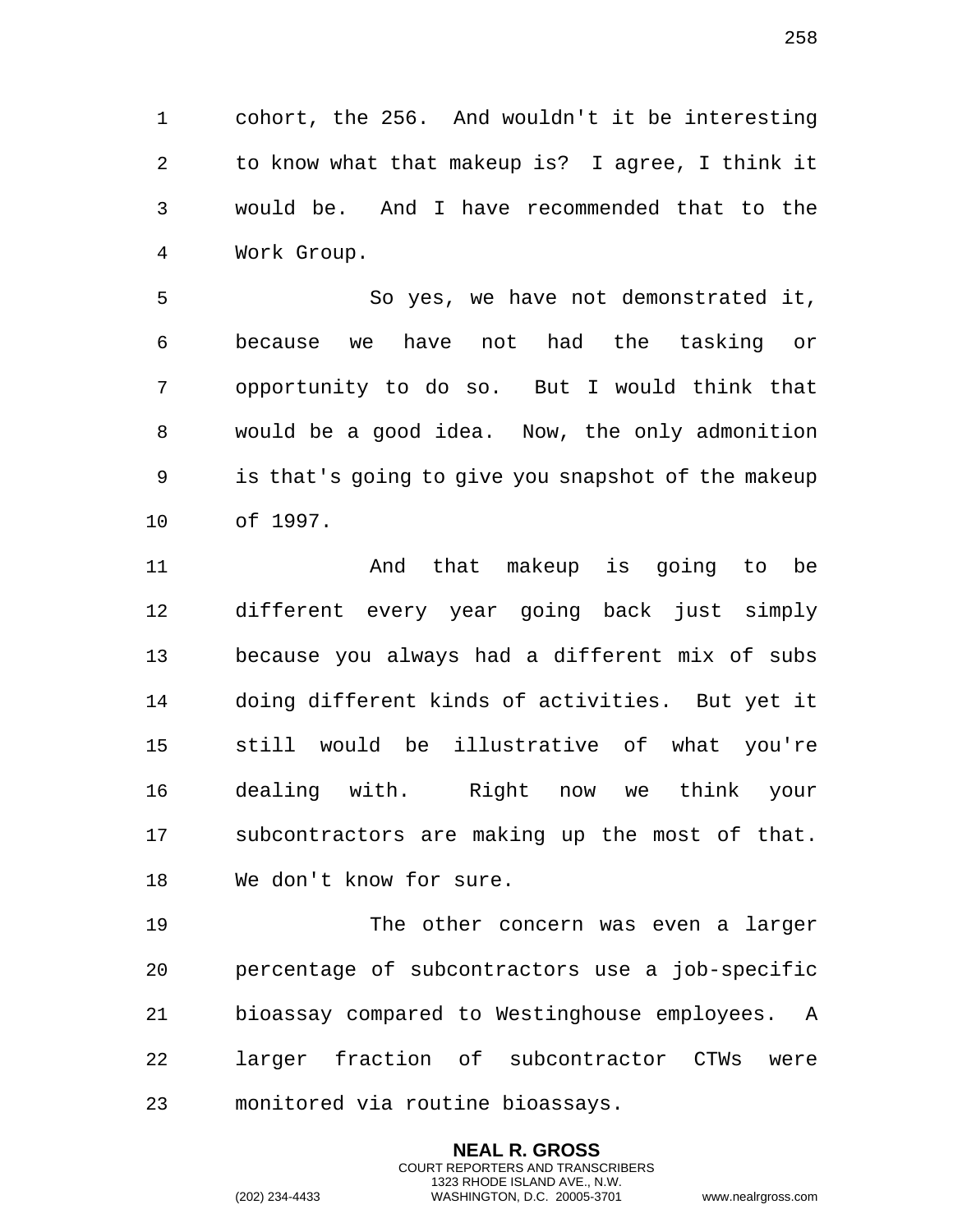I think that's true, but as we have noted earlier, we take exception that NIOSH has demonstrated there's no systemic difference or systematic difference between the in-house CTWs and the subcontractor CTWs.

 And typical routine work and RWP work, now, I think this is where you get down to the rougher question, is are the workers doing RWP work the same as the workers doing typical work. And can you envelope or bound these workers, meaning the RWP workers, the workers that were doing the RWP work, with the routine pre-scheduled bioassay work.

 And I think that's a key question which I don't think has been fully answered. And I think that's one that would, I think, resolve some of our concerns. Because I think that's where, you know, one can take care of these gaps and feel confident that whatever data you're applying is in fact, you know, is the bounded data.

 Okay, this is almost done. There is no evidence of a workplace exposure nor

> **NEAL R. GROSS** COURT REPORTERS AND TRANSCRIBERS 1323 RHODE ISLAND AVE., N.W.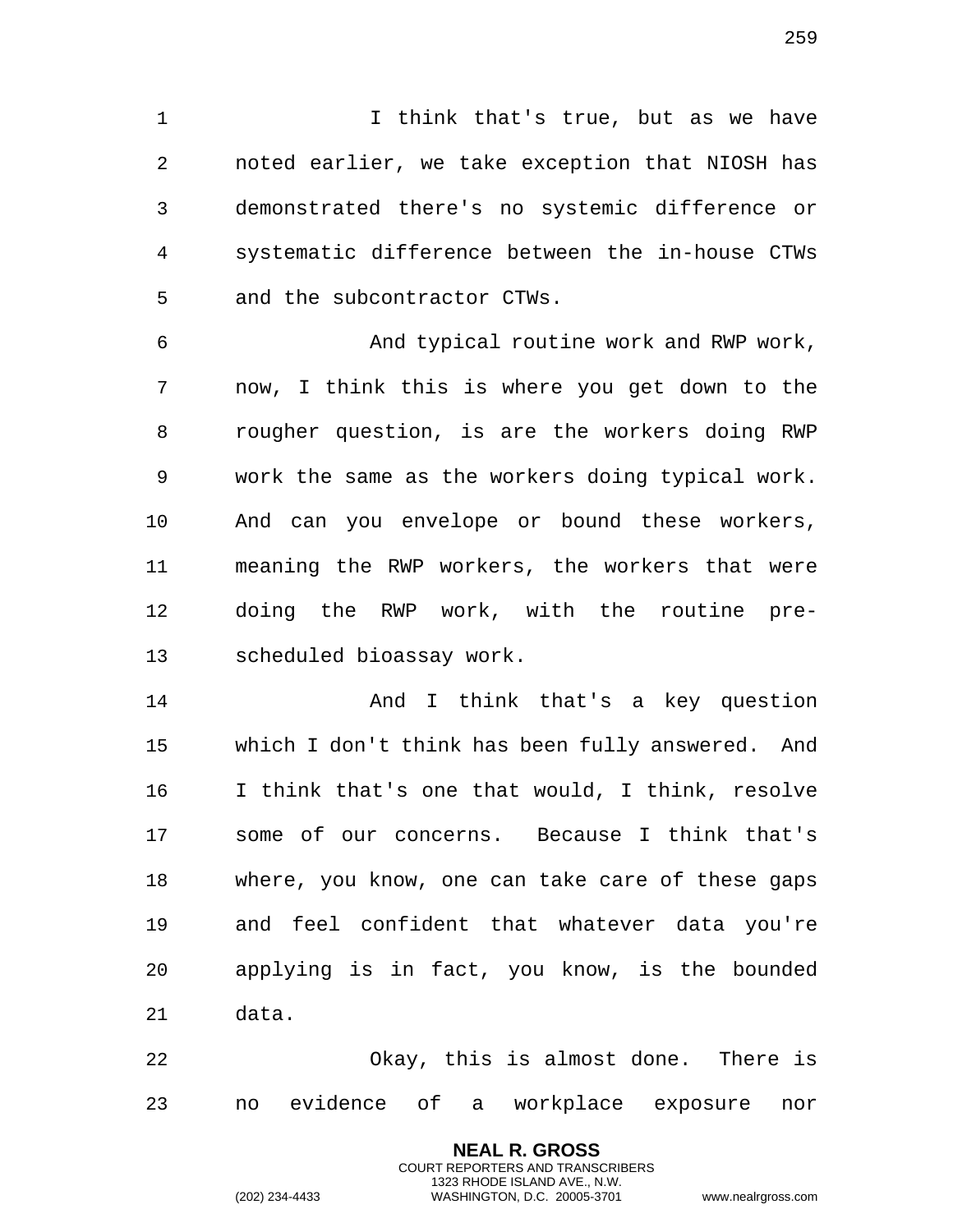indication that there was a mis-intake of radionuclides at Savannah River. This was pretty much Westinghouse's argument with DOE in the enforcement action.

 And I'm not going to go back over this, but DOE certainly emphasized that they can't overlook the potential for errors or other unrecognized conditions leading to an intake, okay.

 You know, even if you have one or two intakes in the entire complex at Savannah River a year, it doesn't mean you're not going to have one in your RWP program with job specific bioassays, okay. And the rest of this, I think, is pretty clear.

 We went back and did a cursory look in the SRDB and NOCTS. And we've identified instances, as did DOE, actually, in the NOV, where you have positive intakes that were only picked up in the bioassays. They were not picked up in the Field Indicator Program. And, you know, we'll be identifying that to NIOSH after the meeting.

> **NEAL R. GROSS** COURT REPORTERS AND TRANSCRIBERS 1323 RHODE ISLAND AVE., N.W.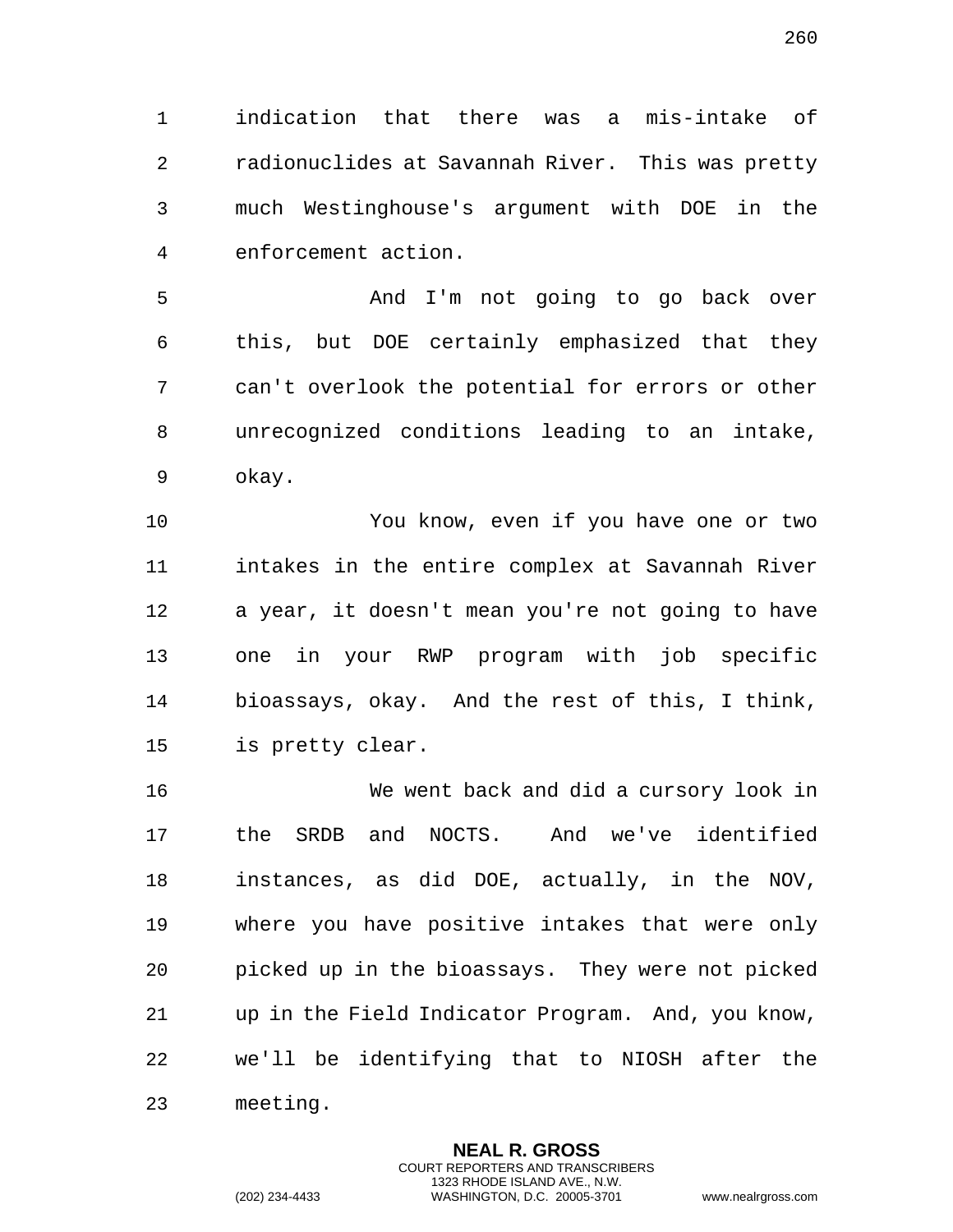1 But we didn't want to put the Privacy Act information, you know, put it up on the slide. But I think this, again, underscores the fact that, you know, the bioassay program not only is your last resort, but it's a necessary component in terms of actually identifying intakes that might be missed otherwise.

 And again to emphasize, we're talking transient subcontractors. Savannah River did not have a fully functional termination bioassay program until the corrective action took place after this NOV.

 So if you have in and out subcontractors, transient subcontractors, that missed bioassays as part of their RWPs who left 16 the site, there wasn't an accountable system that would have picked them up, necessarily.

 MEMBER BEACH: Jim, can I ask a question?

CHAIR MELIUS: Are you done?

 MR. FITZGERALD: I just want to just do the conclusions, and I'm done.

CHAIR MELIUS: Okay.

**NEAL R. GROSS** COURT REPORTERS AND TRANSCRIBERS 1323 RHODE ISLAND AVE., N.W. (202) 234-4433 WASHINGTON, D.C. 20005-3701 www.nealrgross.com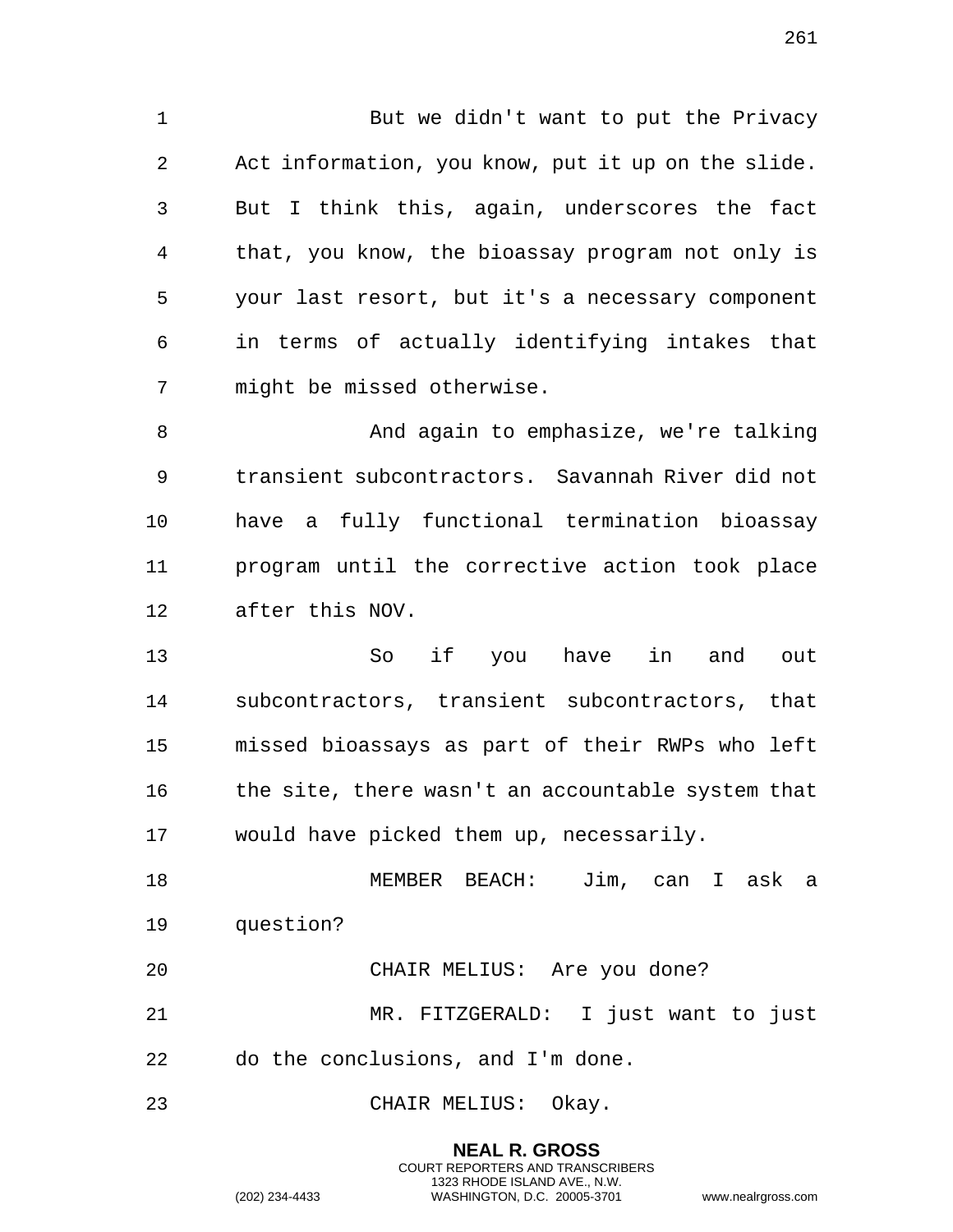| $\mathbf 1$    | MR. FITZGERALD: Okay, real quick.                 |
|----------------|---------------------------------------------------|
| $\overline{2}$ | CHAIR MELIUS: Quickly.                            |
| 3              | MR. FITZGERALD: Real quick. Okay.                 |
| $\overline{4}$ | Again, the Westinghouse self-surveys, in our      |
| 5              | view, are the most valid reviews of the job-      |
| 6              | specific bioassay completeness. They were 100     |
| 7              | percent re-sampling that was done                 |
| 8              | contemporaneously back 20 years ago, not sort of  |
| 9              | this, you know, we'll see if we find job plans or |
| 10             | RWPs and see where they pan out. This was done    |
| 11             | contemporaneous with the concerns that were       |
| 12             | expressed back in the '90s.                       |
| 13             | And representatives in this is the                |
| 14             | key, as Bob pointed out, as far as the coworker   |
| 15             | model is concerned. And I already talked about    |
| 16             | the RWPs and some of the deficiencies on that.    |
| 17             | And at the Work Group meeting, I think            |
| 18             | NIOSH indicated and showed some raw data in terms |
| 19             | of the NOCTS review that they referred to that    |
| 20             | we'll hopefully see toward the end of the year.   |
| 21             | And again, we'll take a look at it.               |
| 22             | But I think our concern is that this is sort of   |
| 23             | the cart before the horse. We haven't had a       |

**NEAL R. GROSS** COURT REPORTERS AND TRANSCRIBERS 1323 RHODE ISLAND AVE., N.W.

(202) 234-4433 WASHINGTON, D.C. 20005-3701 www.nealrgross.com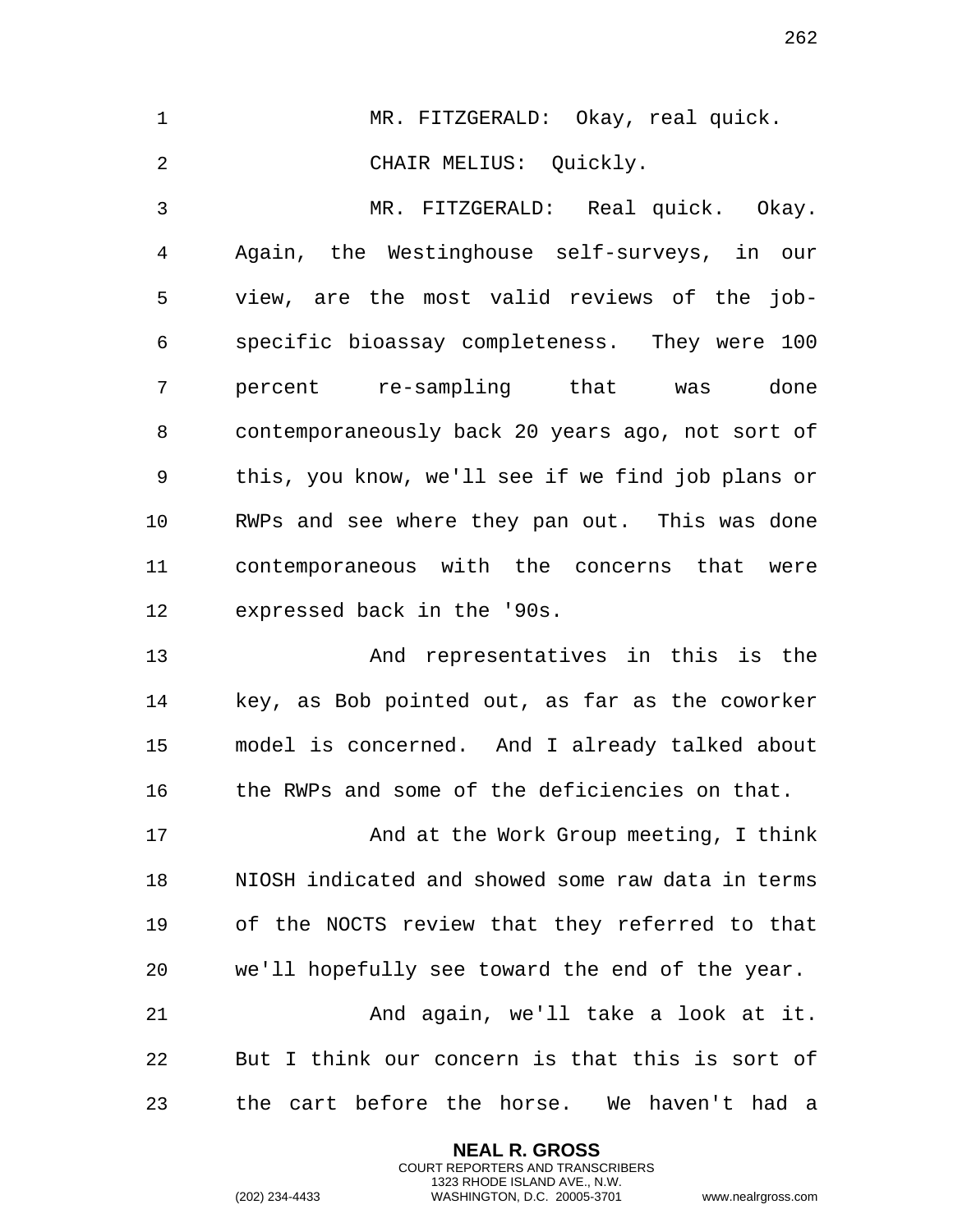chance to be convinced that the data sets are truly, you know, similar, that you would be able to apply the coworker data as indicated or proposed. So again, we're still concerned about that particular issue.

Okay, questions?

 CHAIR MELIUS: Thank you. Josie? MEMBER BEACH: I just wanted to -- we might have talked about this, but what are the numbers of the transient workers that we're talking about versus the subcontractors? I'm 12 just curious.

 MR. FITZGERALD: We have no idea. MEMBER BEACH: Are we talking hundreds, or thousands, or just --

 MR. FITZGERALD: I think in terms of subcontractors, there were thousands. But as far as the level of transiency, you know, days versus weeks, versus -- some of them worked side by side with CTWs. They were effectively permanent staff that were just simply, in this case, say Bechtel subcontractors in the '90s, you know, back to Savannah River full time. And I think as Tim was

> **NEAL R. GROSS** COURT REPORTERS AND TRANSCRIBERS 1323 RHODE ISLAND AVE., N.W.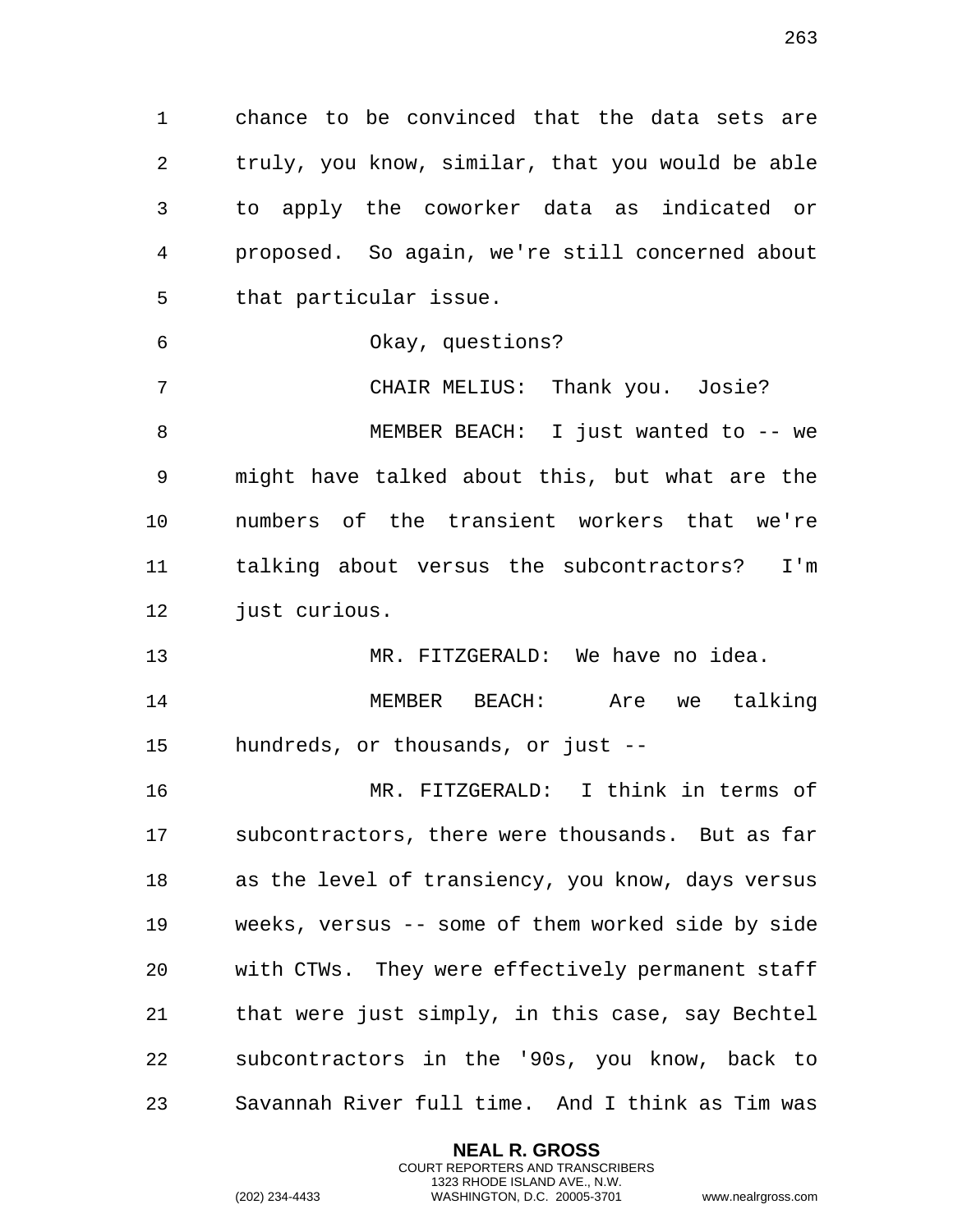indicating, yes, they were routinely monitored. So in terms of the transiency, that's something that has not been, I think, measured or estimated.

MEMBER BEACH: It's important.

 DR. TAULBEE: Can I give a follow-up to that? What we're going to be doing, because this was an issue that came up within the Work Group, we're going to be looking at the NOCTS claimants and looking for where there's breaks of employment.

12 And those workers we will be calling transients, that they left the site and then came back for whatever reason. And we typically see a two or three-year gap in between their employment.

 And we're going to be looking at their bioassay compared to the people who were there during that entire time period that you're calling more routine, if you will. So that's the comparison that we committed to do to the worker. And we're still working on that.

MEMBER BEACH: That's still going to

**NEAL R. GROSS** COURT REPORTERS AND TRANSCRIBERS 1323 RHODE ISLAND AVE., N.W.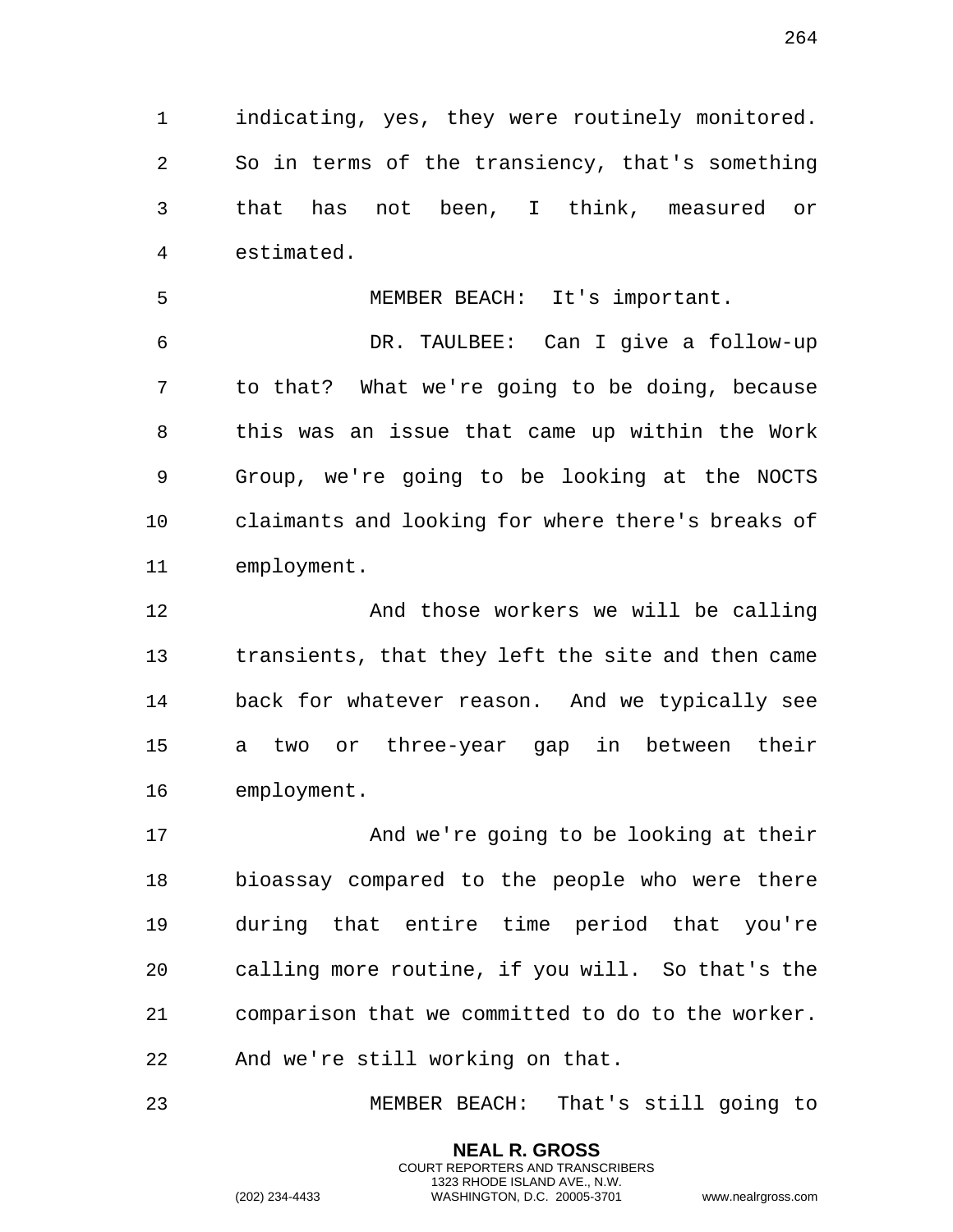be kind of a guestimate though, it sounds like. DR. TAULBEE: It will be -- the only way to do what you're asking is to go through all of the RWPs and compile a name -- compile names to try and determine that. MEMBER BEACH: And I wasn't asking, I was just -- CHAIR MELIUS: But the RWPs aren't available, right, for some of those time periods or -- 11 DR. TAULBEE: No, actually, and I hadn't had a chance to talk to Joe about this, but I believe we might have found a large number of particular boxes of RWPs -- CHAIR MELIUS: Okay, okay. MEMBER BEACH: And I want to be clear. I wasn't asking for you to do anything. I just was simply asking if there was a number. MR. FITZGERALD: It would be an enormous task to try to engage in numbers, you know, what the status of all the subcontractors were. But, you know, again, I think our concern would be more on the transient subcontractors.

> **NEAL R. GROSS** COURT REPORTERS AND TRANSCRIBERS 1323 RHODE ISLAND AVE., N.W.

(202) 234-4433 WASHINGTON, D.C. 20005-3701 www.nealrgross.com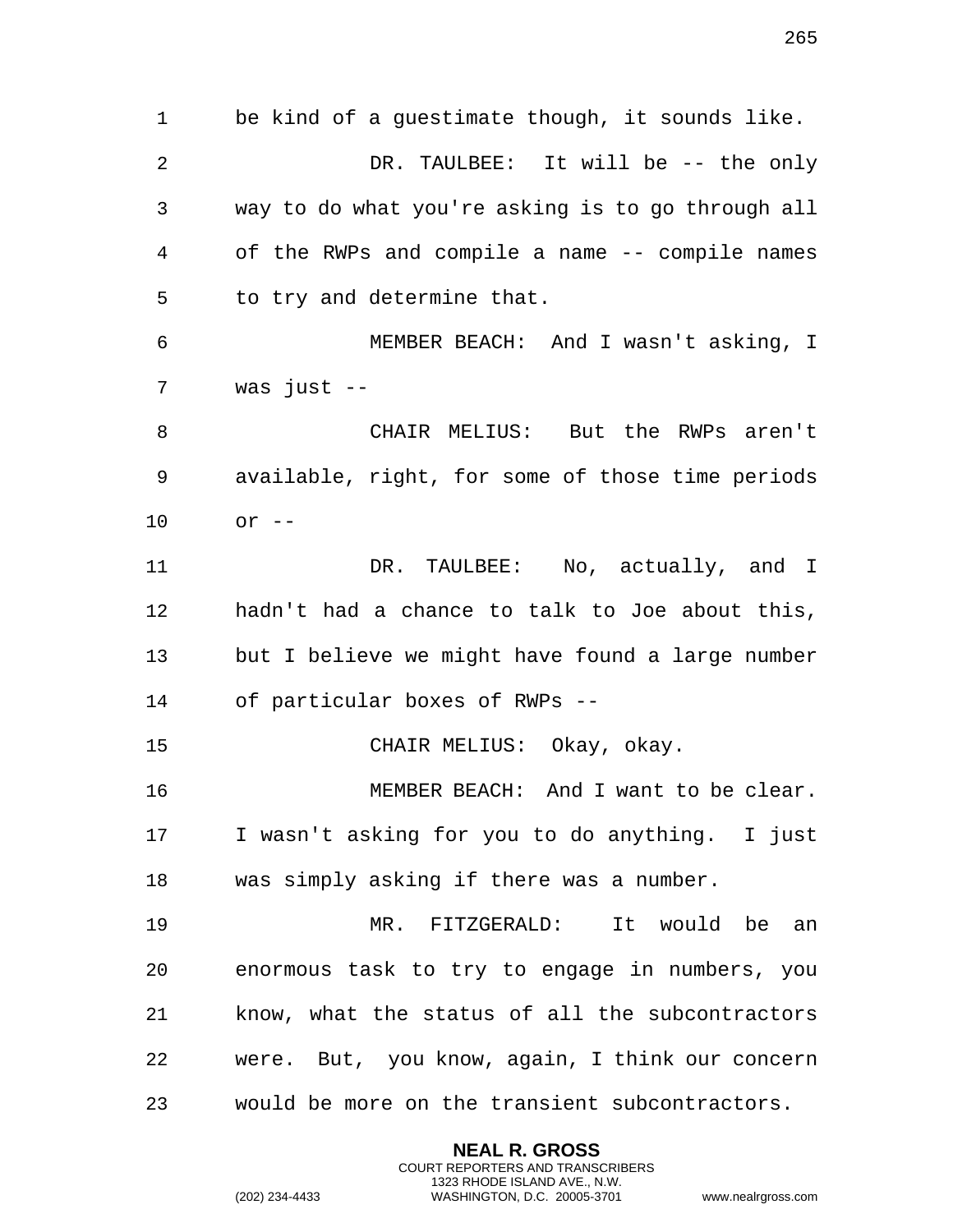1 I really don't have as much of an issue for the full time subcontractors that work side by side with the other CTWs at the site. And they're doing the same work, they're probably routinely monitored. And I think the data that Tim has talked to is fine.

 But I think that doesn't work as well for the ones that are more transient, who fall under the job-specific bioassays, who are doing work that isn't your typical work, isn't your routine work. So that's where, I think, the split is.

 MEMBER CLAWSON: Jim, this is Brad. Can I make a comment please?

CHAIR MELIUS: Yes.

 MEMBER CLAWSON: One of the things that I just heard from Tim that really bothers me is, in the interviews that we got in there, we have people that have worked for four or five different contractors. They have stayed there at Savannah River, but there are four or five different contractors.

Short term work, they may have a break

**NEAL R. GROSS** COURT REPORTERS AND TRANSCRIBERS 1323 RHODE ISLAND AVE., N.W.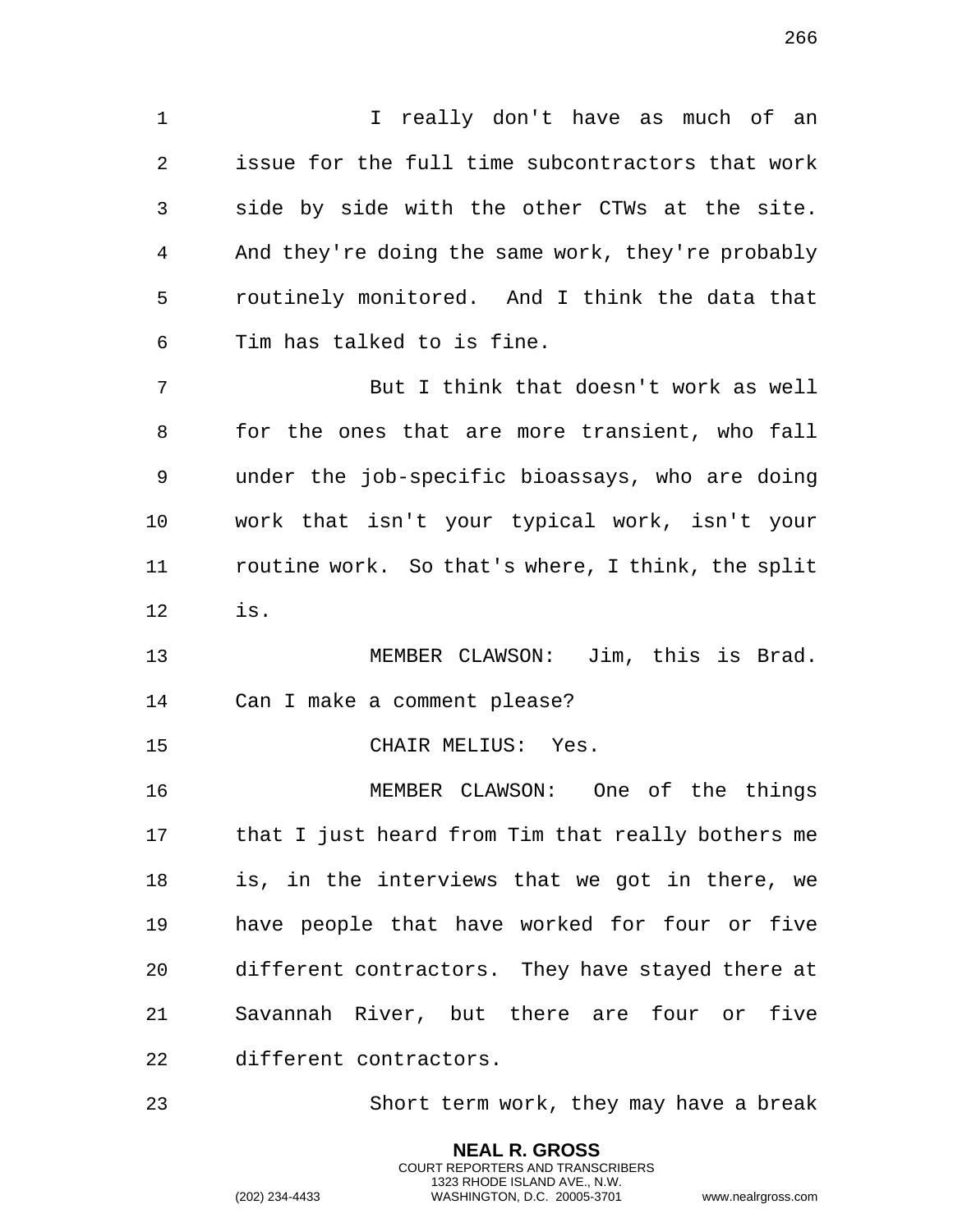in work of only a week or two weeks throughout the whole year. So to be able to do that and be able to say that they're the transient force, this is what I made a comment on so many times that Savannah River is different than all the other sites.

 Usually they -- each site usually has their own union or their own workers. These used tradespeople. They could come, and they could go. You'll have ones that are workers for the prime for four or five years. But a big project will come along and be able to make more money. They'll trade and go to it. But they'll still show up as construction trades.

 This is why this site is so unique. And I know people don't agree with it, but they really ought to look at it. And this is why I see that what Tim's saying is not going to buy us anything.

 CHAIR MELIUS: Well, let's see, okay. MEMBER CLAWSON: Well --

 CHAIR MELIUS: To be fair. I mean, we need to --

1323 RHODE ISLAND AVE., N.W.

**NEAL R. GROSS** COURT REPORTERS AND TRANSCRIBERS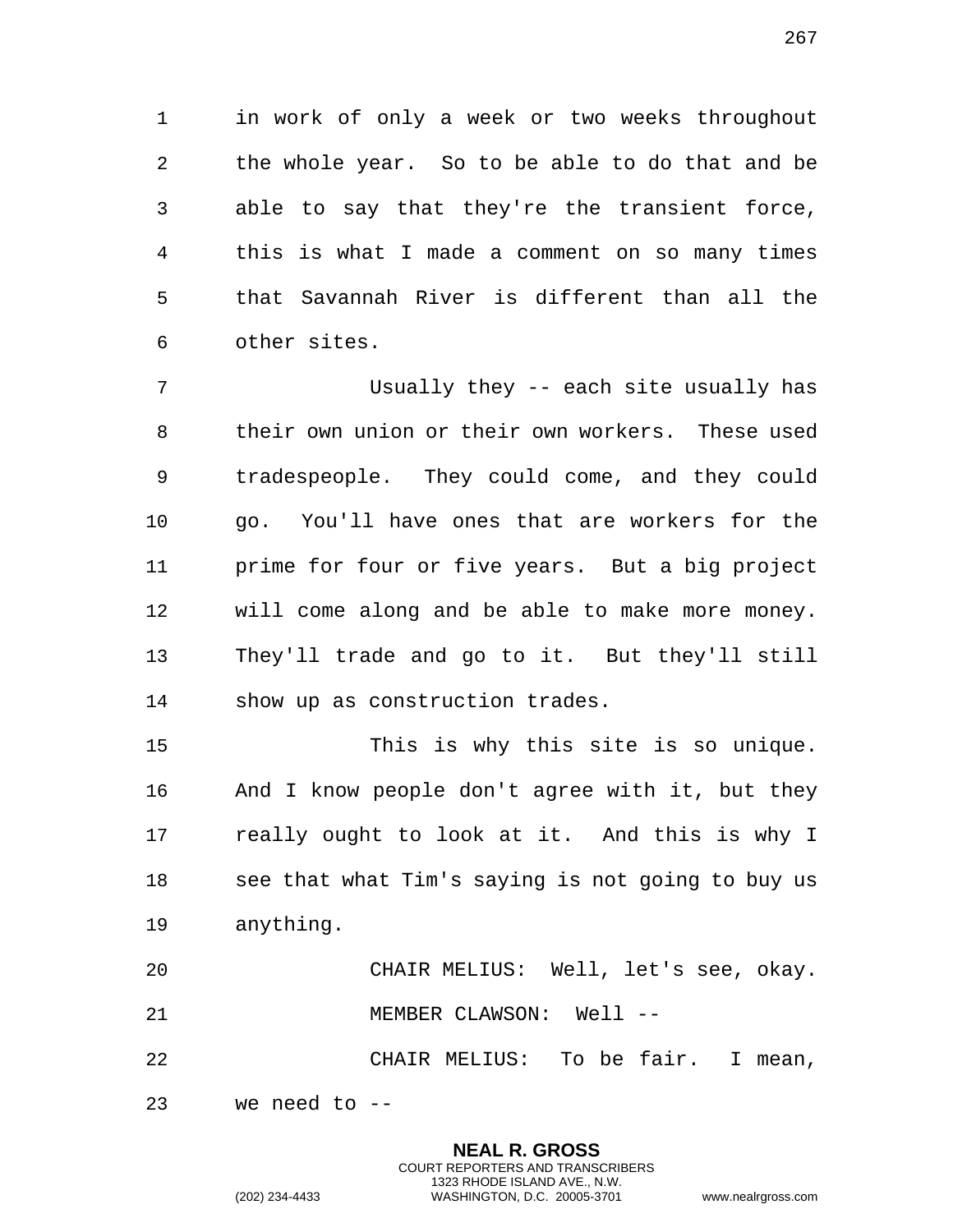MEMBER CLAWSON: That's all well and fine. But also too, I just want to mention how long we have been waiting.

 CHAIR MELIUS: Yes, I think we know that. Yes. I just want to say to the Board I think this is an ongoing effort. And I think everybody's working hard, and finding new data, new information that helps to address these questions.

 And though there's a, you know, little bit of a rivalry, it's a friendly sort of exchange, I think, in terms of the information and so forth. I think we all get sort of carried away in terms of absolutes. It can be done, or it can't -- well, I think the question's going be done in a coworker model that is satisfactory.

 How will it be done? Do you separate out construction workers, do you try to separate out the transient workers? But I'm not sure that's possible, but things like that. So there's some issues to be dealt with here.

 But I think both NIOSH and SC&A put a lot of effort into doing this and doing it in a

> **NEAL R. GROSS** COURT REPORTERS AND TRANSCRIBERS 1323 RHODE ISLAND AVE., N.W.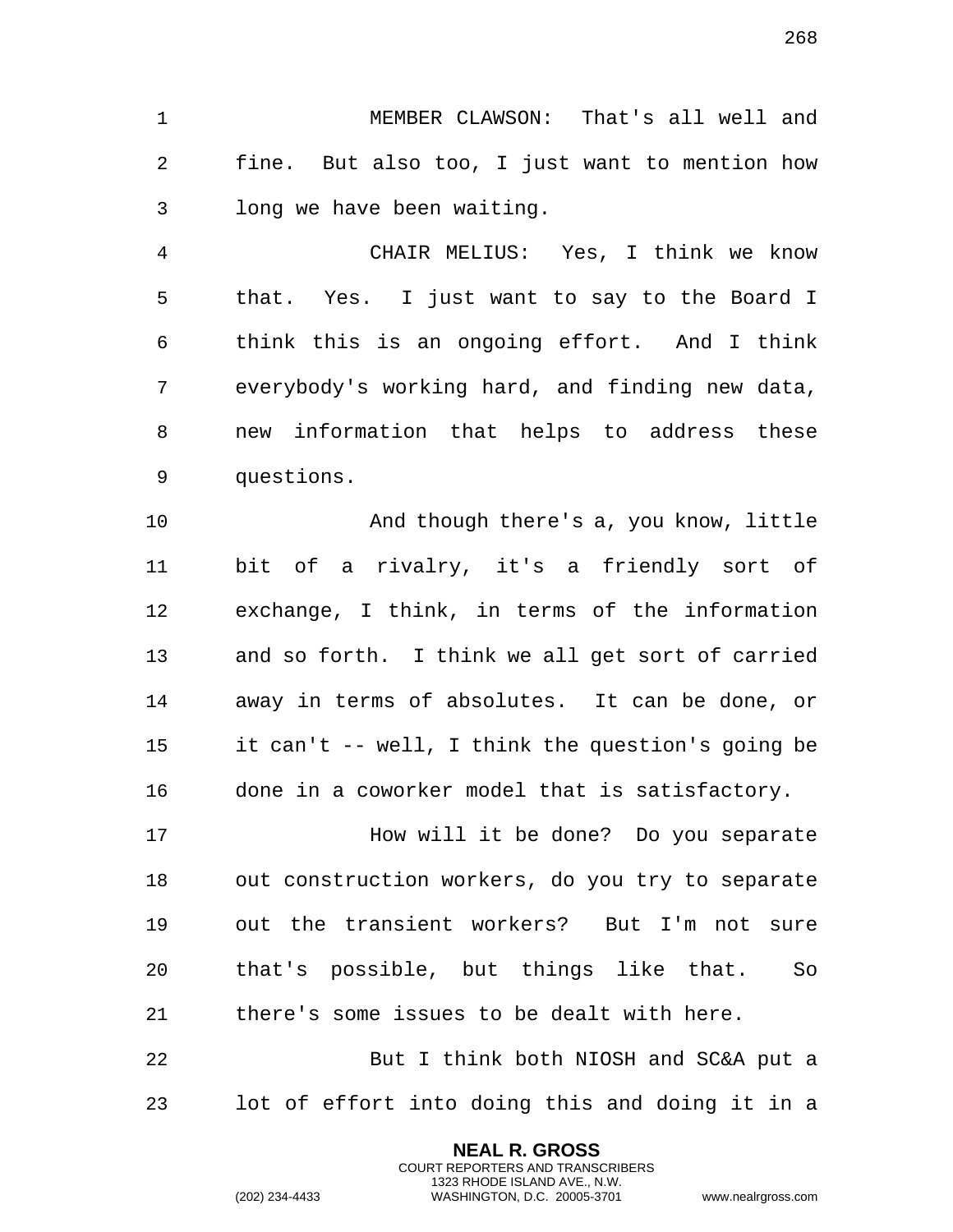fair way so that -- and it's hard to talk about here. We're not ready for a conclusion yet. And we need to -- we have ongoing reports being produced and so forth. So I don't want to spend a lot of time on questions, mainly also because we're running very late. So, Dave, do you have one quick question? And then -- okay. 8 MEMBER BEACH: One quick. There was a lot of points and questions raised in SC&A slides. And I'm assuming NIOSH will get to those in discussions during your Work Group? CHAIR MELIUS: Yes. I think where this is going to be resolved is in the Working Group. MR. FITZGERALD: Yes. And I want to echo that. This is so dynamic that, you know, there's information coming in every week that, you know, it's kind of hard to know exactly where everything is until you actually see the information. 21 And my problem, of course, is that you have a position. But that position is modified based on new information. And it doesn't mean

> **NEAL R. GROSS** COURT REPORTERS AND TRANSCRIBERS 1323 RHODE ISLAND AVE., N.W.

(202) 234-4433 WASHINGTON, D.C. 20005-3701 www.nealrgross.com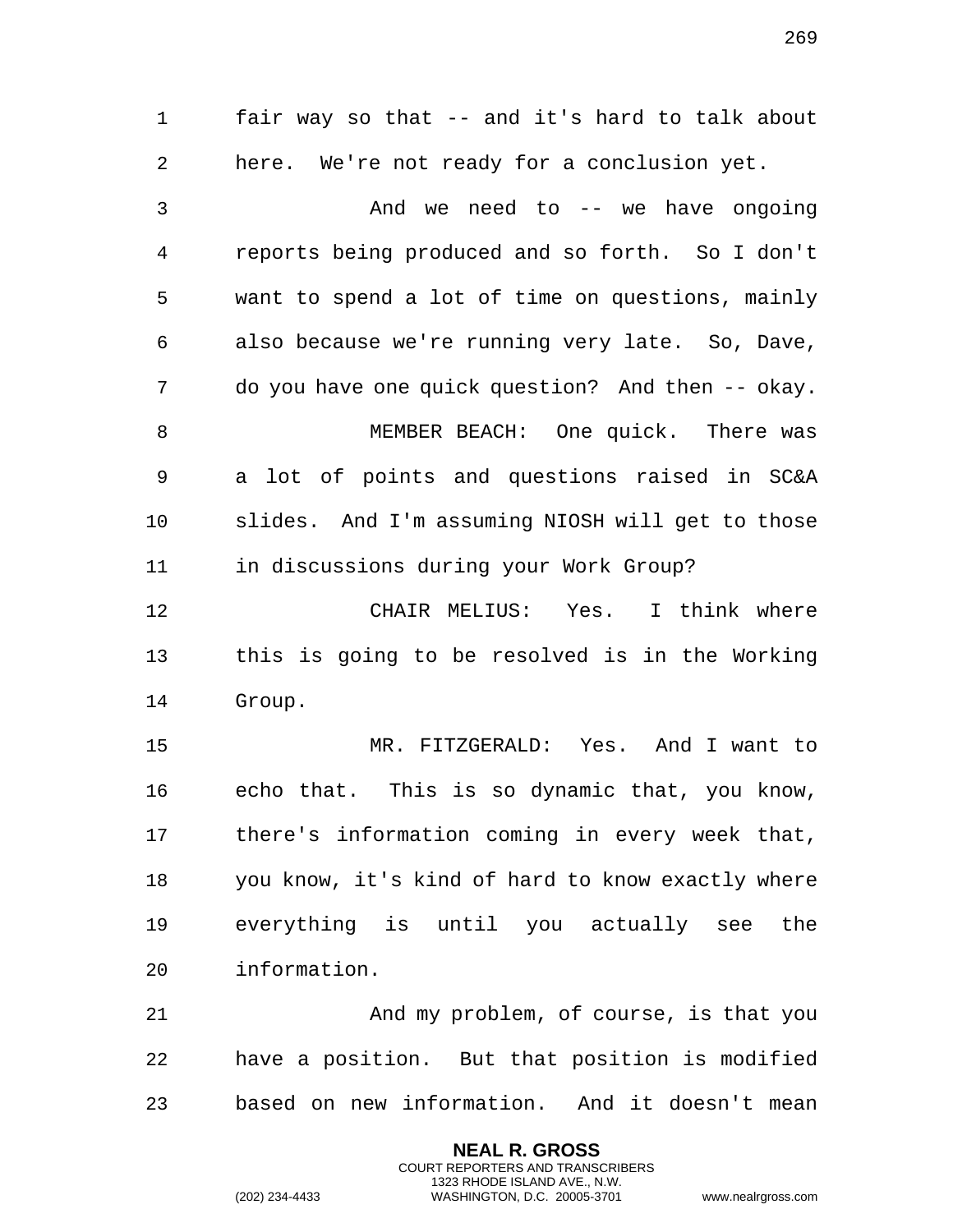it's wrong at the time that it was made, it just happened to be superseded by new information. So I would say the so-called 30-90 day thing was superseded by new information on how the actinides were addressed. And that's fine. I think, again, we are learning and researching as we go.

 MEMBER BEACH: One more quick comment. There was a lot of discussion, and it feels like we are rushed. I didn't have time to ask Tim the questions on his slides. And I won't belabor it, but maybe more time the next time this comes before the Board.

 CHAIR MELIUS: Oh, you'll have more time. And if we -- Tim, are you here tomorrow morning? Okay. So during our Board work session, which is where I think we can have time for more Board questions for both Tim and for SC&A. So I'll do that.

 But again, recognizing that there are more reports to come, and I don't think, you know, don't expect resolution that easy. I think it's important that we have the Board briefed on this

> **NEAL R. GROSS** COURT REPORTERS AND TRANSCRIBERS 1323 RHODE ISLAND AVE., N.W.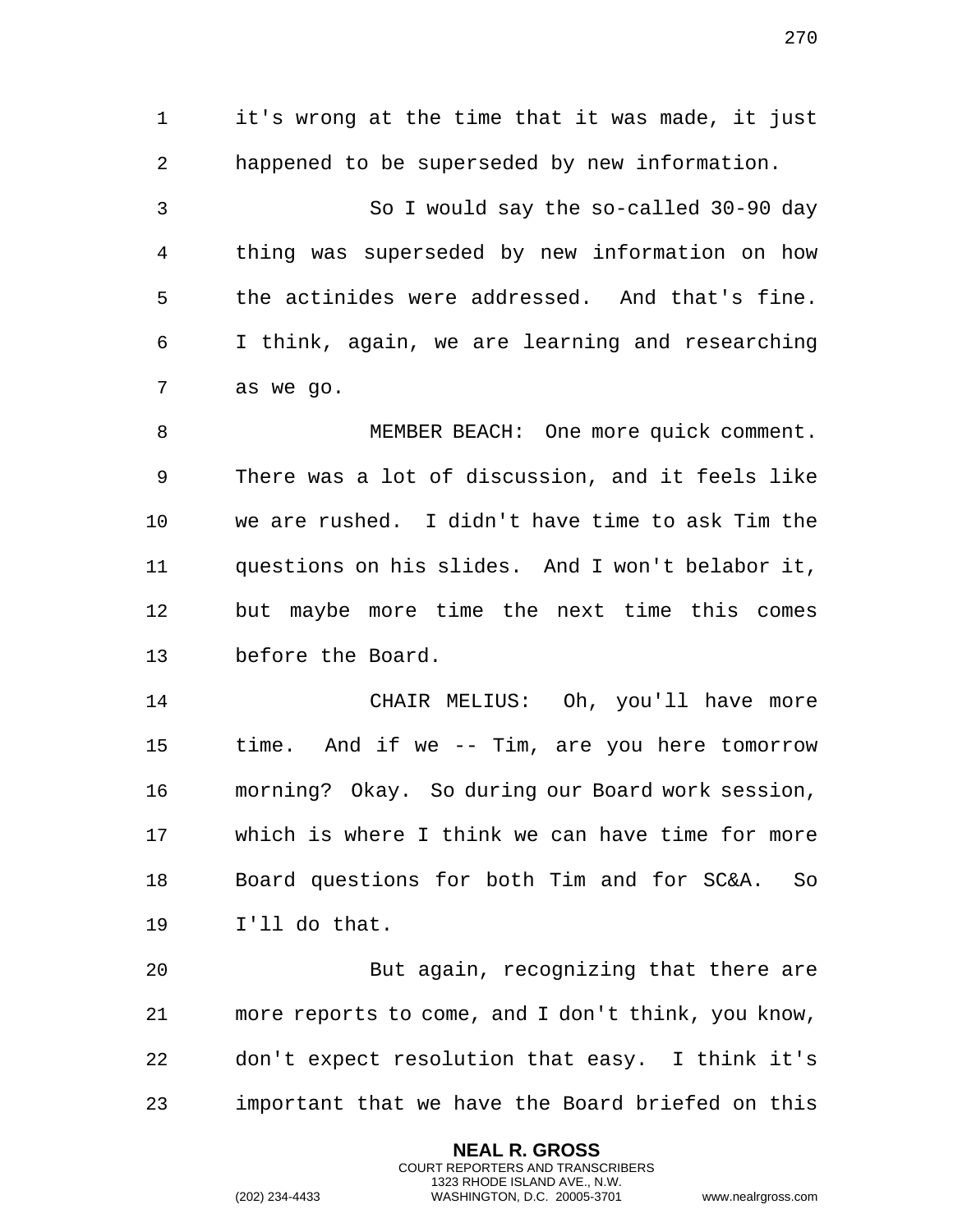as we go along. Because if not, you get overwhelmed at the end. And it's very easy to -

 - we get overwhelmed on the way, let alone on this particular site, do that.

 I don't know if the petitioners are on the line and wish to say anything. It's 6:30 back east or close to it, 6:15.

 Okay. Hearing no one, I think maybe they'll come on in the public comment period or something, but time for that.

 I think what we will do is take our break now. And as I said, I was going to schedule LaVon for tomorrow afternoon. But he said something about wanting to leave. So we'll come back. And we're due back here in about, let's say 20 minutes to be realistic, and then we'll hear from LaVon. We'll go into our Board work session. Then at 5:30, we will hear from LaVon again.

 (Whereupon, the above-entitled matter went off the record at 4:20 p.m. and resumed at 4:47 p.m.)

CHAIR MELIUS: So we will start by

**NEAL R. GROSS** COURT REPORTERS AND TRANSCRIBERS 1323 RHODE ISLAND AVE., N.W.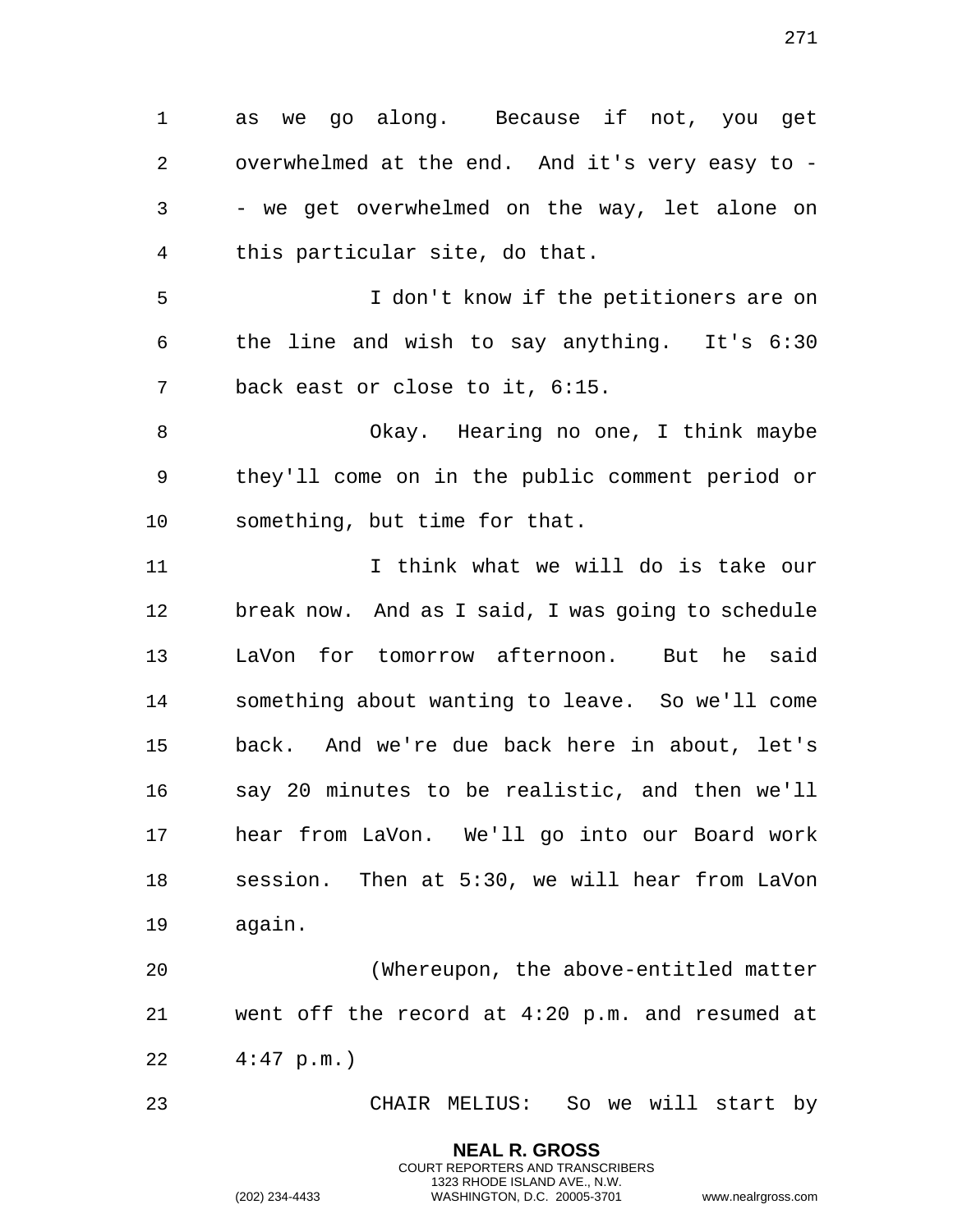hearing from LaVon.

 MR. RUTHERFORD: Thank you, Dr. Melius.

 CHAIR MELIUS: Chair. Chair Melius. MR. RUTHERFORD: Dr. Chair Melius. CHAIR MELIUS: Yes.

 MR. RUTHERFORD: I'm going to give NIOSH the SEC update.

 CHAIR MELIUS: Still that's like a C+, C- maybe.

**SEC Petitions Status Update**

 MR. RUTHERFORD: I'm working on it. I'm working on it. I'll see if it gets better.

 We give this update to the Advisory Board in preparation for future Work Group meetings and --

 CHAIR MELIUS: You know, I had to apologize to Dr. Ziemer last time.

(Laughter)

 MR. RUTHERFORD: I'm not going to comment on that.

 We're going to talk about SEC petitions that are in qualification, under

> **NEAL R. GROSS** COURT REPORTERS AND TRANSCRIBERS 1323 RHODE ISLAND AVE., N.W.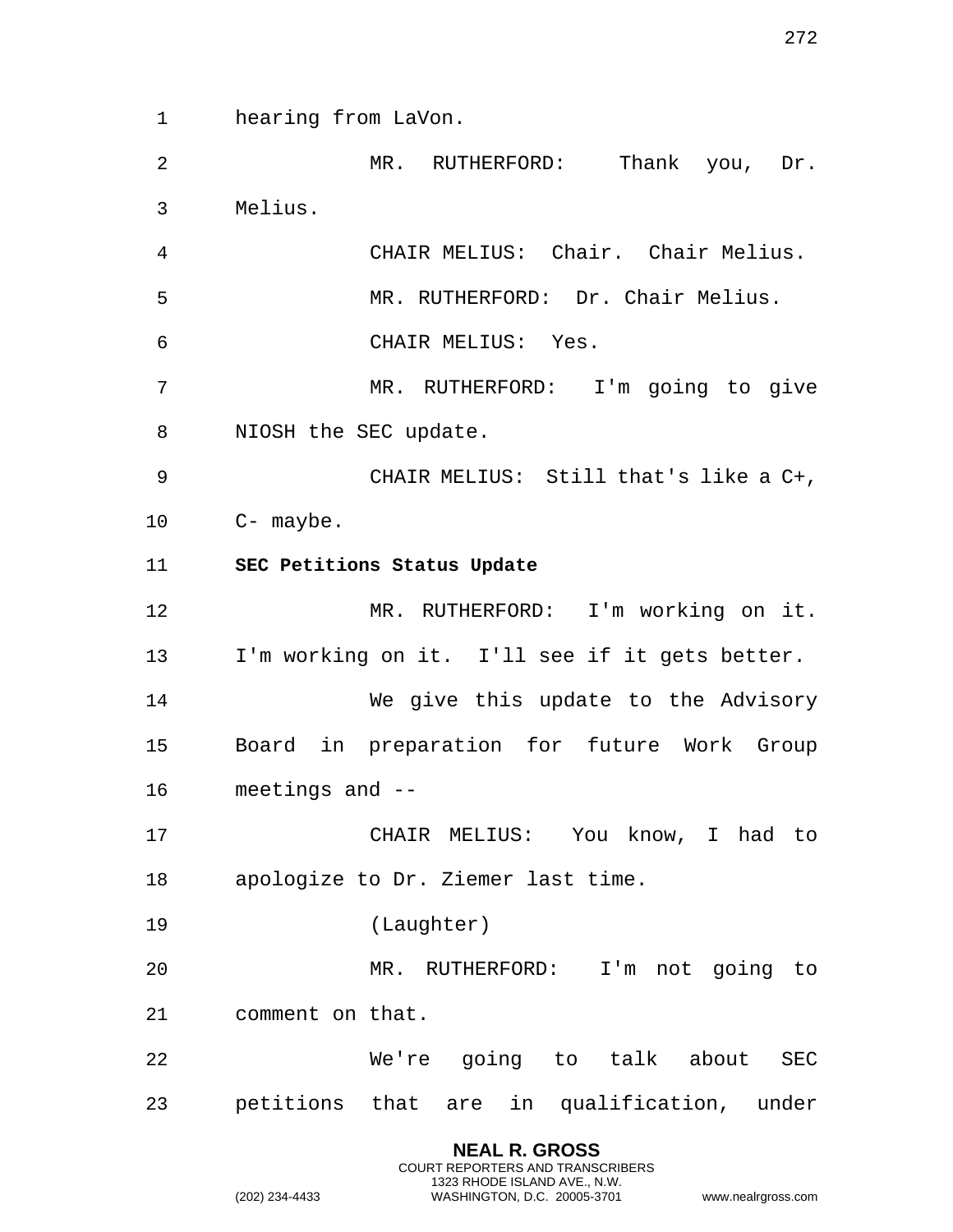evaluation, currently under Board review, and potential 83.14s.

 Okay, summary petitions, we have up to 245 petitions. We have three petitions that are in the qualification process, two that are in the evaluation process, and nine reports that are with the Advisory Board at some stage, meaning that they haven't reached full disposition.

 Okay, Wah Chang, this is 1973 to 2017, Board Members may remember that we actually had another petition for Wah Chang that was up through 2009. We did fully -- that petition was fully dispositioned. The operational period was added and the residual period was denied.

 We got this petition that actually goes beyond what was previously evaluated, but no new information or exposure potential was provided by the petitioner. So based on that, that would not affect our DR methodology, so we are not qualifying this petition. And I'll take questions on that in a little bit.

 Okay, Y-12, another petition in qualification, this petition is 1981 to present.

> **NEAL R. GROSS** COURT REPORTERS AND TRANSCRIBERS 1323 RHODE ISLAND AVE., N.W.

(202) 234-4433 WASHINGTON, D.C. 20005-3701 www.nealrgross.com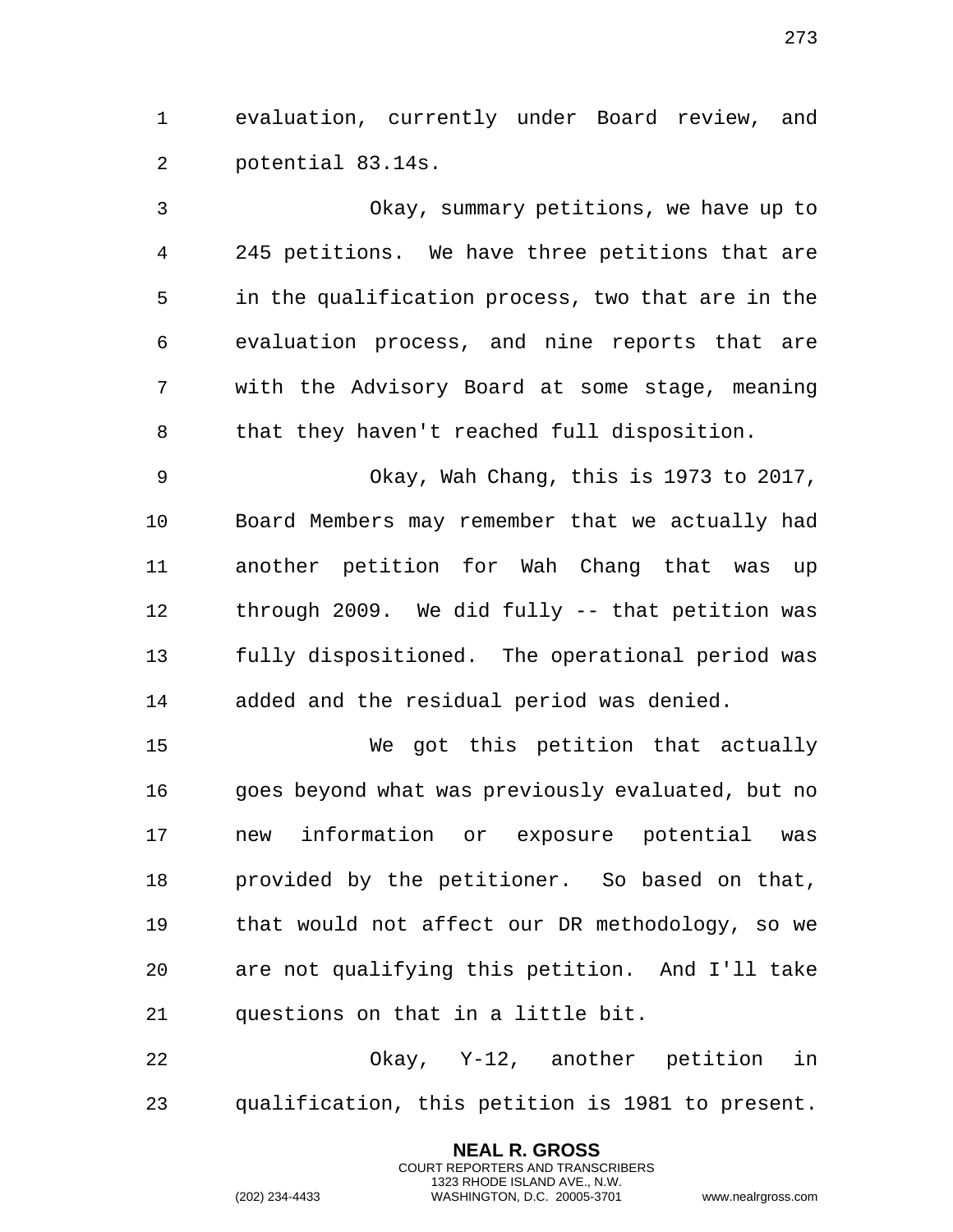And it is -- currently we are responding to the petitioner's response to our proposed finding. And we do expect that qualification determination later this month.

 Another Pinellas plant petition is in qualification. This petition covers the entire period as previous ones have. This is for all employees. We are currently -- it indicates we are responding to petitioner's response to our proposed finding.

 That's not exactly true. We are actually working on our professional judgement that will provide the proposed finding. We expect that proposed finding letter out to the petitioner later this month. A qualification determination will be finalized between now and early January.

 We have two petitions, as I mentioned, that are in the evaluation phase, Sandia National Lab, this is a petition that covered a very broad petition period. We concluded or we added a Class up through 1994, and then this addendum's going to address the remaining years. And we

> **NEAL R. GROSS** COURT REPORTERS AND TRANSCRIBERS 1323 RHODE ISLAND AVE., N.W.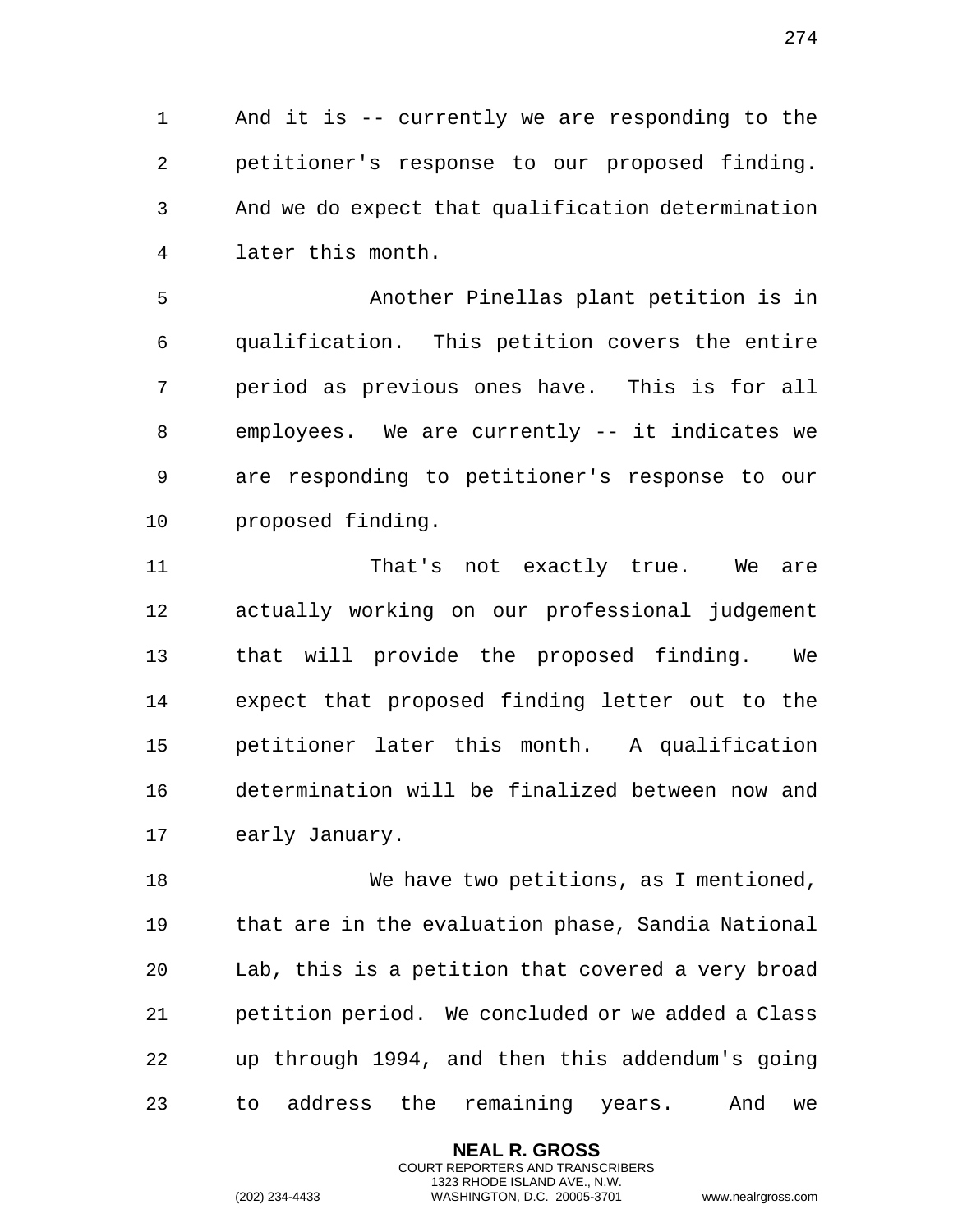anticipate the completion of that addendum in

 March. I'm also going to be providing a little more detailed information later on this afternoon.

 Lawrence Livermore National Lab, again, is another petition that covers a broad period of time. We actually have the remaining years of 1990 to 2014 that we are doing addendum to address. This one is going to follow the Sandia petition.

 And all three, or I should say I want to remind everyone that all of these, the Sandia addendum, the Lawrence Livermore addendum, the Los Alamos petition -- evaluation I presented at last Board meeting, all cover the 10 CFR 835 time period which I really think needs to be looked at closer by the Board.

 So petitions under Advisory Board review, Hanford, this petition will be -- we actually dispositioned the entire period up through 1990. That's what the end-period was for that petition.

However, one of the prime contractors

**NEAL R. GROSS** COURT REPORTERS AND TRANSCRIBERS 1323 RHODE ISLAND AVE., N.W.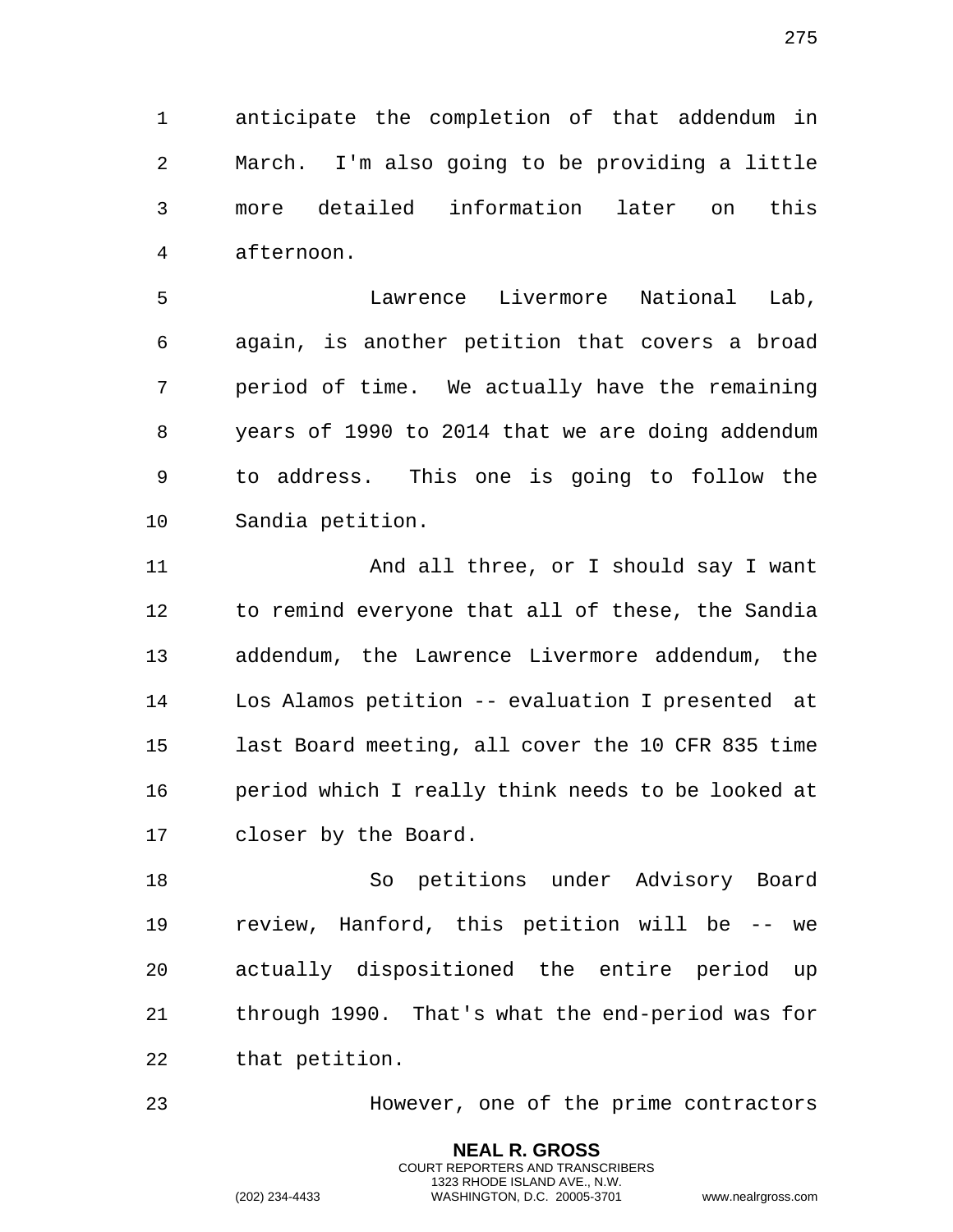were left out of that Class. We are fully evaluating the prime contractors for their bioassay to ensure that their bioassay commitments were met. And that's in progress. I think it's covered under my work coordination document a little bit.

 We also recently provided the issues matrix, an updated issues matrix. The remaining issues, this petition's gone on for quite some period of time. And so it took some going back between us, SC&A, and working out, and coming up with a good issues matrix that we've just provided to Board not long ago, anyway, and it'll be ready for future work for the meeting.

 Savannah River Site, I think we've heard enough on Savannah River today. So Los Alamos National Lab, we wanted the SCS -- we presented -- SC&A presented their review at the last Advisory Board meeting. We are responding to SC&A's review. We're working on that report now.

 We're also -- we had requested from the site additional information on NTS report 484

> **NEAL R. GROSS** COURT REPORTERS AND TRANSCRIBERS 1323 RHODE ISLAND AVE., N.W.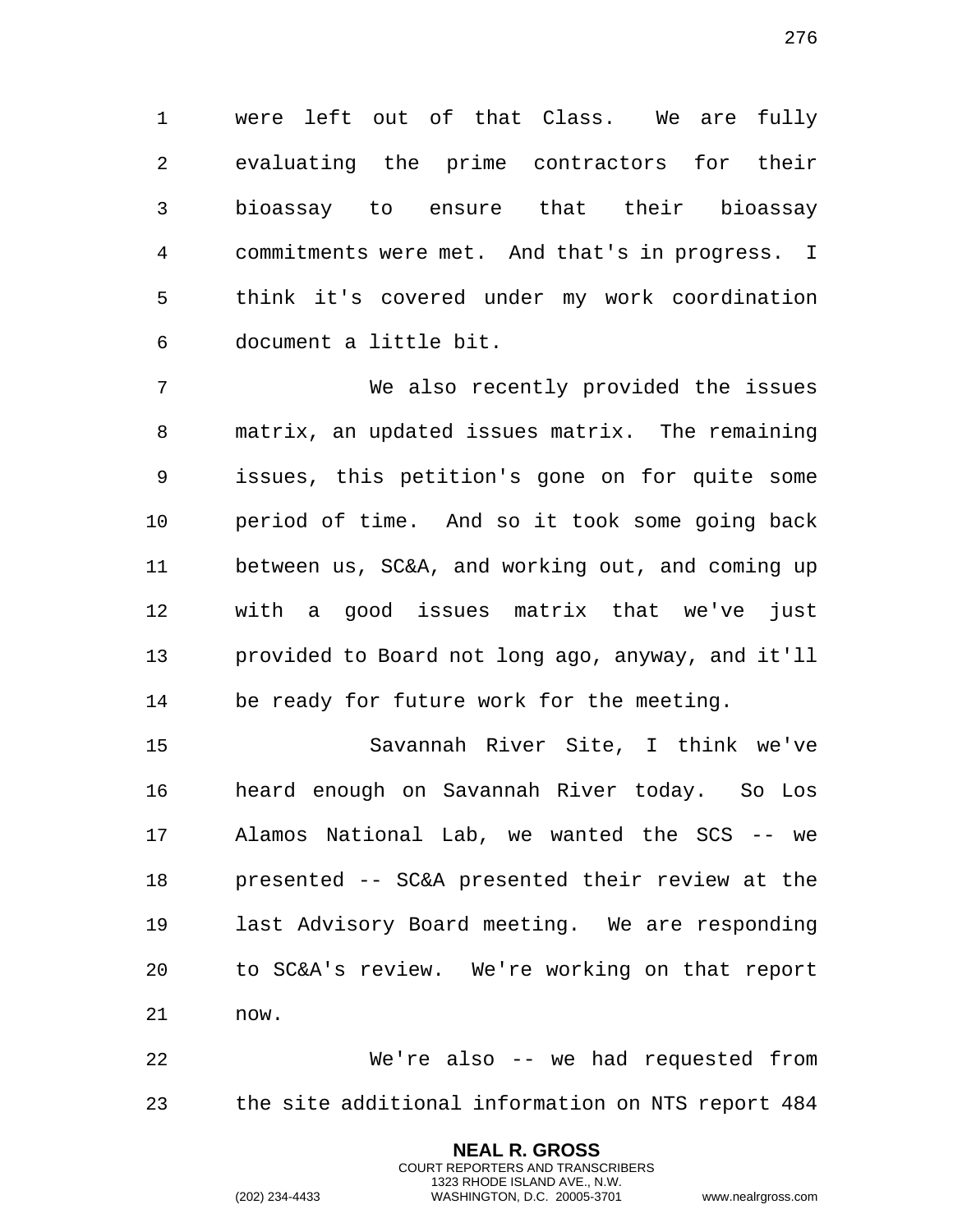which was identified by SC&A in their review. We did get those documents last week, finally. We've had them in the queue for quite some time. And it took a long time to get them from the site. We will make those available to SC&A and the Work Group in the Advisory Board's folder.

 INL, the initial proposed Class is still under review. And the rest of the evaluation as well.

 Argonne National Lab West is, again, with the Advisory Board and SC&A.

 Area IV, Santa Susana, an update by the Work Group in the SC&A is scheduled for tomorrow. That report was presented at the last meeting.

 Metals and Controls was another report that was presented at the last Advisory Board meeting. And it's with SC&A to review at this time. There was some additional interviews and work that was done on Metals and Controls since the last Board meeting.

 So these are the petitions that I just went through that have, in the remaining years,

> **NEAL R. GROSS** COURT REPORTERS AND TRANSCRIBERS 1323 RHODE ISLAND AVE., N.W.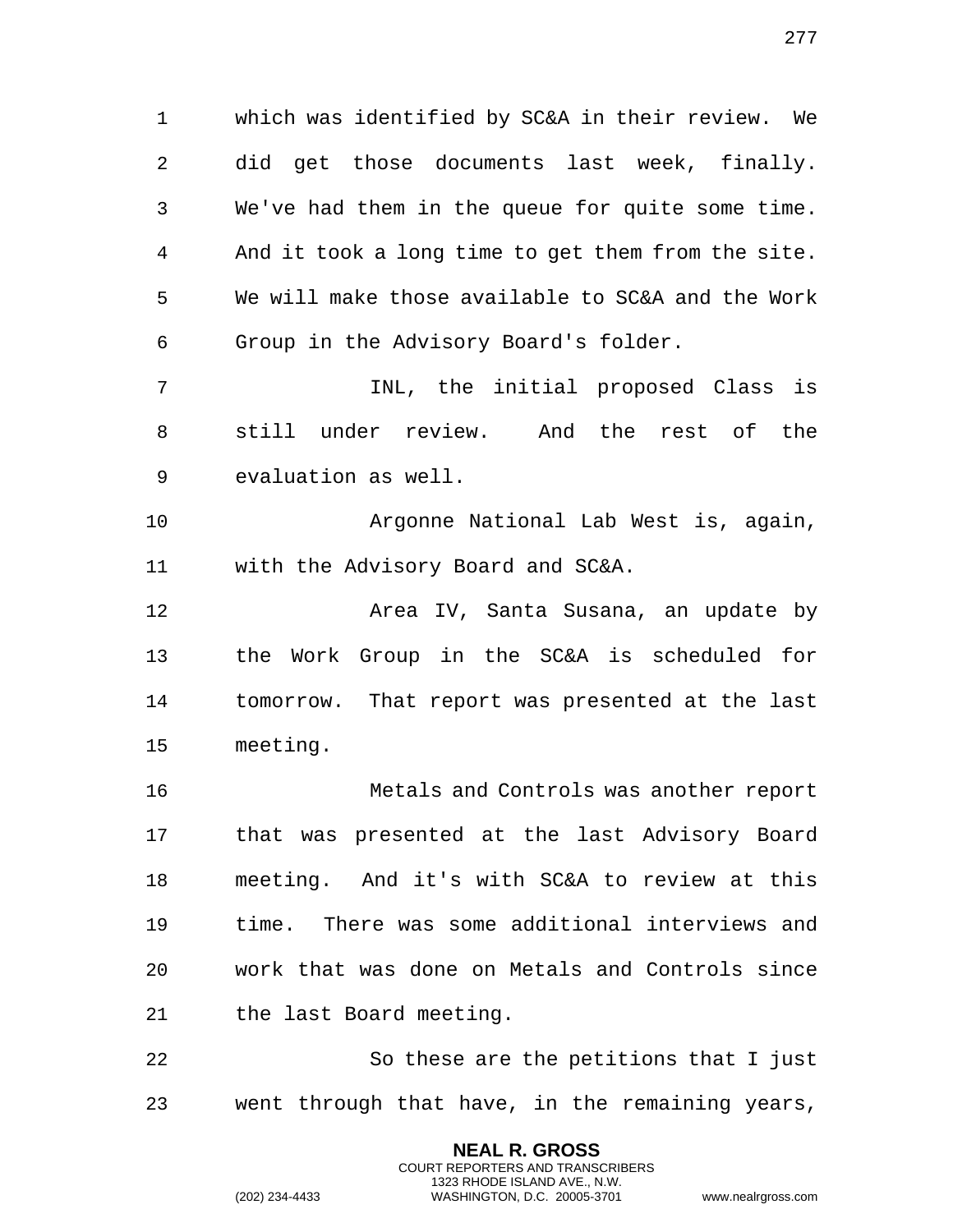that still need to be addressed or we're working to address with the Advisory Board.

 Potential 83.14s, this is the Sandia National Lab at Albuquerque. Again, this is the old Z Division at LANL. The Department of Labor has been processing these cases that come in under the -- it appears that they've been processing them under the LANL SEC. So we have not received at litmus claim to move this 83.14 forward. CHAIR MELIUS: Come on, spit it out.

 MR. RUTHERFORD: Okay. I'm waiting for it to -- I guess, okay, questions. Specific questions on Wah Chang? No questions on Wah Chang?

 CHAIR MELIUS: No. You answered them. MR. RUTHERFORD: All right. I thought that might be something.

 CHAIR MELIUS: It was going to be, but it's not now.

21 MR. RUTHERFORD: Okay.

CHAIR MELIUS: You gave us the answer

already.

**NEAL R. GROSS** COURT REPORTERS AND TRANSCRIBERS 1323 RHODE ISLAND AVE., N.W. (202) 234-4433 WASHINGTON, D.C. 20005-3701 www.nealrgross.com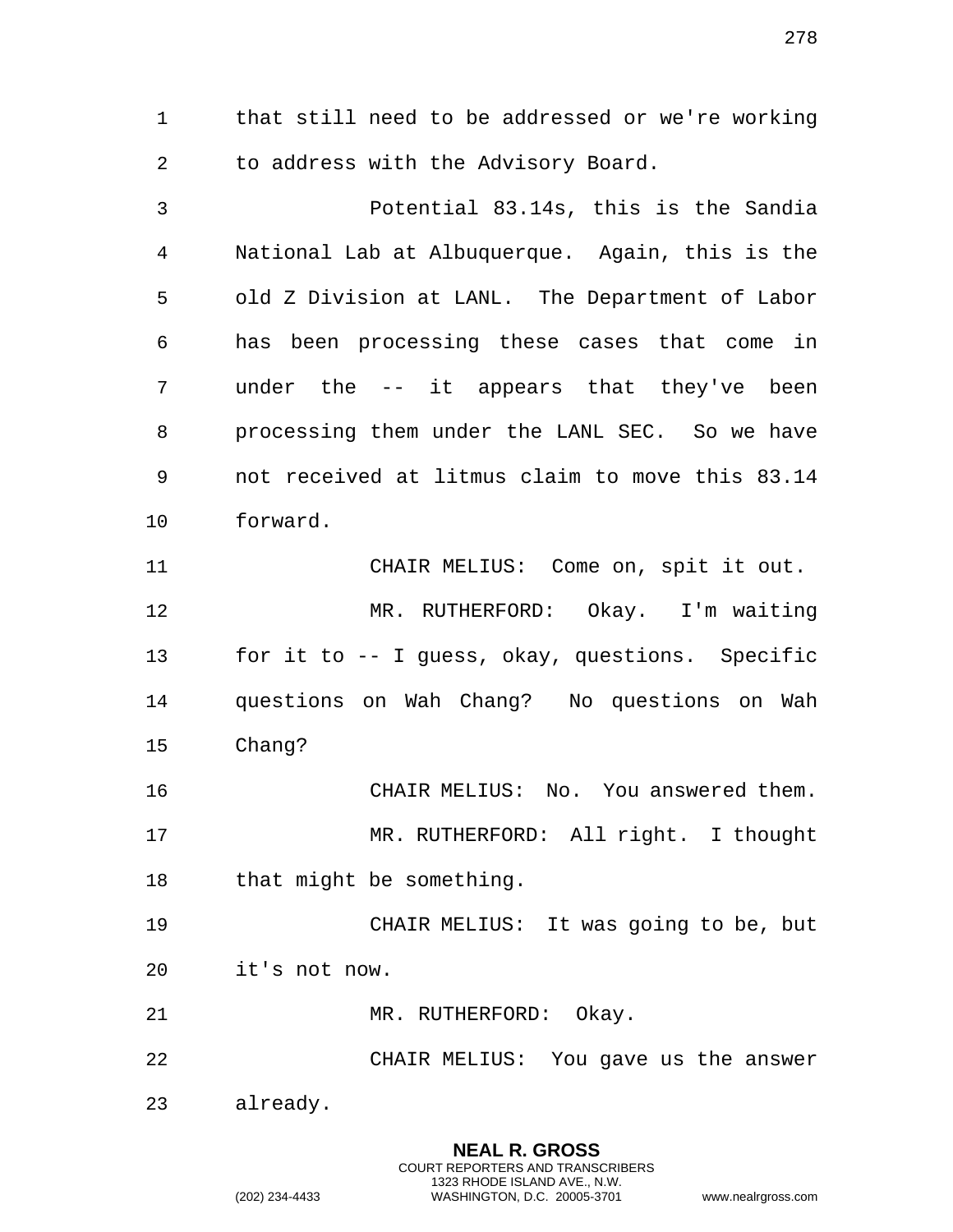| 1  | MR. RUTHERFORD: All right.                       |
|----|--------------------------------------------------|
| 2  | CHAIR MELIUS: You explained it.                  |
| 3  | MR. RUTHERFORD: Okay.                            |
| 4  | CHAIR MELIUS: Any Board Members with             |
| 5  | questions for LaVon?                             |
| 6  | (No audible response.)                           |
| 7  | CHAIR MELIUS: Saving them up for --              |
| 8  | MR. RUTHERFORD: Sandia?                          |
| 9  | CHAIR MELIUS: Sandia.                            |
| 10 | MEMBER BEACH: I've got a quick one.              |
| 11 | Did Monsanto, did that fall off.                 |
| 12 | MR. RUTHERFORD: Yes, it fell off                 |
| 13 | because $-$                                      |
| 14 | MEMBER BEACH: It did last week.                  |
| 15 | MR. RUTHERFORD: Yes.                             |
| 16 | MEMBER BEACH: At last meeting.                   |
| 17 | MR. RUTHERFORD: Yes, it fell off.                |
| 18 | And the reason why it fell off is because of the |
| 19 | designation that -- the Department of Labor      |
| 20 | changed it. Actually, when they changed their    |
| 21 | designation, I'm not sure of the date, but they  |
| 22 | changed that designation and ultimately ended up |
| 23 | grabbing those six to nine months that we were   |

**NEAL R. GROSS** COURT REPORTERS AND TRANSCRIBERS 1323 RHODE ISLAND AVE., N.W.

(202) 234-4433 WASHINGTON, D.C. 20005-3701 www.nealrgross.com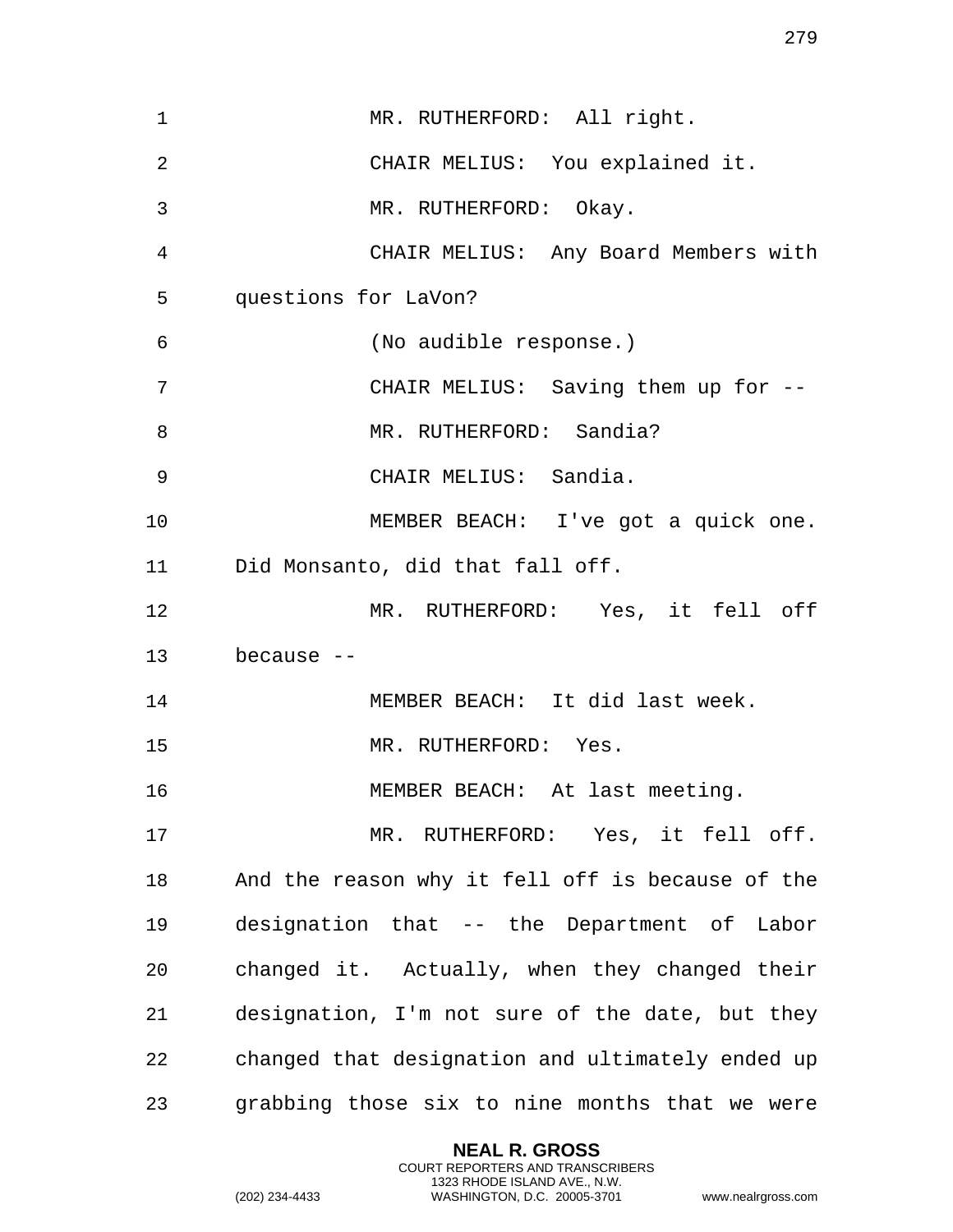missing before. And so everyone was included. That's why it dropped off. MEMBER BEACH: I thought I remembered that. Thank you. MR. RUTHERFORD: All right. CHAIR MELIUS: Thank you, LaVon. You can sit down for a little bit and give Stu some time to gear up for the next one. But we'll do some Board work first. So I'll try to do a few of these items while we can. But we have the scheduling for our meeting for April 11th and 12th. We need to pick a location. Why we're asking about Wah Chang was whether it was worth going out to Oregon. But I think the -- MEMBER BEACH: Very nice time to be there. 18 CHAIR MELIUS: Well, I -- (Off the record comments) CHAIR MELIUS: So we, Ted, you don't like this. I blame this on Ted. Ted said let's go back Chicago in April, Argonne East. And then the other possibility he suggested was

> **NEAL R. GROSS** COURT REPORTERS AND TRANSCRIBERS 1323 RHODE ISLAND AVE., N.W.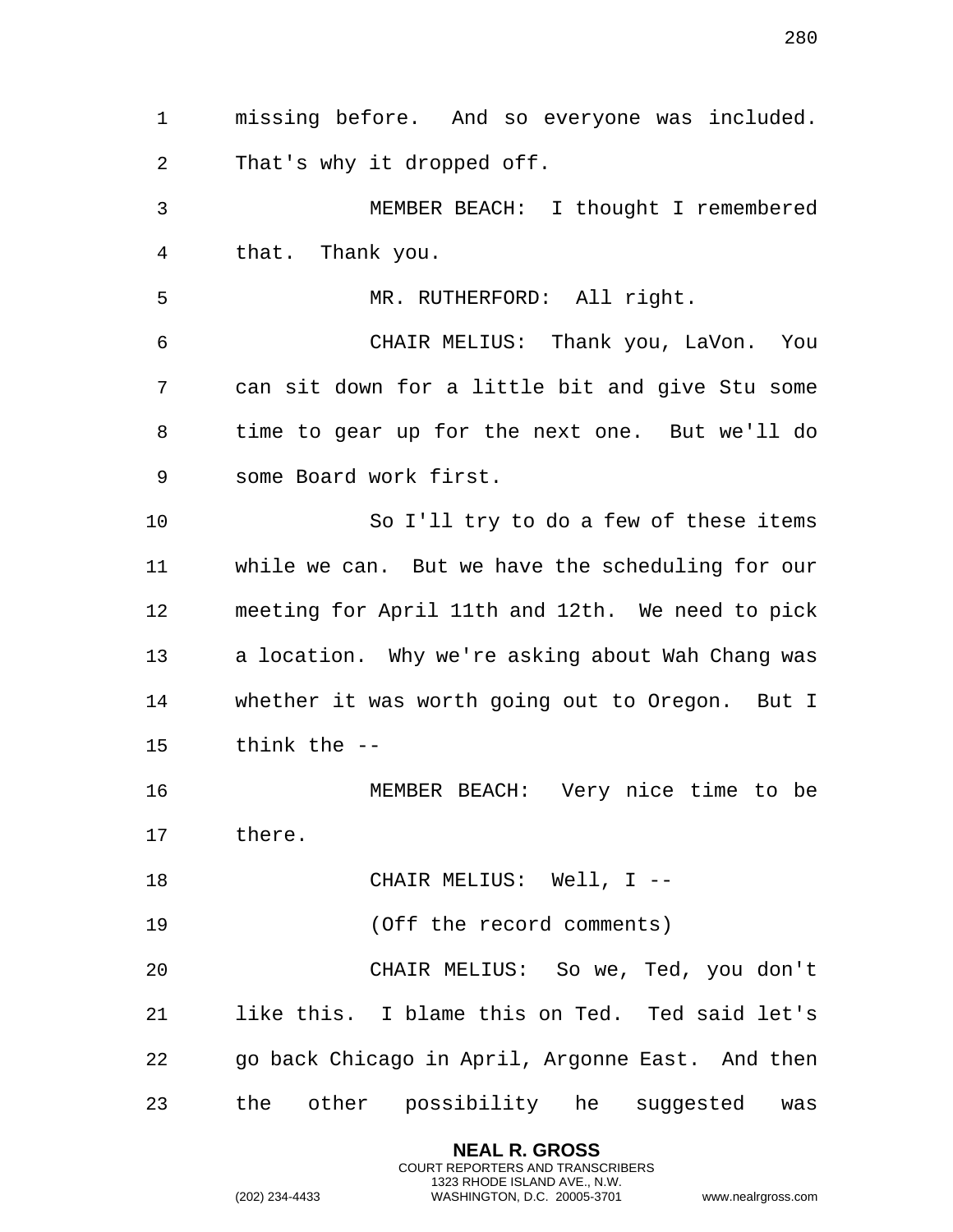Providence, it's actually Attleboro, Massachusetts, which is near Providence, sort of halfway between Boston and Providence. But that's Metals and Controls. I'm not sure where we'll be with that yet and whether we need more information or whether we may be too early in the information gathering.

 MEMBER BEACH: Yes. We might be close to Work Group meeting by then but --

CHAIR MELIUS: Yes.

11 MEMBER BEACH: -- we'll see.

 CHAIR MELIUS: Okay. And then the other suggestion was Oak Ridge.

 MEMBER ROESSLER: Yes, Jim, this is Gen. I got a note from Dr. Lara Hughes who's the NIOSH lead on Oak Ridge.

17 CHAIR MELIUS: Yes.

 MEMBER ROESSLER: It looks like they're -- she said the report that we've been looking for is to be released in the near future. It sounds like it's pretty close. And I don't know if that -- maybe Lara is on the phone and can tell you what the status would be for that.

> **NEAL R. GROSS** COURT REPORTERS AND TRANSCRIBERS 1323 RHODE ISLAND AVE., N.W.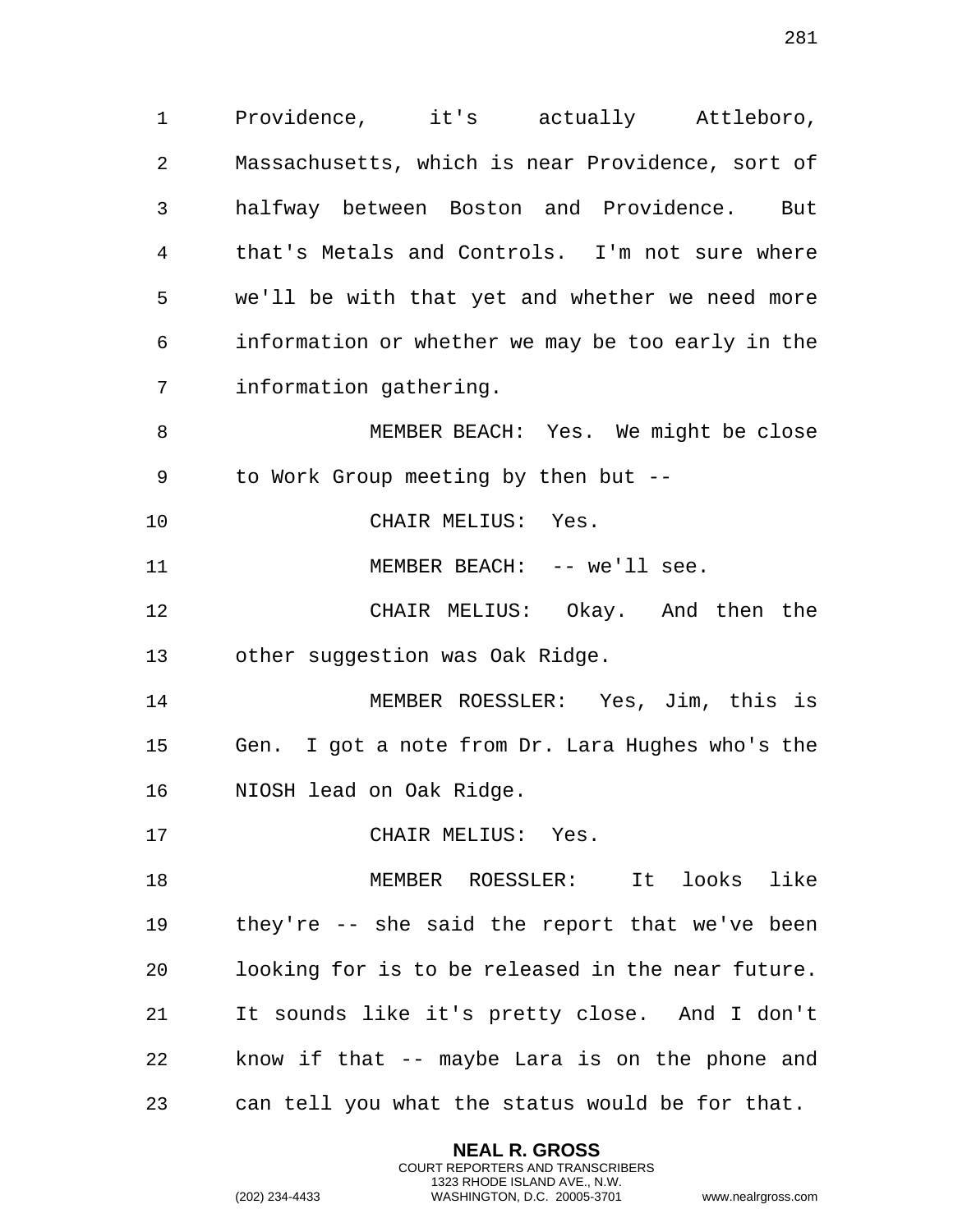| $\mathbf{1}$ | (Off the record comments)                         |
|--------------|---------------------------------------------------|
| 2            | She doesn't give us, you know, any                |
| 3            | indication if it's months, or weeks, or -- but    |
| 4            | she does say the initial draft has been reviewed  |
| 5            | by DCAS, and the report is being finalized. So    |
| 6            | to me it sounds pretty close.                     |
| 7            | MR. RUTHERFORD: Yes. Dr. Roessler,                |
| 8            | this is LaVon Rutherford. Yes, you're correct.    |
| 9            | That report is going to the Work Group very soon. |
| 10           | We actually went through our review. I would      |
| 11           | expect it out next couple of weeks.               |
| 12           | (Off the record comments)                         |
| 13           | MR. RUTHERFORD: Yes, this is a 200-               |
| 14           | page report though, I will say.                   |
| 15           | CHAIR MELIUS: So can the Work Group               |
| 16           | do a summary for us, you know, like a ten-page    |
| 17           | CliffsNotes of --                                 |
| 18           | MEMBER ROESSLER: Well, I don't know               |
| 19           | what the intent was of suggesting Oak Ridge. To   |
| 20           | me, it seems a bit early. But that's up to you.   |
| 21           | CHAIR MELIUS: I think the issue for               |
| 22           | choosing is that we want information. It would    |
| 23           | be useful to get information from people there.   |
|              |                                                   |

**NEAL R. GROSS** COURT REPORTERS AND TRANSCRIBERS 1323 RHODE ISLAND AVE., N.W.

(202) 234-4433 WASHINGTON, D.C. 20005-3701 www.nealrgross.com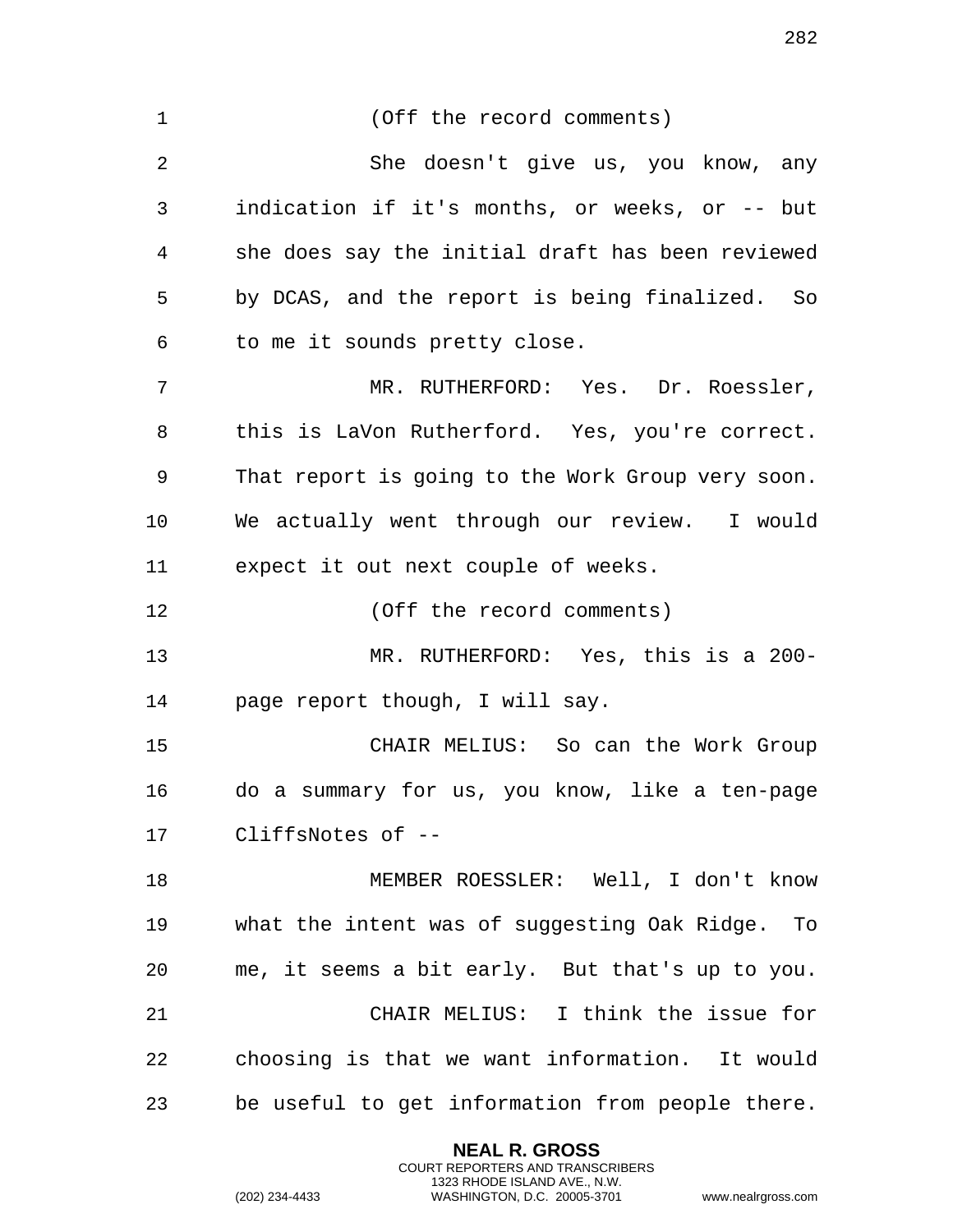And it's the same on Argonne, I think it's between Chicago and Oak Ridge.

 MR. RUTHERFORD: I think Oak Ridge would be great for getting some additional information. Because there are some things that we're going to be moving forward with that if we can get some additional information from the work force there it'd be great.

 CHAIR MELIUS: Okay. Sounds like Oak Ridge. Yes. But I think if we can get into Oak Ridge, wasn't the last time we were out -- weren't we up in Knoxville or something? And we didn't get almost any turnout from the group.

 MR. KATZ: So we want to be in Oak Ridge, is that what you're saying?

 CHAIR MELIUS: If we can. I mean, I think there's one choice there that -- at least 18 the last time we were there, it was one that could accommodate the meeting.

 MR. KATZ: And if that's the best -- does that mean you don't want to do that or -- CHAIR MELIUS: Well, I -- going up to Knoxville, I think, was the other one.

> **NEAL R. GROSS** COURT REPORTERS AND TRANSCRIBERS 1323 RHODE ISLAND AVE., N.W.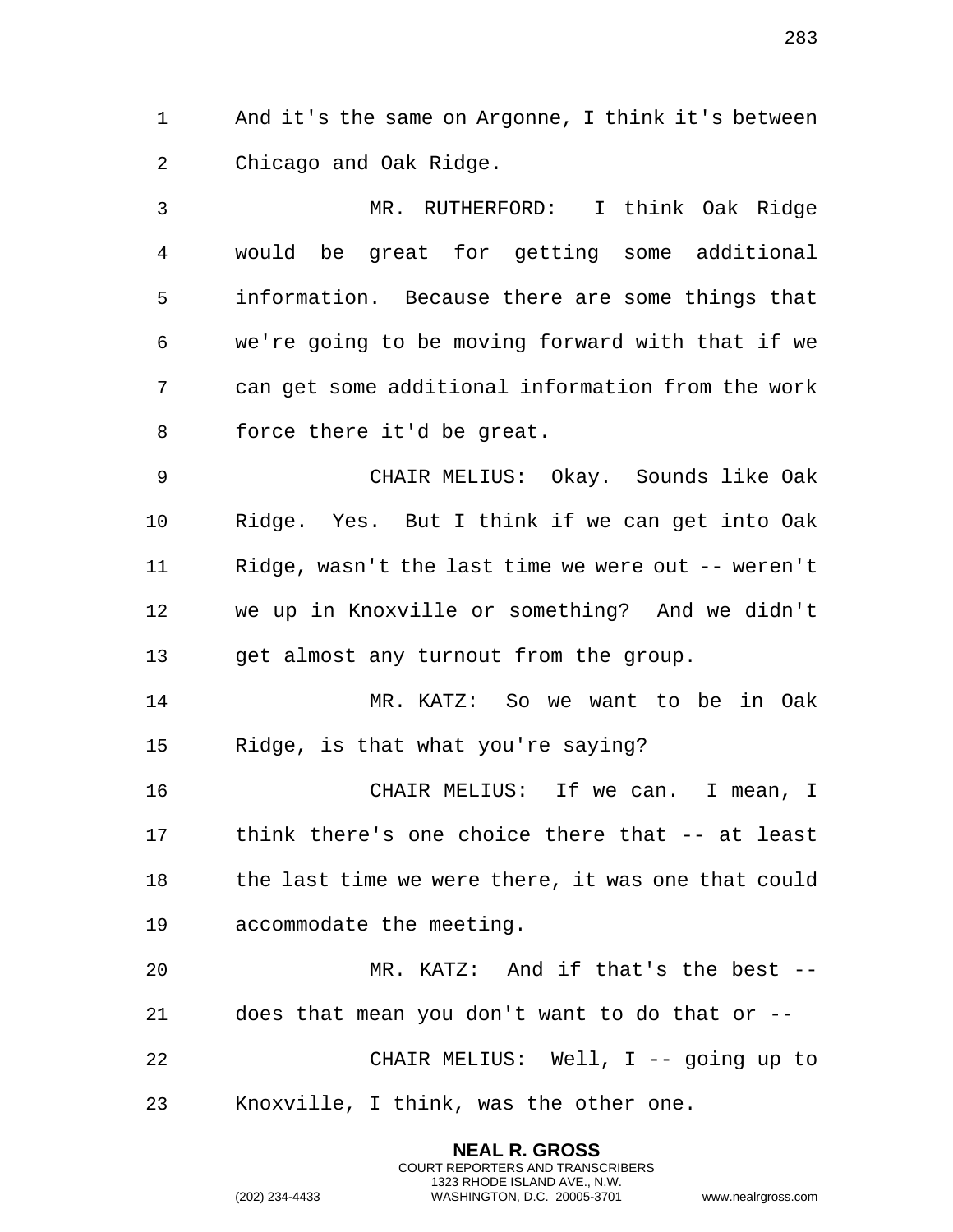1 MR. KATZ: Yes, we didn't -- yes, you're right. We didn't get -- CHAIR MELIUS: Yes. MR. KATZ: -- participation. But, Tim, go ahead. DR. TAULBEE: Having been to Oak Ridge quite a bit, you don't necessarily have to go all the way to Knoxville. If you go into the outskirts of Knoxville, in between Knoxville and Oak Ridge, there is a lot of hotels that could probably accommodate you -- 12 MR. KATZ: Oh, okay. 13 DR. TAULBEE: -- to look at that would be more convenient for the people who work at Oak Ridge. MR. KATZ: Okay. Thanks a lot, Tim, that's helpful. Okay, then we'll shoot for, if not in Oak Ridge, reasonably close. CHAIR MELIUS: Yes. Well, Nashville's easier to get to but -- MEMBER ROESSLER: It's not close. CHAIR MELIUS: So the next item we have is our teleconference for the week of

> **NEAL R. GROSS** COURT REPORTERS AND TRANSCRIBERS 1323 RHODE ISLAND AVE., N.W.

(202) 234-4433 WASHINGTON, D.C. 20005-3701 www.nealrgross.com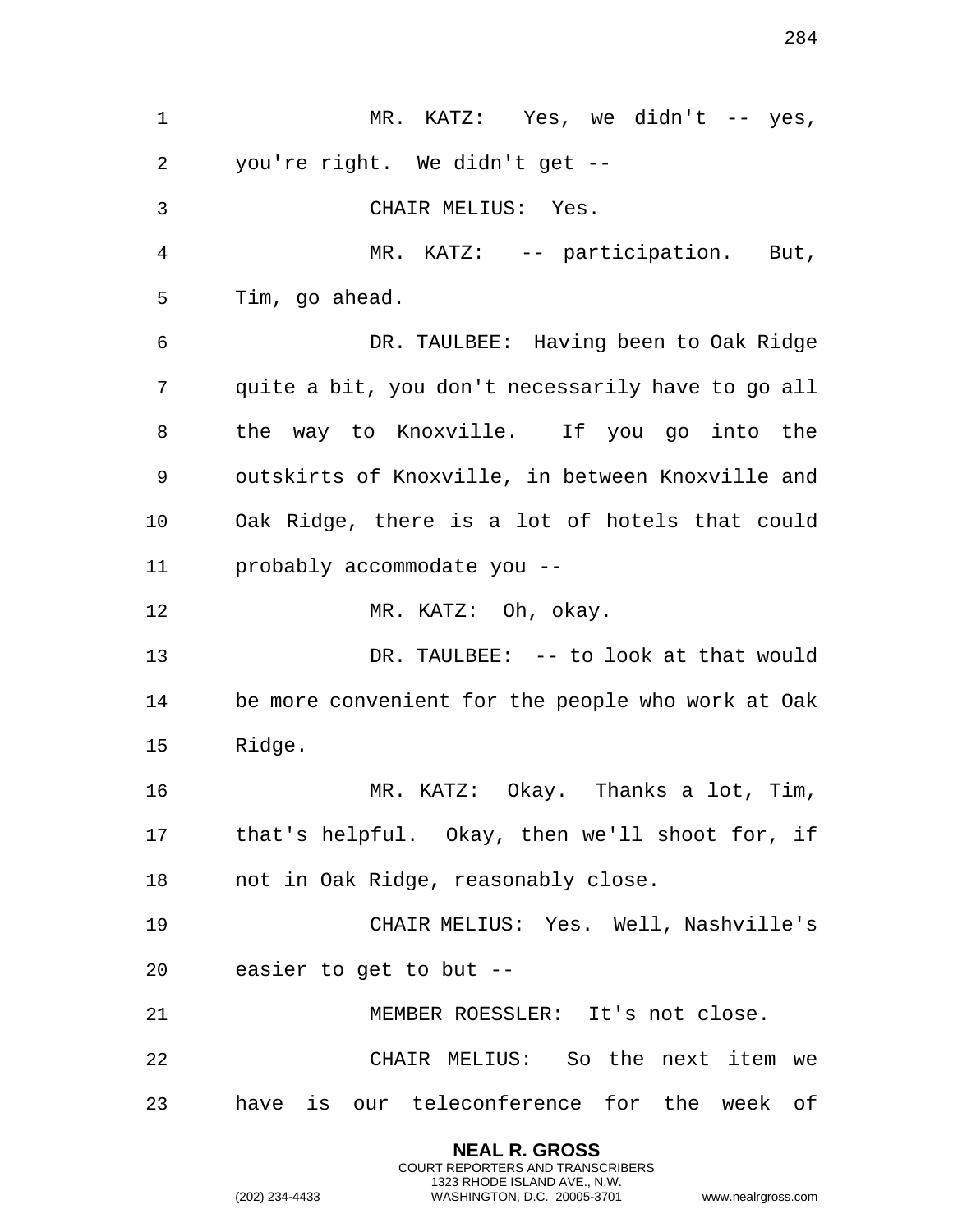October 15th or 22nd.

| $\overline{2}$ | MR. KATZ: Correct. And that's just                |
|----------------|---------------------------------------------------|
| 3              | -- remember, that's just about the right timing.  |
| 4              | But obviously we can move from those weeks.       |
| 5              | CHAIR MELIUS: So don't we get into                |
| 6              | Health Physics Society? Is that -- or that's      |
| 7              | spring?                                           |
| 8              | MR. KATZ: No, that's in the summer.               |
| 9              | (Off the record comments)                         |
| 10             | MR. KATZ: Yes, that's summer. So                  |
| 11             | October 15th or 22nd, that week, those weeks next |
| 12             | year. So if we do it on a Wednesday, that being,  |
| 13             | you know, the 17th.                               |
| 14             | CHAIR MELIUS: The 17th's okay?                    |
| 15             | MR. KATZ: The 17th work for everyone?             |
| 16             | And for Board Members on the line too?            |
| 17             | MEMBER ROESSLER: Sounds okay with me.             |
| 18             | MR. KATZ: The 17th.                               |
| 19             | MEMBER LEMEN: This is Dick, it's okay             |
| 20             | with me.                                          |
| 21             | CHAIR MELIUS: All right. We're going              |
| 22             | to move it now, Dick, because you just busted our |
| 23             |                                                   |

**NEAL R. GROSS** COURT REPORTERS AND TRANSCRIBERS 1323 RHODE ISLAND AVE., N.W.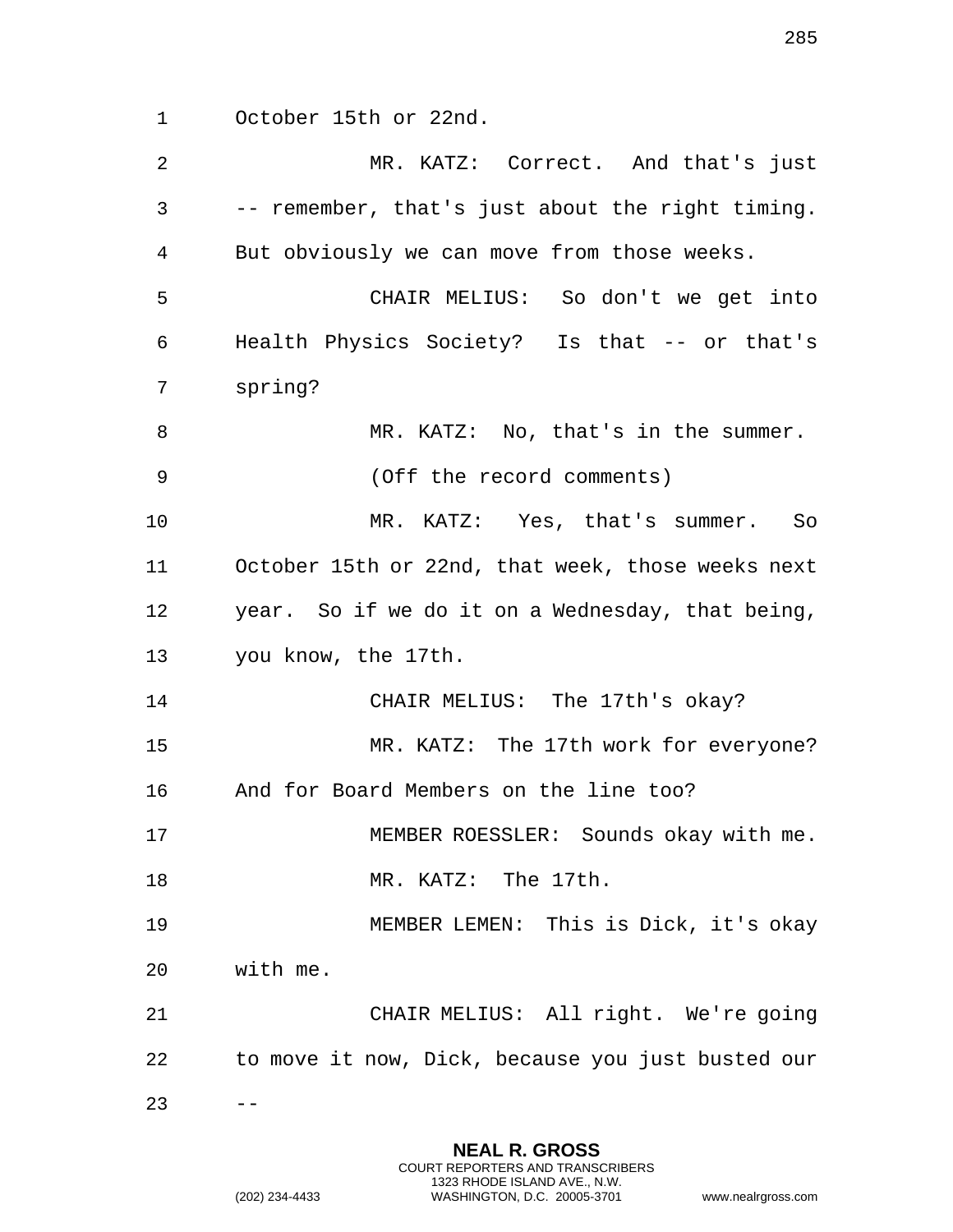| $\mathbf 1$ | MEMBER ZIEMER: It's okay with Ziemer.            |
|-------------|--------------------------------------------------|
| 2           | CHAIR MELIUS: Okay.                              |
| 3           | MR. KATZ: Thanks, Paul.                          |
| 4           | CHAIR MELIUS: Okay, you're overruled             |
| 5           | then. We're back to the 17th.                    |
| 6           | MR. KATZ: Okay. So we'll say 10/17               |
| 7           | for the teleconference. And that'll, as usual,   |
| 8           | be 11:00 a.m. Eastern time. Okay, and then for   |
| 9           | full Board meeting, face to face meeting, that's |
| 10          | approximately right, December 3rd or 10th, those |
| 11          | weeks.                                           |
| 12          | CHAIR MELIUS: And I can tell you I               |
| 13          | can't do the week of the 3rd.                    |
| 14          | MR. KATZ: How about the week of the              |
| 15          | 10th, December 10th?                             |
| 16          | CHAIR MELIUS: The 10th, I can do.                |
| 17          | MR. KATZ: And others, the week of                |
| 18          | December 10th, next year?                        |
| 19          | (Off the record comments)                        |
| 20          | MR. KATZ: Okay. So then 12th and                 |
| 21          | 13th, Wednesday, Thursday, would be the best, if |
| 22          | that works for everybody. Okay. And I'm          |
| 23          | assuming, I'm not hearing any squawks from       |

**NEAL R. GROSS** COURT REPORTERS AND TRANSCRIBERS 1323 RHODE ISLAND AVE., N.W.

```
(202) 234-4433 WASHINGTON, D.C. 20005-3701 www.nealrgross.com
```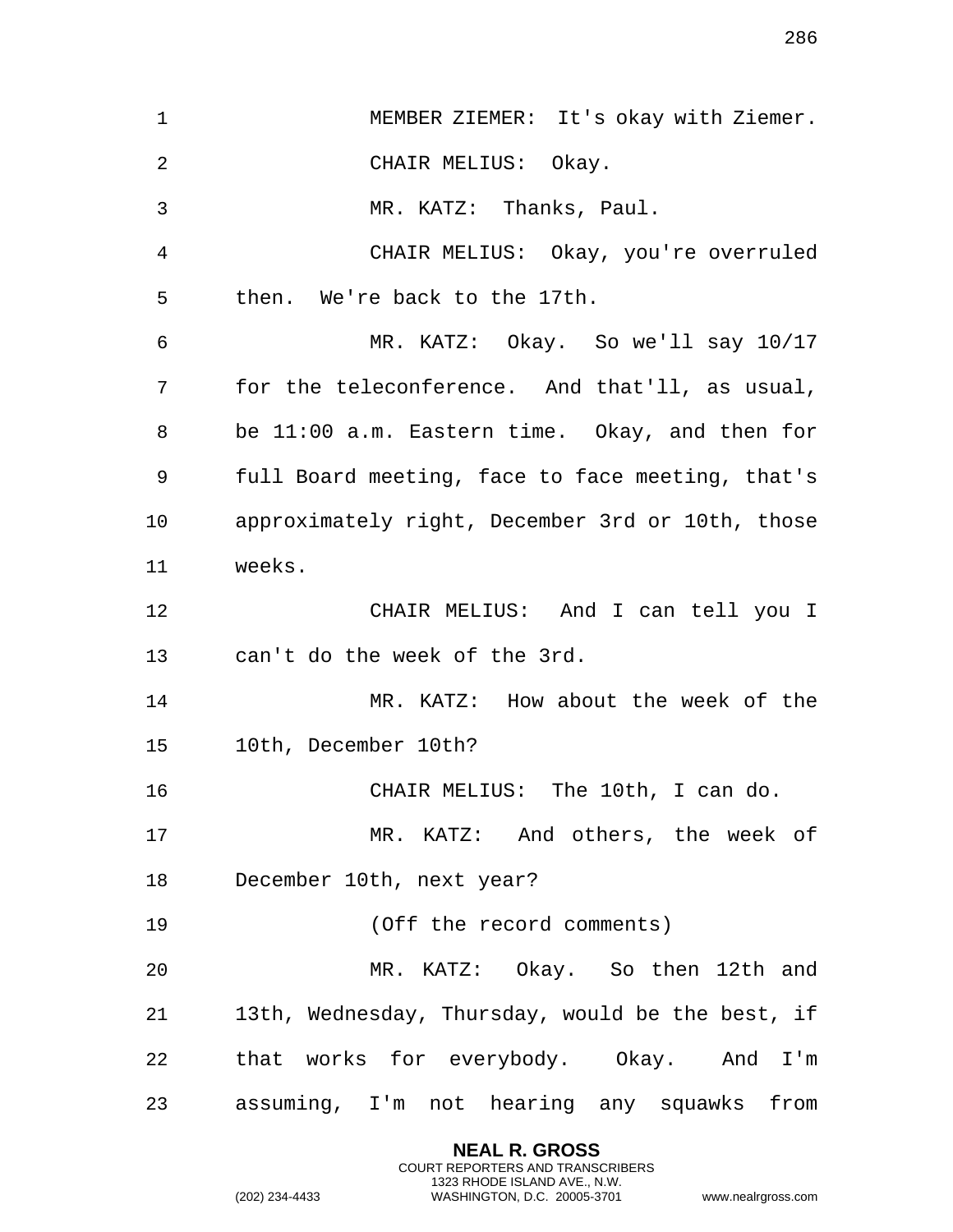online. So folks on the phone, I'm assuming that's okay with you too. CHAIR MELIUS: And why don't you email those out, because I'm not sure everybody's still on the line. MR. KATZ: Okay, I'll do that. So anyway, December 12th through 13th. CHAIR MELIUS: Make a note then lose the document. MR. KATZ: Huh? CHAIR MELIUS: Make yourself a note then lose the document. MR. KATZ: Yes. I could do that. CHAIR MELIUS: But do you have the list of Work Groups? MR. KATZ: I do. CHAIR MELIUS: Okay. I'm going to start going through our Work Groups and updates. Of course, NIOSH and SC&A, if you can be alert on this, so when we ask where are our reports you'll be ready to answer. And we'll start with Ames. MEMBER KOTELCHUCK: I think we've talked about Ames today.

> **NEAL R. GROSS** COURT REPORTERS AND TRANSCRIBERS 1323 RHODE ISLAND AVE., N.W.

(202) 234-4433 WASHINGTON, D.C. 20005-3701 www.nealrgross.com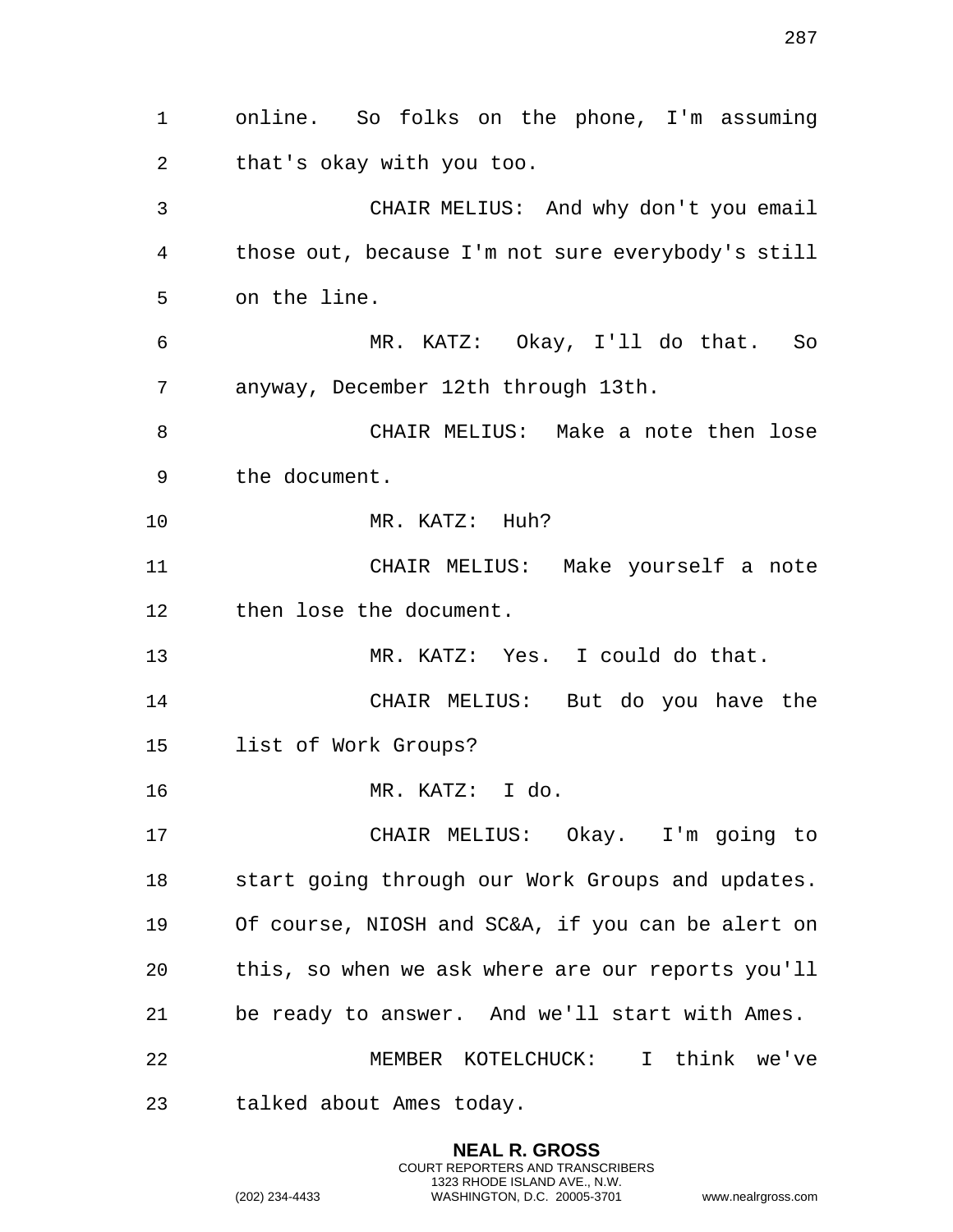CHAIR MELIUS: Yes, we've got the Site Profile stuff, right? MEMBER KOTELCHUCK: Right. But the question is -- MR. KATZ: Dave, can you talk in the mic? MEMBER KOTELCHUCK: Site Profile has come out. Are we -- since we've already decided on an SEC for that, is it that the Work Group should go over the PER? 11 No, I don't see -- I'm not sure functionally what we have to do. MR. KATZ: There's a whole lot of Site Profile work that's about ready to be addressed. That's what the Work Group would deal with, the Site Profile work. 17 MEMBER KOTELCHUCK: Okay, fine. Then  $18 - -$  CHAIR MELIUS: We have a Site Profile, and the question is do we have an SC&A review of that Site Profile? MR. KATZ: Yes. And NIOSH is just finishing up with responses to that.

> **NEAL R. GROSS** COURT REPORTERS AND TRANSCRIBERS 1323 RHODE ISLAND AVE., N.W.

(202) 234-4433 WASHINGTON, D.C. 20005-3701 www.nealrgross.com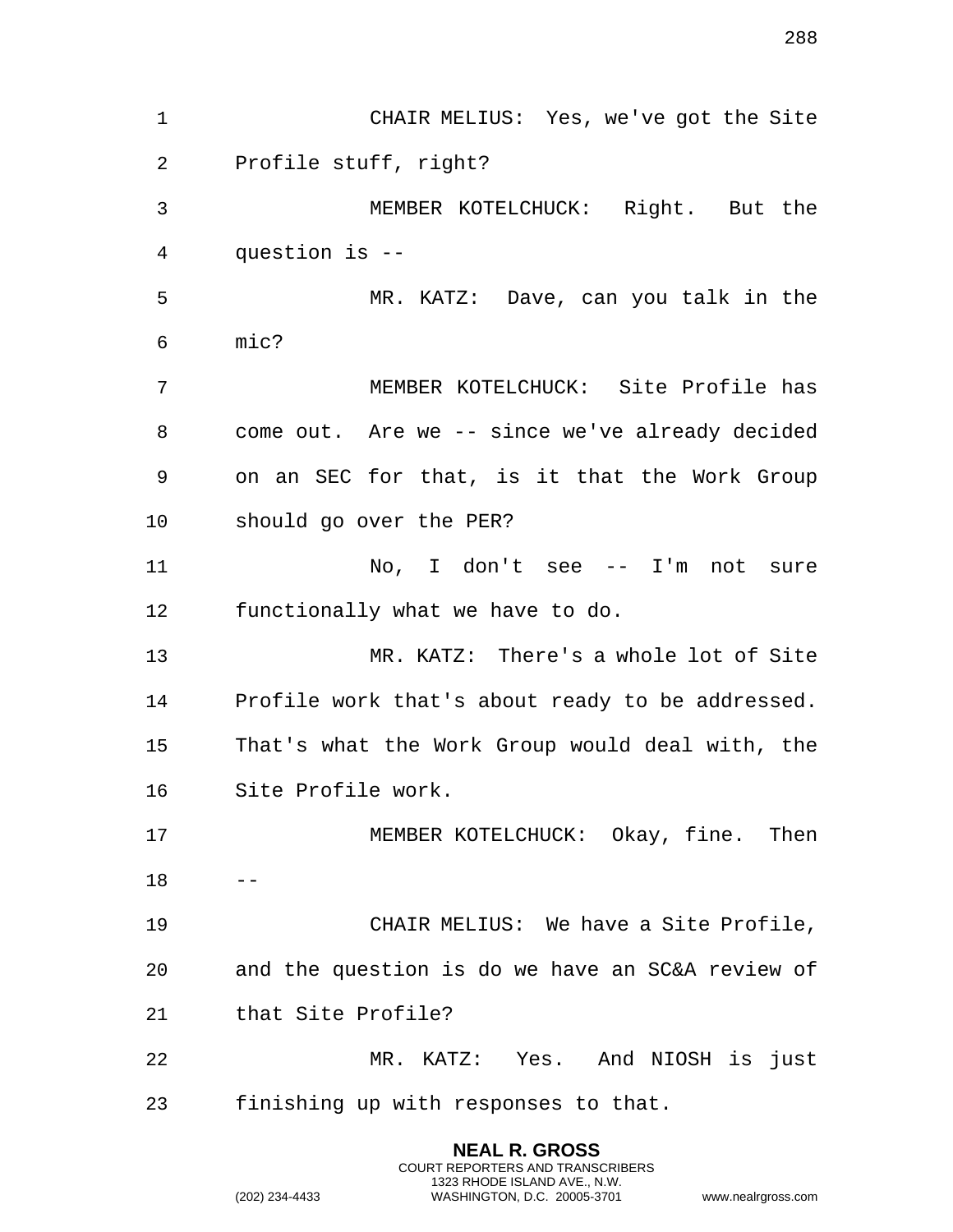MEMBER KOTELCHUCK: All right. That's fine. CHAIR MELIUS: And the dates for those responses? We're playing good cop, bad cop here. I'm not sure which is which. MR. RUTHERFORD: I don't have a good date for the response, because one thing we have to do is we've got to go through and look at what was dispositioned by the Evaluation Report and the Class that came through with it. 11 1 I mean, some of those, the recent -- some of the Site Profile issues were the specific reason why we ended up doing the 83.14. And so we've got to see what's left of that and then respond to those. We also did get additional data that Tom talked about that addresses that 1990 period and beyond. And so we're evaluating that data right now to come up with a good response for SC&A. So I don't have a date right now.

 MEMBER KOTELCHUCK: But is there an SEC -- a request for an SEC for 1990 and beyond? MR. KATZ: No. Not at this time, no.

> **NEAL R. GROSS** COURT REPORTERS AND TRANSCRIBERS 1323 RHODE ISLAND AVE., N.W.

(202) 234-4433 WASHINGTON, D.C. 20005-3701 www.nealrgross.com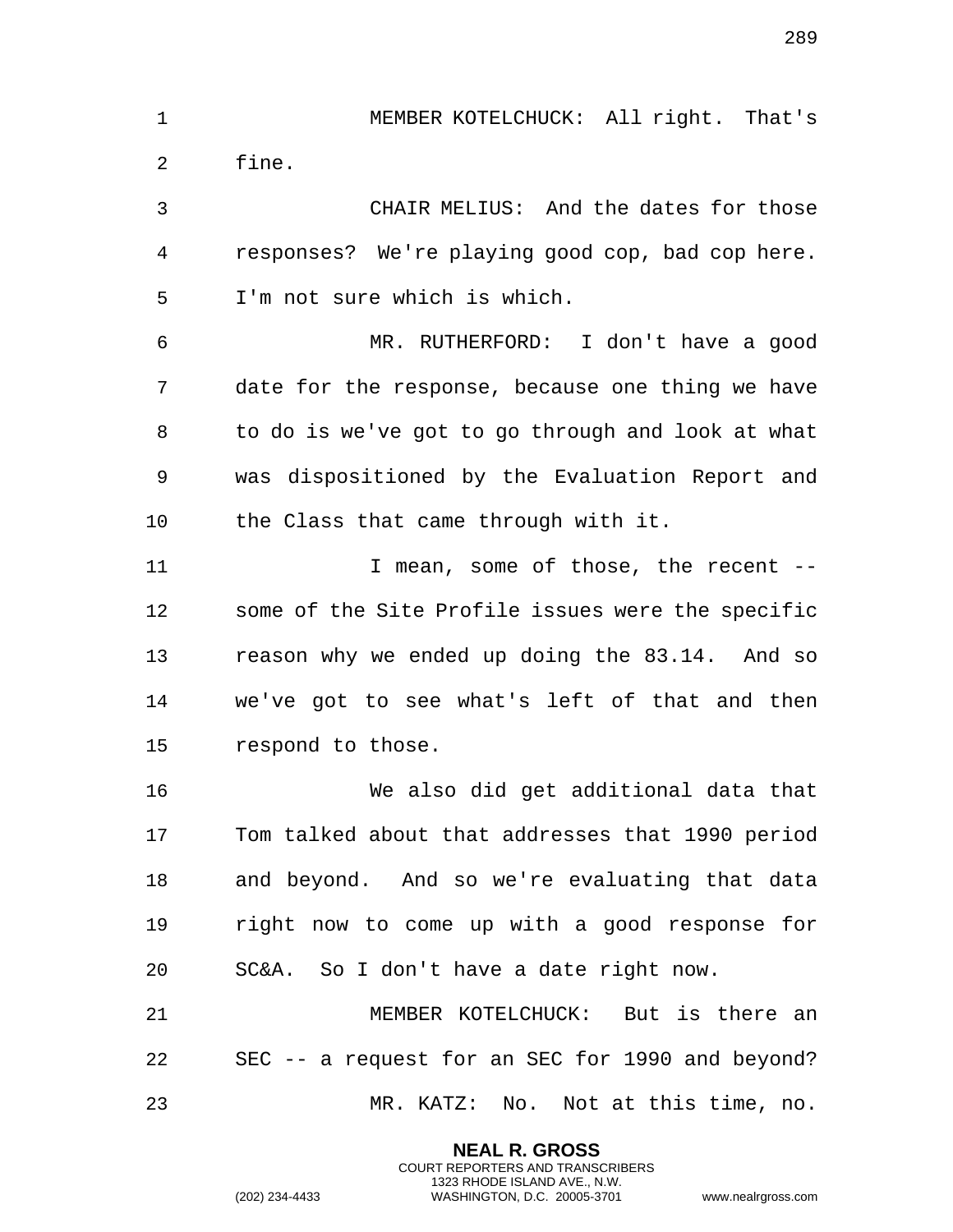MEMBER KOTELCHUCK: Right, okay. So we have some activities to do, so we'll schedule a meeting. CHAIR MELIUS: Well, I think you have to wait for NIOSH to respond. MEMBER KOTELCHUCK: Yes. CHAIR MELIUS: So, like, are you not being able to estimate it when in the next three months, or when in the next six months? MEMBER KOTELCHUCK: I would say about three months but -- 12 CHAIR MELIUS: Okay. MR. RUTHERFORD: You know -- CHAIR MELIUS: We're going to make you commit here, one way or the other. MR. RUTHERFORD: I will give you my best estimate, you know. And then I'll get beat up later, but that's fine. I want to say the next three months we'll have an update to the Work Group where we are within -- we should have an update to the Work Group on what's the remaining issues to be addressed and a status on addressing those within the next month, I would

> **NEAL R. GROSS** COURT REPORTERS AND TRANSCRIBERS 1323 RHODE ISLAND AVE., N.W.

(202) 234-4433 WASHINGTON, D.C. 20005-3701 www.nealrgross.com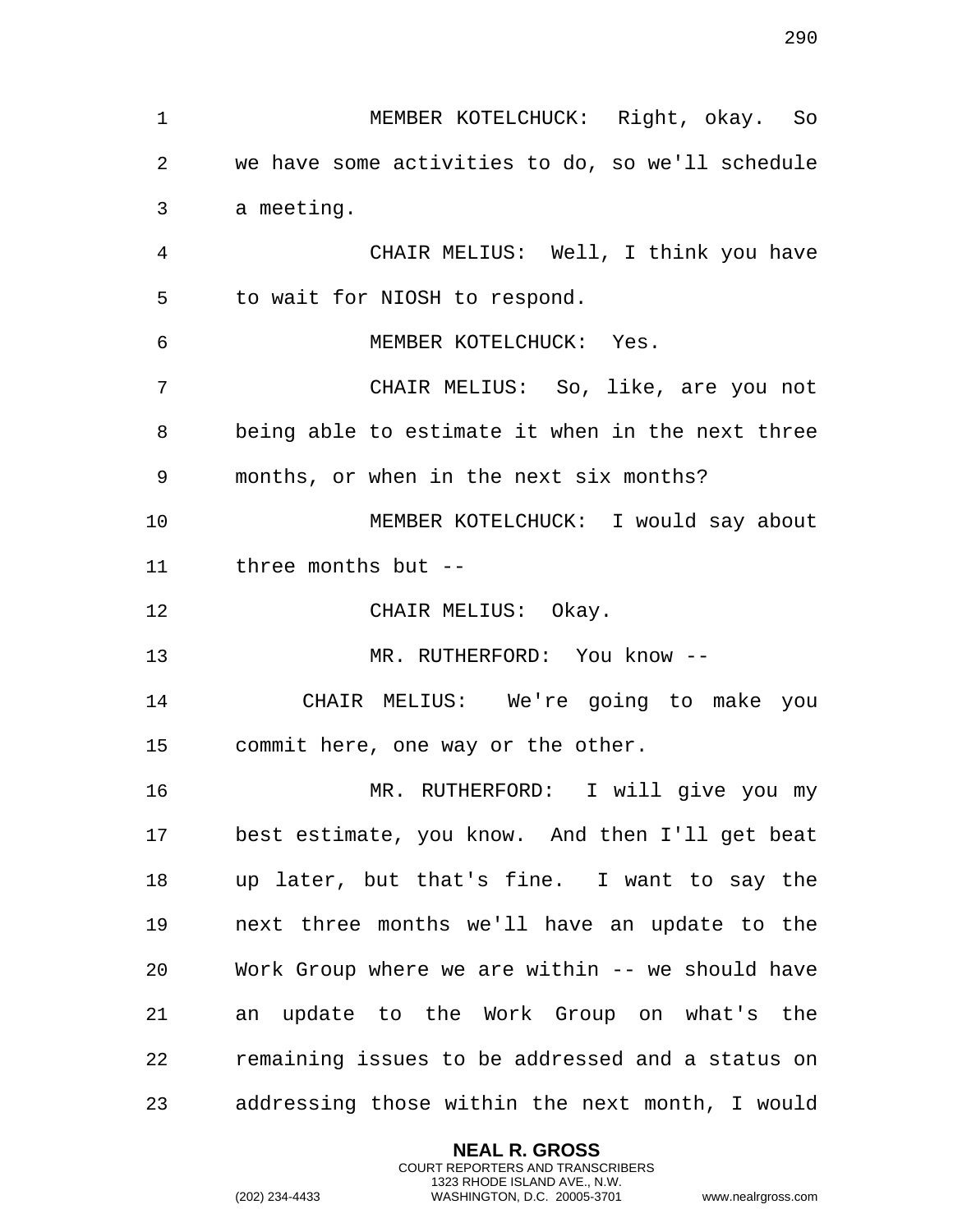think. And then we should be able to -- Tom's been working on closing those issues out for a while.

 MEMBER KOTELCHUCK: I'll be in touch with you.

 CHAIR MELIUS: And just for the record, when you say beat up, it's not a physical beating, it's just a, you know, ballfield sort of, you know, we'll remind him what he initially guaranteed to the Board. I don't want anybody to be, you know, get the wrong impression, LaVon.

## Argonne East?

 No, no. Steal his fishing pole. Okay, Argonne East? Brad, are you on?

(No audible response.)

 CHAIR MELIUS: I guess Brad is either -- we'll get back to you, Brad. I think Blockson,

I don't think we have any --

 Okay. Brookhaven? Josie, that's you? MEMBER BEACH: Yes. There is actually nothing to report. I believe we're finished. We're waiting for NIOSH, for the last TBD update. And it was pushed back to January of 2018, so

> **NEAL R. GROSS** COURT REPORTERS AND TRANSCRIBERS 1323 RHODE ISLAND AVE., N.W.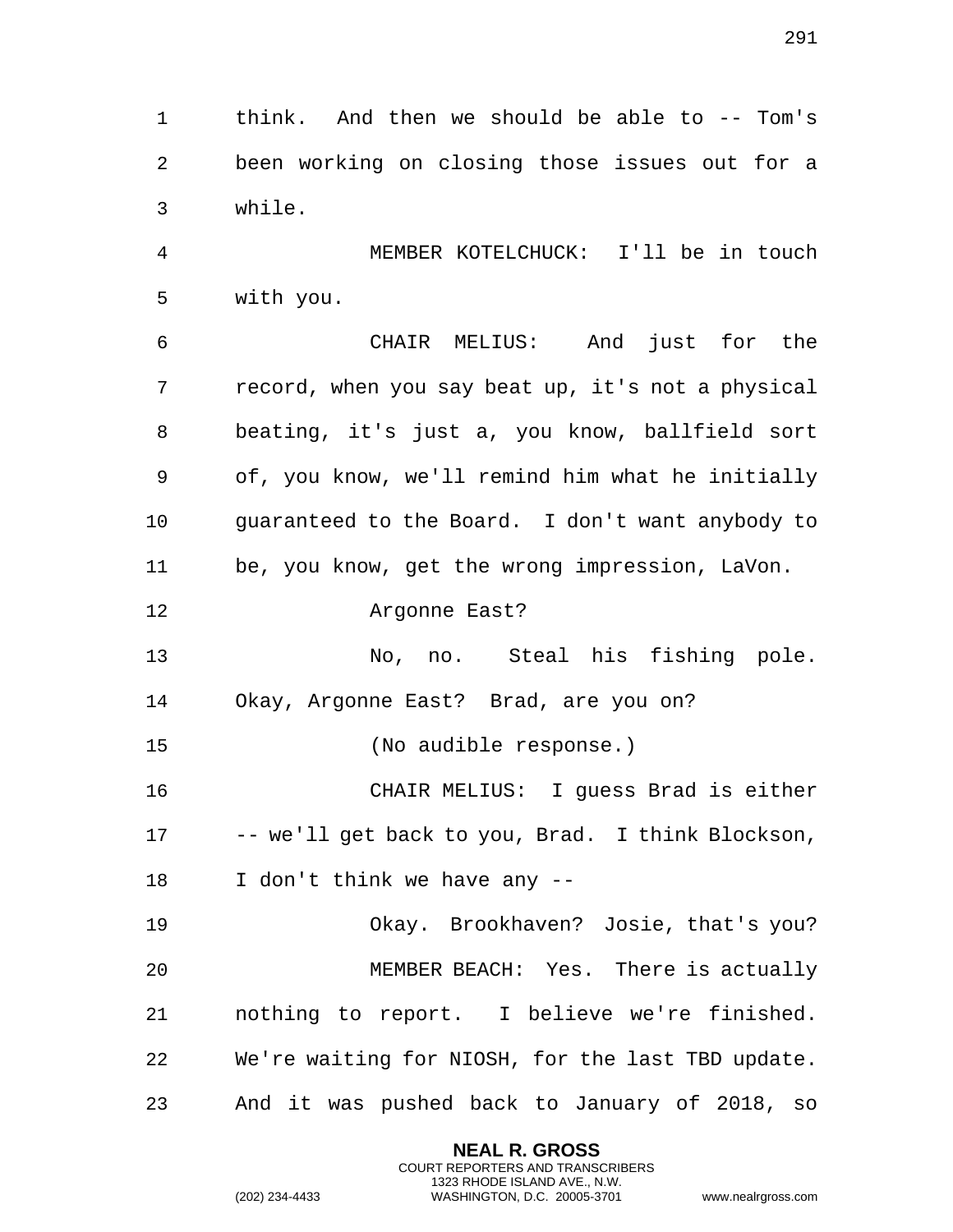maybe next month. It changes every meeting. CHAIR MELIUS: Okay. And then it would be a review. So it'd be some time. MEMBER BEACH: A Work Group -- CHAIR MELIUS: Okay. Carborundum, Gen? Gen may be on mute. MEMBER ROESSLER: Okay, I'm off mute now. CHAIR MELIUS: Okay. MEMBER ROESSLER: My notes say that I should look at the SC&A Board coordination updates to comment here. But maybe SC&A can -- I think there's something there that we should be talking about, but I can't remember what it is. CHAIR MELIUS: Okay. MR. RUTHERFORD: Well, I'm not SC&A, but this is LaVon Rutherford. We are actually - - DCAS is providing a response to the Work Group on open issues and a schedule for February. MEMBER ROESSLER: Thank you, LaVon. CHAIR MELIUS: Good. So it'll be a few months then, February. Dose reconstruction review methods

> **NEAL R. GROSS** COURT REPORTERS AND TRANSCRIBERS 1323 RHODE ISLAND AVE., N.W.

(202) 234-4433 WASHINGTON, D.C. 20005-3701 www.nealrgross.com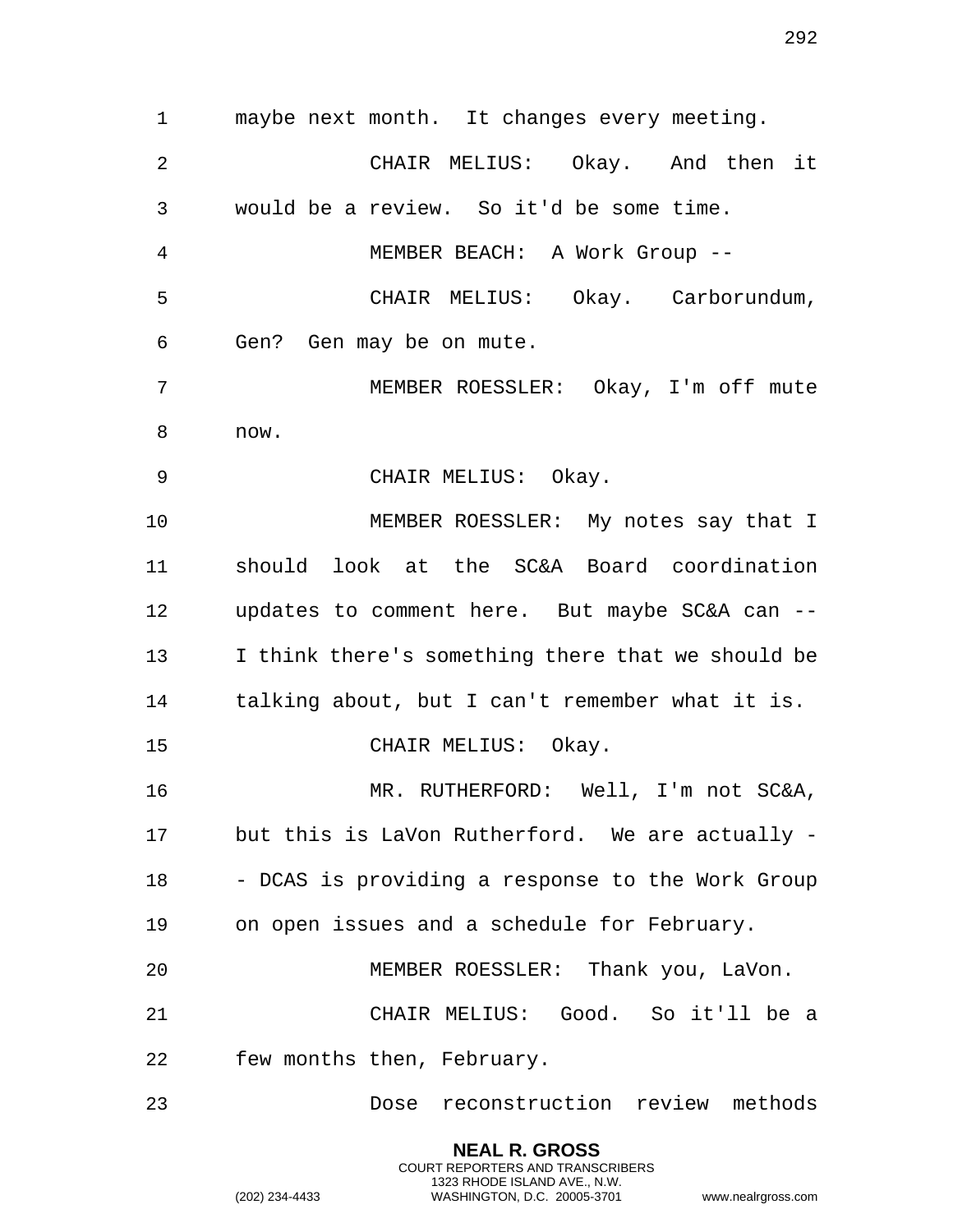we've really reported on. Fernald, Brad, anything to report.

 (No audible response.) CHAIR MELIUS: Stu, you -- MR. HINNEFELD: Yes, NIOSH fairly recently submitted our most recent approach. There are, like four Site Profile issues remaining. And we submitted our most recent document to the Work Group relatively recently. And I think when SC&A is ready, and the Work Group's ready, we can go ahead with our Work Group meeting.

 CHAIR MELIUS: Okay. And has SC&A been tasked on that one?

 MR. STIVER: Yeah. We didn't receive formal tasking for that particular thing. It was kind of an ongoing exchange. So once we get a chance to look at it, then our response will probably be a few weeks. We can think about scheduling the Work Group.

 MR. KATZ: I actually did send an email, responding to you saying, yes, go forward. So that was tasked.

> **NEAL R. GROSS** COURT REPORTERS AND TRANSCRIBERS 1323 RHODE ISLAND AVE., N.W.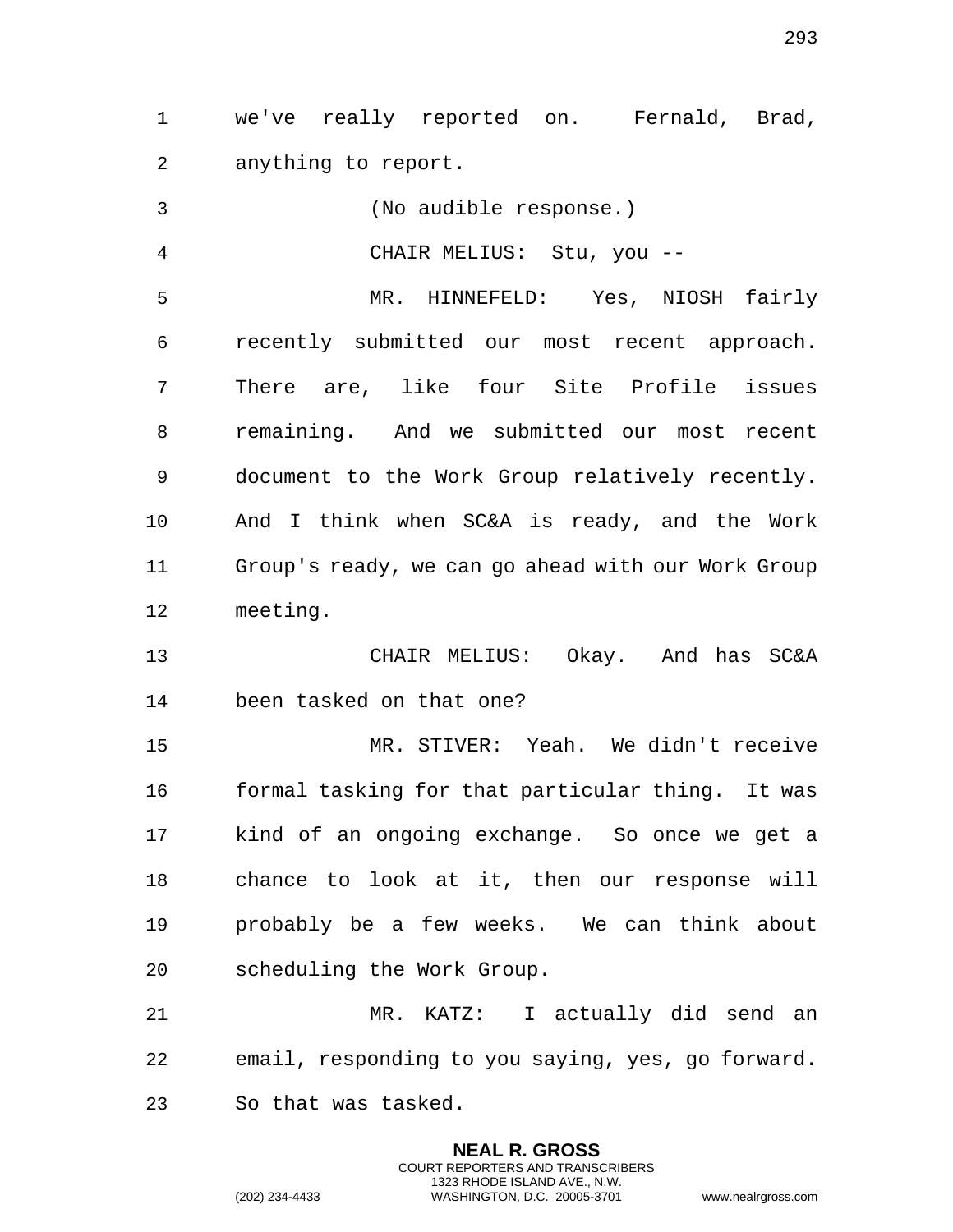CHAIR MELIUS: So you're tasked. Grand Junction, anything left to do? MR. RUTHERFORD: I don't think so. CHAIR MELIUS: Yes. What? MR. RUTHERFORD: After the disposition of the SEC, which we completed a Board meeting or two ago, we are now working on changing our methodology into a Technical Basis Document. We don't have a date yet, because that actually is getting laid out into the project plan at this time. CHAIR MELIUS: Hanford, Joe, do you want to update? Somehow, there's some updating that I didn't get told about, like a matrix. MR. FITZGERALD: Yes. Anyway, the issues matrix has been an ongoing thing. I think it was mentioned a little earlier where we have spent time going back and forth with NIOSH trying to come up with a consensus matrix. This has a long history, probably three or four years. So it's actually a good exercise at this stage. And we did complete that. And it's been sent to the Work Group. And that

> **NEAL R. GROSS** COURT REPORTERS AND TRANSCRIBERS 1323 RHODE ISLAND AVE., N.W.

(202) 234-4433 WASHINGTON, D.C. 20005-3701 www.nealrgross.com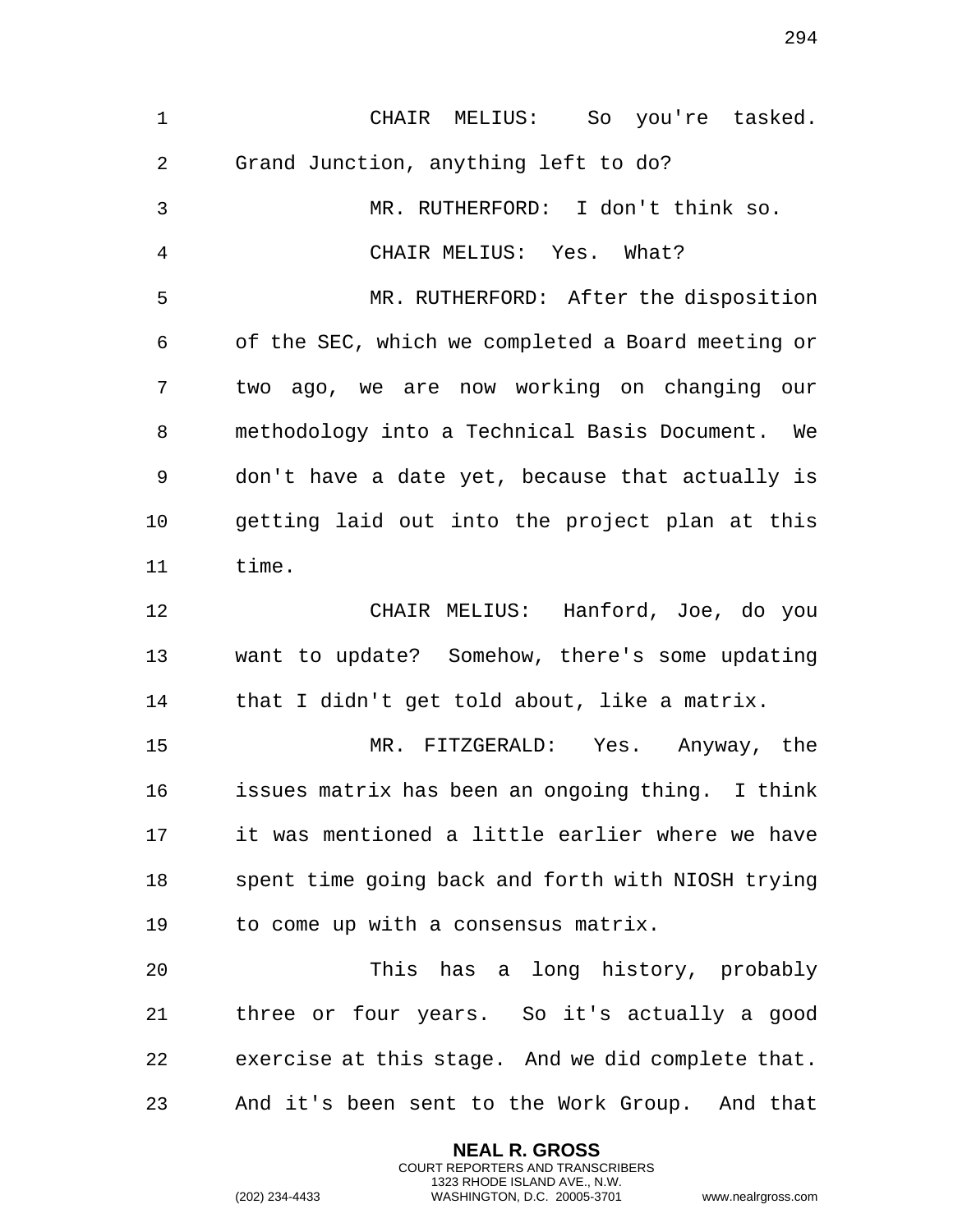**NEAL R. GROSS** was going to be the basis for a Work Group meeting, sort of a, again, an index of outstanding issues and the status of issues. So we're waiting on what the next step will be. CHAIR MELIUS: The Work Group Chair, I don't believe received that. MR. FITZGERALD: Huh? 8 CHAIR MELIUS: But I'll -- MR. RUTHERFORD: I was going to say, NIOSH sent it out. I don't know -- CHAIR MELIUS: Well, they -- MR. RUTHERFORD: The distribution should have included -- CHAIR MELIUS: LaVon, LaVon, the one  $15 - -$  I wouldn't kid you, LaVon. We'll track it. I knew that you were working on it. 18 MR. RUTHERFORD: No. It's, I mean, I checked -- CHAIR MELIUS: Don't worry about it. Just get it to me. MR. RUTHERFORD: We'll get it to you. CHAIR MELIUS: Okay. Lots of reasons,

> COURT REPORTERS AND TRANSCRIBERS 1323 RHODE ISLAND AVE., N.W.

(202) 234-4433 WASHINGTON, D.C. 20005-3701 www.nealrgross.com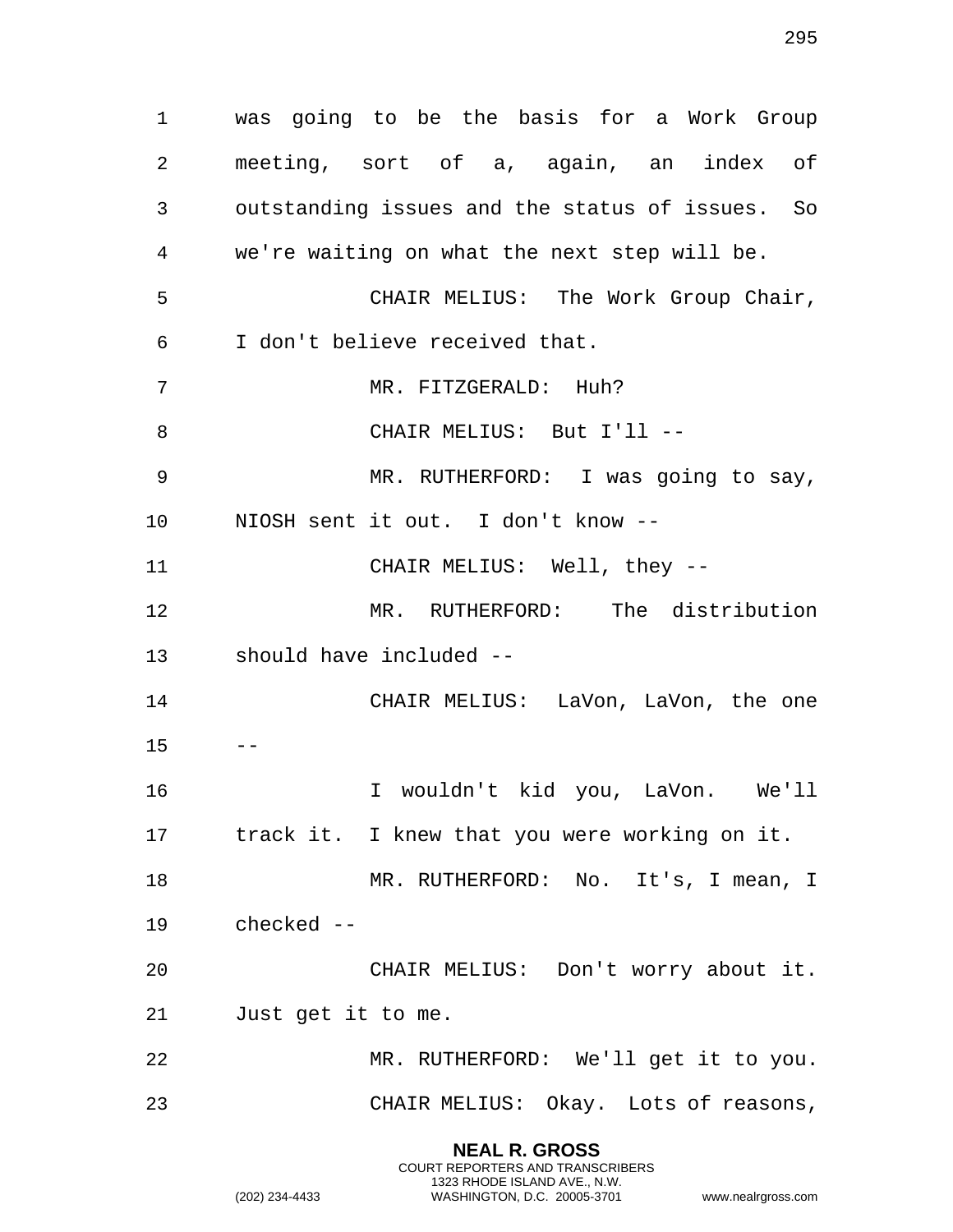could have got lost in email whatever. But I think, again, for the Board Members, it's mostly focusing now on the production workers and so forth, and some of the issues that we've had with construction workers there and so forth, so pulling it back together --

INL, Argonne West?

 MEMBER SCHOFIELD: Actually, Tim's got an update for us on some new information coming out.

 CHAIR MELIUS: Oh, so how many boxes this time?

 DR. TAULBEE: No, no, no. Not related to boxes. But this is bad news but good news toward the end of this.

(Laughter.)

 DR. TAULBEE: The bad news is we started -- this is in follow-up to SC&A's 30 claims to evaluate whether the temporary badge reports -- temporary badge information made it into the indexing that the Department of Energy did last year. And so the Department of Energy responded to 23 of the 30.

> **NEAL R. GROSS** COURT REPORTERS AND TRANSCRIBERS 1323 RHODE ISLAND AVE., N.W.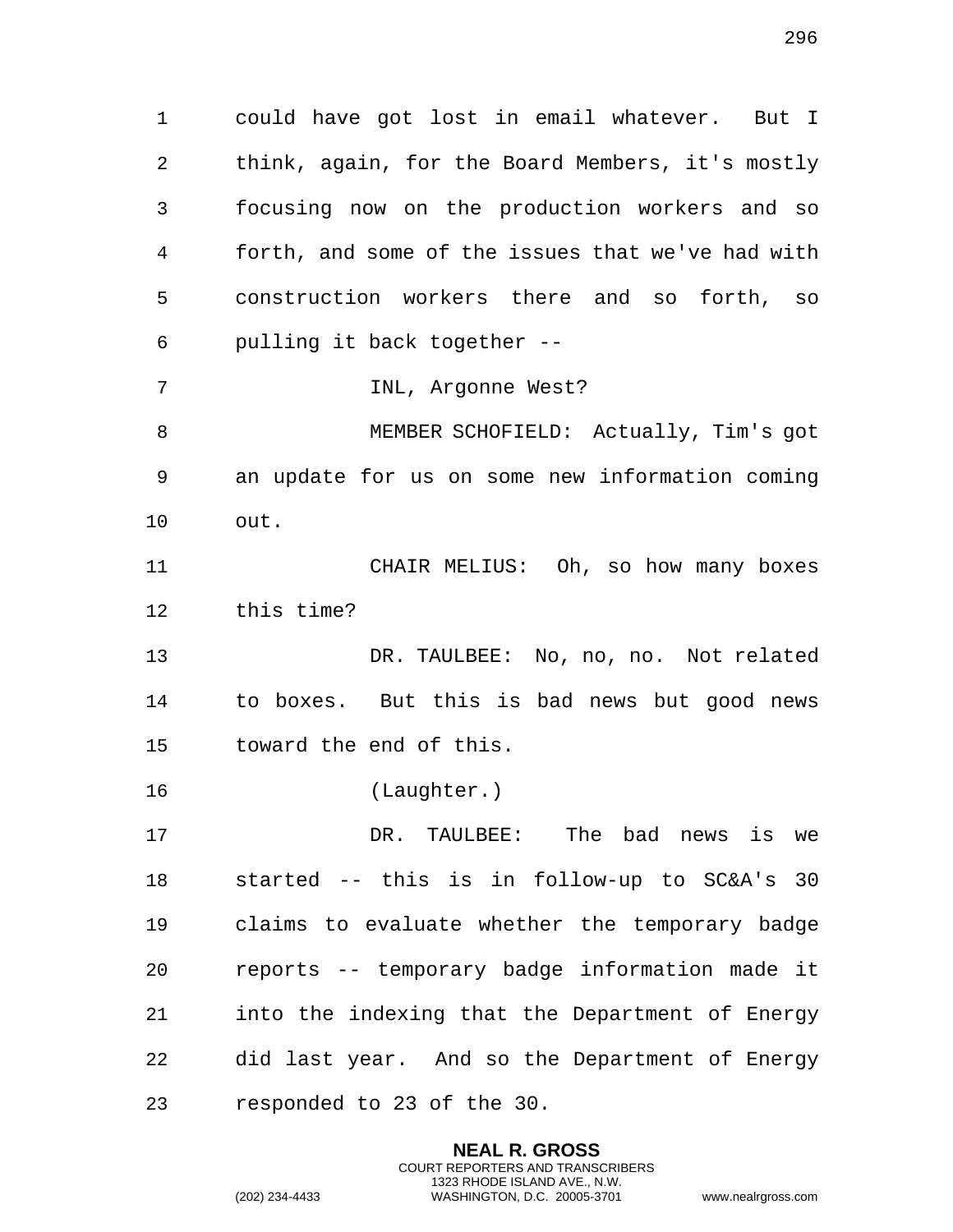And so as we were beginning to get them packaged up to be sent over, we noticed that what we got in the new responses, which were extensive for most of the employees, contained the little cards that we pointed out to both Josie and to Gen when we were up there, that those were all included.

8 But the actual temporary badge reports that covered from '63 to '67 were not in this group. So we contacted DOE and said why are these not indexed? Why are we not receiving these for these workers?

 And they acknowledged that they missed a set for coding purposes. And so they have added that. And this all occurred around the first of October when nobody had any money from Department of Energy headquarters. They've gotten the money now. They had to submit a request.

 They have started coding that information. And the expected completion of that additional coding is the end of January. However, it'll take another month to get it into the system and QA'd so make sure everything made it. And

> **NEAL R. GROSS** COURT REPORTERS AND TRANSCRIBERS 1323 RHODE ISLAND AVE., N.W.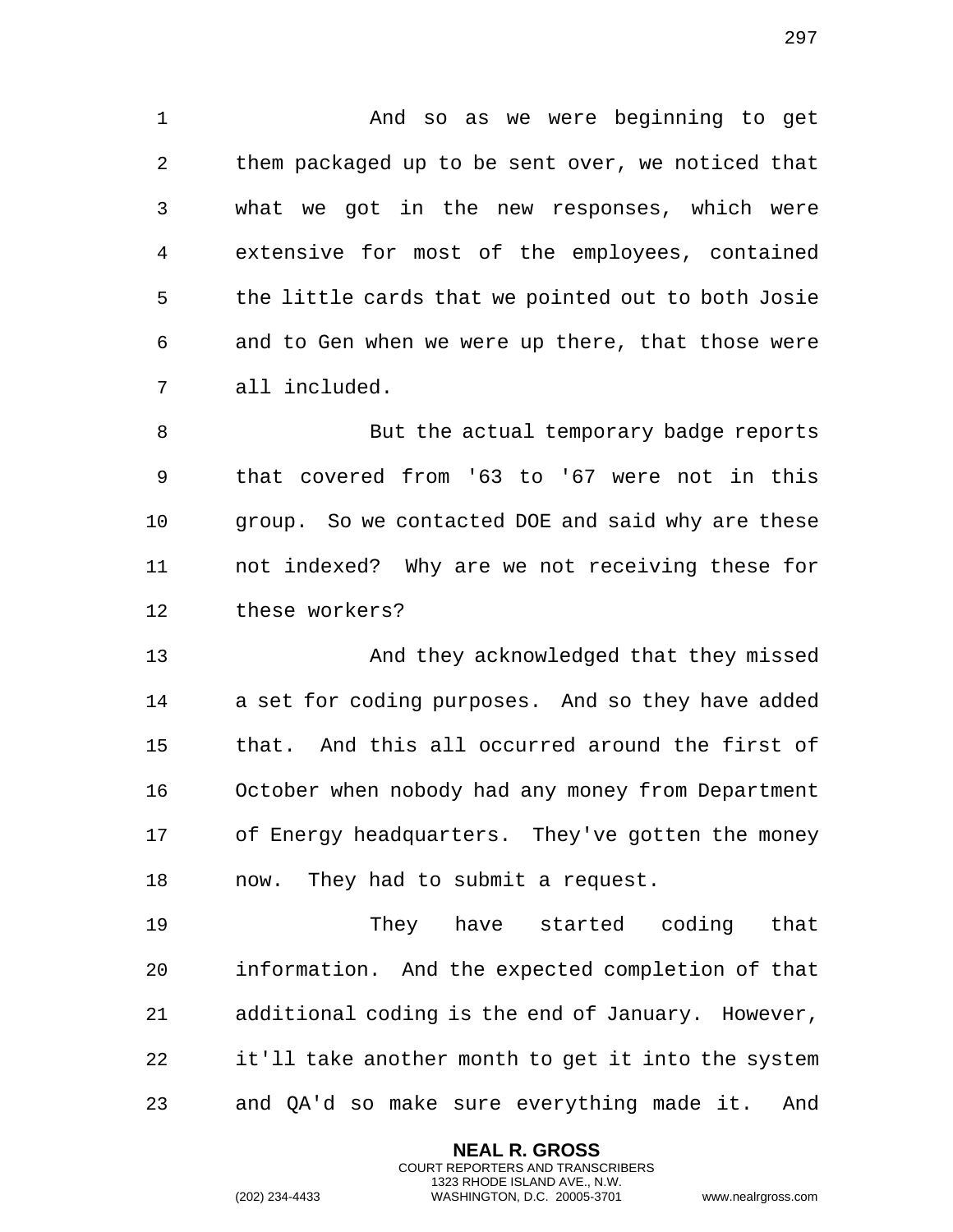1 then they can restart that process.

 So the bad news is that they started this and identified a very large set of the temporary badge reports that they had not coded. But the good news is they're correcting it. I apologized for the delay to Phil, giving him an update on this. But I didn't get a date of the completion of January and February until last Friday. CHAIR MELIUS: Thank you. Well, oh - MR. RUTHERFORD: I do have a quick -- back to Hanford. It was sent to your CDC email address, I don't know if you didn't get it or not, on November 29th. CHAIR MELIUS: Okay. And Joe was copied as well as John Stiver, I believe. Yeah, all right. MR. BARTON: Just one more thing on INL. Tim mentioned that there's going to be some more coding going on. That also affects the V&V activity we're going to put together for the 83.14 period which was '74 to 1980.

> **NEAL R. GROSS** COURT REPORTERS AND TRANSCRIBERS 1323 RHODE ISLAND AVE., N.W.

(202) 234-4433 WASHINGTON, D.C. 20005-3701 www.nealrgross.com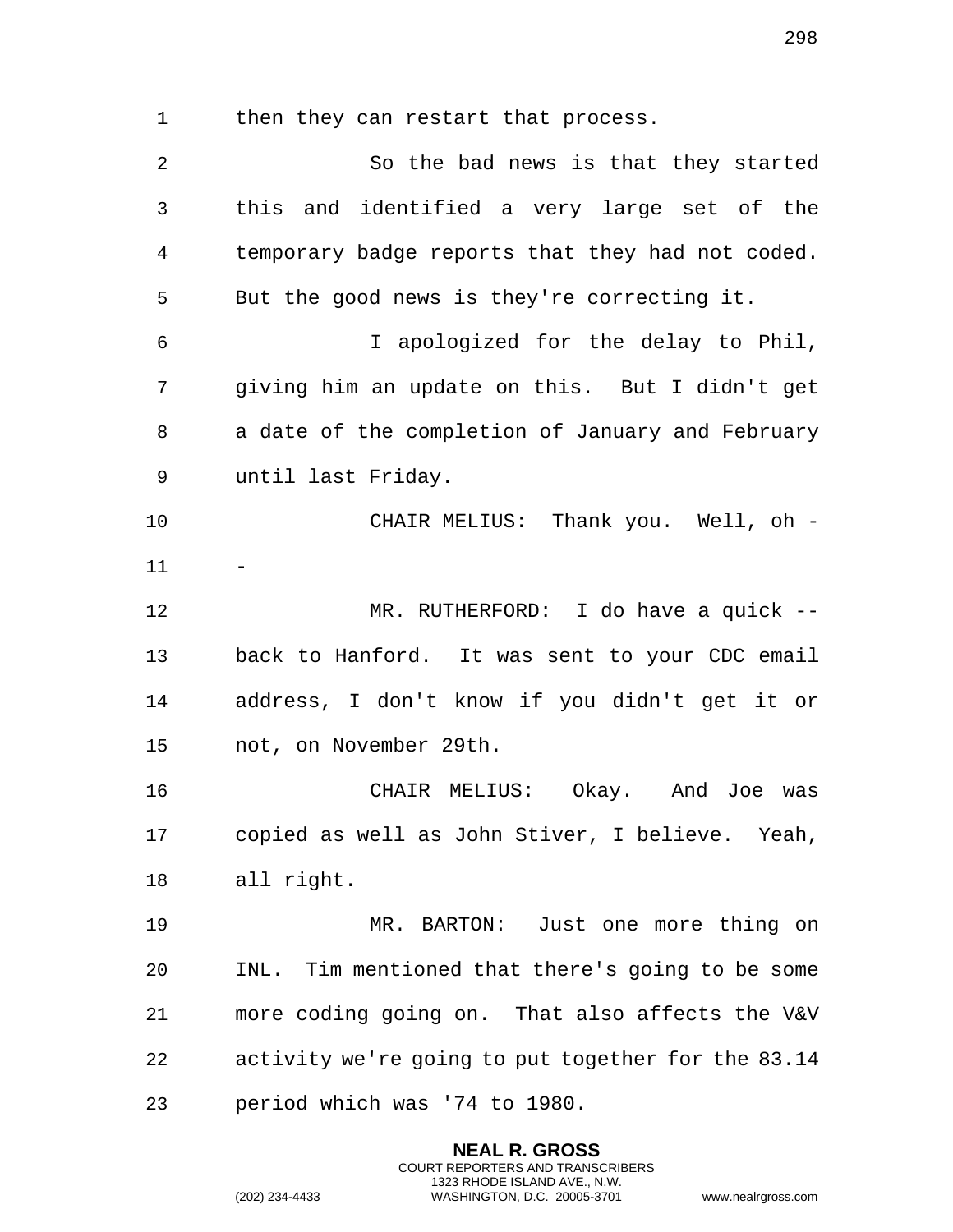What I would suggest, that while that coding is going on, there is an interim report much like the proposal we put together. However, it's not going to be a complete report, obviously. Because all the coding hasn't been done. So we are not in a position to request those records yet.

 And also, we came across an issue when we were trying to develop the V&V study. And not all of the temporary badge reports were captured by NIOSH either. So we'll have to discuss what we have there and what options we have for performing V&V activity during that 83.14 period. So I would expect to have an interim report, not a very long one, for the Work Group to consider early January.

 CHAIR MELIUS: Just to go a little bit farther, I don't know if this is more for NIOSH, both of you, actually. Like, how would we know that they didn't miss more? This is a little bit worrisome when you tell me that there's lots of data that they didn't -- the data of most interest to us but beyond that --

> **NEAL R. GROSS** COURT REPORTERS AND TRANSCRIBERS 1323 RHODE ISLAND AVE., N.W.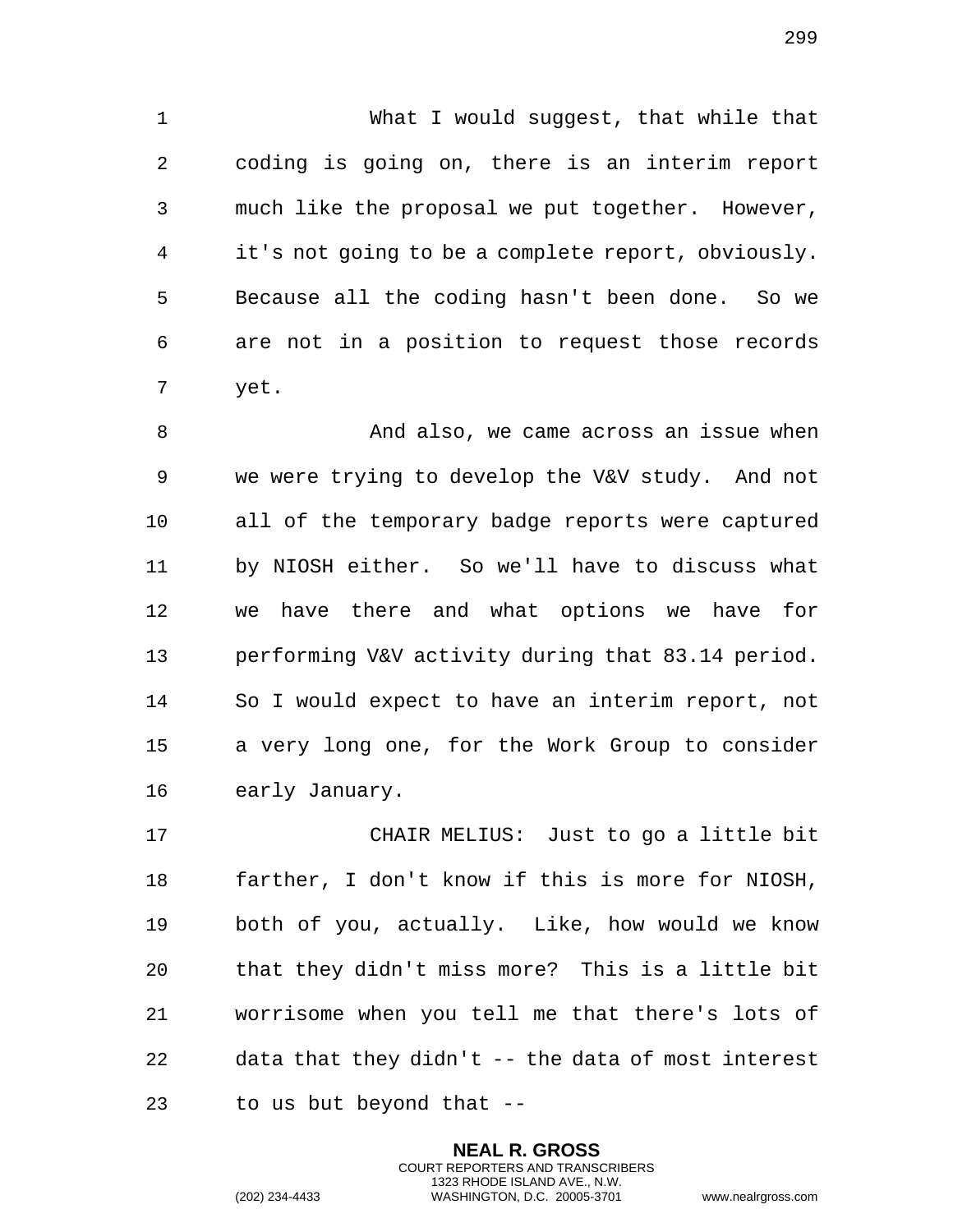1 DR. TAULBEE: That's easy to explain. And you can actually look at the dates to see whether or not you've got them.

 CHAIR MELIUS: I believe you. DR. TAULBEE: So from that standpoint, there's a date on the top of each of those forms. How these were missed was we captured them earlier than the bulk of the other temporary badge reports. We captured these for CPP back when we were trying to address those issues back in April of 2014 or 2015, I guess it was.

**And when DOE went to the coding, that**  was because we had captured them earlier there on a different directory. And so it didn't get included into that group. Now, the new reports that Bob's talking about, I'm actually not sure what that is.

18 CHAIR MELIUS: Okay.

 MR. BARTON: Just to clarify, and you might know a little bit more, it appears that the temporary badge reports that NIOSH captured during their site visits only covered 1975 and 1976. So there's about a three or four-year

> **NEAL R. GROSS** COURT REPORTERS AND TRANSCRIBERS 1323 RHODE ISLAND AVE., N.W.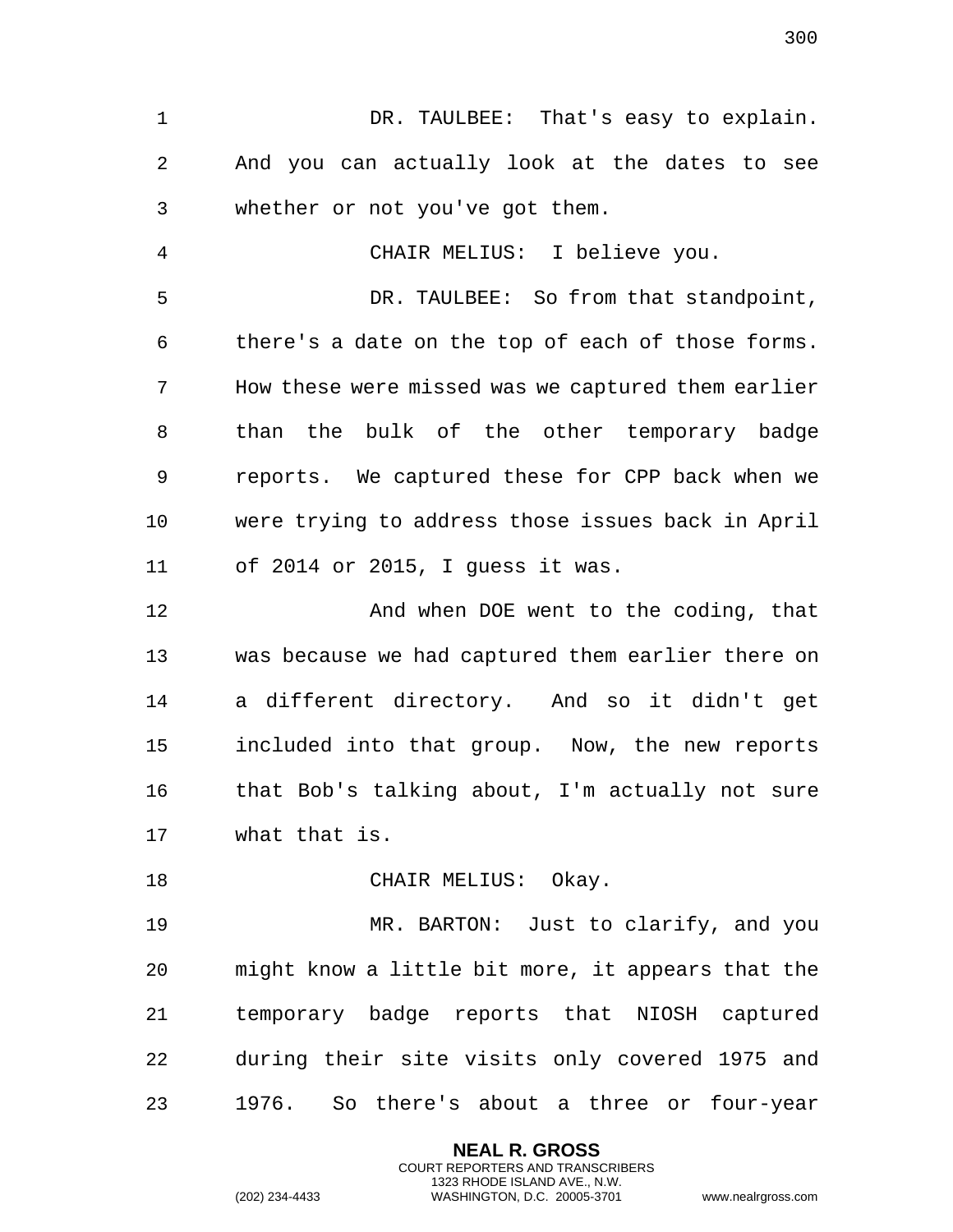period where we don't have temporary badge reports that we could even look through to see if they're missing from the claim files.

 And also, even for those years, it appears they were pulling mostly the positive entries. And it's the zero entries that we're really concerned with, because those are the ones that were left out of the claimant files that would really be used to determine any sort of SEC determination.

 CHAIR MELIUS: Why don't the two of you talk and sort of -- Tim looks puzzled. And we're not going -- not the best place here to involve all of us in explaining. Two of you can do it better.

 Dr. Ziemer, if you're on the line, we have Lawrence Berkeley.

18 (No audible response.)

CHAIR MELIUS: Dr. Ziemer?

(No audible response.)

CHAIR MELIUS: Okay. LANL?

 MEMBER BEACH: We heard a little bit from LaVon. He sent a note out. Thank you for

> **NEAL R. GROSS** COURT REPORTERS AND TRANSCRIBERS 1323 RHODE ISLAND AVE., N.W. (202) 234-4433 WASHINGTON, D.C. 20005-3701 www.nealrgross.com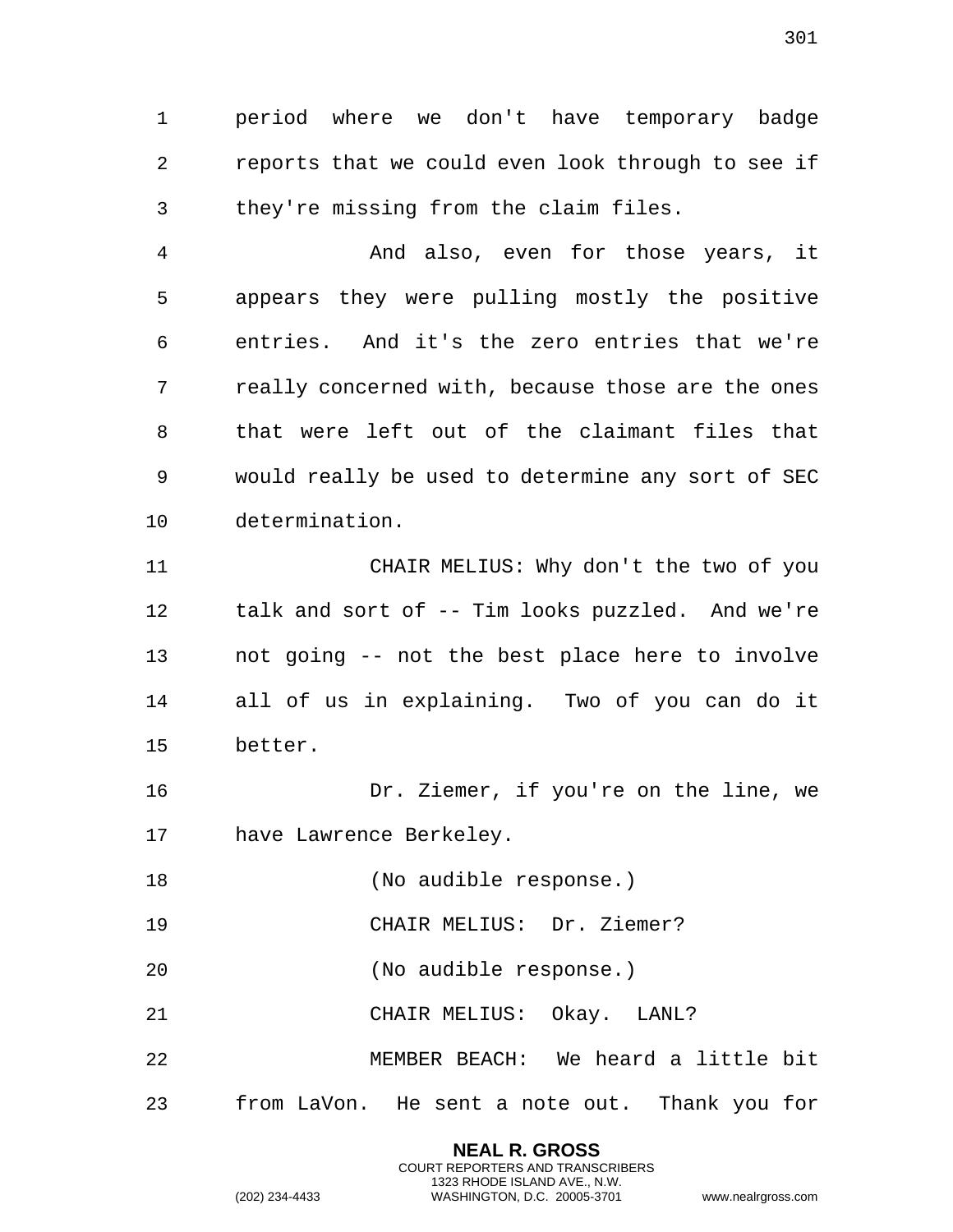that, LaVon. The Board Member, the last Board Member or, excuse me, the last Board meeting in August we heard from a lot of individuals that we decided that we would like to interview.

 So I hear from LaVon that NIOSH is going to set those up for the early part of January. So hopefully we'll hear something about those interviews soon.

 NIOSH expects to have a response to SC&A's addendum. The addendum went out in July of 2017. And that's expected in March. And NIOSH is also preparing a document. We asked them to identify all the petitioners' issues, get them into one format and give us a response on where they are with those petitioners' concerns. And I believe we're expecting to see that in March as LaVon indicated.

 And then there's the documents that LaVon mentioned earlier that they just received, I think, a couple of days ago. And how soon do you think -- well, you'll send us a notice when they're ready for the Work Group to look at. So I expect we'll see that shortly.

> **NEAL R. GROSS** COURT REPORTERS AND TRANSCRIBERS 1323 RHODE ISLAND AVE., N.W.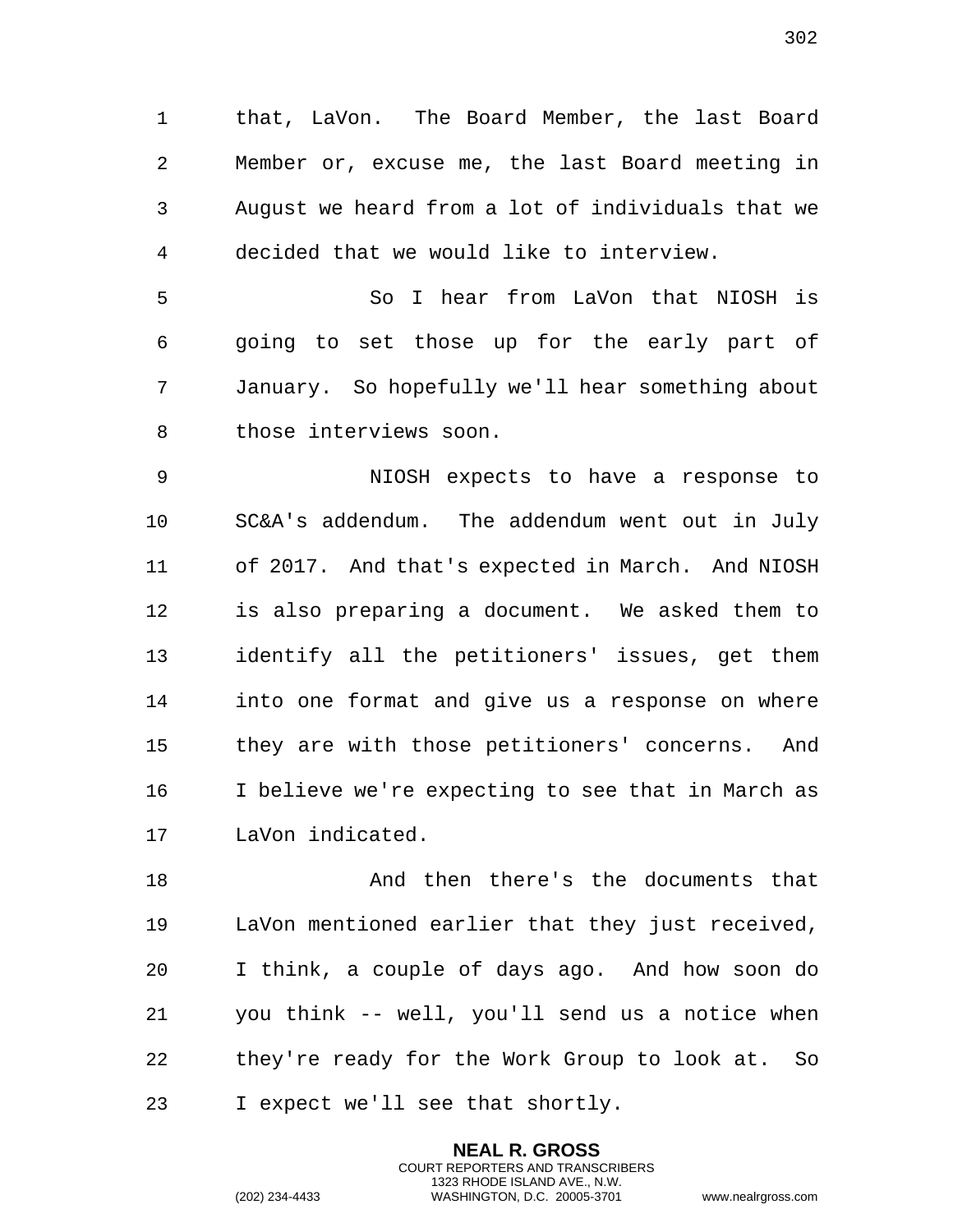MR. RUTHERFORD: Yes. The only clarification is we're going to start scheduling the interviews in January. I don't know if they'll occur in January, because we've got to get everybody's -- we've got to figure out Work Group members that want to attend. And everybody that's  $-$ 

 MEMBER BEACH: Got you. And one more question while you're up there. The county workers, it wasn't part of your note, is that something that's --

 MR. RUTHERFORD: I got it on there. I didn't have it on -- I didn't send it in the note, but it is part of our --

 MEMBER BEACH: It is part of what you're looking at?

17 MR. RUTHERFORD: Yes.

18 MEMBER BEACH: Perfect, okay. Then I have nothing else on that except waiting to hear from NIOSH.

CHAIR MELIUS: Joe?

 MEMBER ZIEMER: Okay, LaVon, this is Ziemer. I hit the disconnect button instead of

> **NEAL R. GROSS** COURT REPORTERS AND TRANSCRIBERS 1323 RHODE ISLAND AVE., N.W.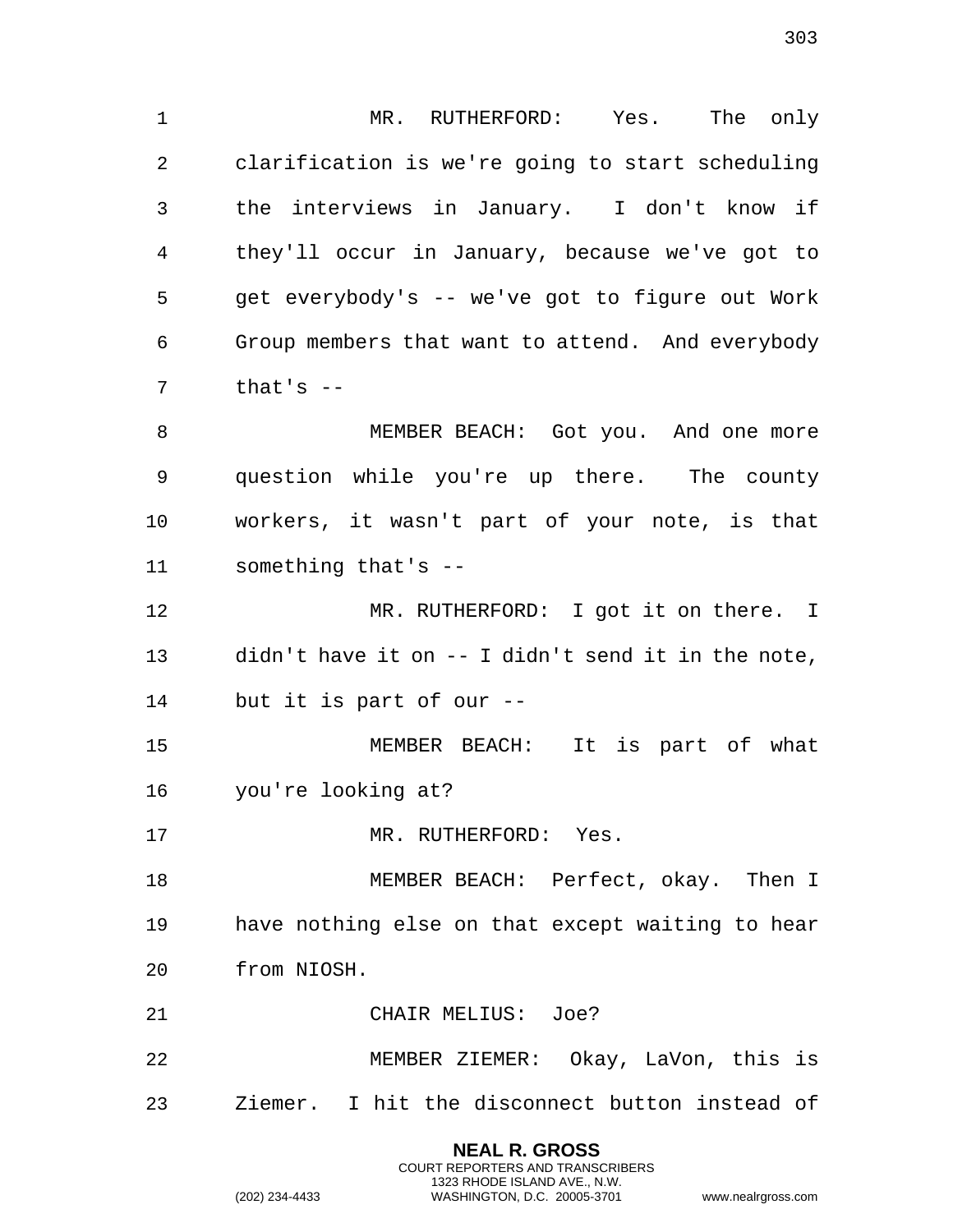the mute button and got off the line. But you asked about Lawrence Berkeley.

 CHAIR MELIUS: Yes, okay. Go ahead. MEMBER ZIEMER: Yes. So NIOSH issued an internal dosimetry dose reconstruction methodology document late this fall. And SC&A is currently reviewing that. And my understanding from the SC&A report is that they expect to have comments on this by March of 2018, at which point the Work Group can take a look at where we are on that. CHAIR MELIUS: Okay. Thank you. I think Joe was just about to brief us on that. But your timing was very good. MEMBER ZIEMER: Well, yes. Maybe Joe has some additional updates on that. CHAIR MELIUS: No, he says no. He was going to say the same thing you just did. So that's great. MEMBER ZIEMER: Okay. He's sticking to the March 2018 date then. Is that what you're saying? CHAIR MELIUS: Yes, yes.

> **NEAL R. GROSS** COURT REPORTERS AND TRANSCRIBERS 1323 RHODE ISLAND AVE., N.W.

(202) 234-4433 WASHINGTON, D.C. 20005-3701 www.nealrgross.com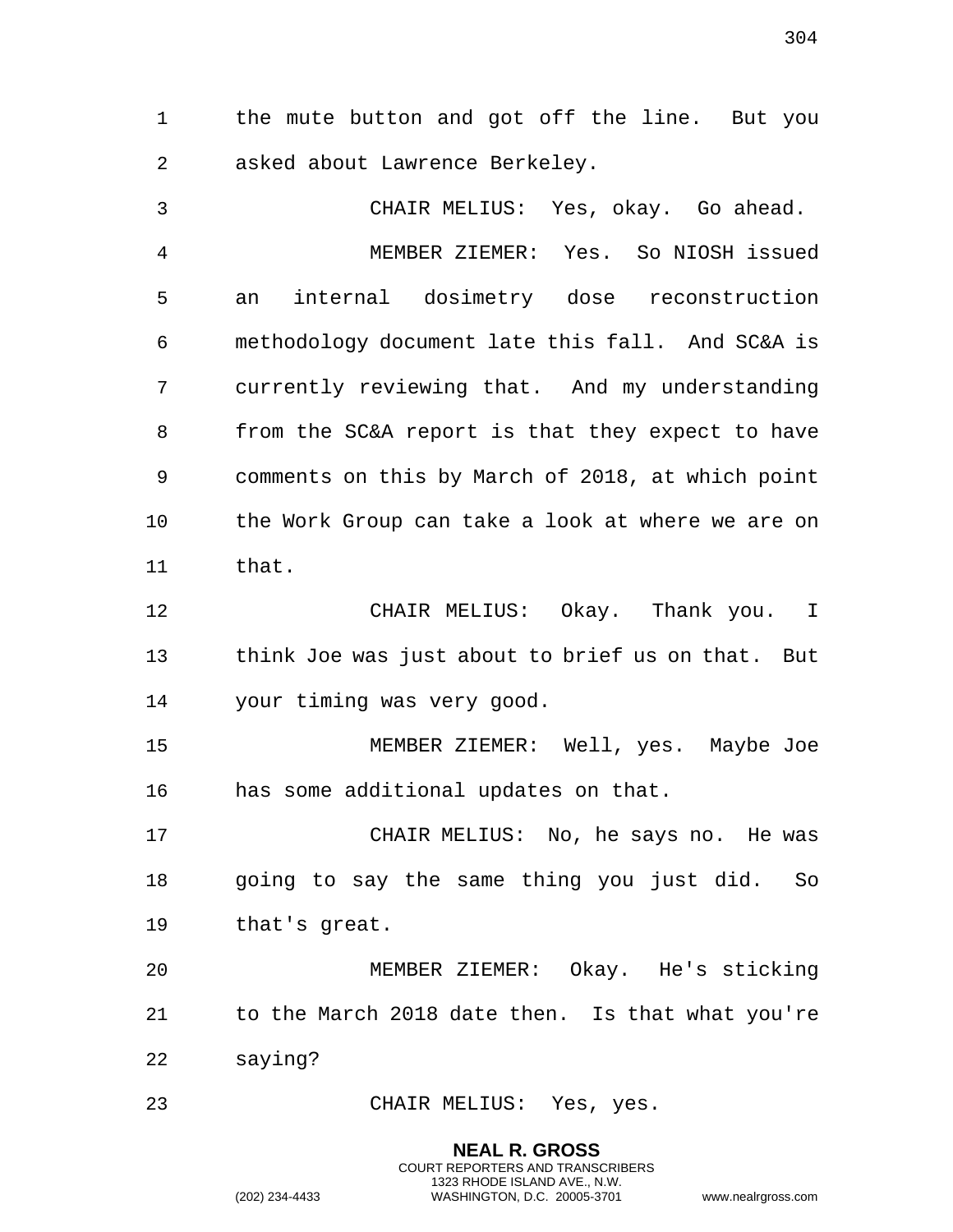MEMBER ZIEMER: Okay, sounds good. CHAIR MELIUS: It's in the transcript. MEMBER ZIEMER: Okay, thanks. CHAIR MELIUS: Thank you, Paul. Okay, metals and controls, Josie? MEMBER BEACH: Okay. So you heard a little bit from LaVon. He keeps stealing everything. The Work Group was formed after the August Board meeting. NIOSH, DCAS, and SC&A went out and conducted worker interviews in October, the 24th through the 26th. There were some questions from those interviews. SC&A had a technical call in November to clarify some of the information that they gathered during the interviews. And I think SC&A has what they needed now and knows where to find the information.

 I'm expecting to schedule a Work Group meeting sometime next year. I'm going to be very vague on that, because I'm not sure when -- I believe SC&A's -- we're waiting for a response from SC&A before we can move forward. And I don't know what the timeline of that is yet. I was

> **NEAL R. GROSS** COURT REPORTERS AND TRANSCRIBERS 1323 RHODE ISLAND AVE., N.W.

(202) 234-4433 WASHINGTON, D.C. 20005-3701 www.nealrgross.com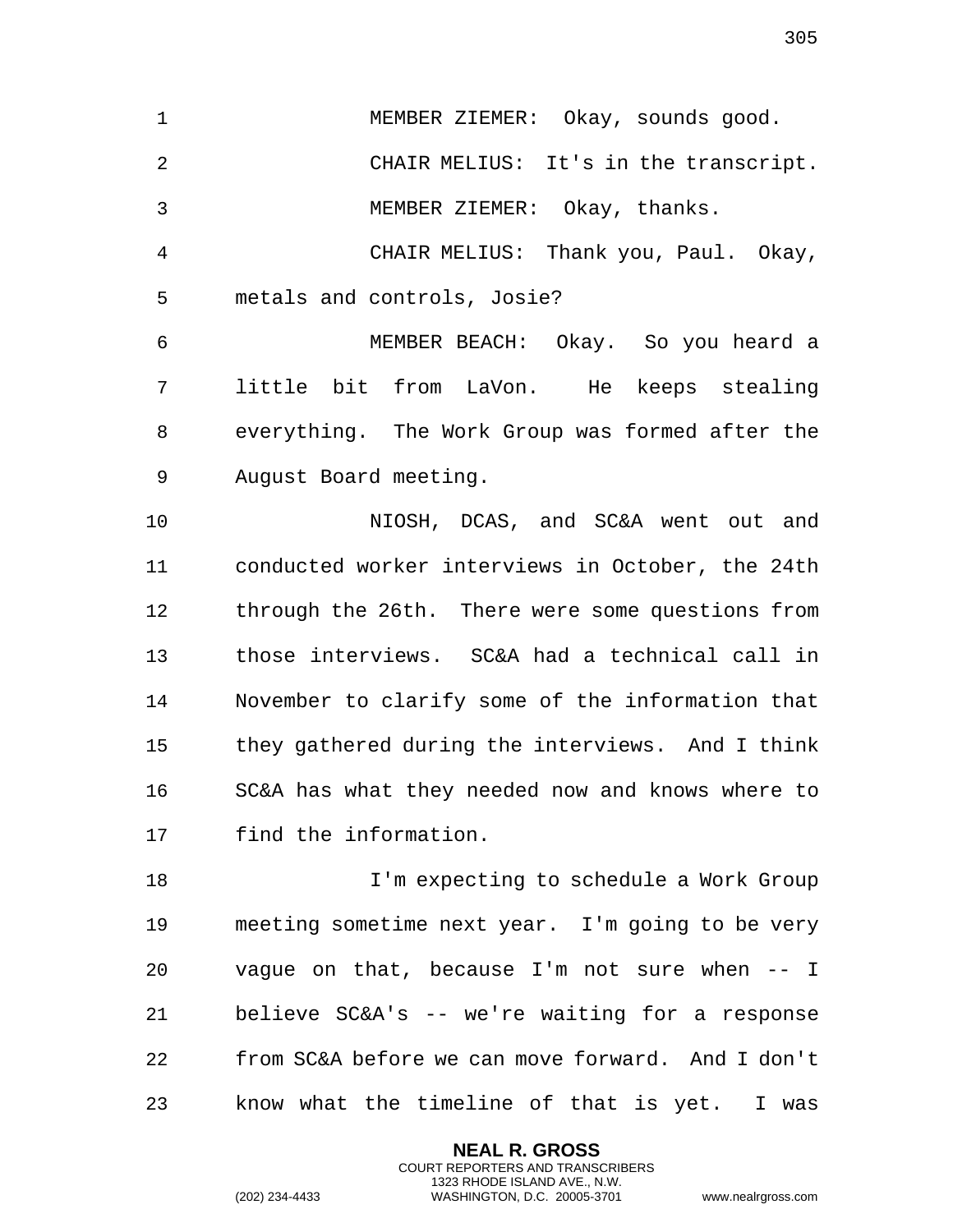going to ask John, thank you.

 MR. STIVER: Yes, we're on schedule for a February 2018 delivery.

 MEMBER BEACH: Okay. And then, while you're up there, there's going to be some more worker interviews. Do you know when that's going to get scheduled? I think it was just phone interviews.

 MR. STIVER: Yes. John Mauro was kind of leading that up. I'll have to talk with him and get back with you. But it's coming up pretty soon.

MEMBER BEACH: Okay, thank you.

 CHAIR MELIUS: Good, okay. Josie, Mound?

 MEMBER BEACH: Yes. Okay, so we are complete with Mound except for the external TBD. We completed all the internals. And from what I understand on the DCAS' website, that TBD is expected in April. Once the TBD is out, of course, we'll have a Work Group meeting and a follow-up.

CHAIR MELIUS: Great. Brad, I don't

**NEAL R. GROSS** COURT REPORTERS AND TRANSCRIBERS 1323 RHODE ISLAND AVE., N.W.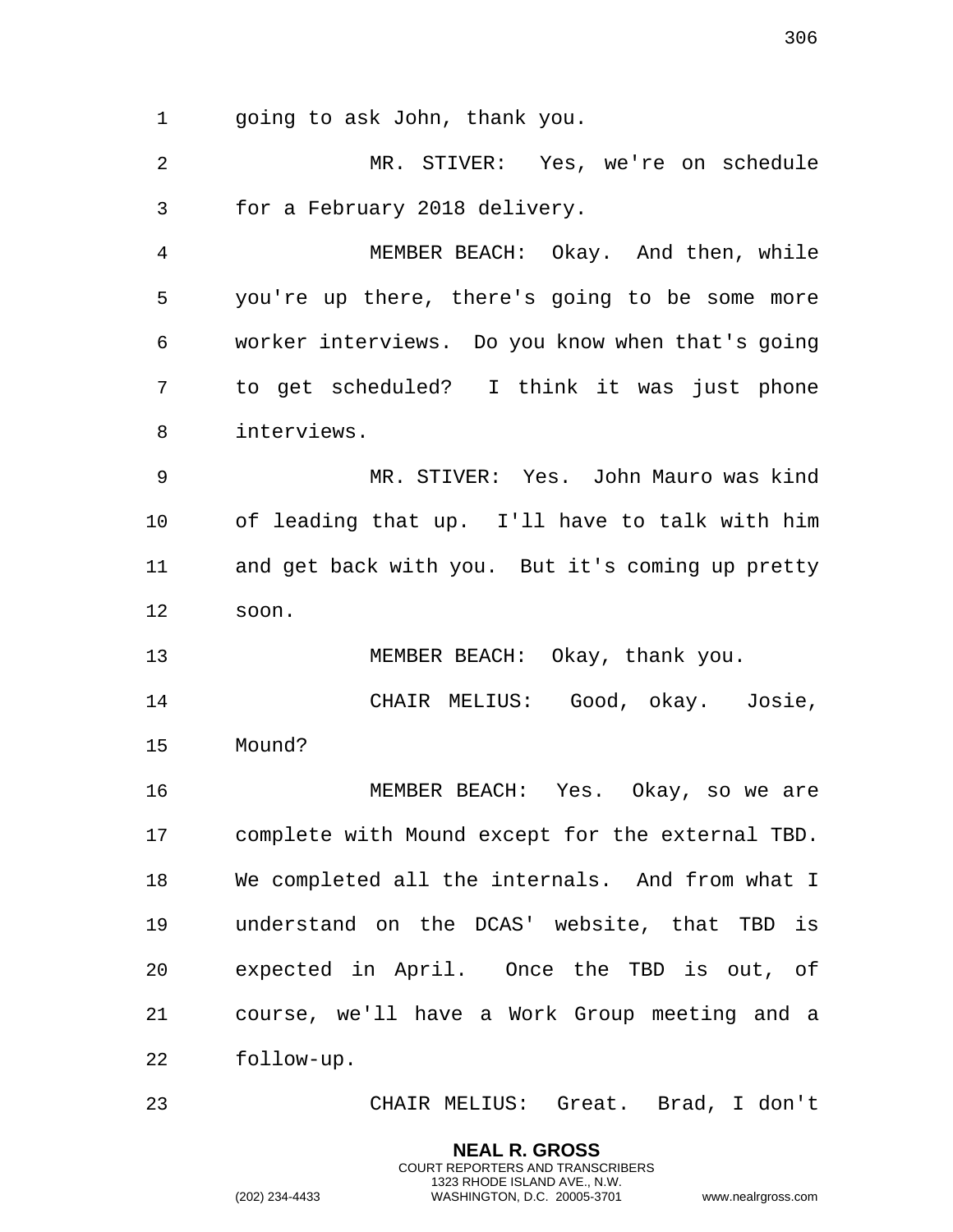know if you're on. Nevada Test Site? (No audible response.) CHAIR MELIUS: Okay. I think Brad has disappeared. And why don't we finish up here with -- go ahead. DR. NETON: I think I can add a little information on the Nevada Test Site. We were -- if I remember, I think we were trying to close out the Site Profile review. And an issue arose about the sufficient accuracy of the reconstruction of the external doses. Oh no, I'm sorry, that's Pacific Proving Grounds. Wrong site. Nevada Test Site had to do with -- No, not the beta dose. It had to do with -- MEMBER BEACH: Photon to photon? DR. NETON: No. Beta gamma ratios, right. Yes. And I really can't add anything to that. I got that mixed up with the Pacific Proving Grounds, sorry. MR. KATZ: John, I think you can add to it, though. Because SC&A has a deliverable waiting on --

> **NEAL R. GROSS** COURT REPORTERS AND TRANSCRIBERS 1323 RHODE ISLAND AVE., N.W.

(202) 234-4433 WASHINGTON, D.C. 20005-3701 www.nealrgross.com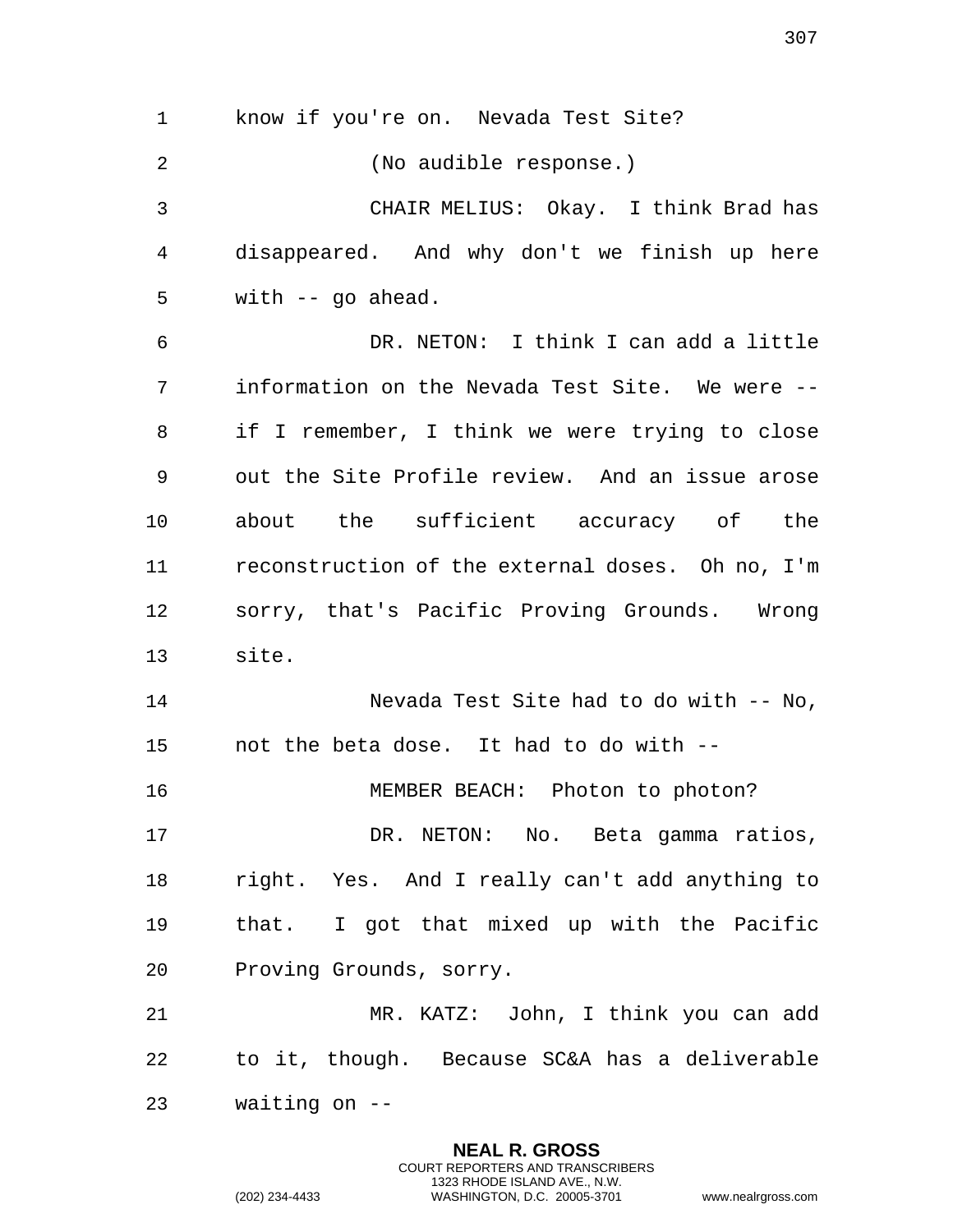MR. STIVER: Yes, Lin Anspaugh has reviewed that document. And he has a -- we have a technical commentary that is in internal review now. CHAIR MELIUS: See, Jim, be careful when you volunteer, right. But thanks for that. And let's finish up with Oak Ridge National Laboratory, X-10. Gen? MEMBER ROESSLER: Yes, am I off mute? CHAIR MELIUS: Yes, we can hear you. MEMBER ROESSLER: Okay, good. Okay, well we already know that a report is expected

 out in a couple weeks and I think LaVon said it's 250 pages.

 This will be the report that they have been talking about on the exotic radionuclides and added to that will be two White Papers on iodine and plutonium-241 and these were operations that were actually at Y-12.

 Dr. Hughes says the first draft will be looking at all the radionuclides from the isotope production facilities and comparing the years of production with internal monitoring

> **NEAL R. GROSS** COURT REPORTERS AND TRANSCRIBERS 1323 RHODE ISLAND AVE., N.W.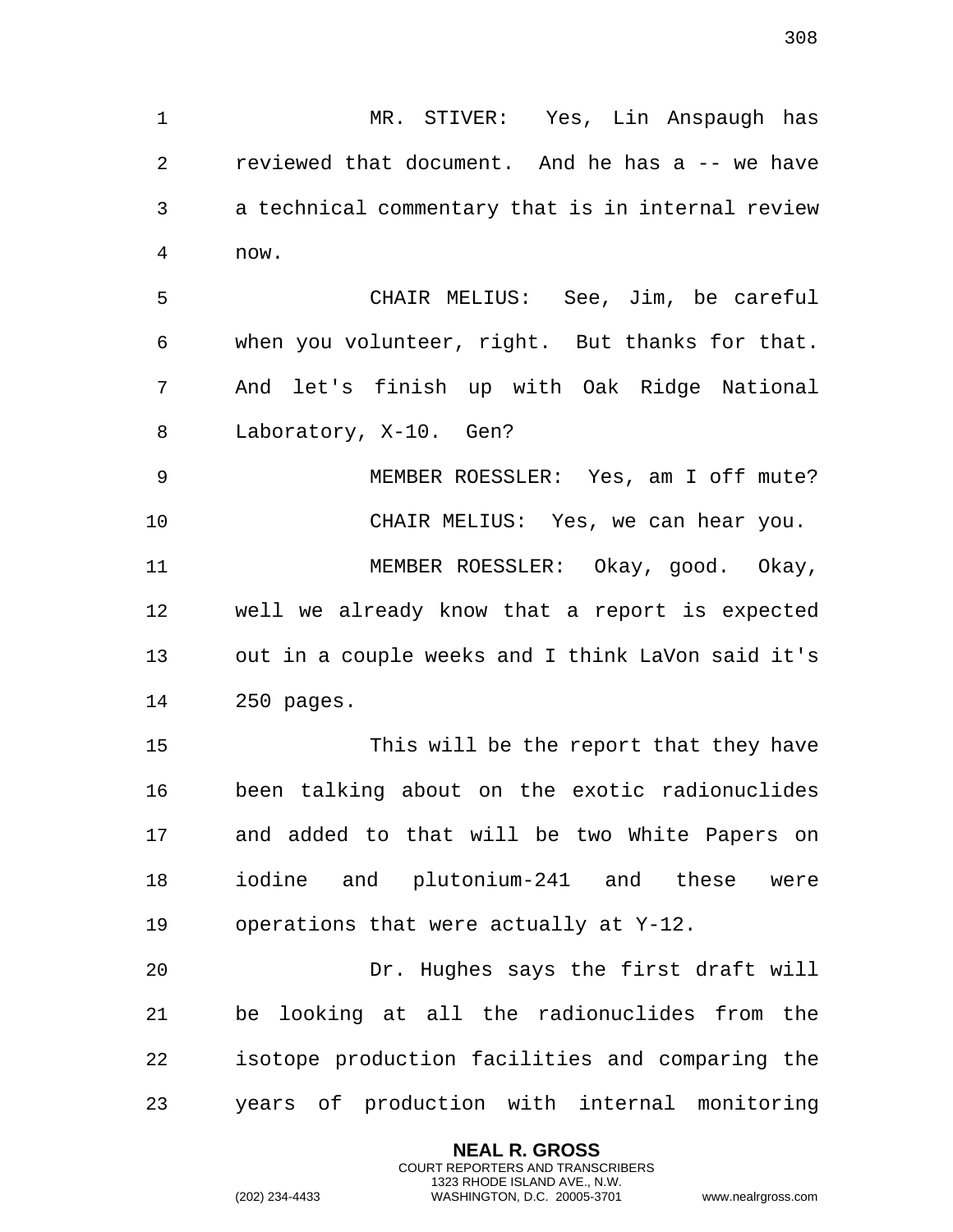capability.

2 So we expect that very soon, and I will mention that Work Group consists of me as Chair, Bill Field, Loretta, Dr. Lemen, so somewhere along the line we'll need to begin our Work Group meetings.

## **Board Work Session**

 CHAIR MELIUS: Okay. Great, thank you, Gen. So we will come back to the other Work Groups and Subcommittees tomorrow during our work session, do that, and I want to move on now to Sandia.

13 For those of you that, I noticed a number people just came in, how we will work this is we will have a presentation from NIOSH, from LaVon Rutherford about the work on the SEC petition and an update from him.

 Mainly when that is over we will -- and the Board Members had a chance to ask questions about his presentation then we'll go into the public comment period, and so we'll open that up.

It helps that if we ask you to, if you

**NEAL R. GROSS** COURT REPORTERS AND TRANSCRIBERS 1323 RHODE ISLAND AVE., N.W.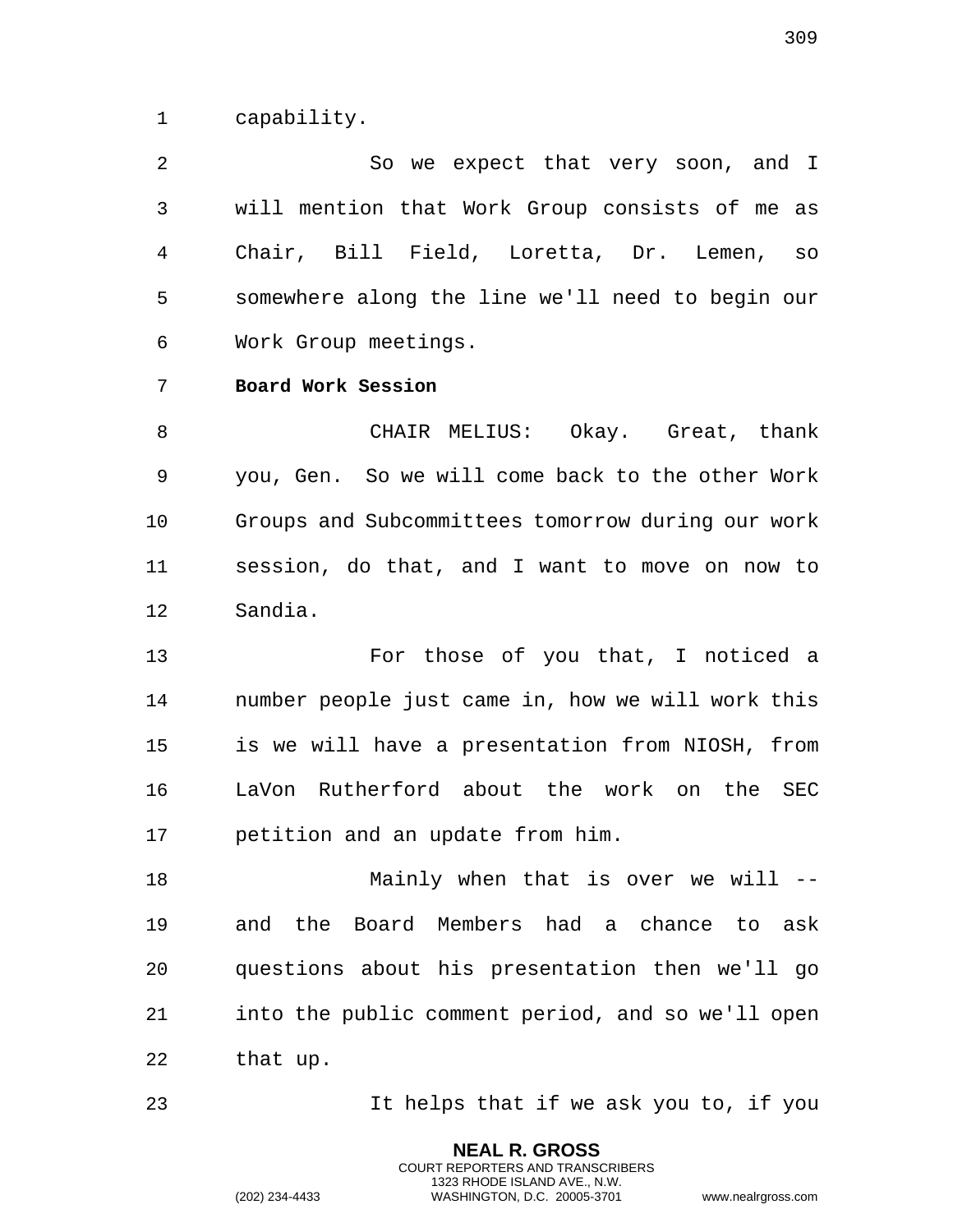wish to make a public comment to go to the, and sign up out front to do that because we work off that list, but it's not exclusive, so as we're going through public comments and we go through that list and you still have questions that came up or you want to add to or something we do let people comment on that.

 And then just before the public comment period Ted Katz will give the instructions and so forth, from Ted. So let's start now with LaVon.

**Sandia SEC Petition (1995-2011;**

**Albuquerque, NM) Update**

14 MR. RUTHERFORD: Thank you, Chair. All right, I am going to give an update on SEC- 188. This is LaVon Rutherford. I am a Special Exposure Cohort Health Physics Team Leader.

 I am not the lead for Sandia, Chuck Nelson is, but he was unable to make it to this meeting.

 Okay. The petitioner petitioned for, and you'll catch a theme throughout this Class, all security inspectors, security clerks,

> **NEAL R. GROSS** COURT REPORTERS AND TRANSCRIBERS 1323 RHODE ISLAND AVE., N.W.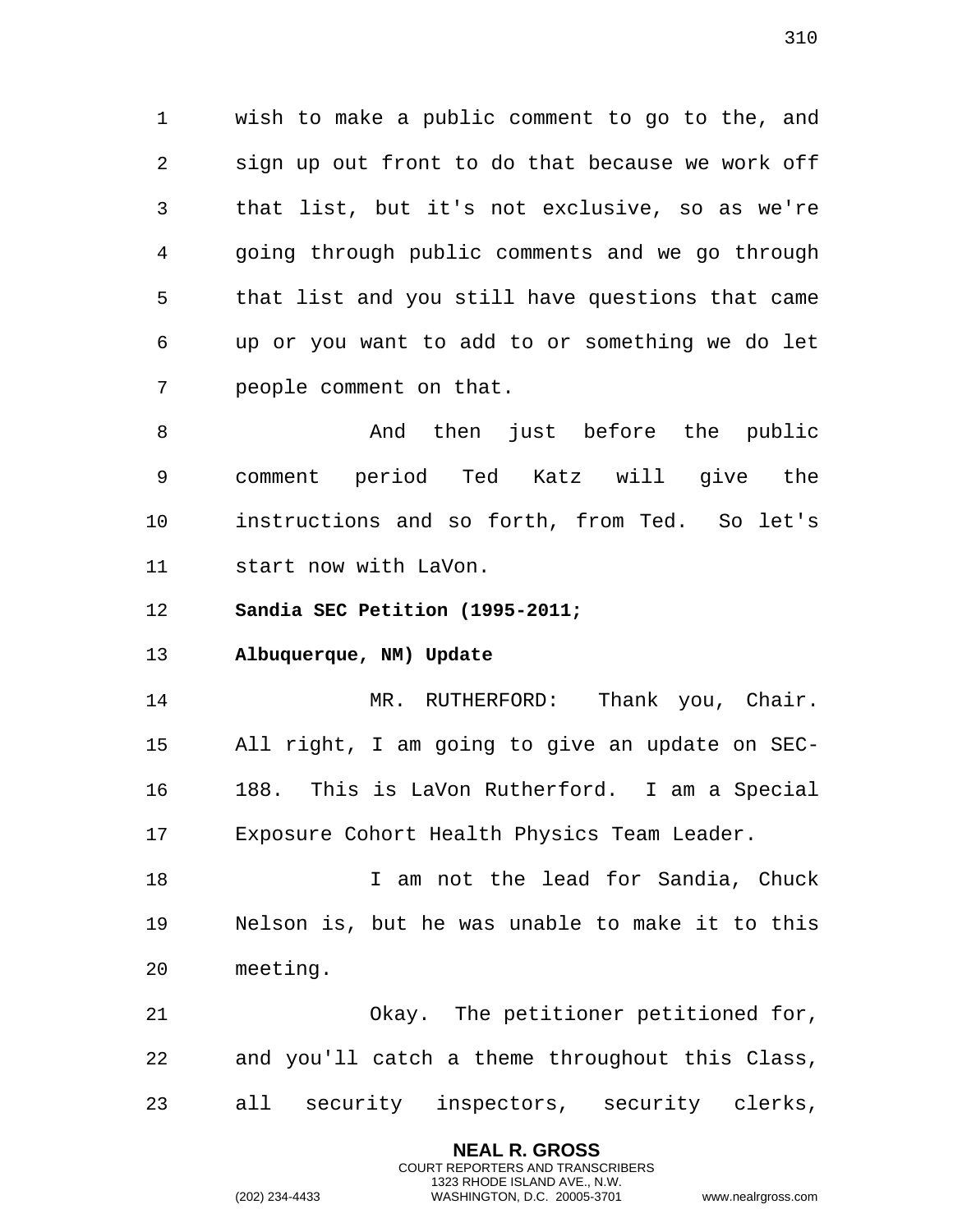fireman, non-regular recurrent security inspectors, basically all security officers at Sandia from January 1, 1963, through May 21, 2011. The petitioner's basis was a lack of monitoring data. We went back and we looked at it and we determined that that lack of monitoring data actually was an issue for all personnel, not just security inspectors and so on. So the Class evaluated was all employees from January 1, 1963, through May 21, 2011.

 You may remember SEC-162, we actually added a Class at Sandia that, and it was from January 1, 1949, through December 31, 1962, and it was for all employees, and this had that same theme of a lack of monitoring data.

 Okay, come on. Okay, under SEC-188, which is this petition, we actually added a Class in 2012. So they had petitioned from 1963 to 2011 and we added from 1963 to 1994 because of a lack of available monitoring data.

 So our addendum, which is scheduled to be completed in March of this year, is going to

> **NEAL R. GROSS** COURT REPORTERS AND TRANSCRIBERS 1323 RHODE ISLAND AVE., N.W.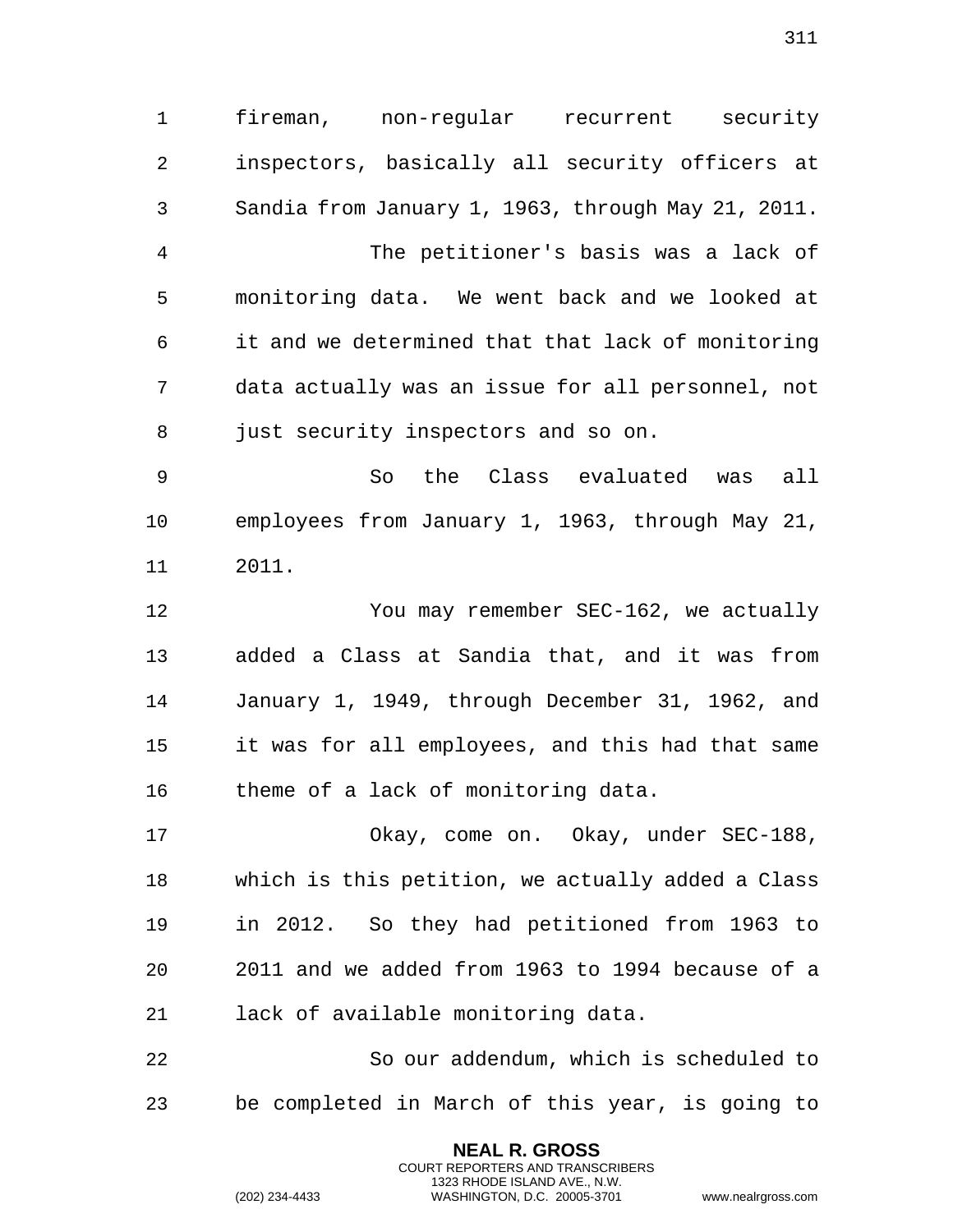look at internal monitoring program completeness, is this data available to us to reconstruct dose and sufficiency, and it's going to look at all workers from 1995 to May 21, 2011, with an emphasis on security guards because that was the, we got a lot of input from the security guards and our emphasis is going to be evaluating their potential exposure, whether the site took that into consideration, because we have a lack of monitoring data for security officers.

 So we looked at internal and external assessments of the radiological program. We are reviewing again the monitoring data completeness, sufficiency, and compliance with 10 CFR 835, again recognizing the fact that if the site makes a determination that exposure would not exceed 100 millirem they did not have to do personal monitoring, they would rely on area monitoring or BZ data.

 So since our last designation we have actually had seven data capture efforts that included 20 trips to the site. We have captured 761 relevant documents since the last SEC, this

> **NEAL R. GROSS** COURT REPORTERS AND TRANSCRIBERS 1323 RHODE ISLAND AVE., N.W.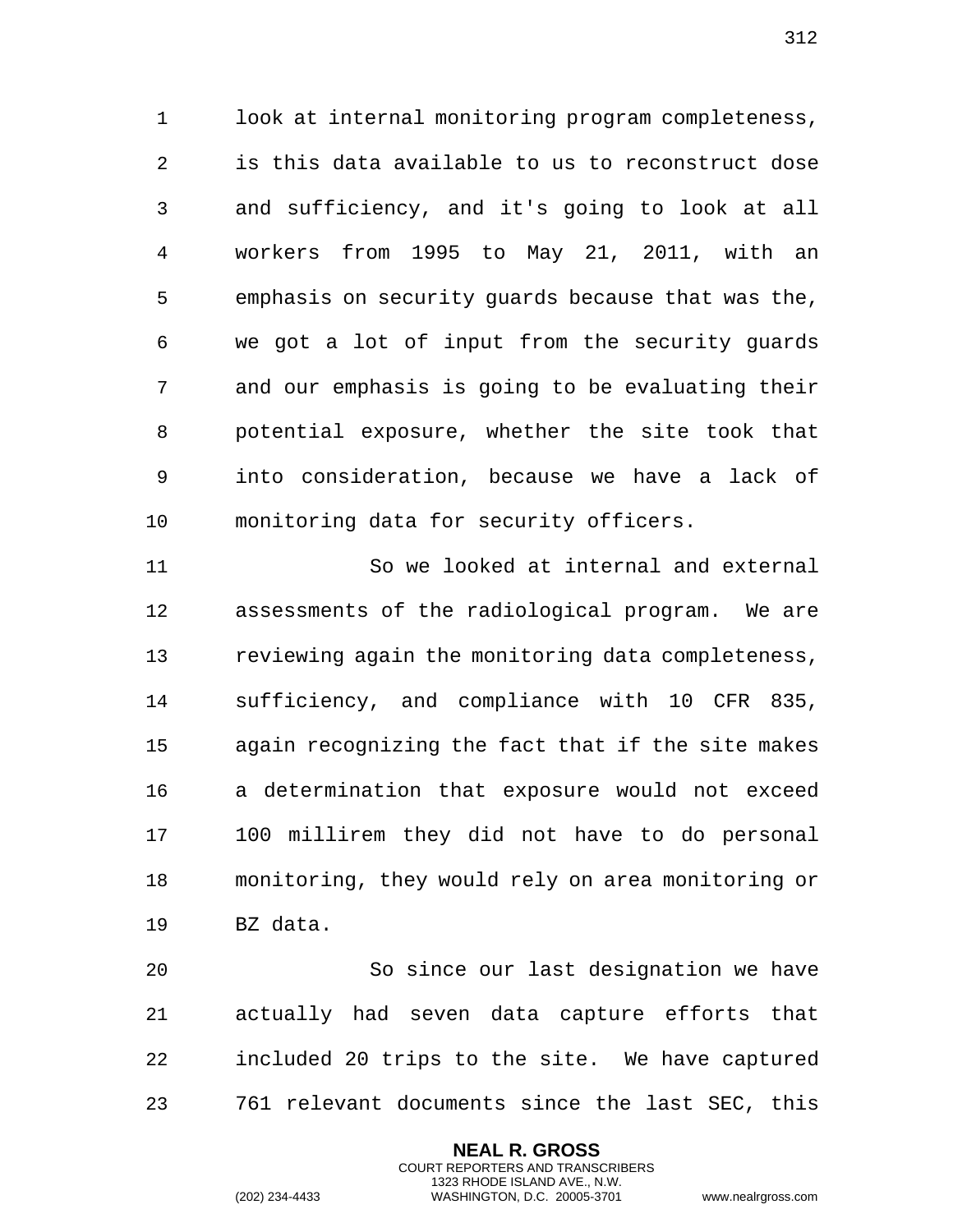1 includes now over 4,000 documents for Sandia. 2 We have conduced 17 interviews with 15 3 people, and so we obviously interviewed a couple 4 people twice. We also actually met again with 5 the security guards last night at their union 6 hall, a few of the security guards, and they 7 reemphasized the same thing that they had 8 previously told us.

9 On our data captures we have captured 10 radiological documents, program, you know, 11 radiation protection program, policies, 12 procedures, internal memos.

13 Some of those internal memos 14 associated with actual concerns by the security 15 guards of their lack of monitoring in 1992/'93 16 timeframe.

17 Radiation work permits, we've captured 18 quite a sum of radiation work permits over the 19 period. Radiological surveys, contamination 20 surveys, incident reports, air monitoring data, 21 internal dosimetry records, breathing zone 22 monitoring, and DAC air tracking, which is 23 basically your tracking of your breathing zone

> **NEAL R. GROSS** COURT REPORTERS AND TRANSCRIBERS 1323 RHODE ISLAND AVE., N.W.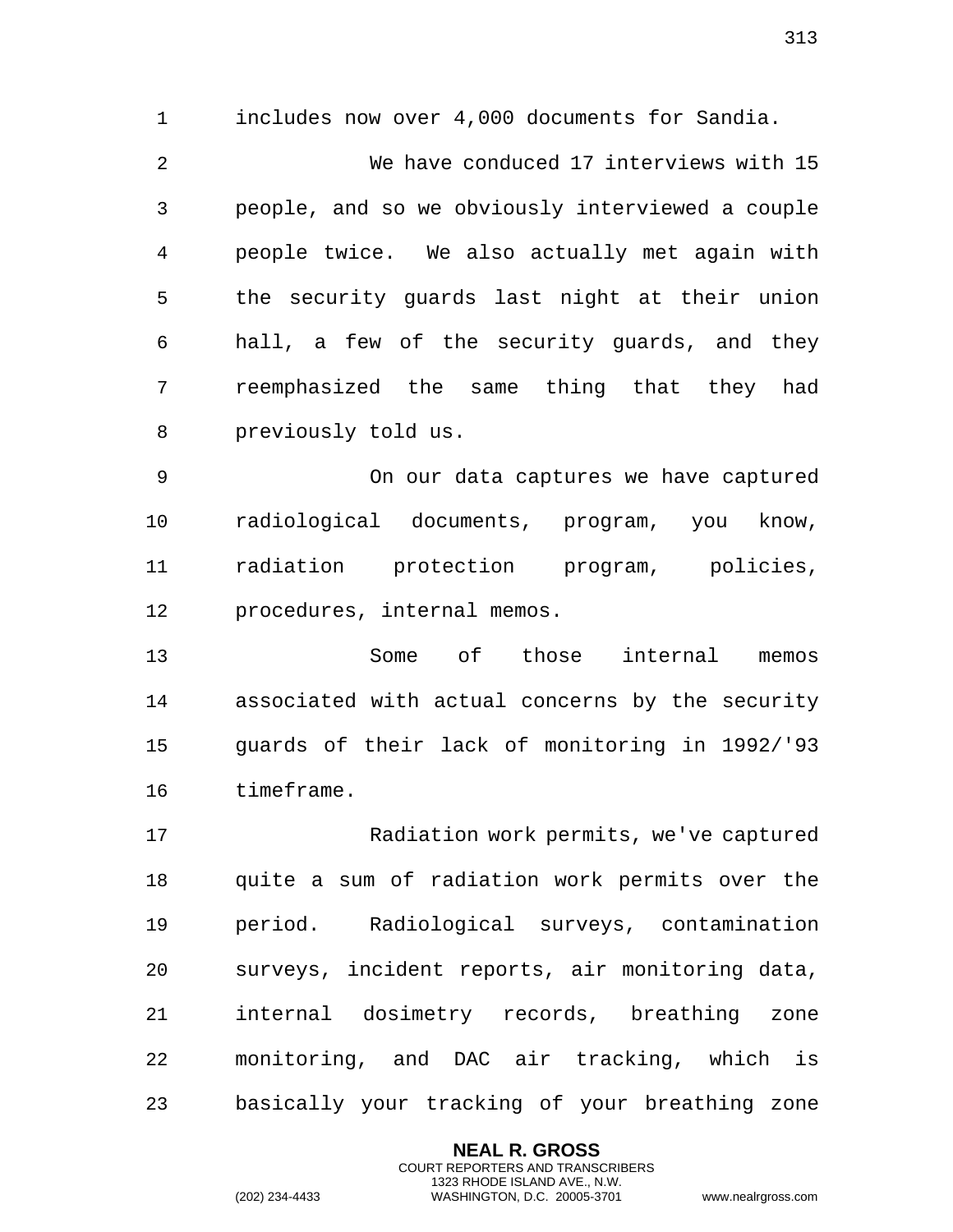data as it measures up against the DAC, or derived air concentration.

 So we are looking at fitness of the monitoring program, data collection and availability, and program compliance with 10 CFR 835.

 Just as we did with LANL we pulled non-compliance tracking system reports. We are looking for 10 CFR 835 violations, site responses, and corrective actions.

 We have also looked at the current supporting process, or current supporting system. We have had worker interviews by security workers, and, again, we talked with them again last night.

 We talked to health physics personnel, we wanted to understand their program, how their program changed from prior to, from the 1994 period on.

 We have talked to dosimetry, including dosimetry staff members, industrial hygienists, database manager, how is the data contained now, how is it in the system, as well as a researcher.

> **NEAL R. GROSS** COURT REPORTERS AND TRANSCRIBERS 1323 RHODE ISLAND AVE., N.W.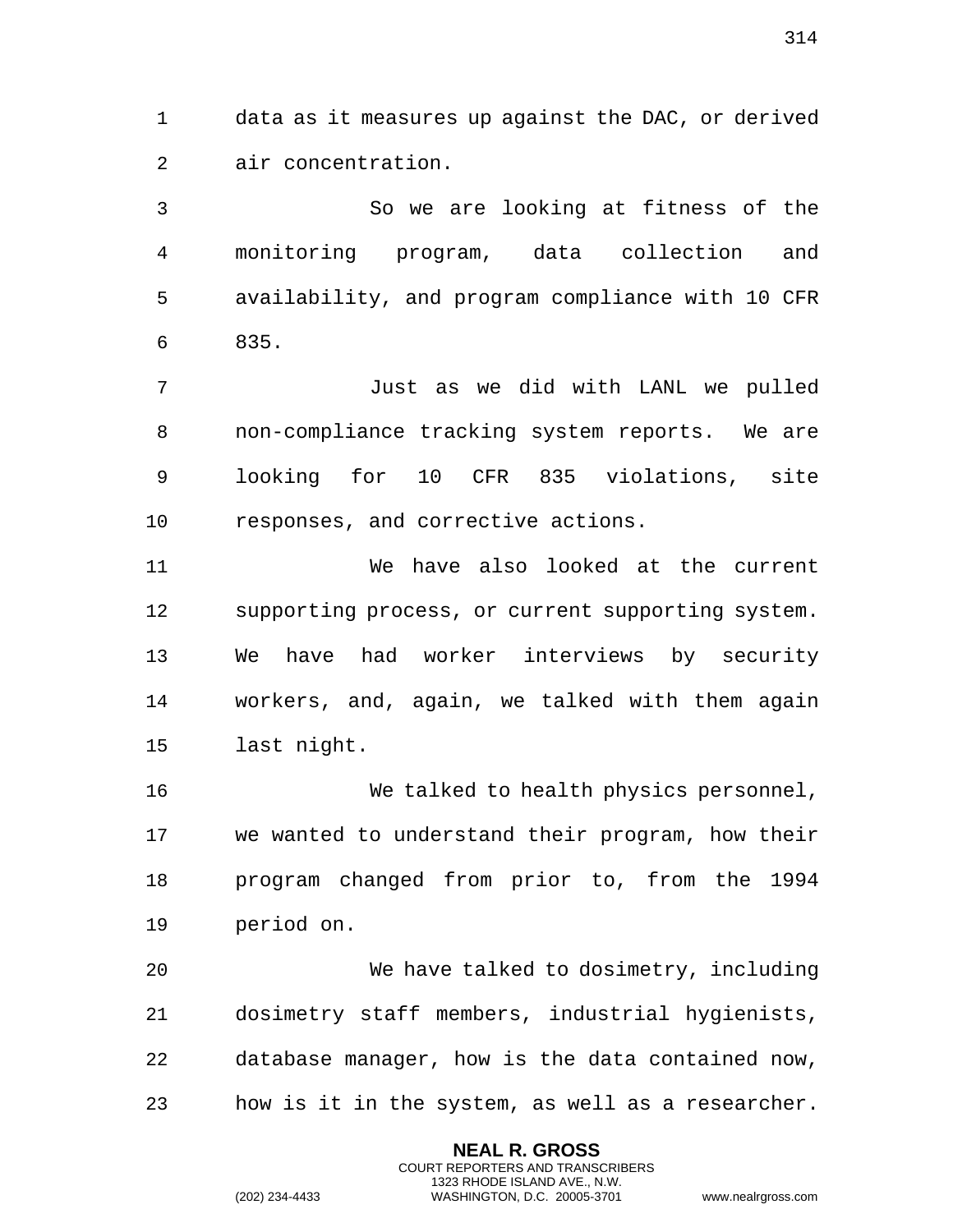So in conclusion we have done all of our data capture efforts, everything, we have compiled it together. We have made one more request to the site for information. They have indicated that they will have that to us in a time period enough for us to evaluate that data to complete our report in time for March. However, that is a critical element of making our determination, and so, as I said, we have talked with Greg Lewis on this as well, we told him the importance of that, and we've talked with site personnel there as well. So, again, we are on track for completing the report in March and presenting 16 that at the April meeting. Have questions? CHAIR MELIUS: Questions from the Board Members? (No audible response.) CHAIR MELIUS: Okay. I would just add for those in the audience maybe involved in Sandia is that what would happen if the report comes out

in March, the Board is having its next meeting

**NEAL R. GROSS** COURT REPORTERS AND TRANSCRIBERS 1323 RHODE ISLAND AVE., N.W.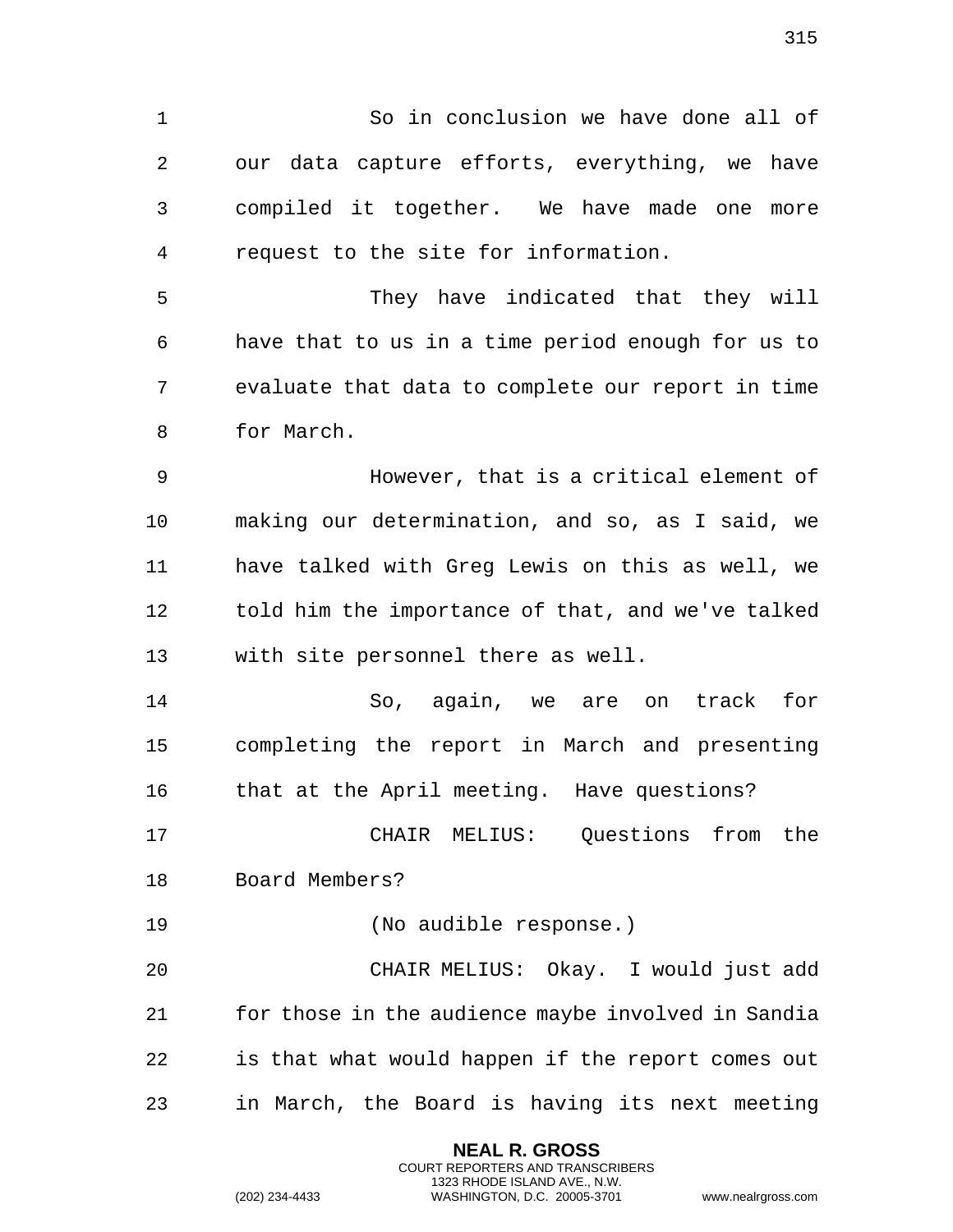April 11th and 12th, and so if the recommendation is for an SEC the general, the Board would review it at that time and it may very well recommend it at that point, but there is some questions that could hold it up a little bit longer.

 If they do not recommend an SEC then we would put that report into review by our contractor most likely and then would bring it back to the Board for final action hopefully sometime within a few months.

 So, again, it depends how big the report is and what the issues are and if more information is needed, but we should be able to -- we'll know in March and then by our April Board Meeting where it will be presented to us, and so there will be additional discussion at that point in time. Anybody else, any questions, comments from the Board? MEMBER ROESSLER: Jim, this is Gen.

CHAIR MELIUS: Okay, go ahead.

 MEMBER ROESSLER: Yes, I would like to convey my compliments to the hotel sound group there. For those of us who have to participate

> **NEAL R. GROSS** COURT REPORTERS AND TRANSCRIBERS 1323 RHODE ISLAND AVE., N.W.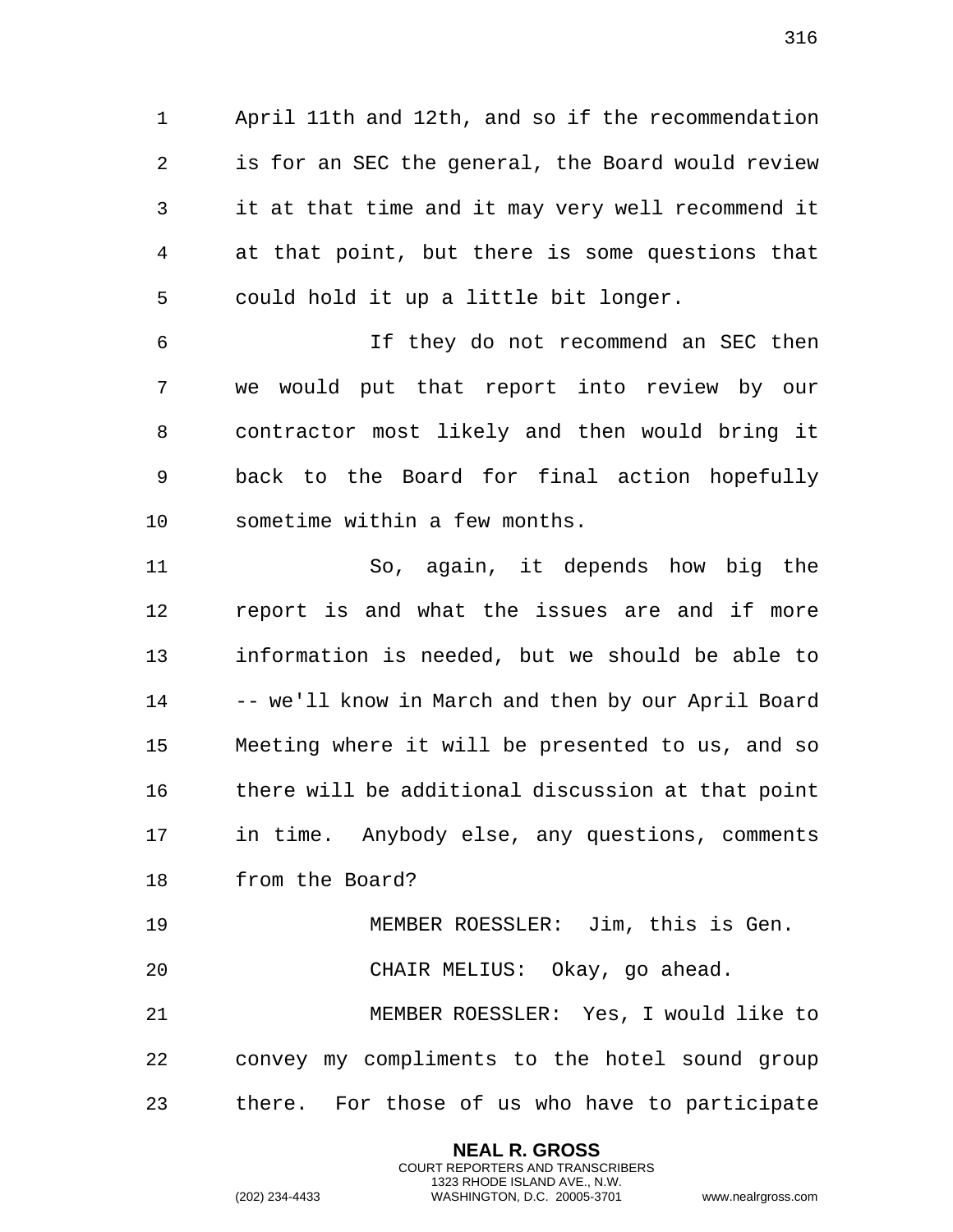by phone it makes a huge difference to be able to hear everything and it has really been good this time.

 CHAIR MELIUS: Yes. Thank you. Yes, they get the 2017 award or something for best telephone, maybe the best one of the decade, I don't know. It's good.

 MR. KATZ: It's been great, but I hate for people to be counting their chickens before they hatch, so, please, hang on to that thought. **Public Comment**

 CHAIR MELIUS: Yes. So I think we can move into our public comment period if there is no more comments or questions. I'll go out and get the list from you.

 MR. KATZ: Okay. So while Dr. Melius is getting the roster of who signed up just let me explain how this works.

 For people giving public comment, whether they are in the room or on the line, it's very simple, but you may not all realize it but this meeting, the court reporter right here, James, these meetings are all transcribed and

> **NEAL R. GROSS** COURT REPORTERS AND TRANSCRIBERS 1323 RHODE ISLAND AVE., N.W.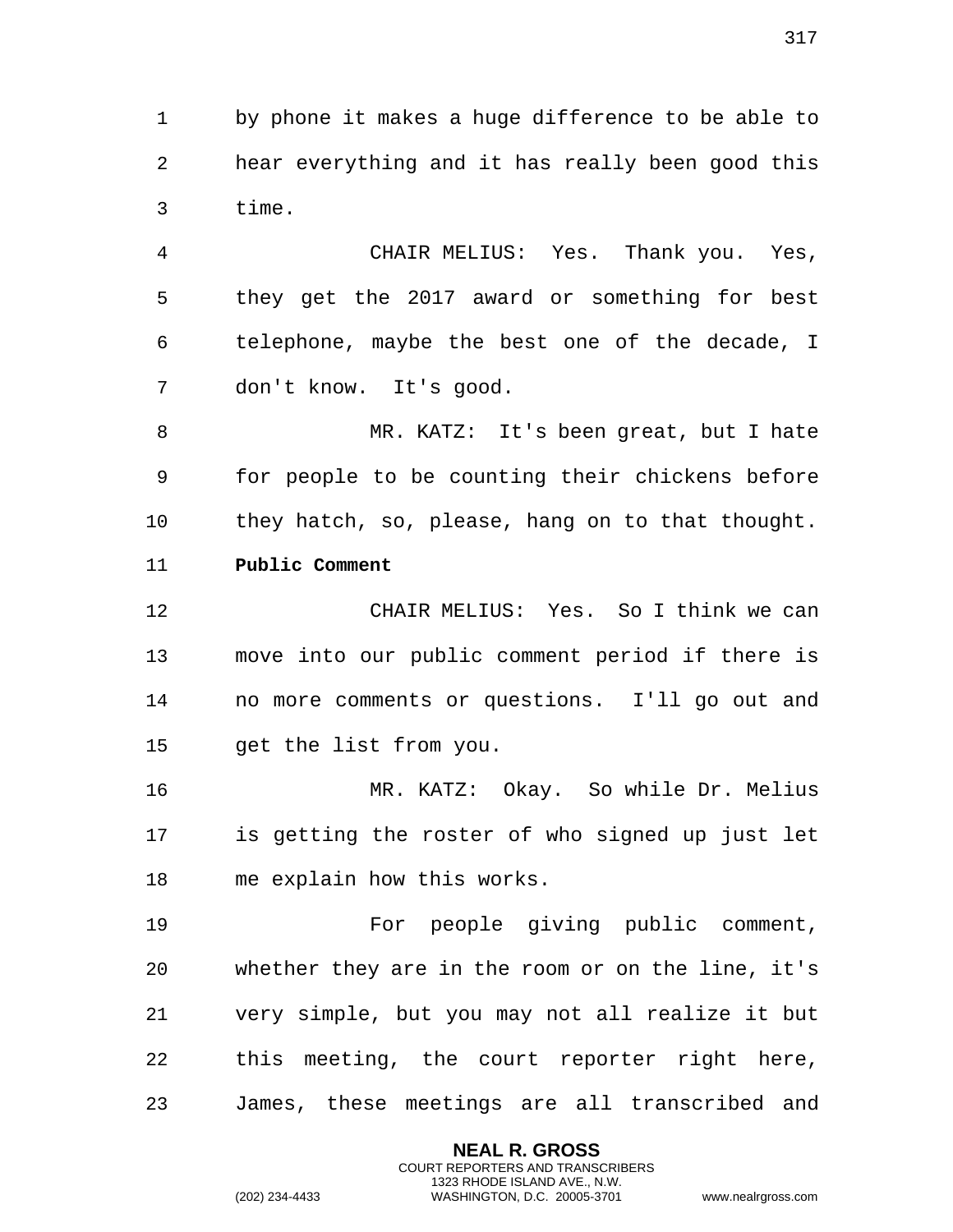published on the NIOSH website for the whole, for everyone in the public.

 So everything you say gets captured and reported out, so if you have very private things to say about yourself those will get published, so you just should know that.

 And also understand though on the other hand if you have very private things to say about other people who are not yourself, anybody, even family, that information does get redacted to protect their privacy because they are not here to tell us that they want this information out in the public domain. So that's just a basic understanding you should have in giving comments for us. Thanks.

 CHAIR MELIUS: And to start with, I understand that the petitioner, Sandia petitioner is here, and wished to make comments now. Mr. Giron, is that -- Hi, and welcome. Thank you.

 MR. GIRON: Hello, Chairman, and Members of this Board, thank you for allowing me to speak tonight.

> **NEAL R. GROSS** COURT REPORTERS AND TRANSCRIBERS 1323 RHODE ISLAND AVE., N.W.

CHAIR MELIUS: Yes.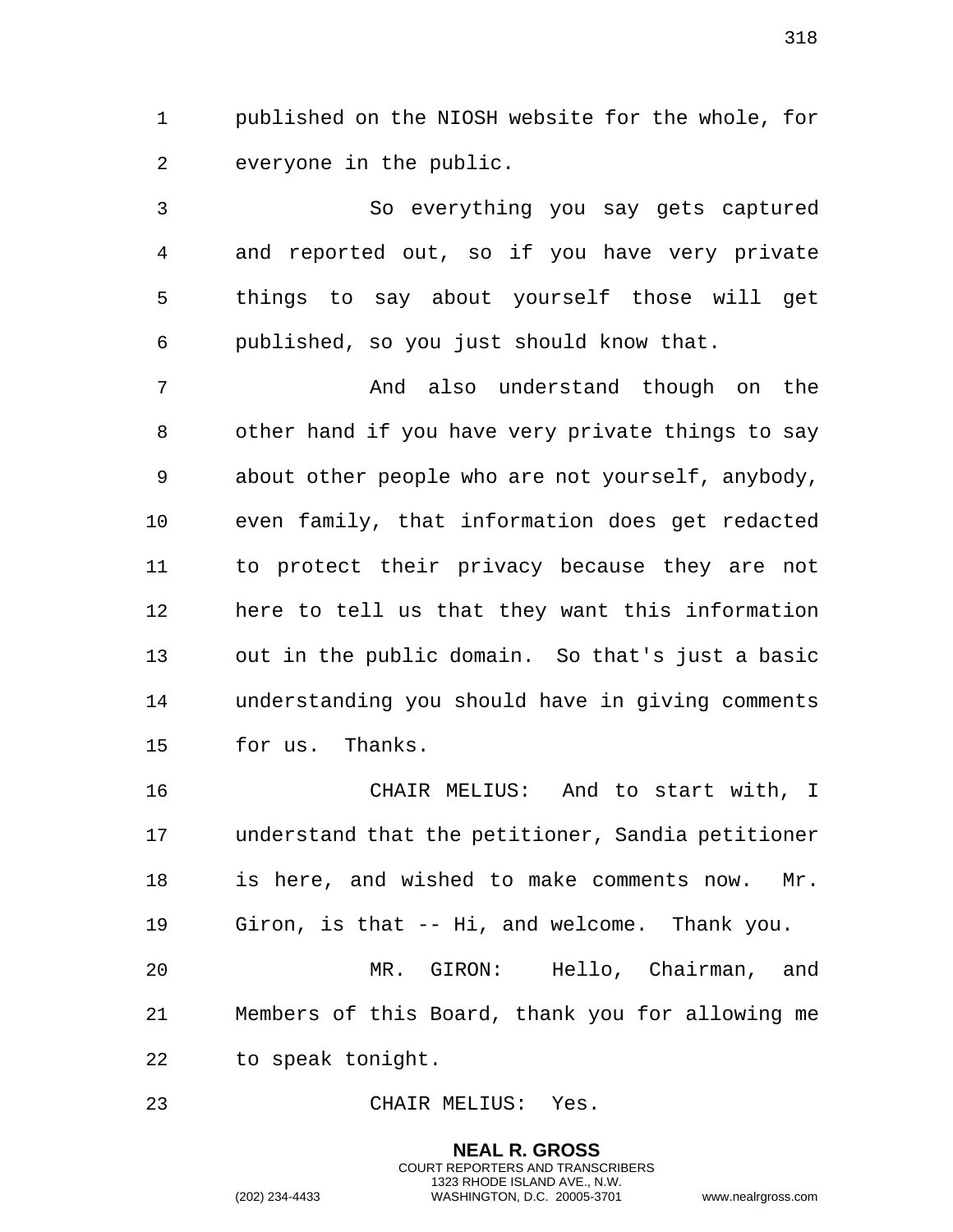MR. GIRON: I spoke with you guys last year in December in Santa Fe and I am going to go ahead and just touch on some of the points that I did because I have some other things I have here.

 CHAIR MELIUS: Okay, go ahead. MR. GIRON: Okay. Sandia SPOs were treated different than any other Sandians. The security policy and protection of SNL was given more priority than the safety and conditions of our workplace.

 Sandia SPOs routinely patrolled all areas of the Sandia National Laboratory. Their areas contained hazards to include S&M, radioactive material, radioactive waste, radiological producing machines, hazardous chemicals, biological hazards.

 SPOs manned temporary S&M projects, to include Tonopah Test Range, 6580 Hot Cell, New Cable Site, Old Cable Site, 6505, 6536, and due to the temporary nature of some of these projects there were no built in safety precautions.

SPOs manned permanent 24/7 posts in

**NEAL R. GROSS** COURT REPORTERS AND TRANSCRIBERS 1323 RHODE ISLAND AVE., N.W.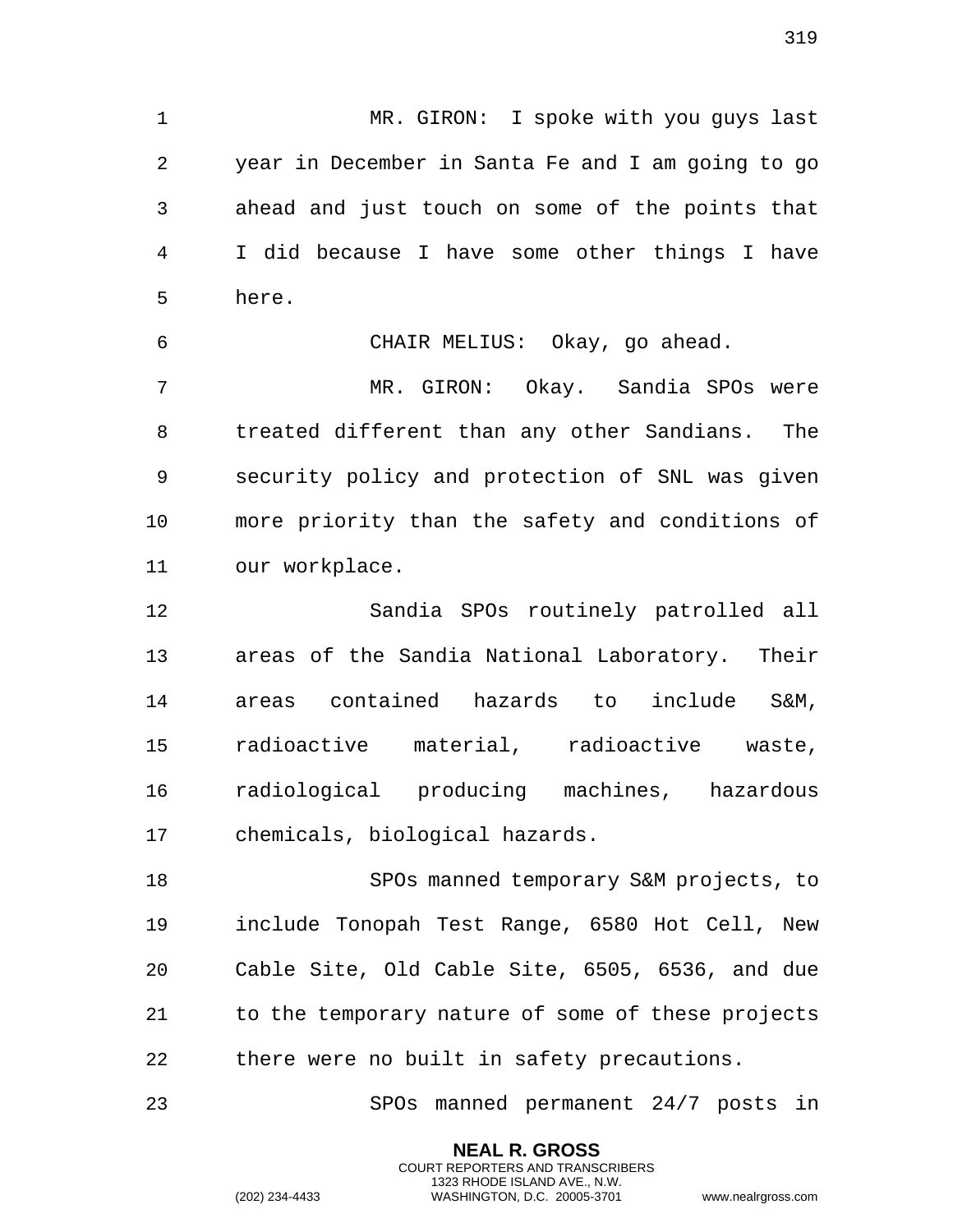radiological areas of Building 6597 and 6590. The areas that were supposed manned were not designated for a safe work environment for them, they were just incorporated in the current testing facilities.

 SPOs, we could never leave these areas. We had to eat and use the restroom in these facilities just due to our security posture.

 Radiological monitors routinely went off in these areas. When these alarms went off they did not evacuate. So that goes to what you just said about the fitness for the monitoring.

 These alarms often went off during non-operational hours. During these hours there was no RAD techs on duty to assess these alarms. Testing personnel and reactor operators evacuated the areas immediately during the shots, SPOs remained in place.

 SPOs were only given a TLD to wear with no procedures in place to make sure the TLDs were worn. SPOs were never given any internal monitoring and operating personnel for these

> **NEAL R. GROSS** COURT REPORTERS AND TRANSCRIBERS 1323 RHODE ISLAND AVE., N.W.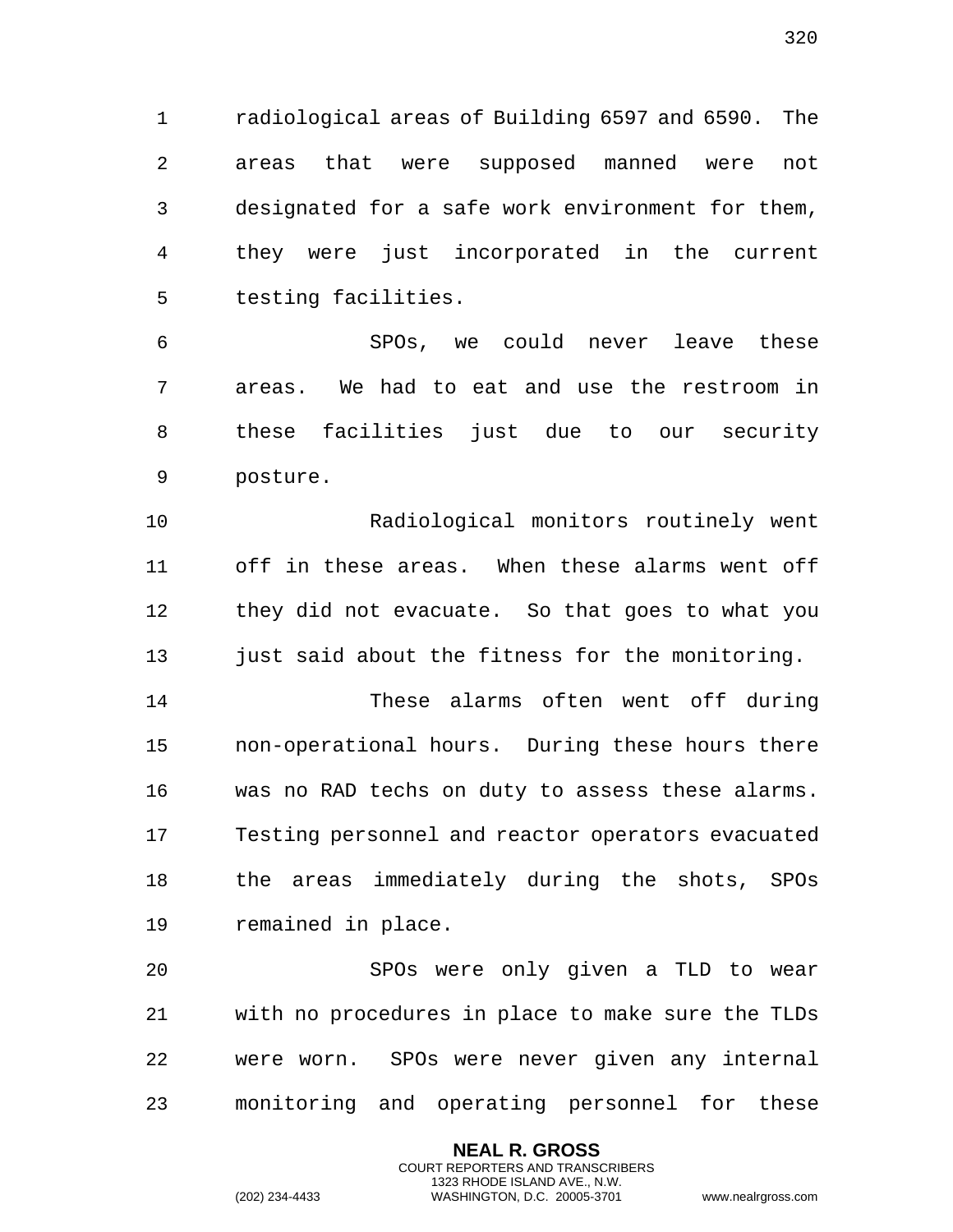areas were given internal monitoring and other external monitoring devices to wear. I have worked at Sandia for 30 years, I have been blessed, I had a good job, I have

 been able to provide for my family. I am not here to point fingers at my management or nothing like that.

 I believe in the 30 years all of my managers there that made us work in these conditions I believe they had no ill will towards us.

 They just didn't understand how to do the -- I mean all of a sudden we get 835 thrown at us and it reminds me of that little yellow rope that was going to save us from everything.

 I was 20-something at the time and I didn't have any courage to I guess understand that, you know, this probably isn't a good idea, but you guys right now sit and you guys could have that courage to do something and go forward with.

 There is people that call me still. I have a friend, I graduated high school with him,

> **NEAL R. GROSS** COURT REPORTERS AND TRANSCRIBERS 1323 RHODE ISLAND AVE., N.W.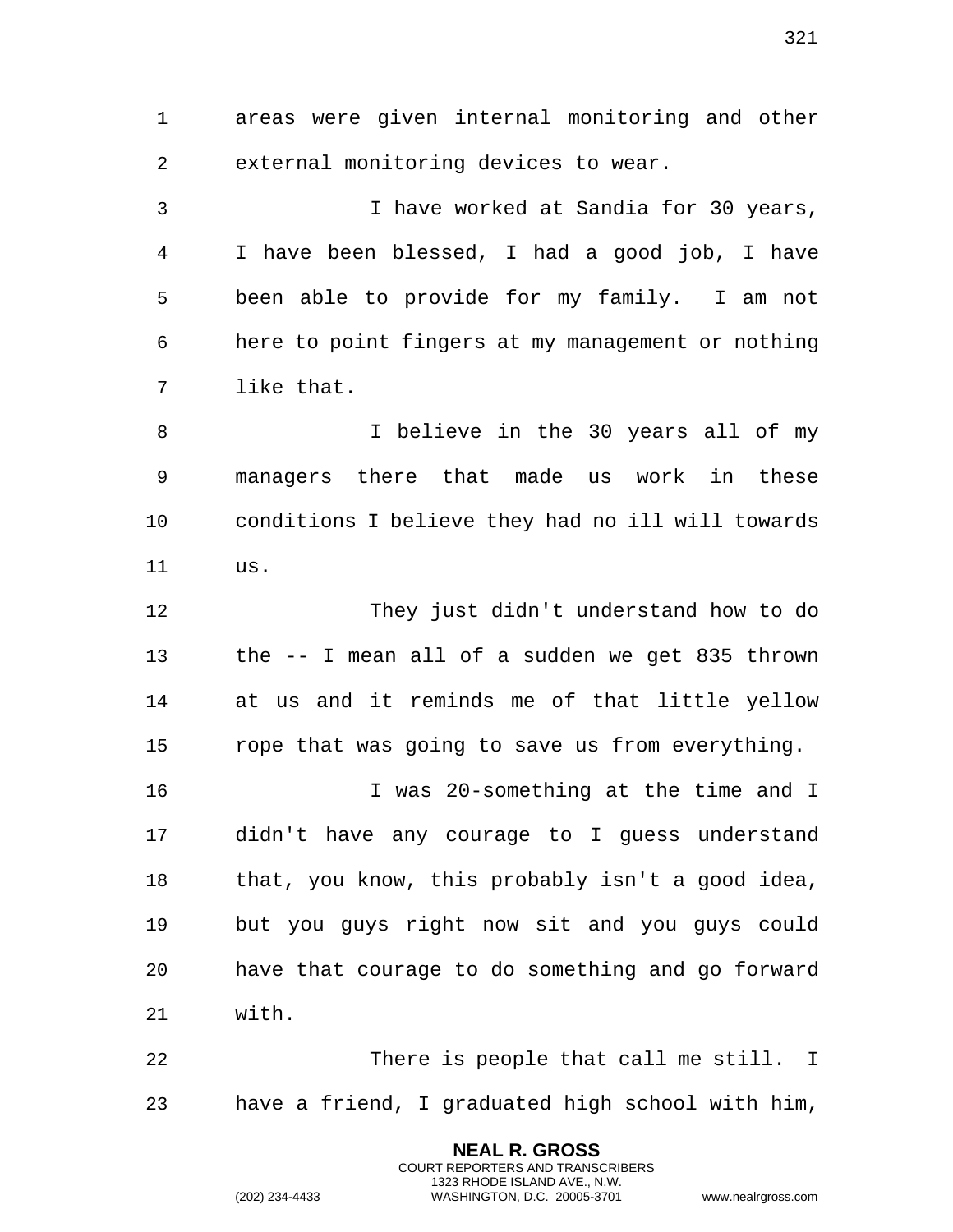he died, he was 40-something years old, lung cancer. Never smoked. He was a state champion wrestler.

 His wife calls and I still have no answers. I believe, I mean I have worked at Sandia for a long time and I have worked on the labor side and I understand they are going to drag their feet when giving you this information, that's just the way it is.

 835 was implemented and it showed, it told Sandia, it told you how we were going to do things, but that's not the way it happened on the shop floor.

14 I mean I wish I would have the courage to stand up and do the right thing. You guys can make a difference for all the people's lives right now.

18 I would like to submit this just for the record just so I can make sure you guys have it.

CHAIR MELIUS: Okay, yes.

 MR. GIRON: Last year in December I asked what else can we do on our side of the house

> **NEAL R. GROSS** COURT REPORTERS AND TRANSCRIBERS 1323 RHODE ISLAND AVE., N.W.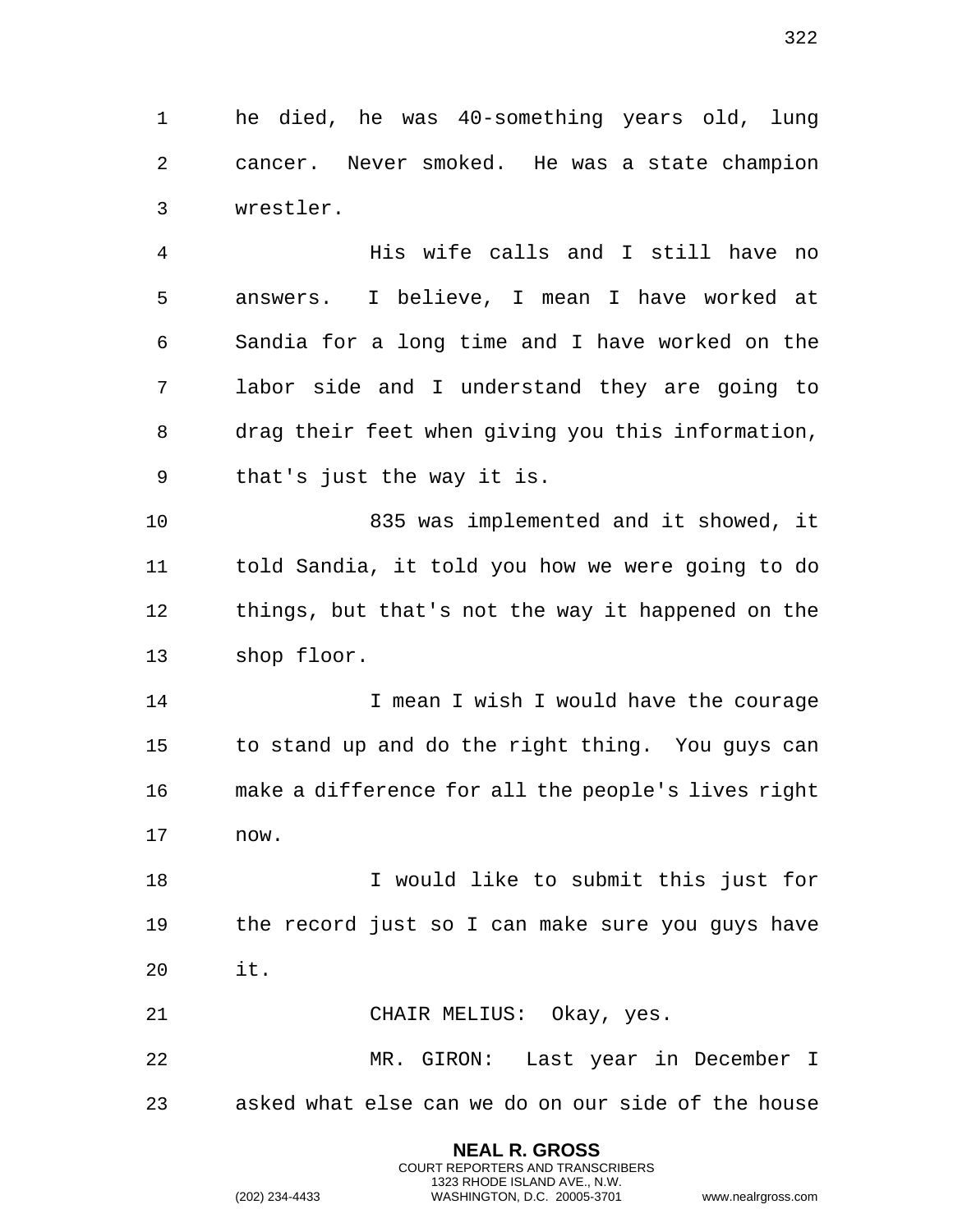to get this thing going forward. That was December 2016, now we are December 2017 and we are still waiting for the same information. What else can we do at our end of the house?

 CHAIR MELIUS: I don't think there is anything that you can do at your end. I think it is at our end, at NIOSH, the Department of Energy, and Sandia to make sure the information gets to us in time for the March release of the report and that will, we have had, according to LaVon we have assurances, reassurance that that will take place.

 If it doesn't NIOSH will complain, we will complain, and we may just have to go ahead anyway. If the information is not available then, you know, we'll have to decide based on what information we have.

 MR. GIRON: That's what I wanted to hear.

 CHAIR MELIUS: Yes, yes. And, again, and then if -- I am not predicting this, but if there are parts of it that NIOSH says no on or doesn't believe that SEC is warranted then the

> **NEAL R. GROSS** COURT REPORTERS AND TRANSCRIBERS 1323 RHODE ISLAND AVE., N.W.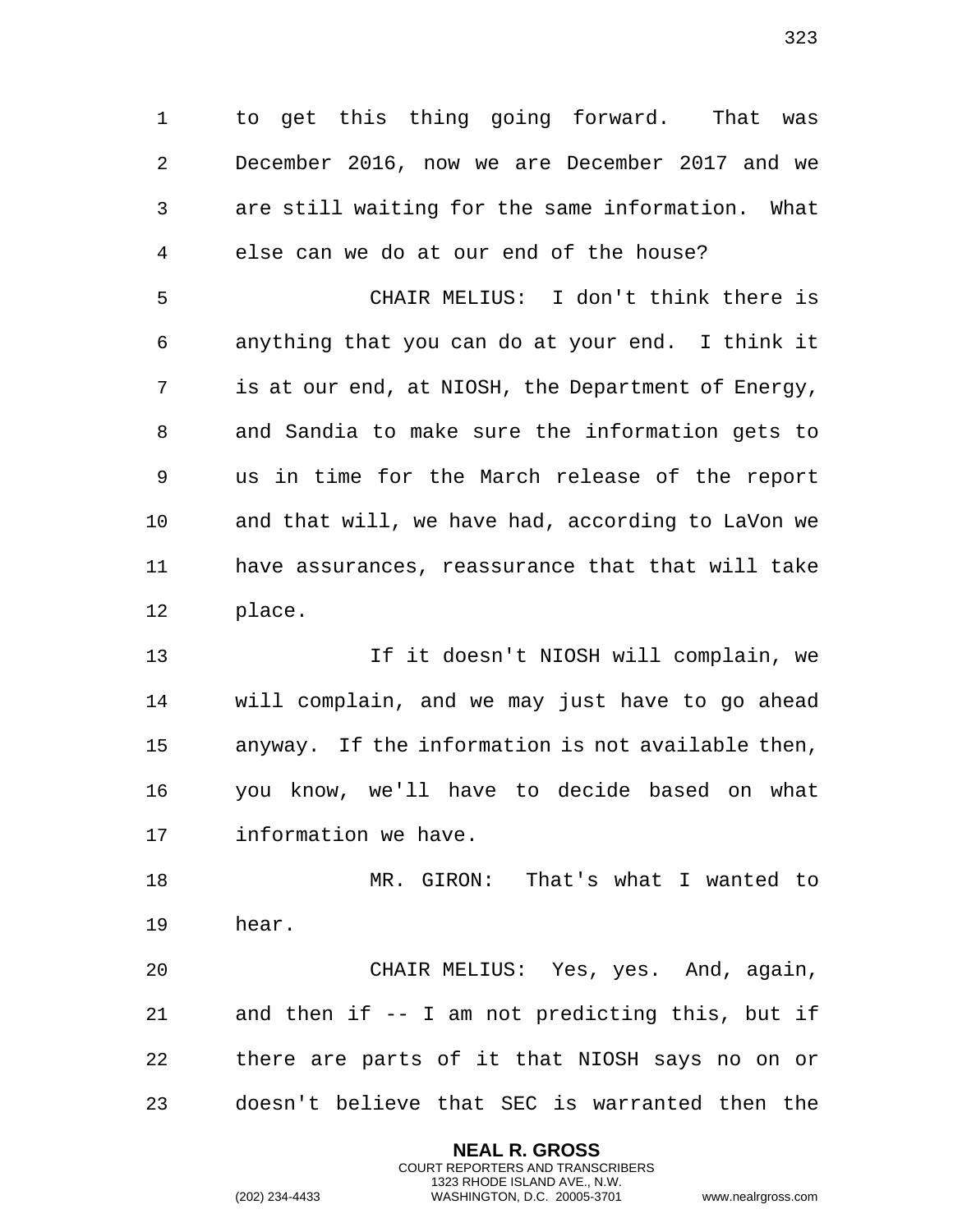Board, with our contractor, we do a very thorough review and question that and we have overturned a lot of their recommendations, so it's not over then either.

 But hopefully in March, by that time they'll have the information, the report will be out, and by April we can move ahead.

8 MR. GIRON: Thank you, Chairman and Members of the Board.

 CHAIR MELIUS: Okay. Okay, anybody else from Sandia that is in the audience that wishes to make comments? Yes? Just identify yourself when you get to the mic and --

 MS. ALLEN: Hi. My name is Kelley Allen and I was the President of OPEIU Local 251 16 for seven years, and I don't know if this pertains to what we are talking about, but I want to make you guys aware that for seven years I sat in Building 803 and I just found out that that building has been cleaned out and no one is allowed to be in it because it is being abated, basically gutted for all of the asbestos that was in it and Sandia never notified me of anything,

> **NEAL R. GROSS** COURT REPORTERS AND TRANSCRIBERS 1323 RHODE ISLAND AVE., N.W.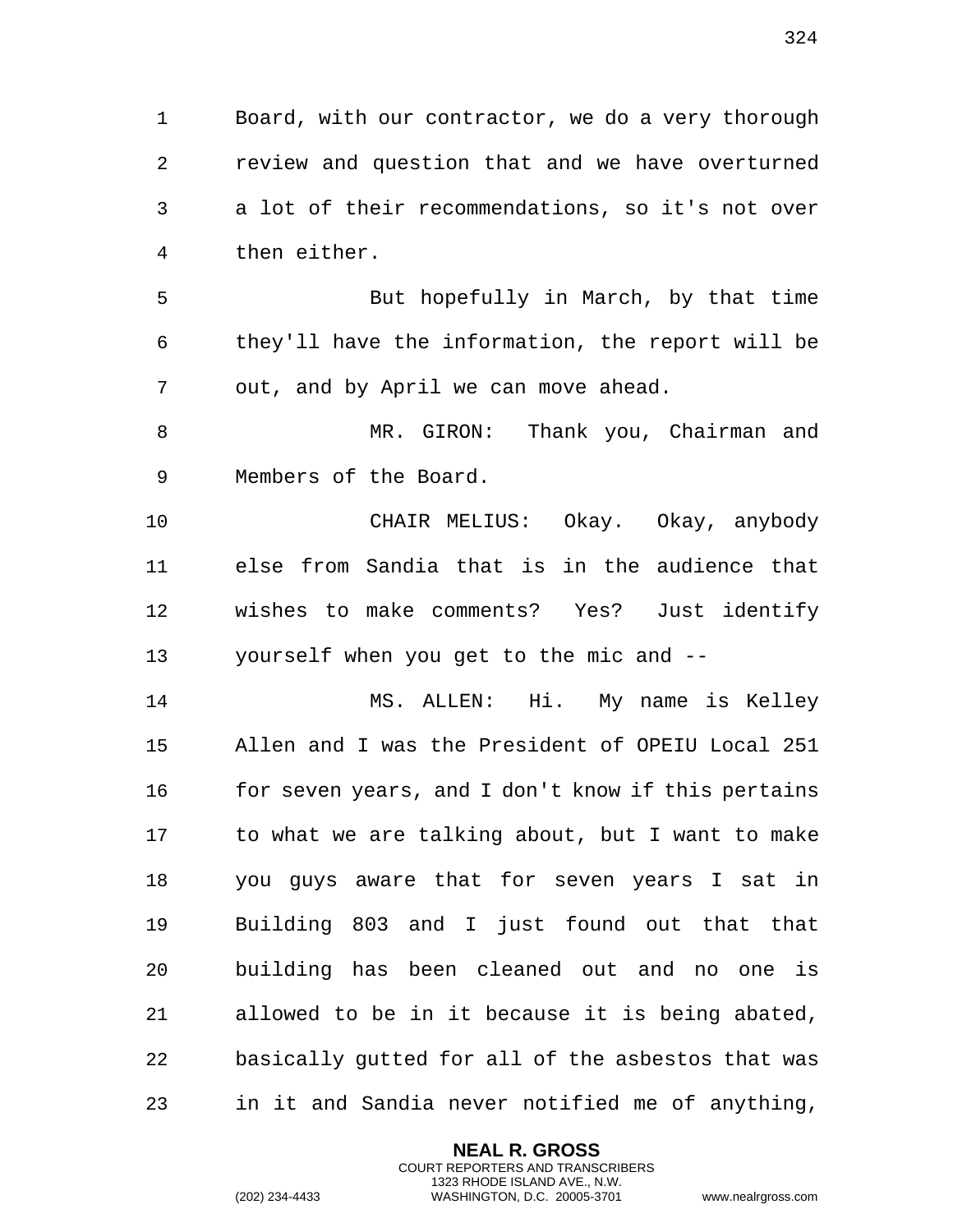they never said, oh, gee, sorry, or, you know, you shouldn't have been in there, or you need to be aware, or anything.

 I found out from, you know, coworkers that 803 has been deemed uninhabitable and I sat there for seven years while I was at Sandia, so I just wanted to make that comment.

 CHAIR MELIUS: Thank you. This program doesn't cover the asbestos but the other Department of Labor program does cover asbestos-related diseases and so forth.

12 MS. ALLEN: Okay.

 CHAIR MELIUS: And I know they have a separate Advisory Board and they are addressing the issues with asbestos right now.

16 MS. ALLEN: Okay.

 CHAIR MELIUS: And if you could give me your name and information I can forward it to that Board for --

 MS. ALLEN: Okay. I signed in, so -- CHAIR MELIUS: You signed in?

MS. ALLEN: Yes.

CHAIR MELIUS: Okay, I've got your --

**NEAL R. GROSS** COURT REPORTERS AND TRANSCRIBERS

1323 RHODE ISLAND AVE., N.W. (202) 234-4433 WASHINGTON, D.C. 20005-3701 www.nealrgross.com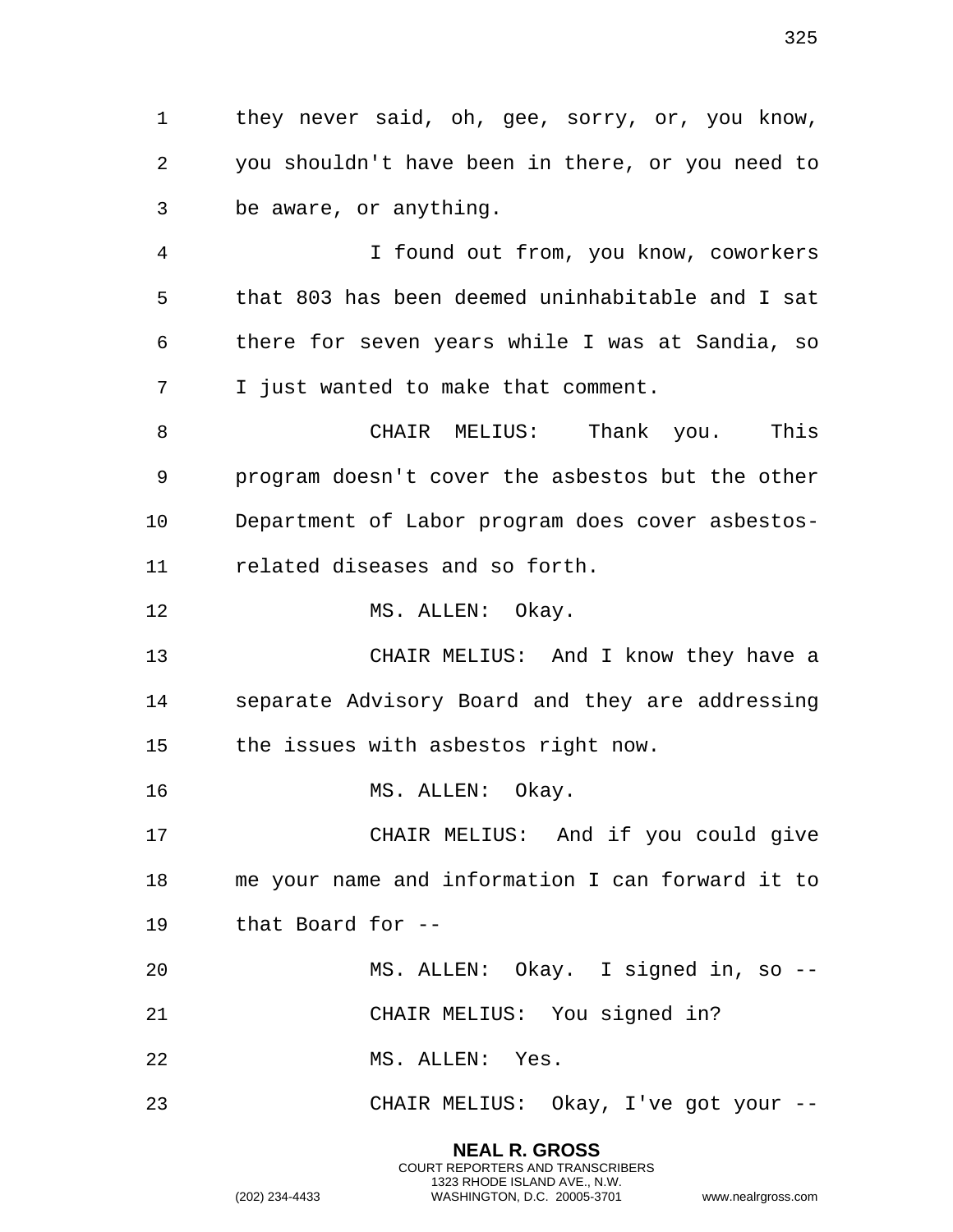MS. ALLEN: I don't know if I am on the public comment sheet or the regular sign-in, Kelley Allen was my name. CHAIR MELIUS: Okay, Kelley Allen. And do you have an email or something? MS. ALLEN: I do. CHAIR MELIUS: Just give it to outside, whoever is sitting at the table out there, that would be helpful. MS. ALLEN: Okay. Thank you. CHAIR MELIUS: Or give it to Stu. And the reason I bring that up is just that the asbestos issue, they are trying to decide a cutoff date and so I want to make sure that they have the information on an issue like that. Anybody else related to Sandia in terms of making public comments? 18 (No audible response.) CHAIR MELIUS: Okay. And then Andrew you are here? MR. EVASKOVICH: Thank you, Dr. Melius and Board Members. My name is Andrew Evaskovich. I am the Petitioner for LANL and I have some

> **NEAL R. GROSS** COURT REPORTERS AND TRANSCRIBERS 1323 RHODE ISLAND AVE., N.W.

(202) 234-4433 WASHINGTON, D.C. 20005-3701 www.nealrgross.com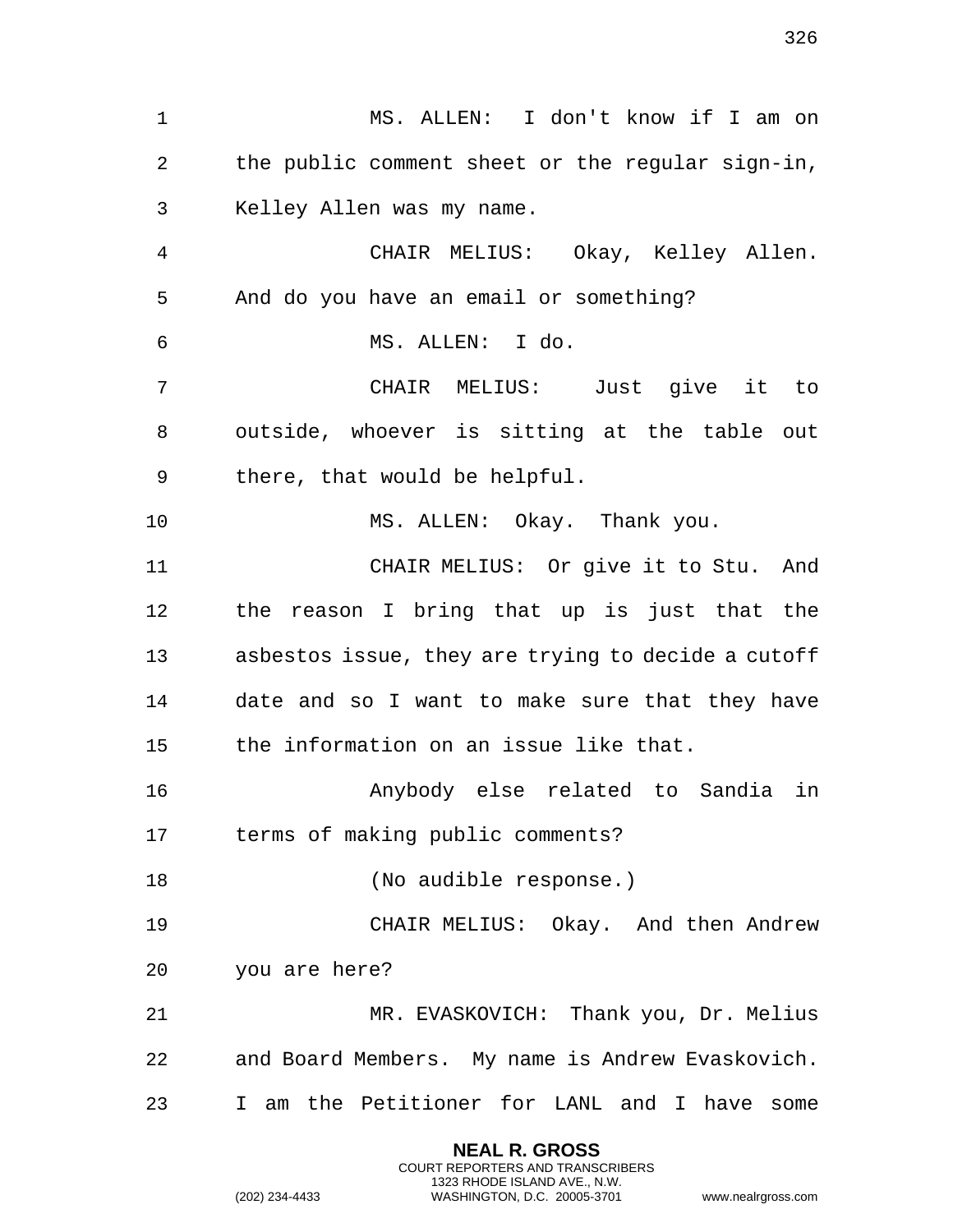comments concerning post-'95 and gross alpha assessment.

 The Department of Labor issued an EEOICPA Circular Number 15-06, December 17 of 2014, and it concerned post-1995 occupational toxic exposure guidance.

 Basically they said that post-'95 would be considered, that it would be considered in compliance and they rescinded this circular using Circular Number 17-04, February 2, 2017, and that was under the recommendation of the other Advisory Board, the Advisory Board on Toxic Substance and Workers Health.

14 Now to the response to a White Paper, Method to Assess Internal Dose Using Gross Alpha, Beta, and Gamma Bioassay and Air Monitoring at 17 the Lawrence Berkeley National Laboratory.

18 I was sent this Paper by Josh Kinman so I am assuming it is going to be referenced as far as LANL goes. Before the advent of whole body counting radiation protection policy for mixed fission products was open to the collection of bioassay samples for gross beta and assigned

> **NEAL R. GROSS** COURT REPORTERS AND TRANSCRIBERS 1323 RHODE ISLAND AVE., N.W.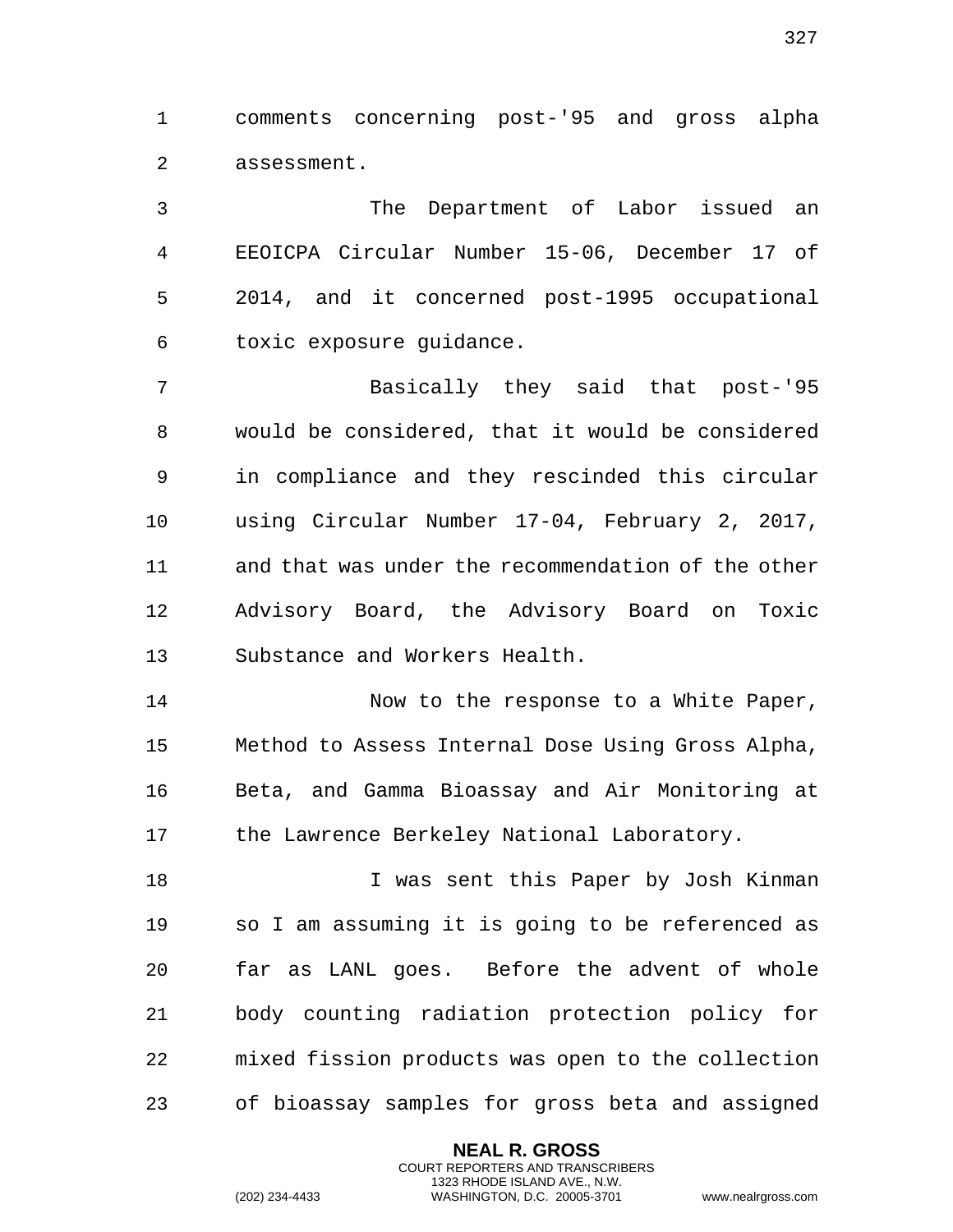a dose to the most limiting radionuclide.

 For this reason bioassay results for our spectrum of radionuclides from this source term are not expected. From the RCT study guide discussing air sampling silicon semiconductor detectors are used to obtain good energy resolution but the resolution is limited by the energy loss of alpha particles emerging from the filter.

 Alphas emitted by the radionuclides embedded deeper in the filter have to pass through more filter material than those near the surface, hence they'll lose more energy.

 This energy loss produces a long tail of low energy on the side of the peak. The EPA issued a guidance on -- let's see. The evaluation of gross alpha and uranium measurements for MCL compliance.

 To understand why GAA of some samples can change substantially with time one must know what the radiological composition of the sample residue is at the time that the sample is prepared and how the activities of the radionuclides

> **NEAL R. GROSS** COURT REPORTERS AND TRANSCRIBERS 1323 RHODE ISLAND AVE., N.W.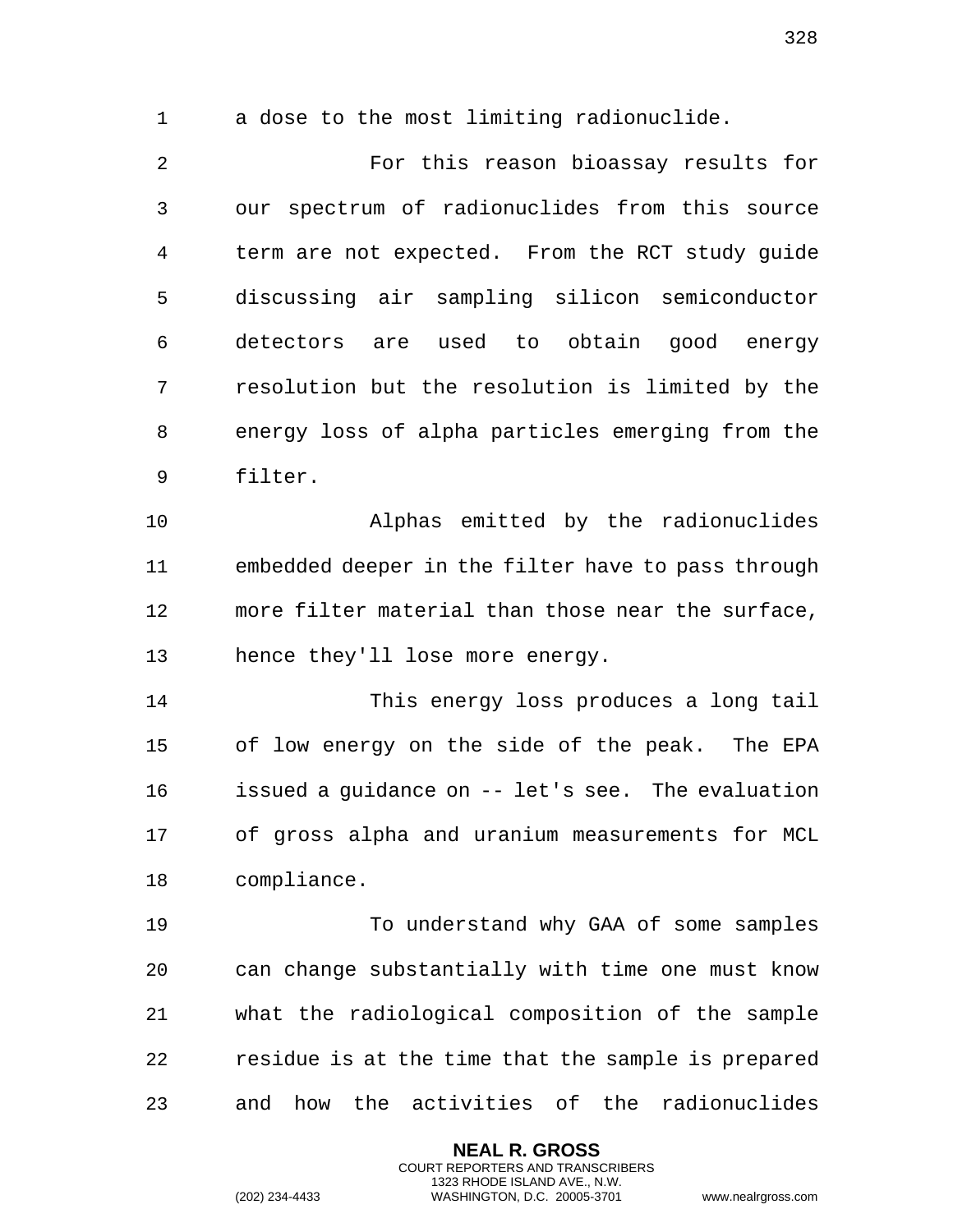evolve with time.

 In this effort it is necessary to consider the three important points in time. One, the sample collection time, two, the sample preparation time, which is the time at which the residue is heated over a flame and radon is quantitatively lost, and, three, the sample analysis time, at which time the alpha particle emission rate of the residue is measured with a gas proportional counter.

 And further it goes on, it can be difficult to accurately determine the efficiencies and actual sample residues. First, geometries of such residues are highly variable and difficult to characterize which would cause the uncertainties in the efficiencies to be unacceptably large.

 Second, the radionuclide of interest is often part of the decay chain. Where it is apparent in a series of its progeny it would be difficult to measure the efficiency for one radionuclide when there are many present simultaneously.

> **NEAL R. GROSS** COURT REPORTERS AND TRANSCRIBERS 1323 RHODE ISLAND AVE., N.W.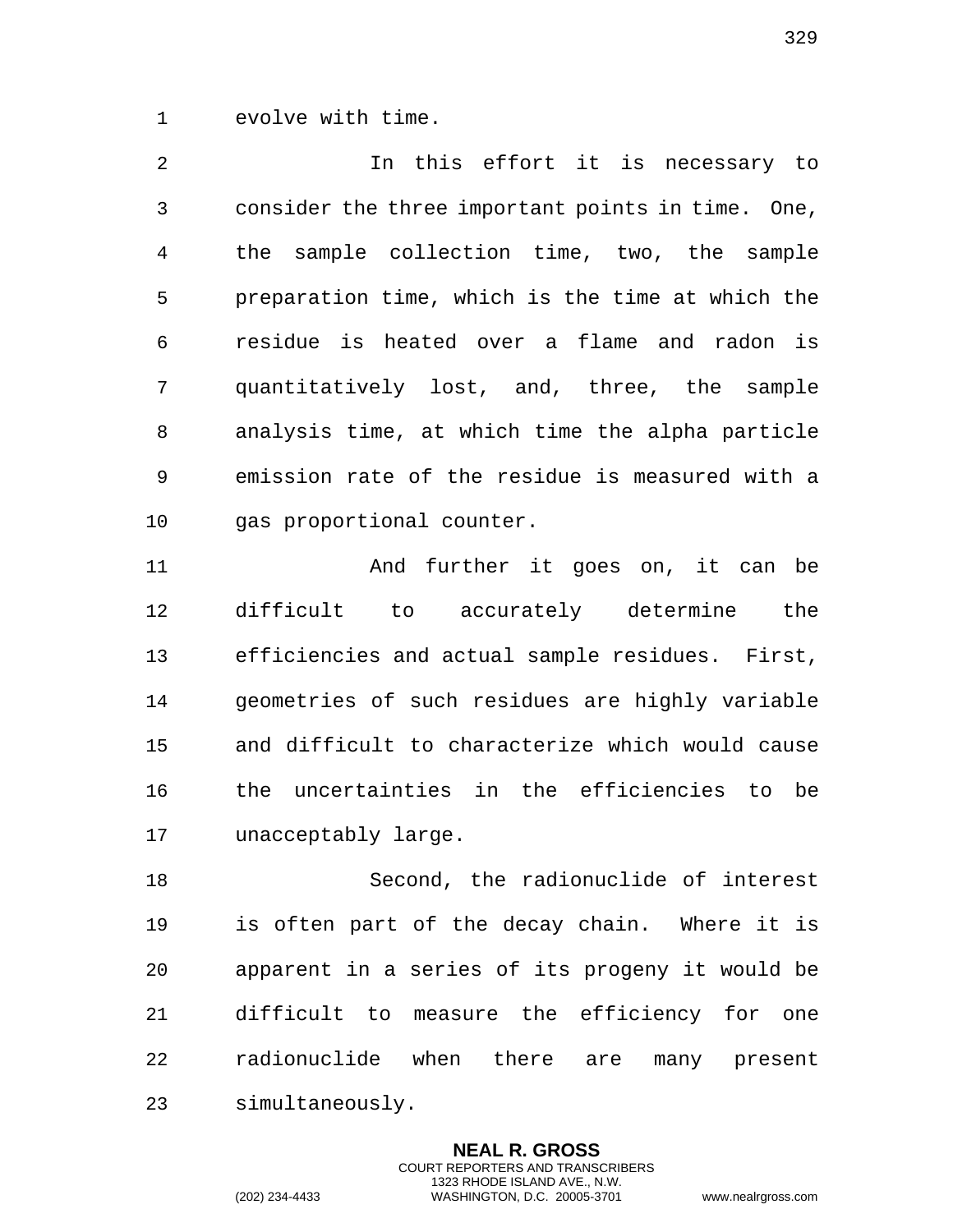For larger numbers of radioactive atoms the number of possible outcomes increases and the number of counts detected increases. If one had two samples that were identical in every aspect, or respect, if one were to count both samples for equal periods of time, the two count totals would usually differ, sometimes significantly.

 The degree of uniformity of one radial distribution may depend on a particular analyst's technique and may vary from one analyst to another.

 There is no guarantee that the sample residue is homogeneous or that an alpha emitter is homogeneously distributed throughout the sample residue.

 And from the Handbook of Radioactivity Analysis by Michael F. L'Annunziata, systems intended to detect airborne releases by the use of air samplers introduce complex techniques, if early warning is required, because of the presence of natural decay products of radon and thoron.

> **NEAL R. GROSS** COURT REPORTERS AND TRANSCRIBERS 1323 RHODE ISLAND AVE., N.W.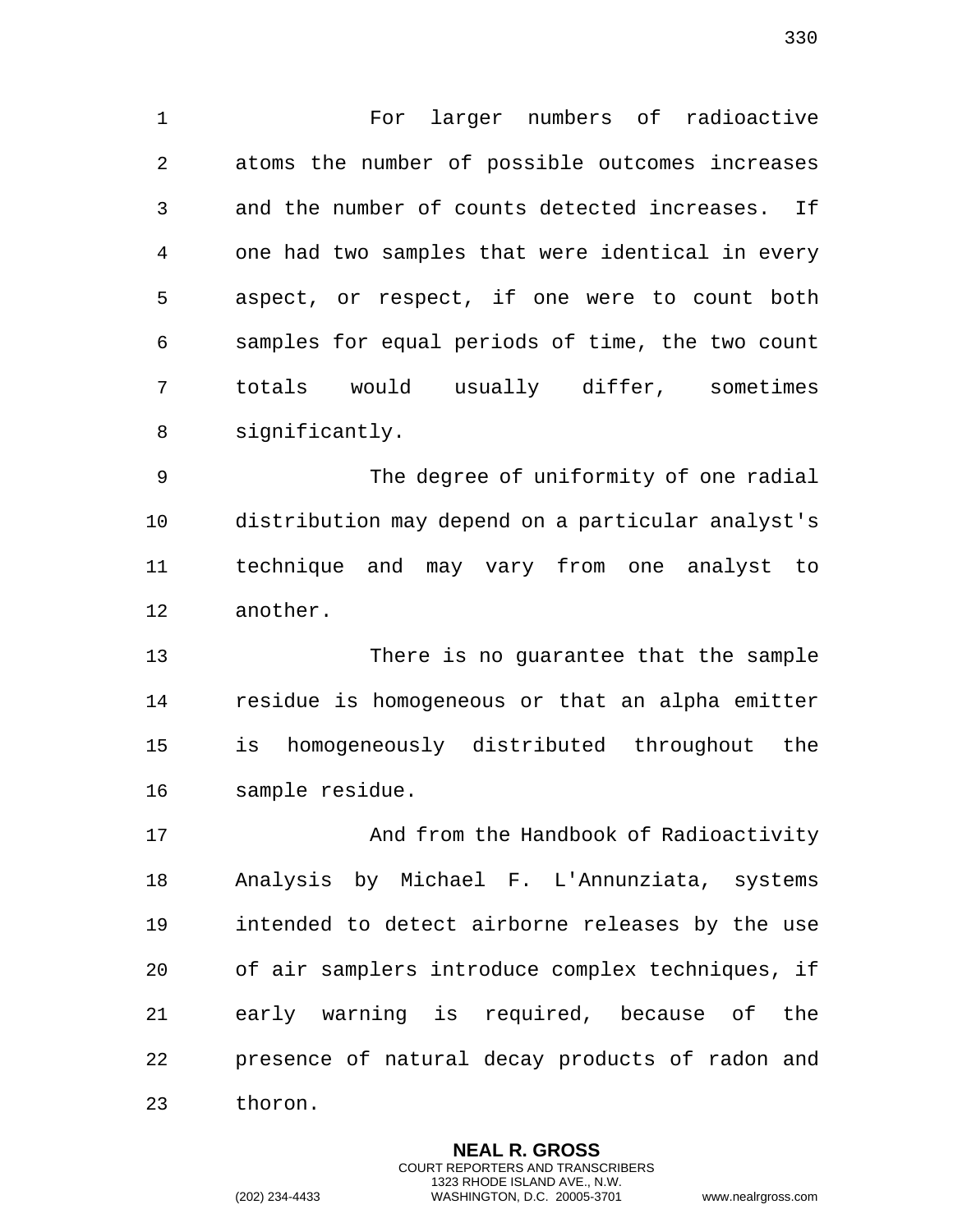However, if time can be allowed for these to decay, a simple measurement of gross alpha- or gross beta-activity will indicate whether conditions are seriously abnormal, although it must be remembered that gross activity results cannot be interpreted in terms of hazard to man.

 And finally, the gross activity method is considered to be a screening activity at best. For example, Oural et al (1988) have shown that gross-alpha activity can underestimate actual activity because of partial volatilization of radon, short-lived radon daughters and polonium during the evaporation on the planchet.

 So basically my argument is by using the gross alpha, beta, and gamma assessments in order to determine dose, will not work. And those are my comments. Thank you.

 CHAIR MELIUS: Okay. Thank you, Andrew. We'll ask NIOSH to respond to that comment.

(Off microphone comments)

MR. RUTHERFORD: I want to respond

**NEAL R. GROSS** COURT REPORTERS AND TRANSCRIBERS 1323 RHODE ISLAND AVE., N.W.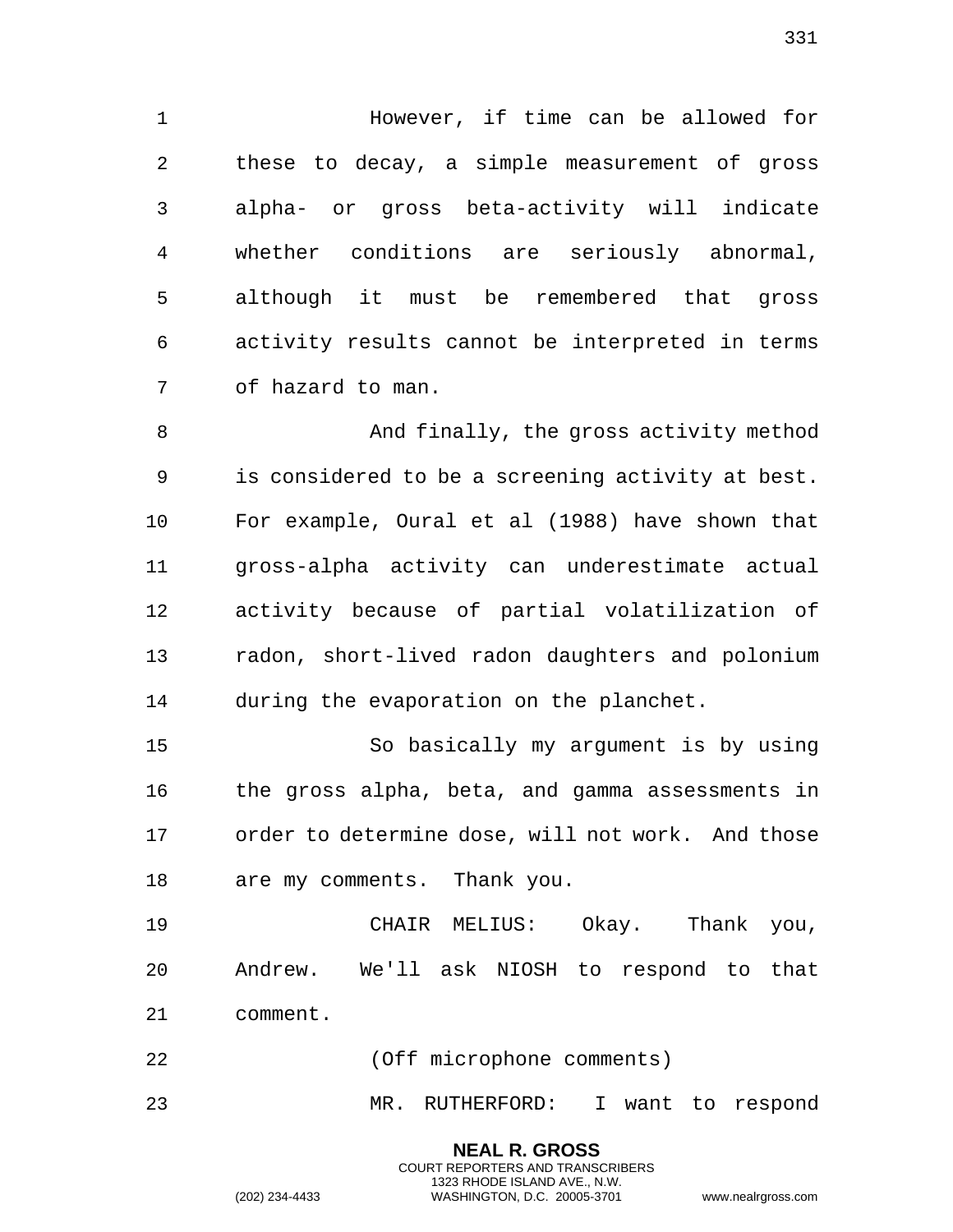only in that we have no intentions of using that Lawrence Berkeley National Lab White Paper. I am not sure why Andrew got it in that situation, but -- CHAIR MELIUS: Okay. I noticed a few more people coming in. Is there anybody else that wishes to speak regarding the New Mexico sites? If not we're going to move on to probably some other sites. (No audible answer) CHAIR MELIUS: Okay. Anybody else sign up out there? (Off microphone comment) CHAIR MELIUS: Okay. I am a little confused. D'Lanie Blaze, aren't you going to speak tomorrow for the petition presentation? 17 MS. BLAZE: Yes. 18 CHAIR MELIUS: So what's -- MS. BLAZE: This is about something else. CHAIR MELIUS: Okay. MS. BLAZE: Thank you, Dr. Melius and the Advisory Board. I am D'Lanie Blaze of Core

> **NEAL R. GROSS** COURT REPORTERS AND TRANSCRIBERS 1323 RHODE ISLAND AVE., N.W.

(202) 234-4433 WASHINGTON, D.C. 20005-3701 www.nealrgross.com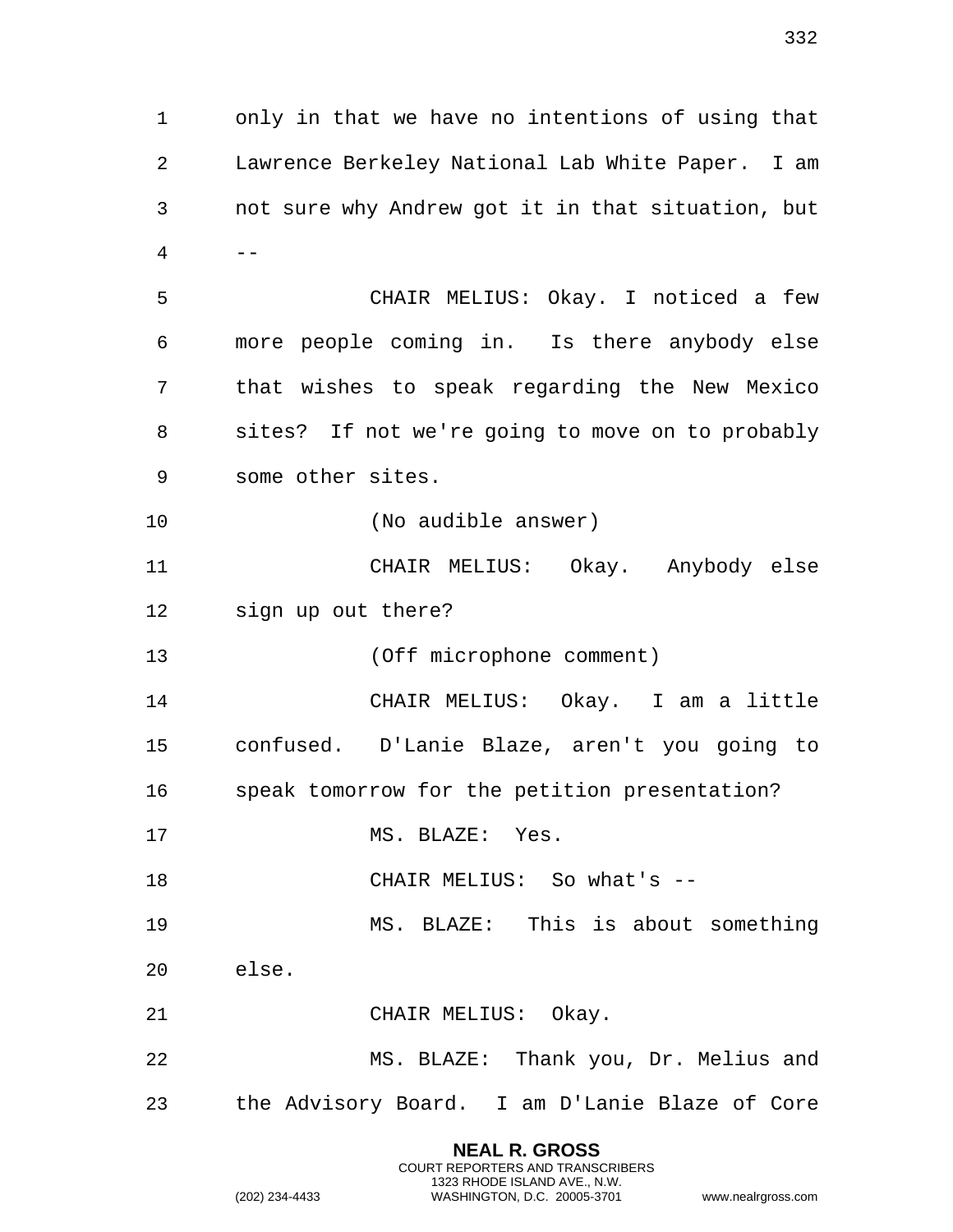Advocacy for Nuclear and Aerospace Workers, representing Santa Susana Field Laboratories and its associated sites.

 There are two topics that I will address today. Over a decade ago the World Health Organization and the American and European Lymphoma Classification Schemes accepted that chronic lymphocytic leukemia is a radiogenic cancer, analogous with small lymphocytic lymphoma, SLL.

 The global scientific and medical community acknowledged that chronic lymphocytic leukemia, or CLL, is not only a disease that is caused by exposure to ionizing radiation, but that it's the same as SLL.

 So both conditions were reclassified and became referenced singularly as CLL/SLL. That reclassification was acknowledged by the Department of Labor even back in 2008 when they were denying a claimant based on his diagnosis with CLL.

 As we are aware SLL has resided on the list of specified cancers recognized as a

> **NEAL R. GROSS** COURT REPORTERS AND TRANSCRIBERS 1323 RHODE ISLAND AVE., N.W.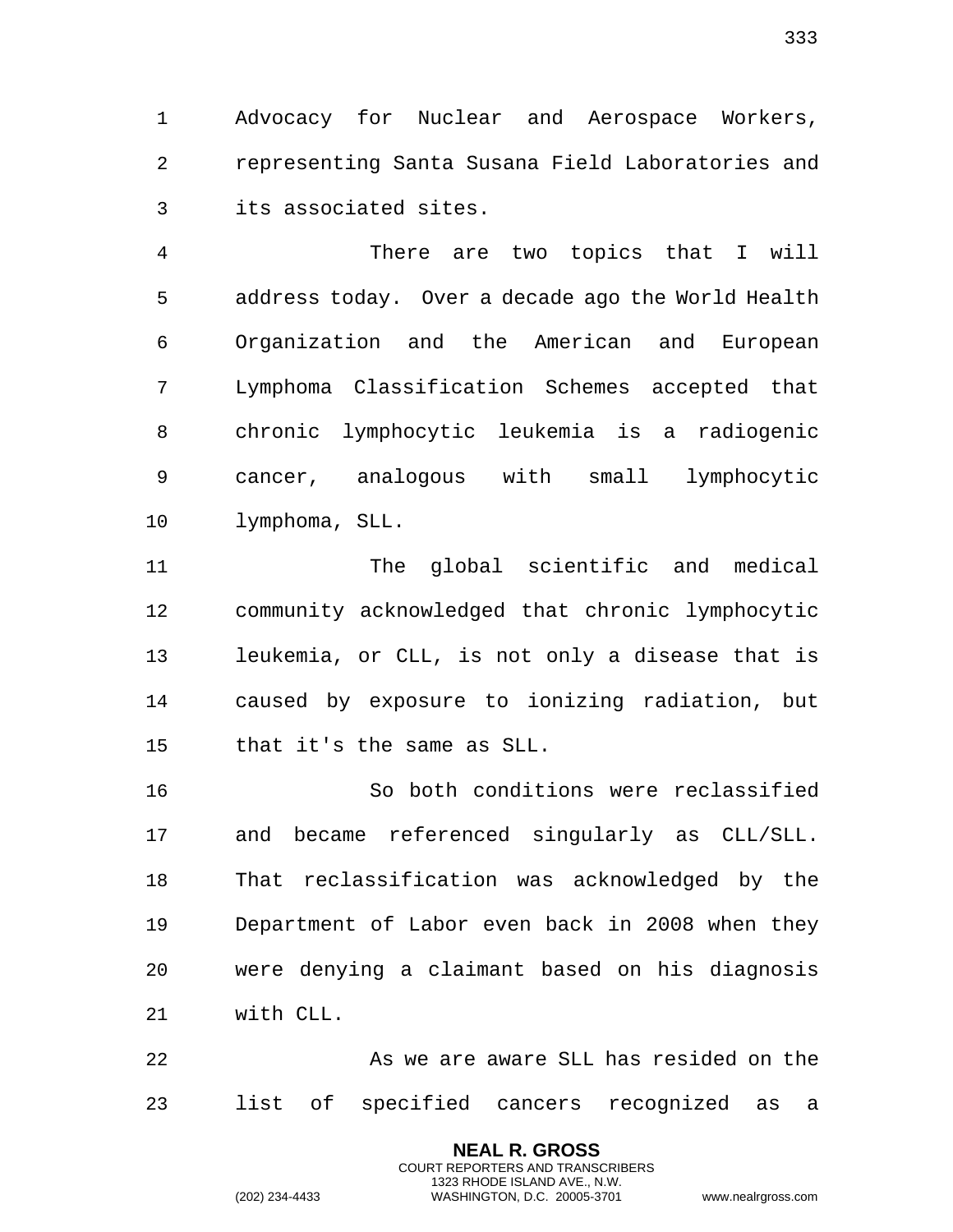radiogenic cancer since the beginning, but those suffering from CLL were summarily disqualified from EEOICPA based on nothing more than a consonant in their medical record.

 In 2011, a good ten years behind relevant science, the Department of Labor acknowledged that CLL can be caused by exposure to ionizing radiation, but it still has not been added to the list and those with CLL must undergo dose reconstruction while those with SLL qualify for the SEC.

 NIOSH claimed that more organ-specific dose reconstruction would be required before it could acknowledge the findings of the global scientific community and reconcile CLL's addition to the list.

 It has been about seven years. 20 CFR 30.5 (dd)(6) defines a specified cancer as quote, the physiological condition or conditions that are recognized by the National Cancer Institute under those names or nomenclature or under any previously accepted or commonly used name or nomenclature, end quote.

> **NEAL R. GROSS** COURT REPORTERS AND TRANSCRIBERS 1323 RHODE ISLAND AVE., N.W.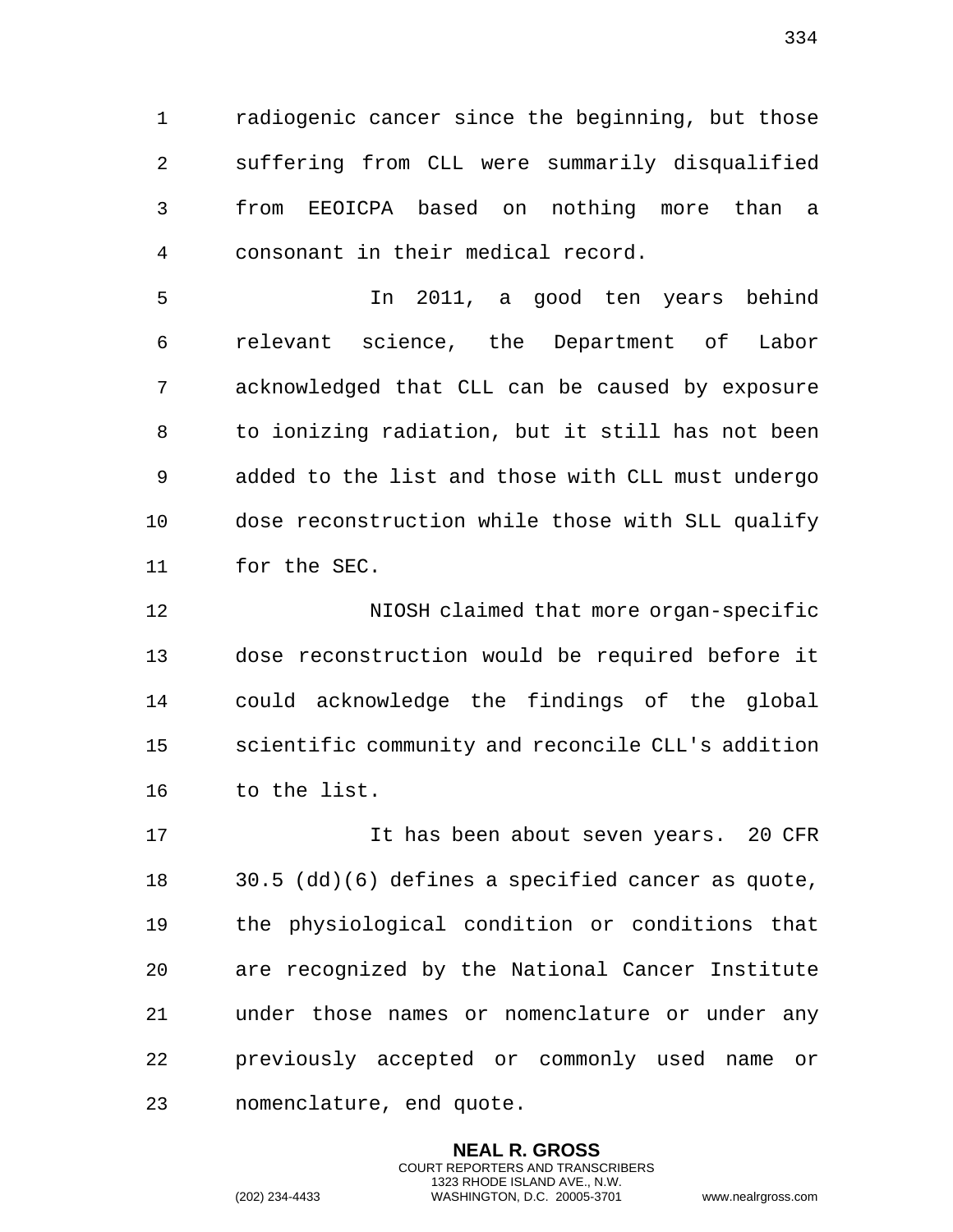NCI defines the condition as a singular disease referring to it as chronic lymphocytic leukemia/small lymphocytic lymphoma, and further specifies, quote, chronic lymphocytic leukemia and small lymphocytic lymphoma are the same disease. CLL/SLL is a type of non-Hodgkin's lymphoma that is also called CLL/SLL.

 Pursuant to 20 CFR 30.5 (dd)(6) I respectfully request an update to the list of specified cancers to include CLL alongside SLL reflective of the accepted nomenclature and the statute.

 The second topic pertains to Santa Susana's SEC-156 from 1959 to '64. Upon its initiation NIOSH saw the need to initiate SEC-168 for De Soto Facility to cover the same time period.

 That decision was based on Santa Susana and De Soto's shared contractor operations and employees, as NIOSH recognized that both facilities jointly participated in concert and in support of the same Department of Energy programs resulting in shared work processes, poorly

> **NEAL R. GROSS** COURT REPORTERS AND TRANSCRIBERS 1323 RHODE ISLAND AVE., N.W.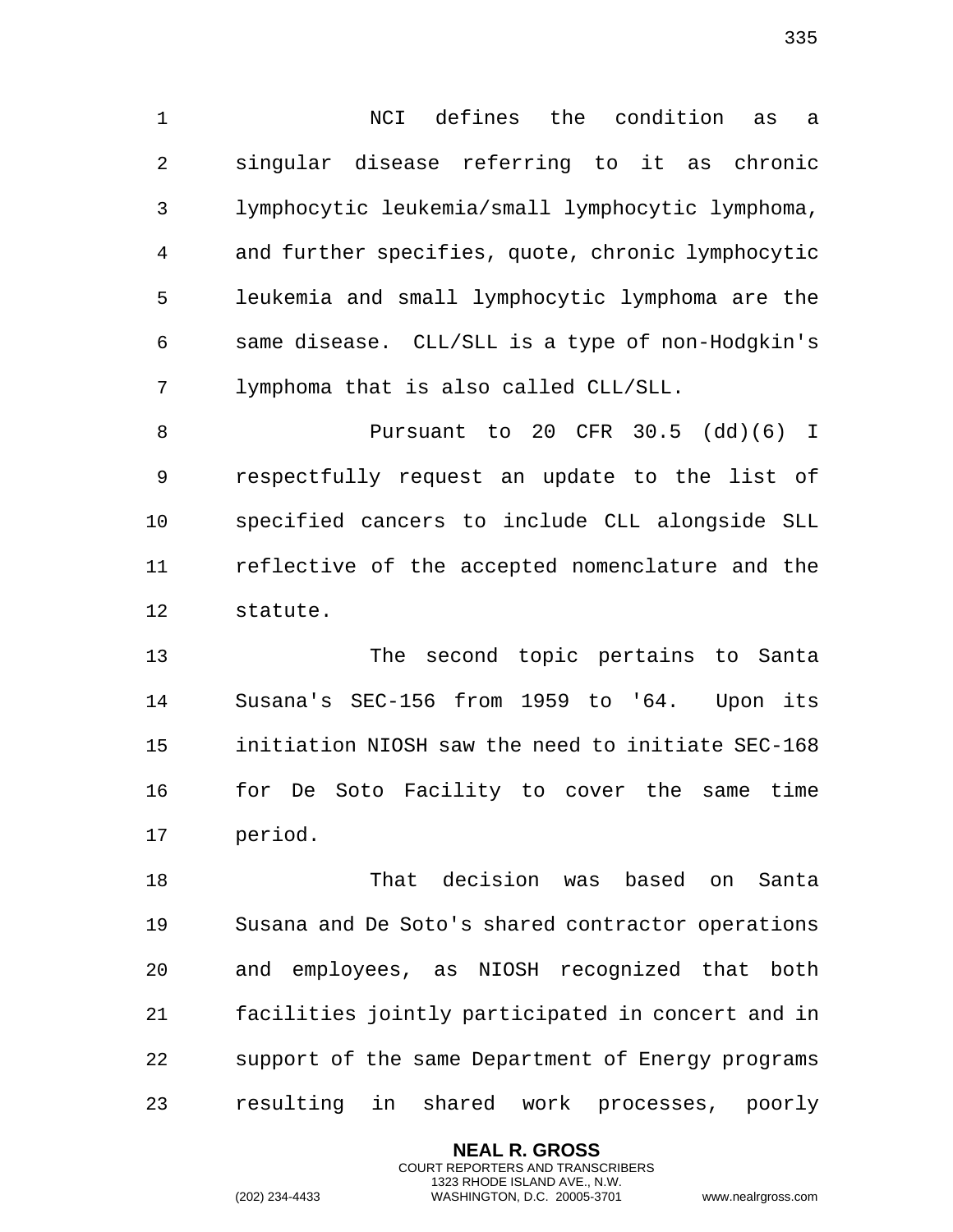documented worker rotation between the sites, shared materials and handling practices, the same health physics oversight program and records keeping procedures, and ultimately the same data

 NIOSH relies on the same Site Profile and Technical Basis Documents, or TBDs, to conduct dose reconstruction for workers at both sites. Excuse me one moment.

(Off the record comments)

limitations in dose reconstruction.

 MEMBER KOTELCHUCK: De Soto site and which site?

13 MS. BLAZE: I'm sorry?

 MEMBER KOTELCHUCK: De Soto site and which?

MS. BLAZE: Santa Susana Area 4.

17 MEMBER KOTELCHUCK: Okay.

 MS. BLAZE: So predictably, when NIOSH initiated SEC-234 for Santa Susana to cover 1988 many wondered why a similar Class was not initiated for the De Soto Facility.

 In response to my request for clarification NIOSH confirmed that Santa Susana

> **NEAL R. GROSS** COURT REPORTERS AND TRANSCRIBERS 1323 RHODE ISLAND AVE., N.W.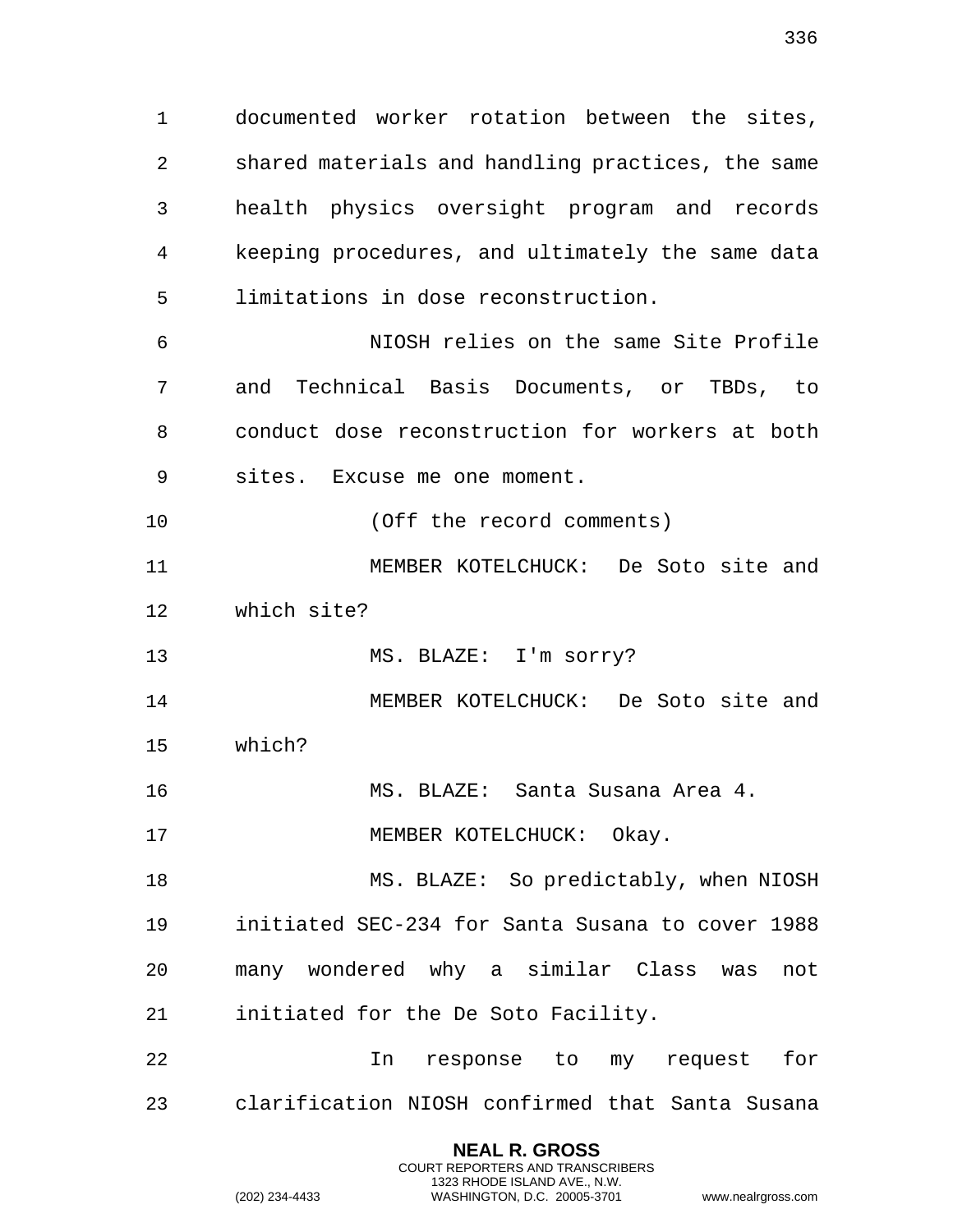1 and De Soto Facility, quote, really represent a 2 single entity when it comes to operating 3 contractor and employment, end quote, citing all 4 the similarities that I just went over.

5 But NIOSH specified that SEC-234 had 6 been initiated at Santa Susana based on an 7 inability to reconstruct dose for americium and 8 thorium and NIOSH stated that it decided there 9 would be no need for a similar SEC at De Soto 10 Facility because De Soto Facility did not use 11 americium or thorium.

12 NIOSH TBD-4, ETEC's Occupational 13 Environmental Dose, considered to be part of the 14 Site Profile and used in dose reconstruction for 15 Santa Susana and De Soto confirms the presence of 16 americium and thorium in stack effluent between 17 1955 and 1999 at both sites.

18 Since NIOSH has not demonstrated that 19 it can reconstruct dose for americium and thorium 20 after 1988, there are concerns about Santa Susana 21 site remediation workers that are likely to 22 encounter these materials during the remediation 23 period, but, further, there is clearly a need to

> **NEAL R. GROSS** COURT REPORTERS AND TRANSCRIBERS 1323 RHODE ISLAND AVE., N.W.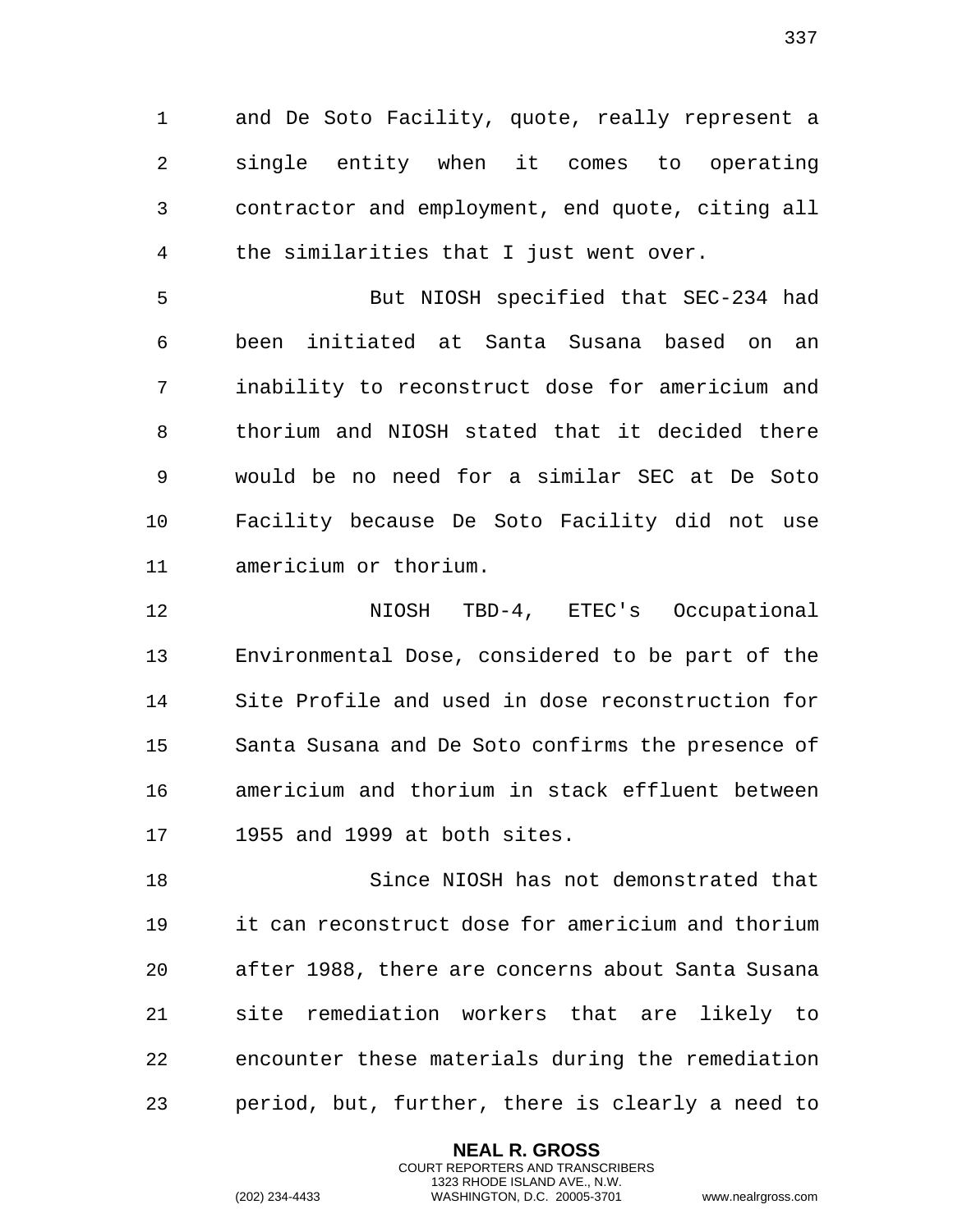more closely examine the operations of the De Soto Facility.

 The ORAU internal coworker dosimetry data for Santa Susana Area IV and De Soto Facility in 2014 specifically describes thorium grinding processes at De Soto Facility Building 001 in 1979 and it includes a citation to historical facility documentation confirming that process.

 Further, in 1999 the Boeing Company's radiological survey of De Soto Building 104 confirmed the presence of thorium products. So this information certainly prompted a deeper look into the site's history beginning with the contractor special nuclear materials licenses issued by the Atomic Energy Commission and later the Nuclear Regulatory Commission.

 North American Aviation and its corporate successors maintained current licenses that specified the storage and use of special nuclear materials, including americium and thorium at De Soto Facility and at Area 4.

 Considered to be headquarters, the De Soto Facility received the shipments of the

> **NEAL R. GROSS** COURT REPORTERS AND TRANSCRIBERS 1323 RHODE ISLAND AVE., N.W.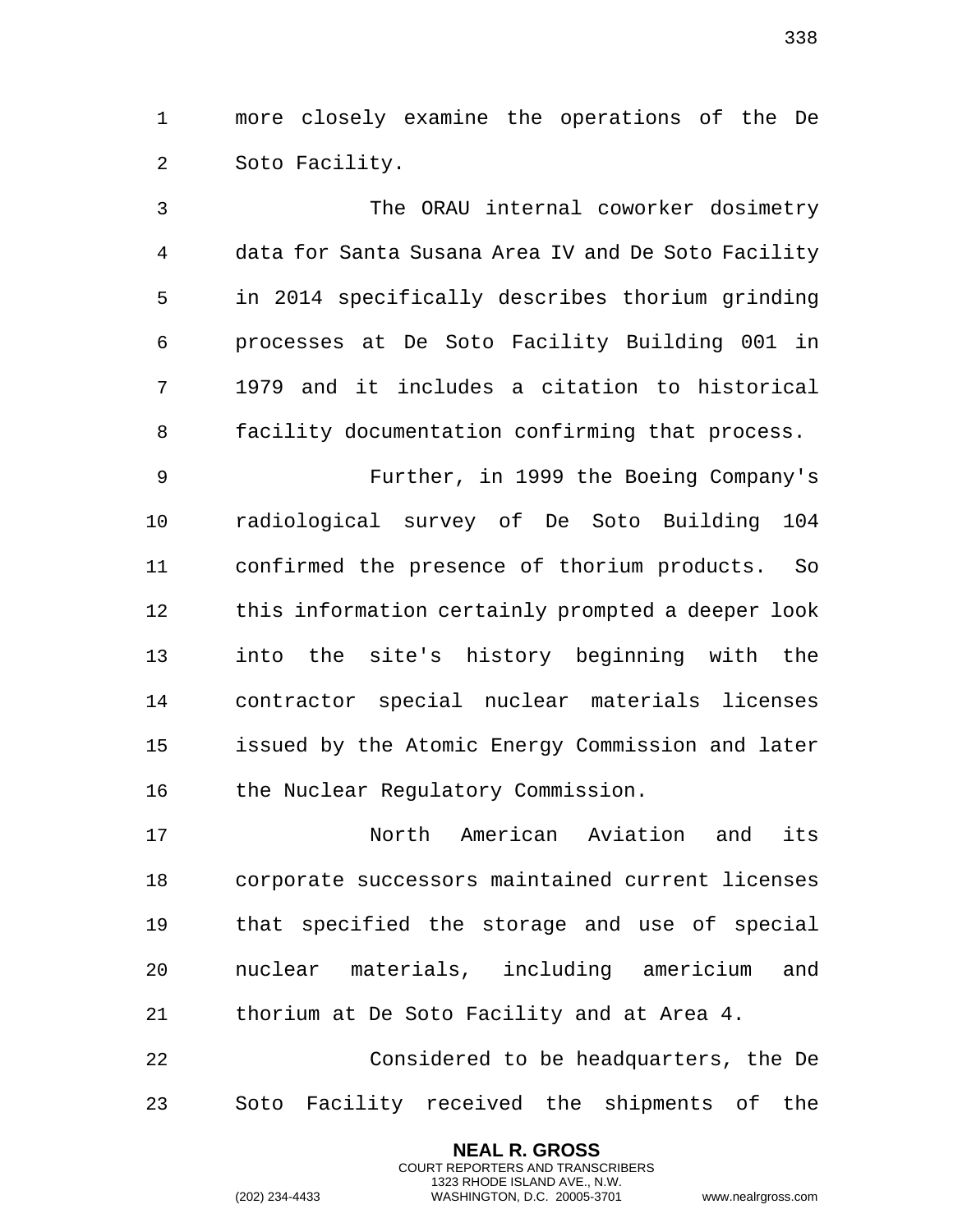special nuclear materials and stored them at the Building 1 SS vault prior to transporting them to Santa Susana Area 4, Building 64, Special Nuclear Materials Storage Facility.

 Rockwell International renewed these licenses in 1995 and modified them to include the D&D and site remediation activities at both De Soto and Santa Susana.

 NIOSH is in possession of the Boeing incident report database and De Soto Facility logbook, both of which contain detailed reports that document incidents with and the use of storage of americium and thorium at De Soto Facility well into the site remediation period and chronicle routine shipments to and from Santa Susana's Building 64.

 So considering the potential for cross-contamination of locations in personnel a look at Santa Susana's Building 64 shows that it was built to handle, store and repackage fissionable material and special nuclear materials, including normal and depleted uranium, plutonium, thorium and U-233.

> **NEAL R. GROSS** COURT REPORTERS AND TRANSCRIBERS 1323 RHODE ISLAND AVE., N.W.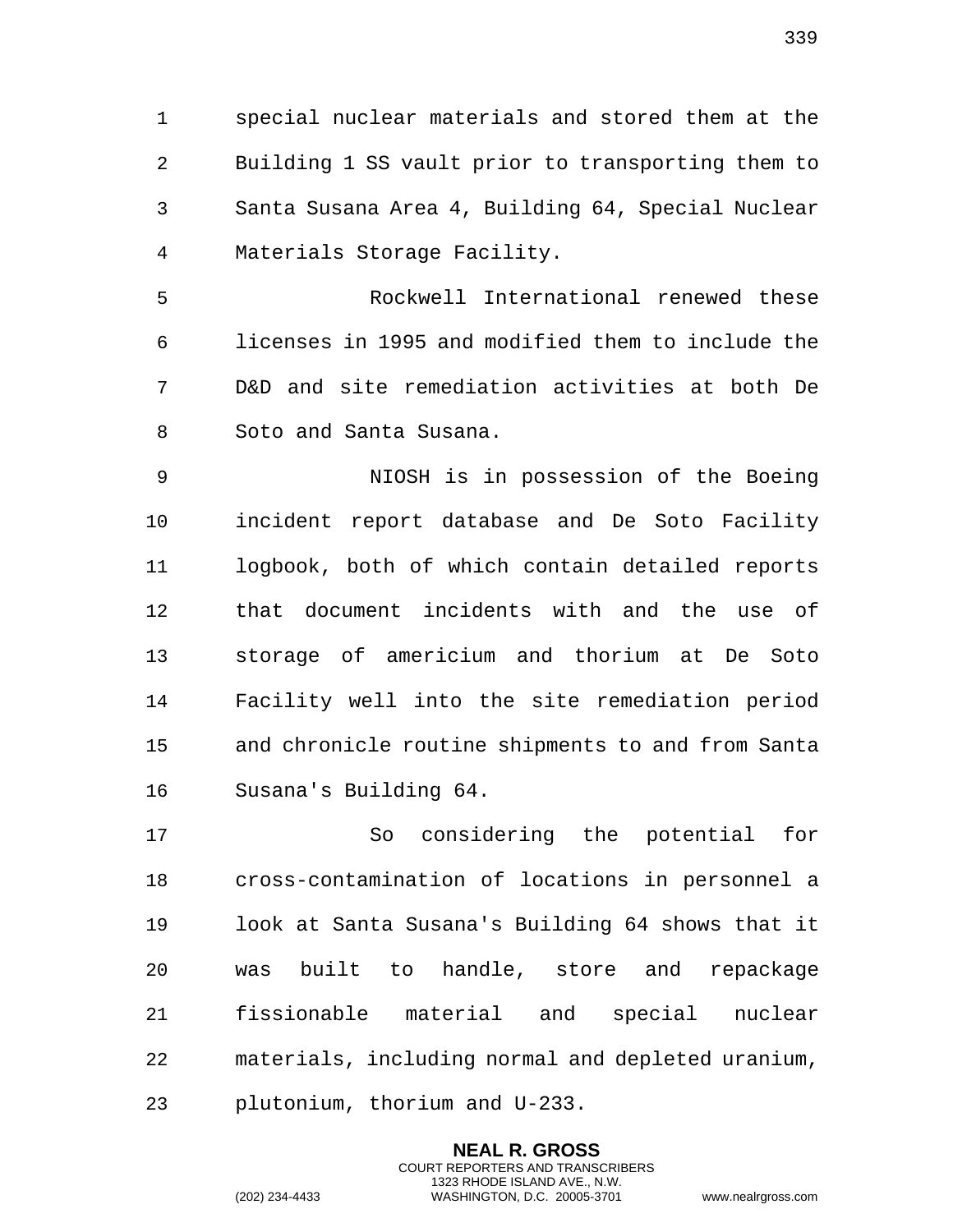1 It housed special fuel casks and 2 radioactive waste that was generated by all DOE 3 Area 4 programs and routinely transferred spent 4 sodium reactor experiment, or SRE, 5 uranium/thorium fuel to De Soto Facility where 6 the uranium/thorium elements were extracted.

7 In 1988 Rockwell surveyed Building 64 8 at Area 4 and found it to be contaminated with 9 uranium and thorium thought to have been 10 generated by dust resulting from the handling of 11 bare metallic pieces.

12 The De Soto Facility also maintained 13 dedicated areas for fuel fabrication and analysis 14 of spent fuel associated with the SNAP program. 15 In 2009 EPA's radiological study of Santa Susana 16 Area 4 identified americium and thorium to be 17 among the radionuclides of concern at every 18 location associated with SNAP operations.

19 EPA also identified those materials at 20 approximately 60 Area 4 locations, the majority 21 of which shared processes, materials and 22 employees with De Soto Facility, including D&D 23 and site remediation workers, well after 1988,

> **NEAL R. GROSS** COURT REPORTERS AND TRANSCRIBERS 1323 RHODE ISLAND AVE., N.W.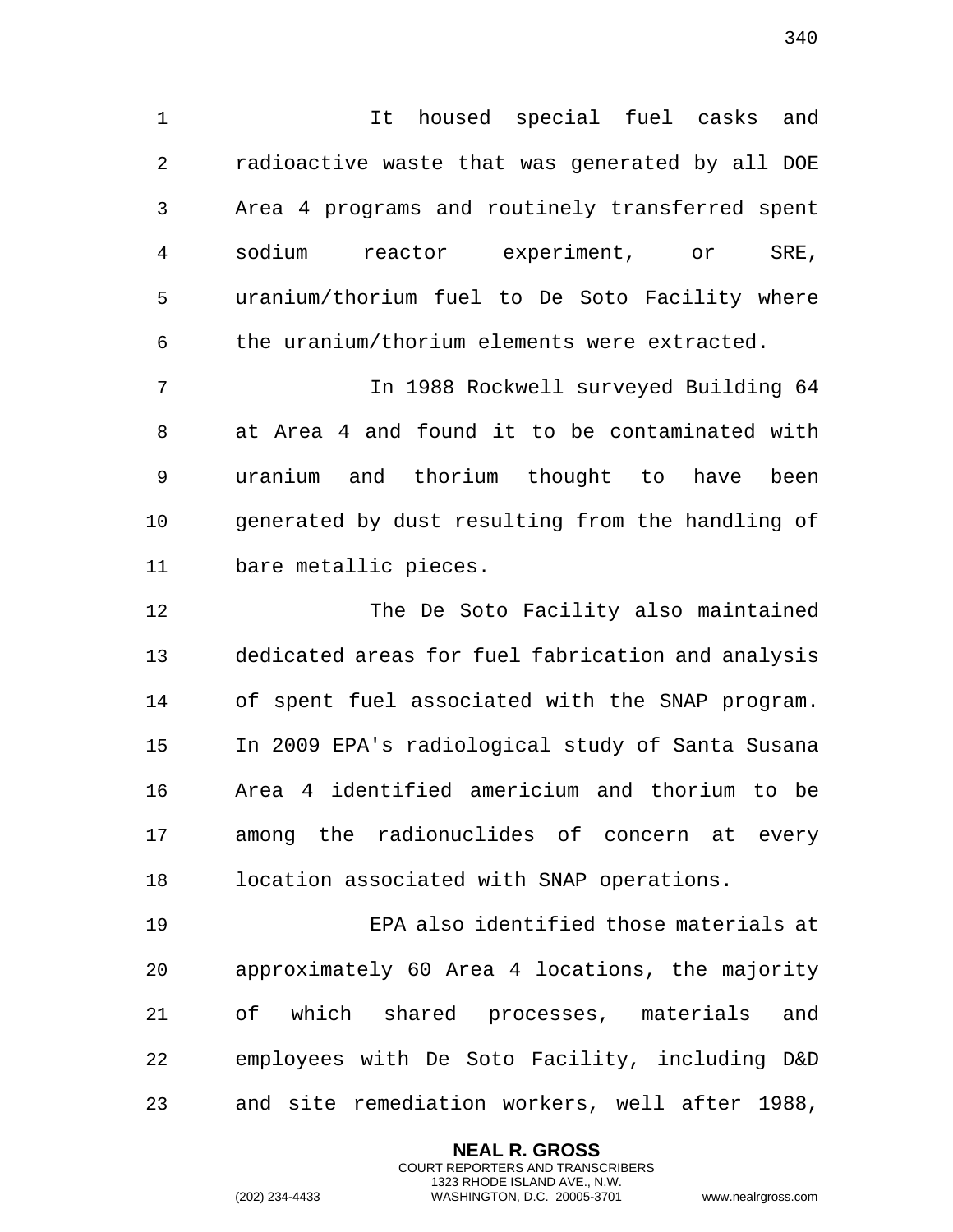1 and most of those locations are not included in 2 the Site Profile.

3 Historical documentation shows that, 4 in the 1990s, Santa Susana and De Soto Facility 5 were jointly involved in the Transuranic 6 Management through Pyropartitioning Program.

7 The TBDs list this process as pro-8 partitioning and that is incorrect, it is 9 pyropartitioning program, otherwise known as the 10 TRUMP-S, which is quite unfortunate.

11 Not only is it clear that transuranic 12 materials were taken to De Soto Facility, but 13 questions are now raised about the integrity of 14 environmental data that has been provided to 15 NIOSH which has been based on the premise that no 16 incineration of radioactive waste ever occurred 17 at Santa Susana.

18 TRUMP-S and the Molten Salt Coal 19 Gasification programs were in part based on 20 researching combustion of transuranic materials 21 as a potential waste disposal method.

22 Now the combustion of transuranic 23 waste at Santa Susana and the presence of

> **NEAL R. GROSS** COURT REPORTERS AND TRANSCRIBERS 1323 RHODE ISLAND AVE., N.W.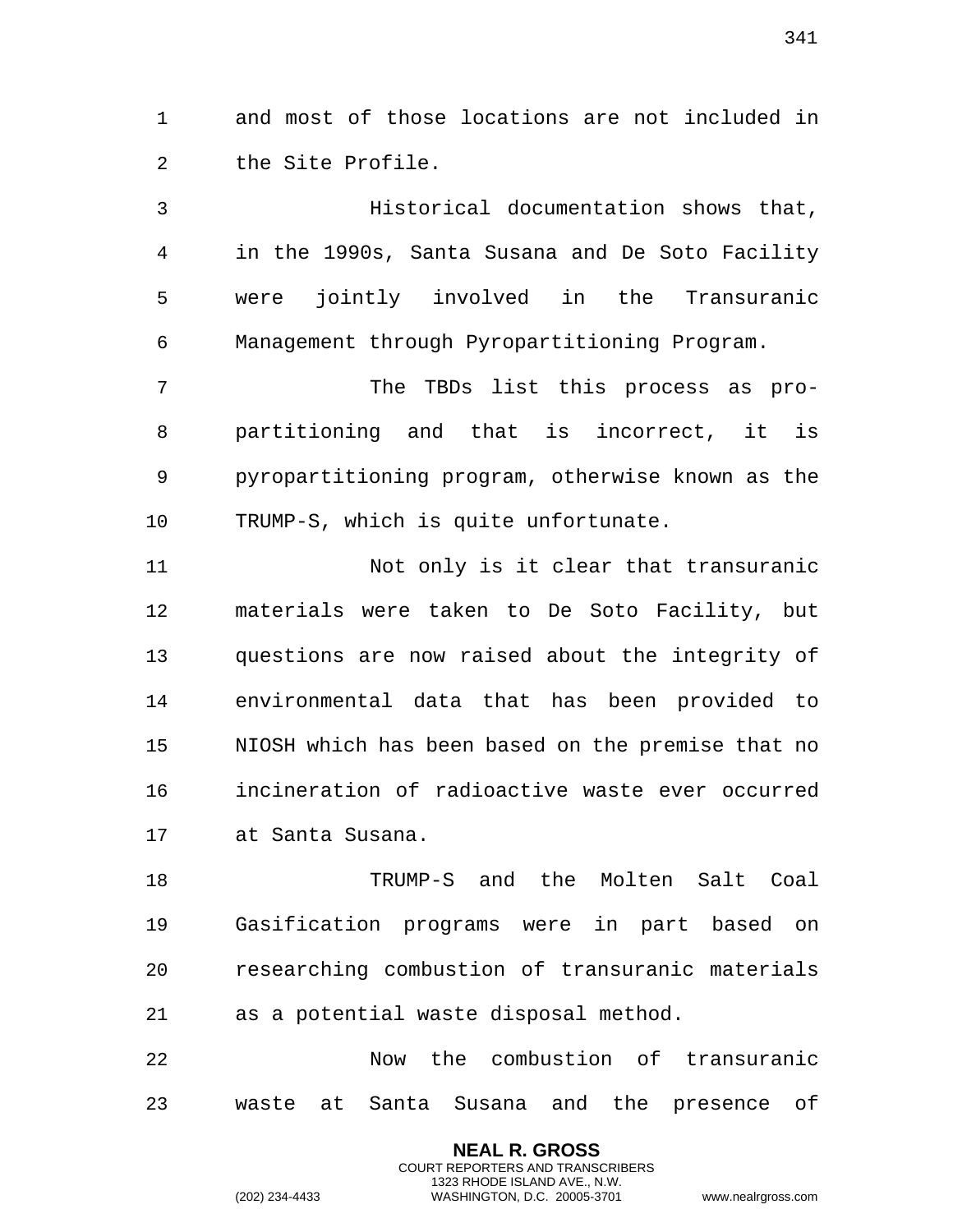transuranic materials at De Soto Facility call into question the current Site Profile and all TBDs as well as NIOSH's assertions about dose reconstruction accuracy.

 The process, the program, the materials, the practices, the facilities, and the associated environmental data are all missing from the Site Profile. Records show that ETEC facilities --

 CHAIR MELIUS: You need to wrap up in the next minute.

 MS. BLAZE: Yes, sir. ETEC facilities involved in these processes existed at Area 1, Area 4 and De Soto. The former worker interview final report contains employees' consistent descriptions of shared processes, worker rotation between the sites for all years of site operations.

 I respectfully submit a new SEC petition for De Soto Facility, 1965 to '95, along with the supporting documentation that I have just addressed, and I also request that all evidence submitted for Santa Susana and its

> **NEAL R. GROSS** COURT REPORTERS AND TRANSCRIBERS 1323 RHODE ISLAND AVE., N.W.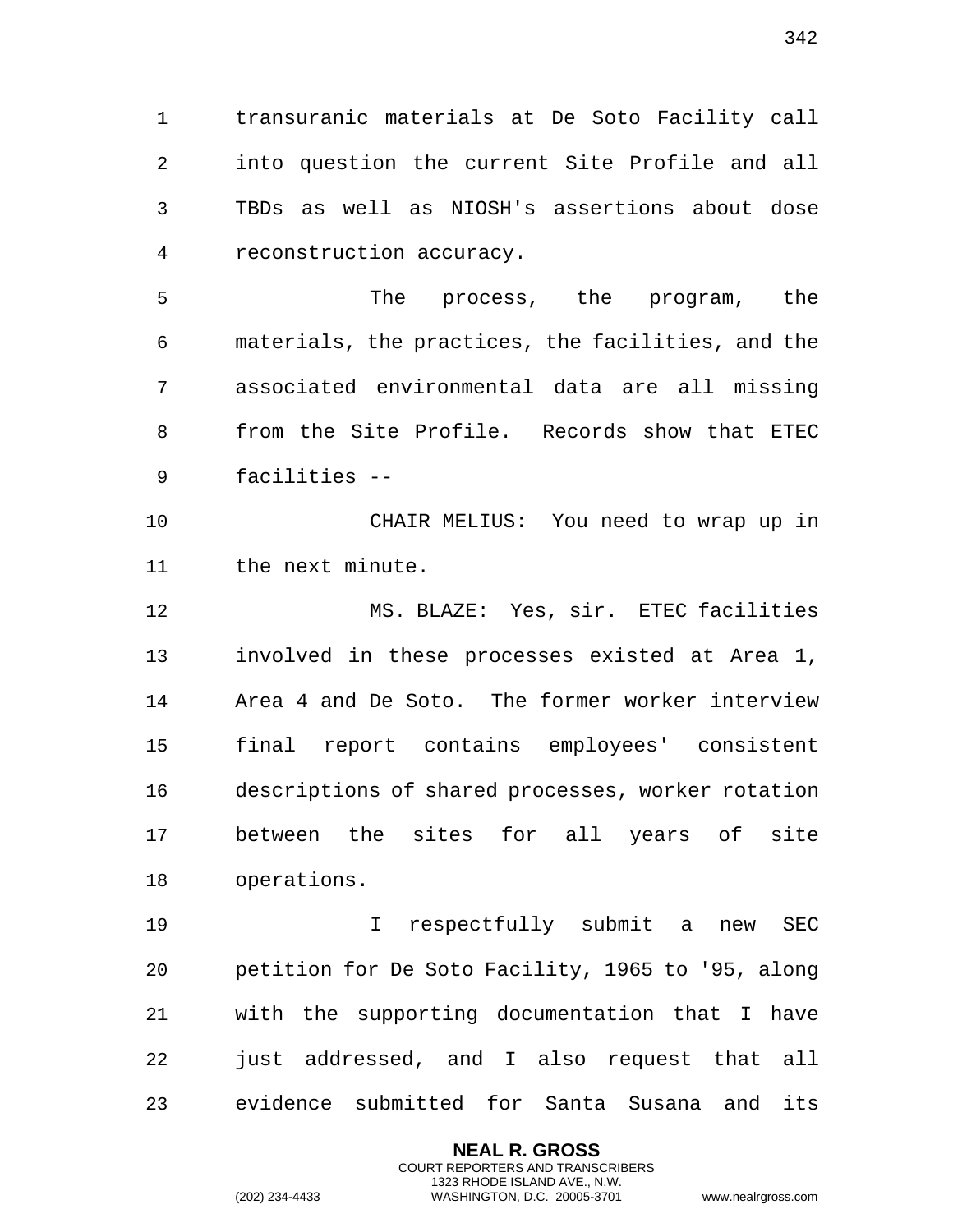related sites is considered as relevant to all pending SEC petitions based on the established contractor and operational relationship between the sites.

 As NIOSH has stated, these sites represent a single entity when it comes to operations and employment. I thank you for your time and your review of the information.

 CHAIR MELIUS: Okay. Thank you. I don't think we have anyone else signed up.

11 Do we have anybody on the phone who wishes to make public comments?

 MS. CARROLL: I would like to make a comment.

 CHAIR MELIUS: Please identify yourself.

 MS. CARROLL: My name is Stephanie Carroll. I am a professional authorized for claimants under EEOICPA and can be reached at atomicworkeradvocacy@gmail.com. I don't mind if that is in the record.

 I have three concerns that I would like to address today, the first being regarding

> **NEAL R. GROSS** COURT REPORTERS AND TRANSCRIBERS 1323 RHODE ISLAND AVE., N.W.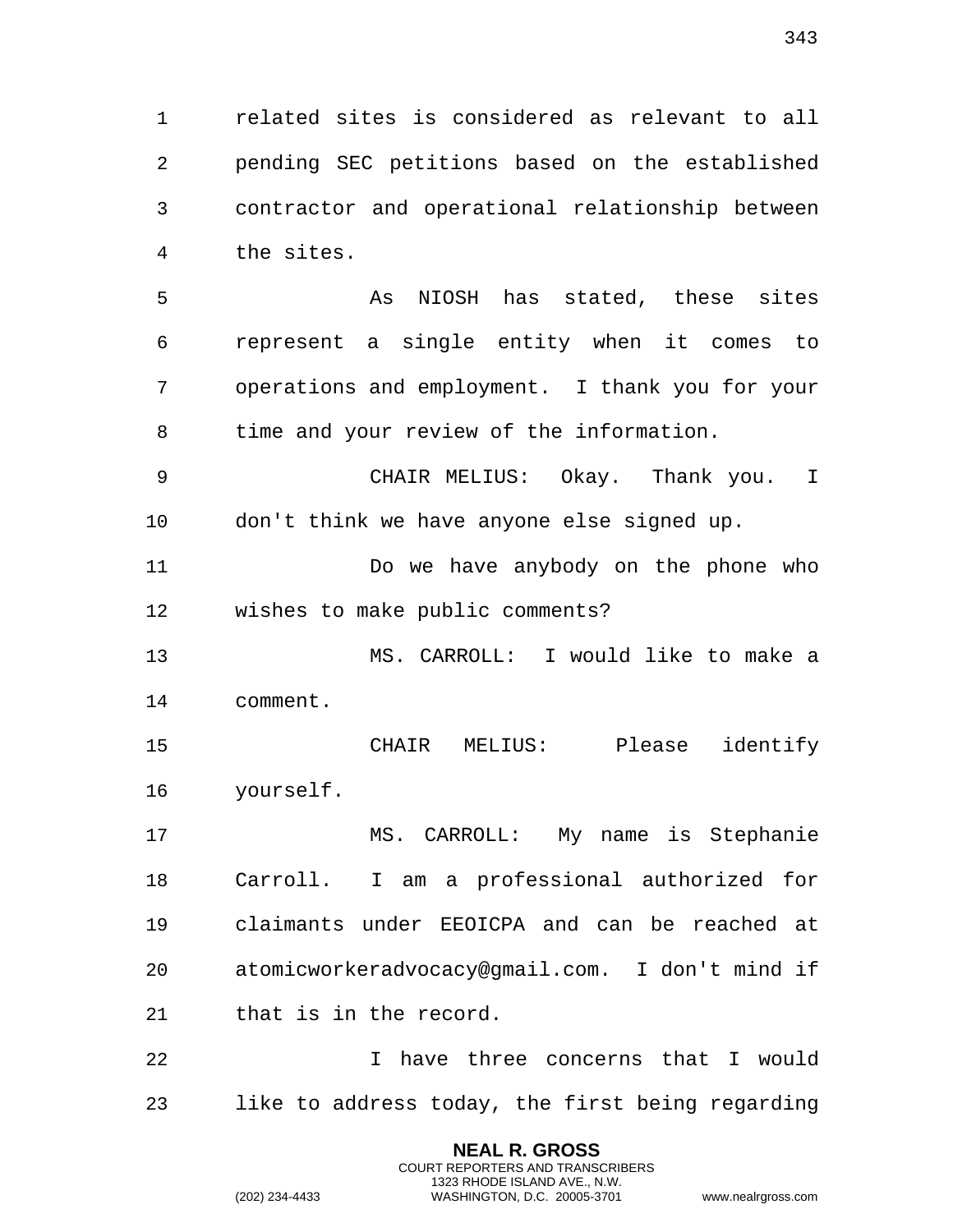my comments on the Savannah River SEC. I represent the lead scientist of the Critical Mass Lab at Rocky Flats.

 During the interviews by NIOSH for the Rocky Flats SEC, the lead scientist site expert insisted that neutron flux and fission product count was impossible to determine for the reactor fuel later sent -- transferred to the Savannah River Site.

 The evaluation by the Board until the time of the vote to deny the SEC for Rocky Flats concentrated the evaluation on the Pu production time period which ended in 1989.

 In 1995/1996 -- we still aren't sure of the exact time, but it was in one of those two years or both -- reactor fuel from the tank farm at the Critical Mass Lab was sent to the Savannah River Site.

 FL-10s were used for transport and a variance was needed to use these out-of-date containers to deliver the reactor fuel. If the lead scientist to this day contends that he cannot characterize the fuel, then we should assume it

> **NEAL R. GROSS** COURT REPORTERS AND TRANSCRIBERS 1323 RHODE ISLAND AVE., N.W.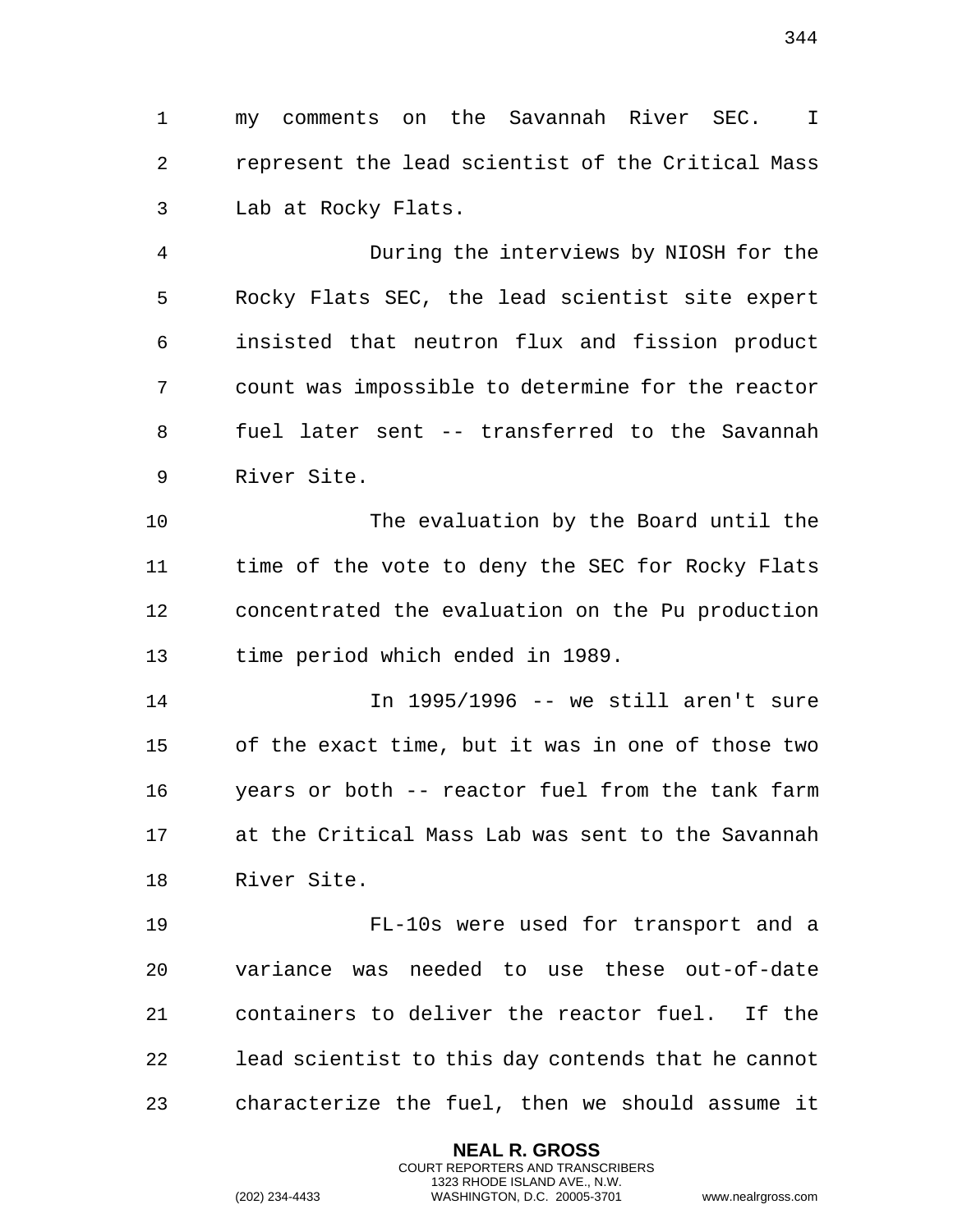was not well characterized at the time of packaging, processing, transporting or disposal. During the Board review of the Rocky Flats petition, LaVon Rutherford committed to reviewing the waste characterization of the transferred Critical Mass Lab reactor fuel to Savannah River to try to determine neutron flux and fission products.

 The offer by NIOSH to review the record at Savannah River was never followed up on and the vote to close the CML issues was done and 12 the SEC expansion was denied.

 I would suggest to the petitioner of the Savannah River SEC that they request NIOSH to follow through with the offer to characterize the fuel that was delivered in out-of-date containers without proper characterization.

18 18 I assume that the material was not referred to as reactor fuel because it was not until the 2000s that DOE even admitted that there were four reactors onsite at Rocky Flats.

 My second concern is with regards to the CATI that was discussed earlier today and the

> **NEAL R. GROSS** COURT REPORTERS AND TRANSCRIBERS 1323 RHODE ISLAND AVE., N.W.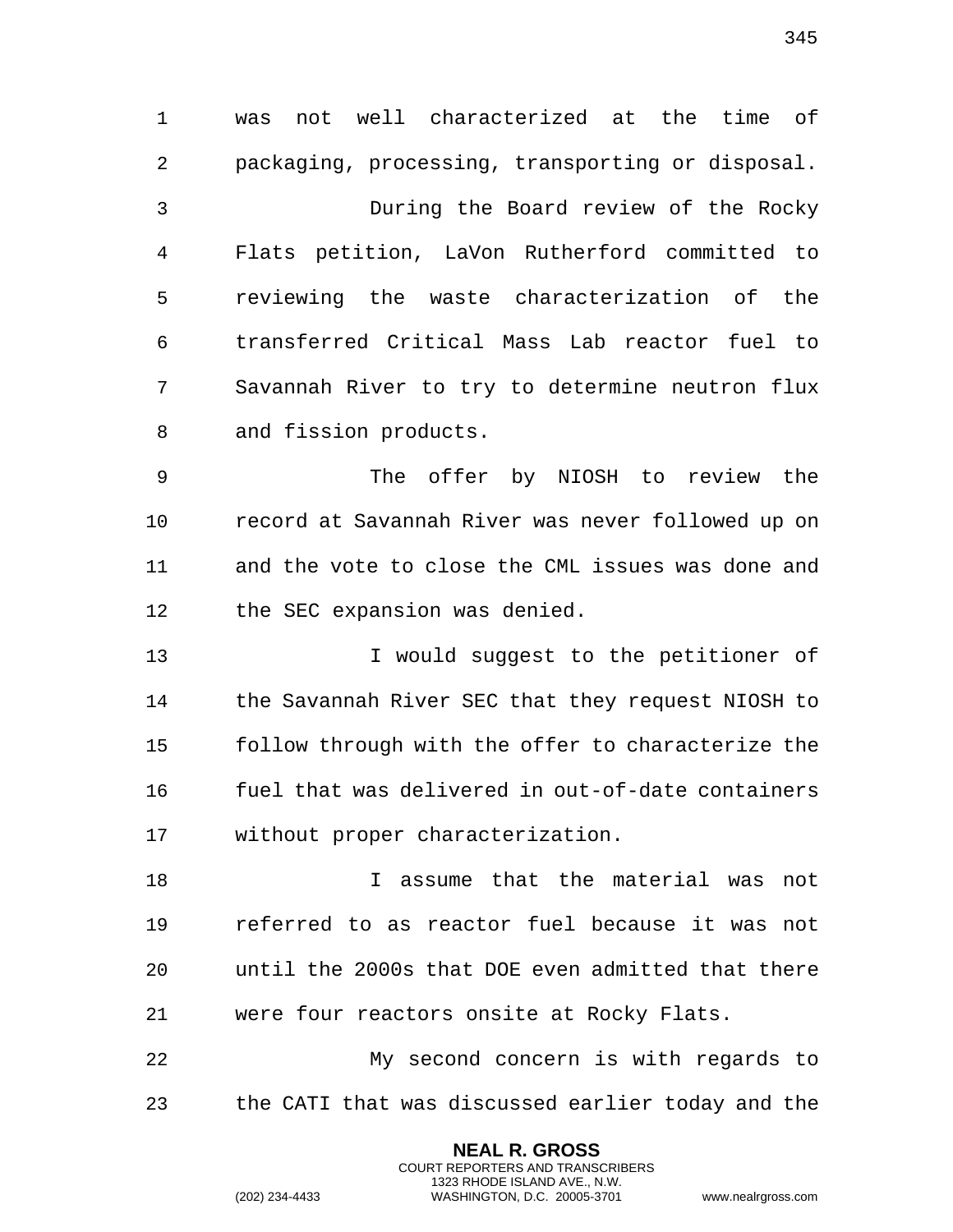claimant reports of incidents that were referenced earlier.

 The Board questioned how the reported incidents are reflected in the dose reconstruction. The answer was it was done by taking information into account of the reported incident and searching personal dose with the assumption that all incidents are characterized by personal dose records.

 Mark Griffon gave an example of a reported californium-242 incident. The CATI reported this incident, the worker did. Monitoring was searched and not found and the dose reconstruction added dose for californium- 242 to reflect the dose from the incident of this particular worker in his dose reconstruction, his or her.

 It seems that this CATI should have led to a possible SEC issue, being exposure to californium-242 without any monitoring. Was this ever done? If not, why wasn't it done and can we 22 get that done?

I think that is something that the

**NEAL R. GROSS** COURT REPORTERS AND TRANSCRIBERS 1323 RHODE ISLAND AVE., N.W.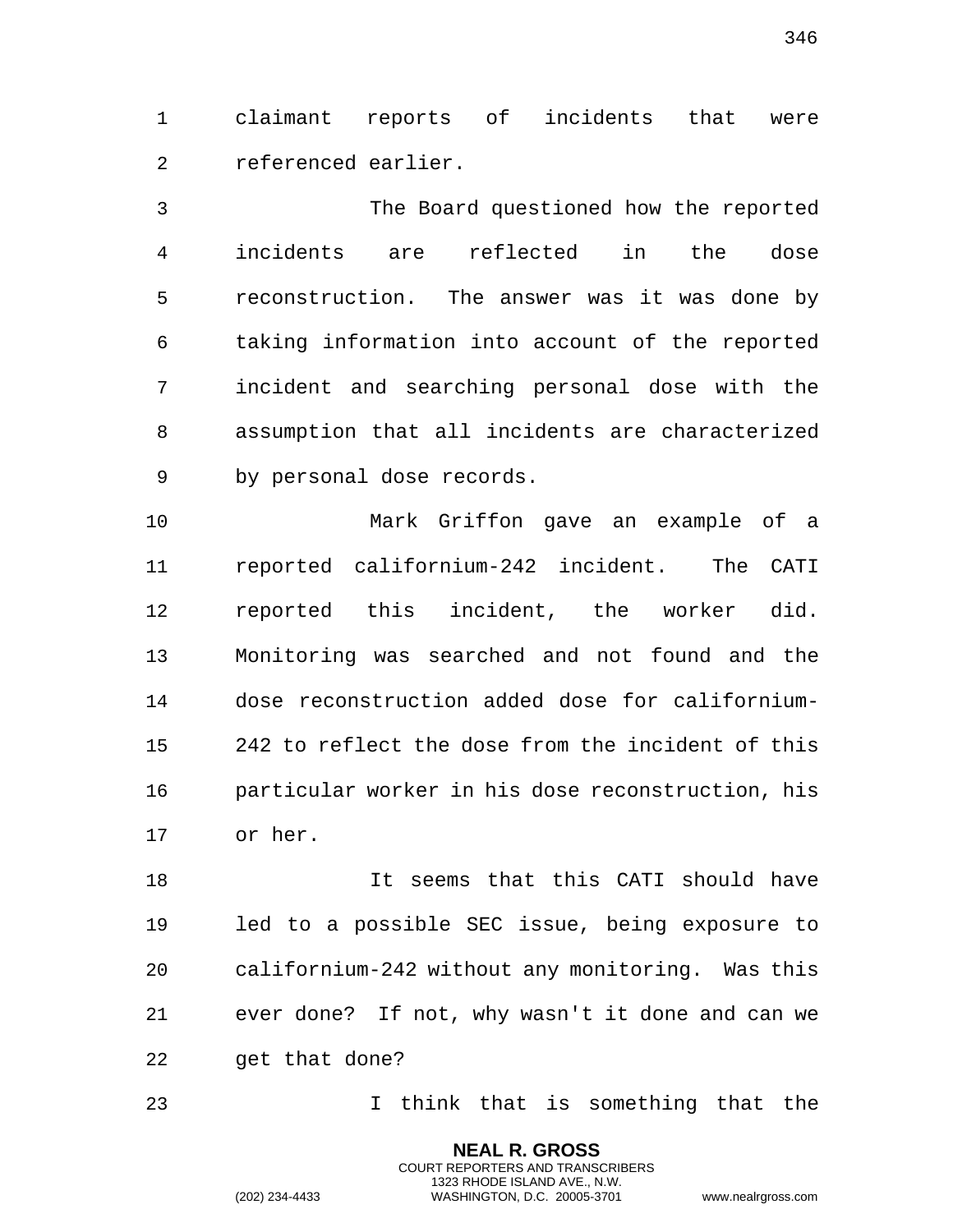Board should look into is this exposure to californium.

 And then one last very small comment, concern over the extensive -- I have concern over the extensive conversation today by the Board on the number of potential claims for the Ames Lab SEC.

 I believe that the Board was not mandated nor did Congress intend for the Board to consider number of claimants in their evaluation of the SEC petitions.

 Considering that the petitioners are held to ten-minute presentations any valuable time spent on this issue should be reevaluated. I thank you for your accepting my comments and 16 thank you very much for your work.

 CHAIR MELIUS: Okay. Thank you. Anybody else on the phone that wishes to make public comments?

 MS. HAND: Yes, this is Donna Hand. CHAIR MELIUS: Okay. Go ahead, Donna. MS. HAND: Okay. I am sure you all remember your description of your duties is to

> **NEAL R. GROSS** COURT REPORTERS AND TRANSCRIBERS 1323 RHODE ISLAND AVE., N.W.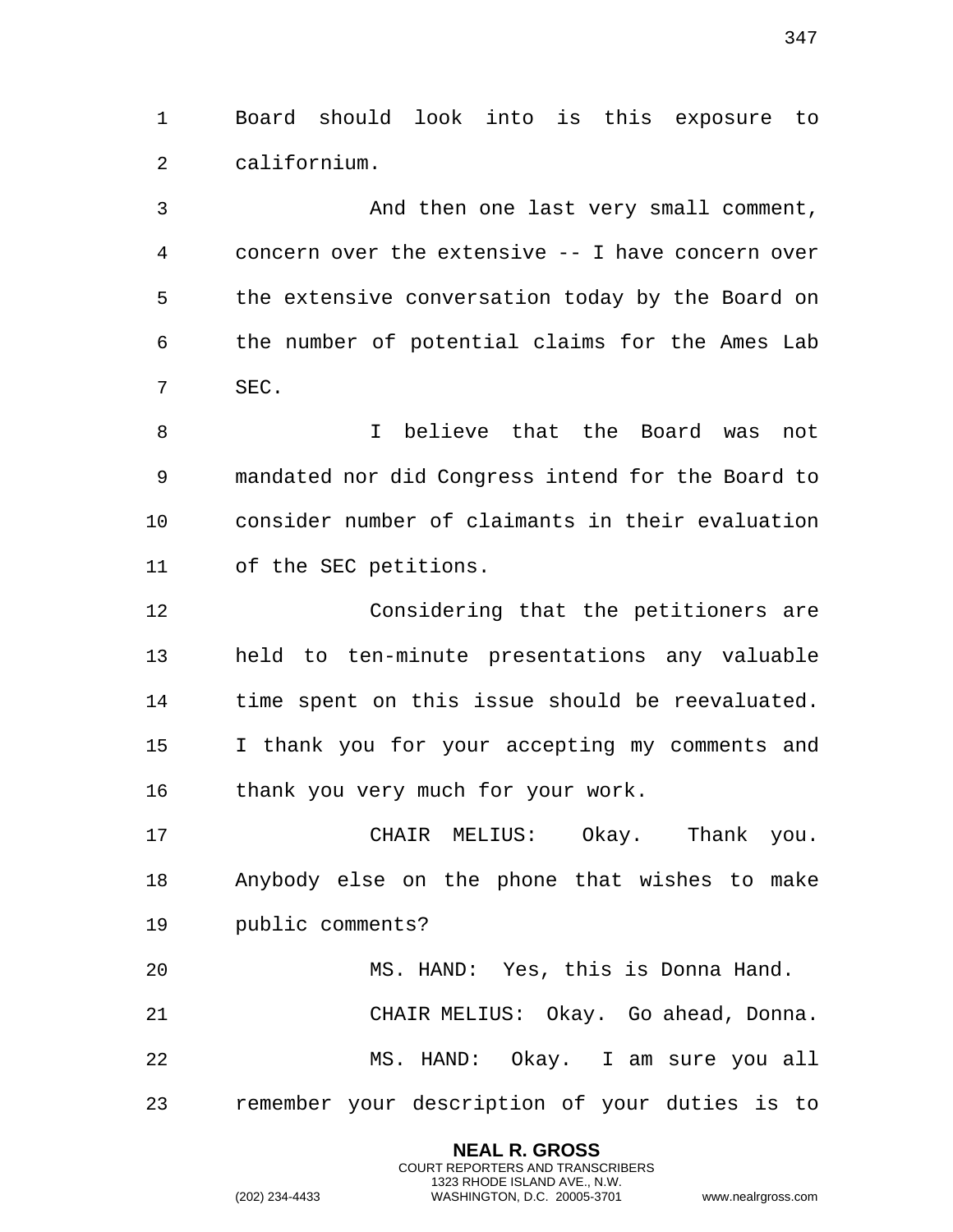develop the guidelines and the methods and the scientific validity and quality of the dose reconstruction as well as SEC members.

 The professional judgments that keep on coming up must be within the four corners of the statute and the regulations. So, yes, you have discretion to make professional judgments but you still have to be inside that statute and the regulations.

 The methodology is in 42 CFR 82 and when NIOSH, I think, had said we're changing our methodology, you cannot change the methodology without putting it into a notice and comments. You could change your application of your methodology but you can't change the methodology.

 Guidelines are in 42 CFR 81. You can change the application of your guidelines but you cannot change the guidelines again without public comments, notice and comments.

 When they do the internal dose they only do the inhalation and ingestion. They forget the skin dose, the skin absorption dose, and that's usually 50 percent of the inhalation dose,

> **NEAL R. GROSS** COURT REPORTERS AND TRANSCRIBERS 1323 RHODE ISLAND AVE., N.W.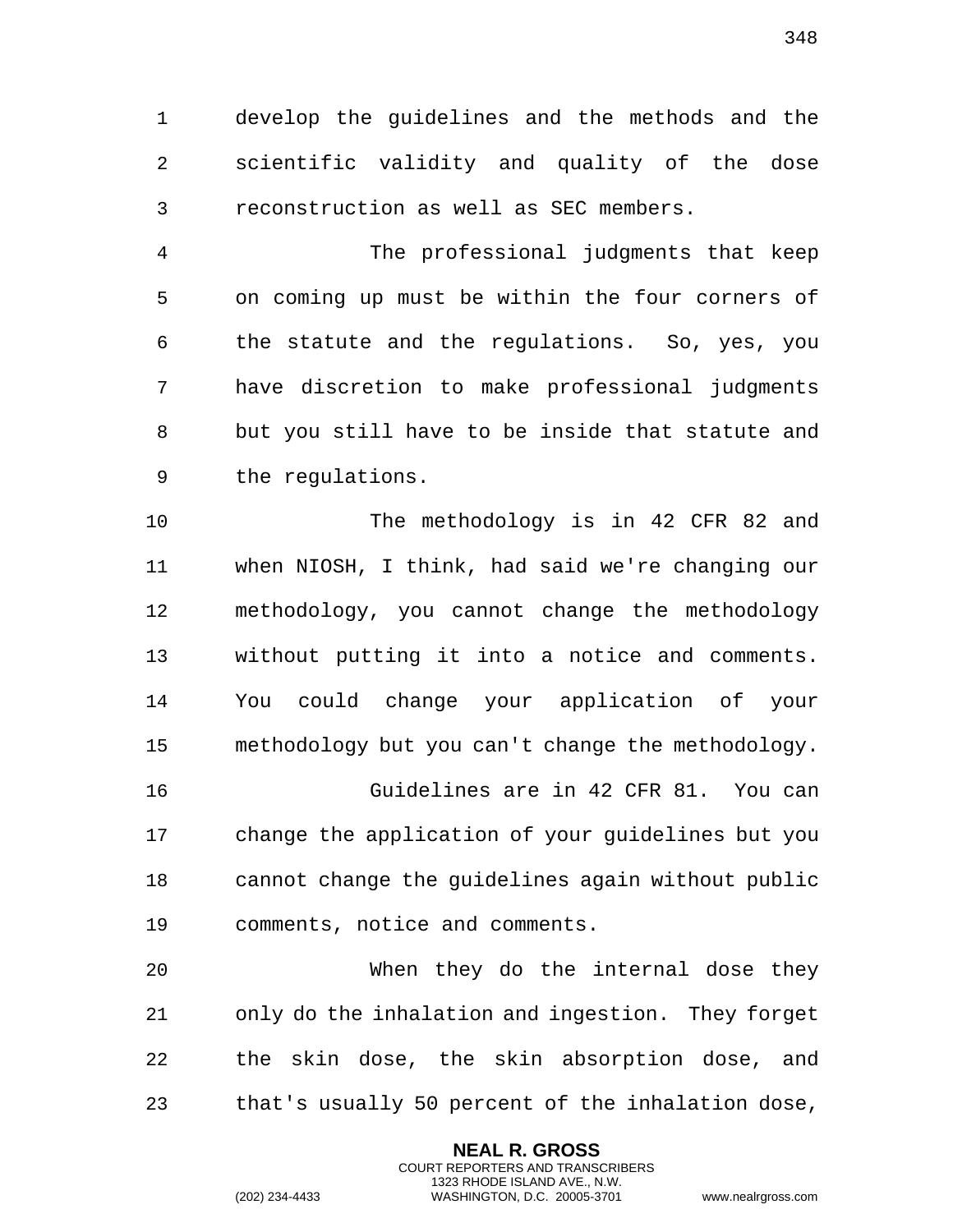specifically with tritium, everybody, and that's not calculated at all for everybody, they leave that out completely.

 You all also have been sent an email requesting the scientific validation of the metal tritides dose and the sufficiency of data for internal dose.

 That was sent to the Board on December the 12th and requesting their answers, because you are supposed to be uniformed that can the Board state with scientific validity that metal tritides dose can be sufficiently accurate for the internal dose to the workers by using the tritium urine bioassay alone.

 And the reason why this question is to 16 the Board is because a lot of sites do have metal tritides and they are saying that they can calculate with the tritium bioassay whenever DOE and the other scientist says he cannot use that to calculate.

 Again, thank you for your time and the other issues will be brought as per email. Thank you.

> **NEAL R. GROSS** COURT REPORTERS AND TRANSCRIBERS 1323 RHODE ISLAND AVE., N.W.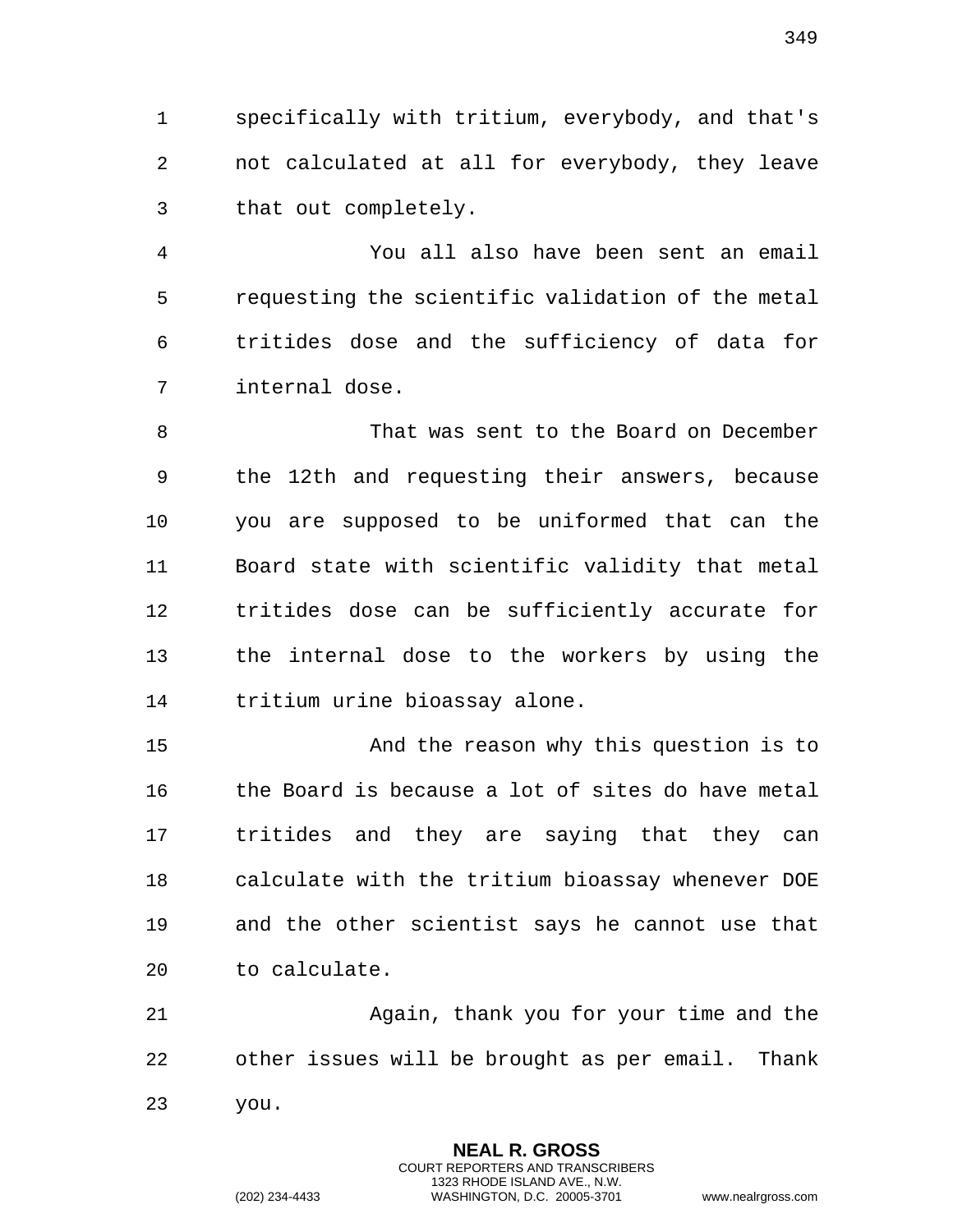CHAIR MELIUS: Thank you. Anybody else on the telephone who wishes to make public comment? (No response.) CHAIR MELIUS: Okay. Anybody else in the audience that wishes to make public comment? (No response.) CHAIR MELIUS: Okay. Identify yourself, please. MR. IRWIN: Hi, I am Peter Irwin. I am with Sandia. 12 CHAIR MELIUS: Okay. MR. IRWIN: Based on earlier comments we are confused as to what exactly they are waiting on, which paperwork, and we are requesting in writing the specifics of what paperwork they are waiting on Sandia to provide. We have heard since this petition was first put out that Sandia has paperwork that they could maybe extend the petition or stop it there, and to this day we still do not know what paperwork they are waiting on. CHAIR MELIUS: Jim Neton, LaVon is out

> **NEAL R. GROSS** COURT REPORTERS AND TRANSCRIBERS 1323 RHODE ISLAND AVE., N.W.

(202) 234-4433 WASHINGTON, D.C. 20005-3701 www.nealrgross.com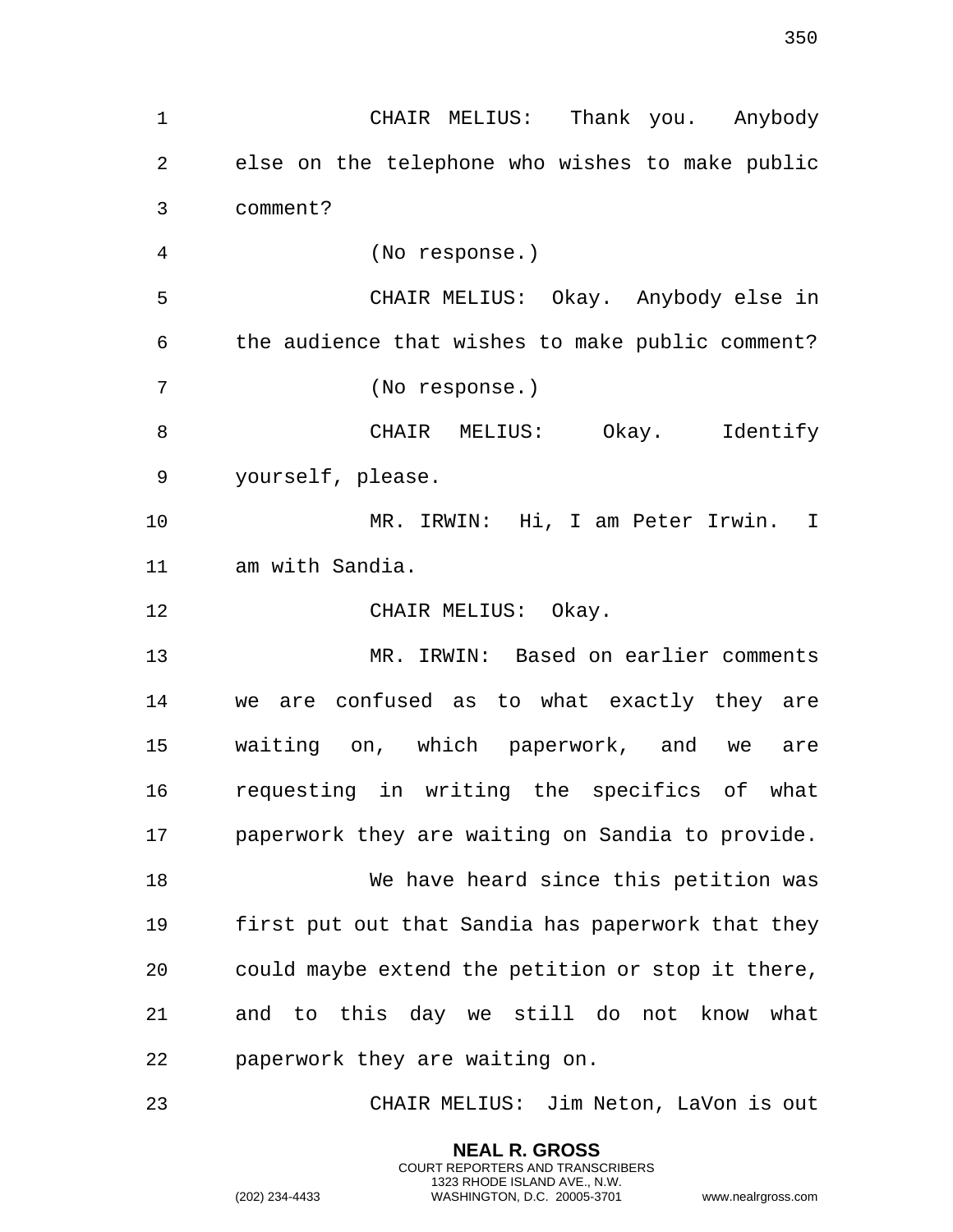of the room, I don't -- (Off-microphone comment) MR. IRWIN: But we would like it in writing. CHAIR MELIUS: Yes, okay, I know. I'm trying to give you both, so -- (Off microphone comment) CHAIR MELIUS: Okay, we will get it in writing to you, but if LaVon comes back in, I don't know if there are security issues regarding the data. I don't want to say anything directly. Would somebody else like to speak? MS. JACQUEZ-ORTIZ: Dr. Melius and Members of the Board, the congressional offices here in New Mexico want to ensure that we are supporting the petitioners to the extent possible and also as appropriate. We are also confused as to the delay on this petition. Obviously, the claimants here have waited a long time, they are very eager for some decision, some resolution. If we were to initiate a communication to the agencies, I think it is unclear as to what

> **NEAL R. GROSS** COURT REPORTERS AND TRANSCRIBERS 1323 RHODE ISLAND AVE., N.W.

(202) 234-4433 WASHINGTON, D.C. 20005-3701 www.nealrgross.com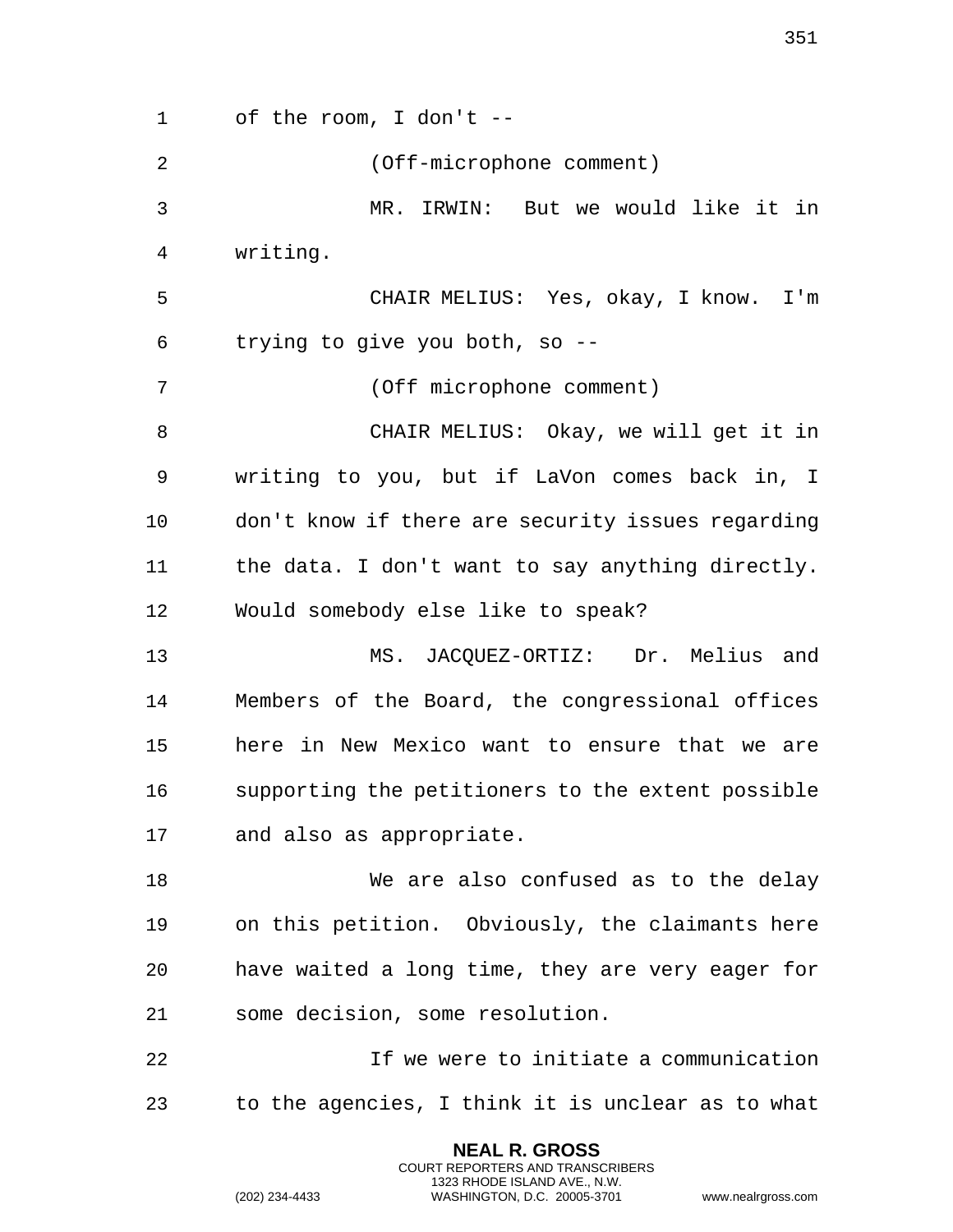really is holding this up, and so that clarity I think would be helpful not only to the petitioners but to the advocates, especially the congressional offices. CHAIR MELIUS: Yes, I think we will, we can get that to you. 7 MS. JACOUEZ-ORTIZ: Thank you. CHAIR MELIUS: I just don't know the specifics myself and it wasn't mentioned, and LaVon is not here. Is -- (Off-mic comment.) CHAIR MELIUS: Yes, go get him. He was out talking to D'Lanie. 14 MALE PARTICIPANT: Yes. CHAIR MELIUS: If you can just wait a second, we'll see if we can find LaVon. MEMBER BEACH: Dr. Lemen is the Chair of that Work Group. I don't know if he would know. CHAIR MELIUS: He wouldn't. So did Jim fill you in on the request? MR. RUTHERFORD: He briefly did. What information we are waiting for for Sandia, is

> **NEAL R. GROSS** COURT REPORTERS AND TRANSCRIBERS 1323 RHODE ISLAND AVE., N.W.

(202) 234-4433 WASHINGTON, D.C. 20005-3701 www.nealrgross.com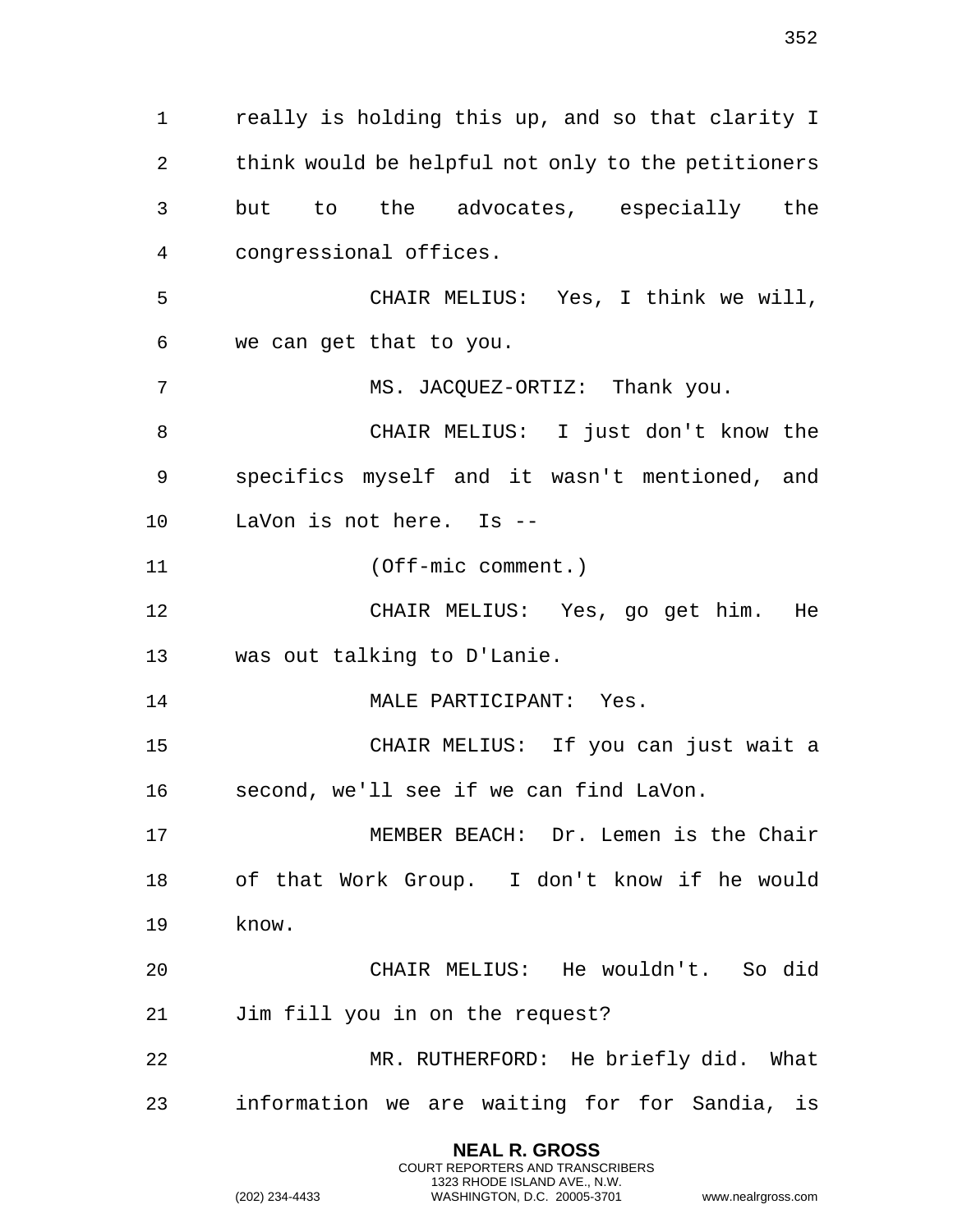that correct?

 CHAIR MELIUS: Yes. MR. RUTHERFORD: We are waiting for updated dosimetry information. They provided us electronic database in the past; we want an updated one. We're looking to see if that updated information includes specific internal data that we found. 10 CHAIR MELIUS: Okay. MR. RUTHERFORD: And it is critical because it's the data that we would get from the Department of Energy. We are ensuring that we are getting from DOE all the internal data for dose reconstruction, you know, because we had indications we weren't getting it in the past. CHAIR MELIUS: Right. 18 MR. RUTHERFORD: Okay. CHAIR MELIUS: So and then I think the request is -- can we put that in writing, Stu, to them? MR. HINNEFELD: Yes. CHAIR MELIUS: So we'll have that on

> **NEAL R. GROSS** COURT REPORTERS AND TRANSCRIBERS 1323 RHODE ISLAND AVE., N.W.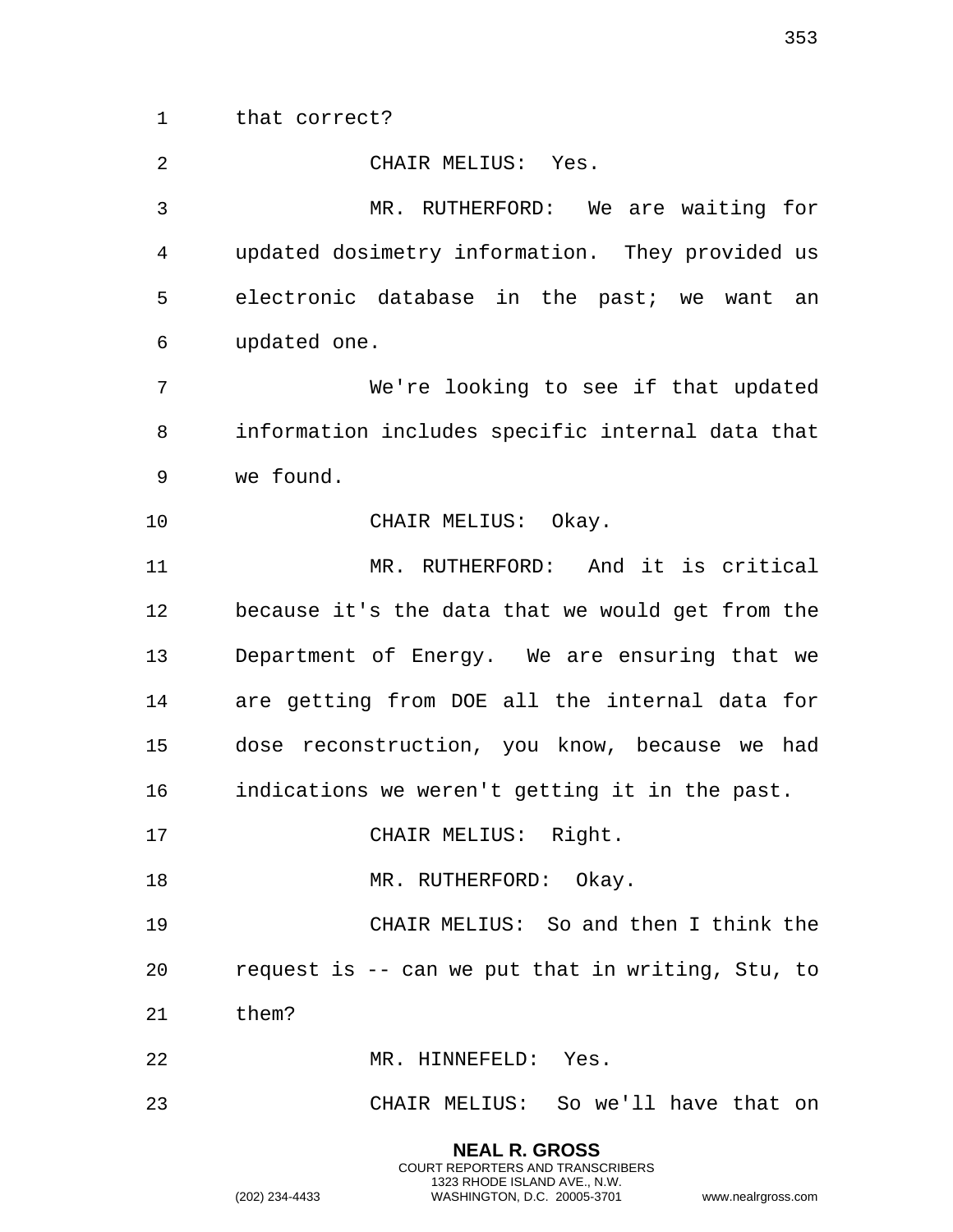record. And as I said earlier, and I think LaVon has said also, if there is some delay beyond what's been promised or whatever you want to call it, assured we will let everybody know also. Any other, anybody else wish to make public comment? (No response.) CHAIR MELIUS: Ted, you have one -- MR. KATZ: Do you want to do it or you want me to do it? (Off-microphone comments.) MR. KATZ: So I have a comment in writing from Dr. McKeel that he asked that I read for him into the record, and he has an additional couple of spreadsheets related to this public comment which will be appended to the transcript as he has requested, as written submissions. Good evening. I am Dr. McKeel, SEC co-petitioner for the General Steel Industries and Dow Chemical Illinois and Texas City Chemicals AWE sites. My comments address NIOSH PER-80 Rev 0 issued by NIOSH on 08/30/2017. NIOSH redacted

> **NEAL R. GROSS** COURT REPORTERS AND TRANSCRIBERS 1323 RHODE ISLAND AVE., N.W.

(202) 234-4433 WASHINGTON, D.C. 20005-3701 www.nealrgross.com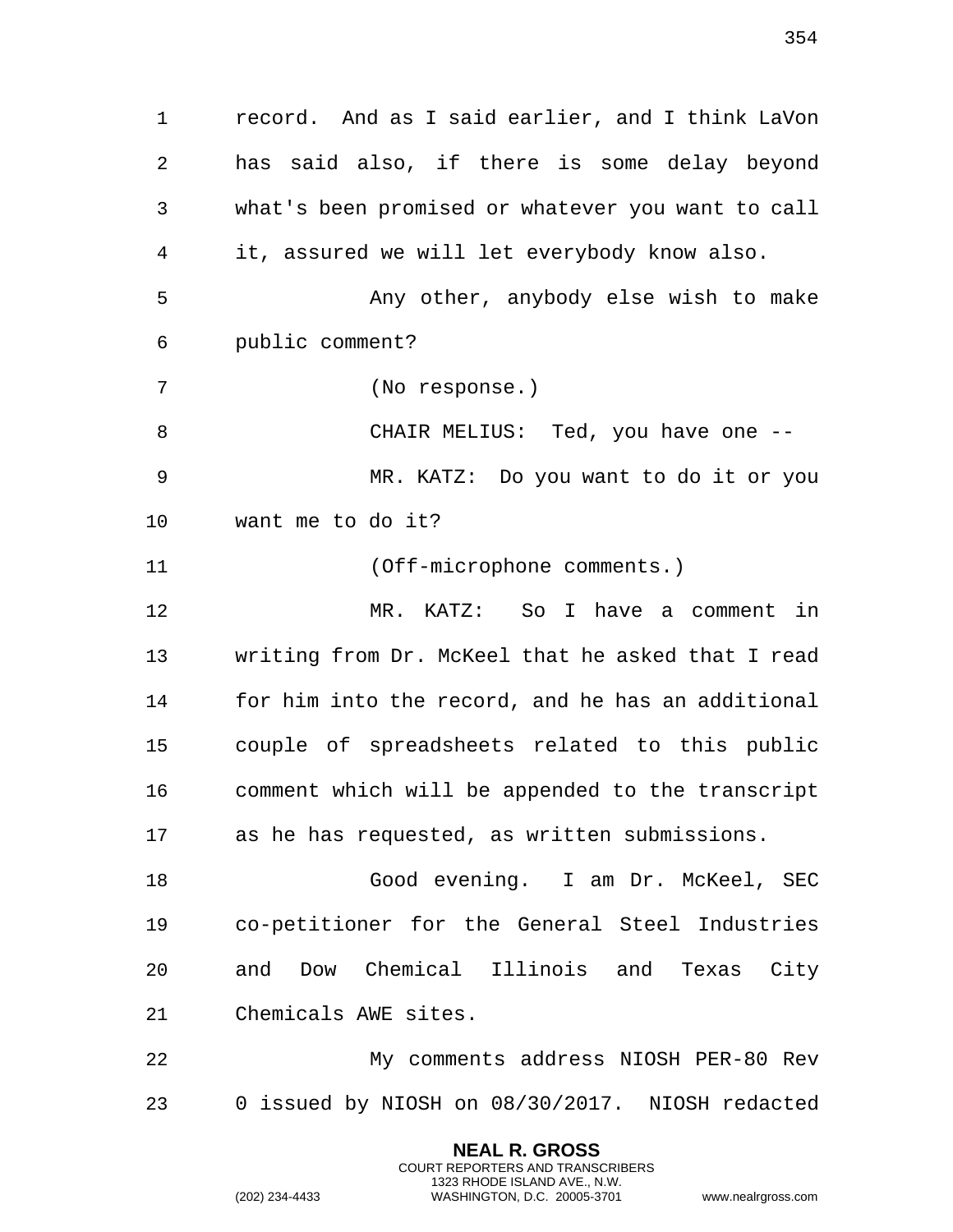dose reconstruction development reports based on Appendix BB Revs 2 and 3 for 71 GSI cases indicated six cases had PER-80 PoCs, that's Probability of Causation, greater than 50 percent, the compensation limit for part B.

 My analysis confirmed that six GSI PER-80 cases had probably-compensable PER PoCs of 50.8 percent, 53.09 percent, a GSI and Dow dual employee, 54.77 percent, 70.93 percent, 73.81 percent and 81.91 percent.

 The dose reconstruction development report process has not been described by DCAS on the NIOSH website to my knowledge. I obtained these 71 DRDR by a CDC FOIA request and created a spreadsheet that DFO Ted Katz circulated to all Board and TBD-6000 Work Group members this past week.

 The fact that 12 cases were GSI and Dow in Illinois dual employees was a major impetus. The reason is that, to my knowledge, this Board, DCAS, SC&A and ORAU have never explicitly outlined any procedures for assessing claims and cases with dual employment at EEOICPA-

> **NEAL R. GROSS** COURT REPORTERS AND TRANSCRIBERS 1323 RHODE ISLAND AVE., N.W.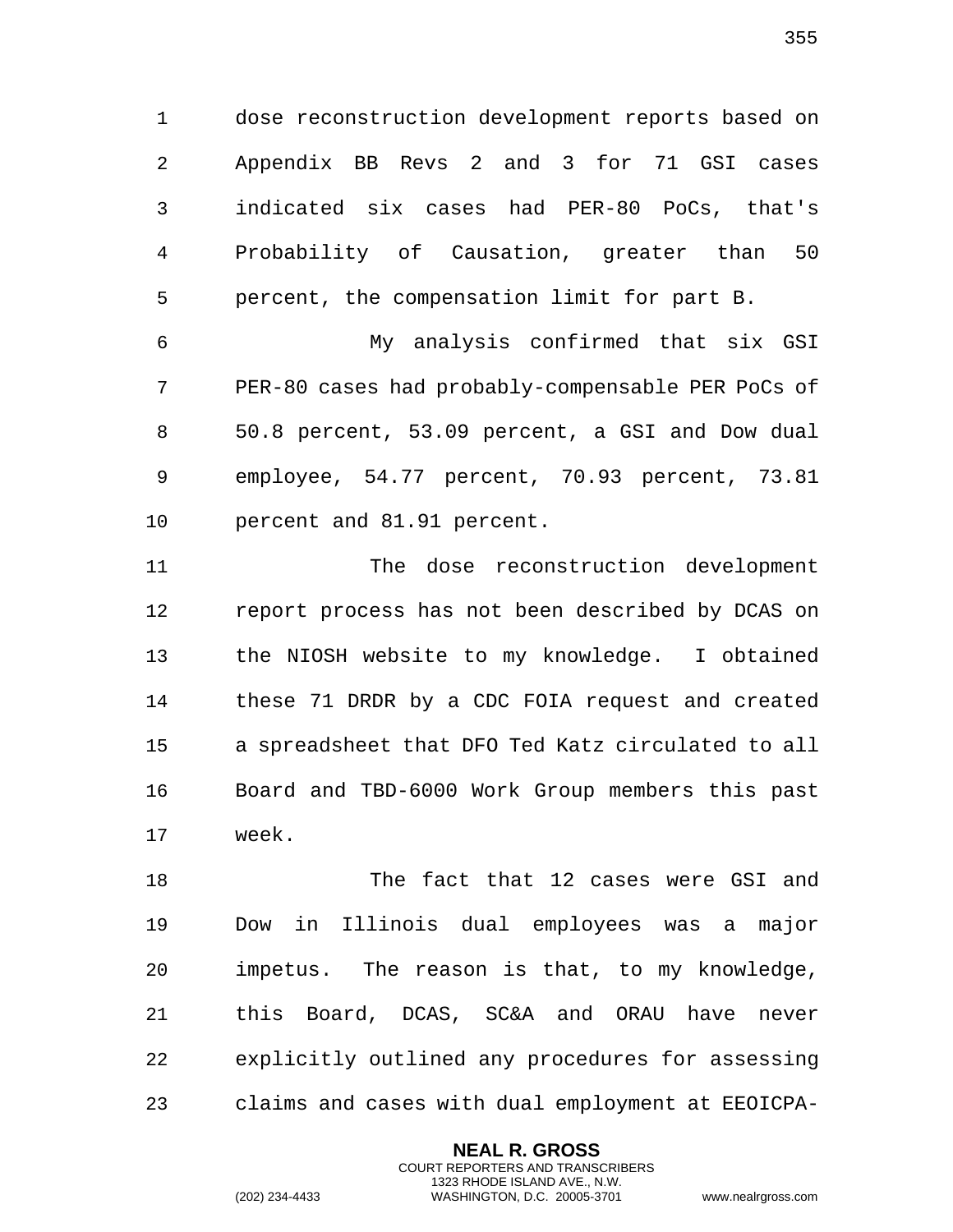covered sites and the dose-reconstruction complexity that fact introduces.

 Of the 12 dual GSI plus Dow Illinois dual employment cases the PER-80 PoC percentage for one was 53.09 percent, an increase from 37.2 percent.

 Nine other GSI-Dow dual employment cases fell short of 50 percent under PER-80 even though the average PoC increased from 24.5 percent pre-PER-80 to 35.74 percent post-PER based on PER-80.

 The remaining two GSI dual employment cases actually suffered losses of PER PoCs: 31.82 percent pre-PER loss to PER-80 equals 21.37 percent for one, and a loss from pre-PER 35.5 percent to a major PER-80 loss equal to 7.99 percent for another.

 The redaction of all personal identifying information, including some doses and job titles and years worked, made further analysis of why these DRDR pre- and post-PER-80 values changed as they did.

The DRDR reports failed to state which

**NEAL R. GROSS** COURT REPORTERS AND TRANSCRIBERS 1323 RHODE ISLAND AVE., N.W.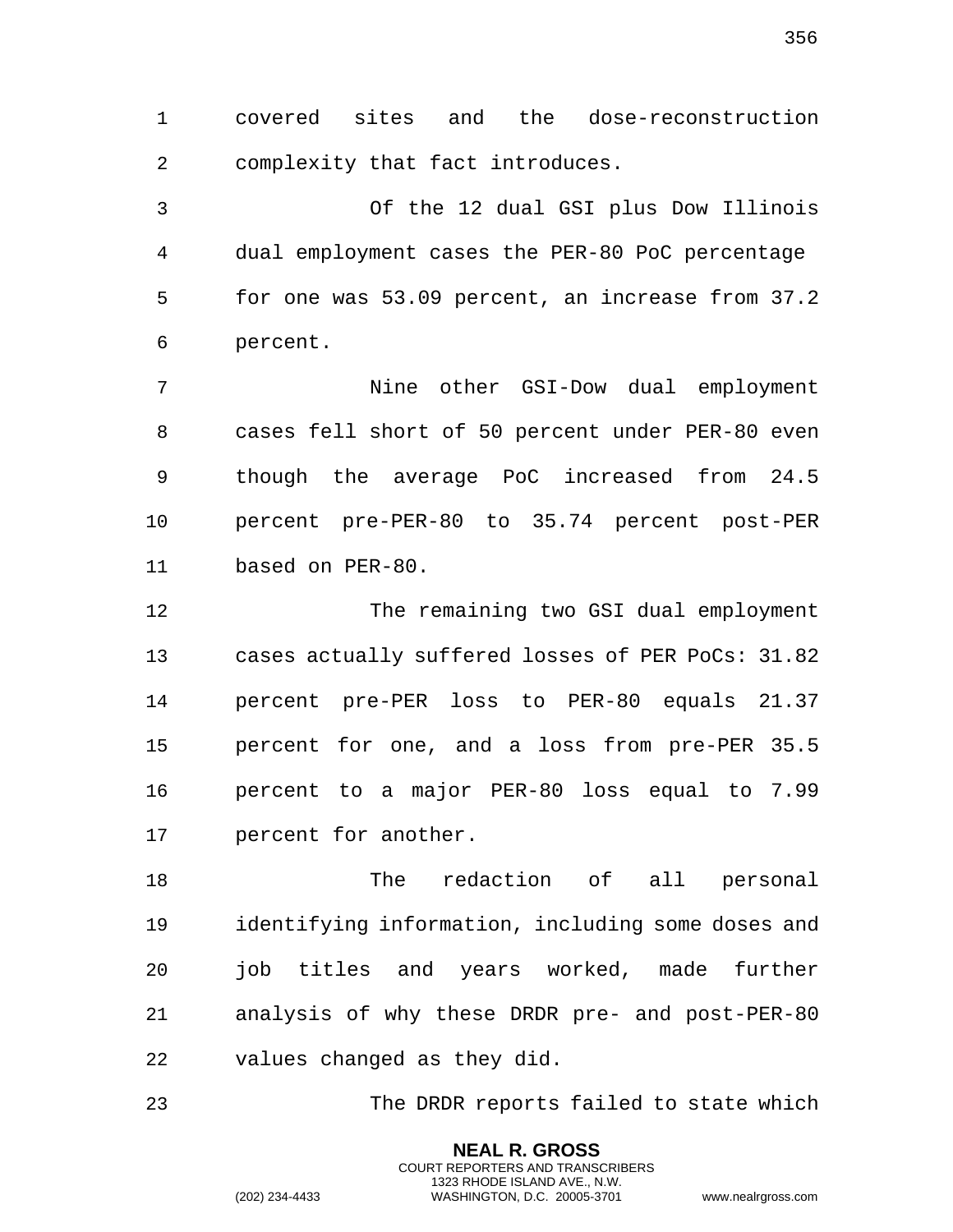Appendix C revision was used for Dow total dose and PoC calculations. Clearly, these unredacted data need to be examined by SC&A and/or ORAU to assess the accuracy and validity of the NIOSH DRDR reports, all of which were formulated by a single DCAS individual.

 Six additional GSI employees experienced losses of PER-80 PoC percentages compared to pre-PER PoCs. The term, quote, internal and external doses were prorated, unquote, was introduced in many of the 71 PER-80 DRDR reports.

 NIOSH needs to define what this prorated terminology indicates in terms of specific methodology used to make this determination.

17 Finally, and extremely important, 15 PER-80 cases had PER PoCs that fell between 40 percent and 49.99 percent. My strong recommendation is that each of these cases merits individual methodologic analysis by SC&A.

 The present scheme of making thousands of iterations of IREP is scientifically

> **NEAL R. GROSS** COURT REPORTERS AND TRANSCRIBERS 1323 RHODE ISLAND AVE., N.W.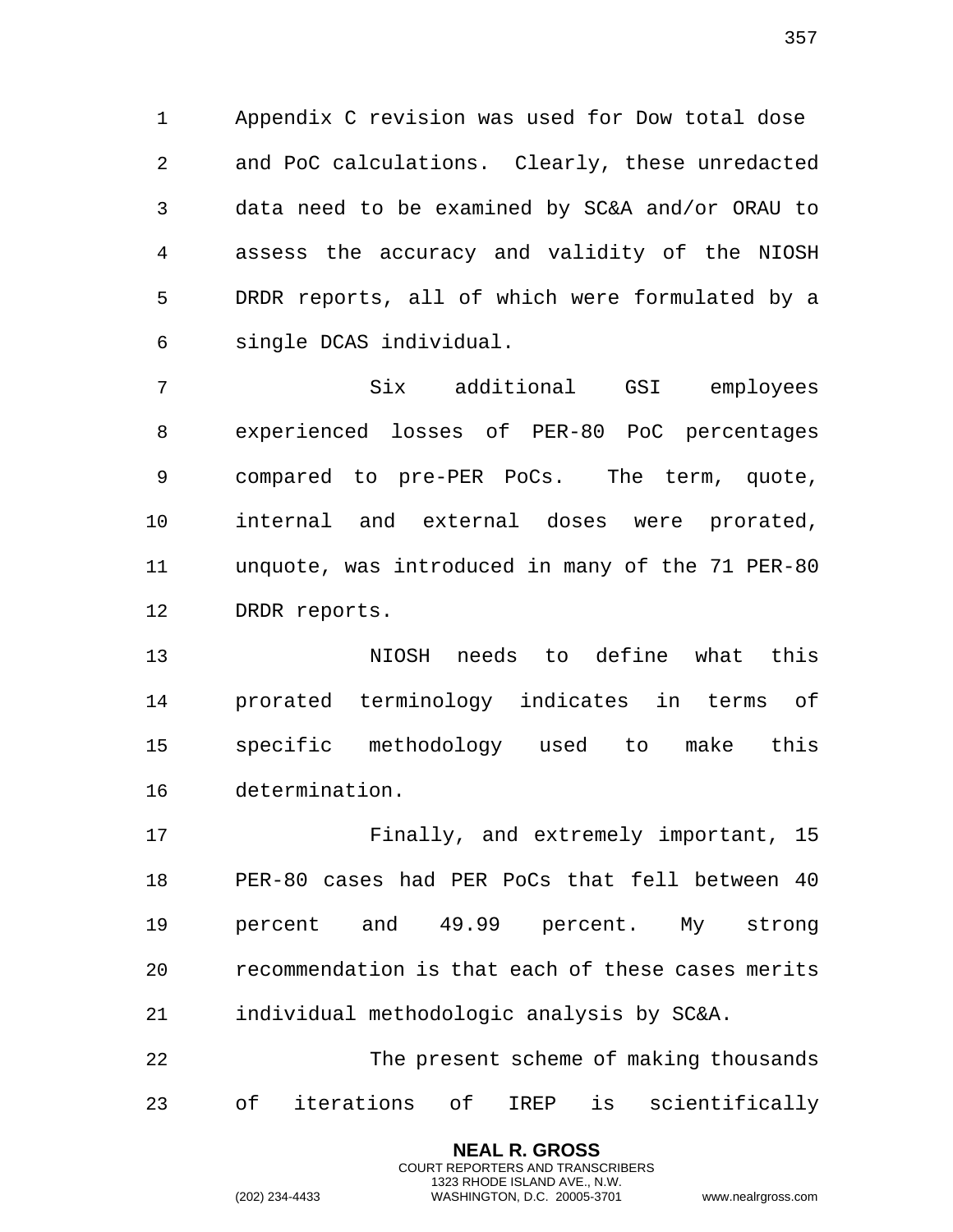1 inadequate to this necessary data analysis and 2 quality control work of the ABRWH.

3 Cases 52, 68 and 70 are particularly 4 pertinent in this regard, as follows, in Case 52, 5 the pre-PER PoC was 49.02 percent, just under the 6 compensation limit.

7 It is concerning the PER-80 PoC 8 percentage only increased to 49.52 percent. The 9 average pre/post PER-80 PoC increase was from 10 18.56 percent to 45.44 percent for these 15 cases, 11 including Case 52.

12 In Case 68, the pre-PER PoC of 46.75 13 percent dropped slightly to a PER-80 PoC of 45.65 14 percent, again a paradoxical PoC loss.

15 In Case 70 the pre-PoC loss was 49.33 16 percent, extremely close to the compensation 17 limit and PER-80 DRDR PoC value decreased to 44.27 18 percent.

19 Very clearly, Quality Assurance and 20 being fair to claimants, that is claimant-21 favorability, considerations demand that SC&A 22 conduct a thorough analysis, including preferably 23 a blind review, of at least three of these GSI

> **NEAL R. GROSS** COURT REPORTERS AND TRANSCRIBERS 1323 RHODE ISLAND AVE., N.W.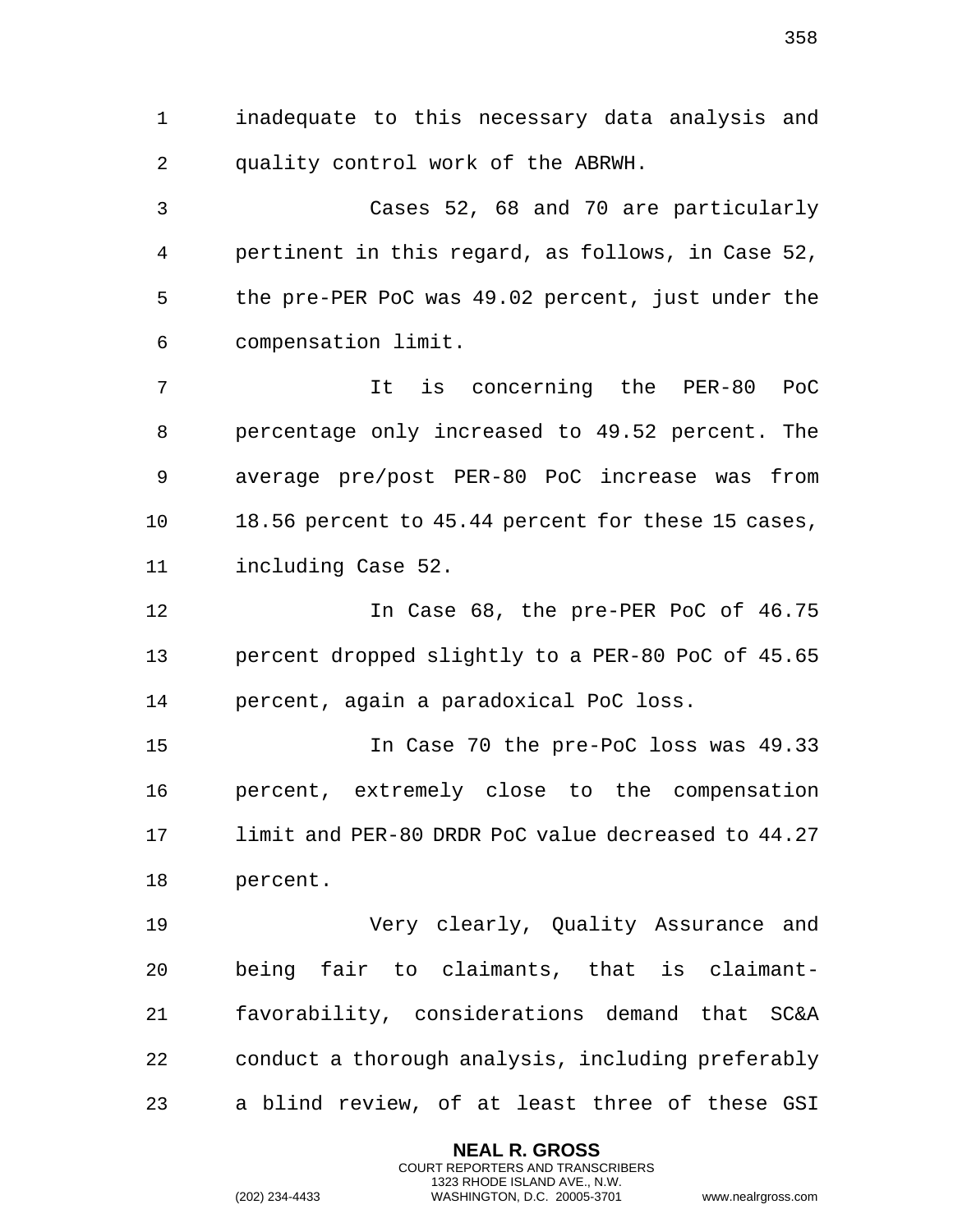1 cases using Appendix BB Rev 2/3 as primary DR 2 guidance.

3 In conclusion, on Comment 1 the PER-4 80 spreadsheet analyses I have just described is 5 the third such detailed PER DRDR data analysis I 6 have performed.

7 I also conducted similar analyses and 8 reported the results to the Board for GSI PER-57, 9 where 100 new cases were flagged with PoCs greater 10 than 50 percent, and for Dow Madison Ill., PER-11 58.

12 For all three PERs, I experienced 13 great difficulty in getting information about 14 SC&A, the TBD-6000 Work Group and the ABRWH 15 Subcommittees being tasked to review my 16 spreadsheet analyses of the DRDR reports obtained 17 by the FOIA process in all the cases.

18 In the case of PER-80, I had to make 19 five requests to the DFO, Board Chair, TBD-6000 20 Chair and the Procedures Review Subcommittee 21 Chair before the DFO informed me that SC&A had 22 already been tasked by the Procedures Review 23 Subcommittee.

> **NEAL R. GROSS** COURT REPORTERS AND TRANSCRIBERS 1323 RHODE ISLAND AVE., N.W.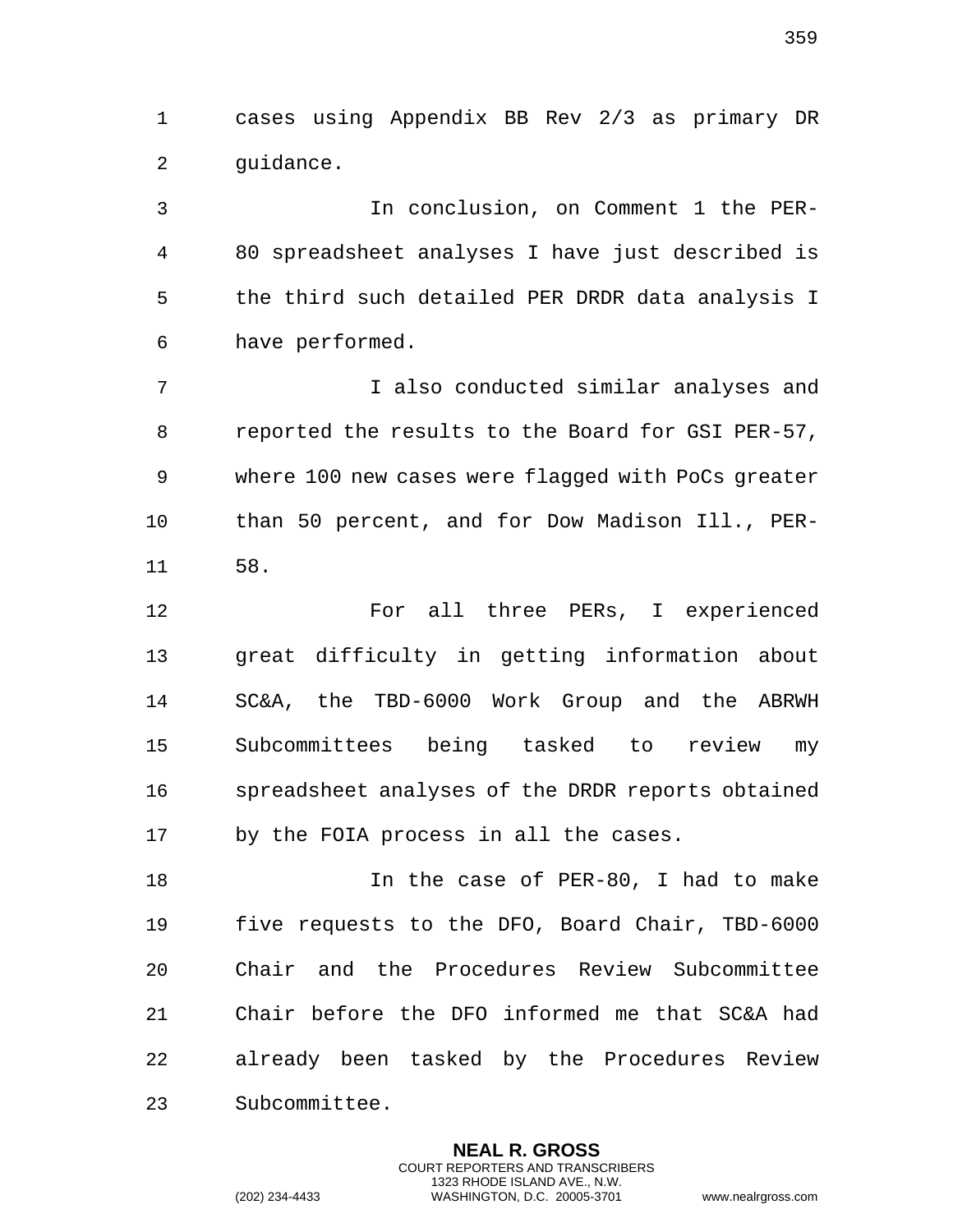1 CHAIR MELIUS: The ten minutes are 2 almost up.

3 MR. KATZ: Okay. I'll hurry. 4 Subcommittee to request to obtain further 5 information about the timing of the release of 6 SC&A's review of PER-80 to the public is pending. 7 My analyses were limited in scope by 8 the heavy redaction of the DRDR reports imposed 9 by the CDC FOIA Office. I judged some of these 10 redactions to be unnecessary according to the 11 Privacy Act of 1974. 12 I should mention that all three DRDR 13 I have examined from GSI and Dow sites and PERs 14 57, 58, and 80 are the work product of a single 15 person at DCAS. 16 Only one or two persons at SC&A have 17 reviewed the GSI material. For that reason I 18 believe PER-80 needs to be analyzed by different 19 scientists at SC&A and DCAS under the auspices of 20 the full ABRWH. 21 Let me see if I can -- okay. Continue? 22 CHAIR MELIUS: No. 23 MR. KATZ: Oh, yes, so let me just --

> **NEAL R. GROSS** COURT REPORTERS AND TRANSCRIBERS 1323 RHODE ISLAND AVE., N.W.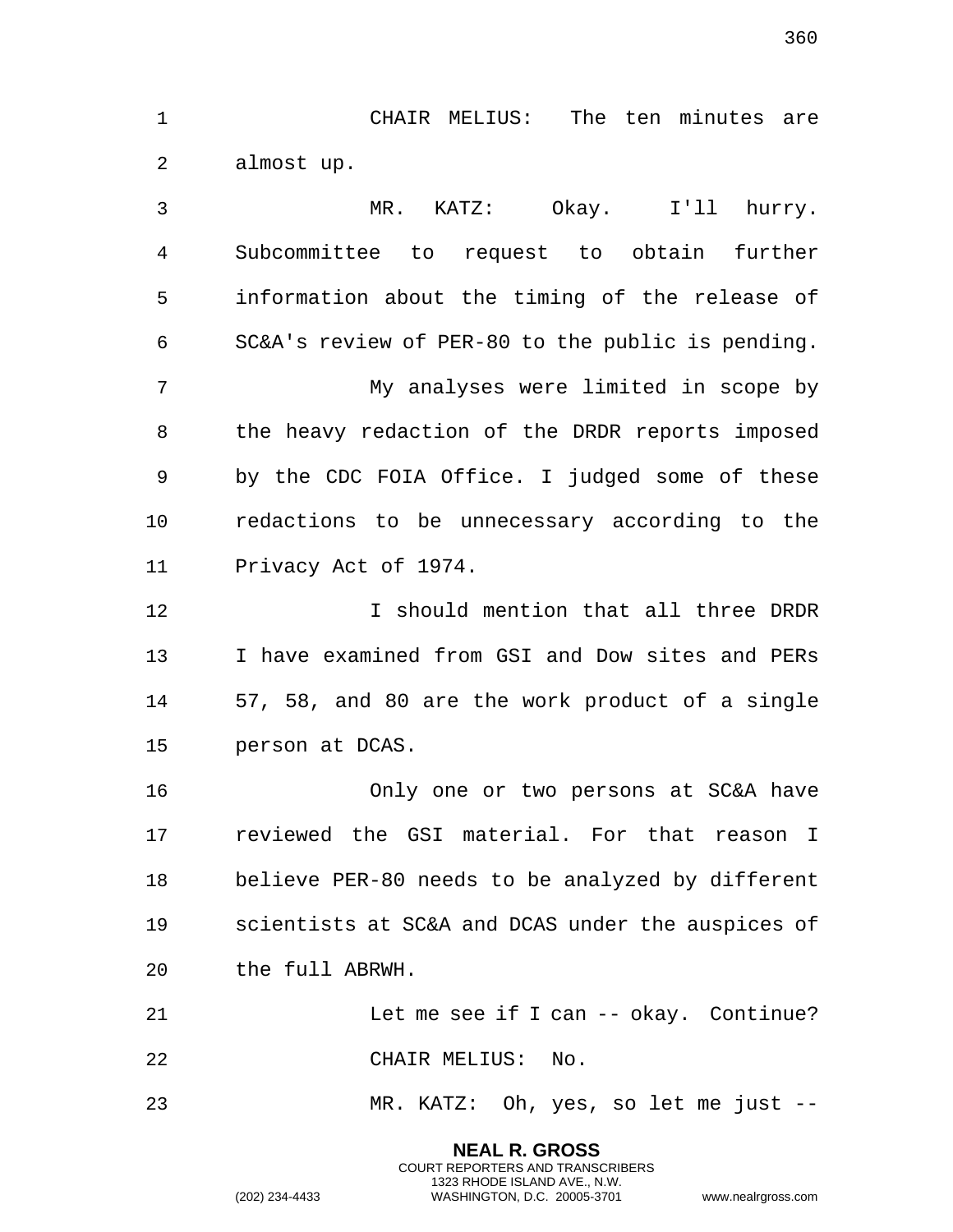1 CHAIR MELIUS: The Board has received 2 all this. 3 MR. KATZ: Okay. Well, the Board has, 4 this letter goes on, second comment, but the Board 5 has this letter and the rest of the written 6 comment can be included in writing in the 7 transcript for the rest of the public. 8 CHAIR MELIUS: Yes. 9 MR. KATZ: Okay, that concludes that 10 comment. 11 **Adjourn**  12 CHAIR MELIUS: And I believe this 13 concludes our public comment session. 14 (Whereupon, the above-entitled matter 15 went off the record at 6:27 p.m.) 16 **The remainder of Dr. McKeel's public**  17 **comment that was to be added in the transcript is**  18 **as follows:** 19 My second comment is brief. The SINEW 20 Steering Committee and representatives from 21 several Congressional offices, including then 22 Illinois Senators Obama and Durbin, searched for 23 information about truckload quantities of

> **NEAL R. GROSS** COURT REPORTERS AND TRANSCRIBERS 1323 RHODE ISLAND AVE., N.W.

(202) 234-4433 WASHINGTON, D.C. 20005-3701 www.nealrgross.com

361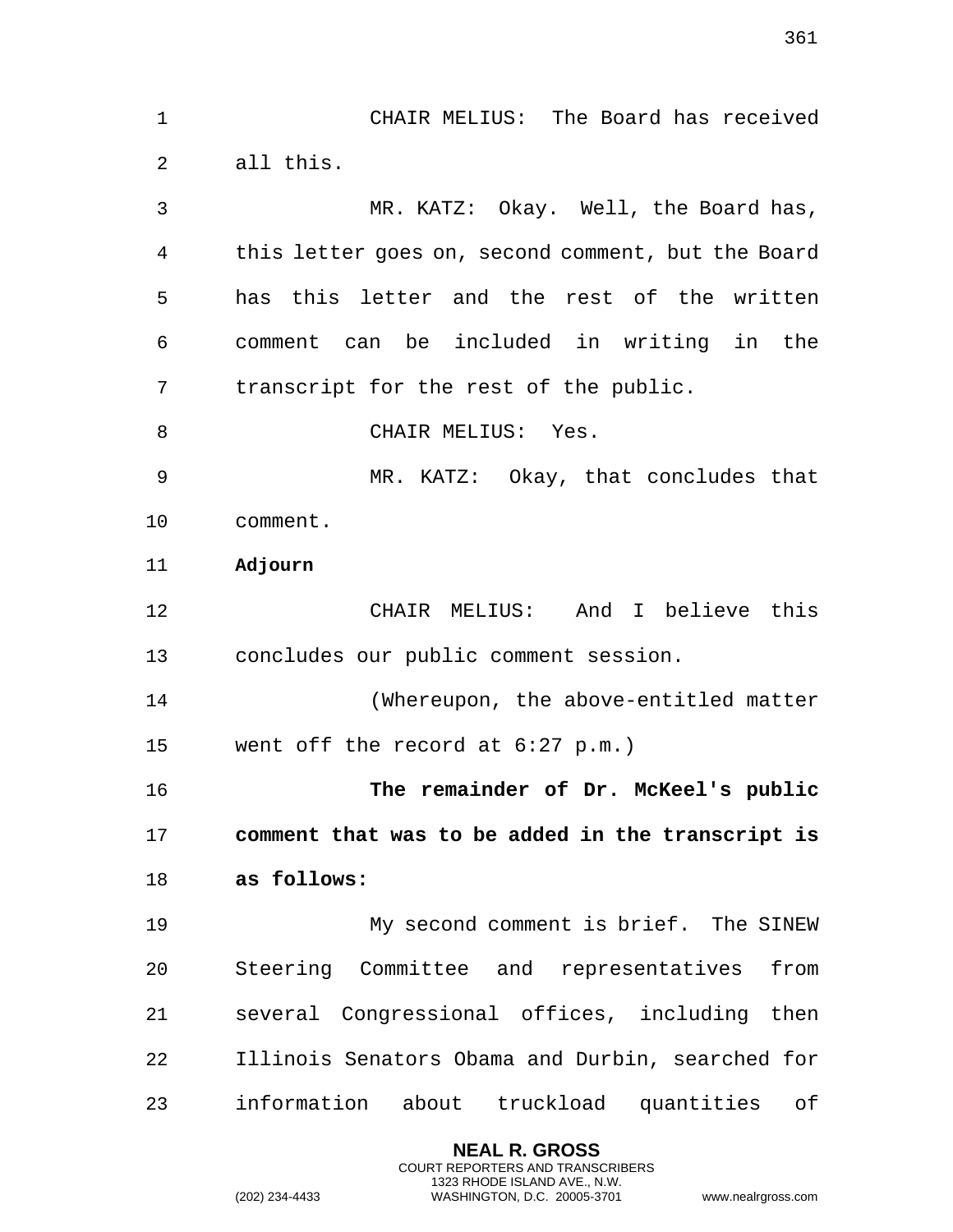1 magnesium-thorium, mag-thor, alloy plates from 2 Dow Madison Illinois site to the U.S. DOE Rocky 3 Flats Nuclear weapons plant, RFP, beginning in 4 earnest in 2006.

5 See 46 pages of mag-thor affidavits 6 under the Dow Illinois SEC Docket 113 of the NIOSH 7 website www.cdc.gov/niosh/ocas/. Both the RF 3 8 Work Group and DCAS and SC&A have searched for 9 proof that RFP actually received and used the 10 mag-thor alloy plates from Dow Chemical in 11 Illinois.

12 More recently, the names of multiple, 13 almost a dozen, RFP workers at the Building 440 14 Mod Center and knowledgeable RFP shipping and 15 materials records personnel who could be 16 interviewed have been garnered by the efforts of 17 the SEC co-petitioners at Dow in Illinois and RFP 18 working in concert with RFP worker advocates.

19 We question why these new mag-thor 20 information sources at RFP have not been 21 interviewed. The results achieved to date from 22 2006 by the Board and RF Work Group in learning 23 about mag-thor activity at RFP have been minimal

> **NEAL R. GROSS** COURT REPORTERS AND TRANSCRIBERS 1323 RHODE ISLAND AVE., N.W.

(202) 234-4433 WASHINGTON, D.C. 20005-3701 www.nealrgross.com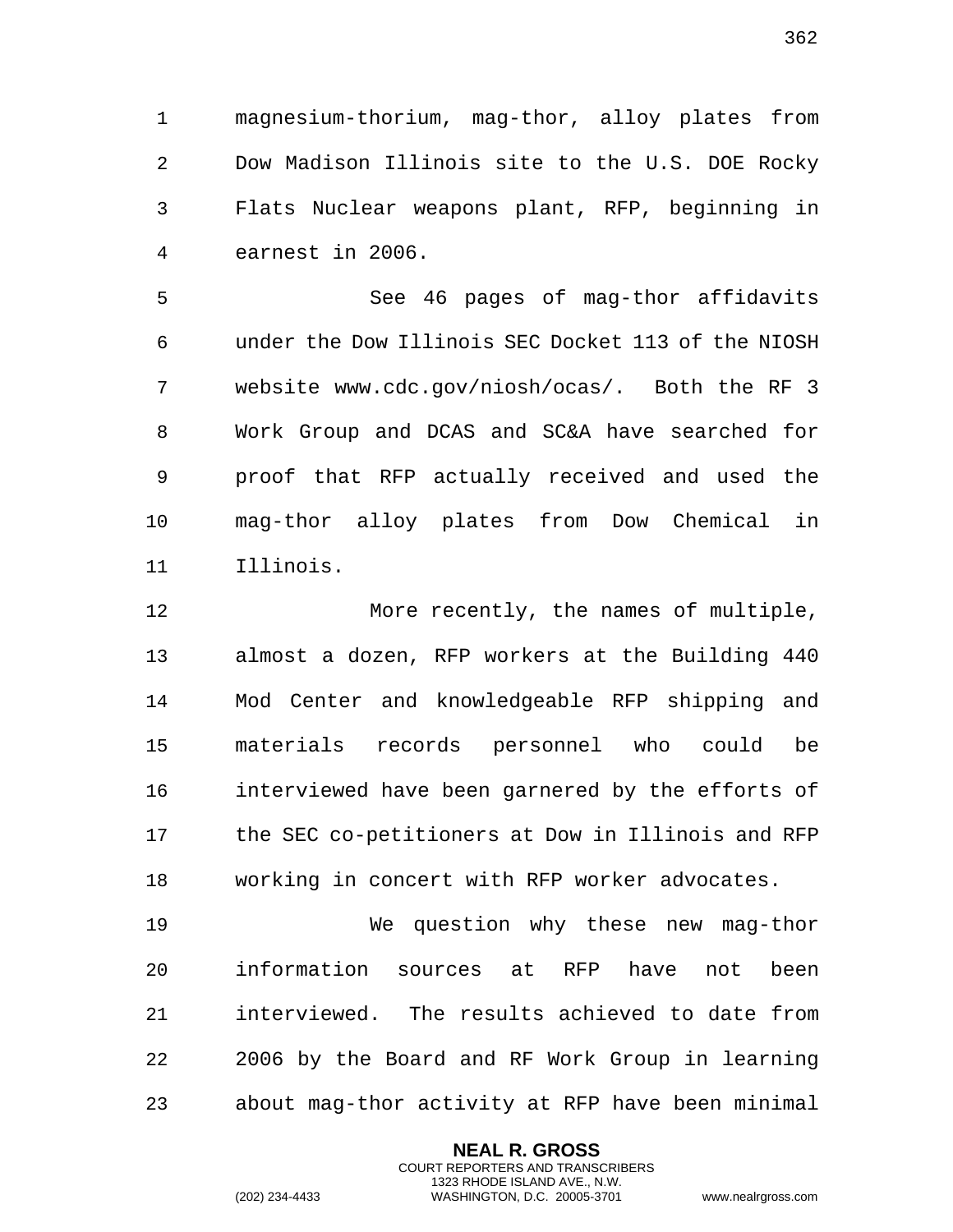1 and are not confirmatory of information the 2 RF/Dow IL team has gathered.

3 Both co-petitioners believe that 4 relevant RFP records were transferred from RFP 5 following plant closure in 2006 to Los Alamos 6 National Laboratory (LANL) here in New Mexico.

7 These records are now controlled by 8 NNSA. I filed a FOIA request in 2013 with NNSA 9 that yielded no, zero, responsive RFP records. I 10 then appealed and was told that 127 out of 400 11 RFP LANL boxes were examined.

12 NNSA said this was a "sufficient 13 search" under FOIA rules. I strongly disagreed 14 with NNSA because I believe all of the RFP records 15 at LANL under NNSA's stewardship need to be 16 searched.

17 The RFP SEC-192 co-petitioner wants to 18 search the same RFP/LANLnnsa records for 19 information beyond the mag-thor issue that may be 20 pertinent to an administrative review related to 21 SEC-192.

22 She was recently informed by DCAS that 23 an index of the LANL RFP records had been created.

> **NEAL R. GROSS** COURT REPORTERS AND TRANSCRIBERS 1323 RHODE ISLAND AVE., N.W.

(202) 234-4433 WASHINGTON, D.C. 20005-3701 www.nealrgross.com